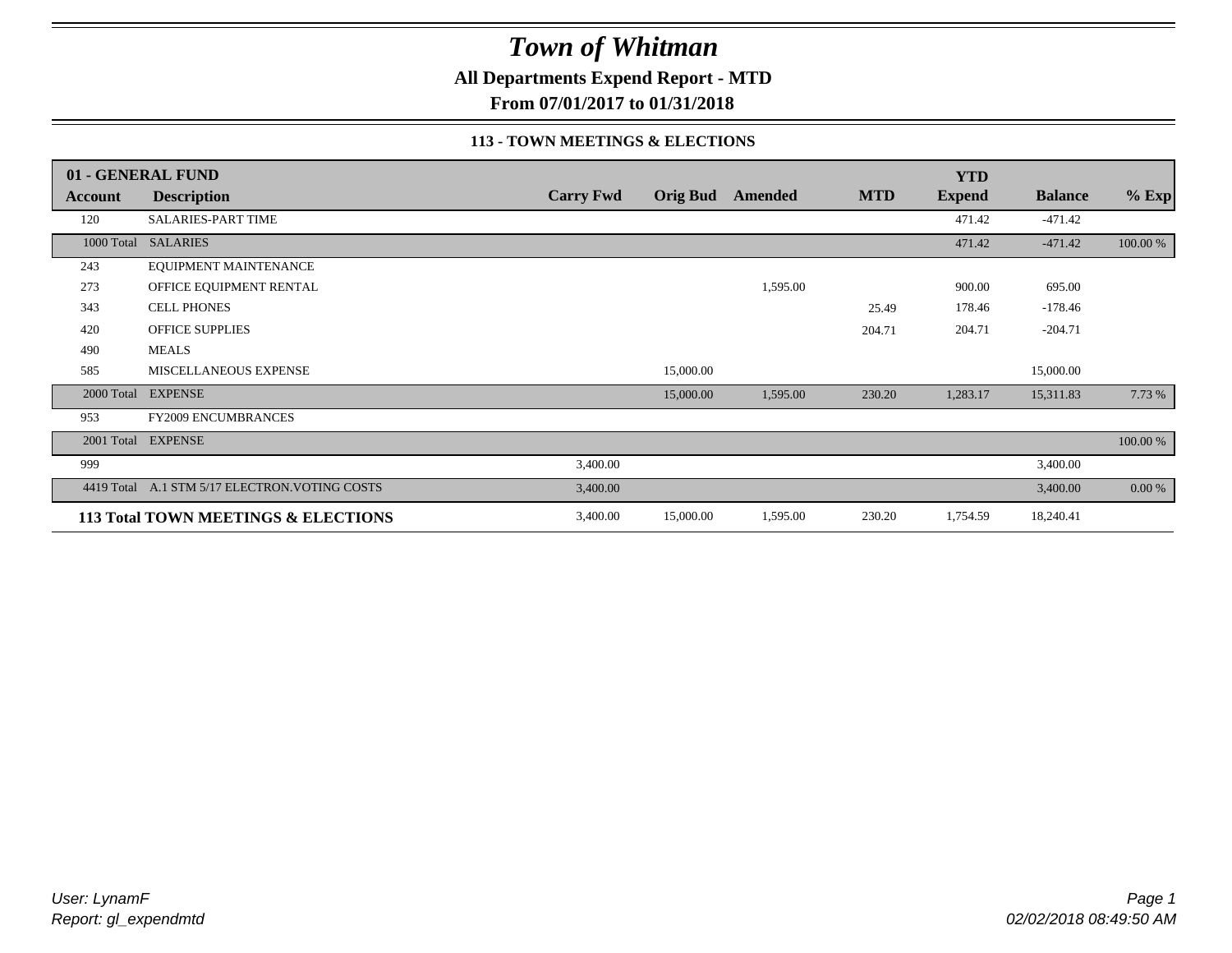### **All Departments Expend Report - MTD**

### **From 07/01/2017 to 01/31/2018**

#### **114 - MODERATOR**

|         | 01 - GENERAL FUND<br><b>Description</b> | <b>Carry Fwd</b> | <b>Orig Bud</b> Amended | <b>MTD</b> | <b>YTD</b><br><b>Expend</b> | <b>Balance</b> | $%$ Exp  |
|---------|-----------------------------------------|------------------|-------------------------|------------|-----------------------------|----------------|----------|
| Account |                                         |                  |                         |            |                             |                |          |
| 120     | SALARIES-PART TIME                      |                  |                         |            |                             |                |          |
|         | 1000 Total SALARIES                     |                  |                         |            |                             |                | 100.00 % |
|         | <b>114 Total MODERATOR</b>              |                  |                         |            |                             |                |          |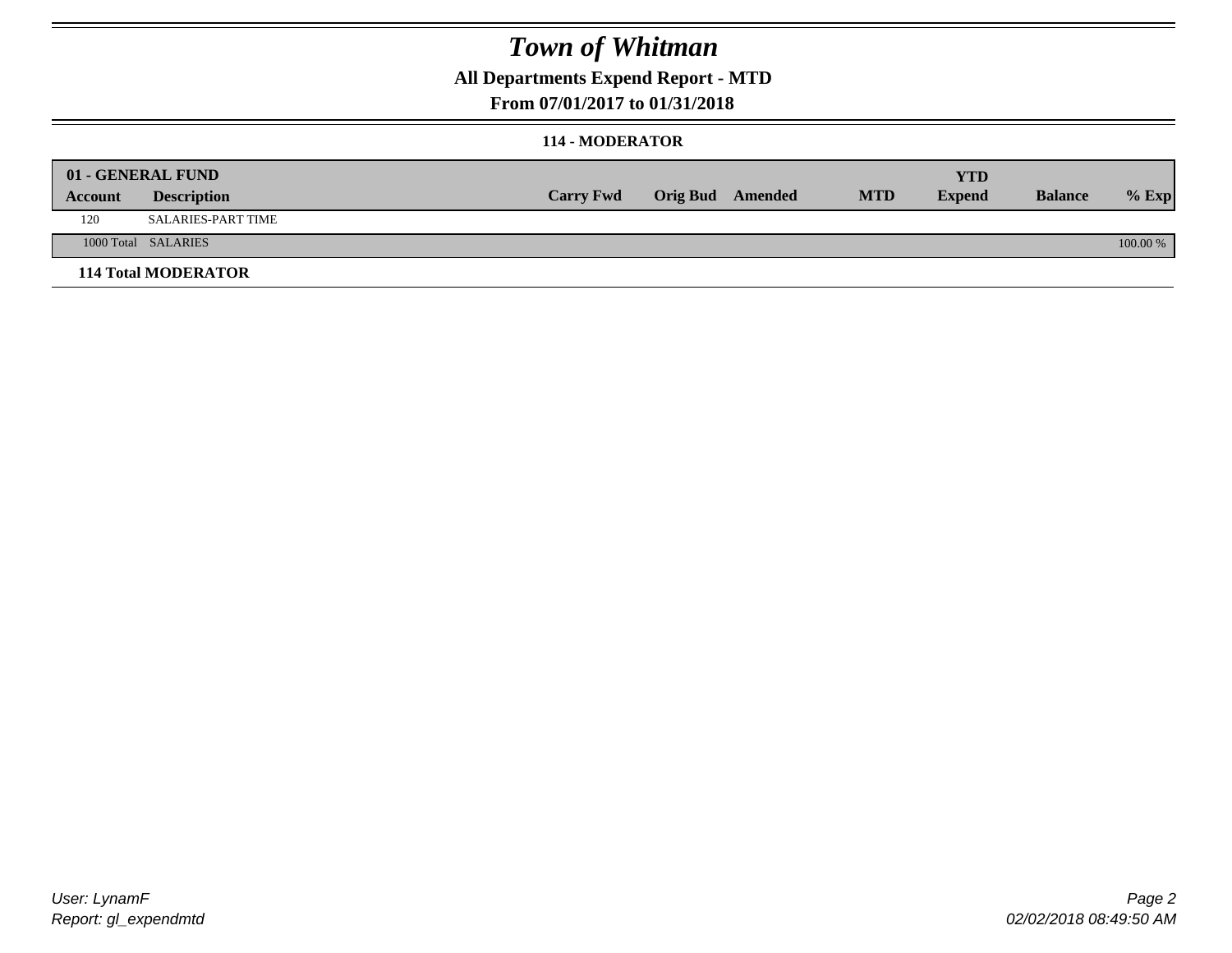### **All Departments Expend Report - MTD**

### **From 07/01/2017 to 01/31/2018**

#### **122 - SELECTMEN**

|                | 01 - GENERAL FUND            |                  |          |                         |            | <b>YTD</b>    |                |             |
|----------------|------------------------------|------------------|----------|-------------------------|------------|---------------|----------------|-------------|
| <b>Account</b> | <b>Description</b>           | <b>Carry Fwd</b> |          | <b>Orig Bud</b> Amended | <b>MTD</b> | <b>Expend</b> | <b>Balance</b> | $%$ Exp     |
| 110            | SALARIES-BOARD MEMBERS       |                  |          |                         |            |               |                |             |
| 111            | SALARIES-ADMINSTRATIVE       |                  |          |                         |            |               |                |             |
|                | 1000 Total SALARIES          |                  |          |                         |            |               |                | $100.00~\%$ |
| 115            | SECRETARIAL                  | 45,491.00        |          |                         | 4,464.72   | 26,542.15     | 18,948.85      |             |
|                | 1001 Total SALARIES          | 45,491.00        |          |                         | 4,464.72   | 26,542.15     | 18,948.85      | 58.34 %     |
| 121            | <b>CLERICAL I</b>            |                  |          |                         |            |               |                |             |
| 123            | RECORDING SECRETARY          |                  | 1,648.00 |                         | 45.04      | 594.52        | 1,053.48       |             |
|                | 1003 Total SALARIES          |                  | 1,648.00 |                         | 45.04      | 594.52        | 1,053.48       | 36.07%      |
| 211            | MUNICIPAL HEARINGS OFFICER   |                  | 2,500.00 |                         | 208.33     | 1,458.31      | 1,041.69       |             |
|                | 1004 Total SALARIES          |                  | 2,500.00 |                         | 208.33     | 1,458.31      | 1,041.69       | 58.33 %     |
| 244            | OFFICE EQUIPMENT MAINTENANCE |                  |          |                         |            |               |                |             |
| 304            | <b>ADVERTISING</b>           |                  |          |                         | 40.00      | 657.13        | $-657.13$      |             |
| 340            | <b>TELEPHONE</b>             |                  |          |                         |            |               |                |             |
| 605            | <b>CONSULTING SERVICES</b>   |                  |          |                         |            |               |                |             |
| 420            | OFFICE SUPPLIES              |                  |          |                         |            | 242.70        | $-242.70$      |             |
| 585            | MISCELLANEOUS EXPENSE        | 10,400.00        |          |                         |            | 664.00        | 9,736.00       |             |
| 710            | IN STATE TRAVEL              |                  |          |                         | 525.25     | 1,038.52      | $-1,038.52$    |             |
| 730            | <b>ASSOCIATION DUES</b>      |                  |          |                         |            | 3,158.00      | $-3,158.00$    |             |
| 731            | <b>MEETINGS</b>              |                  |          |                         | 506.97     | 3,333.67      | $-3,333.67$    |             |
| 870            | OFFICE EQUIPMENT             |                  |          |                         |            |               |                |             |
|                | 2000 Total EXPENSE           | 10,400.00        |          |                         | 1,072.22   | 9,094.02      | 1,305.98       | 87.44 %     |
| 304            | <b>ADVERTISING</b>           |                  |          |                         |            |               |                |             |
|                | 2001 Total EXPENSE           |                  |          |                         |            |               |                | 100.00 %    |
| 306            | <b>BOOKBINDING</b>           |                  |          |                         |            |               |                |             |
| 946            | FY2010 ENCUMBRANCES          |                  |          |                         |            |               |                |             |
|                | 2002 Total EXPENSE           |                  |          |                         |            |               |                | 100.00 %    |
| 711            | EDUC.EXP.-SELECTMEN'S OFFICE |                  |          |                         |            |               |                |             |
|                | 2003 Total EXPENSE           |                  |          |                         |            |               |                | 100.00 %    |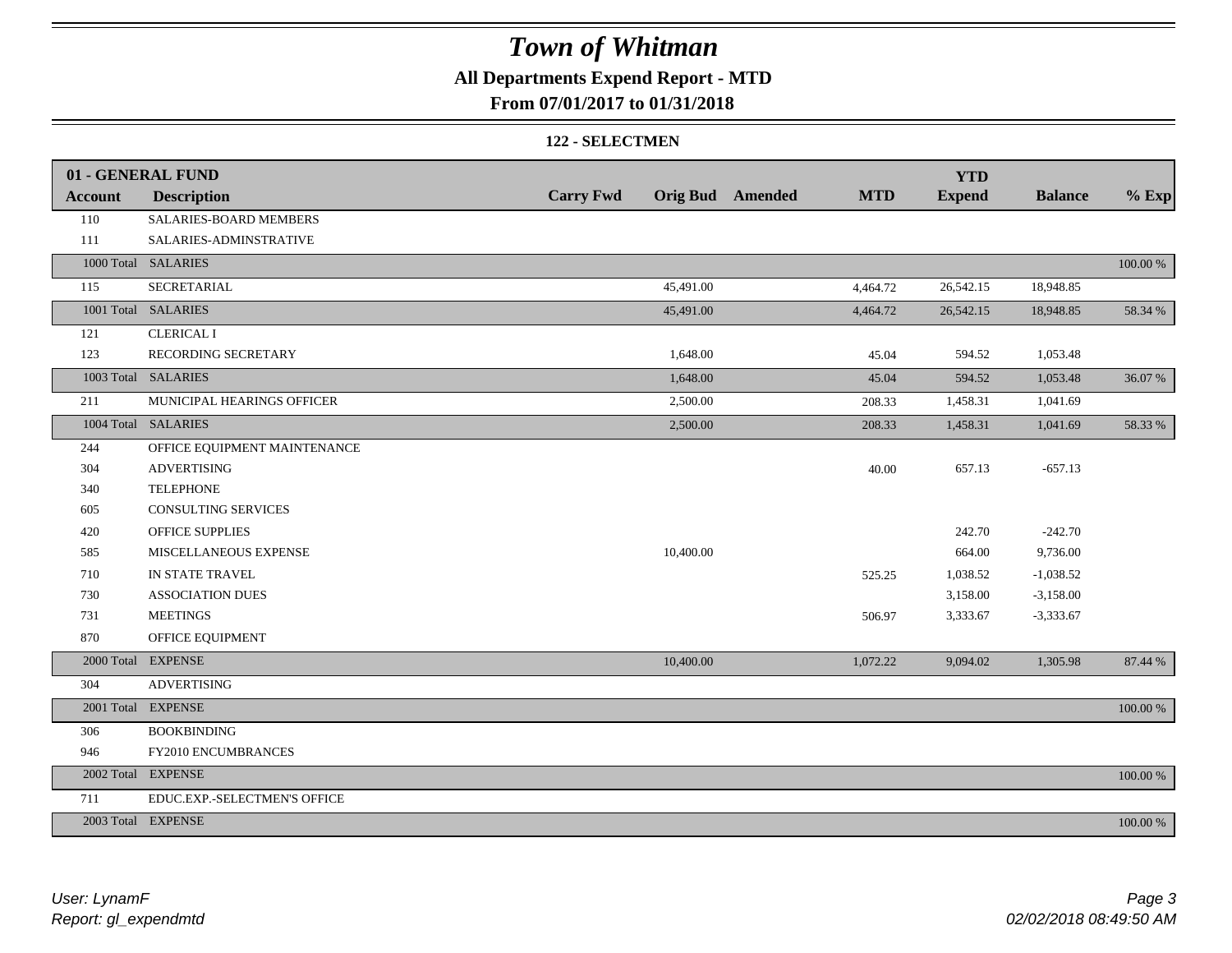# **All Departments Expend Report - MTD**

### **From 07/01/2017 to 01/31/2018**

#### **122 - SELECTMEN**

|                | 01 - GENERAL FUND                                  |                  |           |                         |            | <b>YTD</b>    |                |          |
|----------------|----------------------------------------------------|------------------|-----------|-------------------------|------------|---------------|----------------|----------|
| <b>Account</b> | <b>Description</b>                                 | <b>Carry Fwd</b> |           | <b>Orig Bud</b> Amended | <b>MTD</b> | <b>Expend</b> | <b>Balance</b> | $%$ Exp  |
| 713            | SICK LEAVE BUY-BACK-ALL DEPTS                      |                  | 10,500.00 |                         |            |               | 10,500.00      |          |
| 714            | SICK LEAVE BUY BACK -NON UNION                     |                  |           |                         |            |               |                |          |
| 715            | LONGEVITY-TOWN HALL & NON-UNIO                     |                  | 6,000.00  |                         |            | 3,900.00      | 2,100.00       |          |
| 716            | ASST.DEPT.HEADS - STIPEND                          |                  | 2,500.00  |                         |            | 2,500.00      |                |          |
| 712            | EDUCATION EXPENSE - ALL DEPTS                      |                  | 8,000.00  |                         |            | 2,362.05      | 5,637.95       |          |
| 949            | FY2014 ENCUMBRANCES                                |                  |           |                         |            |               |                |          |
|                | 2004 Total EXPENSE                                 |                  | 27,000.00 |                         |            | 8,762.05      | 18,237.95      | 32.45 %  |
| 717            | FIRE/SPRINKLER ALARM SYS.MAINT                     |                  |           |                         |            |               |                |          |
|                | 2005 Total EXPENSE                                 |                  |           |                         |            |               |                | 100.00 % |
| 940            | FY2016 ENCUMBRANCES                                |                  |           |                         |            |               |                |          |
| 945            | FY2013 ENCUMBRANCES                                |                  |           |                         |            |               |                |          |
| 948            | <b>FY07 ENCUMBRANCES</b>                           |                  |           |                         |            |               |                |          |
|                | 2006 Total EXPENSE                                 |                  |           |                         |            |               |                | 100.00 % |
| 999            |                                                    |                  |           |                         |            |               |                |          |
|                | 4403 Total A.14STM.5/16 DEMOLISH 215 SO.AVE.       |                  |           |                         |            |               |                | 100.00 % |
| 999            |                                                    |                  |           |                         |            |               |                |          |
|                | 4409 Total A.7 STM 1/12/15 DEMOLISH 36 EAST AVENUE |                  |           |                         |            |               |                | 100.00 % |
| 123            | RECORDING SECRETARY                                |                  |           |                         |            |               |                |          |
| 999            |                                                    |                  |           |                         |            |               |                |          |
|                | 4424 Total ESTABLISH PETTY CASH - TOWN CLERK       |                  |           |                         |            |               |                | 100.00 % |
| 999            |                                                    |                  |           |                         |            |               |                |          |
|                | 4434 Total A45ATM5/06 MAINT/WHITMN ARMORY          |                  |           |                         |            |               |                | 100.00 % |
| 999            |                                                    |                  |           |                         |            |               |                |          |
|                | 4447 Total A46BATM5/16&A15STM12/17REP.DUVAL ROOF   |                  |           |                         |            |               |                | 100.00 % |
| 999            |                                                    |                  |           |                         |            |               |                |          |
|                | 4454 Total A20ATM5/14 PUR.PRNTR./SELECT.OFF.       |                  |           |                         |            |               |                | 100.00 % |
| 999            |                                                    |                  |           |                         |            |               |                |          |
|                | 4467 Total A.6 ATM5/15 DEBT SERV. HIGH SCH         |                  |           |                         |            |               |                | 100.00 % |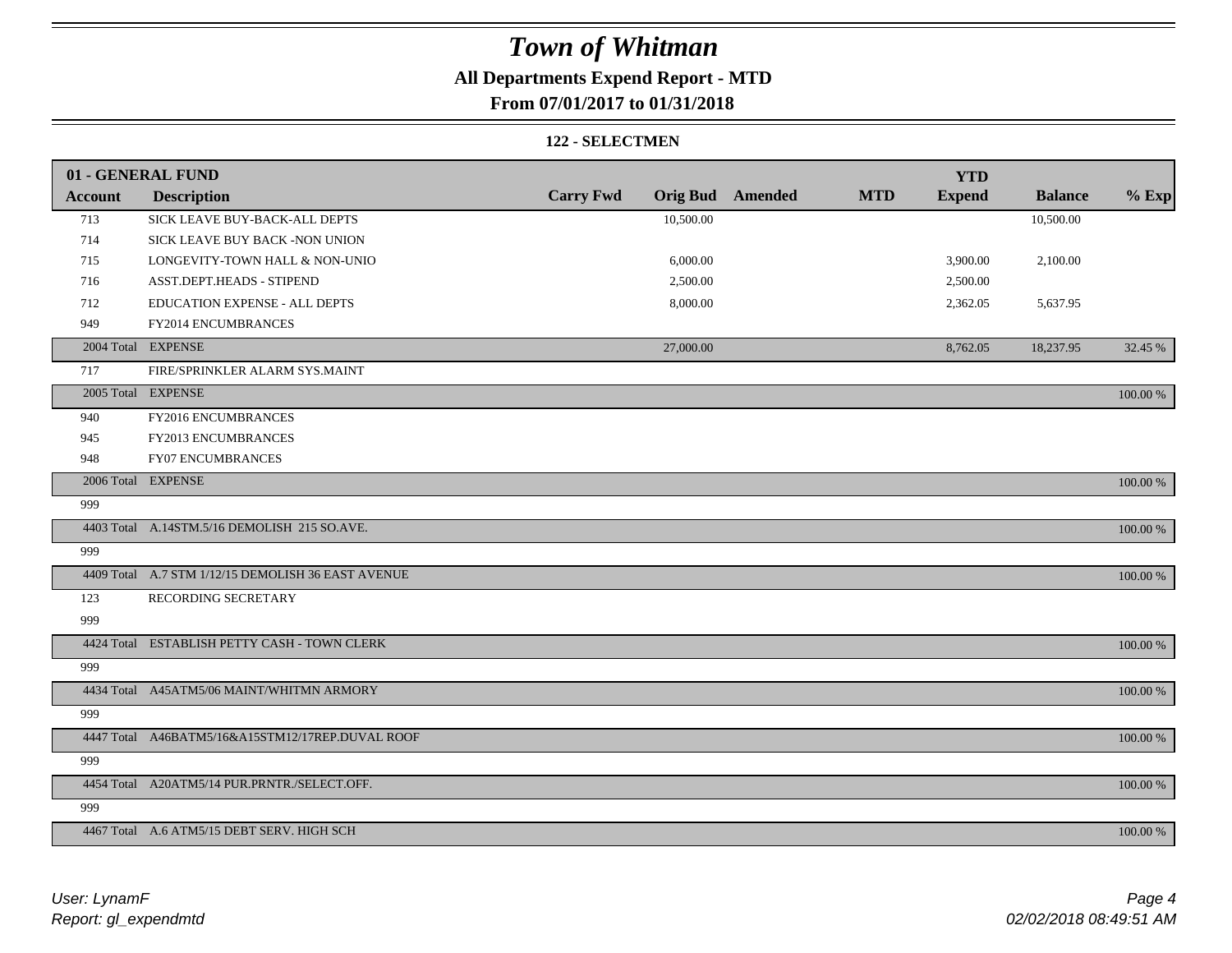### **All Departments Expend Report - MTD**

### **From 07/01/2017 to 01/31/2018**

#### **122 - SELECTMEN**

|         | 01 - GENERAL FUND                                   |                  |           |         |            | <b>YTD</b>    |                |          |
|---------|-----------------------------------------------------|------------------|-----------|---------|------------|---------------|----------------|----------|
| Account | <b>Description</b>                                  | <b>Carry Fwd</b> | Orig Bud  | Amended | <b>MTD</b> | <b>Expend</b> | <b>Balance</b> | $%$ Exp  |
| 999     |                                                     | 20,000.00        |           |         |            |               | 20,000.00      |          |
|         | 4549 Total A.22 ATM 5/16 cons.fees-solar ener.proj. | 20,000.00        |           |         |            |               | 20,000.00      | $0.00\%$ |
| 999     |                                                     |                  |           |         |            |               |                |          |
|         | 4556 Total ESTABLISH PETTY CASH-POOL PROGRAM        |                  |           |         |            |               |                | 100.00 % |
|         | <b>122 Total SELECTMEN</b>                          | 20,000.00        | 87,039.00 |         | 5,790.31   | 46,451.05     | 60,587.95      |          |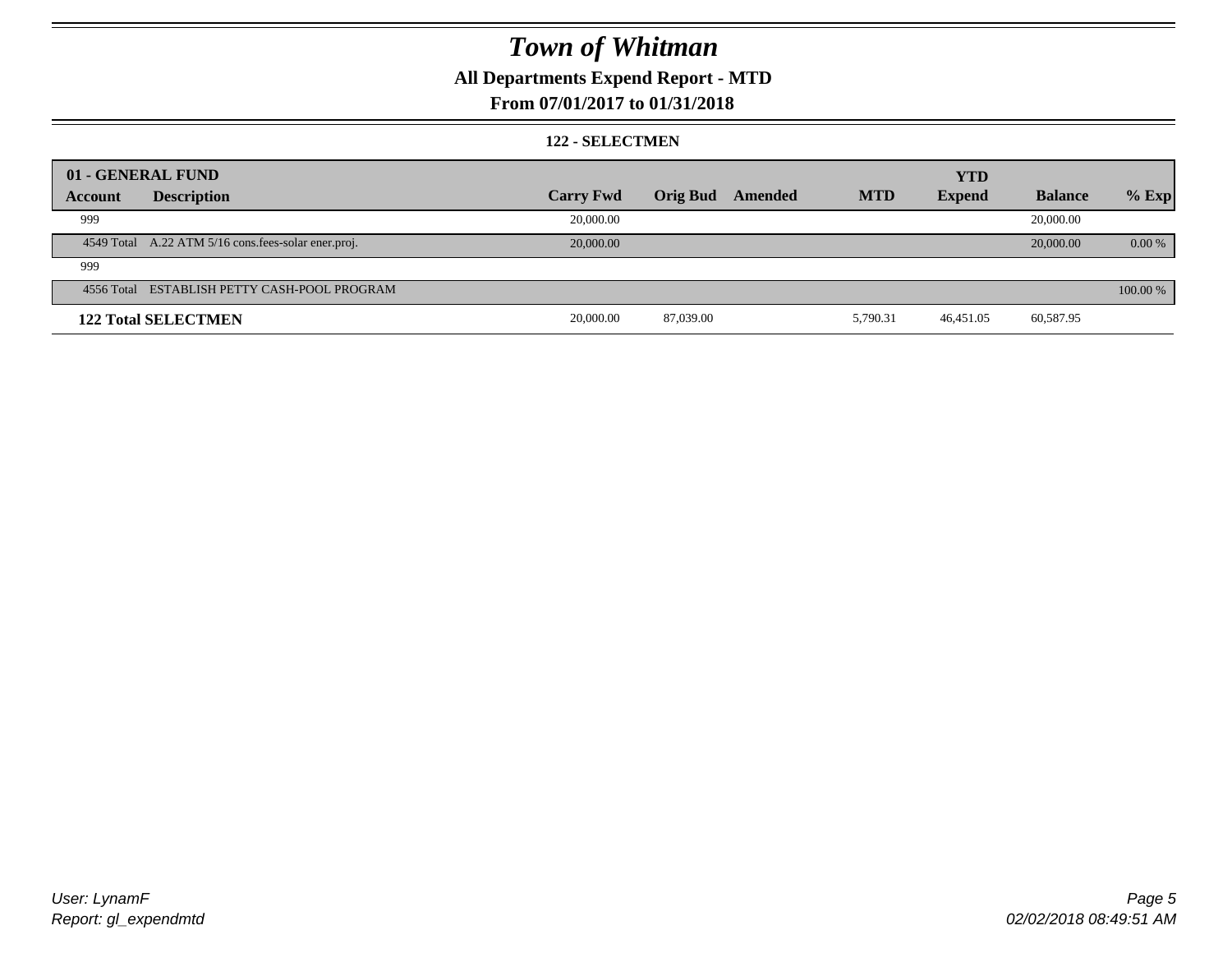**All Departments Expend Report - MTD**

**From 07/01/2017 to 01/31/2018**

#### **123 - TOWN ADMINISTRATOR**

|                | 01 - GENERAL FUND                                   |                  |                 |         |            | <b>YTD</b>    |                |               |
|----------------|-----------------------------------------------------|------------------|-----------------|---------|------------|---------------|----------------|---------------|
| <b>Account</b> | <b>Description</b>                                  | <b>Carry Fwd</b> | <b>Orig Bud</b> | Amended | <b>MTD</b> | <b>Expend</b> | <b>Balance</b> | $%$ Exp       |
| 111            | SALARIES-ADMINSTRATIVE                              |                  | 122,000.00      |         | 11,730.75  | 70,384.50     | 51,615.50      |               |
|                | 1000 Total SALARIES                                 |                  | 122,000.00      |         | 11,730.75  | 70,384.50     | 51,615.50      | 57.69 %       |
| 133            | <b>ASSISTANT</b>                                    |                  | 86,000.00       |         | 8,269.25   | 49,615.50     | 36,384.50      |               |
|                | 1001 Total SALARIES                                 |                  | 86,000.00       |         | 8,269.25   | 49,615.50     | 36,384.50      | 57.69 %       |
| 420            | OFFICE SUPPLIES                                     |                  |                 |         |            |               |                |               |
| 585            | MISCELLANEOUS EXPENSE                               |                  |                 |         |            |               |                |               |
| 710            | IN STATE TRAVEL                                     |                  |                 |         |            |               |                |               |
| 730            | <b>ASSOCIATION DUES</b>                             |                  |                 |         |            |               |                |               |
| 731            | <b>MEETINGS</b>                                     |                  |                 |         |            |               |                |               |
|                | 2000 Total EXPENSE                                  |                  |                 |         |            |               |                | 100.00 %      |
| 945            | FY2013 ENCUMBRANCES                                 |                  |                 |         |            |               |                |               |
|                | 2001 Total EXPENSE                                  |                  |                 |         |            |               |                | $100.00~\%$   |
| 999            |                                                     |                  |                 |         |            |               |                |               |
|                | 4404 Total Res.Fnd. Board up Park Ave. School       |                  |                 |         |            |               |                | 100.00 %      |
| 999            |                                                     |                  |                 |         |            |               |                |               |
|                | 4405 Total RES.FND.TR-UPDATE STDY DPW BARN/GAR.     |                  |                 |         |            |               |                | $100.00~\%$   |
| 999            |                                                     |                  | 10,000.00       |         |            |               | 10,000.00      |               |
|                | 4406 Total A.37ATM5/17MAINTAIN T.T/FORECL.PROPERTIE |                  | 10,000.00       |         |            |               | 10,000.00      | $0.00~\%$     |
| 999            |                                                     |                  | 5,598.00        |         |            |               | 5,598.00       |               |
|                | 4407 Total PILOT PMT.TO ROCKLAND                    |                  | 5,598.00        |         |            |               | 5,598.00       | $0.00~\%$     |
| 999            |                                                     | 10,000.00        |                 |         |            |               | 10,000.00      |               |
|                | 4408 Total A.26ATM5/14SFTY.&COND.ASSESS.TN.BLDGS.   | 10,000.00        |                 |         |            |               | 10,000.00      | $0.00\ \%$    |
| 999            |                                                     |                  |                 |         |            |               |                |               |
|                | 4447 Total A46BATM5/16&A15STM12/17REP.DUVAL ROOF    |                  |                 |         |            |               |                | $100.00$ $\%$ |
| 999            |                                                     |                  | 28,000.00       |         |            |               | 28,000.00      |               |
|                | 4575 Total A35ATM5/17INSTL.CARD ACCESS TN.BLDGS     |                  | 28,000.00       |         |            |               | 28,000.00      | $0.00\ \%$    |
| 999            |                                                     |                  |                 |         |            |               |                |               |
|                | 5620 Total A.31ATM5/07 WEB SITE DEVELOPMT           |                  |                 |         |            |               |                | 100.00 %      |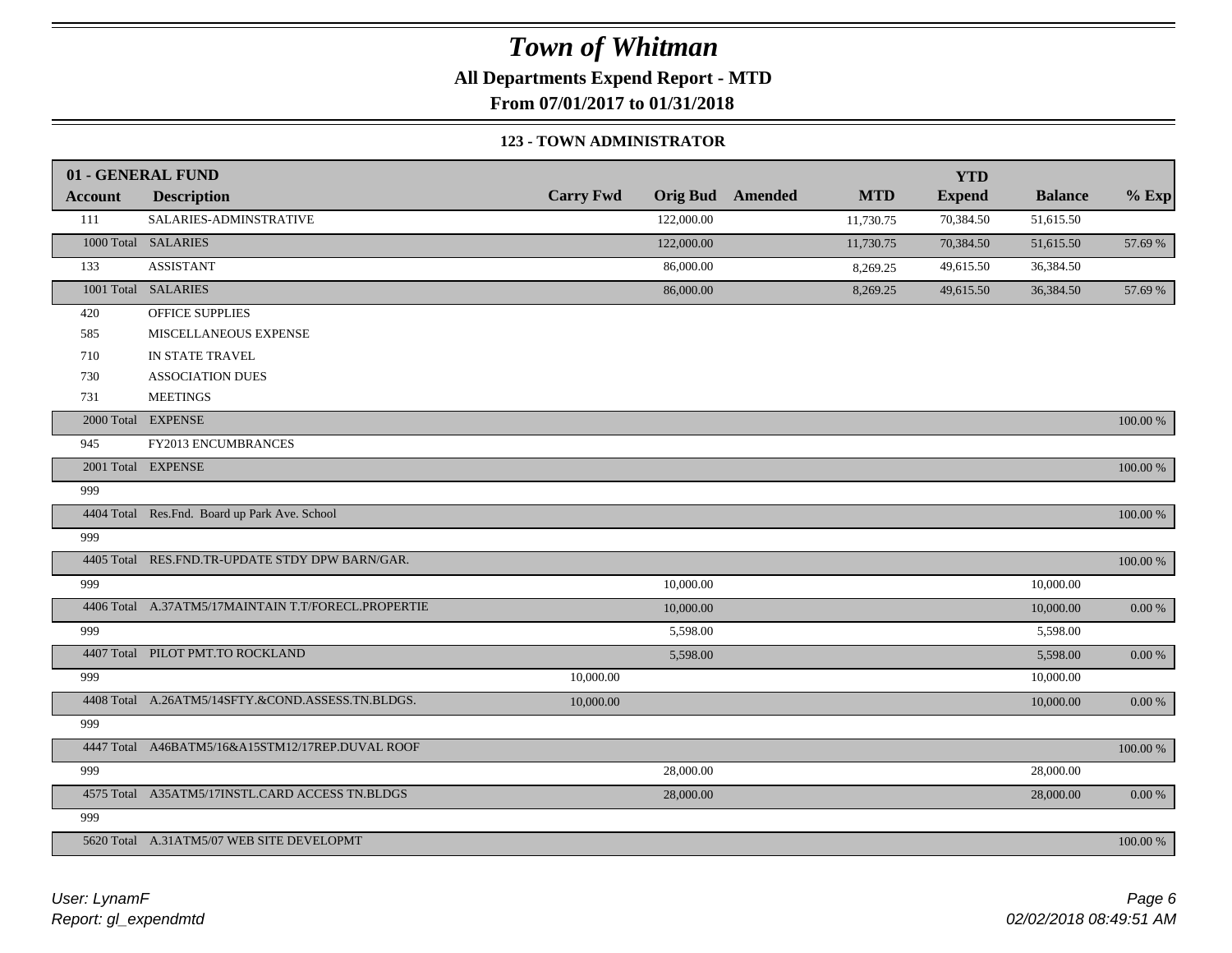**All Departments Expend Report - MTD**

**From 07/01/2017 to 01/31/2018**

### **123 - TOWN ADMINISTRATOR**

| 01 - GENERAL FUND |                                     |                  |                     |            | YTD           |                |         |
|-------------------|-------------------------------------|------------------|---------------------|------------|---------------|----------------|---------|
| Account           | <b>Description</b>                  | <b>Carry Fwd</b> | Orig Bud<br>Amended | <b>MTD</b> | <b>Expend</b> | <b>Balance</b> | $%$ Exp |
|                   | <b>123 Total TOWN ADMINISTRATOR</b> | 10,000.00        | 251.598.00          | 20,000.00  | 120,000.00    | 141,598.00     |         |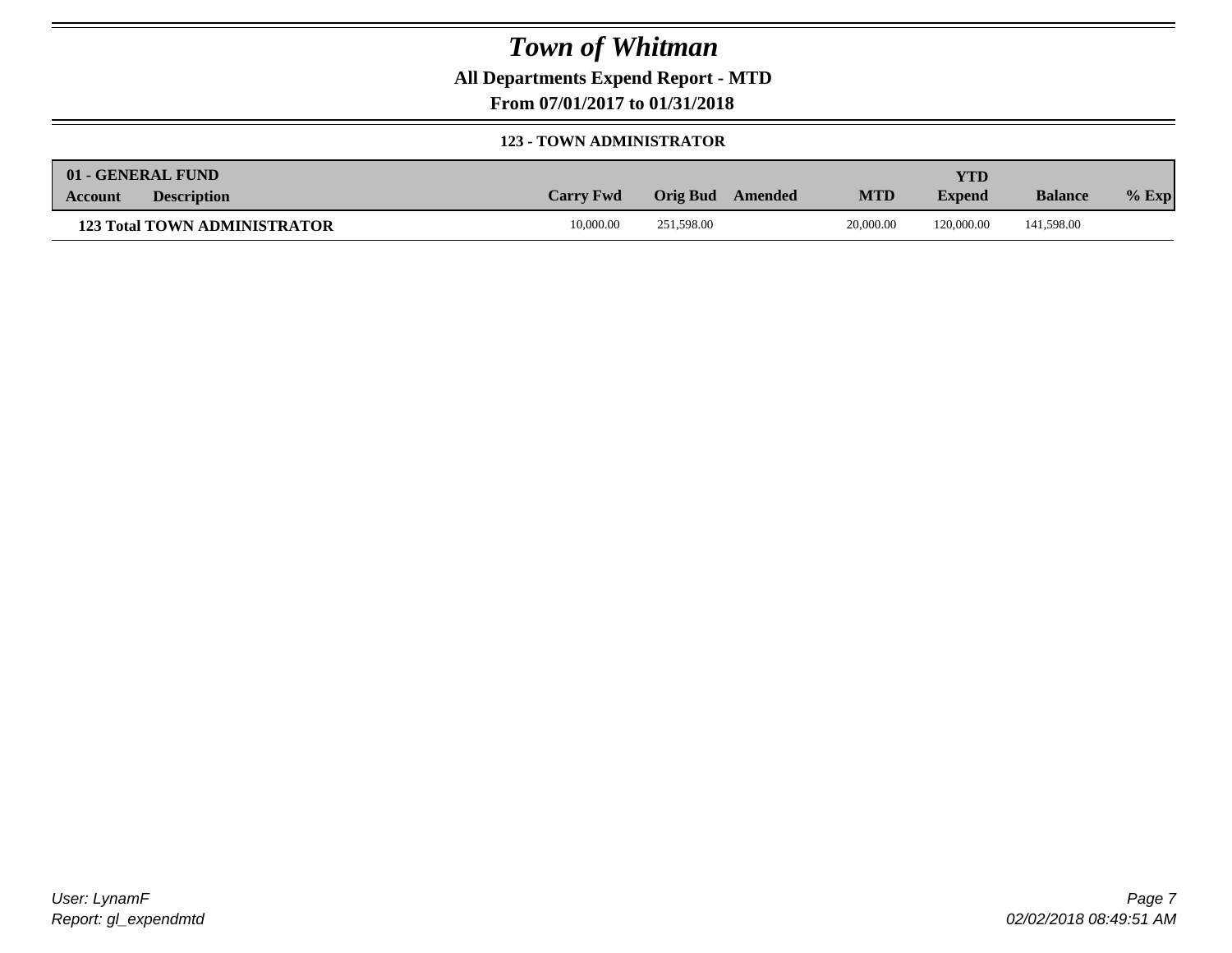**All Departments Expend Report - MTD**

### **From 07/01/2017 to 01/31/2018**

### **129 - BUSINESS MANAGER**

|            | 01 - GENERAL FUND                 |                  |                 |                |            | <b>YTD</b>    |                |          |
|------------|-----------------------------------|------------------|-----------------|----------------|------------|---------------|----------------|----------|
| Account    | <b>Description</b>                | <b>Carry Fwd</b> | <b>Orig Bud</b> | <b>Amended</b> | <b>MTD</b> | <b>Expend</b> | <b>Balance</b> | $%$ Exp  |
| 111        | SALARIES-ADMINSTRATIVE            |                  |                 |                |            |               |                |          |
|            | 1000 Total SALARIES               |                  |                 |                |            |               |                | 100.00 % |
| 420        | OFFICE SUPPLIES                   |                  |                 |                |            |               |                |          |
| 585        | MISCELLANEOUS EXPENSE             |                  |                 |                |            |               |                |          |
| 710        | IN STATE TRAVEL                   |                  |                 |                |            |               |                |          |
| 730        | <b>ASSOCIATION DUES</b>           |                  |                 |                |            |               |                |          |
| 731        | <b>MEETINGS</b>                   |                  |                 |                |            |               |                |          |
| 2000 Total | <b>EXPENSE</b>                    |                  |                 |                |            |               |                | 100.00 % |
| 304        | <b>ADVERTISING</b>                |                  |                 |                |            |               |                |          |
| 2001 Total | <b>EXPENSE</b>                    |                  |                 |                |            |               |                | 100.00 % |
| 593        | <b>RECRUITING EXPENSE</b>         |                  |                 |                |            |               |                |          |
|            | 2002 Total EXPENSE                |                  |                 |                |            |               |                | 100.00 % |
| 948        | <b>FY07 ENCUMBRANCES</b>          |                  |                 |                |            |               |                |          |
|            | 2003 Total EXPENSE                |                  |                 |                |            |               |                | 100.00 % |
|            | <b>129 Total BUSINESS MANAGER</b> |                  |                 |                |            |               |                |          |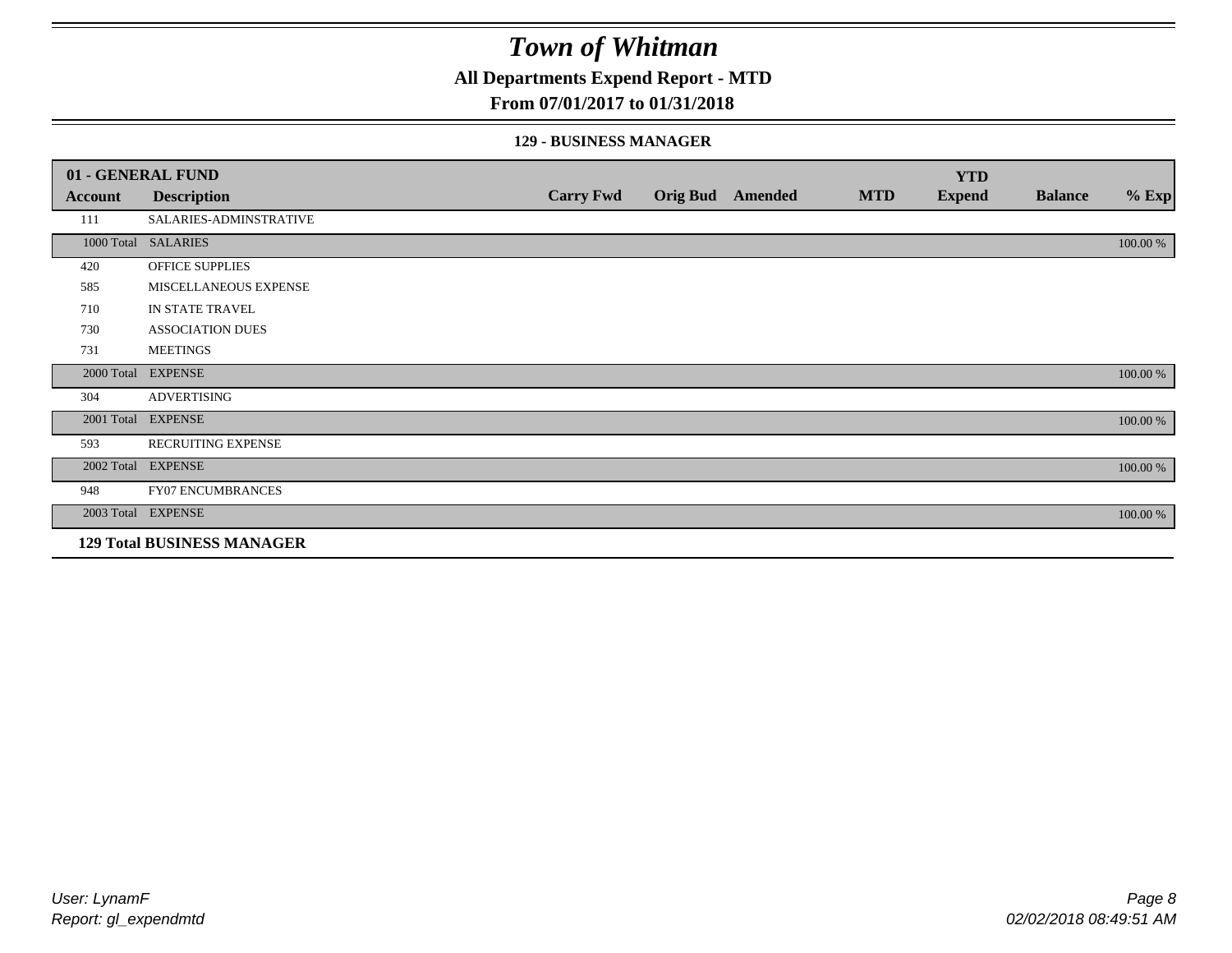**All Departments Expend Report - MTD**

**From 07/01/2017 to 01/31/2018**

### **131 - FINANCE COMMITTEE**

|         | 01 - GENERAL FUND                  |                                     |         |            | <b>YTD</b>    |                |          |
|---------|------------------------------------|-------------------------------------|---------|------------|---------------|----------------|----------|
| Account | <b>Description</b>                 | <b>Orig Bud</b><br><b>Carry Fwd</b> | Amended | <b>MTD</b> | <b>Expend</b> | <b>Balance</b> | $%$ Exp  |
| 116     | <b>CLERICAL</b>                    | 3,447.00                            |         | 321.17     | 551.76        | 2,895.24       |          |
|         | 1000 Total SALARIES                | 3,447.00                            |         | 321.17     | 551.76        | 2,895.24       | 16.00 %  |
| 949     | FY2014 ENCUMBRANCES                |                                     |         |            |               |                |          |
|         | 1001 Total SALARIES                |                                     |         |            |               |                | 100.00 % |
| 420     | <b>OFFICE SUPPLIES</b>             |                                     |         |            | 164.43        | $-164.43$      |          |
| 585     | MISCELLANEOUS EXPENSE              | 695.00                              |         |            |               | 695.00         |          |
| 730     | <b>ASSOCIATION DUES</b>            |                                     |         |            | 210.00        | $-210.00$      |          |
| 731     | <b>MEETINGS</b>                    |                                     |         |            | 110.00        | $-110.00$      |          |
|         | 2000 Total EXPENSE                 | 695.00                              |         |            | 484.43        | 210.57         | 69.70 %  |
|         | <b>131 Total FINANCE COMMITTEE</b> | 4,142.00                            |         | 321.17     | 1,036.19      | 3,105.81       |          |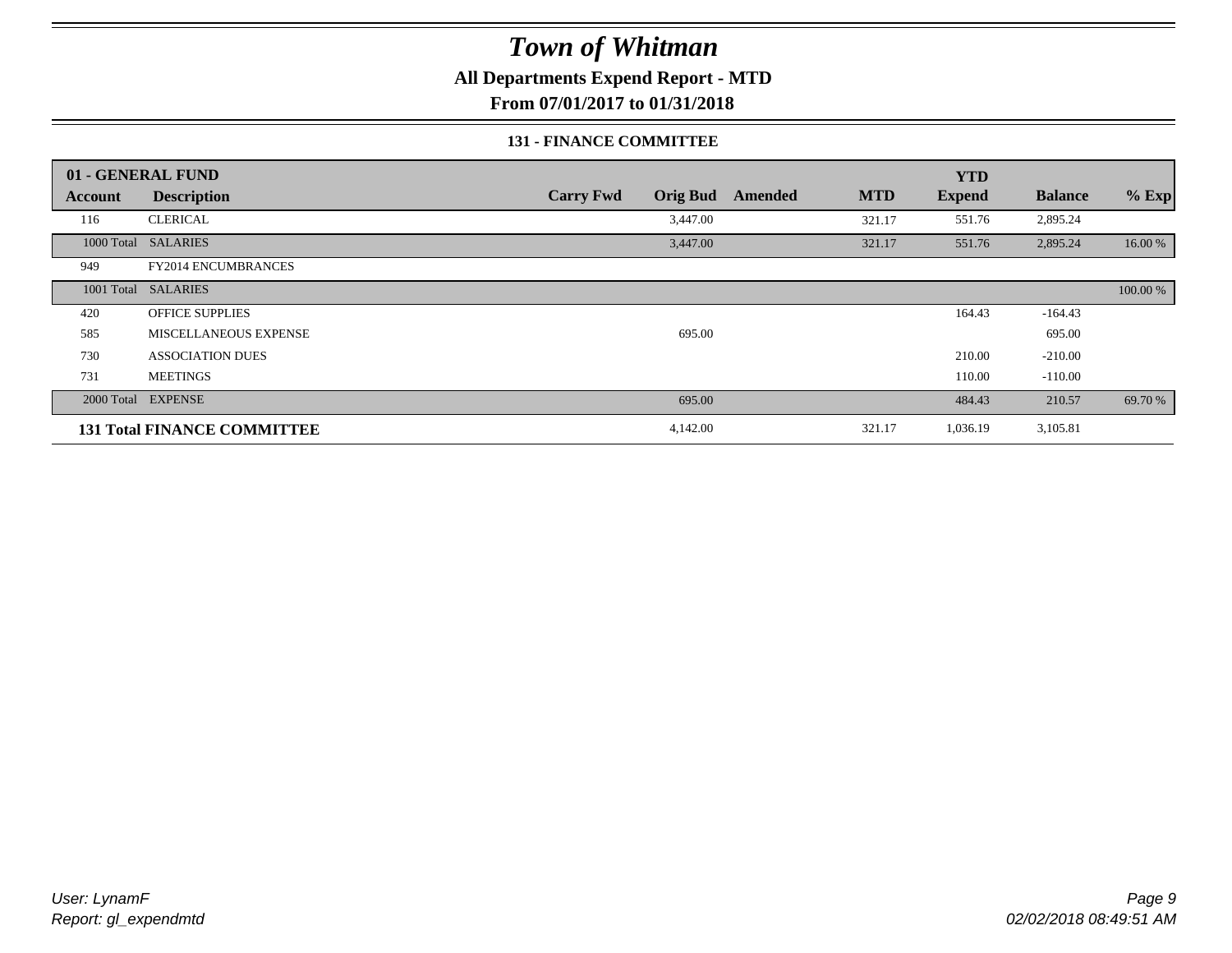### **All Departments Expend Report - MTD**

**From 07/01/2017 to 01/31/2018**

### **132 - RESERVE FUND**

| 01 - GENERAL FUND                    |                  |                 |             |            | <b>YTD</b>    |                |          |
|--------------------------------------|------------------|-----------------|-------------|------------|---------------|----------------|----------|
| <b>Description</b><br><b>Account</b> | <b>Carry Fwd</b> | <b>Orig Bud</b> | Amended     | <b>MTD</b> | <b>Expend</b> | <b>Balance</b> | $%$ Exp  |
| 999                                  |                  | 50,000.00       | $-1,595.00$ |            |               | 48,405.00      |          |
| 4301 Total RESERVE FUND TRANSFERS    |                  | 50,000.00       | $-1,595.00$ |            |               | 48,405.00      | $0.00\%$ |
| <b>132 Total RESERVE FUND</b>        |                  | 50,000.00       | $-1,595.00$ |            |               | 48,405.00      |          |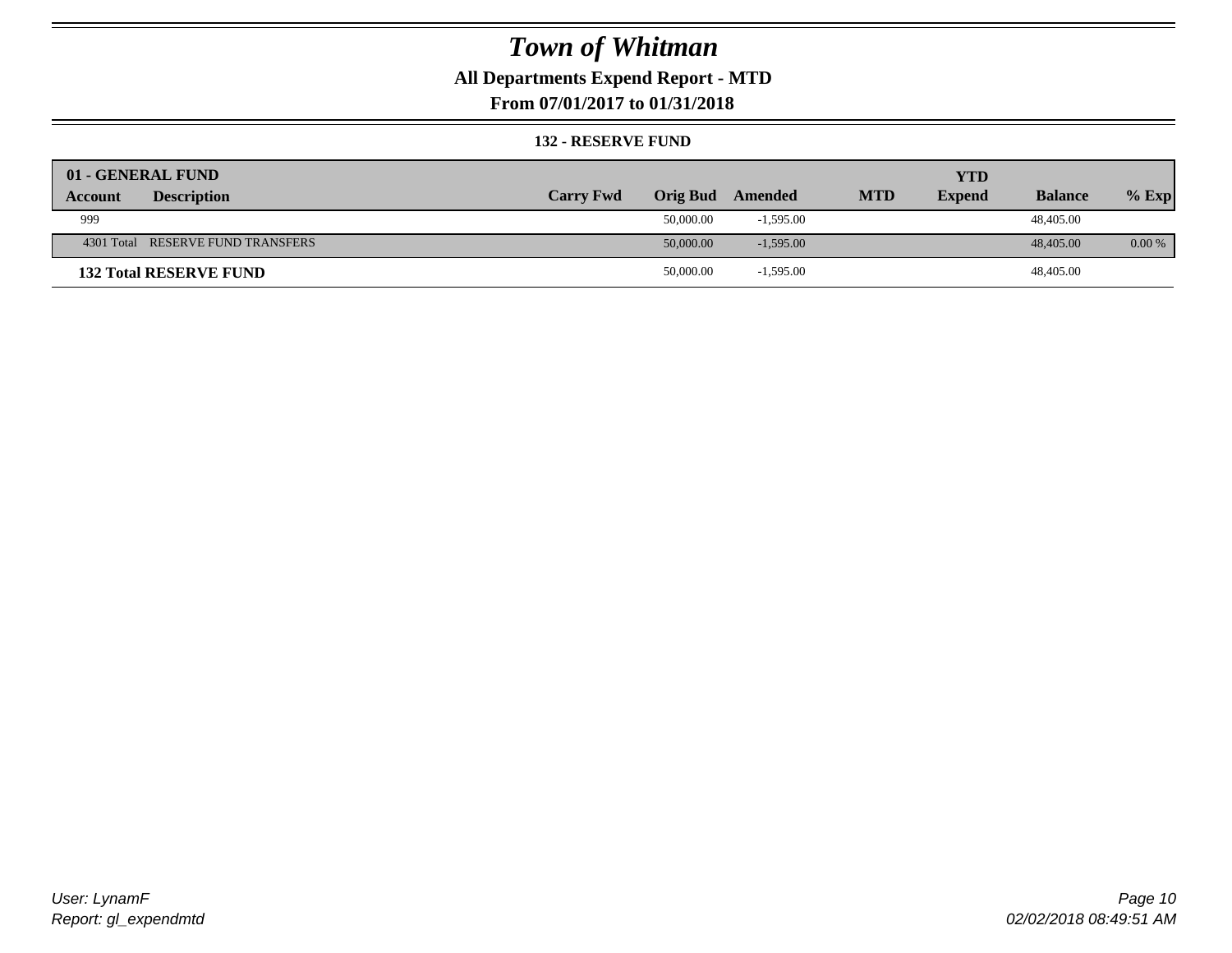### **All Departments Expend Report - MTD**

**From 07/01/2017 to 01/31/2018**

### **135 - ACCOUNTANT**

|         | 01 - GENERAL FUND            |                                     |                              | <b>YTD</b>    |                |          |
|---------|------------------------------|-------------------------------------|------------------------------|---------------|----------------|----------|
| Account | <b>Description</b>           | <b>Carry Fwd</b><br><b>Orig Bud</b> | <b>MTD</b><br><b>Amended</b> | <b>Expend</b> | <b>Balance</b> | $%$ Exp  |
| 112     | <b>SALARIES</b>              | 66,127.00                           | 6,358.35                     | 38,150.10     | 27,976.90      |          |
| 146     | SALARIES-LONGEVITY           |                                     |                              |               |                |          |
|         | 1000 Total SALARIES          | 66,127.00                           | 6,358.35                     | 38,150.10     | 27,976.90      | 57.69 %  |
| 121     | <b>CLERICAL I</b>            |                                     |                              |               |                |          |
|         | 1001 Total SALARIES          |                                     |                              |               |                | 100.00 % |
| 116     | <b>CLERICAL</b>              | 40,409.00                           | 3,849.57                     | 23,205.06     | 17,203.94      |          |
|         | 1002 Total SALARIES          | 40,409.00                           | 3,849.57                     | 23,205.06     | 17,203.94      | 57.42 %  |
| 130     | <b>SALARIES-OVERTIME</b>     |                                     |                              |               |                |          |
|         | 1004 Total SALARIES          |                                     |                              |               |                | 100.00 % |
| 143     | SALARIES-COLLEGE INCENTIVE   |                                     |                              |               |                |          |
| 186     | <b>CERTIFICATION STIPEND</b> | 1,000.00                            |                              | 500.00        | 500.00         |          |
|         | 1005 Total SALARIES          | 1,000.00                            |                              | 500.00        | 500.00         | 50.00 %  |
| 244     | OFFICE EQUIPMENT MAINTENANCE |                                     |                              |               |                |          |
| 304     | <b>ADVERTISING</b>           |                                     |                              |               |                |          |
| 340     | <b>TELEPHONE</b>             |                                     |                              |               |                |          |
| 420     | <b>OFFICE SUPPLIES</b>       |                                     |                              | 136.28        | $-136.28$      |          |
| 585     | MISCELLANEOUS EXPENSE        | 1,100.00                            |                              | 38.83         | 1,061.17       |          |
| 710     | IN STATE TRAVEL              |                                     |                              |               |                |          |
| 730     | <b>ASSOCIATION DUES</b>      |                                     |                              | 215.00        | $-215.00$      |          |
| 731     | <b>MEETINGS</b>              |                                     |                              | 40.00         | $-40.00$       |          |
| 870     | OFFICE EQUIPMENT             |                                     |                              |               |                |          |
|         | 2000 Total EXPENSE           | 1,100.00                            |                              | 430.11        | 669.89         | 39.10 %  |
|         | <b>135 Total ACCOUNTANT</b>  | 108,636.00                          | 10,207.92                    | 62,285.27     | 46,350.73      |          |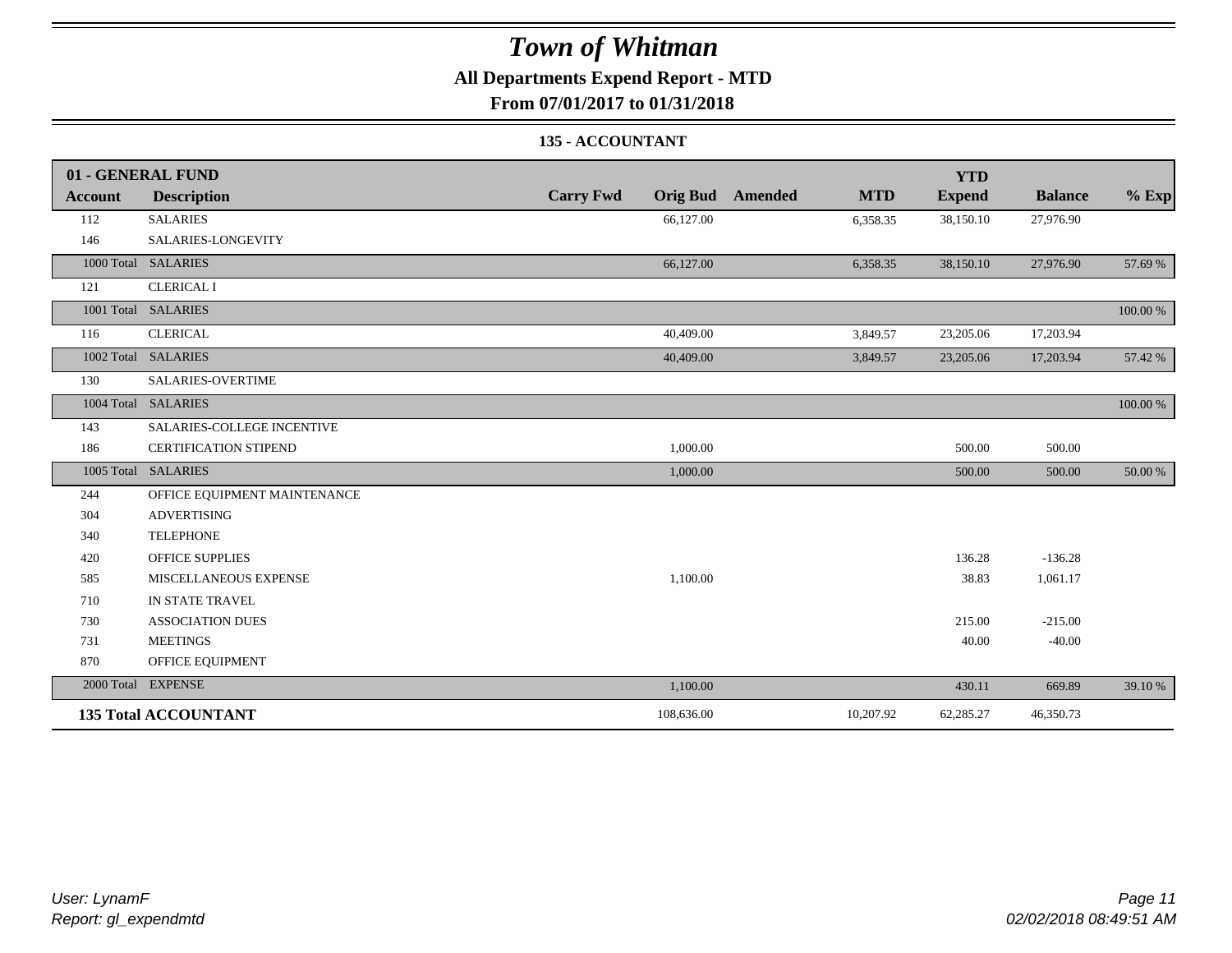**All Departments Expend Report - MTD**

**From 07/01/2017 to 01/31/2018**

### **136 - AUDIT MUNICIPAL ACCOUNTS**

|            | 01 - GENERAL FUND                         |                  |                 |         |            | <b>YTD</b>    |                |          |
|------------|-------------------------------------------|------------------|-----------------|---------|------------|---------------|----------------|----------|
| Account    | <b>Description</b>                        | <b>Carry Fwd</b> | <b>Orig Bud</b> | Amended | <b>MTD</b> | <b>Expend</b> | <b>Balance</b> | $%$ Exp  |
| 252        | <b>SERVICES</b>                           |                  | 45,000.00       |         |            | 25,000.00     | 20,000.00      |          |
|            | 2000 Total EXPENSE                        |                  | 45,000.00       |         |            | 25,000.00     | 20,000.00      | 55.55 %  |
| 939        | FY2015 ENCUMBRANCES                       | 2,215.00         |                 |         |            | 2,215.00      |                |          |
| 940        | <b>FY2016 ENCUMBRANCES</b>                | 6,190.00         |                 |         |            | 1,445.00      | 4,745.00       |          |
| 945        | FY2013 ENCUMBRANCES                       |                  |                 |         |            |               |                |          |
| 948        | <b>FY07 ENCUMBRANCES</b>                  |                  |                 |         |            |               |                |          |
| 949        | <b>FY2014 ENCUMBRANCES</b>                |                  |                 |         |            |               |                |          |
| 953        | <b>FY2009 ENCUMBRANCES</b>                |                  |                 |         |            |               |                |          |
| 958        | <b>FY2005 ENCUMBRANCES</b>                |                  |                 |         |            |               |                |          |
| 959        | FY2006 ENCUMBRANCES                       |                  |                 |         |            |               |                |          |
|            | 2001 Total EXPENSE                        | 8,405.00         |                 |         |            | 3,660.00      | 4,745.00       | 43.54 %  |
| 999        |                                           |                  |                 |         |            |               |                |          |
| 4421 Total | A.39ATM5/02GASB34FIX.ASSET SYS            |                  |                 |         |            |               |                | 100.00 % |
| 999        |                                           |                  |                 |         |            |               |                |          |
|            | 4552 Total A.11 STM 5/05 GASB34 FIX.ASSET |                  |                 |         |            |               |                | 100.00 % |
|            | 136 Total AUDIT MUNICIPAL ACCOUNTS        | 8,405.00         | 45,000.00       |         |            | 28,660.00     | 24,745.00      |          |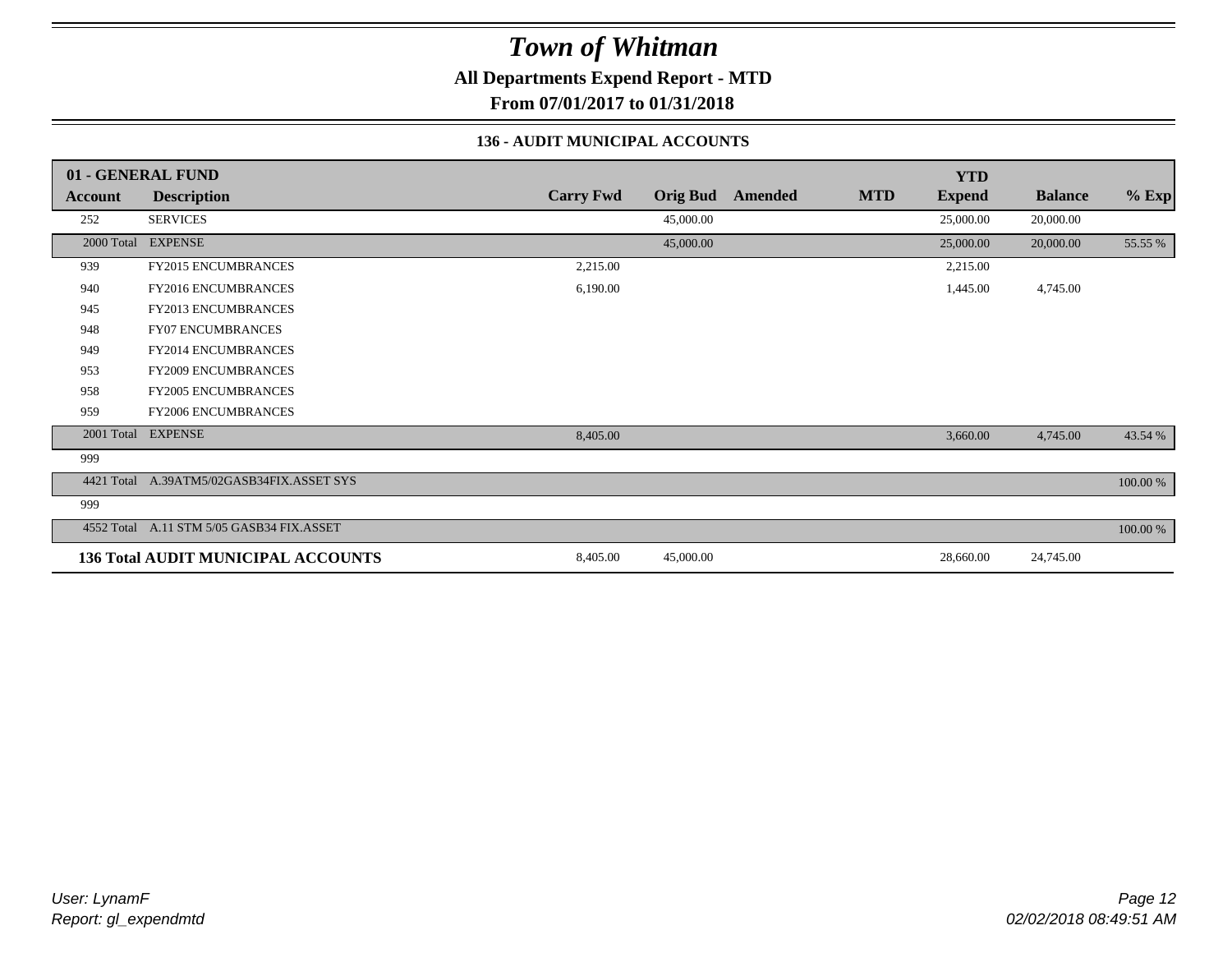**All Departments Expend Report - MTD**

**From 07/01/2017 to 01/31/2018**

### **137 - CAPITAL IMPROV.ADVISORY COMM.**

|            | 01 - GENERAL FUND                       |                  |                 |         |            | <b>YTD</b>    |                |          |
|------------|-----------------------------------------|------------------|-----------------|---------|------------|---------------|----------------|----------|
| Account    | <b>Description</b>                      | <b>Carry Fwd</b> | <b>Orig Bud</b> | Amended | <b>MTD</b> | <b>Expend</b> | <b>Balance</b> | $%$ Exp  |
| 123        | RECORDING SECRETARY                     |                  | 1,500.00        |         |            |               | 1,500.00       |          |
| 959        | FY2006 ENCUMBRANCES                     |                  |                 |         |            |               |                |          |
|            | 1001 Total SALARIES                     |                  | 1,500.00        |         |            |               | 1,500.00       | 0.00 %   |
| 585        | MISCELLANEOUS EXPENSE                   |                  | 200.00          |         |            |               | 200.00         |          |
|            | 2000 Total EXPENSE                      |                  | 200.00          |         |            |               | 200.00         | $0.00\%$ |
| 940        | FY2016 ENCUMBRANCES                     |                  |                 |         |            |               |                |          |
| 2001 Total | <b>EXPENSE</b>                          |                  |                 |         |            |               |                | 100.00 % |
| 833        | <b>EQUIPMENT &amp; FURNISHINGS</b>      |                  |                 |         |            |               |                |          |
| 834        | <b>ISSUANCE COSTS</b>                   |                  |                 |         |            |               |                |          |
| 835        | CAP.PROJ.-BUDGET ONLY                   |                  |                 |         |            |               |                |          |
| 836        | <b>FIRE STATION</b>                     |                  |                 |         |            |               |                |          |
| 837        | TOWN HALL - AIR CONDITIONING            |                  |                 |         |            |               |                |          |
| 4510 Total | A.1STM11/08 CAP.PROJ-BLDGS              |                  |                 |         |            |               |                | 100.00 % |
|            | 137 Total CAPITAL IMPROV.ADVISORY COMM. |                  | 1,700.00        |         |            |               | 1,700.00       |          |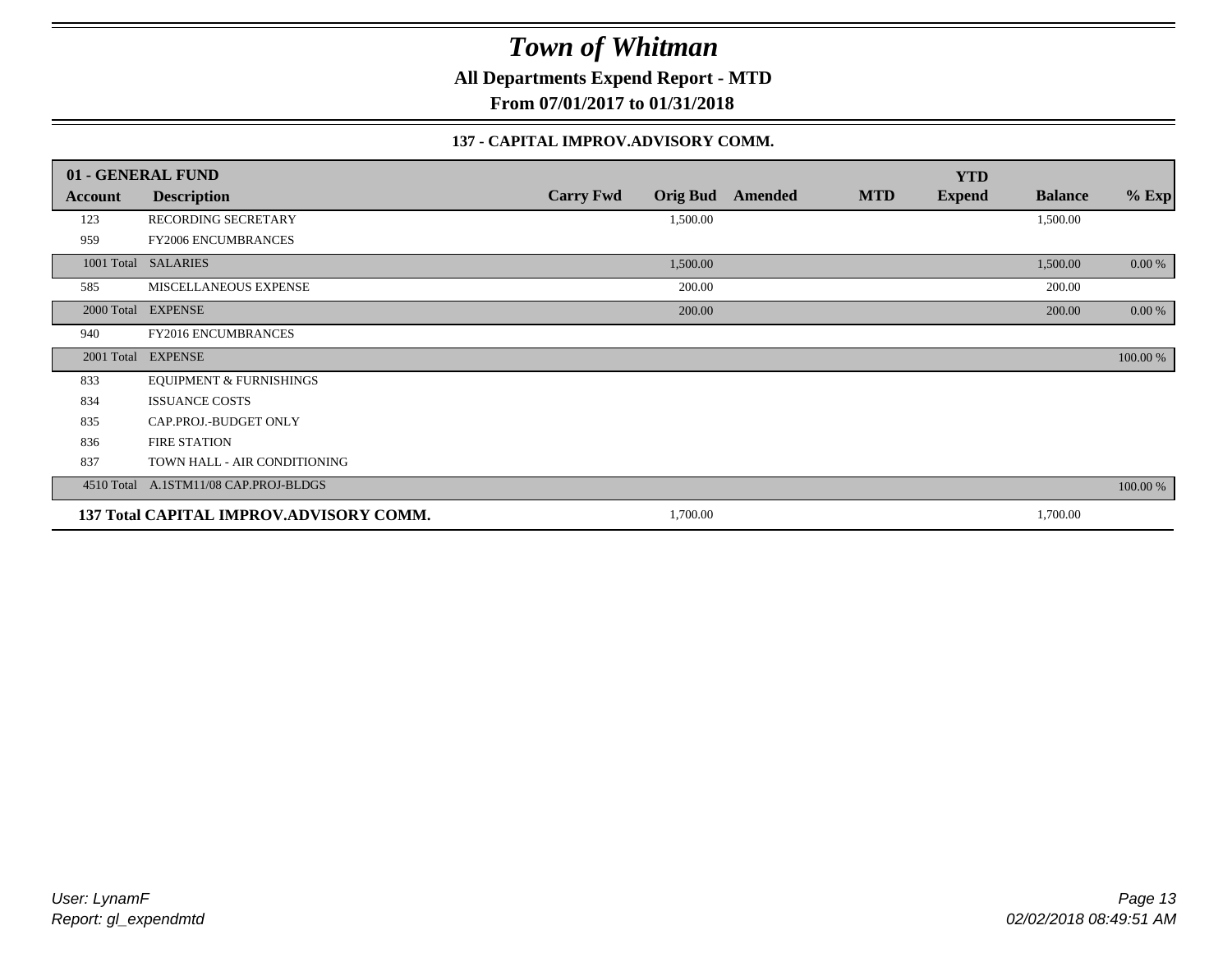**All Departments Expend Report - MTD**

**From 07/01/2017 to 01/31/2018**

### **138 - BY-LAW STUDY COMMITTEE**

| 01 - GENERAL FUND |                                           |                  |        |                         |            | <b>YTD</b>    |                |          |
|-------------------|-------------------------------------------|------------------|--------|-------------------------|------------|---------------|----------------|----------|
| Account           | <b>Description</b>                        | <b>Carry Fwd</b> |        | <b>Orig Bud</b> Amended | <b>MTD</b> | <b>Expend</b> | <b>Balance</b> | $%$ Exp  |
| 585               | MISCELLANEOUS EXPENSE                     |                  | 800.00 |                         |            |               | 800.00         |          |
|                   | 2000 Total EXPENSE                        |                  | 800.00 |                         |            |               | 800.00         | $0.00\%$ |
| 999               |                                           |                  |        |                         |            |               |                |          |
|                   | 4516 Total A.13 ATM 5/00 PUR.BY-LAW BOOKS |                  |        |                         |            |               |                | 100.00 % |
|                   | <b>138 Total BY-LAW STUDY COMMITTEE</b>   |                  | 800.00 |                         |            |               | 800.00         |          |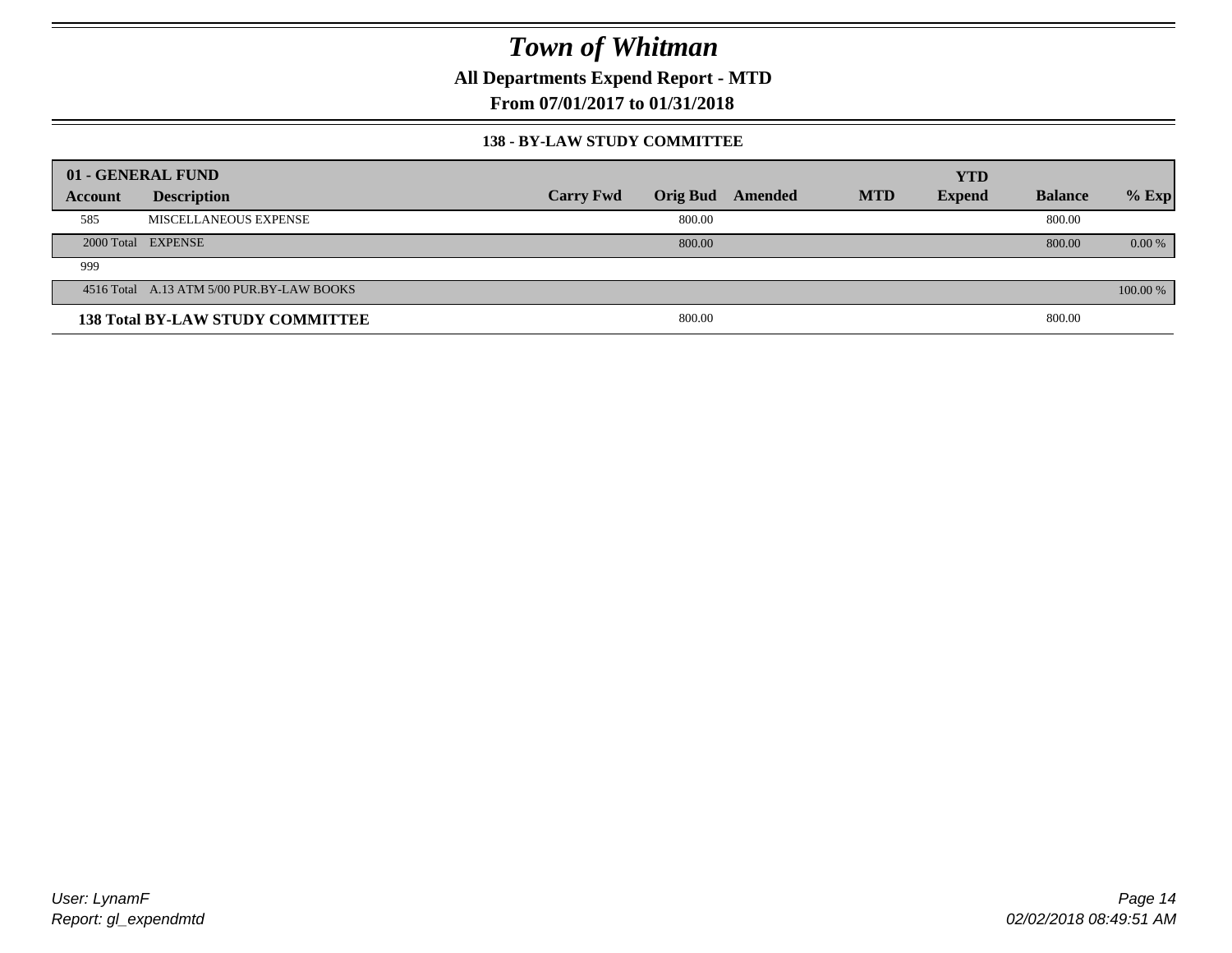### **All Departments Expend Report - MTD**

### **From 07/01/2017 to 01/31/2018**

#### **141 - ASSESSORS**

|                | 01 - GENERAL FUND            |                  |           |                         |            | <b>YTD</b>    |                |          |
|----------------|------------------------------|------------------|-----------|-------------------------|------------|---------------|----------------|----------|
| <b>Account</b> | <b>Description</b>           | <b>Carry Fwd</b> |           | <b>Orig Bud</b> Amended | <b>MTD</b> | <b>Expend</b> | <b>Balance</b> | $%$ Exp  |
| 110            | SALARIES-BOARD MEMBERS       |                  |           |                         |            |               |                |          |
|                | 1000 Total SALARIES          |                  |           |                         |            |               |                | 100.00 % |
| 112            | <b>SALARIES</b>              |                  | 66,127.00 |                         | 6,358.35   | 38,150.10     | 27,976.90      |          |
| 146            | SALARIES-LONGEVITY           |                  |           |                         |            |               |                |          |
|                | 1001 Total SALARIES          |                  | 66,127.00 |                         | 6,358.35   | 38,150.10     | 27,976.90      | 57.69 %  |
| 116            | <b>CLERICAL</b>              |                  | 40,409.00 |                         | 3,849.57   | 23,169.18     | 17,239.82      |          |
|                | 1002 Total SALARIES          |                  | 40,409.00 |                         | 3,849.57   | 23,169.18     | 17,239.82      | 57.33 %  |
| 121            | <b>CLERICAL I</b>            |                  | 37,707.00 |                         | 3,595.13   | 21,457.14     | 16,249.86      |          |
|                | 1003 Total SALARIES          |                  | 37,707.00 |                         | 3,595.13   | 21,457.14     | 16,249.86      | 56.90 %  |
| 123            | RECORDING SECRETARY          |                  |           |                         |            |               |                |          |
| 126            | <b>CLERICAL II</b>           |                  |           |                         |            |               |                |          |
|                | 1004 Total SALARIES          |                  |           |                         |            |               |                | 100.00 % |
| 123            | RECORDING SECRETARY          |                  |           |                         |            |               |                |          |
|                | 1005 Total SALARIES          |                  |           |                         |            |               |                | 100.00 % |
| 186            | CERTIFICATION STIPEND        |                  |           |                         |            |               |                |          |
|                | 1006 Total SALARIES          |                  |           |                         |            |               |                | 100.00 % |
| 244            | OFFICE EQUIPMENT MAINTENANCE |                  |           |                         |            |               |                |          |
| 306            | <b>BOOKBINDING</b>           |                  |           |                         |            |               |                |          |
| 311            | <b>COMPUTER SERVICES</b>     |                  |           |                         |            |               |                |          |
| 313            | <b>DEEDS &amp; PROBATE</b>   |                  |           |                         | 3.00       | 20.00         | $-20.00$       |          |
| 340            | <b>TELEPHONE</b>             |                  |           |                         |            |               |                |          |
| 420            | <b>OFFICE SUPPLIES</b>       |                  |           |                         | 188.24     | 426.18        | $-426.18$      |          |
| 585            | MISCELLANEOUS EXPENSE        |                  | 4,500.00  |                         | 11.97      | 114.76        | 4,385.24       |          |
| 710            | IN STATE TRAVEL              |                  |           |                         |            | 210.73        | $-210.73$      |          |
| 730            | <b>ASSOCIATION DUES</b>      |                  |           |                         |            | 420.00        | $-420.00$      |          |
| 731            | <b>MEETINGS</b>              |                  |           |                         |            | 225.00        | $-225.00$      |          |
| 2000 Total     | <b>EXPENSE</b>               |                  | 4,500.00  |                         | 203.21     | 1,416.67      | 3,083.33       | 31.48%   |
| 312            | <b>REVALUATION</b>           |                  | 24,700.00 |                         | 12,350.00  | 24,700.00     |                |          |
|                | 2001 Total EXPENSE           |                  | 24,700.00 |                         | 12,350.00  | 24,700.00     |                | 100.00 % |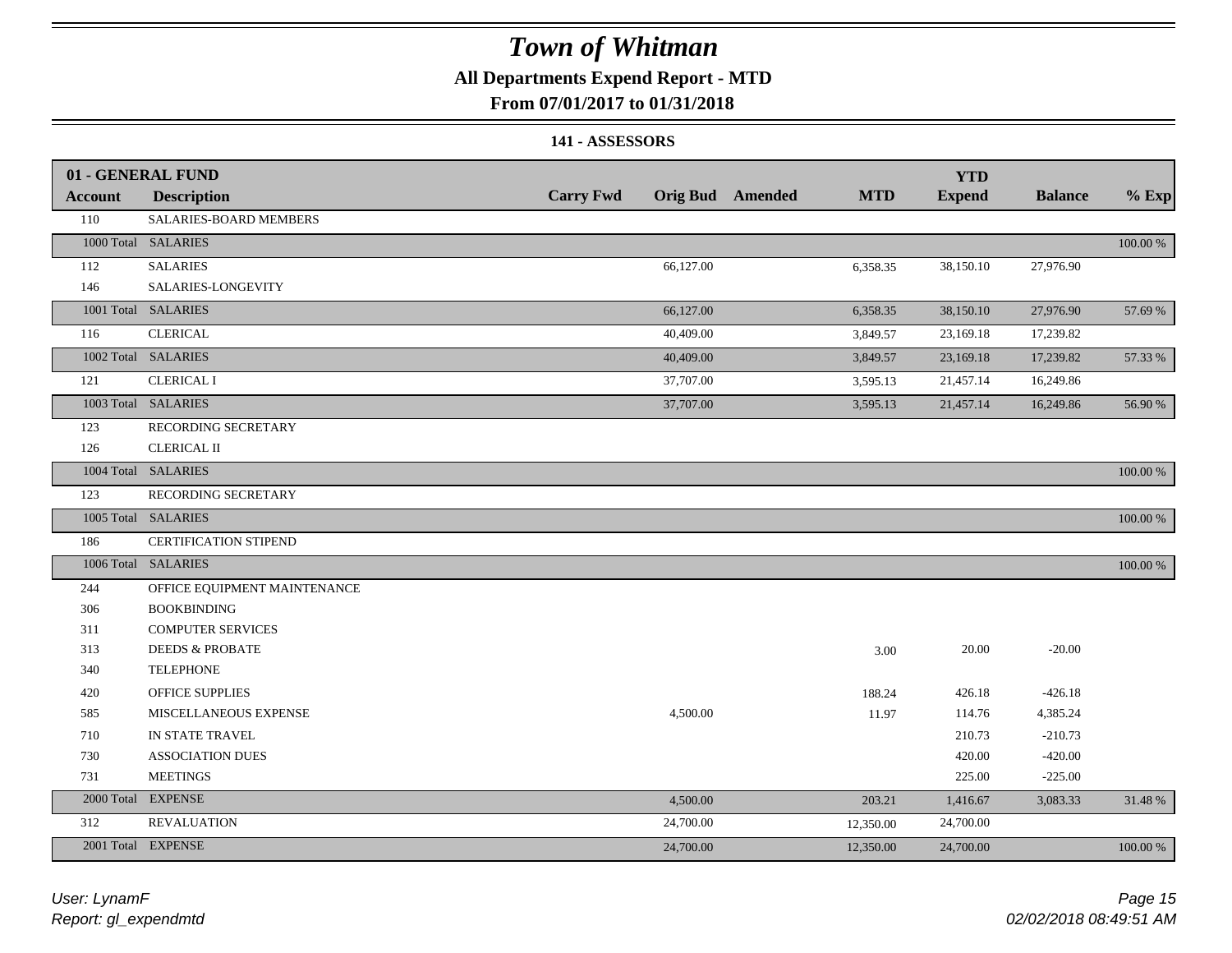### **All Departments Expend Report - MTD**

### **From 07/01/2017 to 01/31/2018**

### **141 - ASSESSORS**

|                | 01 - GENERAL FUND                                  |                  |                 |         |            | <b>YTD</b>    |                |          |
|----------------|----------------------------------------------------|------------------|-----------------|---------|------------|---------------|----------------|----------|
| <b>Account</b> | <b>Description</b>                                 | <b>Carry Fwd</b> | <b>Orig Bud</b> | Amended | <b>MTD</b> | <b>Expend</b> | <b>Balance</b> | $%$ Exp  |
| 939            | <b>FY2015 ENCUMBRANCES</b>                         |                  |                 |         |            |               |                |          |
| 943            | FY2012 ENCUMBRANCES                                |                  |                 |         |            |               |                |          |
| 946            | FY2010 ENCUMBRANCES                                |                  |                 |         |            |               |                |          |
| 949            | <b>FY2014 ENCUMBRANCES</b>                         |                  |                 |         |            |               |                |          |
|                | 2002 Total EXPENSE                                 |                  |                 |         |            |               |                | 100.00 % |
| 999            |                                                    |                  |                 |         |            |               |                |          |
|                | 4410 Total A.15 ATM 5/16 PUR.COPIER-ASSESSORS OFF. |                  |                 |         |            |               |                | 100.00 % |
| 999            |                                                    |                  |                 |         |            |               |                |          |
|                | 4411 Total A.17ATM5/16 PUR.BATT.-POLICE NTWRK      |                  |                 |         |            |               |                | 100.00 % |
| 999            |                                                    |                  |                 |         |            |               |                |          |
|                | 4424 Total ESTABLISH PETTY CASH - TOWN CLERK       |                  |                 |         |            |               |                | 100.00 % |
|                | <b>141 Total ASSESSORS</b>                         |                  | 173,443.00      |         | 26,356.26  | 108,893.09    | 64,549.91      |          |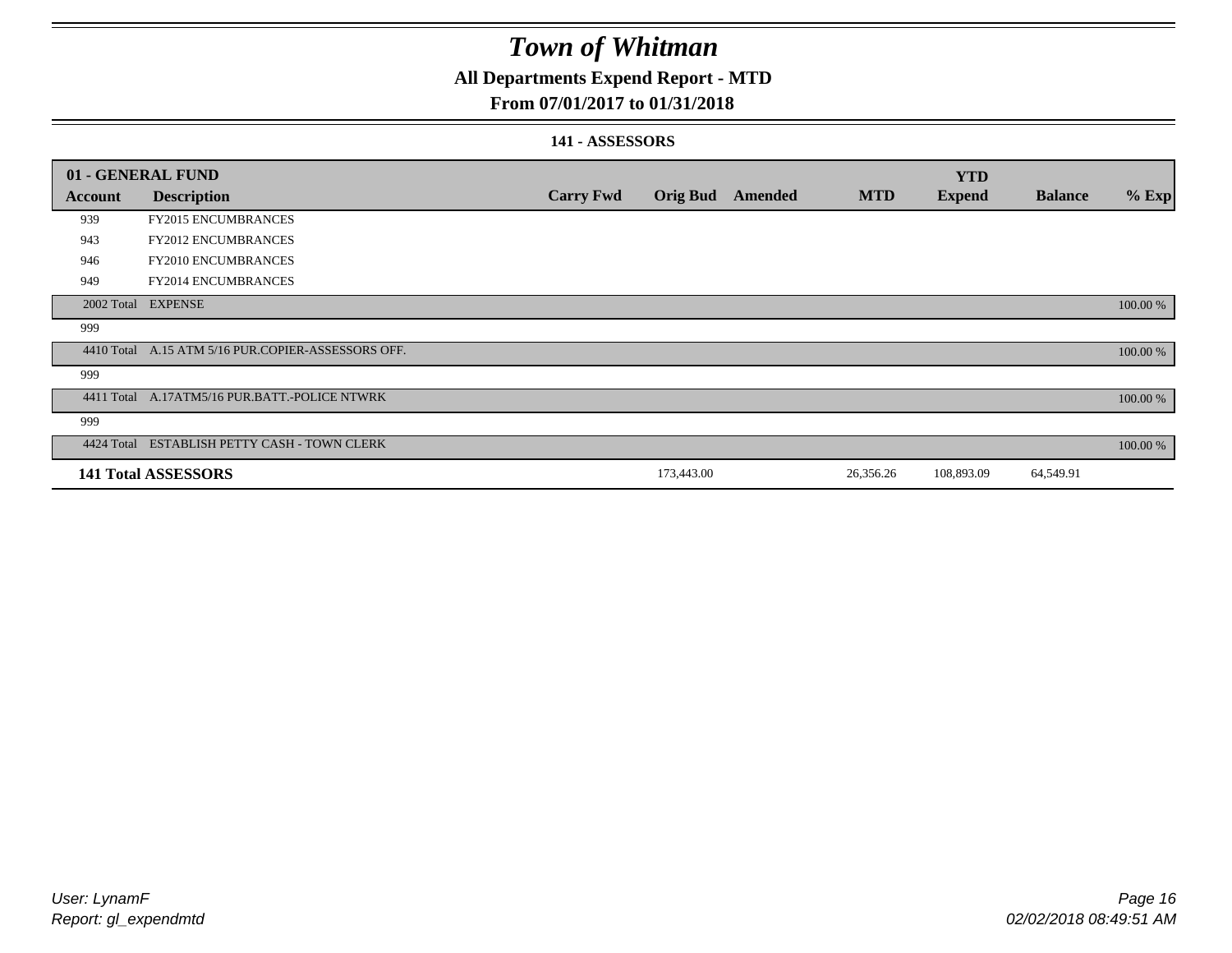### **All Departments Expend Report - MTD**

**From 07/01/2017 to 01/31/2018**

#### **145 - TREASURER**

|                | 01 - GENERAL FUND            |                  |                                       | <b>YTD</b>    |                |          |
|----------------|------------------------------|------------------|---------------------------------------|---------------|----------------|----------|
| <b>Account</b> | <b>Description</b>           | <b>Carry Fwd</b> | <b>Orig Bud</b> Amended<br><b>MTD</b> | <b>Expend</b> | <b>Balance</b> | $%$ Exp  |
| 112            | <b>SALARIES</b>              | 88,717.00        | 8,530.50                              | 51,183.00     | 37,534.00      |          |
| 146            | SALARIES-LONGEVITY           |                  |                                       |               |                |          |
|                | 1000 Total SALARIES          | 88,717.00        | 8,530.50                              | 51,183.00     | 37,534.00      | 57.69 %  |
| 116            | <b>CLERICAL</b>              | 35,740.00        | 3,422.86                              | 20,412.87     | 15,327.13      |          |
|                | 1001 Total SALARIES          | 35,740.00        | 3,422.86                              | 20,412.87     | 15,327.13      | 57.11 %  |
| 121            | <b>CLERICAL I</b>            | 30,687.00        | 3,228.98                              | 17,892.99     | 12,794.01      |          |
|                | 1002 Total SALARIES          | 30,687.00        | 3,228.98                              | 17,892.99     | 12,794.01      | 58.30 %  |
| 126            | <b>CLERICAL II</b>           | 39,260.00        | 3,740.09                              | 22,475.40     | 16,784.60      |          |
|                | 1003 Total SALARIES          | 39,260.00        | 3,740.09                              | 22,475.40     | 16,784.60      | 57.24 %  |
| 139            | CERTIFICATION STIPEND        | 2,000.00         |                                       | 2,000.00      |                |          |
|                | 1004 Total SALARIES          | 2,000.00         |                                       | 2,000.00      |                | 100.00 % |
| 244            | OFFICE EQUIPMENT MAINTENANCE |                  |                                       |               |                |          |
| 310            | NOTE CERTIFICATION           |                  |                                       |               |                |          |
| 311            | <b>COMPUTER SERVICES</b>     |                  | 1,030.68                              | 3,176.89      | $-3,176.89$    |          |
| 340            | <b>TELEPHONE</b>             |                  |                                       |               |                |          |
| 343            | <b>CELL PHONES</b>           |                  | 50.99                                 | 356.93        | $-356.93$      |          |
| 420            | OFFICE SUPPLIES              |                  | 118.20                                | 983.82        | $-983.82$      |          |
| 585            | MISCELLANEOUS EXPENSE        | 19,200.00        |                                       | 770.36        | 18,429.64      |          |
| 710            | IN STATE TRAVEL              |                  |                                       | 318.65        | $-318.65$      |          |
| 730            | <b>ASSOCIATION DUES</b>      |                  |                                       | 75.00         | $-75.00$       |          |
| 731            | <b>MEETINGS</b>              |                  |                                       | 130.00        | $-130.00$      |          |
| 741            | <b>SURETY BONDS</b>          |                  |                                       |               |                |          |
| 870            | OFFICE EQUIPMENT             |                  |                                       |               |                |          |
|                | 2000 Total EXPENSE           | 19,200.00        | 1,199.87                              | 5,811.65      | 13,388.35      | 30.26 %  |
| 308            | <b>BANK CHARGES</b>          | 500.00           |                                       |               | 500.00         |          |
| 953            | FY2009 ENCUMBRANCES          |                  |                                       |               |                |          |
|                | 2001 Total EXPENSE           | 500.00           |                                       |               | 500.00         | 0.00 %   |
| 946            | FY2010 ENCUMBRANCES          |                  |                                       |               |                |          |
| 959            | FY2006 ENCUMBRANCES          |                  |                                       |               |                |          |
|                | 2002 Total EXPENSE           |                  |                                       |               |                | 100.00 % |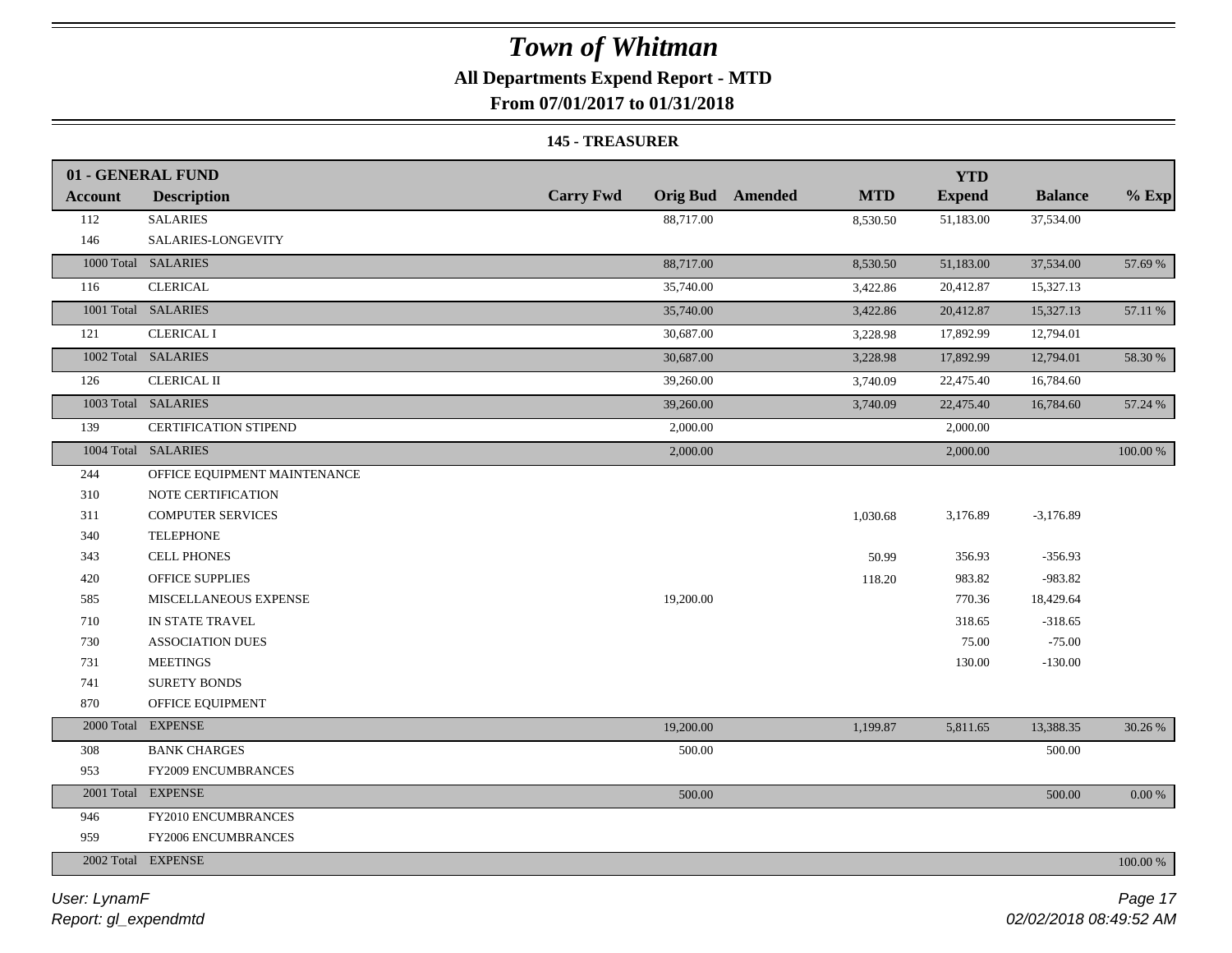### **All Departments Expend Report - MTD**

### **From 07/01/2017 to 01/31/2018**

#### **145 - TREASURER**

|         | 01 - GENERAL FUND                          |                  |                 |         |            | <b>YTD</b>    |                |          |
|---------|--------------------------------------------|------------------|-----------------|---------|------------|---------------|----------------|----------|
| Account | <b>Description</b>                         | <b>Carry Fwd</b> | <b>Orig Bud</b> | Amended | <b>MTD</b> | <b>Expend</b> | <b>Balance</b> | $%$ Exp  |
| 744     | PENALTY & INTEREST ON PR TAXES             |                  |                 |         |            |               |                |          |
|         | 2003 Total EXPENSE                         |                  |                 |         |            |               |                | 100.00 % |
| 999     |                                            |                  | 7.100.00        |         |            | 7,100.00      |                |          |
|         | 4572 Total A13ATM5/17 GASB45 ACTUARY SERV. |                  | 7.100.00        |         |            | 7,100.00      |                | 100.00 % |
|         | <b>145 Total TREASURER</b>                 |                  | 223,204.00      |         | 20,122.30  | 126,875.91    | 96,328.09      |          |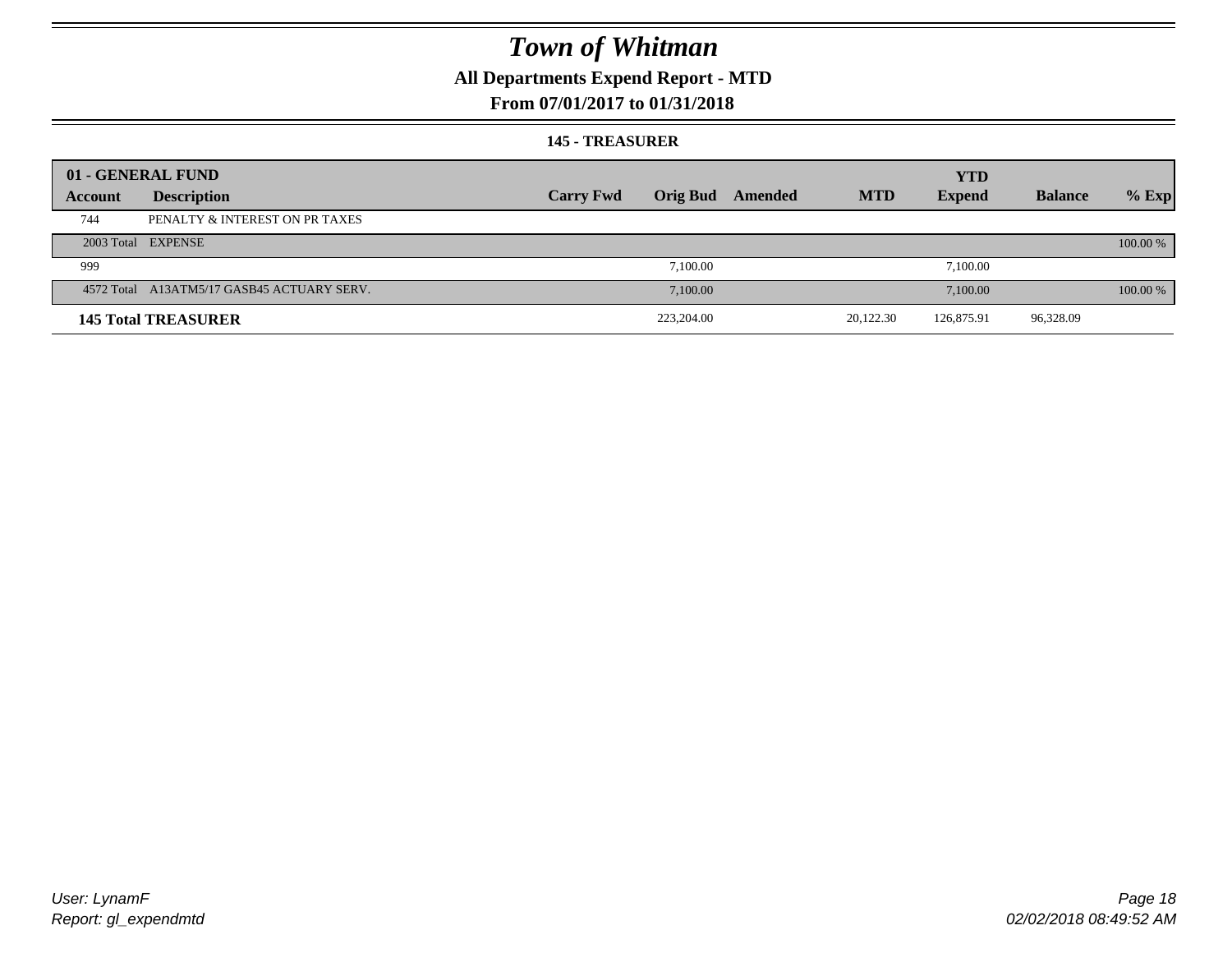### **All Departments Expend Report - MTD**

### **From 07/01/2017 to 01/31/2018**

### **146 - COLLECTOR**

| <b>Account</b> | 01 - GENERAL FUND<br><b>Description</b> | <b>Carry Fwd</b> | <b>Orig Bud</b> Amended | <b>MTD</b> | <b>YTD</b><br><b>Expend</b> | <b>Balance</b> | $%$ Exp     |
|----------------|-----------------------------------------|------------------|-------------------------|------------|-----------------------------|----------------|-------------|
| 112            | <b>SALARIES</b>                         |                  |                         |            |                             |                |             |
| 146            | SALARIES-LONGEVITY                      |                  |                         |            |                             |                |             |
|                | 1000 Total SALARIES                     |                  |                         |            |                             |                | $100.00~\%$ |
| 116            | <b>CLERICAL</b>                         | 40,409.00        |                         | 3,813.69   | 23,133.30                   | 17,275.70      |             |
|                | 1001 Total SALARIES                     | 40,409.00        |                         | 3,813.69   | 23,133.30                   | 17,275.70      | 57.24 %     |
|                | <b>CLERICAL I</b>                       |                  |                         |            |                             |                |             |
| 121            |                                         | 39,260.00        |                         | 3,740.09   | 22,475.40                   | 16,784.60      |             |
|                | 1002 Total SALARIES                     | 39,260.00        |                         | 3,740.09   | 22,475.40                   | 16,784.60      | 57.24 %     |
| 126            | <b>CLERICAL II</b>                      |                  |                         |            |                             |                |             |
|                | 1003 Total SALARIES                     |                  |                         |            |                             |                | 100.00 %    |
| 130            | SALARIES-OVERTIME                       | 2,000.00         |                         | 336.84     | 908.21                      | 1,091.79       |             |
|                | 1004 Total SALARIES                     | 2,000.00         |                         | 336.84     | 908.21                      | 1,091.79       | 45.41 %     |
| 186            | <b>CERTIFICATION STIPEND</b>            |                  |                         |            |                             |                |             |
|                | 1005 Total SALARIES                     |                  |                         |            |                             |                | 100.00 %    |
| 244            | OFFICE EQUIPMENT MAINTENANCE            |                  |                         |            |                             |                |             |
| 340            | <b>TELEPHONE</b>                        |                  |                         |            |                             |                |             |
| 343            | <b>CELL PHONES</b>                      |                  |                         |            |                             |                |             |
| 420            | OFFICE SUPPLIES                         |                  |                         |            |                             |                |             |
| 585            | MISCELLANEOUS EXPENSE                   |                  |                         |            |                             |                |             |
| 710            | IN STATE TRAVEL                         |                  |                         |            |                             |                |             |
| 730            | <b>ASSOCIATION DUES</b>                 |                  |                         |            |                             |                |             |
| 731            | <b>MEETINGS</b>                         |                  |                         |            |                             |                |             |
| 741            | <b>SURETY BONDS</b>                     |                  |                         |            |                             |                |             |
| 870            | OFFICE EQUIPMENT                        |                  |                         |            |                             |                |             |
|                | 2000 Total EXPENSE                      |                  |                         |            |                             |                | 100.00 %    |
| 311            | <b>COMPUTER SERVICES</b>                |                  |                         |            |                             |                |             |
|                | 2001 Total EXPENSE                      |                  |                         |            |                             |                | $100.00~\%$ |
| 958            | FY2005 ENCUMBRANCES                     |                  |                         |            |                             |                |             |
| 939            | FY2015 ENCUMBRANCES                     |                  |                         |            |                             |                |             |
| 943            | FY2012 ENCUMBRANCES                     |                  |                         |            |                             |                |             |
| 948            | FY07 ENCUMBRANCES                       |                  |                         |            |                             |                |             |
|                |                                         |                  |                         |            |                             |                |             |

*Report: gl\_expendmtd User: LynamF*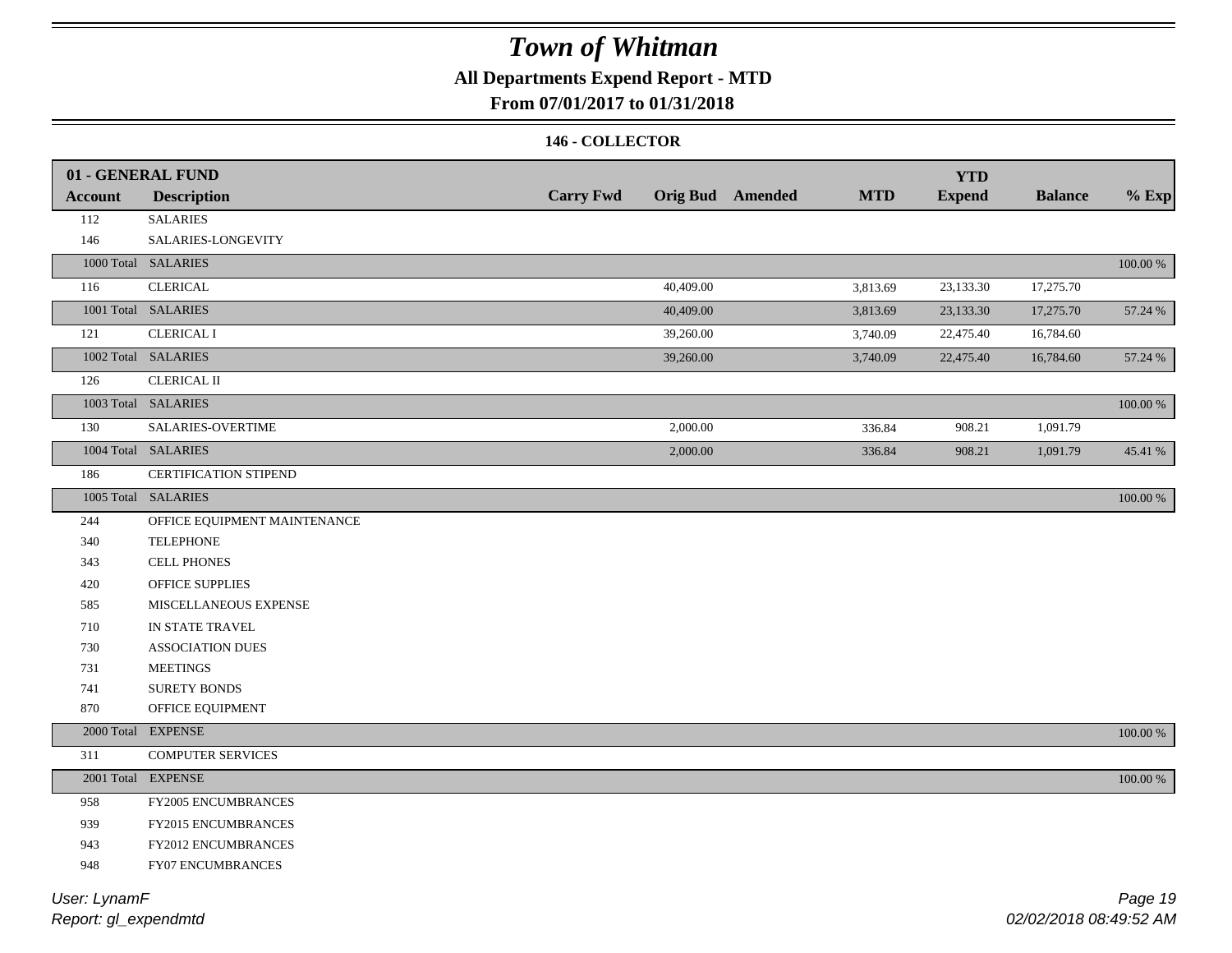**All Departments Expend Report - MTD**

### **From 07/01/2017 to 01/31/2018**

### **146 - COLLECTOR**

|         | 01 - GENERAL FUND                     |                  |           |                  |            | <b>YTD</b>    |                |          |
|---------|---------------------------------------|------------------|-----------|------------------|------------|---------------|----------------|----------|
| Account | <b>Description</b>                    | <b>Carry Fwd</b> |           | Orig Bud Amended | <b>MTD</b> | <b>Expend</b> | <b>Balance</b> | $%$ Exp  |
| 959     | <b>FY2006 ENCUMBRANCES</b>            |                  |           |                  |            |               |                |          |
|         | 2002 Total EXPENSE                    |                  |           |                  |            |               |                | 100.00 % |
| 999     |                                       |                  |           |                  |            |               |                |          |
|         | 4570 Total A.1 STM 5/07 THEFT REFUNDS |                  |           |                  |            |               |                | 100.00 % |
|         | <b>146 Total COLLECTOR</b>            |                  | 81,669.00 |                  | 7,890.62   | 46,516.91     | 35,152.09      |          |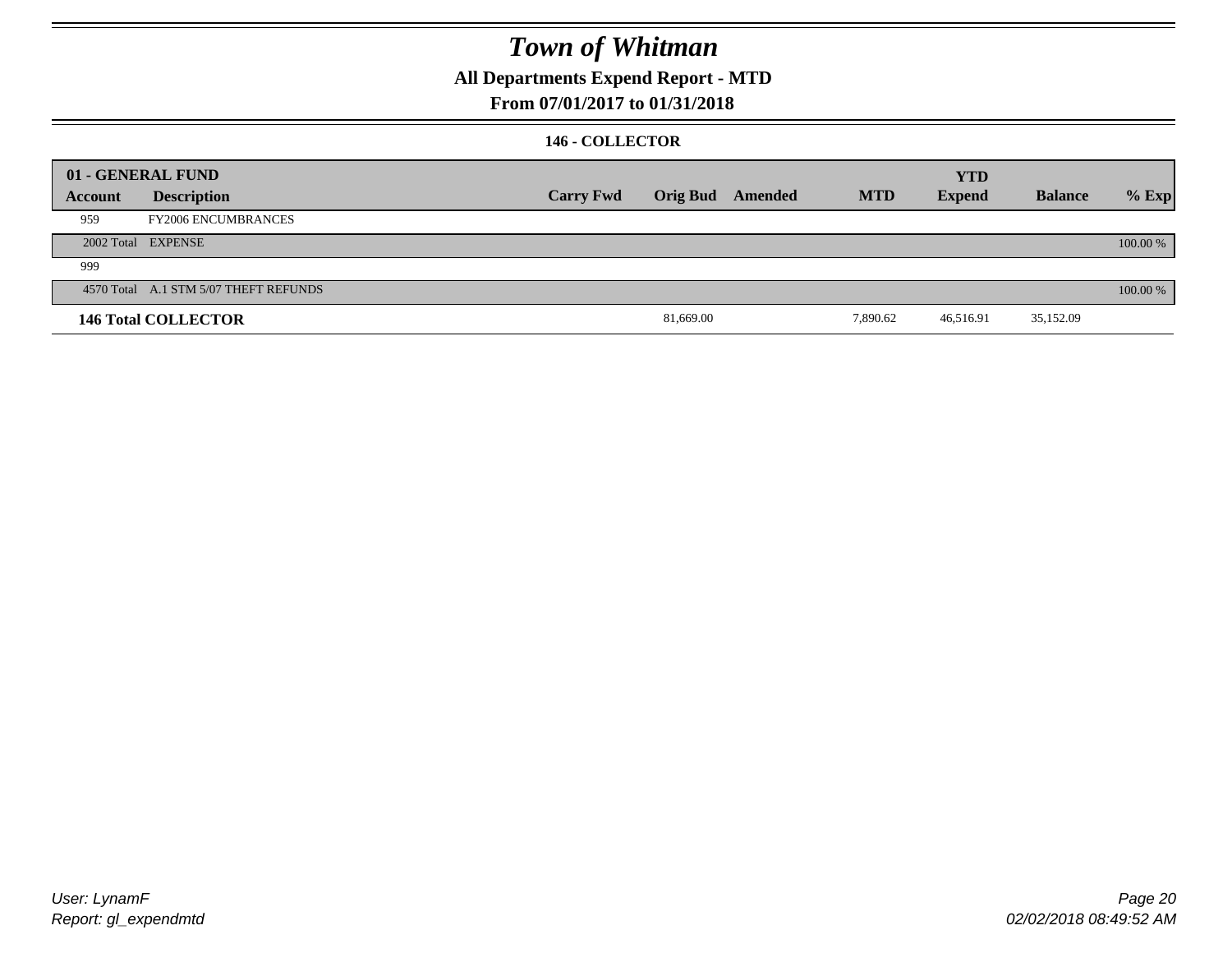### **All Departments Expend Report - MTD**

**From 07/01/2017 to 01/31/2018**

### **151 - LAW DEPARTMENT**

|         | 01 - GENERAL FUND               |                                     |         |            | <b>YTD</b>    |                |           |
|---------|---------------------------------|-------------------------------------|---------|------------|---------------|----------------|-----------|
| Account | <b>Description</b>              | <b>Carry Fwd</b><br><b>Orig Bud</b> | Amended | <b>MTD</b> | <b>Expend</b> | <b>Balance</b> | $%$ Exp   |
| 301     | <b>LEGAL SERVICES</b>           | 145,000.00                          |         | 14,949.50  | 85,759.09     | 59,240.91      |           |
| 585     | <b>MISCELLANEOUS EXPENSE</b>    | 15,000.00                           |         | 681.61     | 2,117.22      | 12,882.78      |           |
|         | 2000 Total EXPENSE              | 160,000.00                          |         | 15,631.11  | 87,876.31     | 72,123.69      | 54.92 %   |
| 302     | <b>CLAIMS SETTLEMENT</b>        | 5,000.00                            |         |            |               | 5,000.00       |           |
|         | 2001 Total EXPENSE              | 5,000.00                            |         |            |               | 5,000.00       | $0.00 \%$ |
| 943     | <b>FY2012 ENCUMBRANCES</b>      |                                     |         |            |               |                |           |
| 940     | <b>FY2016 ENCUMBRANCES</b>      |                                     |         |            |               |                |           |
| 945     | <b>FY2013 ENCUMBRANCES</b>      |                                     |         |            |               |                |           |
|         | 2002 Total EXPENSE              |                                     |         |            |               |                | 100.00 %  |
|         | <b>151 Total LAW DEPARTMENT</b> | 165,000.00                          |         | 15,631.11  | 87,876.31     | 77,123.69      |           |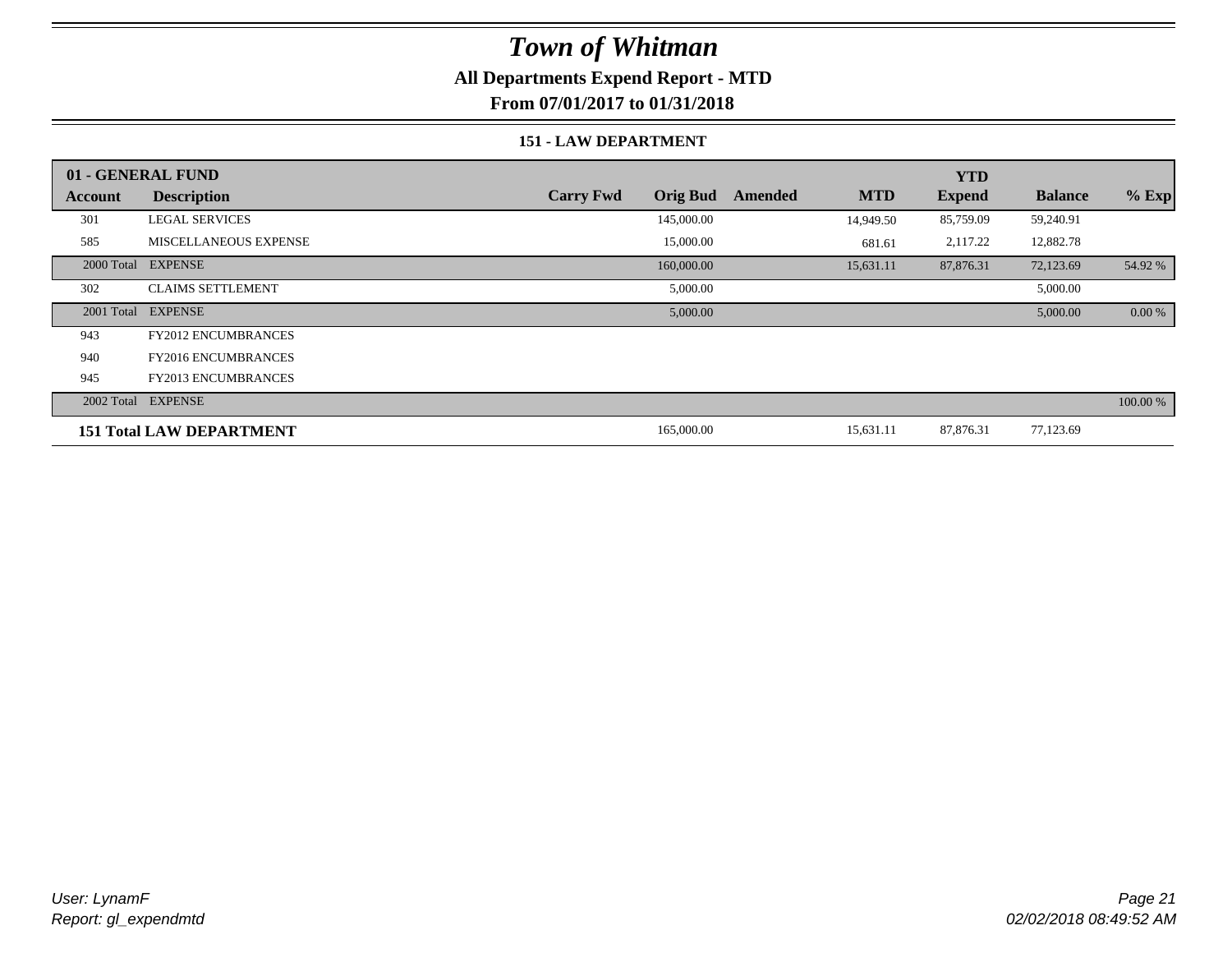**All Departments Expend Report - MTD**

**From 07/01/2017 to 01/31/2018**

#### **155 - DATA PROCESSING**

|                | 01 - GENERAL FUND                                |                  |                 |         |            | <b>YTD</b>    |                |          |
|----------------|--------------------------------------------------|------------------|-----------------|---------|------------|---------------|----------------|----------|
| <b>Account</b> | <b>Description</b>                               | <b>Carry Fwd</b> | <b>Orig Bud</b> | Amended | <b>MTD</b> | <b>Expend</b> | <b>Balance</b> | $%$ Exp  |
| 112            | <b>SALARIES</b>                                  |                  | 123,850.00      |         | 11,908.65  | 71,451.90     | 52,398.10      |          |
|                | 1000 Total SALARIES                              |                  | 123,850.00      |         | 11,908.65  | 71,451.90     | 52,398.10      | 57.69 %  |
| 116            | <b>CLERICAL</b>                                  |                  |                 |         |            |               |                |          |
|                | 1001 Total SALARIES                              |                  |                 |         |            |               |                | 100.00 % |
| 243            | EQUIPMENT MAINTENANCE                            |                  |                 |         | 262.20     | 5,475.93      | $-5,475.93$    |          |
| 280            | SUPPORT SERVICES                                 |                  |                 |         |            |               |                |          |
| 311            | <b>COMPUTER SERVICES</b>                         |                  |                 |         | 2,243.63   | 30,658.98     | $-30,658.98$   |          |
| 340            | <b>TELEPHONE</b>                                 |                  |                 |         |            | 1,062.80      | $-1,062.80$    |          |
| 343            | <b>CELL PHONES</b>                               |                  |                 |         | 90.98      | 1,043.85      | $-1,043.85$    |          |
| 420            | <b>OFFICE SUPPLIES</b>                           |                  |                 |         |            |               |                |          |
| 585            | MISCELLANEOUS EXPENSE                            |                  | 172,427.00      |         |            | 623.91        | 171,803.09     |          |
| 269            | DATA PROCESSING SOFTWARE                         |                  |                 |         |            | 50,967.99     | -50,967.99     |          |
| 276            | DATA PROCESSING EQUIP.                           |                  |                 |         | 991.64     | 4,307.84      | $-4,307.84$    |          |
|                | 2000 Total EXPENSE                               |                  | 172,427.00      |         | 3,588.45   | 94,141.30     | 78,285.70      | 54.59 %  |
| 940            | FY2016 ENCUMBRANCES                              |                  |                 |         |            |               |                |          |
| 941            | FY 2017 ENCUMBRANCES                             | 850.28           |                 |         |            | 850.28        |                |          |
| 943            | FY2012 ENCUMBRANCES                              |                  |                 |         |            |               |                |          |
| 948            | <b>FY07 ENCUMBRANCES</b>                         |                  |                 |         |            |               |                |          |
| 949            | FY2014 ENCUMBRANCES                              |                  |                 |         |            |               |                |          |
| 953            | FY2009 ENCUMBRANCES                              |                  |                 |         |            |               |                |          |
| 958            | FY2005 ENCUMBRANCES                              |                  |                 |         |            |               |                |          |
| 945            | FY2013 ENCUMBRANCES                              |                  |                 |         |            |               |                |          |
| 946            | FY2010 ENCUMBRANCES                              |                  |                 |         |            |               |                |          |
|                | 2001 Total EXPENSE                               | 850.28           |                 |         |            | 850.28        |                | 100.00 % |
| 281            | <b>GIS SYSTEM MAINTENANCE</b>                    |                  | 15,000.00       |         |            | 7,500.00      | 7,500.00       |          |
| 941            | FY 2017 ENCUMBRANCES                             |                  |                 |         |            |               |                |          |
|                | 2002 Total EXPENSE                               |                  | 15,000.00       |         |            | 7,500.00      | 7,500.00       | 50.00 %  |
| 999            |                                                  |                  |                 |         |            |               |                |          |
|                | 4402 Total A.16ATM5/16 PUR. WIRELESS NTWK CNTRLR |                  |                 |         |            |               |                | 100.00 % |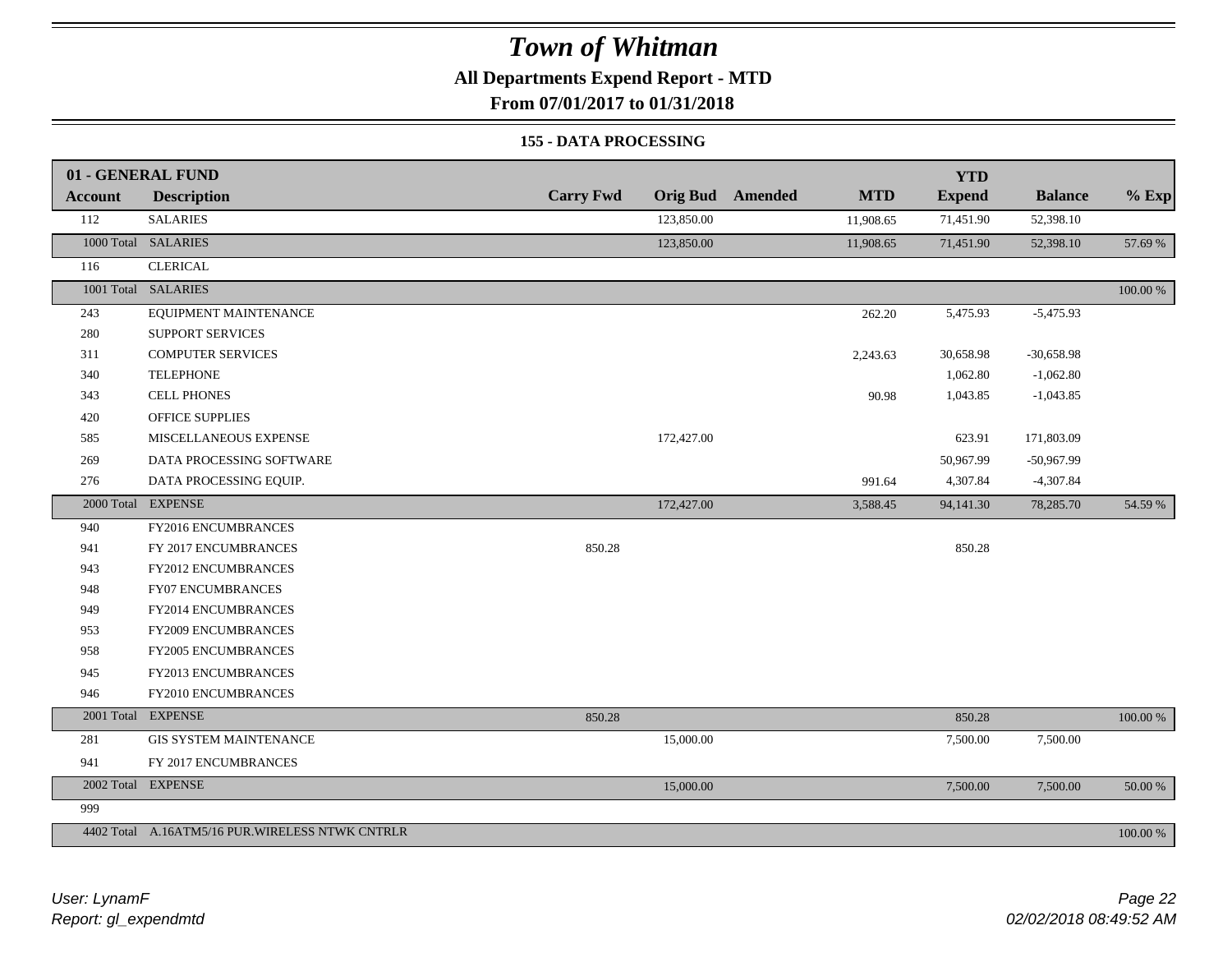**All Departments Expend Report - MTD**

**From 07/01/2017 to 01/31/2018**

#### **155 - DATA PROCESSING**

|            | 01 - GENERAL FUND                                  |                  |                 |         |            | <b>YTD</b>    |                |           |
|------------|----------------------------------------------------|------------------|-----------------|---------|------------|---------------|----------------|-----------|
| Account    | <b>Description</b>                                 | <b>Carry Fwd</b> | <b>Orig Bud</b> | Amended | <b>MTD</b> | <b>Expend</b> | <b>Balance</b> | $%$ Exp   |
| 999        |                                                    | 1,455.00         |                 |         |            | 172.47        | 1,282.53       |           |
|            | 4411 Total A.17ATM5/16 PUR.BATT.-POLICE NTWRK      | 1,455.00         |                 |         |            | 172.47        | 1,282.53       | 11.85 %   |
| 999        |                                                    |                  |                 |         |            |               |                |           |
|            | 4512 Total A.37ATM 5/15 PUR.2 COPIERS/TOWN OFFICES |                  |                 |         |            |               |                | 100.00 %  |
| 999        |                                                    |                  | 11,000.00       |         |            | 10,995.00     | 5.00           |           |
| 4519 Total | A.34ATM 5/17 PUR.MULTI-FUNCTION PRINTER            |                  | 11,000.00       |         |            | 10,995.00     | 5.00           | 99.95 %   |
| 999        |                                                    |                  | 3,500.00        |         |            | 3,500.00      |                |           |
|            | 4520 Total A33ATM 5/17 PUR.FIREWALLS               |                  | 3,500.00        |         |            | 3,500.00      |                | 100.00 %  |
| 999        |                                                    | 3,413.38         |                 |         |            |               | 3,413.38       |           |
|            | 4526 Total A.36 ATM5/15PUR.POW.SUPPLY/NETWK.EQ.    | 3,413.38         |                 |         |            |               | 3,413.38       | $0.00 \%$ |
| 999        |                                                    | 8,000.00         |                 |         |            |               | 8,000.00       |           |
|            | 4527 Total A.14ATM5/16 PUR.SFTWR NET.SECURITY      | 8,000.00         |                 |         |            |               | 8,000.00       | 0.00 %    |
| 999        |                                                    |                  | 15,000.00       |         |            |               | 15,000.00      |           |
| 4564 Total | A36ATM5/17PUR.COMP.EQ.TN.BLDGS                     |                  | 15,000.00       |         |            |               | 15,000.00      | 0.00 %    |
|            | <b>155 Total DATA PROCESSING</b>                   | 13,718.66        | 340,777.00      |         | 15,497.10  | 188,610.95    | 165,884.71     |           |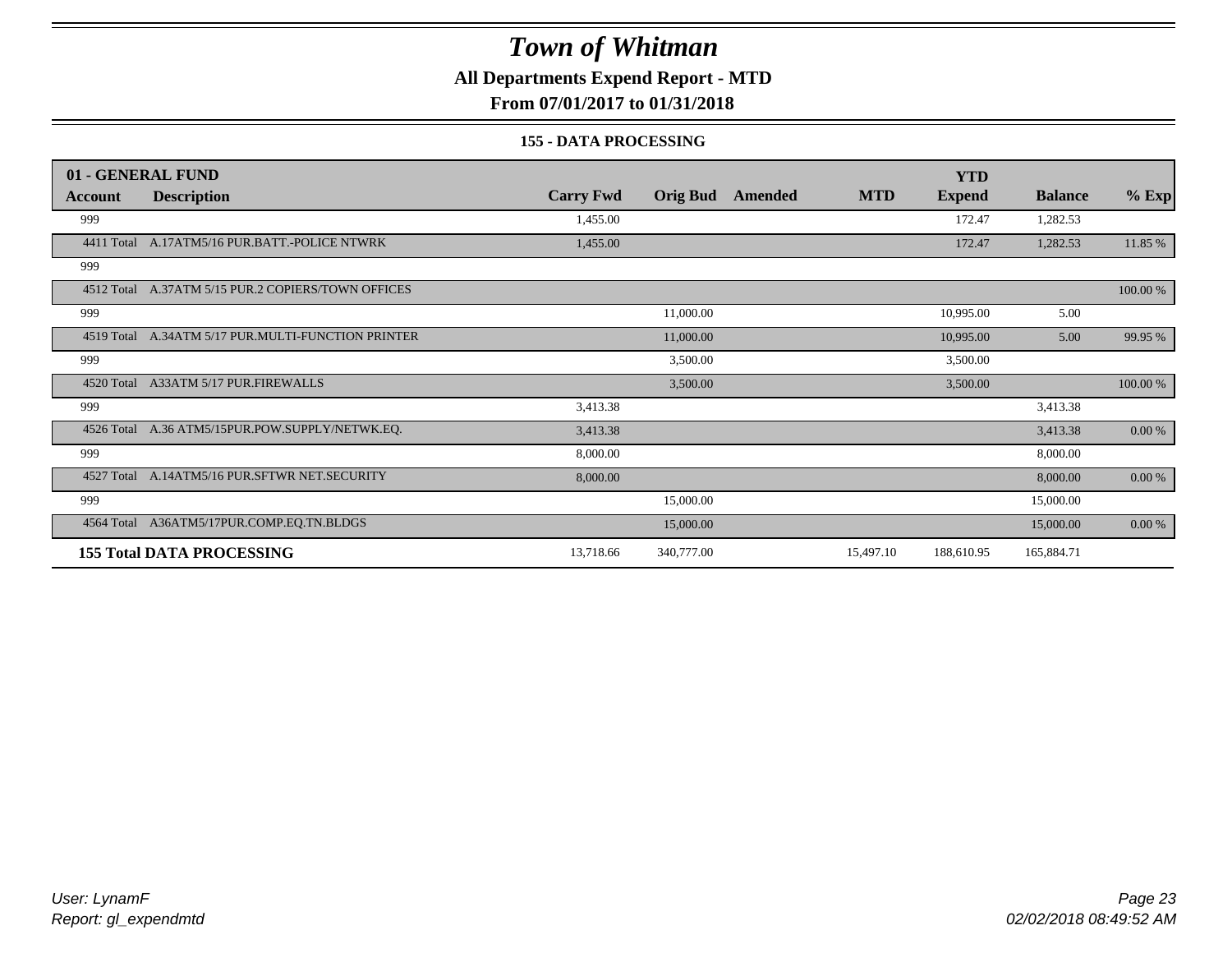**All Departments Expend Report - MTD**

**From 07/01/2017 to 01/31/2018**

### **158 - TAX TITLE FORECLOSURE-TREAS.**

|         | 01 - GENERAL FUND                             |                  |                 |         |            | <b>YTD</b>    |                |          |
|---------|-----------------------------------------------|------------------|-----------------|---------|------------|---------------|----------------|----------|
| Account | <b>Description</b>                            | <b>Carry Fwd</b> | <b>Orig Bud</b> | Amended | <b>MTD</b> | <b>Expend</b> | <b>Balance</b> | $%$ Exp  |
| 252     | <b>SERVICES</b>                               |                  | 40,000.00       |         | 430.99     | 7.506.84      | 32,493.16      |          |
|         | 2000 Total EXPENSE                            |                  | 40,000,00       |         | 430.99     | 7.506.84      | 32,493.16      | 18.76 %  |
| 948     | <b>FY07 ENCUMBRANCES</b>                      |                  |                 |         |            |               |                |          |
|         | 2001 Total EXPENSE                            |                  |                 |         |            |               |                | 100.00 % |
|         | <b>158 Total TAX TITLE FORECLOSURE-TREAS.</b> |                  | 40,000.00       |         | 430.99     | 7,506.84      | 32,493.16      |          |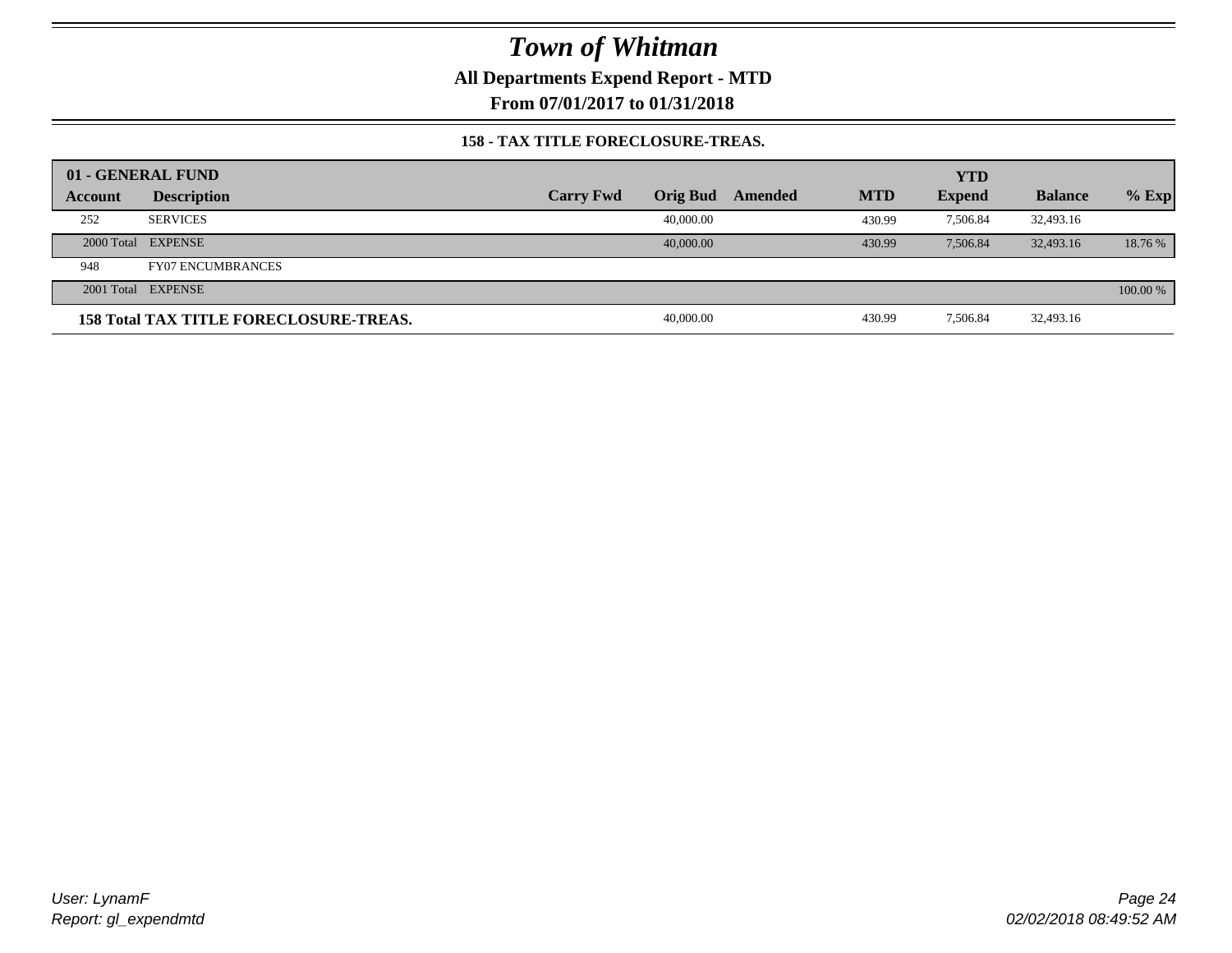**All Departments Expend Report - MTD**

**From 07/01/2017 to 01/31/2018**

### **159 - TAX TITLE EXPENSE-COLLECTOR**

|         | 01 - GENERAL FUND                            |                  |                         |            | YTD           |                |          |
|---------|----------------------------------------------|------------------|-------------------------|------------|---------------|----------------|----------|
| Account | <b>Description</b>                           | <b>Carry Fwd</b> | <b>Orig Bud</b> Amended | <b>MTD</b> | <b>Expend</b> | <b>Balance</b> | $%$ Exp  |
| 252     | <b>SERVICES</b>                              |                  |                         |            |               |                |          |
|         | 2000 Total EXPENSE                           |                  |                         |            |               |                | 100.00 % |
|         | <b>159 Total TAX TITLE EXPENSE-COLLECTOR</b> |                  |                         |            |               |                |          |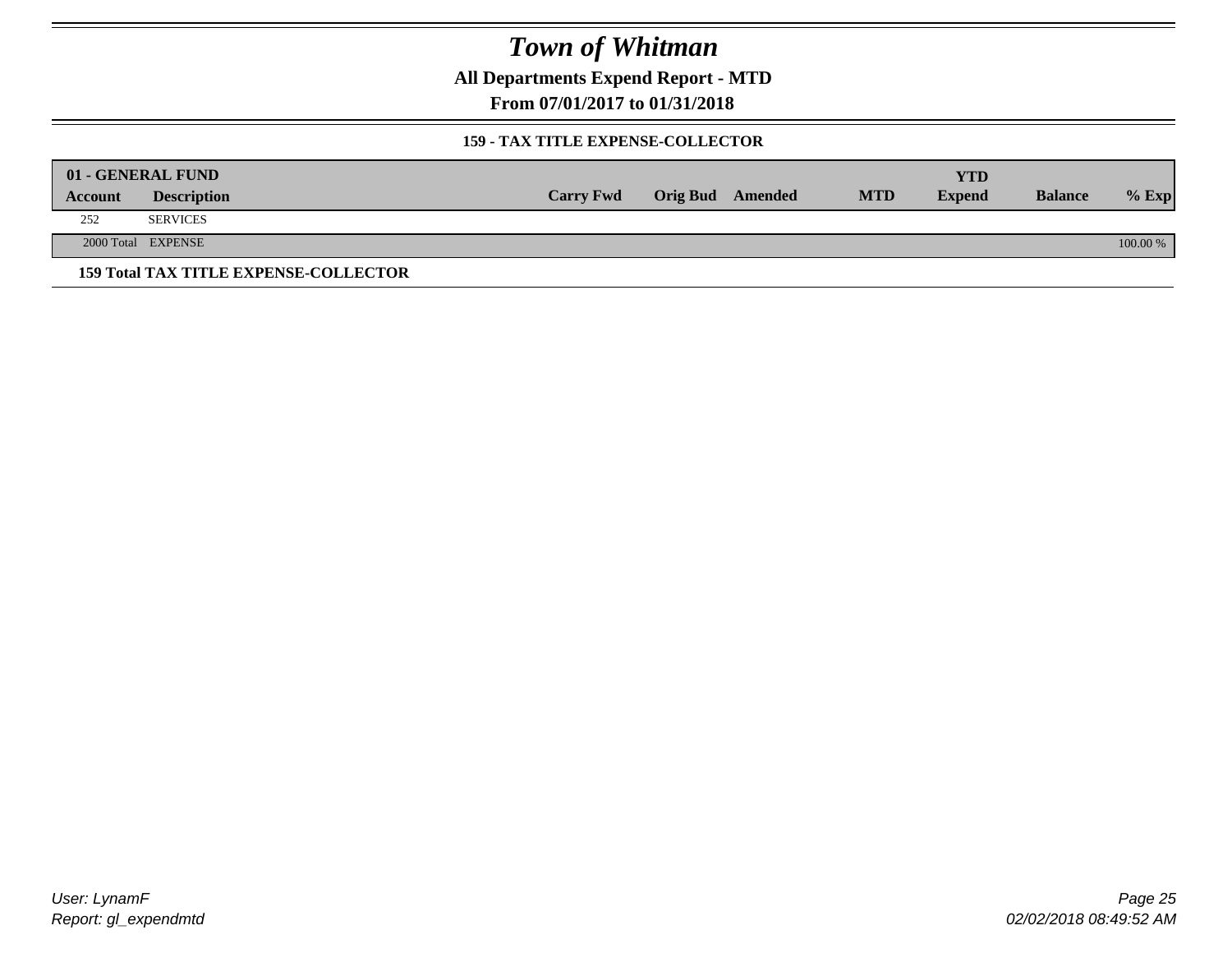### **All Departments Expend Report - MTD**

**From 07/01/2017 to 01/31/2018**

### **161 - TOWN CLERK**

|                | 01 - GENERAL FUND            |                  |           |                         |            | <b>YTD</b>    |                |           |
|----------------|------------------------------|------------------|-----------|-------------------------|------------|---------------|----------------|-----------|
| <b>Account</b> | <b>Description</b>           | <b>Carry Fwd</b> |           | <b>Orig Bud</b> Amended | <b>MTD</b> | <b>Expend</b> | <b>Balance</b> | $%$ Exp   |
| 112            | <b>SALARIES</b>              |                  | 66,127.00 |                         | 6,358.35   | 38,150.10     | 27,976.90      |           |
| 146            | SALARIES-LONGEVITY           |                  |           |                         |            |               |                |           |
|                | 1000 Total SALARIES          |                  | 66,127.00 |                         | 6,358.35   | 38,150.10     | 27,976.90      | 57.69 %   |
| 116            | <b>CLERICAL</b>              |                  | 40,409.00 |                         | 3,849.57   | 23,133.30     | 17,275.70      |           |
|                | 1001 Total SALARIES          |                  | 40,409.00 |                         | 3,849.57   | 23,133.30     | 17,275.70      | 57.24 %   |
| 126            | <b>CLERICAL II</b>           |                  | 38,663.00 |                         | 3,696.91   | 21,923.29     | 16,739.71      |           |
|                | 1002 Total SALARIES          |                  | 38,663.00 |                         | 3,696.91   | 21,923.29     | 16,739.71      | 56.70 %   |
| 130            | SALARIES-OVERTIME            |                  | 1,000.00  |                         |            | 418.14        | 581.86         |           |
|                | 1004 Total SALARIES          |                  | 1,000.00  |                         |            | 418.14        | 581.86         | 41.81 %   |
| 142            | <b>CERTIFICATION STIPEND</b> |                  |           |                         |            |               |                |           |
|                | 1005 Total SALARIES          |                  |           |                         |            |               |                | 100.00 %  |
| 244            | OFFICE EQUIPMENT MAINTENANCE |                  |           |                         |            | 184.80        | $-184.80$      |           |
| 306            | <b>BOOKBINDING</b>           |                  |           |                         |            |               |                |           |
| 314            | MICRO FILM STORAGE           |                  |           |                         |            |               |                |           |
| 340            | <b>TELEPHONE</b>             |                  |           |                         |            |               |                |           |
| 343            | <b>CELL PHONES</b>           |                  |           |                         | 25.50      | 178.47        | $-178.47$      |           |
| 736            | TOWN RECORDS RESTORATION     |                  |           |                         |            |               |                |           |
| 420            | <b>OFFICE SUPPLIES</b>       |                  |           |                         |            | 198.98        | $-198.98$      |           |
| 585            | MISCELLANEOUS EXPENSE        |                  | 3,950.00  |                         |            | 18.95         | 3,931.05       |           |
| 732            | DOG LICENSES & SUPPLIES      |                  |           |                         |            |               |                |           |
| 710            | IN STATE TRAVEL              |                  |           |                         |            | 288.47        | $-288.47$      |           |
| 730            | <b>ASSOCIATION DUES</b>      |                  |           |                         |            | 385.00        | $-385.00$      |           |
| 731            | <b>MEETINGS</b>              |                  |           |                         |            | 1,015.15      | $-1,015.15$    |           |
| 741            | <b>SURETY BONDS</b>          |                  |           |                         |            |               |                |           |
| 870            | OFFICE EQUIPMENT             |                  |           |                         |            |               |                |           |
|                | 2000 Total EXPENSE           |                  | 3,950.00  |                         | 25.50      | 2,269.82      | 1,680.18       | 57.46 %   |
| 736            | TOWN RECORDS RESTORATION     |                  | 2,500.00  |                         |            |               | 2,500.00       |           |
|                | 2001 Total EXPENSE           |                  | 2,500.00  |                         |            |               | 2,500.00       | $0.00 \%$ |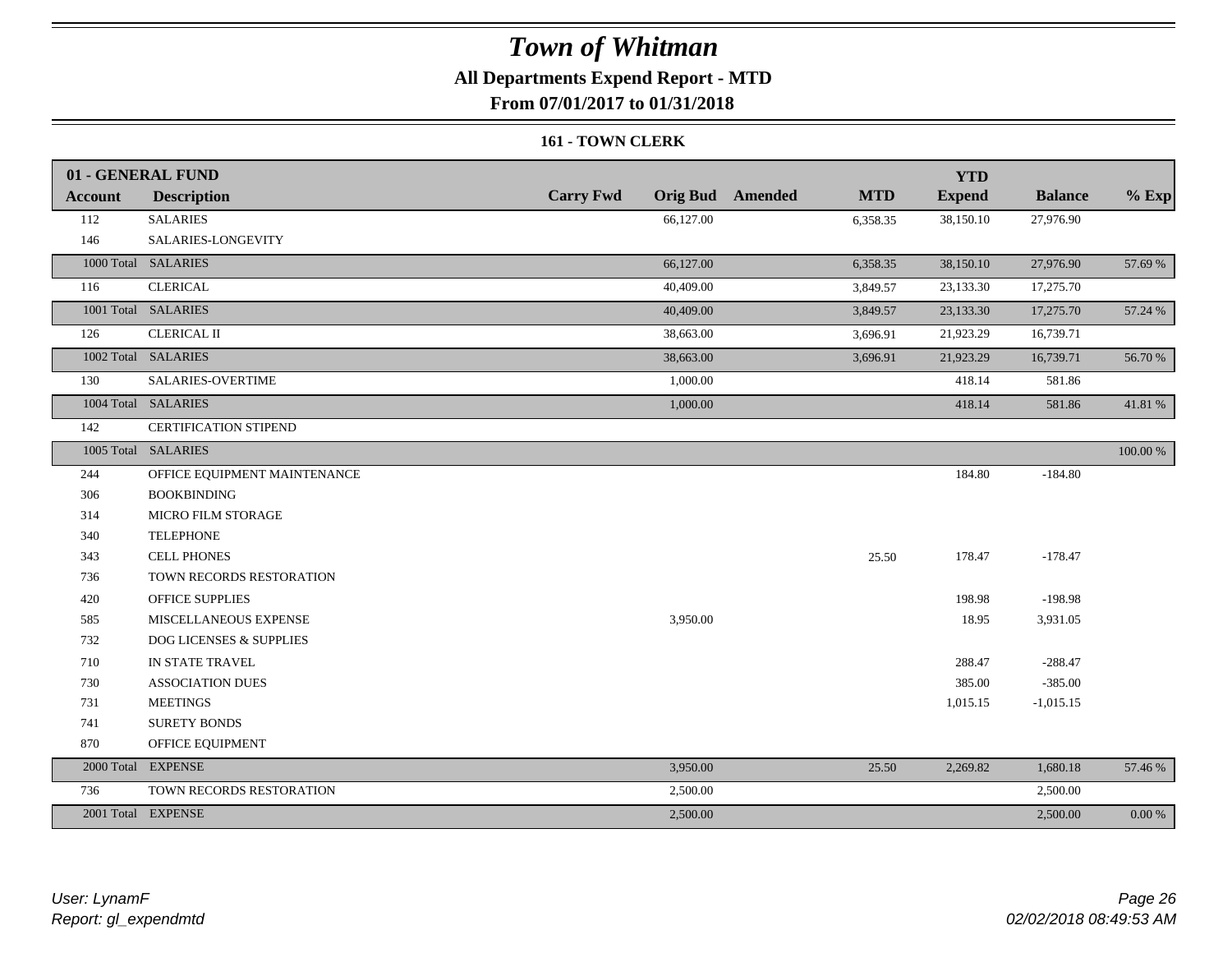### **All Departments Expend Report - MTD**

### **From 07/01/2017 to 01/31/2018**

#### **161 - TOWN CLERK**

|            | 01 - GENERAL FUND                         |                  |                 |         |            | <b>YTD</b>    |                |          |
|------------|-------------------------------------------|------------------|-----------------|---------|------------|---------------|----------------|----------|
| Account    | <b>Description</b>                        | <b>Carry Fwd</b> | <b>Orig Bud</b> | Amended | <b>MTD</b> | <b>Expend</b> | <b>Balance</b> | $%$ Exp  |
| 946        | FY2010 ENCUMBRANCES                       |                  |                 |         |            |               |                |          |
| 953        | FY2009 ENCUMBRANCES                       |                  |                 |         |            |               |                |          |
|            | 2002 Total EXPENSE                        |                  |                 |         |            |               |                | 100.00 % |
| 732        | <b>DOG LICENSES &amp; SUPPLIES</b>        |                  |                 |         |            |               |                |          |
|            | 2003 Total EXPENSE                        |                  |                 |         |            |               |                | 100.00 % |
| 999        |                                           |                  |                 |         |            |               |                |          |
| 4422 Total | <b>A30ATM5/07PURCHASE PRINTER</b>         |                  |                 |         |            |               |                | 100.00 % |
| 999        |                                           |                  |                 |         |            |               |                |          |
| 4424 Total | ESTABLISH PETTY CASH - TOWN CLERK         |                  |                 |         |            |               |                | 100.00 % |
| 999        |                                           |                  |                 |         |            |               |                |          |
|            | 4425 Total A.36ATM5/06MICROF.TN.REC.93-05 |                  |                 |         |            |               |                | 100.00 % |
|            | <b>161 Total TOWN CLERK</b>               |                  | 152,649.00      |         | 13,930.33  | 85,894.65     | 66,754.35      |          |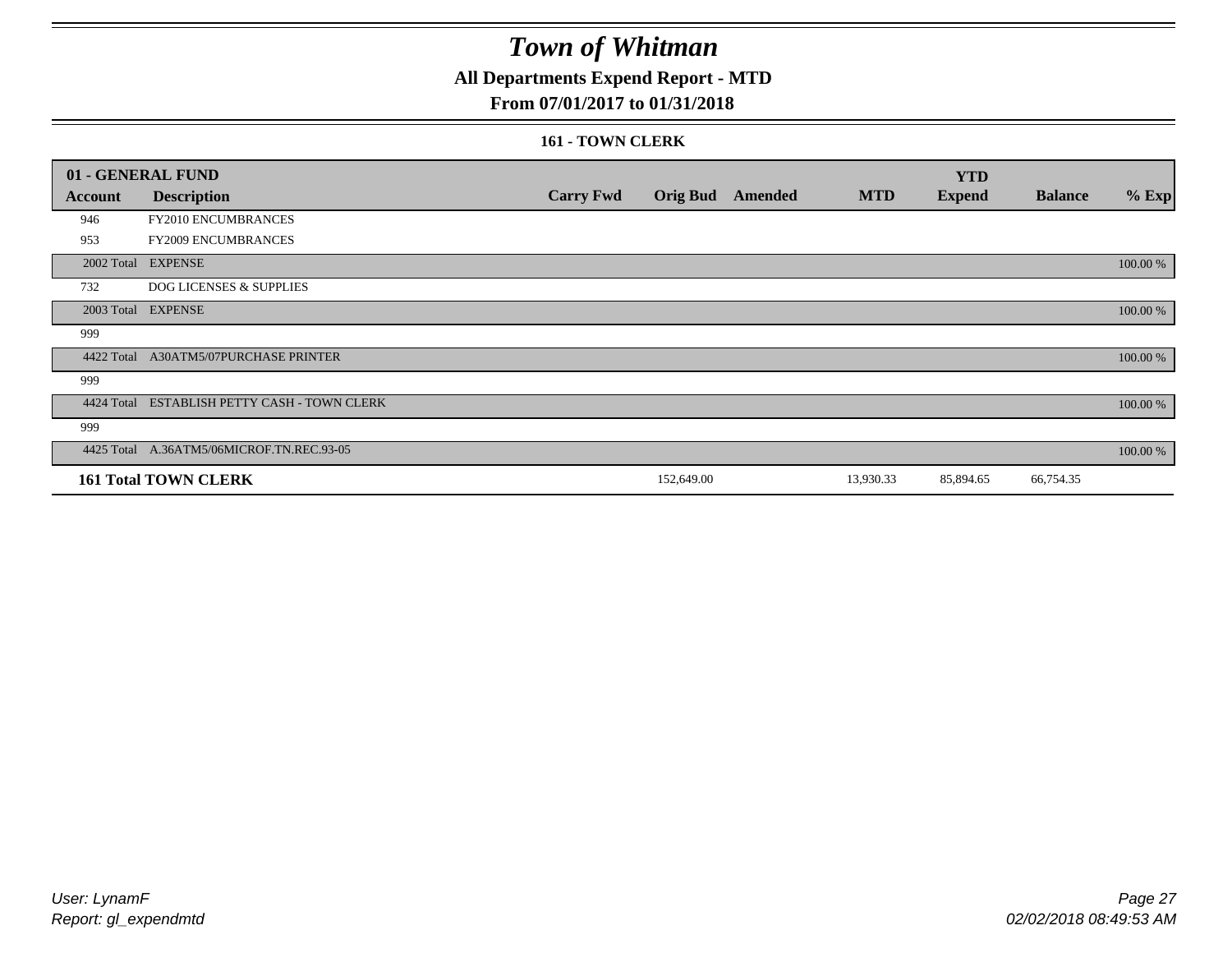### **All Departments Expend Report - MTD**

### **From 07/01/2017 to 01/31/2018**

#### **163 - REGISTRARS**

|                | 01 - GENERAL FUND            |                                     |                              | <b>YTD</b>    |                |            |
|----------------|------------------------------|-------------------------------------|------------------------------|---------------|----------------|------------|
| <b>Account</b> | <b>Description</b>           | <b>Carry Fwd</b><br><b>Orig Bud</b> | <b>MTD</b><br><b>Amended</b> | <b>Expend</b> | <b>Balance</b> | $\%$ Exp   |
| 110            | SALARIES-BOARD MEMBERS       | 3,708.00                            | 309.00                       | 2,163.00      | 1,545.00       |            |
| 128            | <b>TOWN CLERK</b>            | 709.00                              |                              | 709.00        |                |            |
|                | 1000 Total SALARIES          | 4,417.00                            | 309.00                       | 2,872.00      | 1,545.00       | 65.02 %    |
| 121            | <b>CLERICAL I</b>            |                                     |                              |               |                |            |
|                | 1001 Total SALARIES          |                                     |                              |               |                | 100.00 %   |
| 122            | <b>CANVAS LIST SERVICES</b>  | 4,096.00                            | 4,096.00                     | 4,096.00      |                |            |
|                | 1002 Total SALARIES          | 4,096.00                            | 4,096.00                     | 4,096.00      |                | 100.00 %   |
| 244            | OFFICE EQUIPMENT MAINTENANCE |                                     |                              |               |                |            |
| 340            | <b>TELEPHONE</b>             |                                     |                              |               |                |            |
| 420            | <b>OFFICE SUPPLIES</b>       | 400.00                              |                              |               | 400.00         |            |
| 731            | <b>MEETINGS</b>              |                                     |                              |               |                |            |
| 2000 Total     | <b>EXPENSE</b>               | 400.00                              |                              |               | 400.00         | 0.00 %     |
| 342            | <b>PRINTING</b>              | 2,000.00                            |                              |               | 2,000.00       |            |
|                | 2001 Total EXPENSE           | 2,000.00                            |                              |               | 2,000.00       | $0.00\,\%$ |
| 590            | <b>CENSUS SUPPLIES</b>       | 1,900.00                            |                              | 1,350.10      | 549.90         |            |
|                | 2002 Total EXPENSE           | 1,900.00                            |                              | 1,350.10      | 549.90         | 71.05 %    |
| 943            | FY2012 ENCUMBRANCES          |                                     |                              |               |                |            |
| 945            | <b>FY2013 ENCUMBRANCES</b>   |                                     |                              |               |                |            |
| 946            | FY2010 ENCUMBRANCES          |                                     |                              |               |                |            |
|                | 2003 Total EXPENSE           |                                     |                              |               |                | 100.00 %   |
|                | <b>163 Total REGISTRARS</b>  | 12,813.00                           | 4,405.00                     | 8,318.10      | 4,494.90       |            |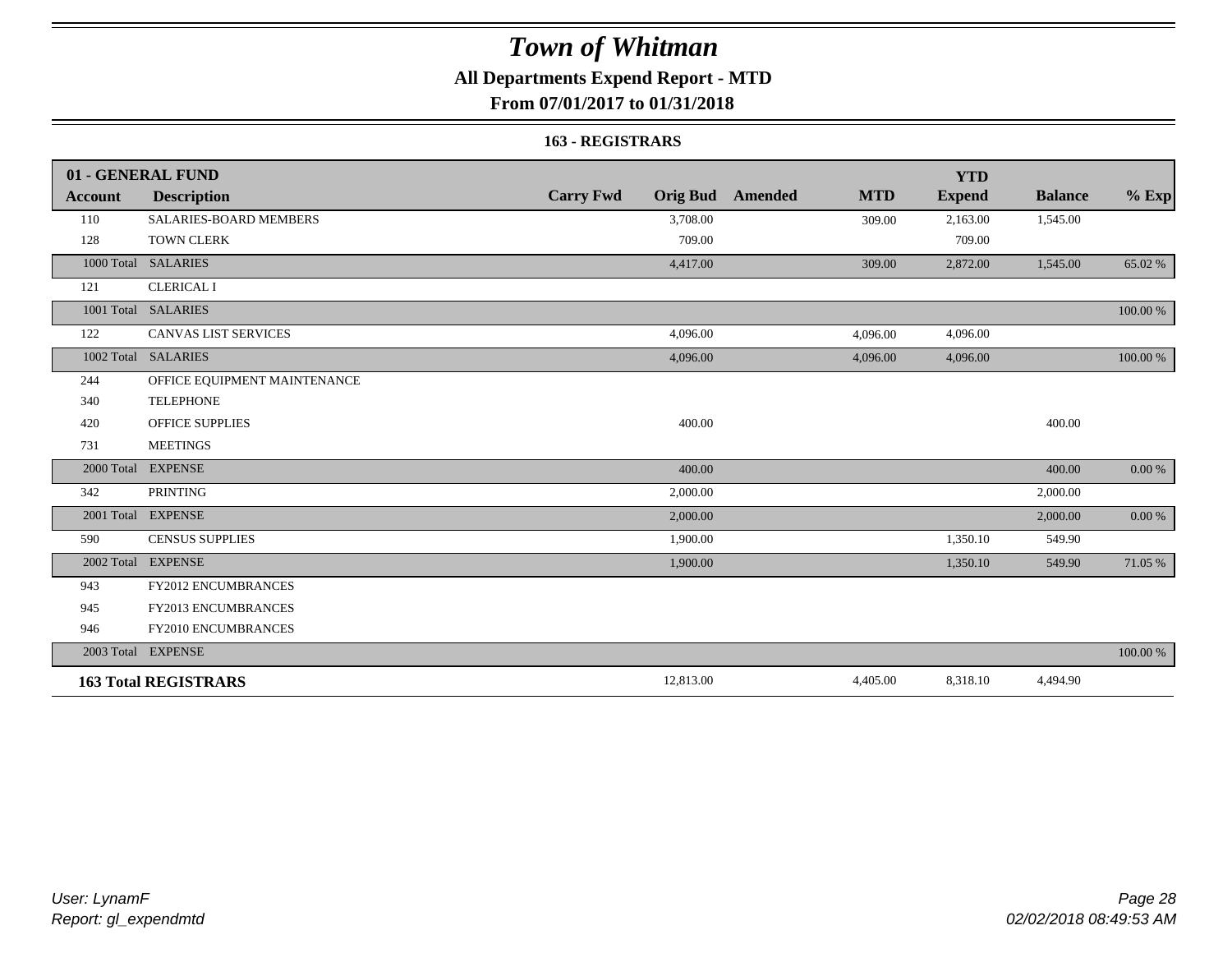**All Departments Expend Report - MTD**

**From 07/01/2017 to 01/31/2018**

### **171 - CONSERVATION COMMISSION**

|            | 01 - GENERAL FUND                              |                  |                 |                |            | <b>YTD</b>    |                |             |
|------------|------------------------------------------------|------------------|-----------------|----------------|------------|---------------|----------------|-------------|
| Account    | <b>Description</b>                             | <b>Carry Fwd</b> | <b>Orig Bud</b> | <b>Amended</b> | <b>MTD</b> | <b>Expend</b> | <b>Balance</b> | $%$ Exp     |
| 121        | <b>CLERICAL I</b>                              |                  | 1,340.00        |                | 95.60      | 693.11        | 646.89         |             |
|            | 1000 Total SALARIES                            |                  | 1,340.00        |                | 95.60      | 693.11        | 646.89         | 51.72 %     |
| 949        | FY2014 ENCUMBRANCES                            |                  |                 |                |            |               |                |             |
| 1001 Total | <b>SALARIES</b>                                |                  |                 |                |            |               |                | 100.00 %    |
| 304        | <b>ADVERTISING</b>                             |                  |                 |                |            |               |                |             |
| 307        | ENGINEERING/ARCHITECTURAL                      |                  |                 |                |            |               |                |             |
| 420        | <b>OFFICE SUPPLIES</b>                         |                  |                 |                |            |               |                |             |
| 585        | MISCELLANEOUS EXPENSE                          |                  | 580.00          |                |            | 7.50          | 572.50         |             |
| 710        | IN STATE TRAVEL                                |                  |                 |                |            |               |                |             |
| 730        | <b>ASSOCIATION DUES</b>                        |                  |                 |                |            | 409.00        | $-409.00$      |             |
| 731        | <b>MEETINGS</b>                                |                  |                 |                |            |               |                |             |
| 2000 Total | <b>EXPENSE</b>                                 |                  | 580.00          |                |            | 416.50        | 163.50         | 71.81 %     |
| 733        | CONS. N.O.I. FEES APPROPRIATED                 |                  |                 |                |            |               |                |             |
|            | 2001 Total EXPENSE                             |                  |                 |                |            |               |                | $100.00~\%$ |
| 943        | <b>FY2012 ENCUMBRANCES</b>                     |                  |                 |                |            |               |                |             |
| 2002 Total | <b>EXPENSE</b>                                 |                  |                 |                |            |               |                | 100.00 %    |
| 999        |                                                |                  |                 | 5,000.00       |            |               | 5,000.00       |             |
|            | 4401 Total A.12STM12/17PHS1 ASSESS.HOBART POND |                  |                 | 5,000.00       |            |               | 5,000.00       | $0.00 \%$   |
|            | 171 Total CONSERVATION COMMISSION              |                  | 1,920.00        | 5,000.00       | 95.60      | 1,109.61      | 5,810.39       |             |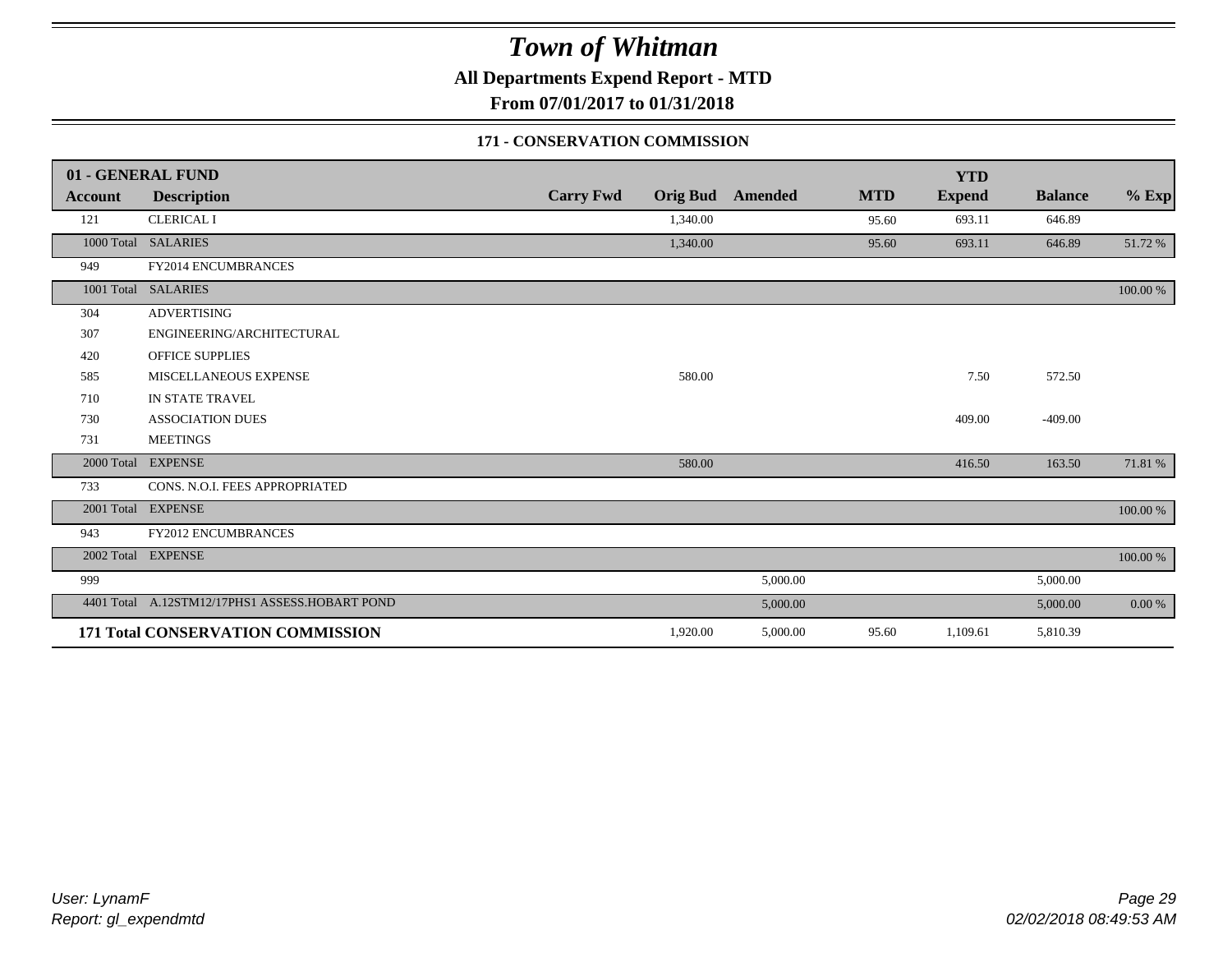**All Departments Expend Report - MTD**

**From 07/01/2017 to 01/31/2018**

#### **175 - PLANNING BOARD**

|            | 01 - GENERAL FUND               |                                     |                       | <b>YTD</b>    |                |          |
|------------|---------------------------------|-------------------------------------|-----------------------|---------------|----------------|----------|
| Account    | <b>Description</b>              | <b>Carry Fwd</b><br><b>Orig Bud</b> | <b>MTD</b><br>Amended | <b>Expend</b> | <b>Balance</b> | $%$ Exp  |
| 121        | <b>CLERICAL I</b>               | 6,805.00                            | 245.70                | 1,281.15      | 5,523.85       |          |
|            | 1000 Total SALARIES             | 6,805.00                            | 245.70                | 1,281.15      | 5,523.85       | 18.82 %  |
| 939        | <b>FY2015 ENCUMBRANCES</b>      |                                     |                       |               |                |          |
|            | 1001 Total SALARIES             |                                     |                       |               |                | 100.00 % |
| 304        | <b>ADVERTISING</b>              |                                     |                       |               |                |          |
| 420        | <b>OFFICE SUPPLIES</b>          |                                     |                       |               |                |          |
| 585        | MISCELLANEOUS EXPENSE           | 400.00                              |                       | 325.60        | 74.40          |          |
| 730        | <b>ASSOCIATION DUES</b>         |                                     |                       |               |                |          |
| 2000 Total | <b>EXPENSE</b>                  | 400.00                              |                       | 325.60        | 74.40          | 81.40 %  |
| 121        | <b>CLERICAL I</b>               |                                     |                       |               |                |          |
| 852        | A.21STM11/00 TOWN MASTER PLAN   |                                     |                       |               |                |          |
|            | 2001 Total EXPENSE              |                                     |                       |               |                | 100.00 % |
|            | <b>175 Total PLANNING BOARD</b> | 7,205.00                            | 245.70                | 1,606.75      | 5,598.25       |          |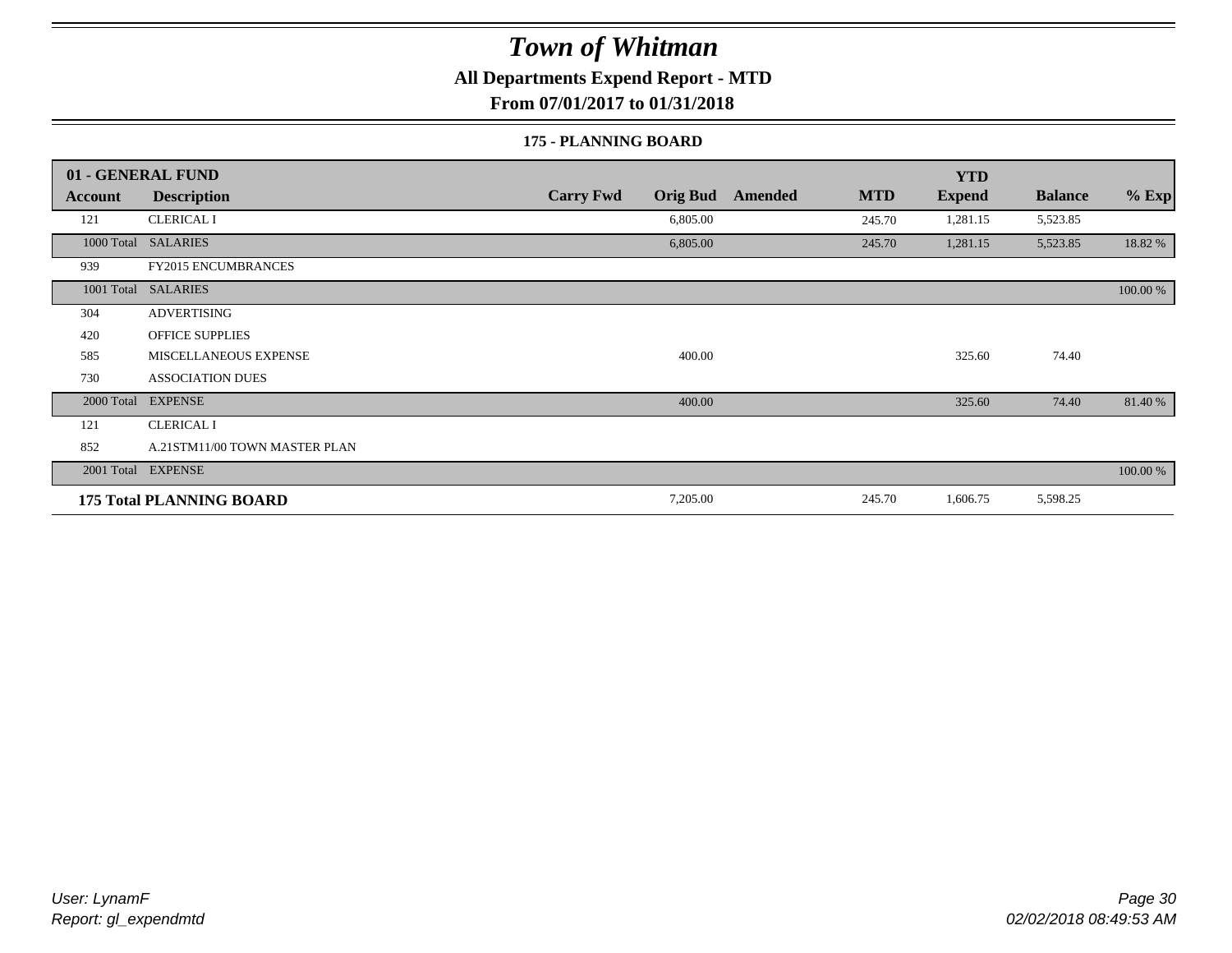**All Departments Expend Report - MTD**

**From 07/01/2017 to 01/31/2018**

### **176 - ZONING BOARD OF APPEALS**

|            | 01 - GENERAL FUND                 |                                     |                       | <b>YTD</b>    |                |          |
|------------|-----------------------------------|-------------------------------------|-----------------------|---------------|----------------|----------|
| Account    | <b>Description</b>                | <b>Orig Bud</b><br><b>Carry Fwd</b> | <b>MTD</b><br>Amended | <b>Expend</b> | <b>Balance</b> | $%$ Exp  |
| 110        | SALARIES-BOARD MEMBERS            |                                     |                       |               |                |          |
| 1000 Total | <b>SALARIES</b>                   |                                     |                       |               |                | 100.00 % |
| 121        | <b>CLERICAL I</b>                 | 5,100.00                            | 204.00                | 2,397.00      | 2,703.00       |          |
| 1001 Total | <b>SALARIES</b>                   | 5,100.00                            | 204.00                | 2,397.00      | 2,703.00       | 47.00 %  |
| 304        | <b>ADVERTISING</b>                |                                     |                       |               |                |          |
| 420        | <b>OFFICE SUPPLIES</b>            |                                     |                       | 58.99         | $-58.99$       |          |
| 585        | MISCELLANEOUS EXPENSE             | 500.00                              |                       |               | 500.00         |          |
| 710        | IN STATE TRAVEL                   |                                     |                       |               |                |          |
| 730        | <b>ASSOCIATION DUES</b>           |                                     |                       |               |                |          |
| 731        | <b>MEETINGS</b>                   |                                     |                       |               |                |          |
| 2000 Total | <b>EXPENSE</b>                    | 500.00                              |                       | 58.99         | 441.01         | 11.79 %  |
|            | 176 Total ZONING BOARD OF APPEALS | 5,600.00                            | 204.00                | 2,455.99      | 3,144.01       |          |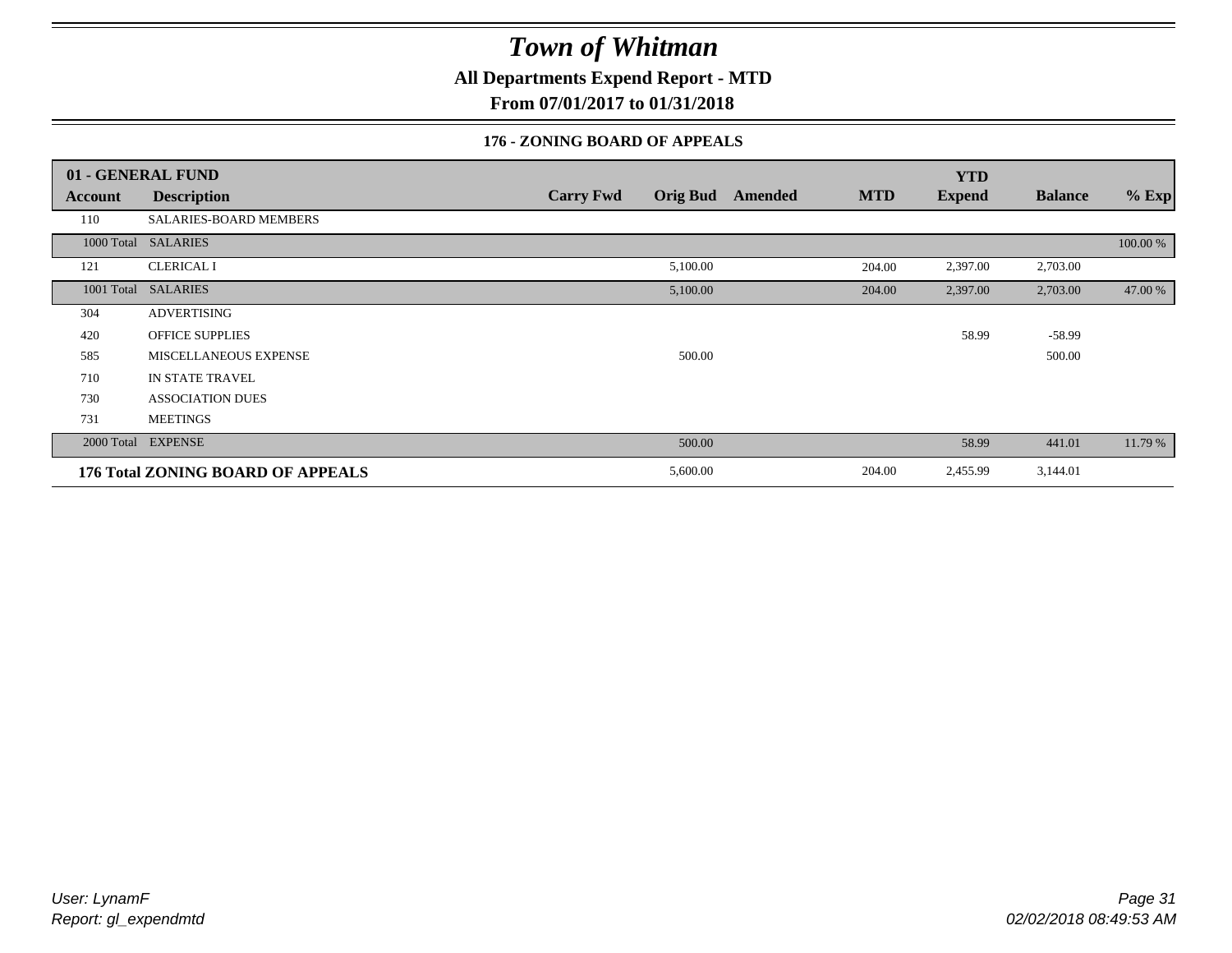**All Departments Expend Report - MTD**

**From 07/01/2017 to 01/31/2018**

### **189 - AFFIRMATIVE ACTION OFFICER**

|         | 01 - GENERAL FUND                           |                  |        |                         |            | <b>YTD</b>    |                |          |
|---------|---------------------------------------------|------------------|--------|-------------------------|------------|---------------|----------------|----------|
| Account | <b>Description</b>                          | <b>Carry Fwd</b> |        | <b>Orig Bud</b> Amended | <b>MTD</b> | <b>Expend</b> | <b>Balance</b> | $%$ Exp  |
| 112     | <b>SALARIES</b>                             |                  |        |                         |            |               |                |          |
| 167     | <b>INTERPRETIVE SERVICES</b>                |                  |        |                         |            |               |                |          |
|         | 1000 Total SALARIES                         |                  |        |                         |            |               |                | 100.00 % |
| 167     | <b>INTERPRETIVE SERVICES</b>                |                  | 500.00 |                         |            |               | 500.00         |          |
|         | 2000 Total EXPENSE                          |                  | 500.00 |                         |            |               | 500.00         | $0.00\%$ |
|         | <b>189 Total AFFIRMATIVE ACTION OFFICER</b> |                  | 500.00 |                         |            |               | 500.00         |          |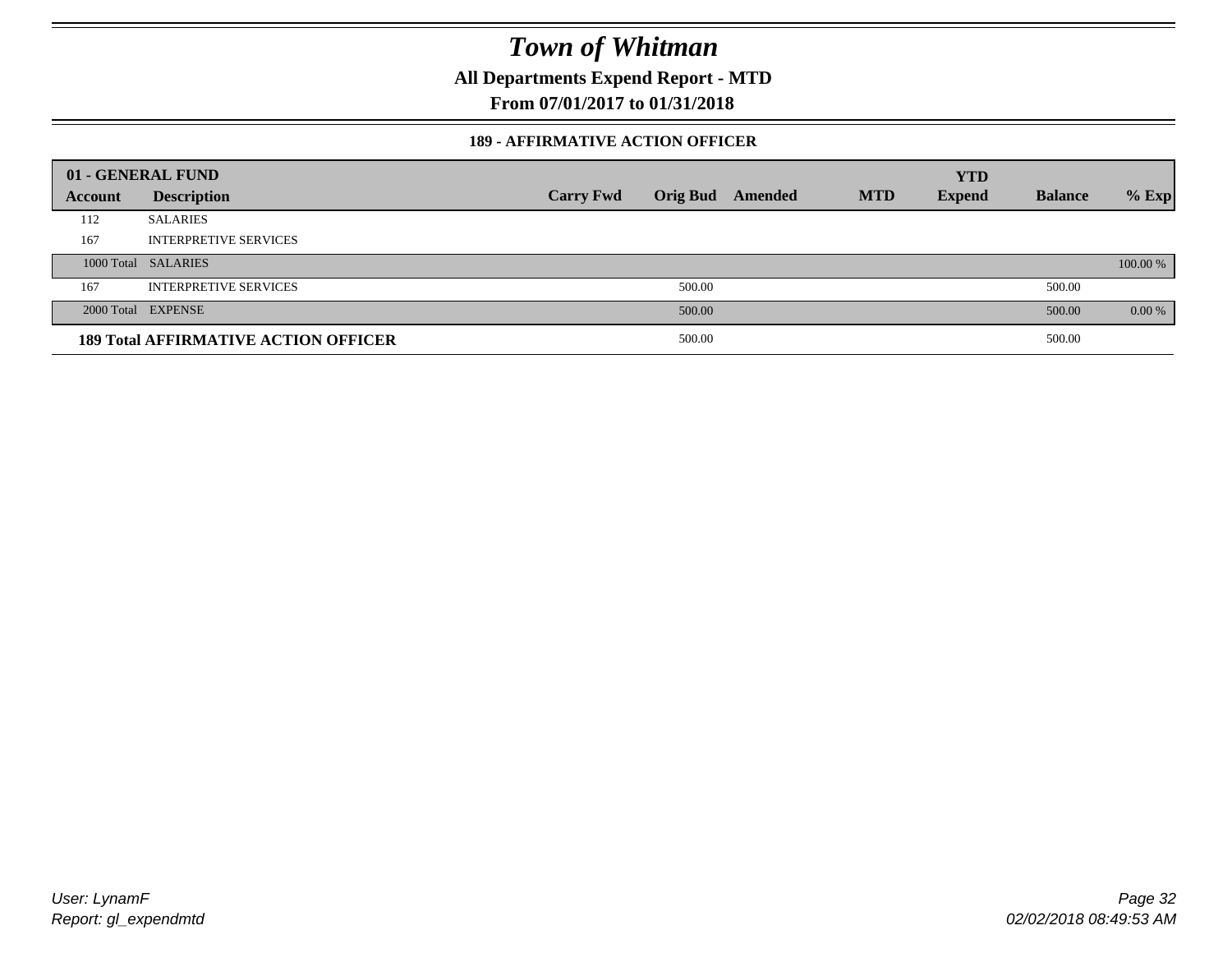**All Departments Expend Report - MTD**

**From 07/01/2017 to 01/31/2018**

### **192 - TOWN HALL MAINTENANCE**

|                | 01 - GENERAL FUND                        |                  |                         |            | <b>YTD</b>    |                |             |
|----------------|------------------------------------------|------------------|-------------------------|------------|---------------|----------------|-------------|
| <b>Account</b> | <b>Description</b>                       | <b>Carry Fwd</b> | <b>Orig Bud</b> Amended | <b>MTD</b> | <b>Expend</b> | <b>Balance</b> | $%$ Exp     |
| 112            | <b>SALARIES</b>                          | 49,130.00        |                         | 4,724.00   | 28,344.00     | 20,786.00      |             |
| 117            | <b>CUSTODIAL</b>                         |                  |                         |            |               |                |             |
|                | 1000 Total SALARIES                      | 49,130.00        |                         | 4,724.00   | 28,344.00     | 20,786.00      | 57.69 %     |
| 120            | SALARIES-PART TIME                       | 5,000.00         |                         |            | 53.15         | 4,946.85       |             |
| 130            | SALARIES-OVERTIME                        | 4,000.00         |                         | 584.60     | 1,417.22      | 2,582.78       |             |
| 188            | MAINTENANCE TECHNICIAN                   | 23,300.00        |                         | 1,922.20   | 13,290.64     | 10,009.36      |             |
|                | 1001 Total SALARIES                      | 32,300.00        |                         | 2,506.80   | 14,761.01     | 17,538.99      | 45.69%      |
| 943            | FY2012 ENCUMBRANCES                      |                  |                         |            |               |                |             |
|                | 1002 Total SALARIES                      |                  |                         |            |               |                | 100.00 %    |
| 130            | SALARIES-OVERTIME                        |                  |                         |            |               |                |             |
|                | 1003 Total SALARIES                      |                  |                         |            |               |                | $100.00~\%$ |
| 210            | <b>ELECTRICITY</b>                       |                  |                         | 4,900.81   | 25,946.65     | $-25,946.65$   |             |
| 212            | <b>GAS (NATURAL)</b>                     |                  |                         | 5,159.28   | 9,610.21      | $-9,610.21$    |             |
| 214            | OIL (HEATING)                            |                  |                         |            |               |                |             |
| 243            | EQUIPMENT MAINTENANCE                    |                  |                         |            | 2,343.53      | $-2,343.53$    |             |
| 340            | <b>TELEPHONE</b>                         |                  |                         |            |               |                |             |
| 343            | <b>CELL PHONES</b>                       |                  |                         | 50.99      | 506.92        | $-506.92$      |             |
| 430            | <b>BUILDING MAINTENANCE &amp; REPAIR</b> |                  |                         |            | 1,613.00      | $-1,613.00$    |             |
| 450            | <b>CUSTODIAL SUPPLIES</b>                |                  |                         | 461.49     | 4,546.51      | $-4,546.51$    |             |
| 481            | <b>GASOLINE</b>                          |                  |                         |            | 20.09         | $-20.09$       |             |
| 585            | MISCELLANEOUS EXPENSE                    | 90,000.00        |                         | 594.57     | 1,090.39      | 88,909.61      |             |
|                | 2000 Total EXPENSE                       | 90,000.00        |                         | 11,167.14  | 45,677.30     | 44,322.70      | 50.75 %     |
| 221            | <b>CUSTODIAL SERVICES</b>                | 45,320.00        |                         | 3,243.32   | 19,939.40     | 25,380.60      |             |
| 239            | ELEVATOR MAINTENANCE                     | 7,000.00         |                         | 200.00     | 2,600.00      | 4,400.00       |             |
|                | 2001 Total EXPENSE                       | 52,320.00        |                         | 3,443.32   | 22,539.40     | 29,780.60      | 43.07%      |
| 948            | <b>FY07 ENCUMBRANCES</b>                 |                  |                         |            |               |                |             |
| 949            | <b>FY2014 ENCUMBRANCES</b>               |                  |                         |            |               |                |             |
| 941            | FY 2017 ENCUMBRANCES                     | 9.50             |                         |            | 9.50          |                |             |
| 939            | <b>FY2015 ENCUMBRANCES</b>               |                  |                         |            |               |                |             |
| 940            | FY2016 ENCUMBRANCES                      |                  |                         |            |               |                |             |
|                |                                          |                  |                         |            |               |                |             |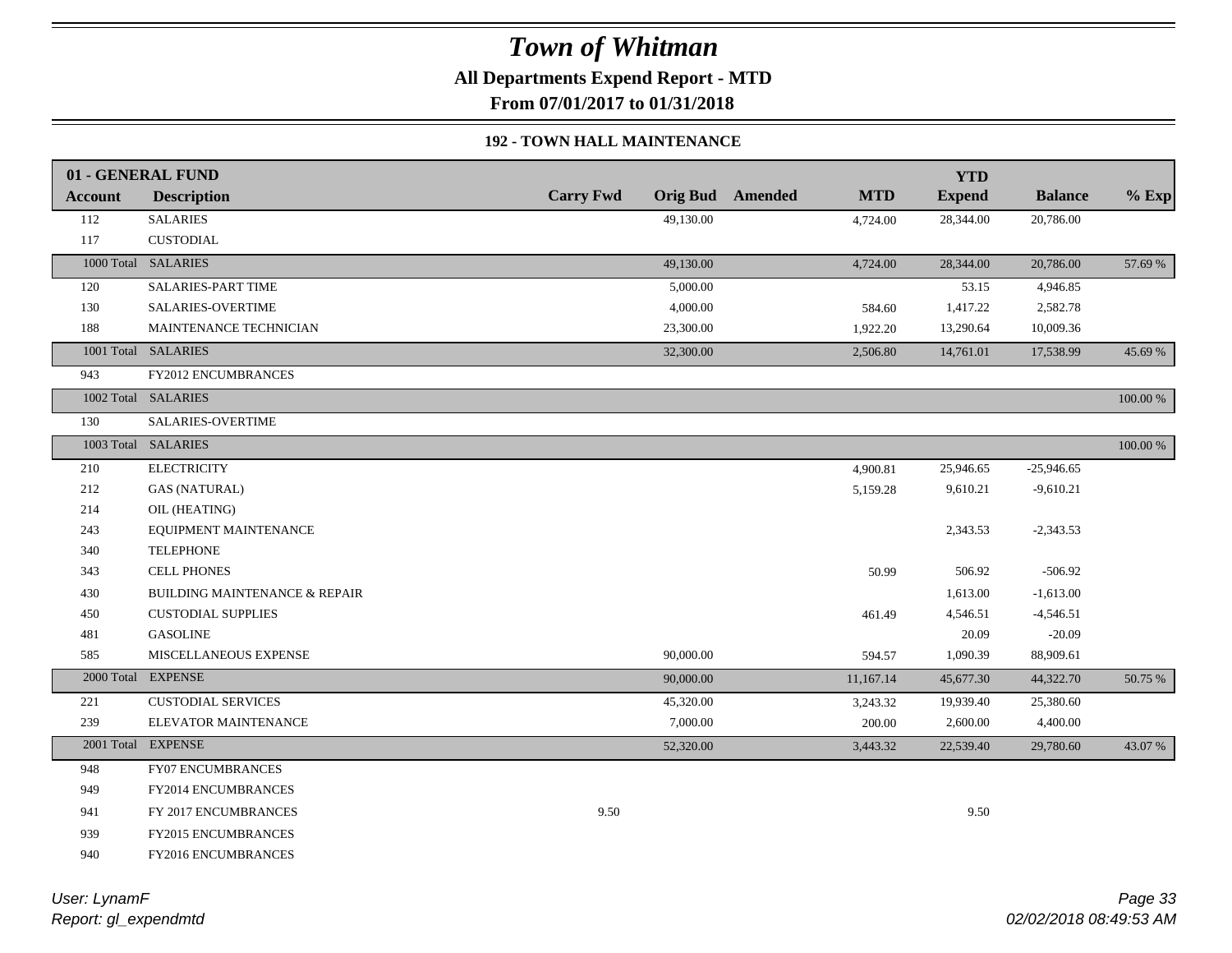**All Departments Expend Report - MTD**

**From 07/01/2017 to 01/31/2018**

### **192 - TOWN HALL MAINTENANCE**

|                | 01 - GENERAL FUND                                   |                  |            |                         |            | <b>YTD</b>    |                |           |
|----------------|-----------------------------------------------------|------------------|------------|-------------------------|------------|---------------|----------------|-----------|
| <b>Account</b> | <b>Description</b>                                  | <b>Carry Fwd</b> |            | <b>Orig Bud</b> Amended | <b>MTD</b> | <b>Expend</b> | <b>Balance</b> | $%$ Exp   |
| 943            | FY2012 ENCUMBRANCES                                 |                  |            |                         |            |               |                |           |
|                | 2002 Total EXPENSE                                  | 9.50             |            |                         |            | 9.50          |                | 100.00 %  |
| 999            |                                                     |                  |            |                         |            |               |                |           |
|                | 4400 Total A.41ATM 5/05T.HALL BRICK REPOI           |                  |            |                         |            |               |                | 100.00 %  |
| 999            |                                                     |                  | 18,000.00  |                         |            |               | 18,000.00      |           |
|                | 4415 Total A.15ATM5/17REPLACE T.HALL FIRE PANEL     |                  | 18,000.00  |                         |            |               | 18,000.00      | $0.00 \%$ |
| 999            |                                                     |                  |            |                         |            |               |                |           |
|                | 4417 Total A.6STM9/15/03PAVE T.H.PKG.LOT            |                  |            |                         |            |               |                | 100.00 %  |
| 999            |                                                     |                  |            |                         |            |               |                |           |
| 999            |                                                     |                  |            |                         |            |               |                |           |
|                | 4418 Total A.37B ATM5/03REPLACE T.H.DOOR            |                  |            |                         |            |               |                | 100.00 %  |
| 999            |                                                     |                  |            |                         |            |               |                |           |
|                | 4420 Total A.2STM 5/6/02REPLACE T/H DOORS           |                  |            |                         |            |               |                | 100.00 %  |
| 999            |                                                     |                  |            |                         |            |               |                |           |
|                | 4435 Total A27A ATM5/16TN.KEN.-REP.FLR.INST.FENC    |                  |            |                         |            |               |                | 100.00 %  |
| 999            |                                                     |                  |            |                         |            |               |                |           |
|                | 4462 Total A.32ATM5/5/13 Pur/Install T.H. Generator |                  |            |                         |            |               |                | 100.00 %  |
| 999            |                                                     |                  |            |                         |            |               |                |           |
|                | 4464 Total A.9 STM 5/14 REWIRE TOWN KENNEL          |                  |            |                         |            |               |                | 100.00 %  |
| 999            |                                                     |                  |            |                         |            |               |                |           |
|                | 4468 Total A.28 PUR.DOCMT.STOR.SYS-TN.HALL          |                  |            |                         |            |               |                | 100.00 %  |
| 999            |                                                     |                  |            |                         |            |               |                |           |
|                | 4553 Total A.16 STM 5/05 RE-KEY ACCESS TO           |                  |            |                         |            |               |                | 100.00 %  |
|                | <b>192 Total TOWN HALL MAINTENANCE</b>              | 9.50             | 241,750.00 |                         | 21,841.26  | 111,331.21    | 130,428.29     |           |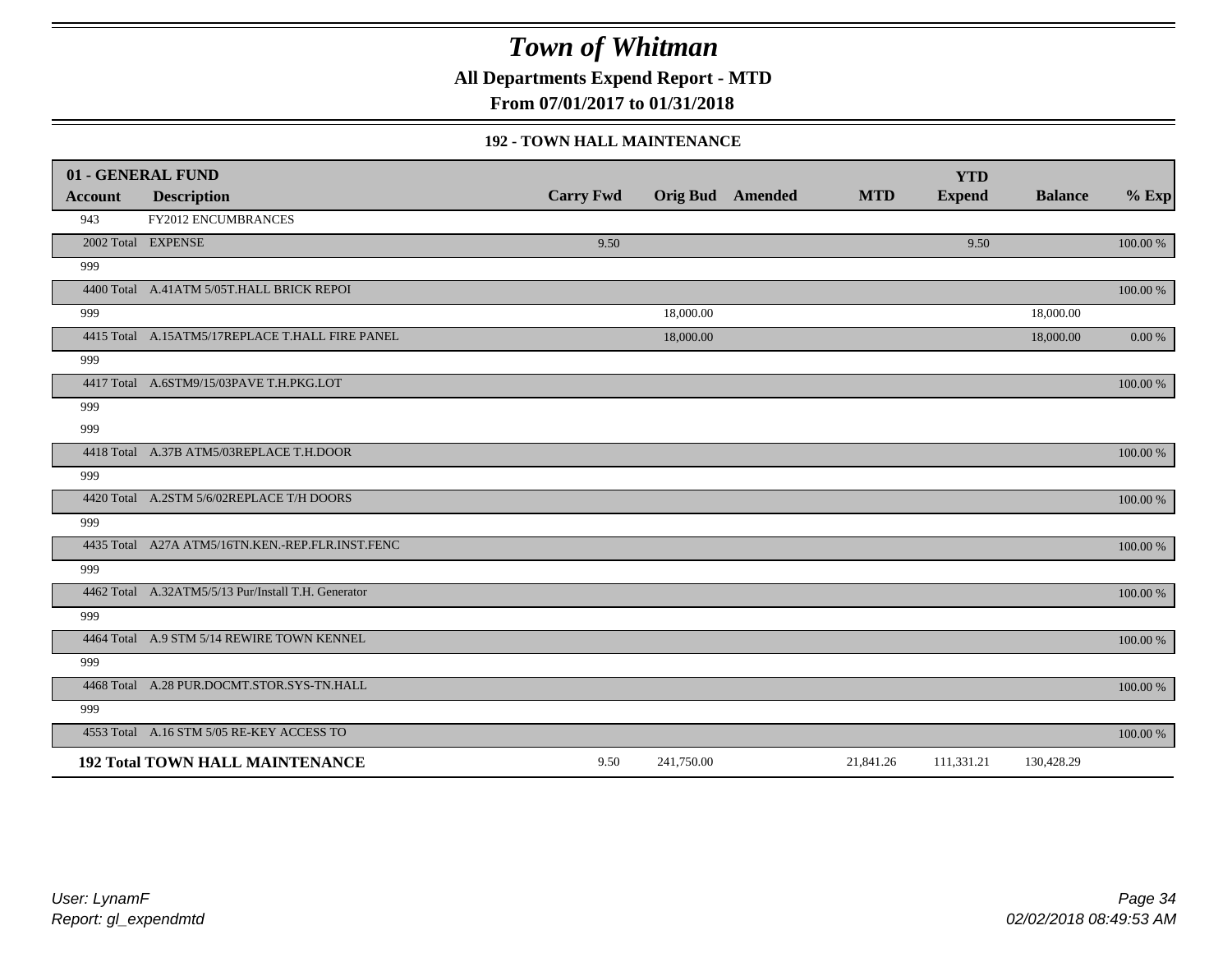### **All Departments Expend Report - MTD**

**From 07/01/2017 to 01/31/2018**

### **193 - FACILITIES MANAGER**

|         | 01 - GENERAL FUND                   |                  |                 |         |            | YTD           |                |         |
|---------|-------------------------------------|------------------|-----------------|---------|------------|---------------|----------------|---------|
| Account | <b>Description</b>                  | <b>Carry Fwd</b> | <b>Orig Bud</b> | Amended | <b>MTD</b> | <b>Expend</b> | <b>Balance</b> | $%$ Exp |
| 137     | <b>FACILITIES MANAGER</b>           |                  | 13,422.00       |         | 1.290.60   | 7,743.60      | 5,678.40       |         |
|         | 1000 Total SALARIES                 |                  | 13,422.00       |         | 1.290.60   | 7,743.60      | 5.678.40       | 57.69 % |
|         | <b>193 Total FACILITIES MANAGER</b> |                  | 13,422.00       |         | 1,290.60   | 7,743.60      | 5,678.40       |         |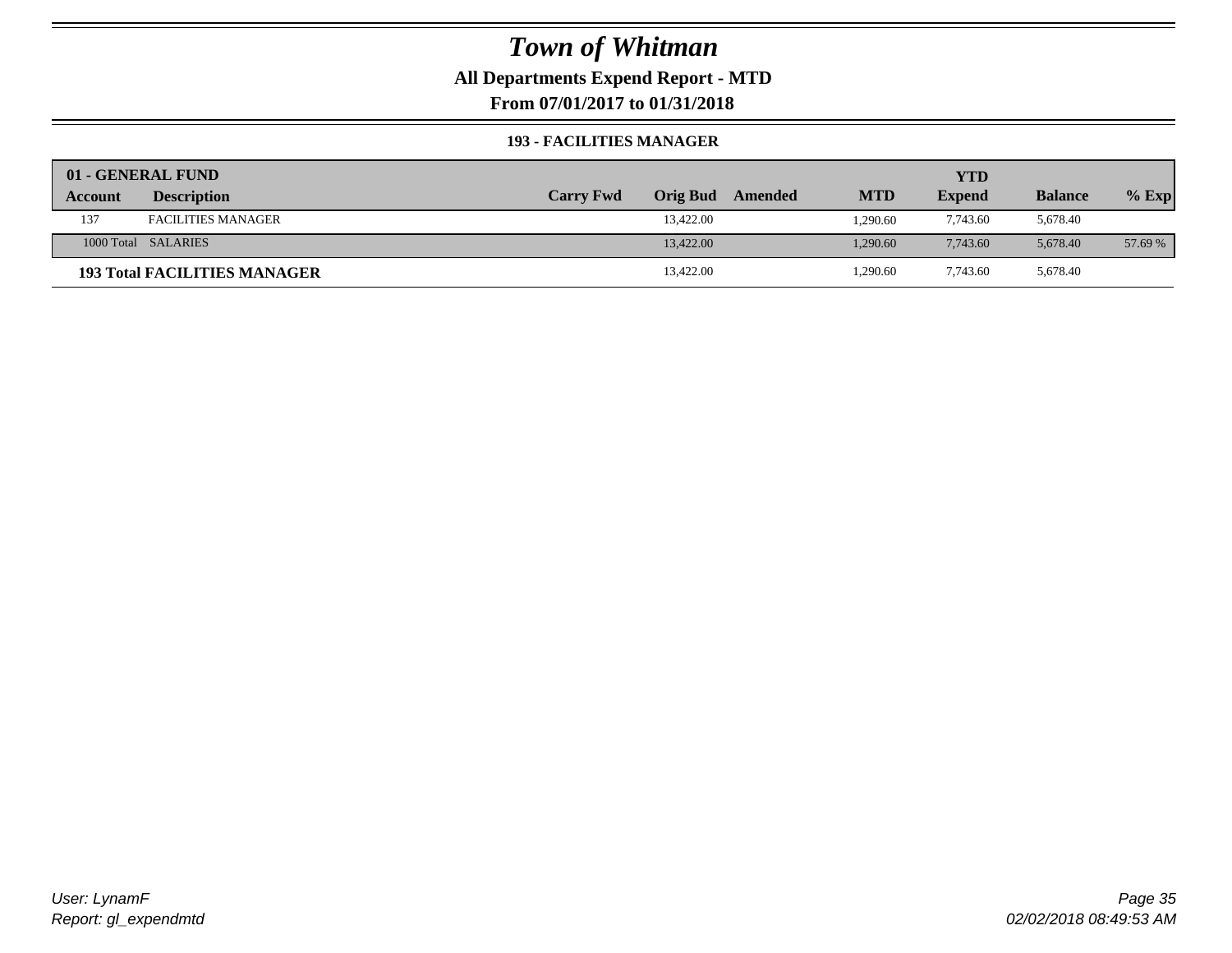### **All Departments Expend Report - MTD**

### **From 07/01/2017 to 01/31/2018**

#### **195 - TOWN REPORTS**

|         | 01 - GENERAL FUND             |                  |          |                  |            | <b>YTD</b>    |                |          |
|---------|-------------------------------|------------------|----------|------------------|------------|---------------|----------------|----------|
| Account | <b>Description</b>            | <b>Carry Fwd</b> |          | Orig Bud Amended | <b>MTD</b> | <b>Expend</b> | <b>Balance</b> | $%$ Exp  |
| 252     | <b>SERVICES</b>               |                  |          |                  |            |               |                |          |
| 342     | PRINTING                      |                  | 7,000.00 |                  |            |               | 7,000.00       |          |
|         | 2000 Total EXPENSE            |                  | 7,000.00 |                  |            |               | 7,000.00       | 0.00 %   |
| 945     | <b>FY2013 ENCUMBRANCES</b>    |                  |          |                  |            |               |                |          |
| 958     | <b>FY2005 ENCUMBRANCES</b>    |                  |          |                  |            |               |                |          |
|         | 2001 Total EXPENSE            |                  |          |                  |            |               |                | 100.00 % |
|         | <b>195 Total TOWN REPORTS</b> |                  | 7,000.00 |                  |            |               | 7,000.00       |          |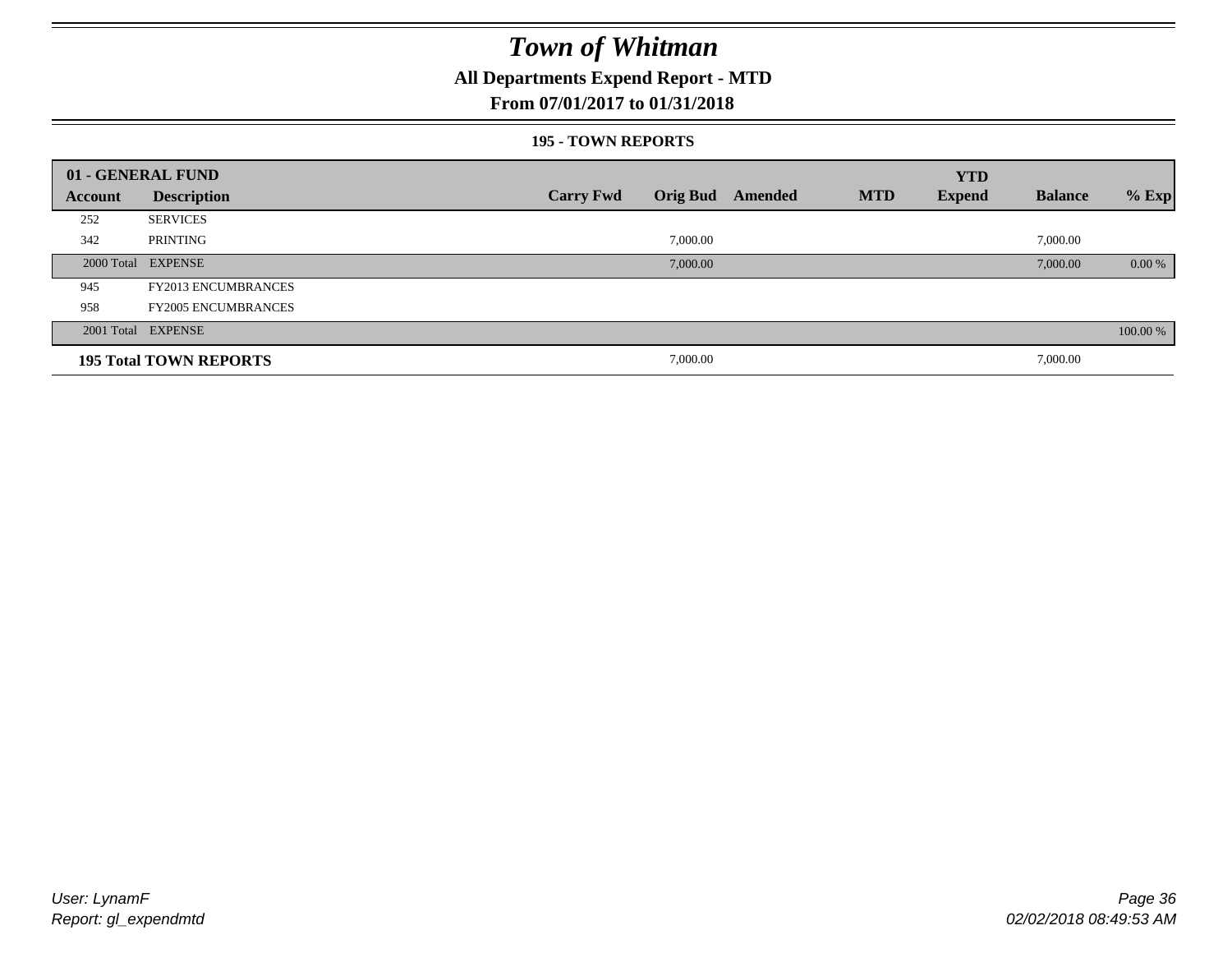### **All Departments Expend Report - MTD**

**From 07/01/2017 to 01/31/2018**

#### **196 - MAILING & DUPLICATING**

|            | 01 - GENERAL FUND                          |                  |                 |         |            | <b>YTD</b>    |                |          |
|------------|--------------------------------------------|------------------|-----------------|---------|------------|---------------|----------------|----------|
| Account    | <b>Description</b>                         | <b>Carry Fwd</b> | <b>Orig Bud</b> | Amended | <b>MTD</b> | <b>Expend</b> | <b>Balance</b> | $%$ Exp  |
| 277        | POSTAGE METER RENTAL                       |                  |                 |         |            |               |                |          |
| 279        | MAILING EQUIPMENT MAINTENANCE              |                  | 4,200.00        |         |            | 1,942.98      | 2,257.02       |          |
| 344        | <b>POSTAGE</b>                             |                  | 39,000.00       |         | 2,450.81   | 20,463.26     | 18,536.74      |          |
| 585        | MISCELLANEOUS EXPENSE                      |                  |                 |         |            | 468.33        | $-468.33$      |          |
| 2000 Total | <b>EXPENSE</b>                             |                  | 43,200.00       |         | 2,450.81   | 22,874.57     | 20,325.43      | 52.95 %  |
| 278        | LEASE/PUR.MAINT.POSTAL METER               |                  |                 |         |            |               |                |          |
| 2001 Total | <b>EXPENSE</b>                             |                  |                 |         |            |               |                | 100.00 % |
| 275        | PHOTOCOPIER MAINTENANCE                    |                  |                 |         |            | 2,355.00      | $-2,355.00$    |          |
| 421        | <b>DUPLICATING SUPPLIES</b>                |                  | 9,000.00        |         |            | 1,021.30      | 7,978.70       |          |
| 2002 Total | <b>EXPENSE</b>                             |                  | 9,000.00        |         |            | 3,376.30      | 5,623.70       | 37.51 %  |
| 940        | FY2016 ENCUMBRANCES                        |                  |                 |         |            |               |                |          |
| 941        | FY 2017 ENCUMBRANCES                       |                  |                 |         |            |               |                |          |
|            | 2003 Total EXPENSE                         |                  |                 |         |            |               |                | 100.00 % |
| 999        |                                            |                  |                 |         |            |               |                |          |
| 4401 Total | A.12STM12/17PHS1 ASSESS.HOBART POND        |                  |                 |         |            |               |                | 100.00 % |
|            | <b>196 Total MAILING &amp; DUPLICATING</b> |                  | 52,200.00       |         | 2,450.81   | 26,250.87     | 25,949.13      |          |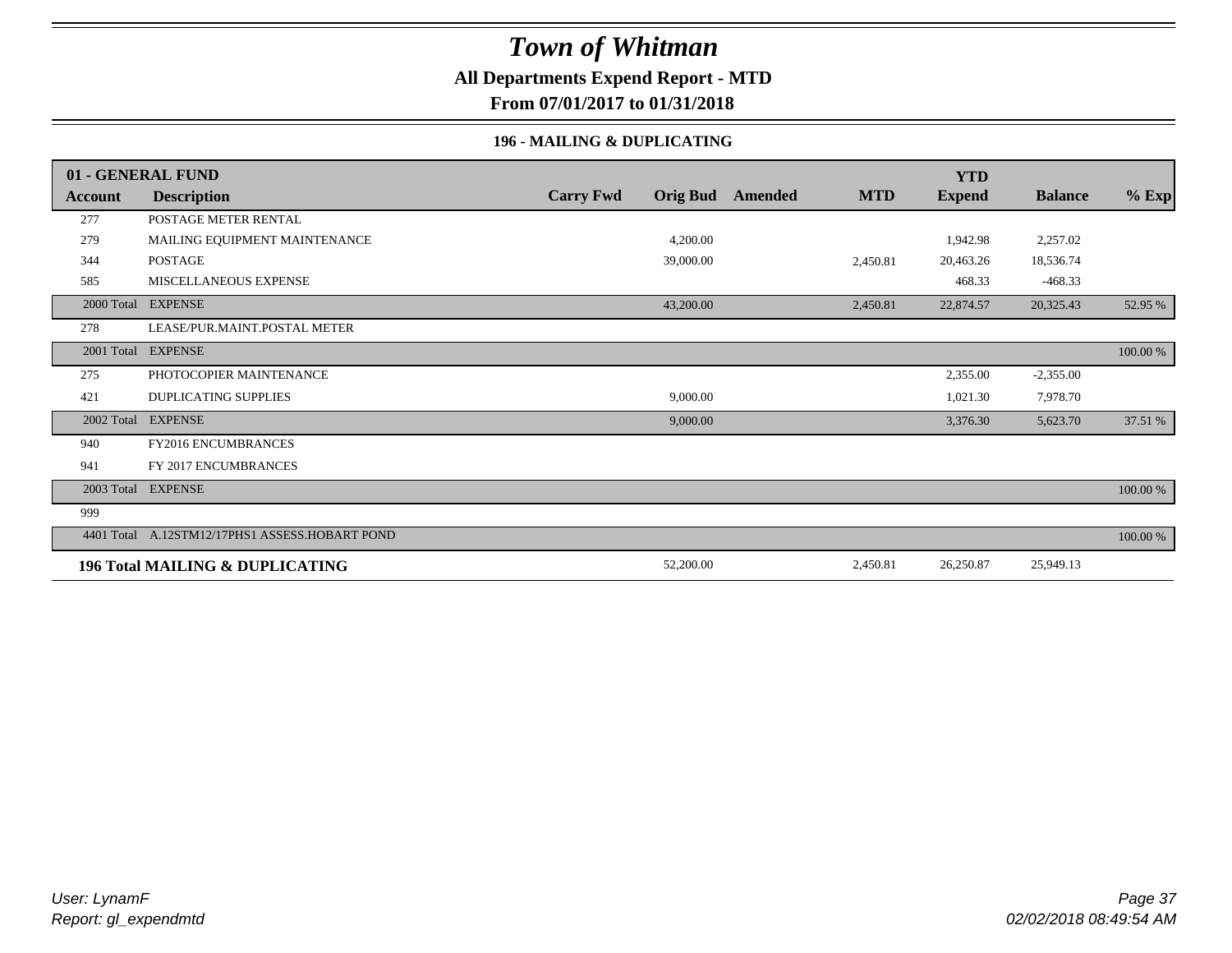**All Departments Expend Report - MTD**

**From 07/01/2017 to 01/31/2018**

#### **197 - CENTRAL TELEPHONE SYSTEM**

|                | 01 - GENERAL FUND                                |                  |                 |         |            | <b>YTD</b>    |                |             |
|----------------|--------------------------------------------------|------------------|-----------------|---------|------------|---------------|----------------|-------------|
| <b>Account</b> | <b>Description</b>                               | <b>Carry Fwd</b> | <b>Orig Bud</b> | Amended | <b>MTD</b> | <b>Expend</b> | <b>Balance</b> | $%$ Exp     |
| 340            | <b>TELEPHONE</b>                                 |                  | 36,000.00       |         | 1,309.74   | 17,325.02     | 18,674.98      |             |
| 343            | <b>CELL PHONES</b>                               |                  |                 |         | 140.97     | 503.45        | $-503.45$      |             |
| 2000 Total     | <b>EXPENSE</b>                                   |                  | 36,000.00       |         | 1,450.71   | 17,828.47     | 18,171.53      | 49.52 %     |
| 340            | <b>TELEPHONE</b>                                 |                  |                 |         |            |               |                |             |
| 939            | <b>FY2015 ENCUMBRANCES</b>                       |                  |                 |         |            |               |                |             |
| 946            | FY2010 ENCUMBRANCES                              |                  |                 |         |            |               |                |             |
|                | 2001 Total EXPENSE                               |                  |                 |         |            |               |                | 100.00 %    |
| 939            | <b>FY2015 ENCUMBRANCES</b>                       |                  |                 |         |            |               |                |             |
| 940            | <b>FY2016 ENCUMBRANCES</b>                       |                  |                 |         |            |               |                |             |
| 943            | FY2012 ENCUMBRANCES                              |                  |                 |         |            |               |                |             |
| 945            | FY2013 ENCUMBRANCES                              |                  |                 |         |            |               |                |             |
| 948            | <b>FY07 ENCUMBRANCES</b>                         |                  |                 |         |            |               |                |             |
| 949            | FY2014 ENCUMBRANCES                              |                  |                 |         |            |               |                |             |
| 953            | <b>FY2009 ENCUMBRANCES</b>                       |                  |                 |         |            |               |                |             |
| 959            | FY2006 ENCUMBRANCES                              |                  |                 |         |            |               |                |             |
| 941            | FY 2017 ENCUMBRANCES                             |                  |                 |         |            |               |                |             |
| 2002 Total     | <b>EXPENSE</b>                                   |                  |                 |         |            |               |                | $100.00~\%$ |
| 999            |                                                  |                  |                 |         |            |               |                |             |
|                | 4402 Total A.16ATM5/16 PUR. WIRELESS NTWK CNTRLR |                  |                 |         |            |               |                | 100.00 %    |
|                | <b>197 Total CENTRAL TELEPHONE SYSTEM</b>        |                  | 36,000.00       |         | 1,450.71   | 17,828.47     | 18,171.53      |             |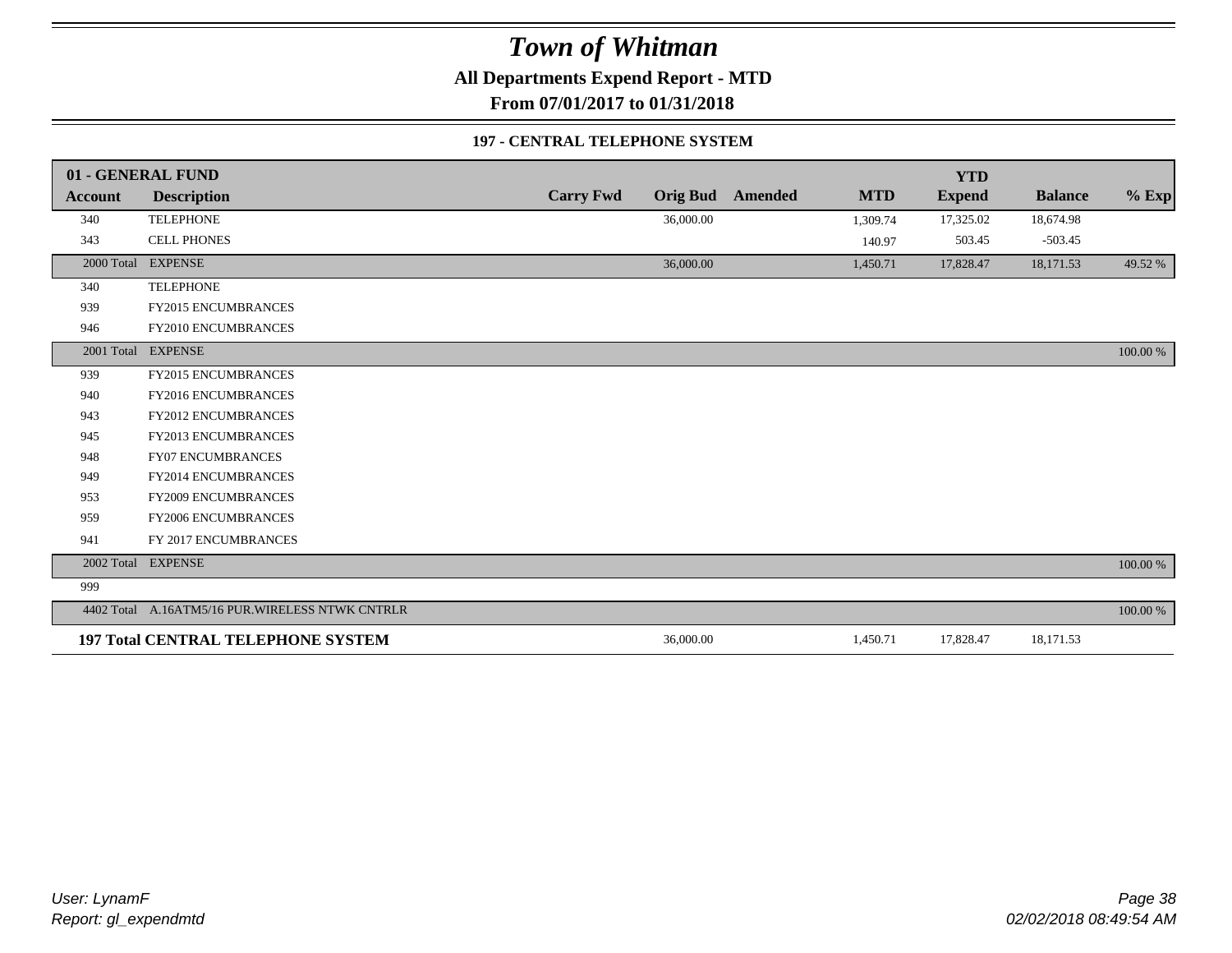**All Departments Expend Report - MTD**

### **From 07/01/2017 to 01/31/2018**

#### **199 - FAIR HOUSING COMMITTEE**

|         | 01 - GENERAL FUND                       |                  |                         |            | <b>YTD</b>    |                |          |
|---------|-----------------------------------------|------------------|-------------------------|------------|---------------|----------------|----------|
| Account | <b>Description</b>                      | <b>Carry Fwd</b> | <b>Orig Bud</b> Amended | <b>MTD</b> | <b>Expend</b> | <b>Balance</b> | $%$ Exp  |
| 111     | <b>SALARIES-ADMINSTRATIVE</b>           |                  |                         |            |               |                |          |
|         | 1000 Total SALARIES                     |                  |                         |            |               |                | 100.00 % |
| 121     | <b>CLERICAL I</b>                       |                  |                         |            |               |                |          |
|         | 1001 Total SALARIES                     |                  |                         |            |               |                | 100.00 % |
| 420     | <b>OFFICE SUPPLIES</b>                  |                  |                         |            |               |                |          |
| 585     | MISCELLANEOUS EXPENSE                   |                  |                         |            |               |                |          |
|         | 2000 Total EXPENSE                      |                  |                         |            |               |                | 100.00 % |
|         | <b>199 Total FAIR HOUSING COMMITTEE</b> |                  |                         |            |               |                |          |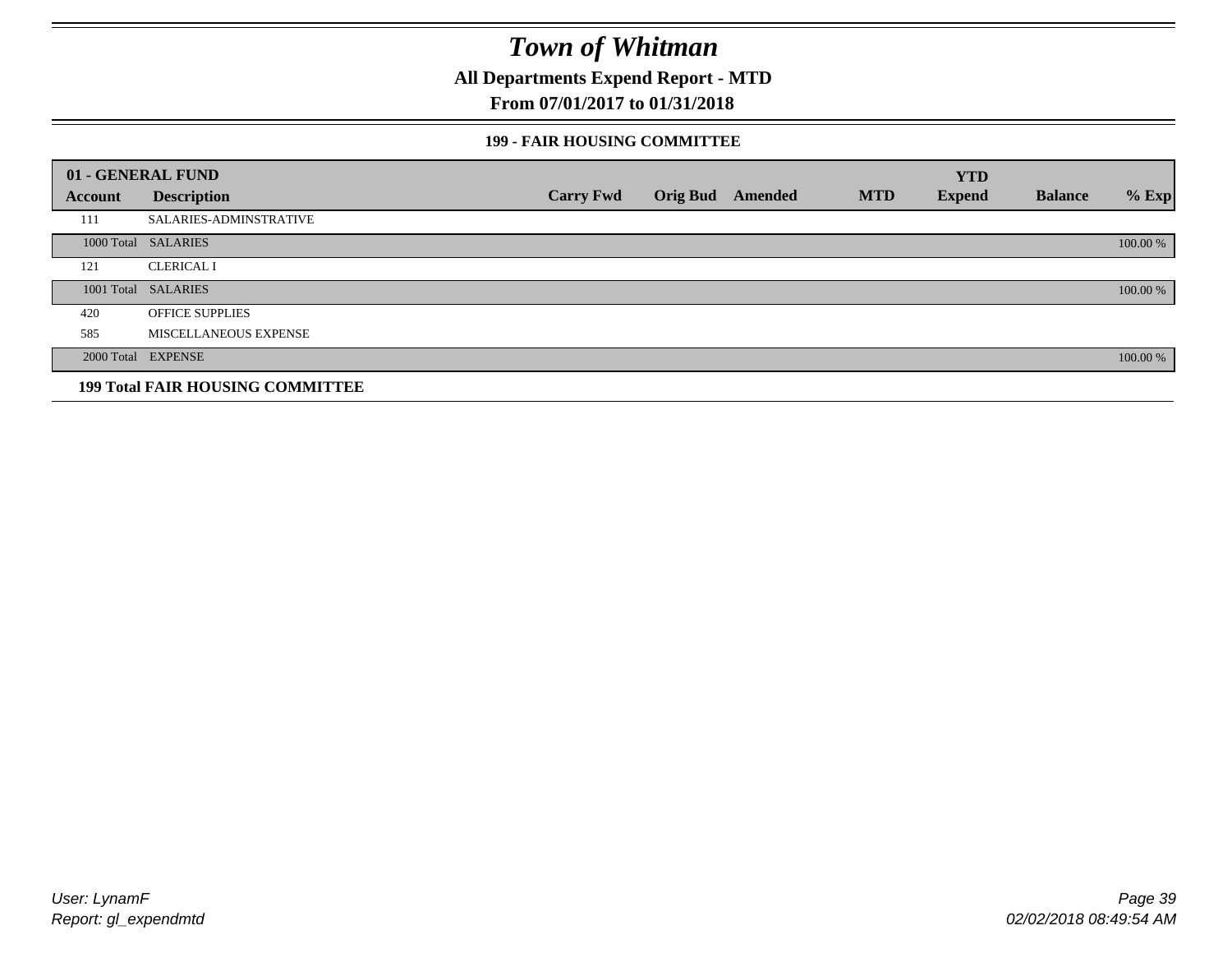### **All Departments Expend Report - MTD From 07/01/2017 to 01/31/2018**

|                | 01 - GENERAL FUND              |                  |                 |                |            | <b>YTD</b>    |                |             |
|----------------|--------------------------------|------------------|-----------------|----------------|------------|---------------|----------------|-------------|
| <b>Account</b> | <b>Description</b>             | <b>Carry Fwd</b> | <b>Orig Bud</b> | <b>Amended</b> | <b>MTD</b> | <b>Expend</b> | <b>Balance</b> | $%$ Exp     |
| 111            | SALARIES-ADMINSTRATIVE         |                  | 169,958.00      |                | 16,297.35  | 98,249.74     | 71,708.26      |             |
| 282            | DEPUTY CHIEF-SALARY            |                  | 133,551.00      |                | 12,806.25  | 77,203.39     | 56,347.61      |             |
|                | 1000 Total SALARIES            |                  | 303,509.00      |                | 29,103.60  | 175,453.13    | 128,055.87     | 57.80 %     |
| 112            | <b>SALARIES</b>                |                  | 2,441,276.00    | 66,000.00      | 147,978.40 | 874,739.06    | 1,632,536.94   |             |
| 130            | <b>SALARIES-OVERTIME</b>       |                  |                 |                | 43,883.40  | 263,242.56    | $-263,242.56$  |             |
| 132            | SALARIES-RESERVE SERVICES      |                  |                 |                |            |               |                |             |
| 134            | SALARIES-DPW COVERAGE          |                  |                 |                |            |               |                |             |
| 135            | SALARIES-COURT TIME            |                  |                 |                | 2,742.84   | 20,094.28     | $-20,094.28$   |             |
| 143            | SALARIES-COLLEGE INCENTIVE     |                  |                 |                | 19,348.27  | 123,995.79    | $-123,995.79$  |             |
| 145            | SALARIES-HOLIDAY               |                  |                 |                |            | 28,829.65     | $-28,829.65$   |             |
| 146            | SALARIES-LONGEVITY             |                  |                 |                |            |               |                |             |
| 147            | SALARIES-SHIFT DIFFERENTIAL    |                  |                 |                | 9,115.56   | 50,312.39     | $-50,312.39$   |             |
| 148            | SERVICE TRAINING               |                  |                 |                | 4,912.28   | 43,472.39     | $-43,472.39$   |             |
| 149            | SERVICE TRAINING-COLLEGE INCEN |                  |                 |                |            |               |                |             |
| 188            | MAINTENANCE TECHNICIAN         |                  |                 |                |            |               |                |             |
|                | 1001 Total SALARIES            |                  | 2,441,276.00    | 66,000.00      | 227,980.75 | 1,404,686.12  | 1,102,589.88   | 56.02%      |
| 130            | SALARIES-OVERTIME              |                  |                 |                |            |               |                |             |
|                | 1002 Total SALARIES            |                  |                 |                |            |               |                | $100.00~\%$ |
| 132            | SALARIES-RESERVE SERVICES      |                  |                 |                |            |               |                |             |
|                | 1003 Total SALARIES            |                  |                 |                |            |               |                | 100.00 %    |
| 134            | SALARIES-DPW COVERAGE          |                  |                 |                |            |               |                |             |
|                | 1004 Total SALARIES            |                  |                 |                |            |               |                | 100.00 %    |
| 135            | <b>SALARIES-COURT TIME</b>     |                  |                 |                |            |               |                |             |
|                | 1005 Total SALARIES            |                  |                 |                |            |               |                | 100.00 %    |
| 140            | SALARIES-CHIEF-COLLEGE INCENT. |                  |                 |                |            |               |                |             |
| 284            | DEPUTY CHIEF-COLLEGE INCENTIVE |                  |                 |                |            |               |                |             |
|                | 1006 Total SALARIES            |                  |                 |                |            |               |                | $100.00~\%$ |
| 141            | SALARIES-CHIEF-HOLIDAY         |                  |                 |                |            |               |                |             |
| 283            | DEPUTY CHIEF-HOLIDAY PAY       |                  |                 |                |            |               |                |             |
|                | 1007 Total SALARIES            |                  |                 |                |            |               |                | $100.00~\%$ |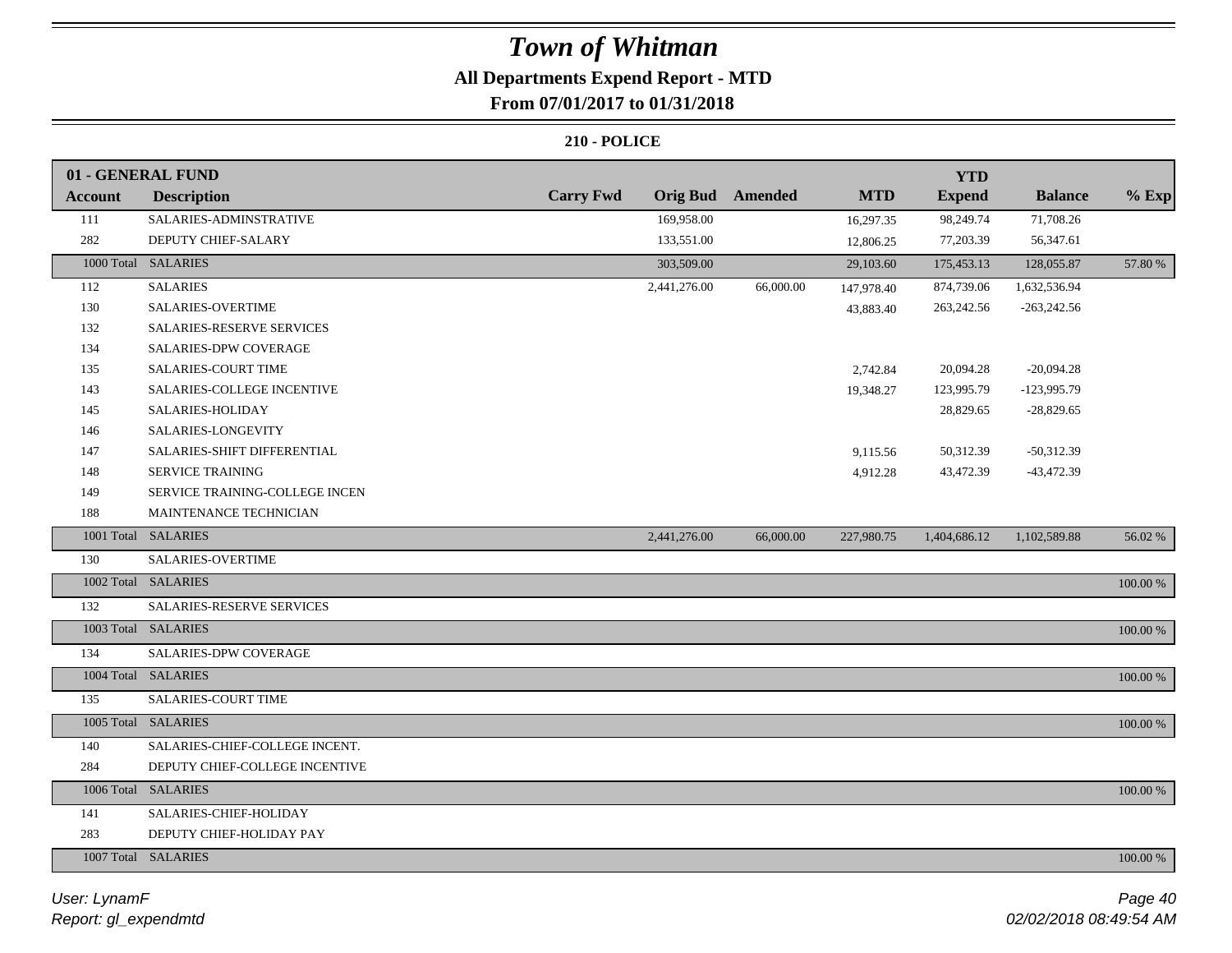### **All Departments Expend Report - MTD**

### **From 07/01/2017 to 01/31/2018**

|                | 01 - GENERAL FUND              |                  |           |                  |            | <b>YTD</b>    |                |          |
|----------------|--------------------------------|------------------|-----------|------------------|------------|---------------|----------------|----------|
| <b>Account</b> | <b>Description</b>             | <b>Carry Fwd</b> |           | Orig Bud Amended | <b>MTD</b> | <b>Expend</b> | <b>Balance</b> | $%$ Exp  |
| 143            | SALARIES-COLLEGE INCENTIVE     |                  |           |                  |            |               |                |          |
|                | 1008 Total SALARIES            |                  |           |                  |            |               |                | 100.00 % |
| 145            | SALARIES-HOLIDAY               |                  |           |                  |            |               |                |          |
|                | 1009 Total SALARIES            |                  |           |                  |            |               |                | 100.00 % |
| 146            | SALARIES-LONGEVITY             |                  |           |                  |            |               |                |          |
|                | 1010 Total SALARIES            |                  |           |                  |            |               |                | 100.00 % |
| 147            | SALARIES-SHIFT DIFFERENTIAL    |                  |           |                  |            |               |                |          |
|                | 1011 Total SALARIES            |                  |           |                  |            |               |                | 100.00 % |
| 148            | SERVICE TRAINING               |                  |           |                  |            |               |                |          |
|                | 1012 Total SALARIES            |                  |           |                  |            |               |                | 100.00 % |
| 149            | SERVICE TRAINING-COLLEGE INCEN |                  |           |                  |            |               |                |          |
|                | 1013 Total SALARIES            |                  |           |                  |            |               |                | 100.00 % |
| 152            | <b>CELL WATCH</b>              |                  |           |                  |            |               |                |          |
|                | 1014 Total SALARIES            |                  |           |                  |            |               |                | 100.00 % |
| 158            | KEEPER OF THE JAILS            |                  |           |                  |            |               |                |          |
|                | 1015 Total SALARIES            |                  |           |                  |            |               |                | 100.00 % |
| 116            | <b>CLERICAL</b>                |                  | 47,015.00 |                  | 4,520.65   | 27,123.90     | 19,891.10      |          |
| 120            | <b>SALARIES-PART TIME</b>      |                  | 20,914.00 |                  | 2,023.90   | 12,008.55     | 8,905.45       |          |
|                | 1016 Total SALARIES            |                  | 67,929.00 |                  | 6,544.55   | 39,132.45     | 28,796.55      | 57.60 %  |
| 117            | <b>CUSTODIAL</b>               |                  |           |                  |            |               |                |          |
|                | 1017 Total SALARIES            |                  |           |                  |            |               |                | 100.00 % |
| 210            | <b>ELECTRICITY</b>             |                  |           |                  |            |               |                |          |
| 242            | <b>VEHICLE MAINTENANCE</b>     |                  |           |                  | 3,846.58   | 26,147.48     | $-26,147.48$   |          |
| 243            | EQUIPMENT MAINTENANCE          |                  |           |                  | 2,108.95   | 9,844.37      | $-9,844.37$    |          |
| 275            | PHOTOCOPIER MAINTENANCE        |                  |           |                  |            |               |                |          |
| 303            | RESERVE OFFICERS - STIPEND     |                  |           |                  | 1,461.80   | 21,751.41     | $-21,751.41$   |          |
| 305            | <b>INSTRUCTIONAL</b>           |                  |           |                  |            | 1,956.95      | $-1,956.95$    |          |
| 311            | <b>COMPUTER SERVICES</b>       |                  |           |                  | 246.35     | 12,723.03     | $-12,723.03$   |          |
| 340            | <b>TELEPHONE</b>               |                  |           |                  |            |               |                |          |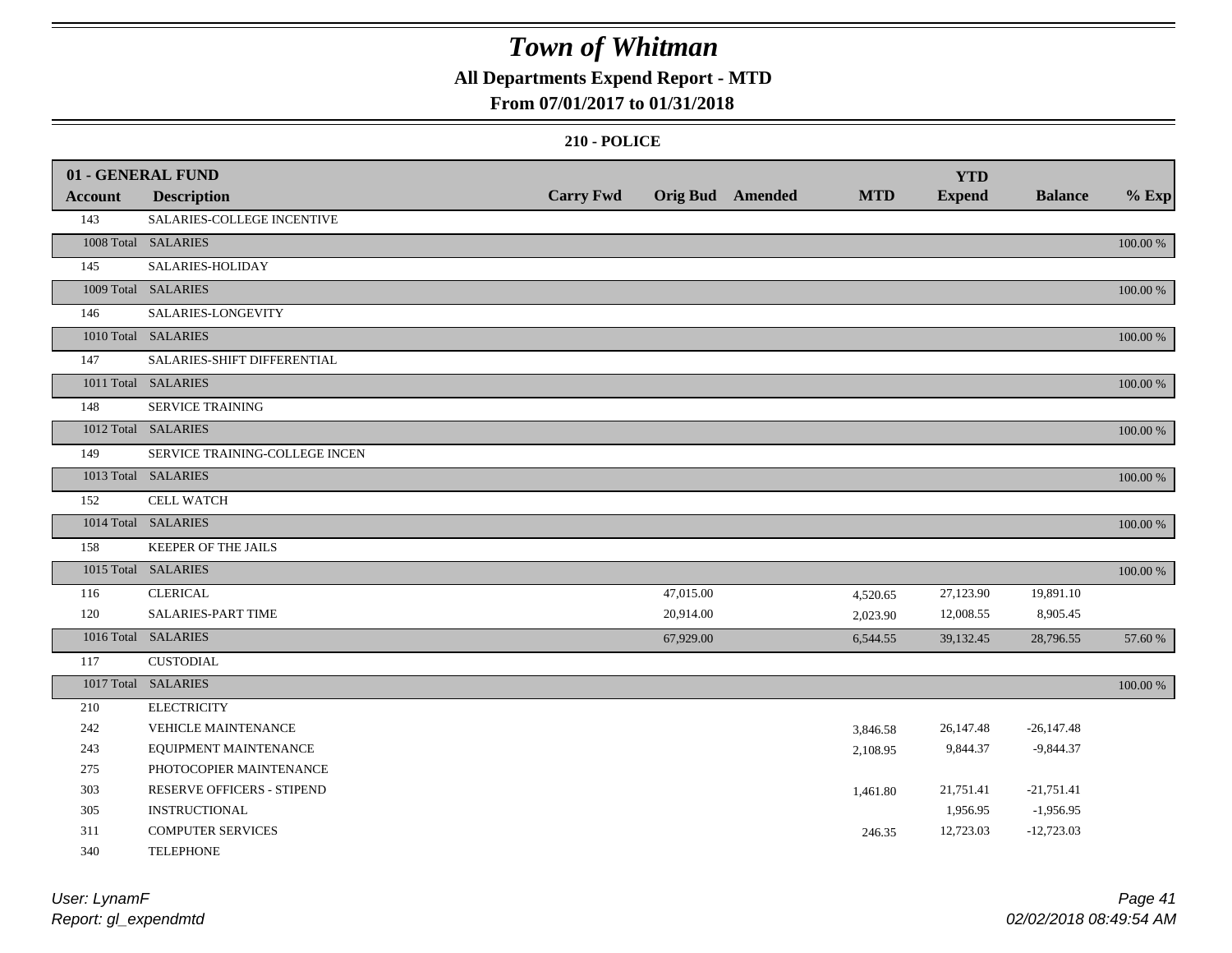# **All Departments Expend Report - MTD**

### **From 07/01/2017 to 01/31/2018**

|                | 01 - GENERAL FUND                                 |                  |            |                  |            | <b>YTD</b>    |                |             |
|----------------|---------------------------------------------------|------------------|------------|------------------|------------|---------------|----------------|-------------|
| <b>Account</b> | <b>Description</b>                                | <b>Carry Fwd</b> |            | Orig Bud Amended | <b>MTD</b> | <b>Expend</b> | <b>Balance</b> | $%$ Exp     |
| 343            | <b>CELL PHONES</b>                                |                  |            |                  | 825.81     | 7,030.67      | $-7,030.67$    |             |
| 420            | <b>OFFICE SUPPLIES</b>                            |                  |            |                  | 43.66      | 1,635.74      | $-1,635.74$    |             |
| 430            | <b>BUILDING MAINTENANCE &amp; REPAIR</b>          |                  |            |                  | 743.58     | 13,848.96     | $-13,848.96$   |             |
| 450            | <b>CUSTODIAL SUPPLIES</b>                         |                  |            |                  | 112.09     | 1,789.60      | $-1,789.60$    |             |
| 481            | <b>GASOLINE</b>                                   |                  |            |                  | 228.40     | 16,008.02     | $-16,008.02$   |             |
| 582            | <b>UNIFORMS</b>                                   |                  |            |                  | 1,156.01   | 19,594.17     | $-19,594.17$   |             |
| 583            | <b>CRIME PREVENTION</b>                           |                  |            |                  | 78.20      | 5,279.74      | $-5,279.74$    |             |
| 585            | MISCELLANEOUS EXPENSE                             |                  | 215,000.00 |                  | 2,194.96   | 20,251.15     | 194,748.85     |             |
| 320            | HEALTH CLUB MEMBERSHIPS                           |                  |            |                  | 300.00     | 900.00        | $-900.00$      |             |
| 596            | <b>OCCUPANCY-UTILITIES</b>                        |                  |            |                  |            |               |                |             |
| 730            | <b>ASSOCIATION DUES</b>                           |                  |            |                  | 1,559.00   | 6,119.00      | $-6,119.00$    |             |
| 731            | <b>MEETINGS</b>                                   |                  |            |                  |            | 160.00        | $-160.00$      |             |
|                | 2000 Total EXPENSE                                |                  | 215,000.00 |                  | 14,905.39  | 165,040.29    | 49,959.71      | 76.76 %     |
| 596            | OCCUPANCY-UTILITIES                               |                  | 57,200.00  |                  | 5,605.99   | 27,672.67     | 29,527.33      |             |
| 595            | DRUG ENFORCEMENT EXPENSE                          |                  |            |                  |            |               |                |             |
|                | 2001 Total EXPENSE                                |                  | 57,200.00  |                  | 5,605.99   | 27,672.67     | 29,527.33      | 48.37 %     |
| 939            | FY2015 ENCUMBRANCES                               |                  |            |                  |            |               |                |             |
| 953            | FY2009 ENCUMBRANCES                               |                  |            |                  |            |               |                |             |
| 958            | FY2005 ENCUMBRANCES                               |                  |            |                  |            |               |                |             |
| 948            | <b>FY07 ENCUMBRANCES</b>                          |                  |            |                  |            |               |                |             |
| 959            | FY2006 ENCUMBRANCES                               |                  |            |                  |            |               |                |             |
| 287            | <b>AUXILIARY POLICE EXPENSE</b>                   |                  |            |                  |            |               |                |             |
| 949            | FY2014 ENCUMBRANCES                               |                  |            |                  |            |               |                |             |
| 940            | FY2016 ENCUMBRANCES                               |                  |            |                  |            |               |                |             |
| 945            | FY2013 ENCUMBRANCES                               |                  |            |                  |            |               |                |             |
|                | 2002 Total EXPENSE                                |                  |            |                  |            |               |                | $100.00~\%$ |
| 739            | <b>AUXILIARY POLICE</b>                           |                  | 3,833.00   |                  | 129.89     | 979.81        | 2,853.19       |             |
|                | 2003 Total EXPENSE                                |                  | 3,833.00   |                  | 129.89     | 979.81        | 2,853.19       | 25.56 %     |
| 999            |                                                   |                  | 63,557.66  |                  |            | 62,355.12     | 1,202.54       |             |
|                | 4426 Total A.20ATM5/17PUR26MOTOROLA POLICE RADIOS |                  | 63,557.66  |                  |            | 62,355.12     | 1,202.54       | 98.10 %     |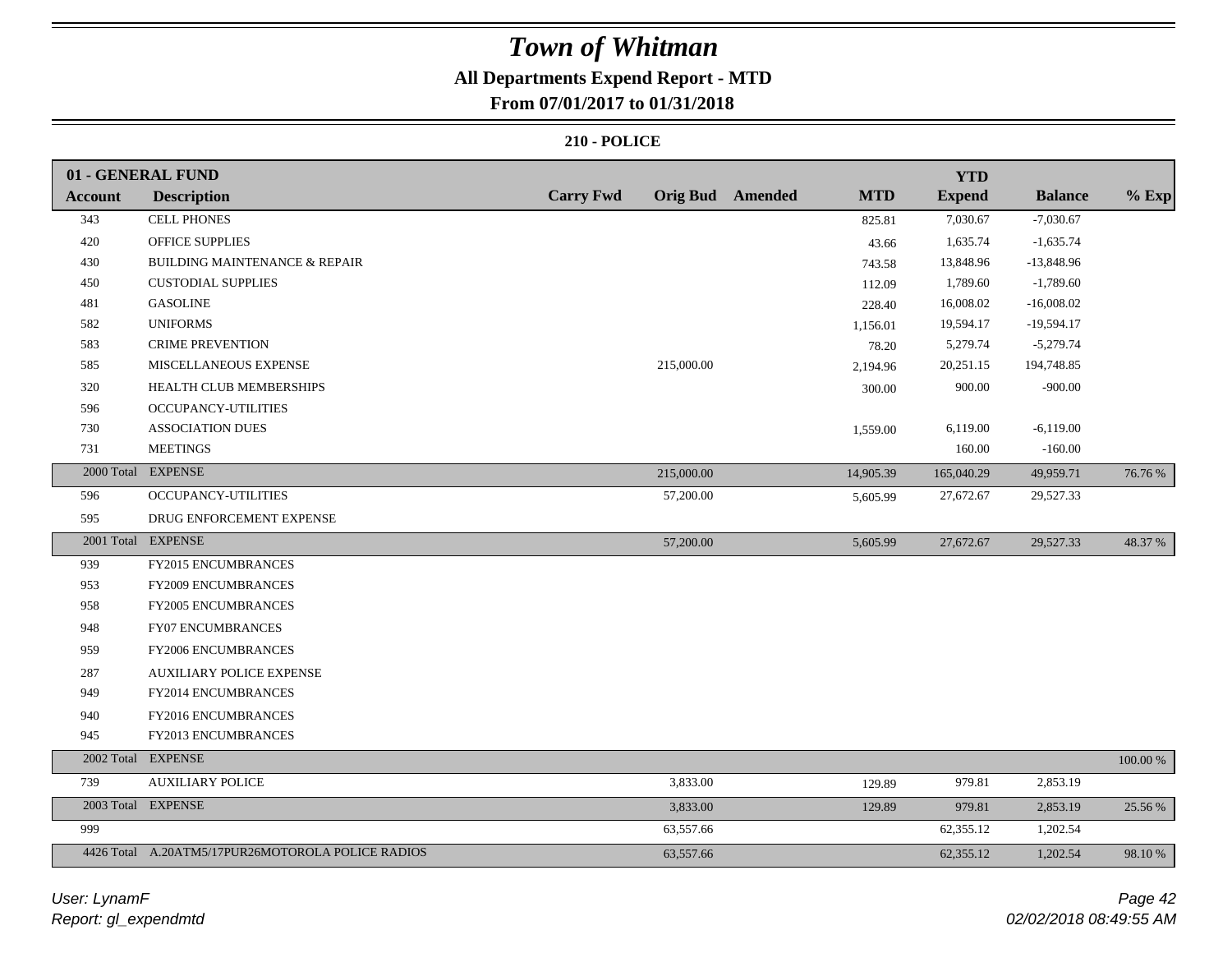### **All Departments Expend Report - MTD**

### **From 07/01/2017 to 01/31/2018**

|                       | 01 - GENERAL FUND                                 | <b>Carry Fwd</b> | <b>Orig Bud</b> Amended | <b>MTD</b> | <b>YTD</b><br><b>Expend</b> | <b>Balance</b> | $%$ Exp     |
|-----------------------|---------------------------------------------------|------------------|-------------------------|------------|-----------------------------|----------------|-------------|
| <b>Account</b><br>999 | <b>Description</b>                                |                  |                         |            |                             |                |             |
|                       | 4427 Total A24ATM5/15LEA/PUR CRUIS(3RD OF 3)      |                  |                         |            |                             |                | 100.00 %    |
| 999                   |                                                   |                  |                         |            |                             |                |             |
|                       | 4428 Total A25ATM5/15 LEA/PUR CRUIS.10F3          |                  |                         |            |                             |                | 100.00 %    |
| 999                   |                                                   | 3,285.00         |                         |            | 3,285.00                    |                |             |
|                       | 4429 Total A34ATM5/16PUR.45 BULLET PROOF VESTS    | 3,285.00         |                         |            | 3,285.00                    |                | 100.00 %    |
| 999                   |                                                   |                  | 10,080.00               |            | 10,080.00                   |                |             |
|                       | 4430 Total A22ATM5/17 PUR.BODY ARMOR KITS         |                  | 10,080.00               |            | 10,080.00                   |                | 100.00 %    |
| 999                   |                                                   |                  |                         |            |                             |                |             |
|                       | 4431 Total A17 ATM5/11BULLET PROOF VESTS          |                  |                         |            |                             |                | 100.00 %    |
| 999                   |                                                   |                  |                         |            |                             |                |             |
|                       | 4432 Total A.14ATM5/14PUR.ELECTROSHOCK WEAPONS    |                  |                         |            |                             |                | 100.00 %    |
| 999                   |                                                   |                  |                         |            |                             |                |             |
|                       | 4433 Total A23ATM5/13 LEA/PUR AN.CNTRL.VEH.(3/3)  |                  |                         |            |                             |                | 100.00 %    |
| 999                   |                                                   |                  |                         |            |                             |                |             |
|                       | 4444 Total A25 ATM5/14 PUR. VOICE RECORD. SYS.    |                  |                         |            |                             |                | 100.00 %    |
| 999                   |                                                   |                  | 11,050.54               |            | 11,050.54                   |                |             |
|                       | 4445 Total A.21ATM5/17 PUR.6 TASERS-POLICE        |                  | 11,050.54               |            | 11,050.54                   |                | 100.00 %    |
| 999                   |                                                   |                  |                         |            |                             |                |             |
|                       | 4446 Total A12 ATM5/16 PUR.6 POLICE TASERS        |                  |                         |            |                             |                | $100.00~\%$ |
| 999                   |                                                   |                  |                         |            |                             |                |             |
|                       | 4513 Total A7 STM5/14PUR&INSTL.3VidTac VIDEO SYS. |                  |                         |            |                             |                | 100.00 %    |
| 999                   |                                                   |                  |                         |            |                             |                |             |
|                       | 4514 Total A26 ATM 5/15 LEASE MOTORCYCLE          |                  |                         |            |                             |                | 100.00 %    |
| 999                   |                                                   |                  | 4,400.00                |            | 4,400.00                    |                |             |
|                       | 4524 Total A18ATM5/17LEASE / HARLEY-DAV (1YR)     |                  | 4,400.00                |            | 4,400.00                    |                | 100.00 %    |
| 999                   |                                                   |                  | 30,260.77               |            | 30,260.57                   | 0.20           |             |
|                       | 4544 Total A.16ATM 5/17L/P 2016 FORD SUV(2)2ND/3  |                  | 30,260.77               |            | 30,260.57                   | 0.20           | 99.99 %     |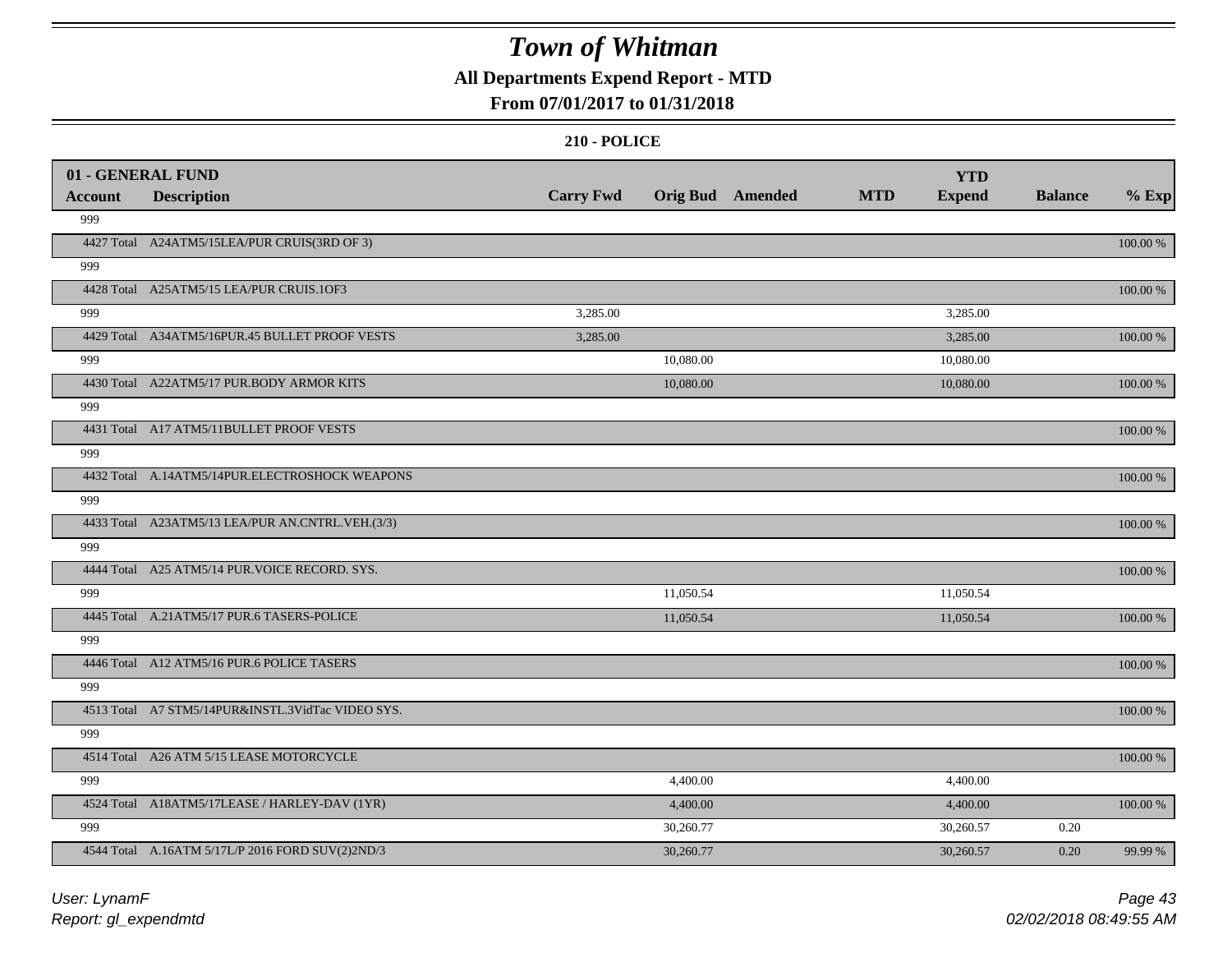### **All Departments Expend Report - MTD**

### **From 07/01/2017 to 01/31/2018**

|         | 01 - GENERAL FUND                              |                  |                 |           |            | <b>YTD</b>    |                |            |
|---------|------------------------------------------------|------------------|-----------------|-----------|------------|---------------|----------------|------------|
| Account | <b>Description</b>                             | <b>Carry Fwd</b> | <b>Orig Bud</b> | Amended   | <b>MTD</b> | <b>Expend</b> | <b>Balance</b> | $%$ Exp    |
| 999     |                                                |                  |                 |           |            |               |                |            |
|         | 4545 Total A.33ATM 5/16 L/P 2014CRUIS.3RD/3    |                  |                 |           |            |               |                | 100.00 %   |
| 999     |                                                |                  |                 |           |            |               |                |            |
|         | 4546 Total A13ATM5/16PUR 2 MOBILE DATA TERM    |                  |                 |           |            |               |                | 100.00 %   |
| 999     |                                                |                  |                 |           |            |               |                |            |
|         | 4550 Total A.24 ATM 5/15 L/P CRUISER 2ND 0F 3  |                  |                 |           |            |               |                | 100.00 %   |
| 999     |                                                |                  | 13,732.91       |           |            | 13,732.91     |                |            |
|         | 4551 Total A.19 ATM 5/17 L/P FORD EXPLORER 1/3 |                  | 13,732.91       |           |            | 13,732.91     |                | 100.00 %   |
| 999     |                                                |                  | 11,332.69       |           |            | 11,332.69     |                |            |
|         | 4571 Total A.17ATM5/17L/P 2015 CRUIS.3/3       |                  | 11,332.69       |           |            | 11,332.69     |                | $100.00\%$ |
|         | 210 Total POLICE                               | 3,285.00         | 3,233,161.57    | 66,000.00 | 284,270.17 | 1,959,461.30  | 1,342,985.27   |            |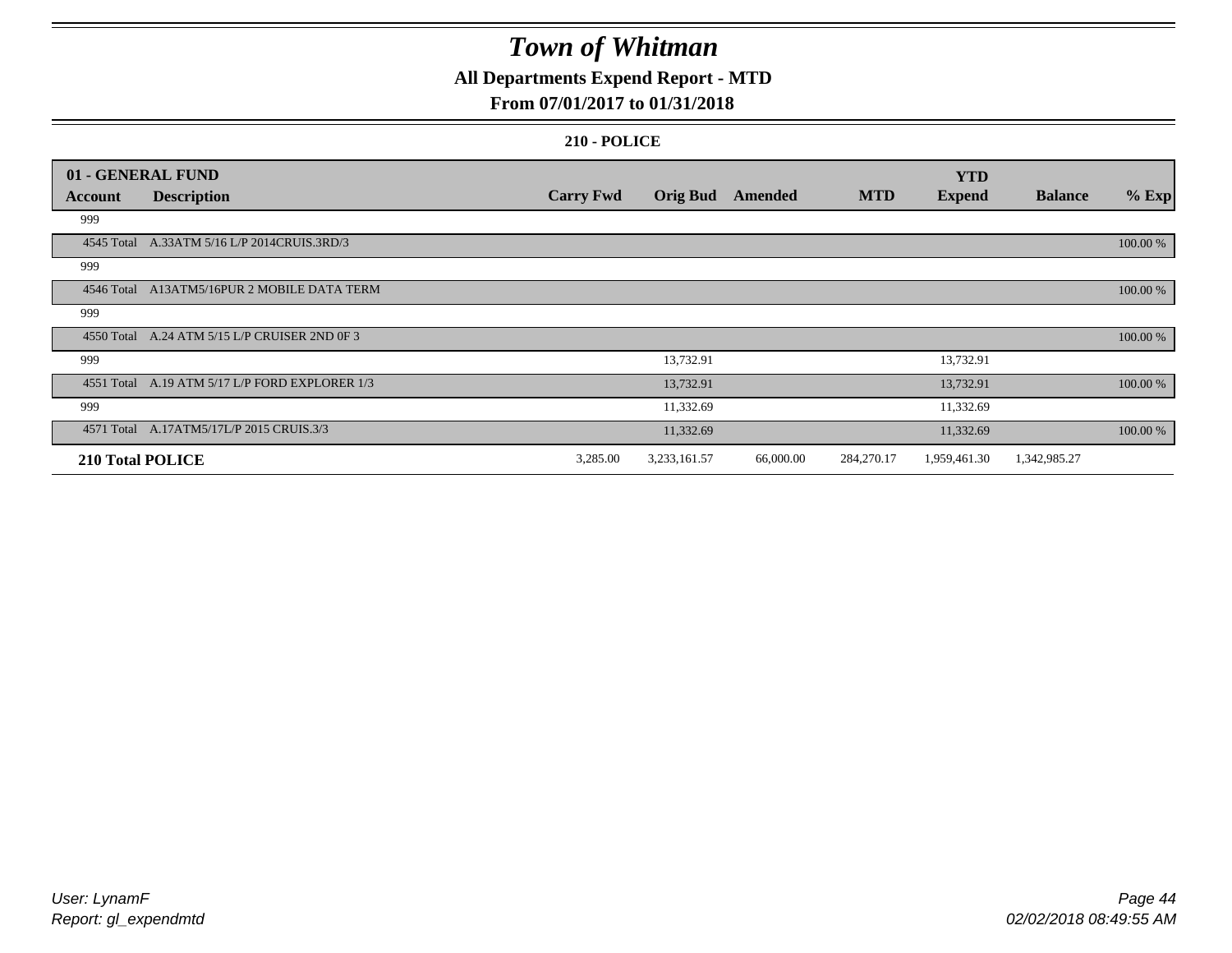# **All Departments Expend Report - MTD**

## **From 07/01/2017 to 01/31/2018**

|                | 01 - GENERAL FUND              |                  |              |                         |            | <b>YTD</b>    |                |             |
|----------------|--------------------------------|------------------|--------------|-------------------------|------------|---------------|----------------|-------------|
| <b>Account</b> | <b>Description</b>             | <b>Carry Fwd</b> |              | <b>Orig Bud</b> Amended | <b>MTD</b> | <b>Expend</b> | <b>Balance</b> | $%$ Exp     |
| 111            | SALARIES-ADMINSTRATIVE         |                  | 157,500.00   |                         | 15,102.75  | 91,048.01     | 66,451.99      |             |
|                | 1000 Total SALARIES            |                  | 157,500.00   |                         | 15,102.75  | 91,048.01     | 66,451.99      | 57.80 %     |
| 112            | <b>SALARIES</b>                |                  | 2,887,814.00 | 96,500.00               | 179,358.70 | 1,006,356.03  | 1,977,957.97   |             |
| 130            | <b>SALARIES-OVERTIME</b>       |                  |              |                         | 75,145.47  | 473,703.18    | -473,703.18    |             |
| 138            | SICK LEAVE BUY-BACK            |                  |              |                         |            |               |                |             |
| 143            | SALARIES-COLLEGE INCENTIVE     |                  |              |                         |            |               |                |             |
| 145            | SALARIES-HOLIDAY               |                  |              |                         |            | 34,443.60     | $-34,443.60$   |             |
| 146            | SALARIES-LONGEVITY             |                  |              |                         |            |               |                |             |
| 940            | FY2016 ENCUMBRANCES            |                  |              |                         |            |               |                |             |
| 941            | FY 2017 ENCUMBRANCES           | 18,645.62        |              |                         | 506.10     | 17,435.23     | 1,210.39       |             |
| 949            | FY2014 ENCUMBRANCES            |                  |              |                         |            |               |                |             |
| 959            | <b>FY2006 ENCUMBRANCES</b>     |                  |              |                         |            |               |                |             |
|                | 1001 Total SALARIES            | 18,645.62        | 2,887,814.00 | 96,500.00               | 255,010.27 | 1,531,938.04  | 1,471,021.58   | 51.01 %     |
| 140            | SALARIES-CHIEF-COLLEGE INCENT. |                  |              |                         |            |               |                |             |
|                | 1002 Total SALARIES            |                  |              |                         |            |               |                | $100.00~\%$ |
| 141            | SALARIES-CHIEF-HOLIDAY         |                  |              |                         |            |               |                |             |
|                | 1003 Total SALARIES            |                  |              |                         |            |               |                | 100.00 %    |
| 121            | <b>CLERICAL I</b>              |                  | 40,439.00    |                         | 3,888.00   | 23,328.00     | 17,111.00      |             |
|                | 1004 Total SALARIES            |                  | 40,439.00    |                         | 3,888.00   | 23,328.00     | 17,111.00      | 57.68 %     |
| 130            | SALARIES-OVERTIME              |                  |              |                         |            |               |                |             |
|                | 1005 Total SALARIES            |                  |              |                         |            |               |                | $100.00~\%$ |
| 138            | SICK LEAVE BUY-BACK            |                  |              |                         |            |               |                |             |
|                | 1007 Total SALARIES            |                  |              |                         |            |               |                | 100.00 %    |
| 210            | <b>ELECTRICITY</b>             |                  |              |                         |            | 9,121.85      | $-9,121.85$    |             |
| 212            | <b>GAS (NATURAL)</b>           |                  |              |                         | 1,761.24   | 3,105.69      | $-3,105.69$    |             |
| 214            | OIL (HEATING)                  |                  |              |                         |            |               |                |             |
| 242            | <b>VEHICLE MAINTENANCE</b>     |                  |              |                         | 3,317.65   | 39,024.52     | $-39,024.52$   |             |
| 243            | EQUIPMENT MAINTENANCE          |                  |              |                         | 305.00     | 3,923.24      | $-3,923.24$    |             |
| 271            | VEHICLE RENTAL                 |                  |              |                         |            |               |                |             |
| 305            | <b>INSTRUCTIONAL</b>           |                  |              |                         |            | 7,592.45      | $-7,592.45$    |             |

| User: LynamF         |  |
|----------------------|--|
| Report: gl_expendmtd |  |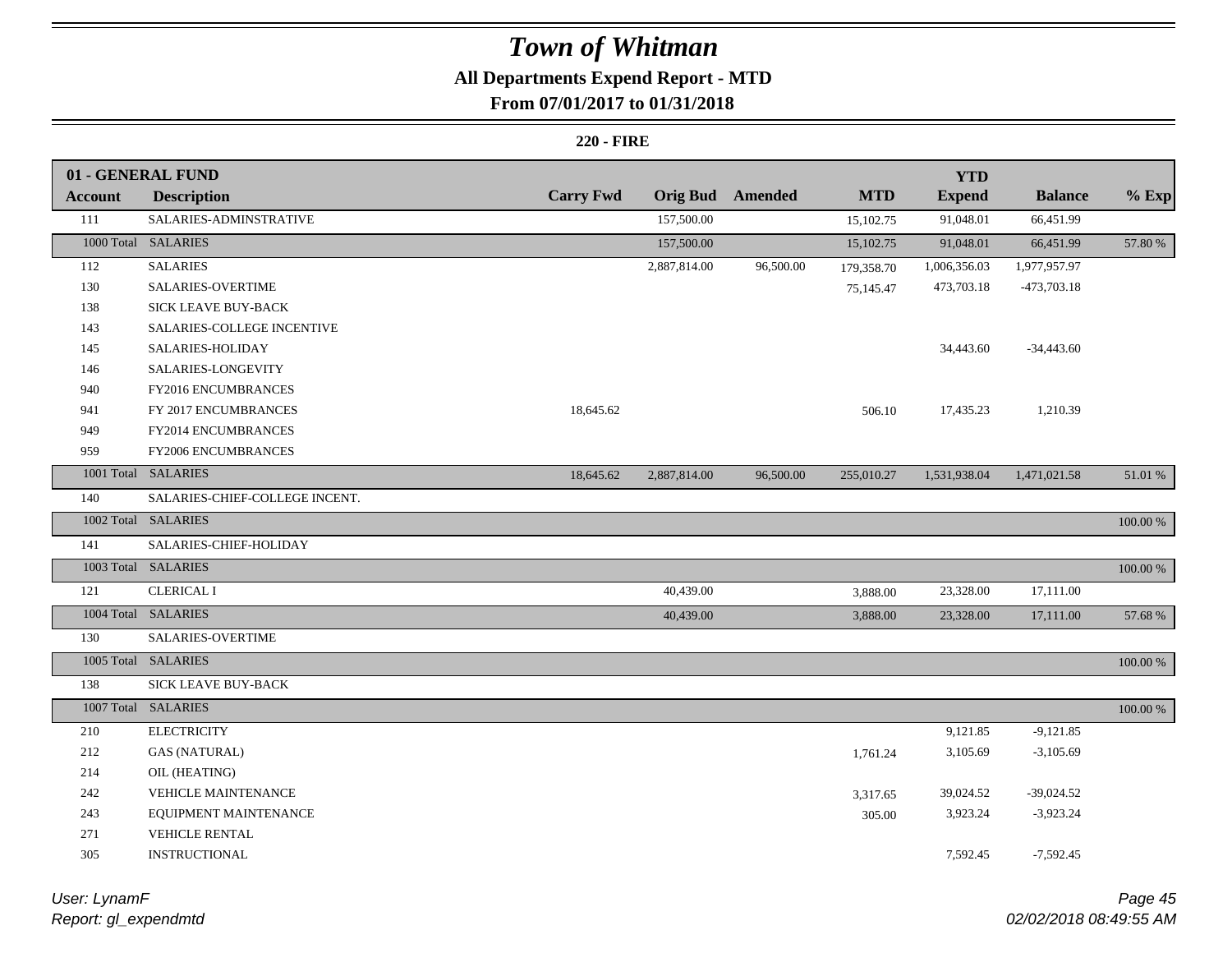## **All Departments Expend Report - MTD**

### **From 07/01/2017 to 01/31/2018**

|                | 01 - GENERAL FUND                        |                  |            |                         |            | <b>YTD</b>    |                |          |
|----------------|------------------------------------------|------------------|------------|-------------------------|------------|---------------|----------------|----------|
| <b>Account</b> | <b>Description</b>                       | <b>Carry Fwd</b> |            | <b>Orig Bud</b> Amended | <b>MTD</b> | <b>Expend</b> | <b>Balance</b> | $%$ Exp  |
| 340            | <b>TELEPHONE</b>                         |                  |            |                         |            |               |                |          |
| 341            | AMBULANCE LICENSES                       |                  |            |                         |            | 300.00        | $-300.00$      |          |
| 343            | <b>CELL PHONES</b>                       |                  |            |                         | 364.11     | 2,762.75      | $-2,762.75$    |          |
| 420            | OFFICE SUPPLIES                          |                  |            |                         |            | 65.00         | $-65.00$       |          |
| 430            | <b>BUILDING MAINTENANCE &amp; REPAIR</b> |                  |            |                         | 1,248.94   | 23,185.67     | $-23,185.67$   |          |
| 481            | <b>GASOLINE</b>                          |                  |            |                         |            | 9,403.13      | $-9,403.13$    |          |
| 580            | FIRE SUPPLIES/PROTECT GEAR               |                  |            |                         |            | 1,349.27      | $-1,349.27$    |          |
| 581            | AMBULANCE SUPPLIES & EXPENSE             |                  |            |                         |            | 356.00        | $-356.00$      |          |
| 582            | <b>UNIFORMS</b>                          |                  |            |                         | 24,484.11  | 27,545.66     | $-27,545.66$   |          |
| 585            | MISCELLANEOUS EXPENSE                    |                  | 200,000.00 | 25,000.00               | 1,714.62   | 17,273.15     | 207,726.85     |          |
| 320            | HEALTH CLUB MEMBERSHIPS                  |                  |            |                         |            |               |                |          |
| 717            | FIRE/SPRINKLER ALARM SYS.MAINT           |                  |            |                         |            |               |                |          |
| 730            | <b>ASSOCIATION DUES</b>                  |                  |            |                         |            | 1,724.00      | $-1,724.00$    |          |
| 731            | <b>MEETINGS</b>                          |                  |            |                         | 370.00     | 569.00        | $-569.00$      |          |
|                | 2000 Total EXPENSE                       |                  | 200,000.00 | 25,000.00               | 33,565.67  | 147,301.38    | 77,698.62      | 65.46 %  |
| 354            | FIRE / SPRINKLER ALARM SYSTEM            |                  | 12,500.00  |                         |            | 6,798.85      | 5,701.15       |          |
|                | 2001 Total EXPENSE                       |                  | 12,500.00  |                         |            | 6,798.85      | 5,701.15       | 54.39 %  |
| 948            | <b>FY07 ENCUMBRANCES</b>                 |                  |            |                         |            |               |                |          |
| 939            | FY2015 ENCUMBRANCES                      |                  |            |                         |            |               |                |          |
| 940            | FY2016 ENCUMBRANCES                      |                  |            |                         |            |               |                |          |
| 941            | FY 2017 ENCUMBRANCES                     | 2,616.00         |            |                         |            | 2,616.00      |                |          |
| 943            | <b>FY2012 ENCUMBRANCES</b>               |                  |            |                         |            |               |                |          |
| 945            | FY2013 ENCUMBRANCES                      |                  |            |                         |            |               |                |          |
| 946            | FY2010 ENCUMBRANCES                      |                  |            |                         |            |               |                |          |
| 949            | FY2014 ENCUMBRANCES                      |                  |            |                         |            |               |                |          |
| 953            | FY2009 ENCUMBRANCES                      |                  |            |                         |            |               |                |          |
| 958            | <b>FY2005 ENCUMBRANCES</b>               |                  |            |                         |            |               |                |          |
| 959            | FY2006 ENCUMBRANCES                      |                  |            |                         |            |               |                |          |
|                | 2002 Total EXPENSE                       | 2,616.00         |            |                         |            | 2,616.00      |                | 100.00 % |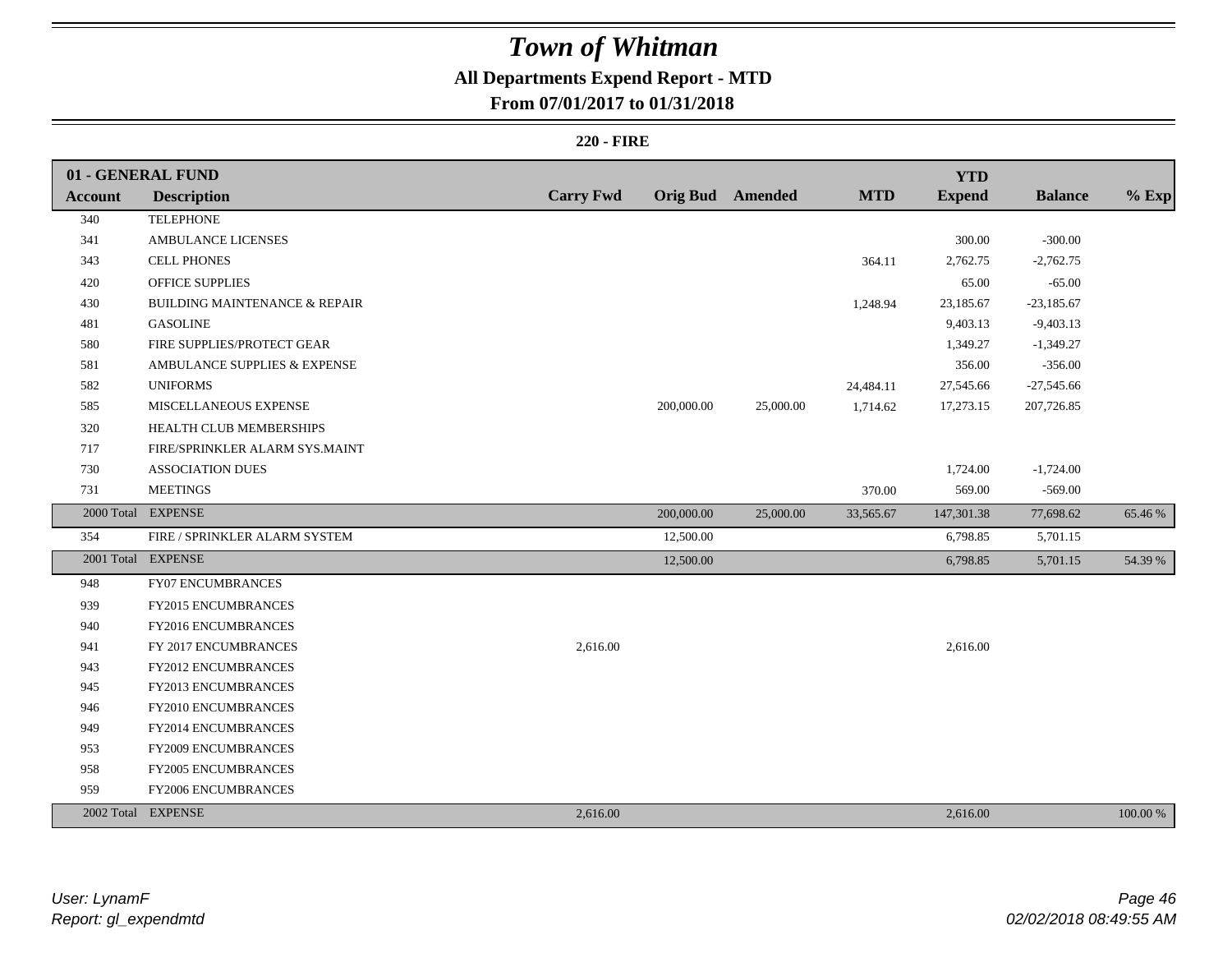## **All Departments Expend Report - MTD**

### **From 07/01/2017 to 01/31/2018**

|         | 01 - GENERAL FUND                                   |                  |                 |           |            | <b>YTD</b>    |                |             |
|---------|-----------------------------------------------------|------------------|-----------------|-----------|------------|---------------|----------------|-------------|
| Account | <b>Description</b>                                  | <b>Carry Fwd</b> | <b>Orig Bud</b> | Amended   | <b>MTD</b> | <b>Expend</b> | <b>Balance</b> | $%$ Exp     |
| 382     | ARMORY BUILDING MAINTENANCE                         |                  | 10,000.00       |           | 1,008.40   | 2,071.80      | 7,928.20       |             |
|         | 2003 Total EXPENSE                                  |                  | 10,000.00       |           | 1,008.40   | 2,071.80      | 7,928.20       | 20.71 %     |
| 353     | REGIONAL DISPATCH                                   |                  | 53,045.00       |           | 12,875.00  | 40,925.00     | 12,120.00      |             |
|         | 2004 Total EXPENSE                                  |                  | 53,045.00       |           | 12,875.00  | 40,925.00     | 12,120.00      | 77.15 %     |
| 999     |                                                     |                  |                 |           |            |               |                |             |
|         | 4436 Total A.2 STM 5/4/15 PUR.FIRE/CHF AUTO         |                  |                 |           |            |               |                | 100.00 %    |
| 999     |                                                     |                  |                 |           |            |               |                |             |
|         | 4437 Total A20ATM5/15LEA/PUR2015PUMP.ENG.1/8        |                  |                 |           |            |               |                | 100.00 %    |
| 580     | FIRE SUPPLIES/PROTECT GEAR                          |                  | 20,000.00       |           |            | 20,000.00     |                |             |
|         | 4438 Total A.23ATM 5/17EQUIP NEW FIREFIGHTERS       |                  | 20,000.00       |           |            | 20,000.00     |                | 100.00 %    |
| 999     |                                                     |                  | 70,926.90       |           |            | 70,926.90     |                |             |
|         | 4439 Total A24ATM5/17L/P 2015 PUMP.ENG.3/8          |                  | 70,926.90       |           |            | 70,926.90     |                | 100.00 %    |
| 999     |                                                     |                  |                 |           |            |               |                |             |
|         | 4440 Total A21ATM 5/09 PUR.FIRE/CHF AUTO            |                  |                 |           |            |               |                | 100.00 %    |
| 999     |                                                     |                  |                 |           |            |               |                |             |
|         | 4441 Total A11ATM5/16 FUND REGIONAL DISPATCH        |                  |                 |           |            |               |                | 100.00 %    |
| 999     |                                                     |                  |                 |           |            |               |                |             |
|         | 4442 Total A.42 ATM5/16 PUR.PROT.EQ./FIRE DEPT      |                  |                 |           |            |               |                | 100.00 %    |
| 999     |                                                     |                  | 22,204.00       |           |            |               | 22,204.00      |             |
|         | 4443 Total A27ATM5/17 SELF CONT.BR.APPAR.10%MTCH    |                  | 22,204.00       |           |            |               | 22,204.00      | $0.00~\%$   |
| 999     |                                                     |                  |                 | 26,744.00 | 14,019.00  | 14,019.00     | 12,725.00      |             |
|         | 4458 Total A.16STM12/17REPL.ROOFTOP UNITS-FIRE STA. |                  |                 | 26,744.00 | 14,019.00  | 14,019.00     | 12,725.00      | 52.41 %     |
| 999     |                                                     |                  |                 |           |            |               |                |             |
|         | 4502 Total A19ATM5/15 LEA/PUR&EQUIP. AMB. (5/5)     |                  |                 |           |            |               |                | $100.00~\%$ |
| 999     |                                                     |                  |                 |           |            |               |                |             |
|         | 4517 Total A.39ATM5/16PUR.DEFIBRILLATORS            |                  |                 |           |            |               |                | 100.00 %    |
| 999     |                                                     |                  |                 |           |            |               |                |             |
|         | 4518 Total A.29 ATM 5/14 FUND REGIONAL DISPATCH     |                  |                 |           |            |               |                | 100.00 %    |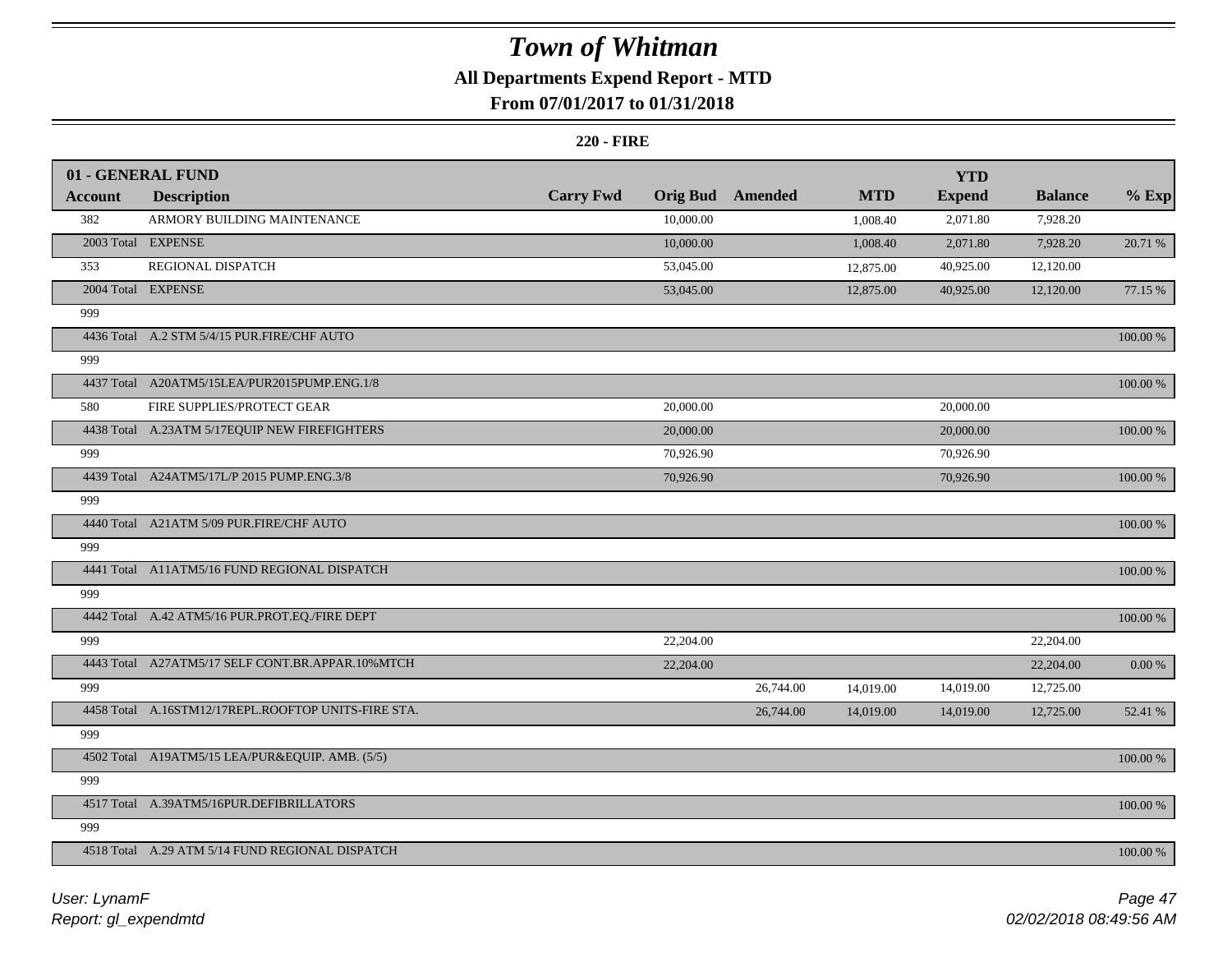### **All Departments Expend Report - MTD**

### **From 07/01/2017 to 01/31/2018**

|                | 01 - GENERAL FUND                                 |                  |                 |            |            | <b>YTD</b>    |                |            |
|----------------|---------------------------------------------------|------------------|-----------------|------------|------------|---------------|----------------|------------|
| Account        | <b>Description</b>                                | <b>Carry Fwd</b> | <b>Orig Bud</b> | Amended    | <b>MTD</b> | <b>Expend</b> | <b>Balance</b> | $%$ Exp    |
| 999            |                                                   |                  | 60,000.00       | 15,000.00  | 140.00     | 11,832.07     | 63,167.93      |            |
| 4528 Total     | A25ATM5/17&19STM12/17REFURB1990PUMP.ENG           |                  | 60,000.00       | 15,000.00  | 140.00     | 11,832.07     | 63,167.93      | 15.77 %    |
| 999            |                                                   |                  |                 |            |            |               |                |            |
|                | 4530 Total A.16ATM5/14 PUR EMS REPORTING SOFTWARE |                  |                 |            |            |               |                | 100.00 %   |
| 999            |                                                   |                  | 40,050.28       |            |            | 39,955.74     | 94.54          |            |
| 4547 Total     | A.26 STM5/17 LEA/PUR.2017 AMB. 1/5                |                  | 40,050.28       |            |            | 39,955.74     | 94.54          | 99.76 %    |
| 999            |                                                   |                  |                 |            |            |               |                |            |
|                | 4554 Total A.38ATM5/16PUR.JAWS OF LIFE TOOLS      |                  |                 |            |            |               |                | 100.00 %   |
| 999            |                                                   |                  |                 |            |            |               |                |            |
|                | 4558 Total A19ATM5/14 REPL. FIRE STA.HEAT UNITS   |                  |                 |            |            |               |                | 100.00 %   |
| 999            |                                                   |                  |                 |            |            |               |                |            |
|                | 4559 Total A.40ATM5/16LEA/PUR&EQ.2012.AMB.4/4     |                  |                 |            |            |               |                | 100.00 %   |
| 999            |                                                   |                  |                 | 50,000.00  |            |               | 50,000.00      |            |
|                | 4566 Total A.18STM12/17RADIO SYSTEM-FIRE DEPT     |                  |                 | 50,000.00  |            |               | 50,000.00      | $0.00\,\%$ |
| 999            |                                                   |                  |                 |            |            |               |                |            |
|                | 4567 Total A.37ATM 5/16PUR2.AMB.STRCHS&STRUC.SYS  |                  |                 |            |            |               |                | 100.00 %   |
| 999            |                                                   |                  |                 |            |            |               |                |            |
|                | 4568 Total A.18ATM 5/14 PUR/EQ.FIRE COMMAND VEH.  |                  |                 |            |            |               |                | 100.00 %   |
| 220 Total FIRE |                                                   | 21,261.62        | 3,574,479.18    | 213,244.00 | 335,609.09 | 2,002,760.79  | 1,806,224.01   |            |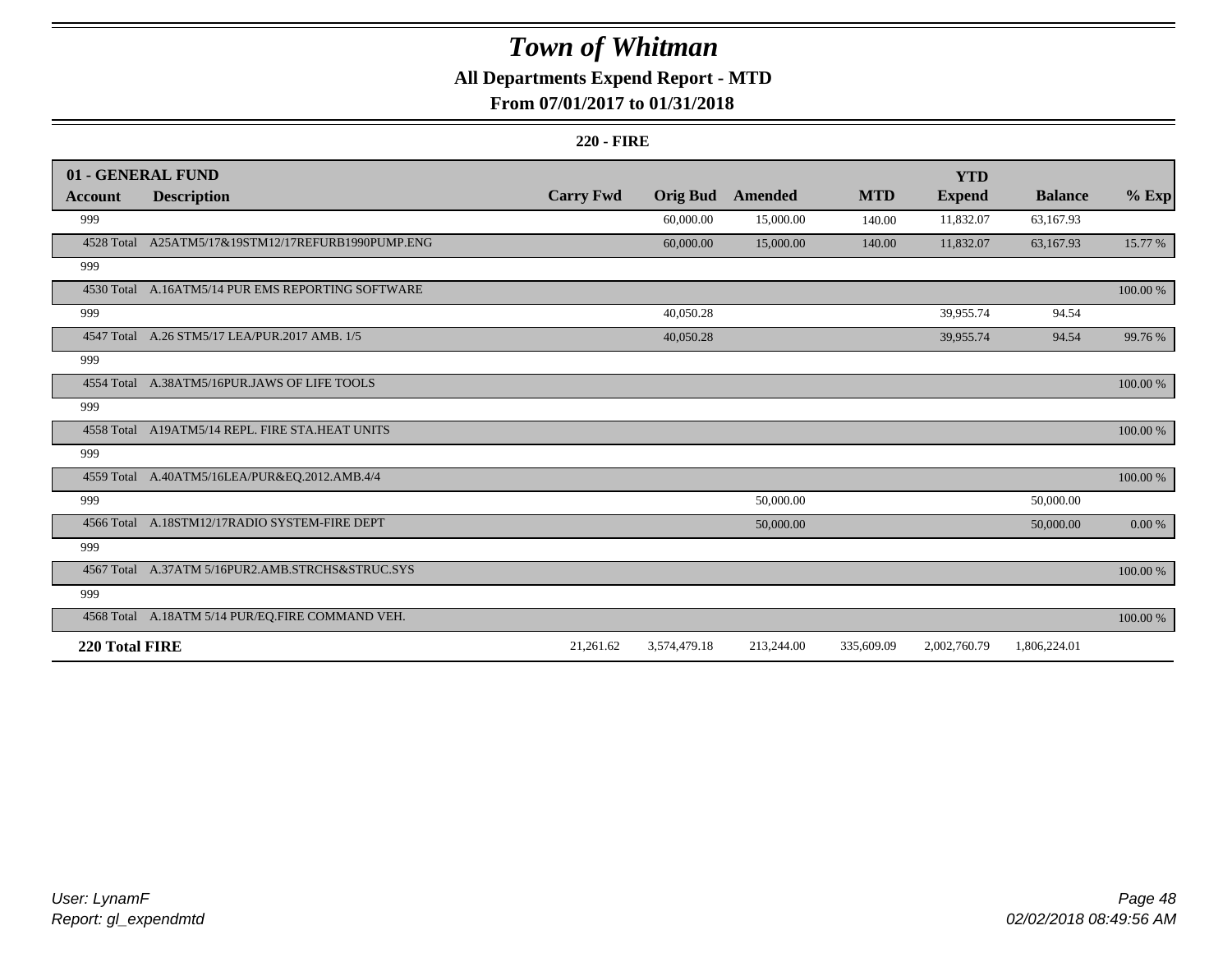**All Departments Expend Report - MTD**

### **From 07/01/2017 to 01/31/2018**

#### **221 - FIRE ALARM MAINTENANCE**

|         | 01 - GENERAL FUND                         |                  |                 |         |            | <b>YTD</b>    |                |          |
|---------|-------------------------------------------|------------------|-----------------|---------|------------|---------------|----------------|----------|
| Account | <b>Description</b>                        | <b>Carry Fwd</b> | <b>Orig Bud</b> | Amended | <b>MTD</b> | <b>Expend</b> | <b>Balance</b> | $%$ Exp  |
| 585     | MISCELLANEOUS EXPENSE                     |                  |                 |         |            |               |                |          |
|         | 2000 Total EXPENSE                        |                  |                 |         |            |               |                | 100.00 % |
| 945     | <b>FY2013 ENCUMBRANCES</b>                |                  |                 |         |            |               |                |          |
| 946     | <b>FY2010 ENCUMBRANCES</b>                |                  |                 |         |            |               |                |          |
| 949     | <b>FY2014 ENCUMBRANCES</b>                |                  |                 |         |            |               |                |          |
|         | 2001 Total EXPENSE                        |                  |                 |         |            |               |                | 100.00 % |
| 999     |                                           |                  |                 |         |            |               |                |          |
|         | 4423 Total A.4STM5/6/02FIRE ALMS.TN.BLDGS |                  |                 |         |            |               |                | 100.00 % |
|         | <b>221 Total FIRE ALARM MAINTENANCE</b>   |                  |                 |         |            |               |                |          |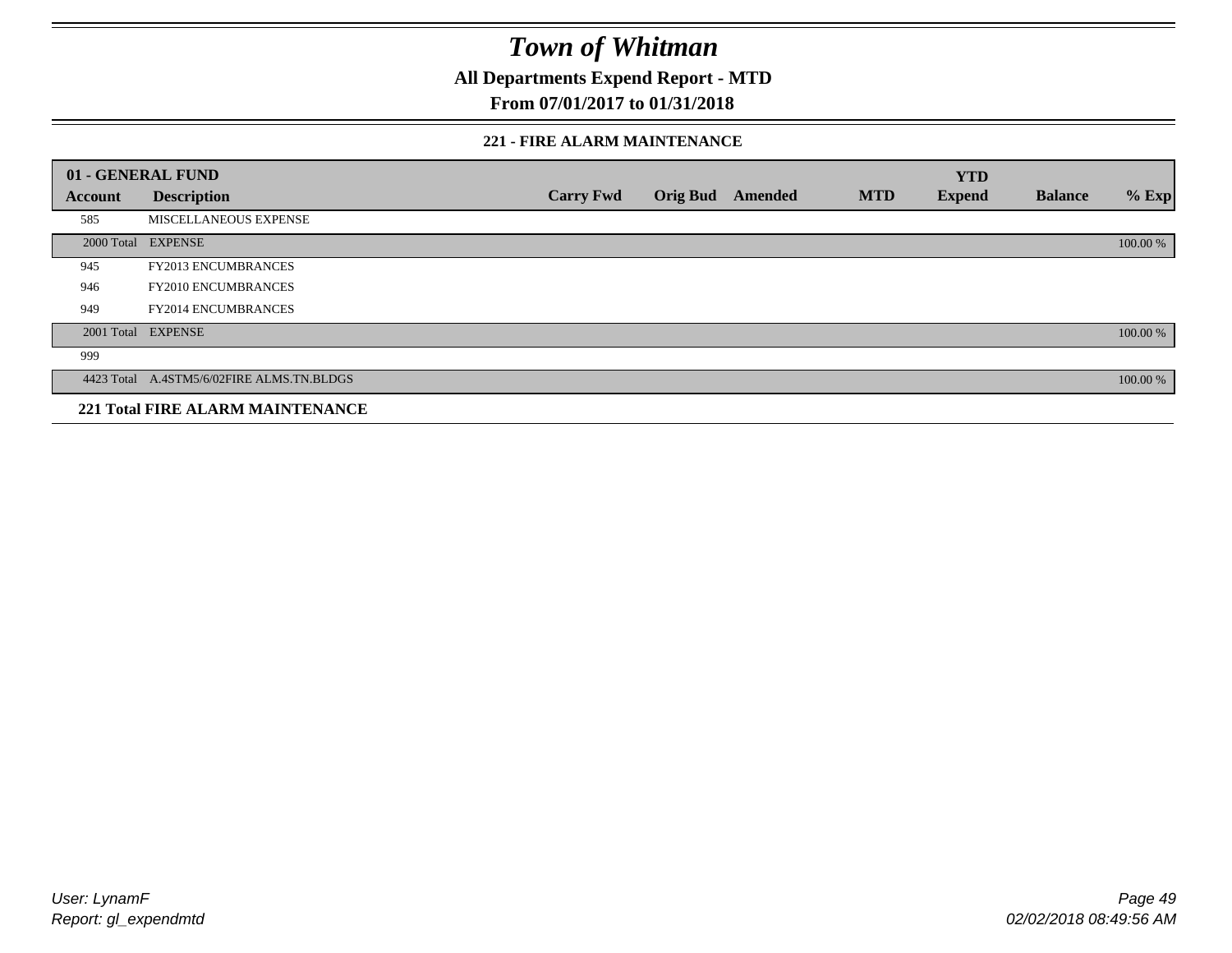### **All Departments Expend Report - MTD**

### **From 07/01/2017 to 01/31/2018**

#### **222 - FOREST FIRES**

|         | 01 - GENERAL FUND             |                  |          |                         |            | <b>YTD</b>    |                |          |
|---------|-------------------------------|------------------|----------|-------------------------|------------|---------------|----------------|----------|
| Account | <b>Description</b>            | <b>Carry Fwd</b> |          | <b>Orig Bud</b> Amended | <b>MTD</b> | <b>Expend</b> | <b>Balance</b> | $%$ Exp  |
| 112     | <b>SALARIES</b>               |                  |          |                         |            |               |                |          |
|         | 1000 Total SALARIES           |                  |          |                         |            |               |                | 100.00 % |
| 585     | MISCELLANEOUS EXPENSE         |                  | 2,000.00 |                         |            | 2,000.00      |                |          |
|         | 2000 Total EXPENSE            |                  | 2,000.00 |                         |            | 2,000.00      |                | 100.00 % |
| 943     | <b>FY2012 ENCUMBRANCES</b>    |                  |          |                         |            |               |                |          |
| 945     | <b>FY2013 ENCUMBRANCES</b>    |                  |          |                         |            |               |                |          |
| 946     | <b>FY2010 ENCUMBRANCES</b>    |                  |          |                         |            |               |                |          |
|         | 2001 Total EXPENSE            |                  |          |                         |            |               |                | 100.00 % |
|         | <b>222 Total FOREST FIRES</b> |                  | 2,000.00 |                         |            | 2,000.00      |                |          |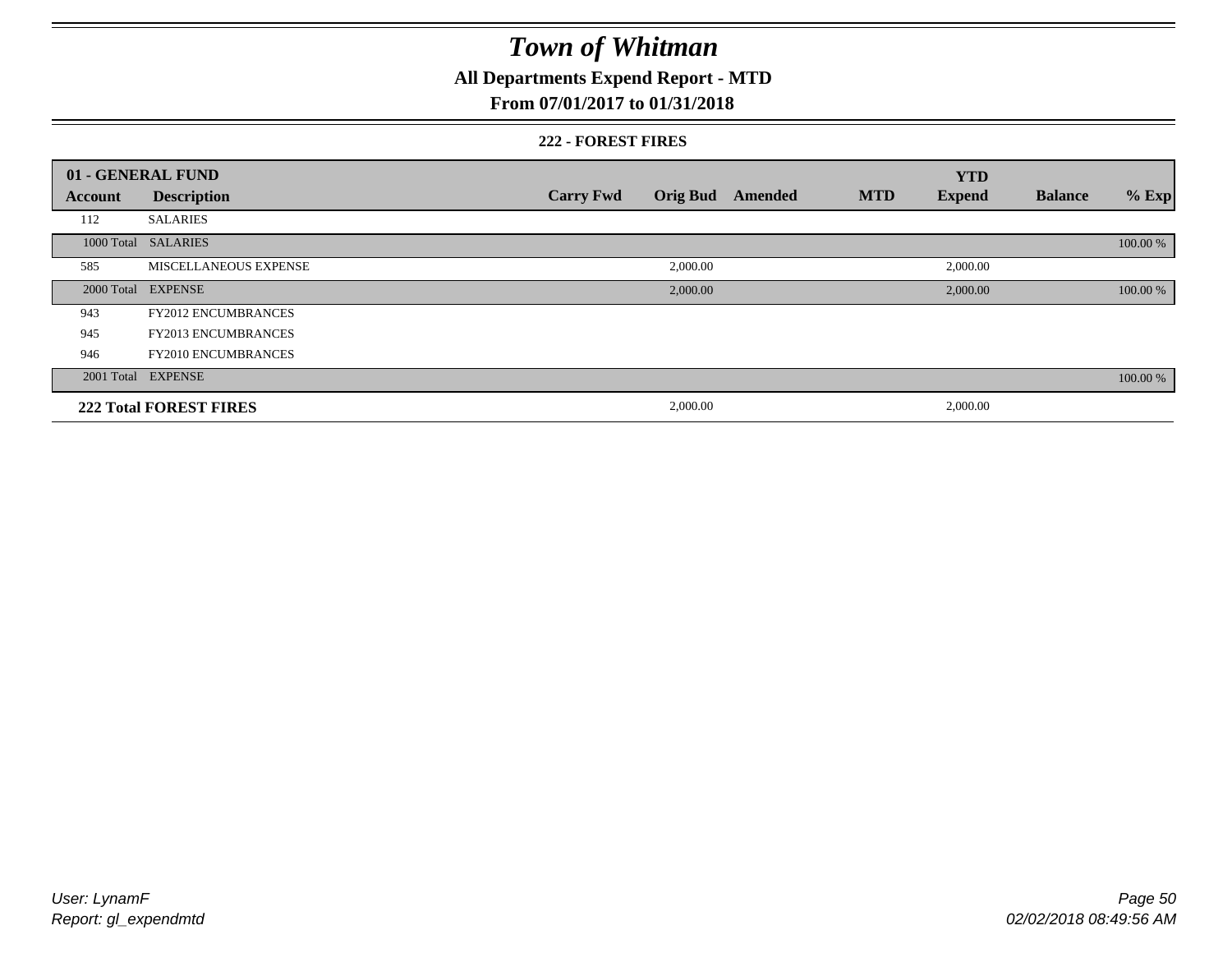**All Departments Expend Report - MTD**

**From 07/01/2017 to 01/31/2018**

#### **230 - RIGHT TO KNOW LAW BUDGET**

|         | 01 - GENERAL FUND                  |                  |                  |            | YTD           |                |          |
|---------|------------------------------------|------------------|------------------|------------|---------------|----------------|----------|
| Account | <b>Description</b>                 | <b>Carry Fwd</b> | Orig Bud Amended | <b>MTD</b> | <b>Expend</b> | <b>Balance</b> | $%$ Exp  |
| 585     | MISCELLANEOUS EXPENSE              |                  |                  |            |               |                |          |
|         | 2000 Total EXPENSE                 |                  |                  |            |               |                | 100.00 % |
|         | 230 Total RIGHT TO KNOW LAW BUDGET |                  |                  |            |               |                |          |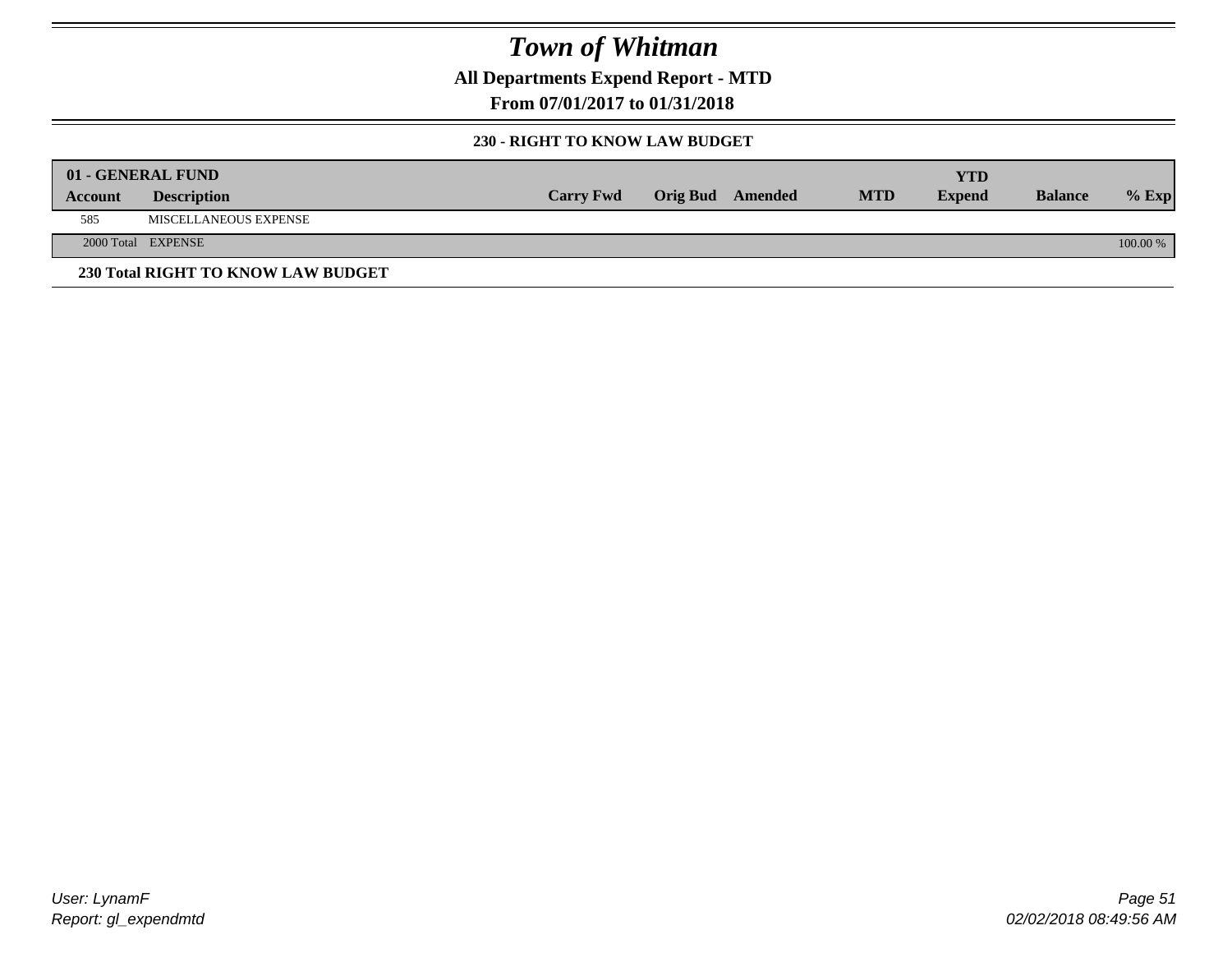### **All Departments Expend Report - MTD**

**From 07/01/2017 to 01/31/2018**

#### **231 - AMBULANCE REPAIR**

|         | 01 - GENERAL FUND            |                  |                 |         |            | <b>YTD</b>    |                |          |
|---------|------------------------------|------------------|-----------------|---------|------------|---------------|----------------|----------|
| Account | <b>Description</b>           | <b>Carry Fwd</b> | <b>Orig Bud</b> | Amended | <b>MTD</b> | <b>Expend</b> | <b>Balance</b> | $%$ Exp  |
| 585     | <b>MISCELLANEOUS EXPENSE</b> |                  | 25,000.00       |         | 1.458.39   | 13,437.17     | 11,562.83      |          |
|         | 2000 Total EXPENSE           |                  | 25,000.00       |         | 1.458.39   | 13,437.17     | 11,562.83      | 53.74 %  |
| 939     | <b>FY2015 ENCUMBRANCES</b>   |                  |                 |         |            |               |                |          |
|         | 2001 Total EXPENSE           |                  |                 |         |            |               |                | 100.00 % |
|         | 231 Total AMBULANCE REPAIR   |                  | 25,000.00       |         | 1,458.39   | 13,437.17     | 11,562.83      |          |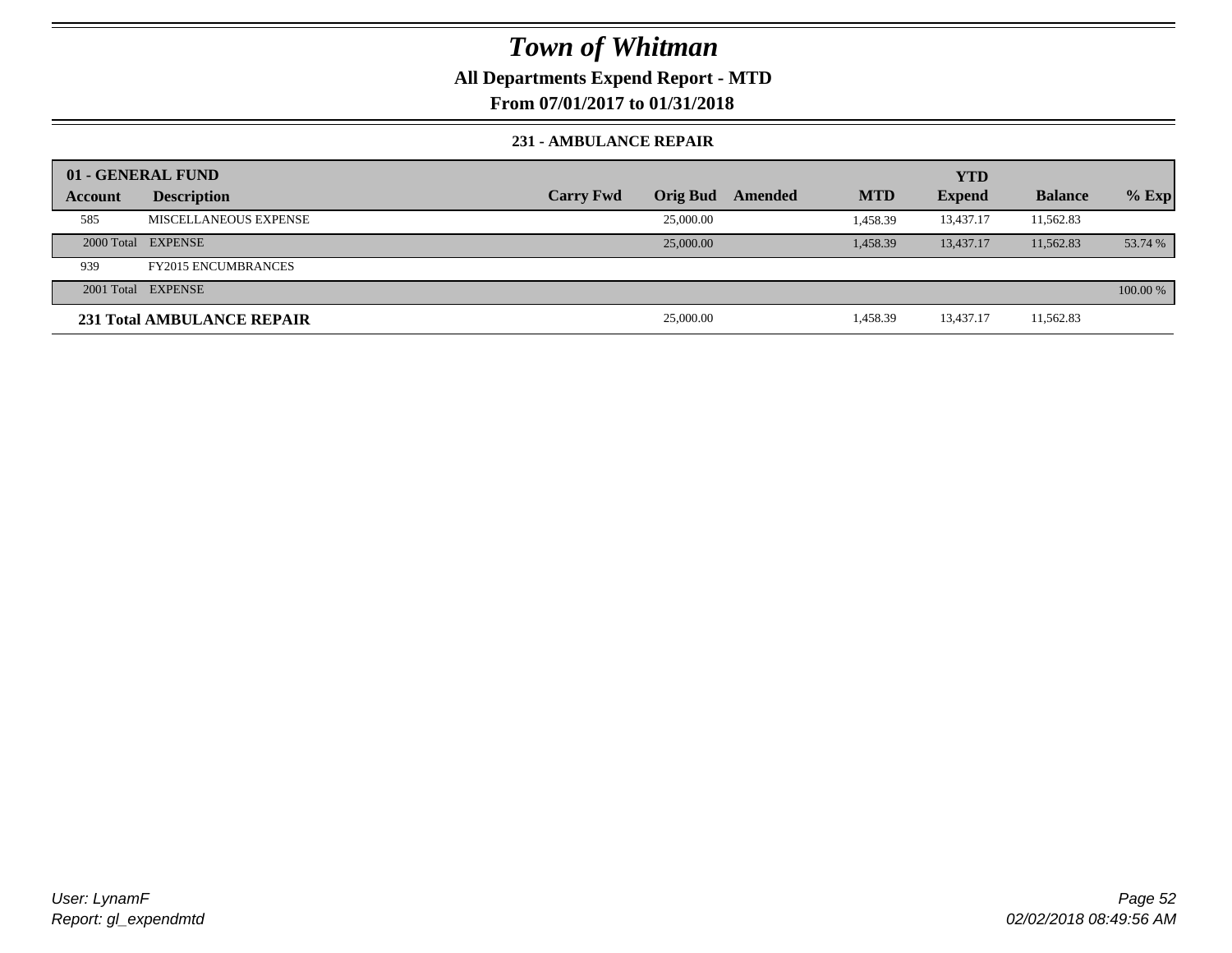**All Departments Expend Report - MTD**

**From 07/01/2017 to 01/31/2018**

#### **233 - AMBULANCE BILLING**

|         | 01 - GENERAL FUND           |                  |                 |         |            | <b>YTD</b>    |                |          |
|---------|-----------------------------|------------------|-----------------|---------|------------|---------------|----------------|----------|
| Account | <b>Description</b>          | <b>Carry Fwd</b> | <b>Orig Bud</b> | Amended | <b>MTD</b> | <b>Expend</b> | <b>Balance</b> | $%$ Exp  |
| 252     | <b>SERVICES</b>             |                  | 28,000.00       |         | 2,717.74   | 18,543.69     | 9,456.31       |          |
|         | 2000 Total EXPENSE          |                  | 28,000.00       |         | 2,717.74   | 18,543.69     | 9,456.31       | 66.22 %  |
| 941     | FY 2017 ENCUMBRANCES        | 3,254.58         |                 |         |            | 3,254.58      |                |          |
| 943     | <b>FY2012 ENCUMBRANCES</b>  |                  |                 |         |            |               |                |          |
| 945     | <b>FY2013 ENCUMBRANCES</b>  |                  |                 |         |            |               |                |          |
| 946     | <b>FY2010 ENCUMBRANCES</b>  |                  |                 |         |            |               |                |          |
| 949     | <b>FY2014 ENCUMBRANCES</b>  |                  |                 |         |            |               |                |          |
| 959     | <b>FY2006 ENCUMBRANCES</b>  |                  |                 |         |            |               |                |          |
|         | 2001 Total EXPENSE          | 3,254.58         |                 |         |            | 3,254.58      |                | 100.00 % |
|         | 233 Total AMBULANCE BILLING | 3,254.58         | 28,000.00       |         | 2,717.74   | 21,798.27     | 9,456.31       |          |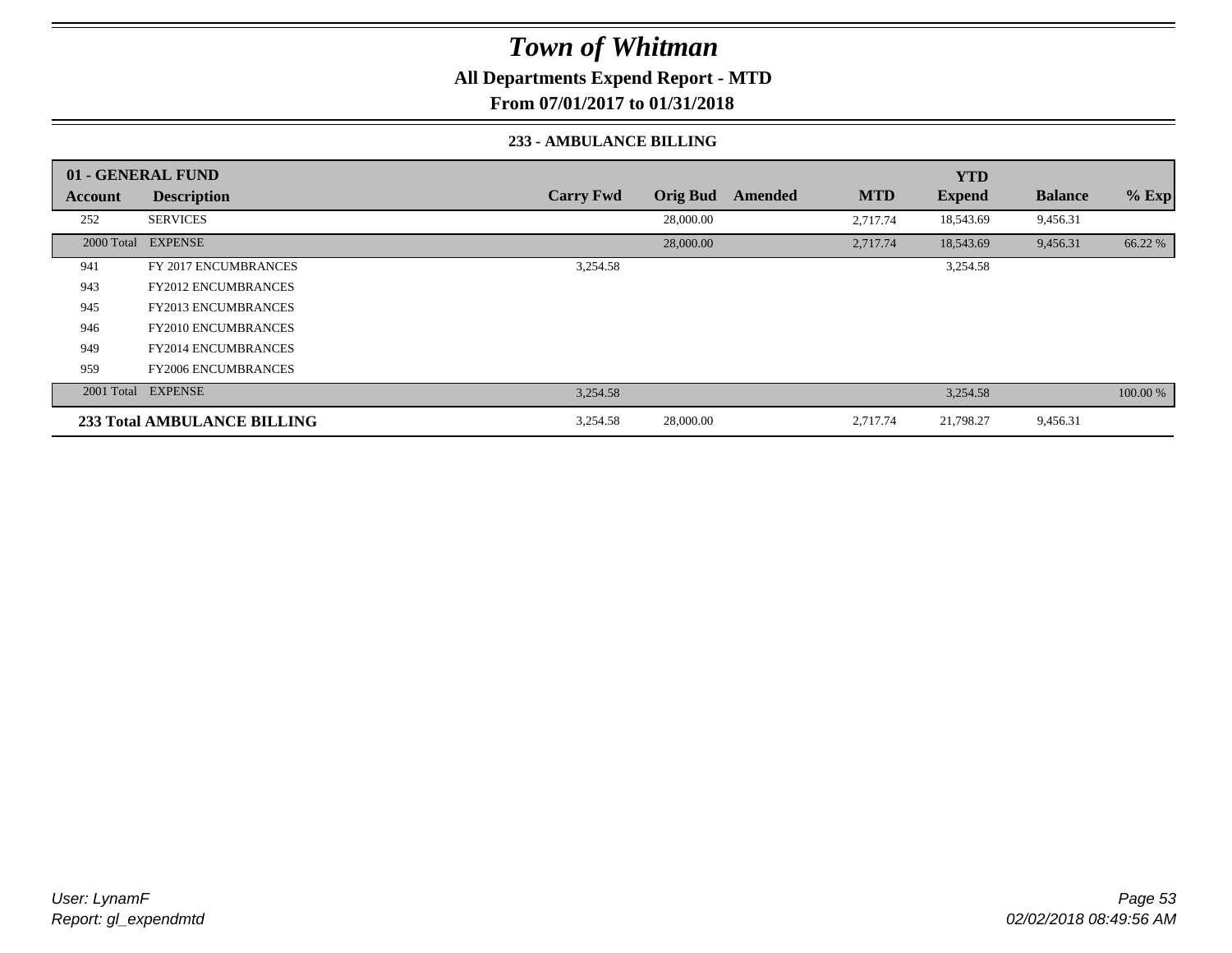**All Departments Expend Report - MTD**

**From 07/01/2017 to 01/31/2018**

#### **241 - BUILDING INSPECTOR**

|                | 01 - GENERAL FUND                   |                  |           |                         |            | <b>YTD</b>    |                |          |
|----------------|-------------------------------------|------------------|-----------|-------------------------|------------|---------------|----------------|----------|
| <b>Account</b> | <b>Description</b>                  | <b>Carry Fwd</b> |           | <b>Orig Bud</b> Amended | <b>MTD</b> | <b>Expend</b> | <b>Balance</b> | $%$ Exp  |
| 120            | SALARIES-PART TIME                  |                  | 64,201.00 |                         | 6,173.15   | 37,038.90     | 27,162.10      |          |
|                | 1000 Total SALARIES                 |                  | 64,201.00 |                         | 6,173.15   | 37,038.90     | 27,162.10      | 57.69 %  |
| 121            | <b>CLERICAL I</b>                   |                  | 46,257.00 |                         | 4,406.63   | 26,562.99     | 19,694.01      |          |
|                | 1001 Total SALARIES                 |                  | 46,257.00 |                         | 4,406.63   | 26,562.99     | 19,694.01      | 57.42 %  |
| 126            | <b>CLERICAL II</b>                  |                  |           |                         |            |               |                |          |
|                | 1002 Total SALARIES                 |                  |           |                         |            |               |                | 100.00 % |
| 133            | <b>ASSISTANT</b>                    |                  | 1,700.00  |                         |            | 250.00        | 1,450.00       |          |
|                | 1003 Total SALARIES                 |                  | 1,700.00  |                         |            | 250.00        | 1,450.00       | 14.70 %  |
| 242            | <b>VEHICLE MAINTENANCE</b>          |                  |           |                         |            |               |                |          |
| 340            | <b>TELEPHONE</b>                    |                  |           |                         |            |               |                |          |
| 343            | <b>CELL PHONES</b>                  |                  |           |                         | 50.99      | 356.93        | $-356.93$      |          |
| 420            | <b>OFFICE SUPPLIES</b>              |                  |           |                         | 573.76     | 1,006.32      | $-1,006.32$    |          |
| 481            | <b>GASOLINE</b>                     |                  |           |                         |            |               |                |          |
| 585            | MISCELLANEOUS EXPENSE               |                  | 4,869.00  |                         |            |               | 4,869.00       |          |
| 730            | <b>ASSOCIATION DUES</b>             |                  |           |                         |            | 70.00         | $-70.00$       |          |
| 731            | <b>MEETINGS</b>                     |                  |           |                         |            | 165.00        | $-165.00$      |          |
| 746            | <b>AUTO EXPENSE</b>                 |                  |           |                         |            | 441.48        | $-441.48$      |          |
|                | 2000 Total EXPENSE                  |                  | 4,869.00  |                         | 624.75     | 2,039.73      | 2,829.27       | 41.89 %  |
| 710            | IN STATE TRAVEL                     |                  |           |                         |            |               |                |          |
| 746            | <b>AUTO EXPENSE</b>                 |                  | 800.00    |                         |            | 41.98         | 758.02         |          |
|                | 2001 Total EXPENSE                  |                  | 800.00    |                         |            | 41.98         | 758.02         | 5.24 %   |
| 940            | FY2016 ENCUMBRANCES                 |                  |           |                         |            |               |                |          |
| 943            | FY2012 ENCUMBRANCES                 |                  |           |                         |            |               |                |          |
| 939            | FY2015 ENCUMBRANCES                 |                  |           |                         |            |               |                |          |
| 949            | FY2014 ENCUMBRANCES                 |                  |           |                         |            |               |                |          |
|                | 2002 Total EXPENSE                  |                  |           |                         |            |               |                | 100.00 % |
| 750            | RS.FD.-DEMO.BARN-655 WASHINGTON ST. |                  |           |                         |            |               |                |          |
|                | 2003 Total EXPENSE                  |                  |           |                         |            |               |                | 100.00 % |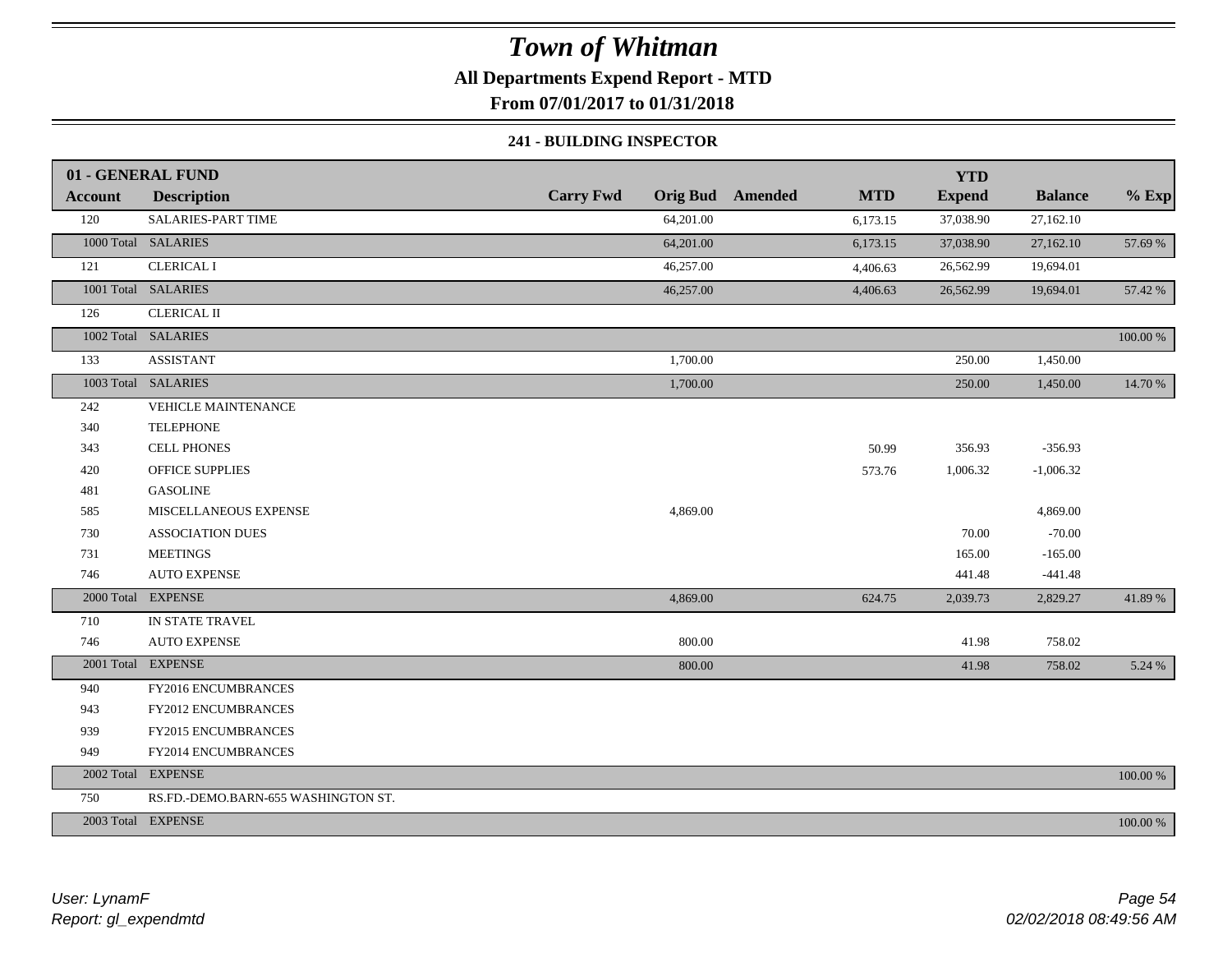### **All Departments Expend Report - MTD**

### **From 07/01/2017 to 01/31/2018**

#### **241 - BUILDING INSPECTOR**

|         | 01 - GENERAL FUND                   |                  |                 |         |            | <b>YTD</b>    |                |          |
|---------|-------------------------------------|------------------|-----------------|---------|------------|---------------|----------------|----------|
| Account | <b>Description</b>                  | <b>Carry Fwd</b> | <b>Orig Bud</b> | Amended | <b>MTD</b> | <b>Expend</b> | <b>Balance</b> | $%$ Exp  |
| 753     | RS.FD.-COND.PROP.- 64 STAR ST.      |                  |                 |         |            |               |                |          |
| 754     | RES.FND.TR.-BOARD UP 35 EAST AVE.   |                  |                 |         |            |               |                |          |
|         | 2004 Total EXPENSE                  |                  |                 |         |            |               |                | 100.00 % |
|         | <b>241 Total BUILDING INSPECTOR</b> |                  | 117,827.00      |         | 11,204.53  | 65,933.60     | 51,893.40      |          |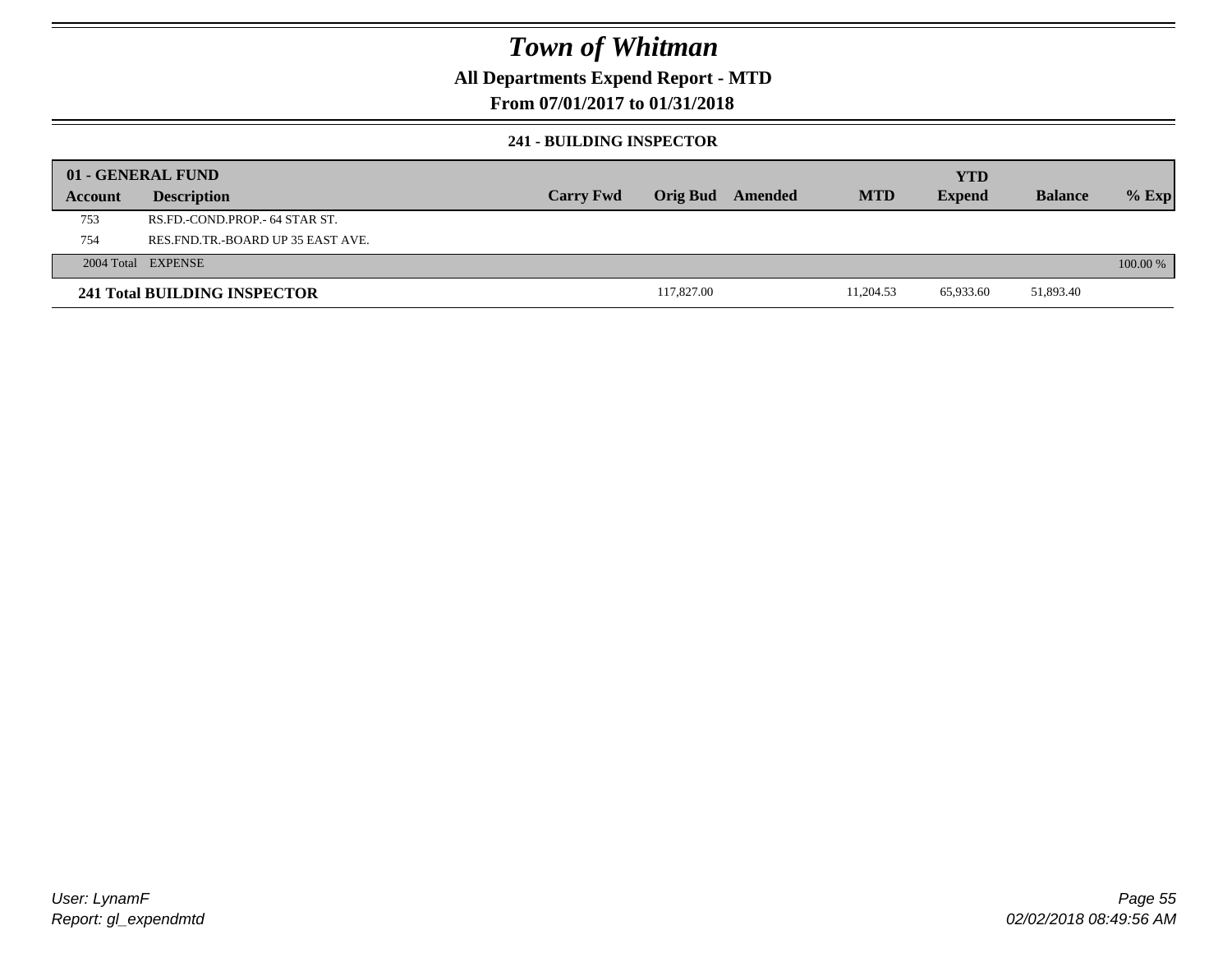### **All Departments Expend Report - MTD**

**From 07/01/2017 to 01/31/2018**

#### **242 - GAS INSPECTOR**

|         | 01 - GENERAL FUND              |                                     |                       | <b>YTD</b>    |                |         |
|---------|--------------------------------|-------------------------------------|-----------------------|---------------|----------------|---------|
| Account | <b>Description</b>             | <b>Carry Fwd</b><br><b>Orig Bud</b> | <b>MTD</b><br>Amended | <b>Expend</b> | <b>Balance</b> | $%$ Exp |
| 120     | <b>SALARIES-PART TIME</b>      | 4,571.00                            | 380.92                | 2,666.44      | 1,904.56       |         |
|         | 1000 Total SALARIES            | 4,571.00                            | 380.92                | 2,666.44      | 1,904.56       | 58.33 % |
| 420     | <b>OFFICE SUPPLIES</b>         |                                     |                       |               |                |         |
| 585     | MISCELLANEOUS EXPENSE          | 400.00                              |                       |               | 400.00         |         |
| 710     | IN STATE TRAVEL                |                                     |                       | 95.76         | $-95.76$       |         |
| 731     | <b>MEETINGS</b>                |                                     |                       | 190.00        | $-190.00$      |         |
|         | 2000 Total EXPENSE             | 400.00                              |                       | 285.76        | 114.24         | 71.44 % |
|         | <b>242 Total GAS INSPECTOR</b> | 4,971.00                            | 380.92                | 2,952.20      | 2,018.80       |         |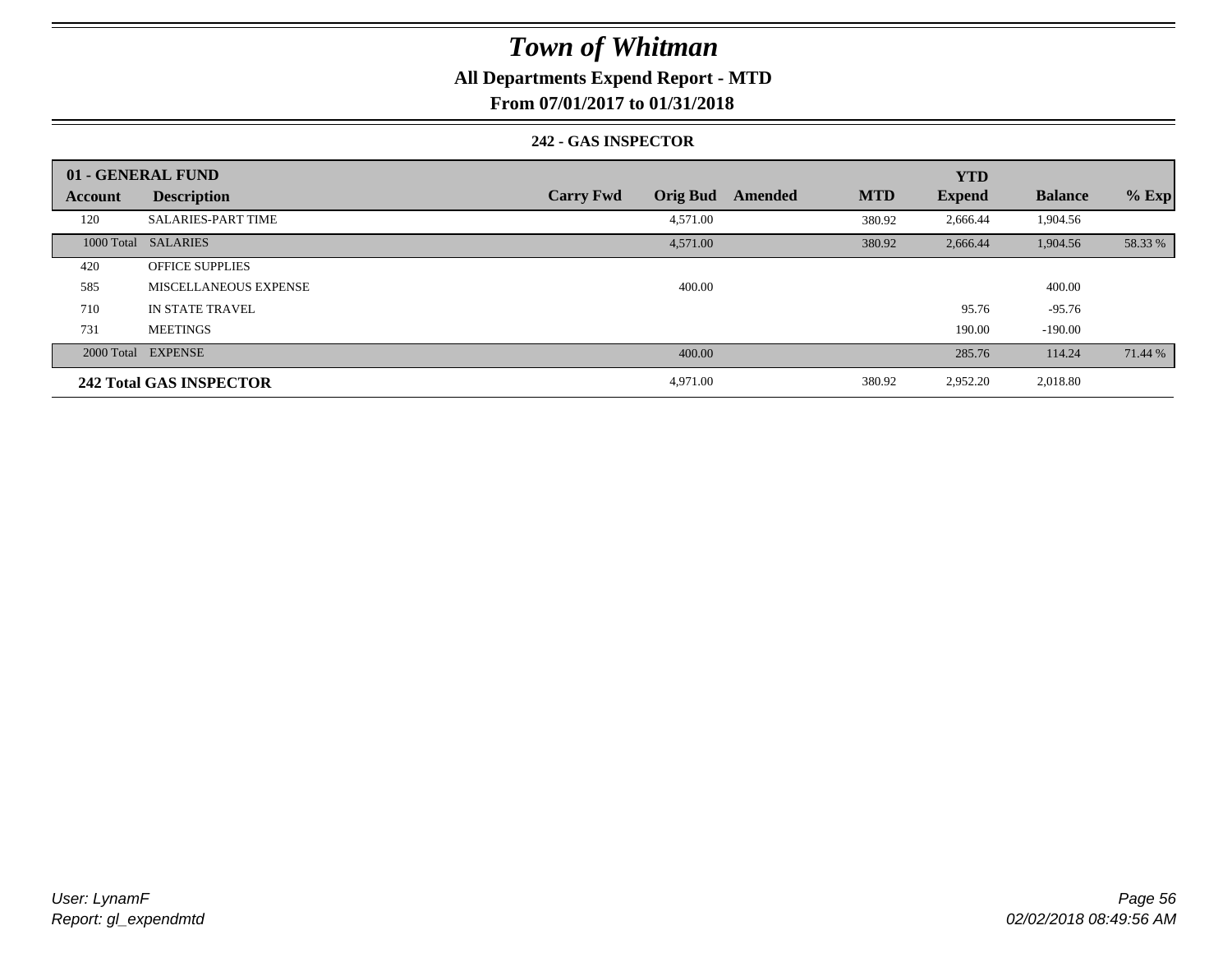### **All Departments Expend Report - MTD**

**From 07/01/2017 to 01/31/2018**

#### **243 - PLUMBING INSPECTOR**

|                | 01 - GENERAL FUND            |                                     |                       | <b>YTD</b>    |                |         |
|----------------|------------------------------|-------------------------------------|-----------------------|---------------|----------------|---------|
| <b>Account</b> | <b>Description</b>           | <b>Carry Fwd</b><br><b>Orig Bud</b> | <b>MTD</b><br>Amended | <b>Expend</b> | <b>Balance</b> | $%$ Exp |
| 120            | <b>SALARIES-PART TIME</b>    | 11,106.00                           | 925.50                | 6,478.50      | 4,627.50       |         |
|                | 1000 Total SALARIES          | 11,106.00                           | 925.50                | 6,478.50      | 4,627.50       | 58.33 % |
| 420            | <b>OFFICE SUPPLIES</b>       |                                     |                       |               |                |         |
| 585            | MISCELLANEOUS EXPENSE        | 500.00                              |                       |               | 500.00         |         |
| 710            | <b>IN STATE TRAVEL</b>       |                                     |                       |               |                |         |
| 731            | <b>MEETINGS</b>              |                                     |                       |               |                |         |
|                | 2000 Total EXPENSE           | 500.00                              |                       |               | 500.00         | 0.00%   |
|                | 243 Total PLUMBING INSPECTOR | 11,606.00                           | 925.50                | 6,478.50      | 5,127.50       |         |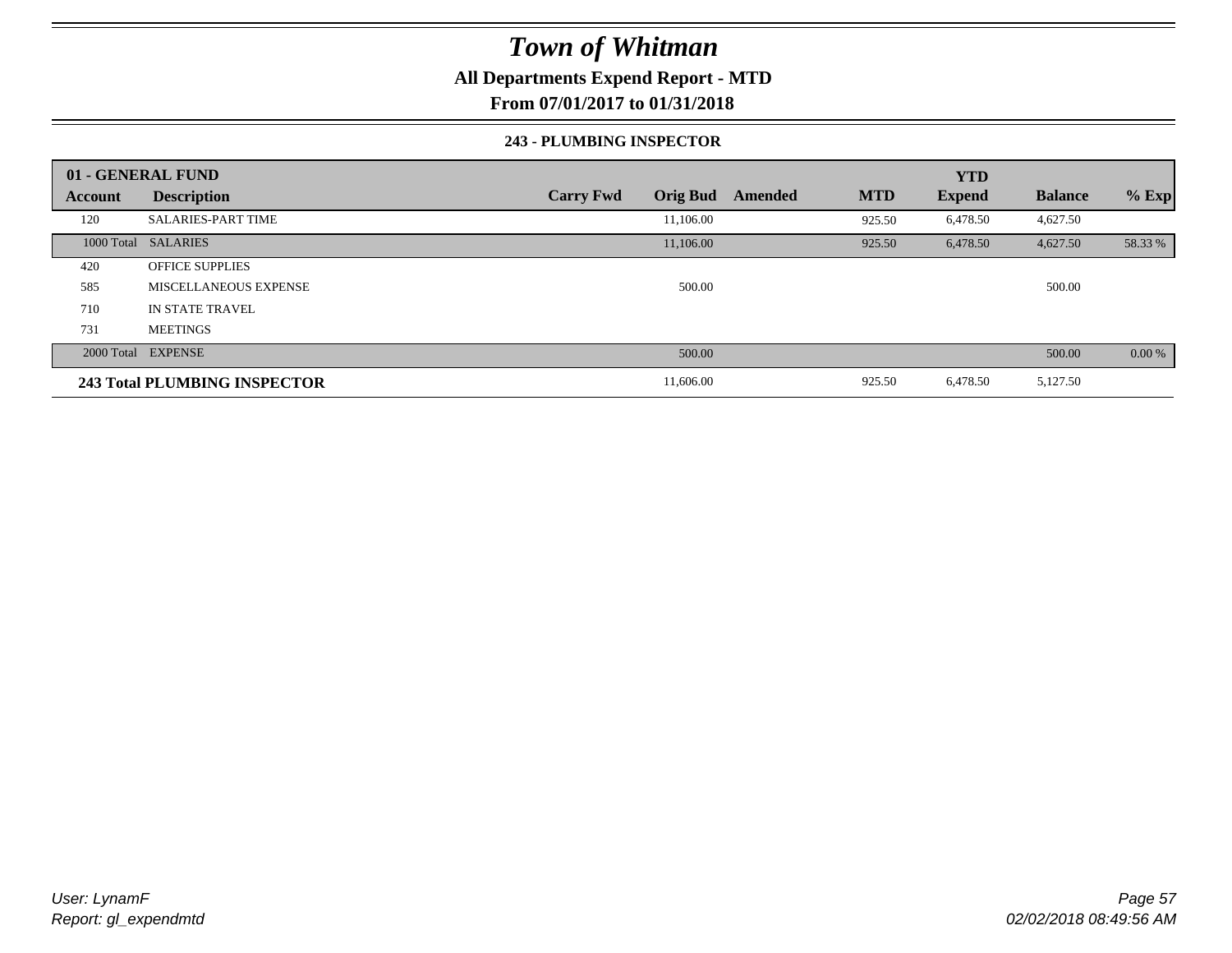## *Town of Whitman* **All Departments Expend Report - MTD**

**From 07/01/2017 to 01/31/2018**

#### **244 - SEALER OF WEIGHTS & MEASURES**

|            | 01 - GENERAL FUND                        |                  |                 |         |            | <b>YTD</b>    |                |             |
|------------|------------------------------------------|------------------|-----------------|---------|------------|---------------|----------------|-------------|
| Account    | <b>Description</b>                       | <b>Carry Fwd</b> | <b>Orig Bud</b> | Amended | <b>MTD</b> | <b>Expend</b> | <b>Balance</b> | $%$ Exp     |
| 120        | <b>SALARIES-PART TIME</b>                |                  | 4,526.00        |         | 377.16     | 2,074.38      | 2,451.62       |             |
|            | 1000 Total SALARIES                      |                  | 4,526.00        |         | 377.16     | 2,074.38      | 2,451.62       | 45.83 %     |
| 420        | <b>OFFICE SUPPLIES</b>                   |                  |                 |         |            | 145.00        | $-145.00$      |             |
| 585        | MISCELLANEOUS EXPENSE                    |                  | 550.00          |         |            |               | 550.00         |             |
| 710        | IN STATE TRAVEL                          |                  |                 |         |            |               |                |             |
| 730        | <b>ASSOCIATION DUES</b>                  |                  |                 |         |            |               |                |             |
| 731        | <b>MEETINGS</b>                          |                  |                 |         |            |               |                |             |
| 2000 Total | <b>EXPENSE</b>                           |                  | 550.00          |         |            | 145.00        | 405.00         | 26.36 %     |
| 243        | EQUIPMENT MAINTENANCE                    |                  | 125.00          |         |            |               | 125.00         |             |
|            | 2001 Total EXPENSE                       |                  | 125.00          |         |            |               | 125.00         | $0.00\%$    |
| 949        | FY2014 ENCUMBRANCES                      |                  |                 |         |            |               |                |             |
|            | 2002 Total EXPENSE                       |                  |                 |         |            |               |                | 100.00 %    |
| 999        |                                          |                  |                 |         |            |               |                |             |
|            | 3801 Total RESERVE FND.TRAN. - EQUIPMENT |                  |                 |         |            |               |                | $100.00~\%$ |
|            | 244 Total SEALER OF WEIGHTS & MEASURES   |                  | 5,201.00        |         | 377.16     | 2,219.38      | 2,981.62       |             |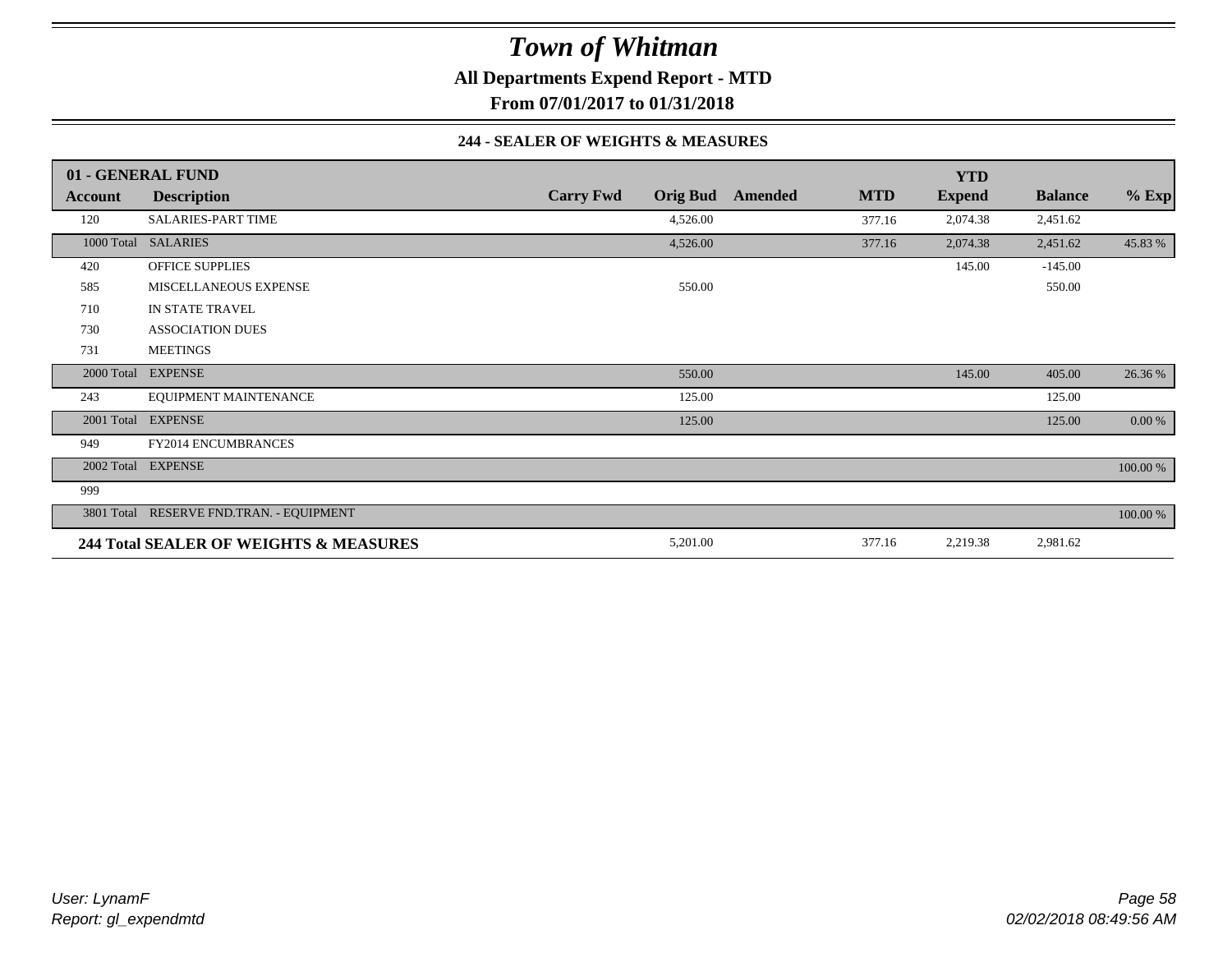**All Departments Expend Report - MTD**

**From 07/01/2017 to 01/31/2018**

#### **245 - ELECTRICAL INSPECTOR**

|         | 01 - GENERAL FUND                     |                                     |                       | <b>YTD</b>    |                |          |
|---------|---------------------------------------|-------------------------------------|-----------------------|---------------|----------------|----------|
| Account | <b>Description</b>                    | <b>Orig Bud</b><br><b>Carry Fwd</b> | <b>MTD</b><br>Amended | <b>Expend</b> | <b>Balance</b> | $%$ Exp  |
| 120     | <b>SALARIES-PART TIME</b>             | 16,454.00                           | 1,371.17              | 9,598.19      | 6,855.81       |          |
| 219     | <b>EMERGENCY RESPONSE</b>             | 1,200.00                            |                       | 780.00        | 420.00         |          |
|         | 1000 Total SALARIES                   | 17,654.00                           | 1,371.17              | 10,378.19     | 7,275.81       | 58.78 %  |
| 340     | <b>TELEPHONE</b>                      |                                     |                       |               |                |          |
| 343     | <b>CELL PHONES</b>                    |                                     |                       |               |                |          |
| 420     | <b>OFFICE SUPPLIES</b>                |                                     |                       |               |                |          |
| 585     | <b>MISCELLANEOUS EXPENSE</b>          | 2,600.00                            |                       |               | 2,600.00       |          |
| 710     | IN STATE TRAVEL                       |                                     |                       | 32.10         | $-32.10$       |          |
| 948     | <b>FY07 ENCUMBRANCES</b>              |                                     |                       |               |                |          |
|         | 2000 Total EXPENSE                    | 2,600.00                            |                       | 32.10         | 2,567.90       | 1.23 %   |
| 948     | <b>FY07 ENCUMBRANCES</b>              |                                     |                       |               |                |          |
|         | 2001 Total EXPENSE                    |                                     |                       |               |                | 100.00 % |
|         | <b>245 Total ELECTRICAL INSPECTOR</b> | 20,254.00                           | 1,371.17              | 10,410.29     | 9,843.71       |          |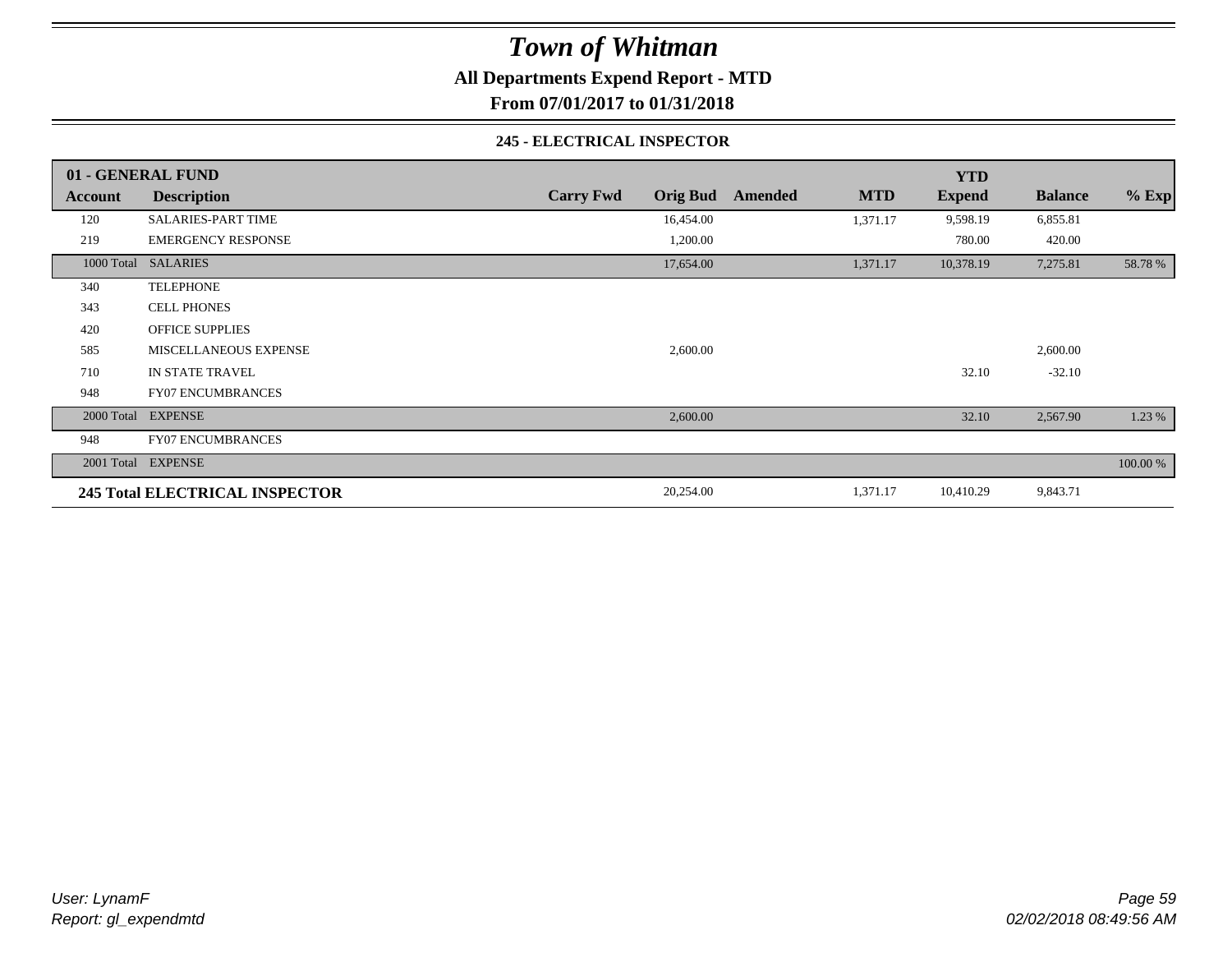**All Departments Expend Report - MTD**

### **From 07/01/2017 to 01/31/2018**

#### **291 - CIVIL DEFENSE**

|                | 01 - GENERAL FUND              |                  |           |                         |            | <b>YTD</b>    |                |          |
|----------------|--------------------------------|------------------|-----------|-------------------------|------------|---------------|----------------|----------|
| <b>Account</b> | <b>Description</b>             | <b>Carry Fwd</b> |           | <b>Orig Bud</b> Amended | <b>MTD</b> | <b>Expend</b> | <b>Balance</b> | $%$ Exp  |
| 112            | <b>SALARIES</b>                |                  |           |                         |            |               |                |          |
|                | 1000 Total SALARIES            |                  |           |                         |            |               |                | 100.00 % |
| 116            | <b>CLERICAL</b>                |                  | 3,742.00  |                         |            | 1,871.00      | 1,871.00       |          |
|                | 1001 Total SALARIES            |                  | 3,742.00  |                         |            | 1,871.00      | 1,871.00       | 50.00 %  |
| 242            | VEHICLE MAINTENANCE            |                  |           |                         |            |               |                |          |
| 243            | EQUIPMENT MAINTENANCE          |                  |           |                         |            |               |                |          |
| 311            | <b>COMPUTER SERVICES</b>       |                  |           |                         |            |               |                |          |
| 340            | <b>TELEPHONE</b>               |                  |           |                         |            |               |                |          |
| 343            | <b>CELL PHONES</b>             |                  |           |                         | 39.99      | 279.93        | $-279.93$      |          |
| 748            | <b>GENERATOR MAINTENANCE</b>   |                  |           |                         |            |               |                |          |
| 420            | <b>OFFICE SUPPLIES</b>         |                  |           |                         |            |               |                |          |
| 582            | <b>UNIFORMS</b>                |                  |           |                         |            |               |                |          |
| 585            | MISCELLANEOUS EXPENSE          |                  | 3,500.00  |                         |            | 2,869.25      | 630.75         |          |
| 730            | <b>ASSOCIATION DUES</b>        |                  |           |                         |            |               |                |          |
| 740            | <b>INSURANCE PREMIUMS</b>      |                  |           |                         |            |               |                |          |
|                | 2000 Total EXPENSE             |                  | 3,500.00  |                         | 39.99      | 3,149.18      | 350.82         | 89.97 %  |
| 311            | <b>COMPUTER SERVICES</b>       |                  |           |                         |            |               |                |          |
| 343            | <b>CELL PHONES</b>             |                  |           |                         |            |               |                |          |
| 739            | <b>AUXILIARY POLICE</b>        |                  |           |                         |            |               |                |          |
|                | 2001 Total EXPENSE             |                  |           |                         |            |               |                | 100.00 % |
| 943            | FY2012 ENCUMBRANCES            |                  |           |                         |            |               |                |          |
| 946            | FY2010 ENCUMBRANCES            |                  |           |                         |            |               |                |          |
| 949            | FY2014 ENCUMBRANCES            |                  |           |                         |            |               |                |          |
|                | 2002 Total EXPENSE             |                  |           |                         |            |               |                | 100.00 % |
| 748            | <b>GENERATOR MAINTENANCE</b>   |                  | 7,300.00  |                         | 5,475.00   | 7,248.05      | 51.95          |          |
|                | 2003 Total EXPENSE             |                  | 7,300.00  |                         | 5,475.00   | 7,248.05      | 51.95          | 99.28 %  |
|                | <b>291 Total CIVIL DEFENSE</b> |                  | 14,542.00 |                         | 5,514.99   | 12,268.23     | 2,273.77       |          |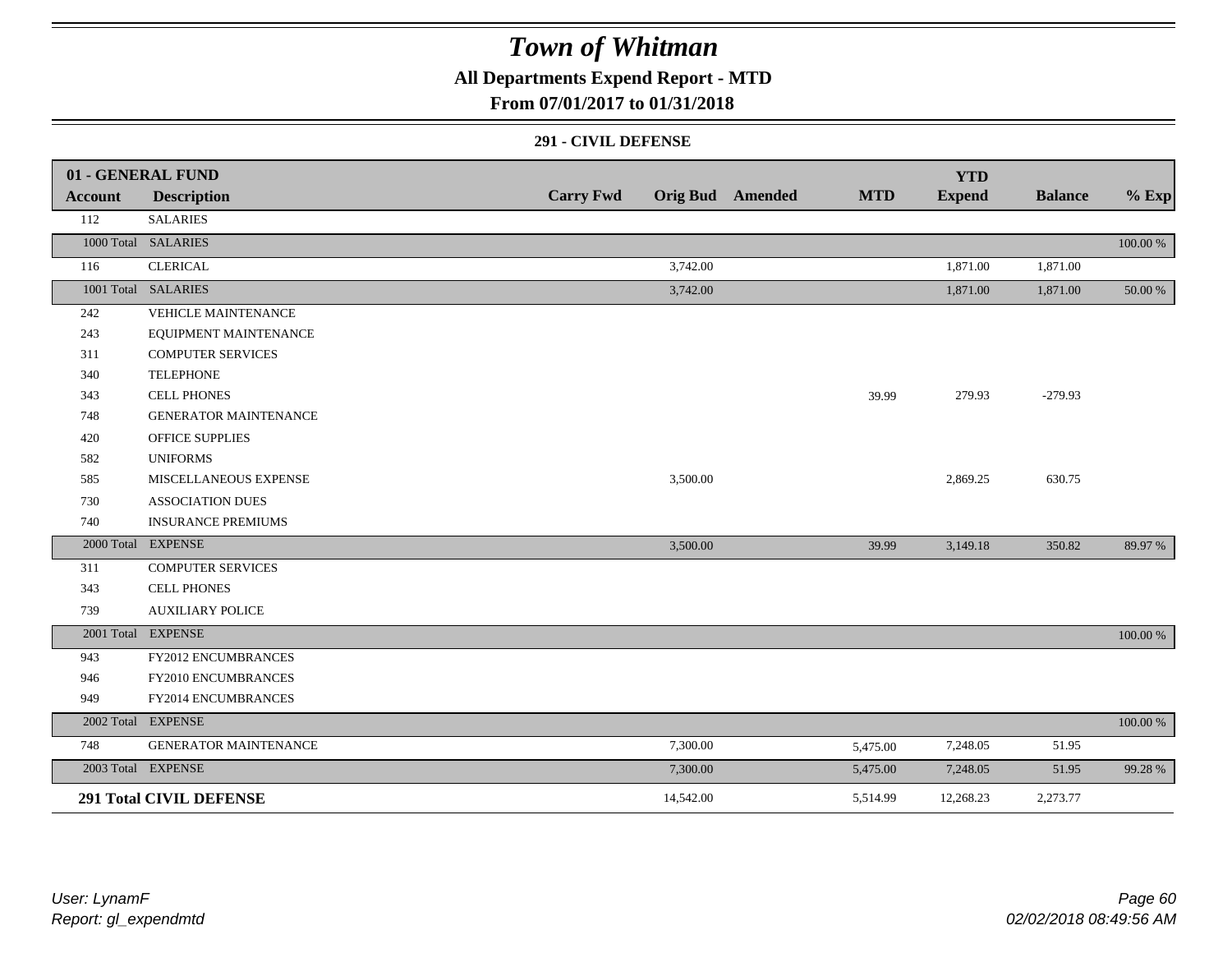### *Town of Whitman* **All Departments Expend Report - MTD From 07/01/2017 to 01/31/2018**

#### **292 - SMALL ANIMAL CONTROL**

| <b>Carry Fwd</b><br><b>Orig Bud</b> Amended<br><b>MTD</b><br><b>Expend</b><br><b>Balance</b><br><b>Description</b><br><b>Account</b><br>112<br><b>SALARIES</b><br>29,195.00<br>21,095.02<br>6,400.49<br>14,500.47<br>4,218.90<br>1000 Total SALARIES<br>29,195.00<br>6,400.49<br>14,500.47<br>4,218.90<br>21,095.02 | $%$ Exp<br>40.73 %<br>100.00 % |
|---------------------------------------------------------------------------------------------------------------------------------------------------------------------------------------------------------------------------------------------------------------------------------------------------------------------|--------------------------------|
|                                                                                                                                                                                                                                                                                                                     |                                |
|                                                                                                                                                                                                                                                                                                                     |                                |
|                                                                                                                                                                                                                                                                                                                     |                                |
| <b>SALARIES-PART TIME</b><br>120<br>15,641.00<br>$-6,400.49$<br>9,240.51                                                                                                                                                                                                                                            |                                |
| 1001 Total SALARIES<br>15,641.00<br>$-6,400.49$<br>9,240.51                                                                                                                                                                                                                                                         |                                |
| <b>ELECTRICITY</b><br>210<br>1,061.61<br>$-1,061.61$<br>78.38                                                                                                                                                                                                                                                       |                                |
| 212<br><b>GAS (NATURAL)</b><br>288.08<br>$-288.08$                                                                                                                                                                                                                                                                  |                                |
| 242<br>VEHICLE MAINTENANCE<br>210.00<br>$-210.00$                                                                                                                                                                                                                                                                   |                                |
| <b>TELEPHONE</b><br>340                                                                                                                                                                                                                                                                                             |                                |
| <b>CELL PHONES</b><br>413.38<br>$-413.38$<br>343<br>50.99                                                                                                                                                                                                                                                           |                                |
| BUILDING MAINTENANCE & REPAIR<br>2,105.89<br>$-2,105.89$<br>430<br>192.82                                                                                                                                                                                                                                           |                                |
| <b>GASOLINE</b><br>58.65<br>$-58.65$<br>481                                                                                                                                                                                                                                                                         |                                |
| 10,234.00<br>MISCELLANEOUS EXPENSE<br>2,317.48<br>7,916.52<br>585                                                                                                                                                                                                                                                   |                                |
| 586<br><b>CARE OF ANIMALS</b><br>385.73<br>$-385.73$<br>124.29                                                                                                                                                                                                                                                      |                                |
| 730<br><b>ASSOCIATION DUES</b>                                                                                                                                                                                                                                                                                      |                                |
| 2000 Total EXPENSE<br>10,234.00<br>446.48<br>3,393.18<br>6,840.82                                                                                                                                                                                                                                                   | 66.84 %                        |
| 200<br><b>BURIAL OF DEAD ANIMALS</b><br>4,088.00<br>360.00<br>3,728.00                                                                                                                                                                                                                                              |                                |
| 2001 Total EXPENSE<br>360.00<br>4,088.00<br>3,728.00                                                                                                                                                                                                                                                                | 8.80 %                         |
| 390.00<br>941<br>FY 2017 ENCUMBRANCES<br>390.00                                                                                                                                                                                                                                                                     |                                |
| 945<br>FY2013 ENCUMBRANCES                                                                                                                                                                                                                                                                                          |                                |
| 940<br>FY2016 ENCUMBRANCES                                                                                                                                                                                                                                                                                          |                                |
| 2002 Total EXPENSE<br>390.00<br>390.00                                                                                                                                                                                                                                                                              | 100.00 %                       |
| 999                                                                                                                                                                                                                                                                                                                 |                                |
| 4433 Total A23ATM5/13 LEA/PUR AN.CNTRL.VEH.(3/3)                                                                                                                                                                                                                                                                    | 100.00 %                       |
| 999<br>11,300.00<br>11,300.00                                                                                                                                                                                                                                                                                       |                                |
| 4435 Total A27A ATM5/16TN.KEN.-REP.FLR.INST.FENC<br>11,300.00<br>11,300.00                                                                                                                                                                                                                                          | 0.00 %                         |
| 999                                                                                                                                                                                                                                                                                                                 |                                |
| 4463 Total A.17ATM5/13 REP.TO ANIMAL CONT.FACILITY                                                                                                                                                                                                                                                                  | 100.00 %                       |
| 999                                                                                                                                                                                                                                                                                                                 |                                |
| 4464 Total A.9 STM 5/14 REWIRE TOWN KENNEL                                                                                                                                                                                                                                                                          | 100.00 %                       |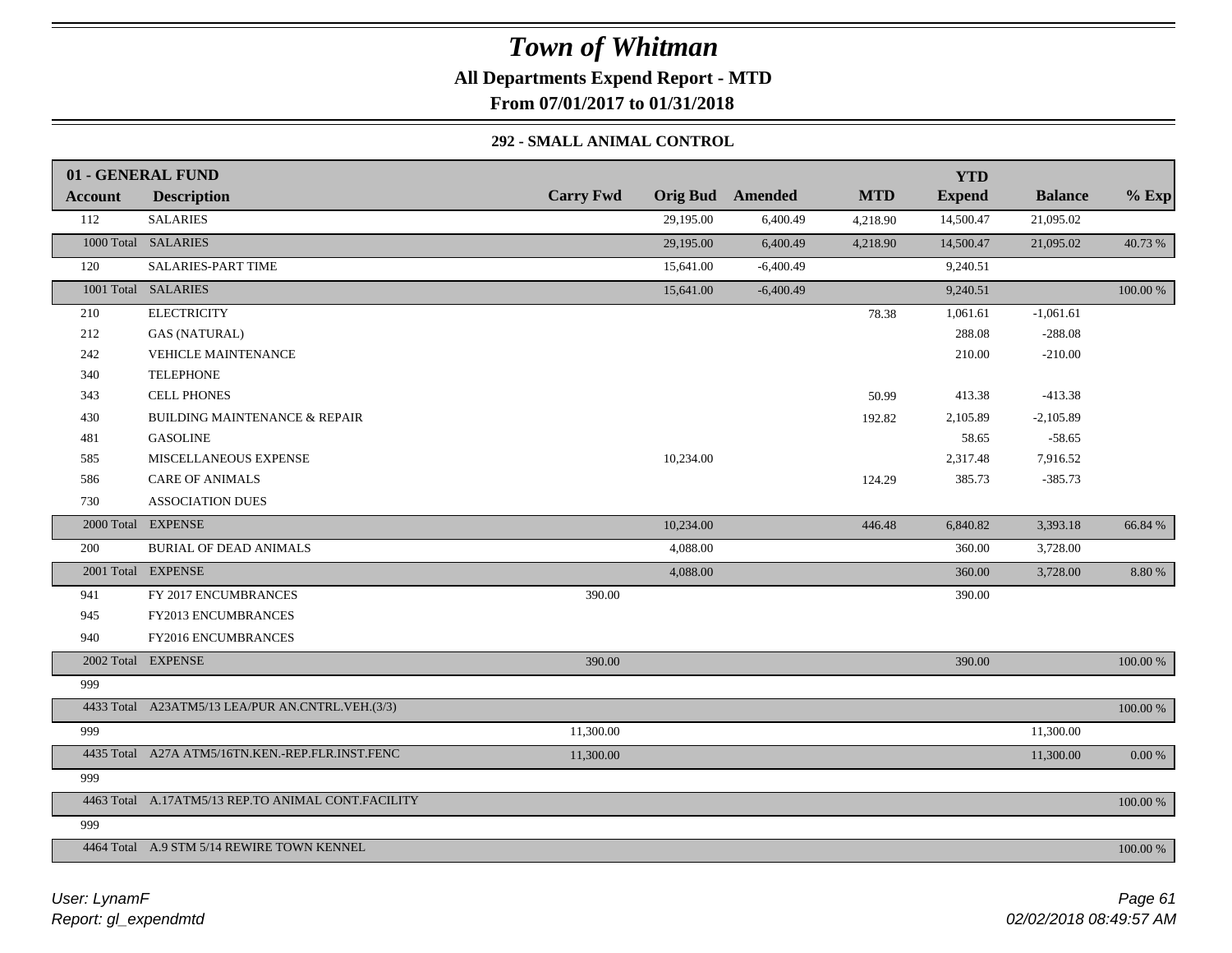**All Departments Expend Report - MTD**

**From 07/01/2017 to 01/31/2018**

### **292 - SMALL ANIMAL CONTROL**

| 01 - GENERAL FUND                     |                  |                     |            | YTD           |                |         |
|---------------------------------------|------------------|---------------------|------------|---------------|----------------|---------|
| <b>Description</b><br><b>Account</b>  | <b>Carry Fwd</b> | Orig Bud<br>Amended | <b>MTD</b> | <b>Expend</b> | <b>Balance</b> | $%$ Exp |
| <b>292 Total SMALL ANIMAL CONTROL</b> | 1.690.00         | 59.158.00           | 4.665.38   | 31.331.80     | 39,516.20      |         |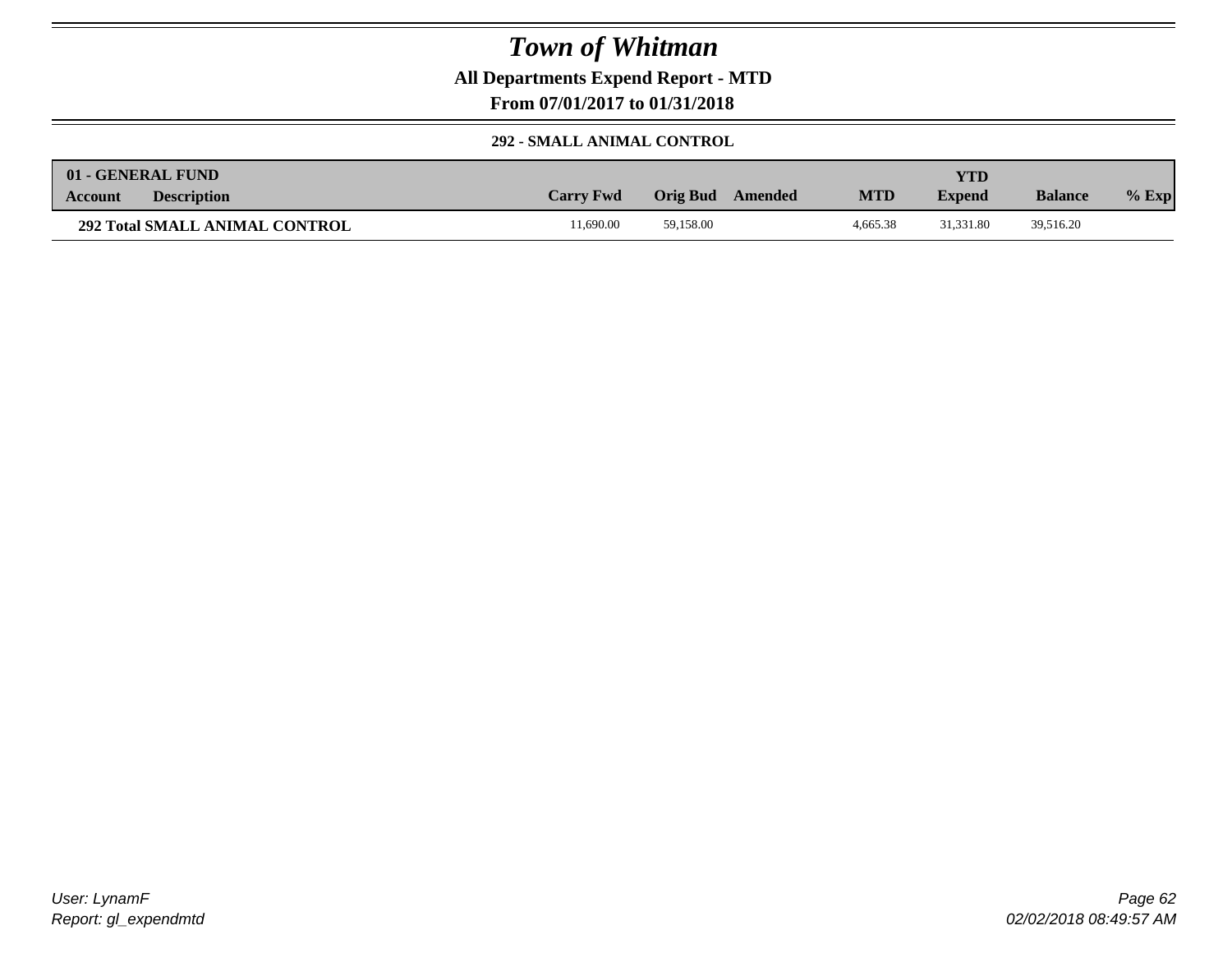**All Departments Expend Report - MTD**

### **From 07/01/2017 to 01/31/2018**

#### **300 - SCHOOL DEPARTMENT**

|         | 01 - GENERAL FUND                                   |                  |           |                         |            | <b>YTD</b>    |                |            |
|---------|-----------------------------------------------------|------------------|-----------|-------------------------|------------|---------------|----------------|------------|
| Account | <b>Description</b>                                  | <b>Carry Fwd</b> |           | <b>Orig Bud</b> Amended | <b>MTD</b> | <b>Expend</b> | <b>Balance</b> | $%$ Exp    |
| 718     | HOLT SCHOOL-MAINTENANCE & EXP.                      |                  |           |                         |            |               |                |            |
|         | 2000 Total EXPENSE                                  |                  |           |                         |            |               |                | 100.00 %   |
| 940     | FY2016 ENCUMBRANCES                                 |                  |           |                         |            |               |                |            |
| 945     | FY2013 ENCUMBRANCES                                 |                  |           |                         |            |               |                |            |
|         | 2001 Total EXPENSE                                  |                  |           |                         |            |               |                | 100.00 %   |
| 999     |                                                     |                  |           |                         |            |               |                |            |
|         | 4444 Total A25 ATM5/14 PUR. VOICE RECORD. SYS.      |                  |           |                         |            |               |                | 100.00 %   |
| 999     |                                                     | 300,000.00       |           | 300,000.00              |            |               | 600,000.00     |            |
|         | 4447 Total A46BATM5/16&A15STM12/17REP.DUVAL ROOF    | 300,000.00       |           | 300,000.00              |            |               | 600,000.00     | 0.00%      |
| 999     |                                                     | 5,142.25         |           |                         |            |               | 5,142.25       |            |
|         | 4449 Total A46A ATM5/16ENG.&DESIGN DUVAL ROOF       | 5,142.25         |           |                         |            |               | 5,142.25       | 0.00 %     |
| 999     |                                                     |                  |           |                         |            |               |                |            |
|         | 4450 Total A.51ATM5/16 PUR.ACOUST.MAT.CON&DUV       |                  |           |                         |            |               |                | 100.00 %   |
| 999     |                                                     | 8,000.00         |           |                         |            |               | 8,000.00       |            |
|         | 4458 Total A.16STM12/17REPL.ROOFTOP UNITS-FIRE STA. | 8,000.00         |           |                         |            |               | 8,000.00       | $0.00\,\%$ |
| 999     |                                                     |                  |           | 15,000.00               |            |               | 15,000.00      |            |
|         | 4461 Total A.13STM12/17REPL2ROOFTOP UNITS-MID.SCH   |                  |           | 15,000.00               |            |               | 15,000.00      | 0.00 %     |
| 999     |                                                     |                  |           |                         |            |               |                |            |
|         | 4540 Total A.50ATM5/16REPLACE CARPETS CONL&MID.     |                  |           |                         |            |               |                | 100.00 %   |
| 999     |                                                     |                  | 25,000.00 |                         |            | 24,799.96     | 200.04         |            |
|         | 4574 Total A.S2 ATM5/17 MIDDLE SCH.GYM FLOOR        |                  | 25,000.00 |                         |            | 24,799.96     | 200.04         | 99.19 %    |
| 999     |                                                     |                  | 12,000.00 |                         |            |               | 12,000.00      |            |
|         | 4580 Total A.S3ATM5/17PHS.ED.CURT.&PORT.BLCH.MID.SC |                  | 12,000.00 |                         |            |               | 12,000.00      | $0.00\ \%$ |
| 999     |                                                     |                  | 16,000.00 |                         |            |               | 16,000.00      |            |
|         | 4581 Total A.S4ATM5/17EXT.DOORS-DUV,CON.MID.        |                  | 16,000.00 |                         |            |               | 16,000.00      | 0.00%      |
| 999     |                                                     |                  | 13,000.00 |                         |            |               | 13,000.00      |            |
|         | 4582 Total A.S6ATM5/17 SEAL PLAYGRDS.DUV,CON,MID.   |                  | 13,000.00 |                         |            |               | 13,000.00      | $0.00\,\%$ |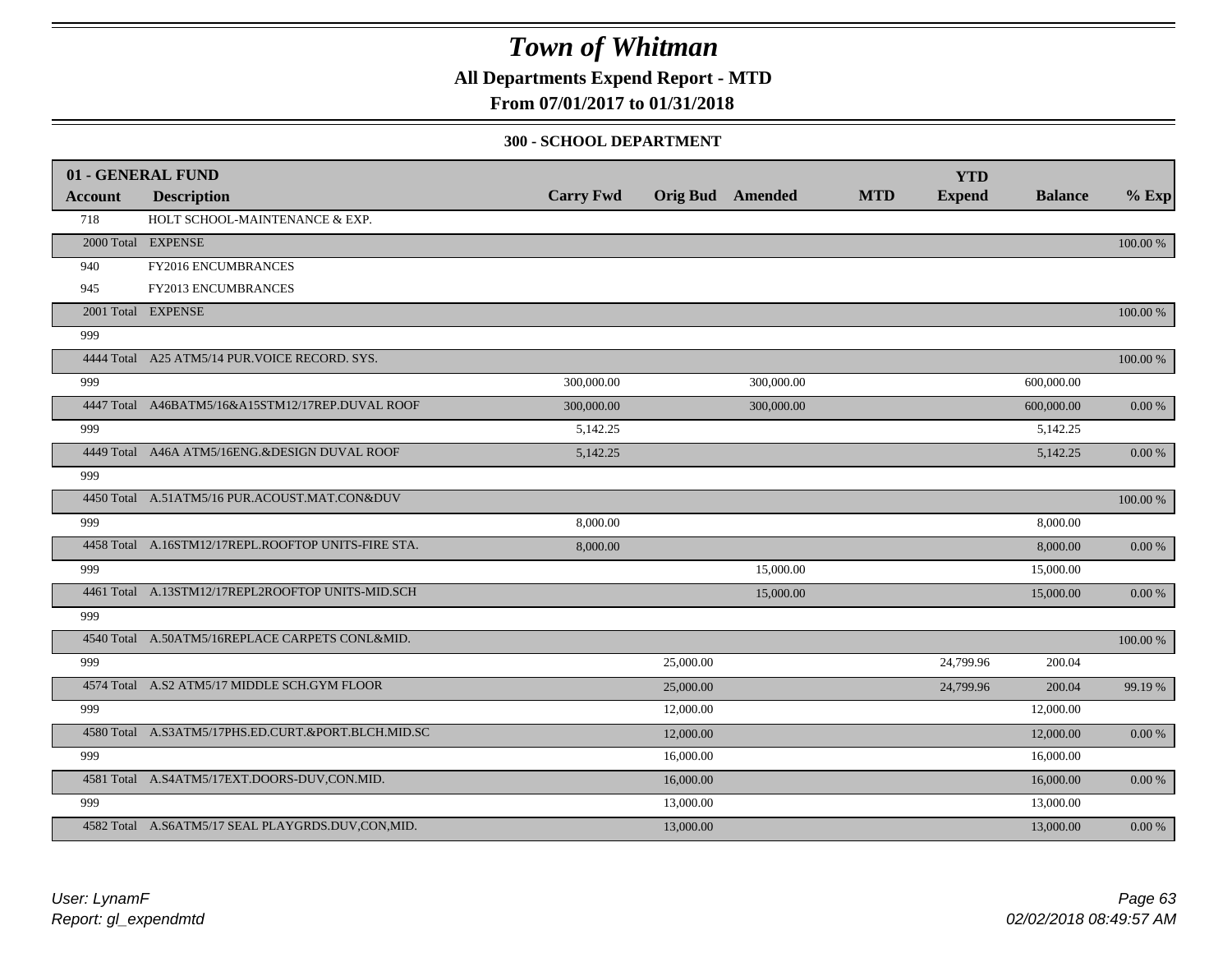**All Departments Expend Report - MTD**

**From 07/01/2017 to 01/31/2018**

#### **300 - SCHOOL DEPARTMENT**

|         | 01 - GENERAL FUND                            |                  |           |            |            | <b>YTD</b>    |                |         |
|---------|----------------------------------------------|------------------|-----------|------------|------------|---------------|----------------|---------|
| Account | <b>Description</b>                           | <b>Carry Fwd</b> | Orig Bud  | Amended    | <b>MTD</b> | <b>Expend</b> | <b>Balance</b> | $%$ Exp |
| 999     |                                              |                  | 20,000.00 |            |            |               | 20,000.00      |         |
|         | 4583 Total A.S7ATM5/17REPAIR SIDEWALKS-DUVAL |                  | 20,000.00 |            |            |               | 20,000.00      | 0.00 %  |
|         | <b>300 Total SCHOOL DEPARTMENT</b>           | 313.142.25       | 86,000.00 | 315,000.00 |            | 24,799.96     | 689, 342. 29   |         |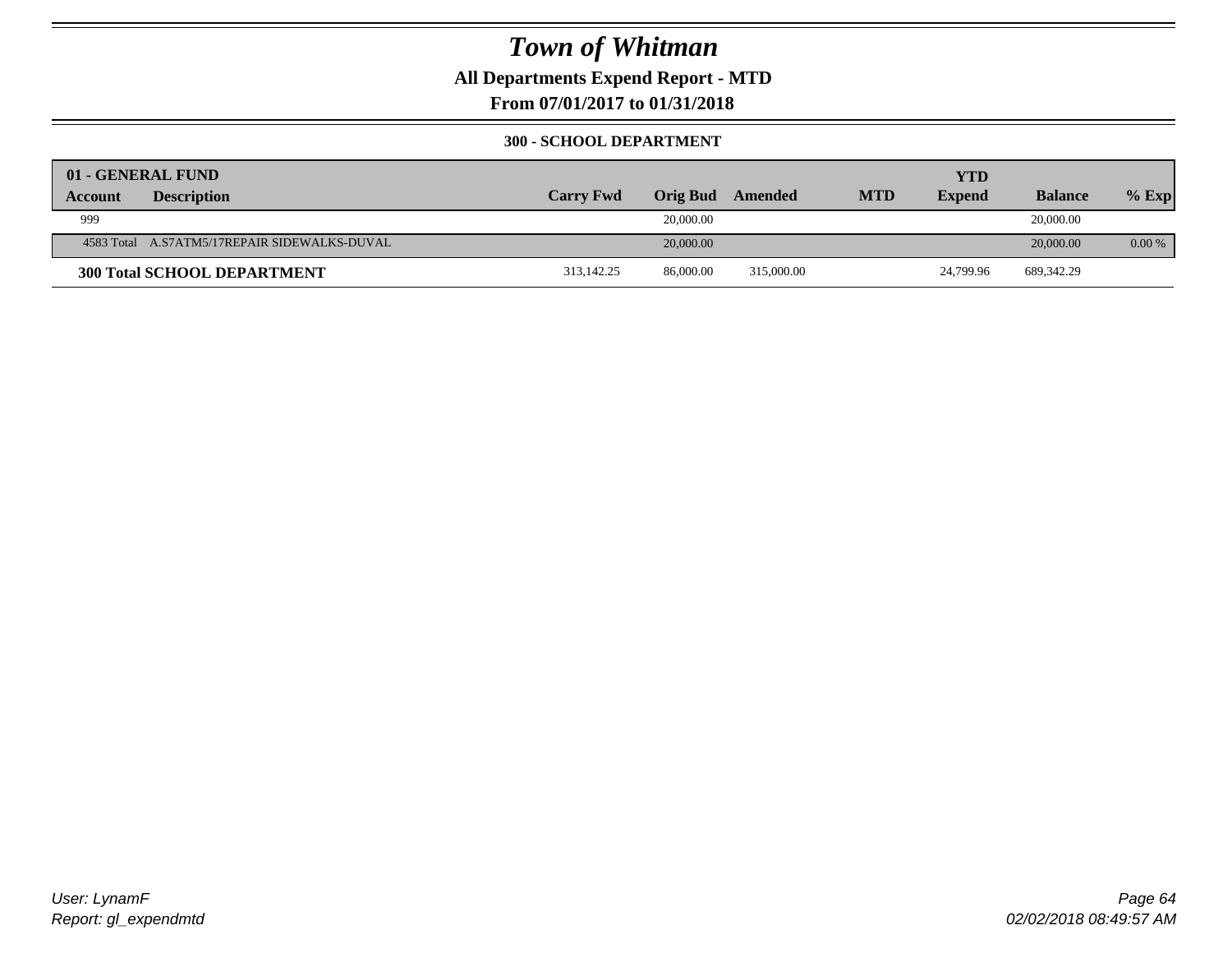### **All Departments Expend Report - MTD**

### **From 07/01/2017 to 01/31/2018**

#### **301 - VOCATIONAL TRAINING**

|            | 01 - GENERAL FUND                    |                  |                 |         |            | <b>YTD</b>    |                |          |
|------------|--------------------------------------|------------------|-----------------|---------|------------|---------------|----------------|----------|
| Account    | <b>Description</b>                   | <b>Carry Fwd</b> | <b>Orig Bud</b> | Amended | <b>MTD</b> | <b>Expend</b> | <b>Balance</b> | $%$ Exp  |
| 319        | SO.SH.VO.TEC.ADD'L APP.              |                  |                 |         |            |               |                |          |
| 321        | SOUTH SHORE VOCATIONAL-TECH.         |                  | 1,429,657.00    |         |            | 710,416.17    | 719,240.83     |          |
|            | 2000 Total EXPENSE                   |                  | 1,429,657.00    |         |            | 710,416.17    | 719,240.83     | 49.69 %  |
| 112        | <b>SALARIES</b>                      |                  |                 |         |            |               |                |          |
| 322        | OTHER VOCATIONAL TUITION             |                  | 266,000.00      |         |            | 99,670.50     | 166,329.50     |          |
| 2001 Total | <b>EXPENSE</b>                       |                  | 266,000.00      |         |            | 99,670.50     | 166,329.50     | 37.47 %  |
| 710        | <b>IN STATE TRAVEL</b>               |                  | 49,000.00       |         | 12,964.00  | 25,060.00     | 23,940.00      |          |
|            | 2002 Total EXPENSE                   |                  | 49,000.00       |         | 12,964.00  | 25,060.00     | 23,940.00      | 51.14 %  |
| 946        | <b>FY2010 ENCUMBRANCES</b>           |                  |                 |         |            |               |                |          |
|            | 2003 Total EXPENSE                   |                  |                 |         |            |               |                | 100.00 % |
|            | <b>301 Total VOCATIONAL TRAINING</b> |                  | 1,744,657.00    |         | 12,964.00  | 835,146.67    | 909,510.33     |          |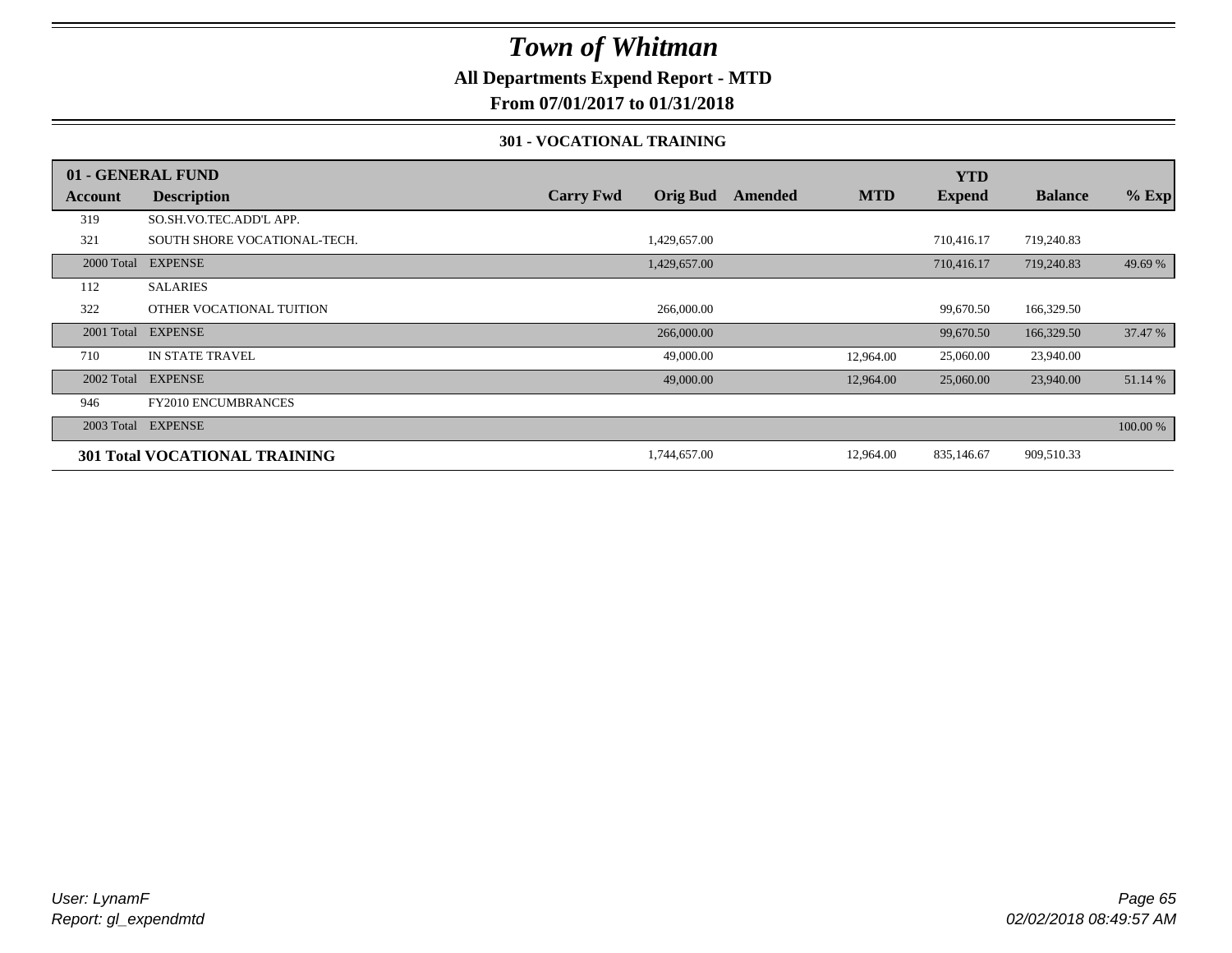### *Town of Whitman* **All Departments Expend Report - MTD From 07/01/2017 to 01/31/2018**

#### **320 - WHITMAN-HANSON REGIONAL**

|                | 01 - GENERAL FUND                                |                  |                 |           |              | <b>YTD</b>    |                |          |
|----------------|--------------------------------------------------|------------------|-----------------|-----------|--------------|---------------|----------------|----------|
| <b>Account</b> | <b>Description</b>                               | <b>Carry Fwd</b> | <b>Orig Bud</b> | Amended   | <b>MTD</b>   | <b>Expend</b> | <b>Balance</b> | $%$ Exp  |
| 324            | <b>CROSSING GUARDS</b>                           |                  | 38,262.00       |           | 3,813.58     | 18,669.86     | 19,592.14      |          |
|                | 1000 Total SALARIES                              |                  | 38,262.00       |           | 3,813.58     | 18,669.86     | 19,592.14      | 48.79 %  |
| 305            | <b>INSTRUCTIONAL</b>                             |                  | 12,064,192.00   |           | 3,016,048.00 | 9,048,144.00  | 3,016,048.00   |          |
|                | 2000 Total EXPENSE                               |                  | 12,064,192.00   |           | 3,016,048.00 | 9,048,144.00  | 3,016,048.00   | 75.00 %  |
| 323            | NON-MANDATED BUSSING                             |                  | 365,362.00      |           | 91,340.50    | 274,021.50    | 91,340.50      |          |
| 943            | FY2012 ENCUMBRANCES                              |                  |                 |           |              |               |                |          |
|                | 2001 Total EXPENSE                               |                  | 365,362.00      |           | 91,340.50    | 274,021.50    | 91,340.50      | 75.00 %  |
| 324            | <b>CROSSING GUARDS</b>                           |                  |                 |           |              | 126.47        | $-126.47$      |          |
|                | 2002 Total EXPENSE                               |                  |                 |           |              | 126.47        | $-126.47$      | 100.00 % |
| 999            |                                                  |                  |                 |           |              |               |                |          |
|                | 4452 Total A.53ATM5/16REPAIR WALKWAYS -WHRS      |                  |                 |           |              |               |                | 100.00 % |
| 999            |                                                  | 15,525.00        |                 |           |              |               | 15,525.00      |          |
|                | 4453 Total A54ATM5/16REPL.BLCHER CHAIR LIFT WHRS | 15,525.00        |                 |           |              |               | 15,525.00      | $0.00\%$ |
| 999            |                                                  |                  |                 |           |              |               |                |          |
|                | 4455 Total A7STM 5/16 REPL.HOT WTR. SYS.WHRHS    |                  |                 |           |              |               |                | 100.00 % |
| 999            |                                                  |                  |                 | 26,536.00 |              |               | 26,536.00      |          |
|                | 4457 Total A.14STM12/17MOVING P-K PROG.TO W-H    |                  |                 | 26,536.00 |              |               | 26,536.00      | 0.00 %   |
| 999            |                                                  |                  |                 |           |              |               |                |          |
|                | 4459 Total A.8STM5/17 PUR.W.H.R.SCHL LUNCH VAN   |                  |                 |           |              |               |                | 100.00 % |
| 999            |                                                  |                  |                 |           |              |               |                |          |
|                | 4460 Total A.52ATM5/16RECONSTR.TENNIS CTS.WHRS   |                  |                 |           |              |               |                | 100.00 % |
| 999            |                                                  |                  |                 |           |              |               |                |          |
|                | 4465 Total A.23 ATM 5/16 DEBT SERV.HIGH SCH.     |                  |                 |           |              |               |                | 100.00 % |
| 999            |                                                  |                  | 478,603.35      |           |              | 478,603.35    |                |          |
|                | 4466 Total A.9 ATM 5/17 DEBT SERV. HIGH SCHOOL   |                  | 478,603.35      |           |              | 478,603.35    |                | 100.00 % |
| 999            |                                                  |                  |                 |           |              |               |                |          |
|                | 4467 Total A.6 ATM5/15 DEBT SERV. HIGH SCH       |                  |                 |           |              |               |                | 100.00 % |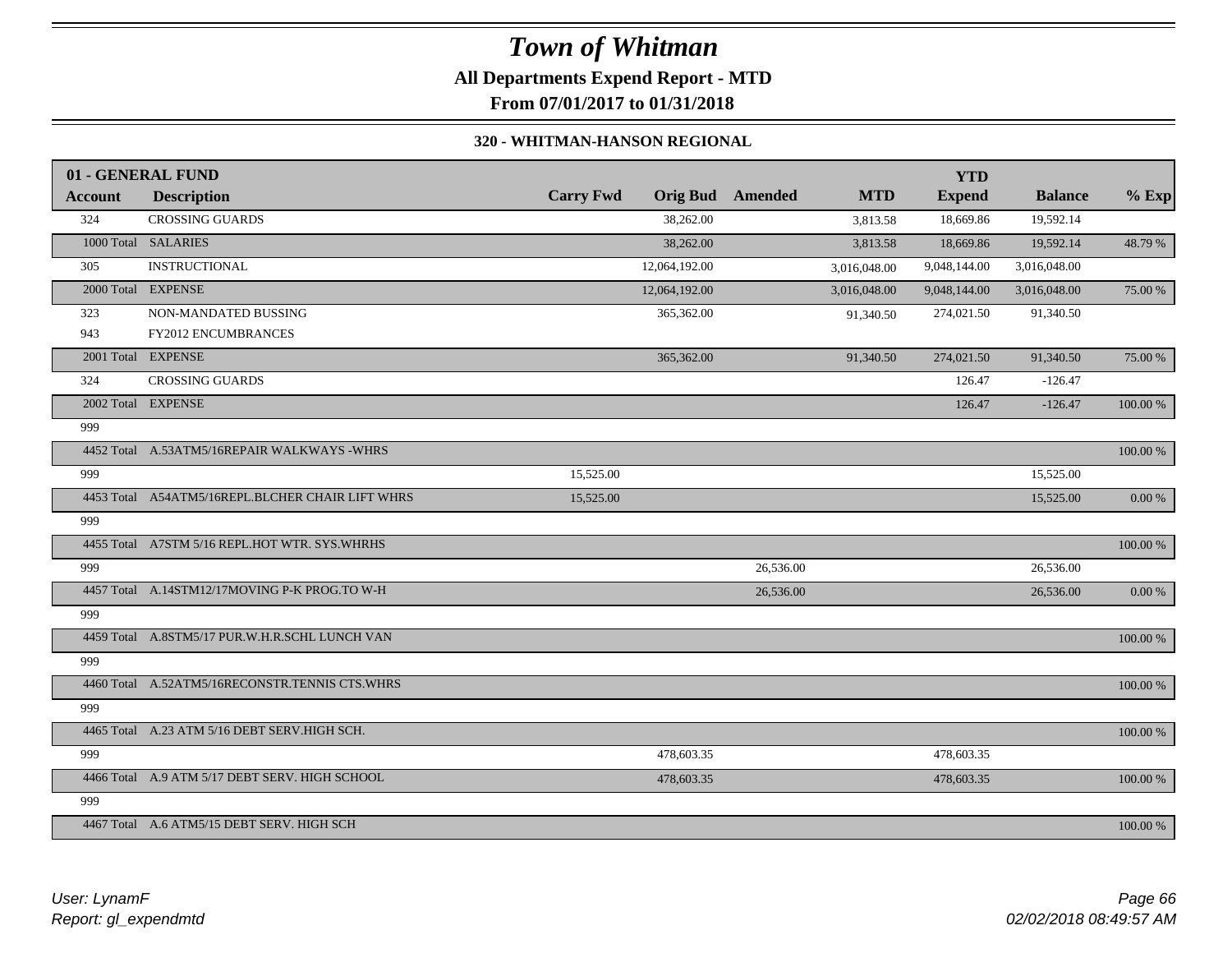### **All Departments Expend Report - MTD**

**From 07/01/2017 to 01/31/2018**

#### **320 - WHITMAN-HANSON REGIONAL**

|            | 01 - GENERAL FUND                               |                  |                 |           |              | <b>YTD</b>    |                |           |
|------------|-------------------------------------------------|------------------|-----------------|-----------|--------------|---------------|----------------|-----------|
| Account    | <b>Description</b>                              | <b>Carry Fwd</b> | <b>Orig Bud</b> | Amended   | <b>MTD</b>   | <b>Expend</b> | <b>Balance</b> | $%$ Exp   |
| 999        |                                                 |                  |                 |           |              |               |                |           |
| 4555 Total | ESTABLISH PETTY CASH-PARK PROGRAM               |                  |                 |           |              |               |                | 100.00 %  |
| 999        |                                                 |                  | 253,087.00      |           |              |               | 253,087.00     |           |
|            | 4590 Total A.S8ATM5/17 RESTORE TURF-HIGH SCHOOL |                  | 253,087.00      |           |              |               | 253,087.00     | 0.00 %    |
| 999        |                                                 |                  | 23,820.00       |           |              |               | 23,820.00      |           |
| 4591 Total | A.S10ATM 5/17REP.POTHOLES&CRAKS-H.S.            |                  | 23,820.00       |           |              |               | 23,820.00      | $0.00 \%$ |
| 999        |                                                 |                  | 11,910.00       |           |              |               | 11,910.00      |           |
| 4592 Total | A.S11ATM5/17CROSSING LIGHTS-H.S.                |                  | 11,910.00       |           |              |               | 11,910.00      | 0.00 %    |
| 999        |                                                 |                  | 14,887.00       |           |              |               | 14,887.00      |           |
|            | 4593 Total A.S13ATM5/17ENVELOPE REPAIRS-H.S.    |                  | 14,887.00       |           |              |               | 14,887.00      | $0.00 \%$ |
| 999        |                                                 |                  | 20,842.00       |           |              |               | 20,842.00      |           |
|            | 4594 Total A.S14ATM5/17 HOT WATER HEATER -H.S.  |                  | 20,842.00       |           |              |               | 20,842.00      | 0.00 %    |
|            | 320 Total WHITMAN-HANSON REGIONAL               | 15,525.00        | 13,270,965.35   | 26,536.00 | 3,111,202.08 | 9,819,565.18  | 3,493,461.17   |           |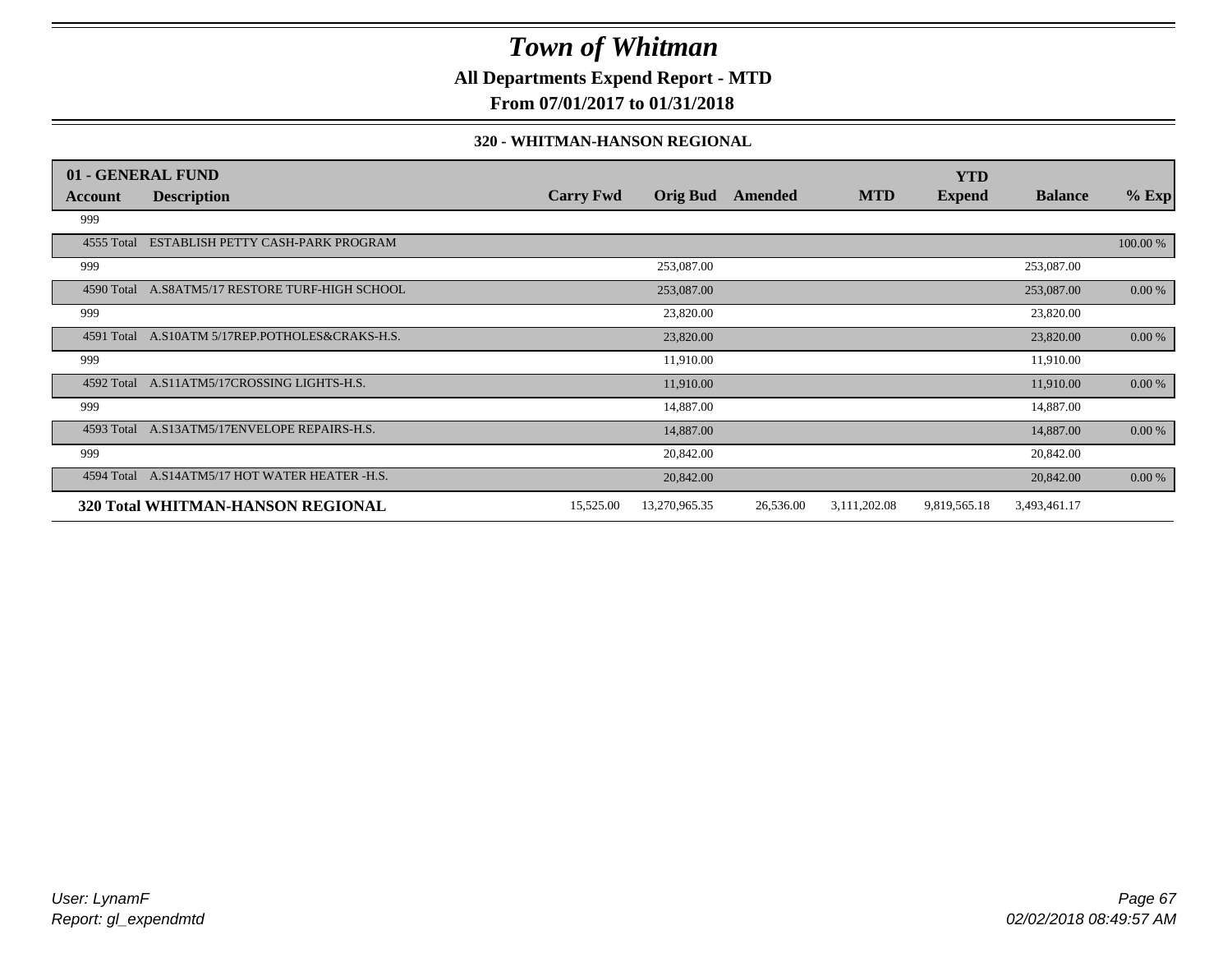### **All Departments Expend Report - MTD**

### **From 07/01/2017 to 01/31/2018**

#### **294 - DPW-TREE DEPARTMENT**

|         | 01 - GENERAL FUND              |                  |                         |            | <b>YTD</b>    |                |          |
|---------|--------------------------------|------------------|-------------------------|------------|---------------|----------------|----------|
| Account | <b>Description</b>             | <b>Carry Fwd</b> | <b>Orig Bud</b> Amended | <b>MTD</b> | <b>Expend</b> | <b>Balance</b> | $%$ Exp  |
| 247     | <b>INSECT CONTROL</b>          |                  |                         |            |               |                |          |
| 460     | <b>GROUNDSKEEPING SUPPLIES</b> |                  |                         |            |               |                |          |
| 585     | MISCELLANEOUS EXPENSE          |                  |                         |            |               |                |          |
|         | 2000 Total EXPENSE             |                  |                         |            |               |                | 100.00 % |
|         | 294 Total DPW-TREE DEPARTMENT  |                  |                         |            |               |                |          |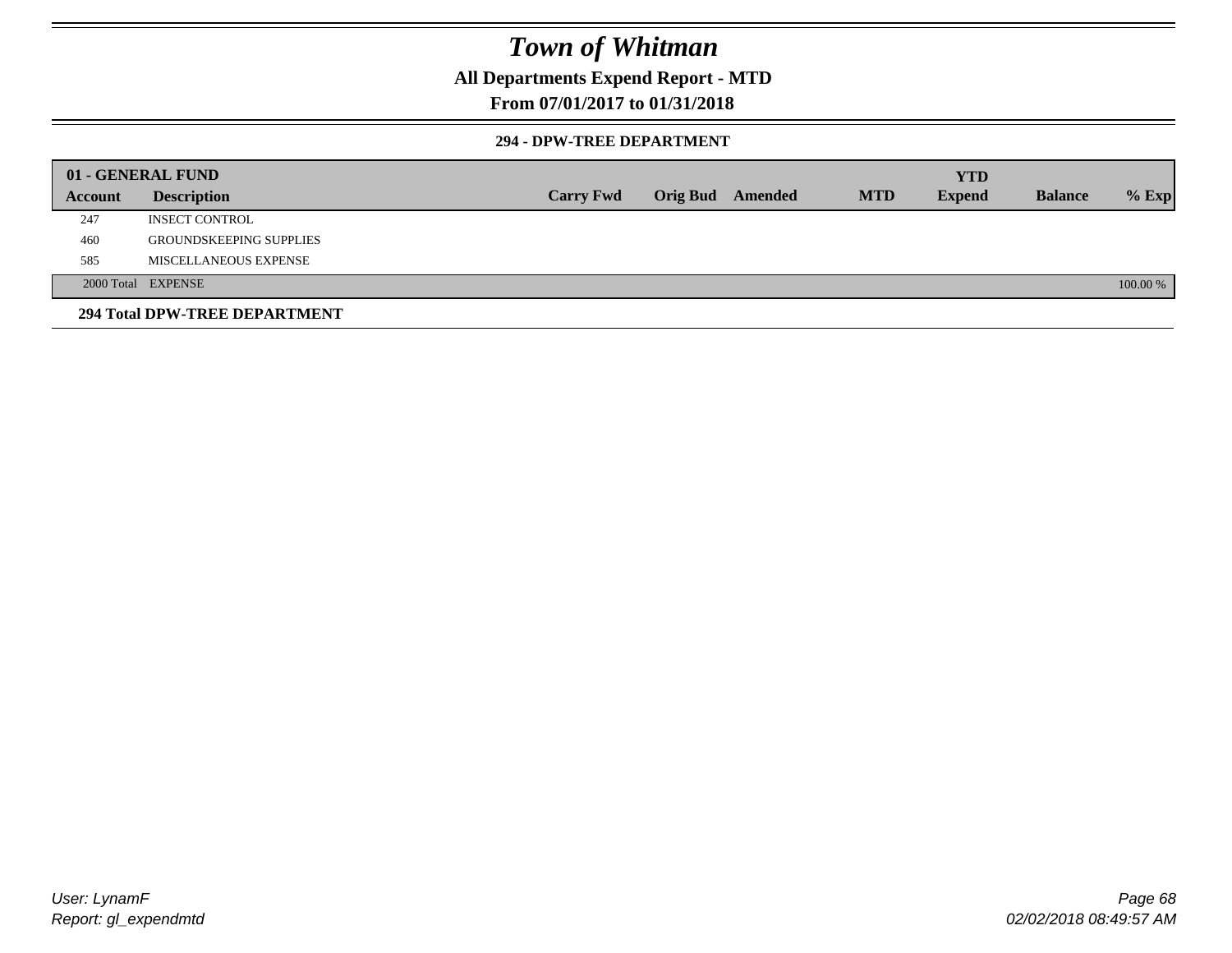## *Town of Whitman* **All Departments Expend Report - MTD**

### **From 07/01/2017 to 01/31/2018**

#### **400 - DPW SALARIES**

|         | 01 - GENERAL FUND                             |                                     |                       | <b>YTD</b>    |                |          |
|---------|-----------------------------------------------|-------------------------------------|-----------------------|---------------|----------------|----------|
| Account | <b>Description</b>                            | <b>Carry Fwd</b><br><b>Orig Bud</b> | <b>MTD</b><br>Amended | <b>Expend</b> | <b>Balance</b> | $%$ Exp  |
| 113     | DIVISIONAL LABOR-REGULAR                      | 470,491.00                          | 40,212.00             | 240,337.60    | 230,153.40     |          |
| 114     | DIVISIONAL LABOR-O.T.                         |                                     | 969.50                | 20,303.70     | $-20,303.70$   |          |
| 116     | <b>CLERICAL</b>                               | 42,825.00                           | 4,117.75              | 24,706.50     | 18,118.50      |          |
| 123     | RECORDING SECRETARY                           | 1,666.00                            | 121.20                | 961.68        | 704.32         |          |
| 144     | <b>EDUCATION INCENTIVE</b>                    |                                     |                       |               |                |          |
| 146     | SALARIES-LONGEVITY                            | 1,675.00                            | 325.00                | 700.00        | 975.00         |          |
| 222     | CDL LIC. / STIPEND                            |                                     |                       |               |                |          |
| 939     | <b>FY2015 ENCUMBRANCES</b>                    |                                     |                       |               |                |          |
|         | 1000 Total SALARIES                           | 516,657.00                          | 45,745.45             | 287,009.48    | 229,647.52     | 55.55 %  |
| 119     | SALARY-ASSIST.SUPERINTENDENT                  | 96,458.00                           | 9,249.40              | 55,760.67     | 40,697.33      |          |
| 222     | CDL LIC. / STIPEND                            | 960.00                              |                       | 960.00        |                |          |
| 234     | <b>SALARIES - UNUSED SICK &amp; VAC. TIME</b> |                                     |                       |               |                |          |
|         | 1001 Total SALARIES                           | 97,418.00                           | 9,249.40              | 56,720.67     | 40,697.33      | 58.22 %  |
| 138     | SICK LEAVE BUY-BACK                           |                                     |                       |               |                |          |
|         | 1002 Total SALARIES                           |                                     |                       |               |                | 100.00 % |
|         | <b>400 Total DPW SALARIES</b>                 | 614,075.00                          | 54,994.85             | 343,730.15    | 270,344.85     |          |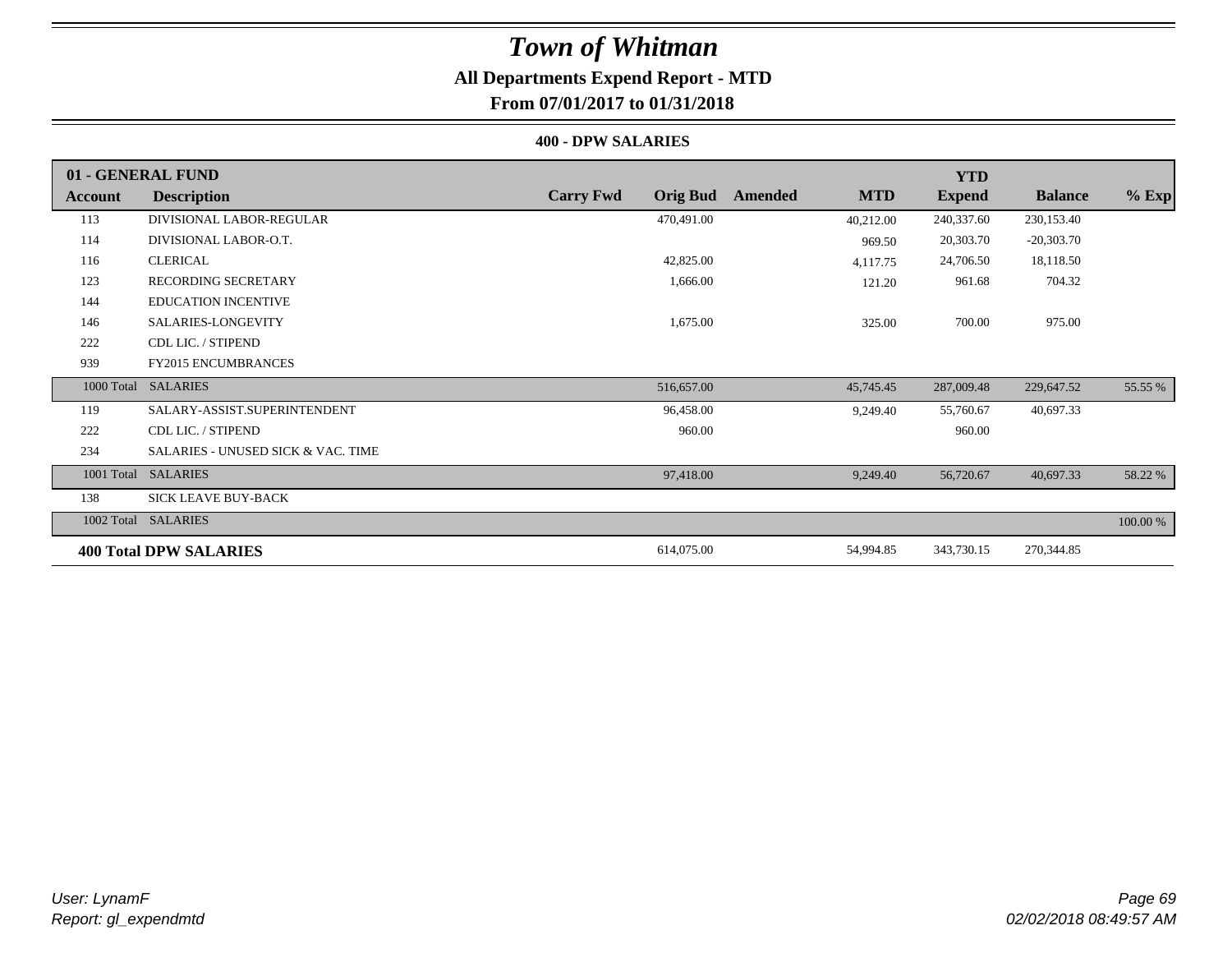### **All Departments Expend Report - MTD**

**From 07/01/2017 to 01/31/2018**

#### **402 - DPW-DIVISIONAL EXPENSE**

|                              | 01 - GENERAL FUND              |                  |            |                         |            | <b>YTD</b>    |                |          |
|------------------------------|--------------------------------|------------------|------------|-------------------------|------------|---------------|----------------|----------|
| <b>Account</b>               | <b>Description</b>             | <b>Carry Fwd</b> |            | <b>Orig Bud</b> Amended | <b>MTD</b> | <b>Expend</b> | <b>Balance</b> | $%$ Exp  |
| 247                          | <b>INSECT CONTROL</b>          |                  |            |                         |            |               |                |          |
| 460                          | GROUNDSKEEPING SUPPLIES        |                  |            |                         | 4,800.00   | 4,800.00      | $-4,800.00$    |          |
| 582                          | <b>UNIFORMS</b>                |                  |            |                         |            |               |                |          |
| 585                          | MISCELLANEOUS EXPENSE          |                  | 172,100.00 |                         |            | 45.00         | 172,055.00     |          |
|                              | 2294 Total DPW-TREE DEPARTMENT |                  | 172,100.00 |                         | 4,800.00   | 4,845.00      | 167,255.00     | 2.81 %   |
| 144                          | EDUCATION INCENTIVE            |                  |            |                         |            |               |                |          |
| 244                          | OFFICE EQUIPMENT MAINTENANCE   |                  |            |                         |            |               |                |          |
| 340                          | <b>TELEPHONE</b>               |                  |            |                         | 38.80      | 232.80        | $-232.80$      |          |
| 343                          | <b>CELL PHONES</b>             |                  |            |                         | 370.92     | 2,597.69      | $-2,597.69$    |          |
| 948                          | FY07 ENCUMBRANCES              |                  |            |                         |            |               |                |          |
| 949                          | FY2014 ENCUMBRANCES            |                  |            |                         |            |               |                |          |
| 420                          | OFFICE SUPPLIES                |                  |            |                         |            | 1,034.19      | $-1,034.19$    |          |
| 422                          | <b>COPY EXPENSE</b>            |                  |            |                         |            | 429.13        | $-429.13$      |          |
| 582                          | <b>UNIFORMS</b>                |                  |            |                         |            | 400.00        | $-400.00$      |          |
| 585                          | MISCELLANEOUS EXPENSE          |                  |            |                         | 6.72       | 393.34        | $-393.34$      |          |
| 939                          | FY2015 ENCUMBRANCES            |                  |            |                         |            |               |                |          |
| 730                          | <b>ASSOCIATION DUES</b>        |                  |            |                         |            |               |                |          |
| 870                          | OFFICE EQUIPMENT               |                  |            |                         |            |               |                |          |
|                              | 2405 Total DPW-ADMINISTRATION  |                  |            |                         | 416.44     | 5,087.15      | $-5,087.15$    | 100.00 % |
| 530                          | <b>CHEMICALS</b>               |                  |            |                         |            |               |                |          |
| 582                          | <b>UNIFORMS</b>                |                  |            |                         |            |               |                |          |
| 585                          | MISCELLANEOUS EXPENSE          |                  |            |                         |            |               |                |          |
| 730                          | <b>ASSOCIATION DUES</b>        |                  |            |                         |            |               |                |          |
| 731                          | <b>MEETINGS</b>                |                  |            |                         |            |               |                |          |
| 943                          | FY2012 ENCUMBRANCES            |                  |            |                         |            |               |                |          |
|                              | 2411 Total DPW-ENGINEERING     |                  |            |                         |            |               |                | 100.00 % |
| 245                          | ROADWAY MAINTENANCE            |                  |            |                         |            | 8,984.69      | $-8,984.69$    |          |
| 248                          | STREET SIGNS & MARKINGS        |                  |            |                         | 172.02     | 2,236.98      | $-2,236.98$    |          |
| 250                          | <b>DRAINAGE</b>                |                  |            |                         |            |               |                |          |
| 272                          | EQUIPMENT RENTAL               |                  |            |                         |            |               |                |          |
| 582                          | <b>UNIFORMS</b>                |                  |            |                         | 348.38     | 4,234.90      | $-4,234.90$    |          |
| $I$ loose $I$ isome $\Gamma$ |                                |                  |            |                         |            |               |                | Dess 70  |

*Report: gl\_expendmtd User: LynamF*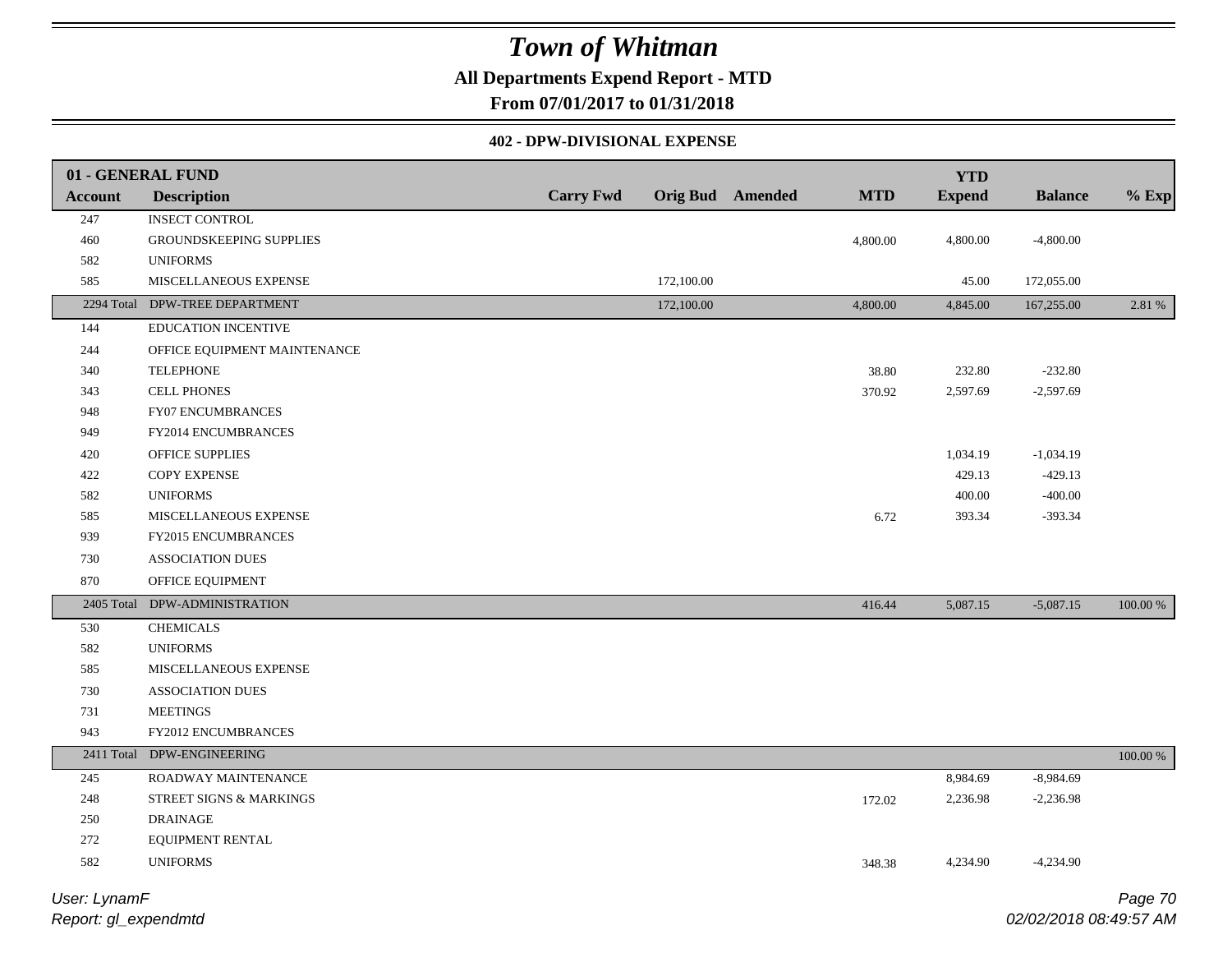**All Departments Expend Report - MTD**

**From 07/01/2017 to 01/31/2018**

#### **402 - DPW-DIVISIONAL EXPENSE**

|                | 01 - GENERAL FUND                         |                  |            |                         |            | <b>YTD</b>    |                |          |
|----------------|-------------------------------------------|------------------|------------|-------------------------|------------|---------------|----------------|----------|
| <b>Account</b> | <b>Description</b>                        | <b>Carry Fwd</b> |            | <b>Orig Bud</b> Amended | <b>MTD</b> | <b>Expend</b> | <b>Balance</b> | $%$ Exp  |
| 585            | MISCELLANEOUS EXPENSE                     |                  |            |                         | 120.00     | 5,256.77      | $-5,256.77$    |          |
|                | 2422 Total DPW-HIGHWAY CONSTRUCT. & MAINT |                  |            |                         | 640.40     | 20,713.34     | $-20,713.34$   | 100.00 % |
| 582            | <b>UNIFORMS</b>                           |                  |            |                         |            |               |                |          |
| 585            | MISCELLANEOUS EXPENSE                     |                  |            |                         |            |               |                |          |
|                | 2427 Total FUEL DEPOT MAINTENANCE         |                  |            |                         |            |               |                | 100.00 % |
| 210            | <b>ELECTRICITY</b>                        |                  |            |                         | 1,247.44   | 5,707.82      | $-5,707.82$    |          |
| 212            | <b>GAS (NATURAL)</b>                      |                  |            |                         | 2,492.32   | 3,702.31      | $-3,702.31$    |          |
| 214            | OIL (HEATING)                             |                  |            |                         |            |               |                |          |
| 430            | <b>BUILDING MAINTENANCE &amp; REPAIR</b>  |                  |            |                         |            | 693.75        | $-693.75$      |          |
| 530            | <b>CHEMICALS</b>                          |                  |            |                         |            |               |                |          |
| 582            | <b>UNIFORMS</b>                           |                  |            |                         |            |               |                |          |
| 585            | MISCELLANEOUS EXPENSE                     |                  |            |                         | 26.88      | 258.77        | $-258.77$      |          |
|                | 2428 Total DPW-BUILDING & YARD MAINT.     |                  |            |                         | 3,766.64   | 10,362.65     | $-10,362.65$   | 100.00 % |
| 242            | <b>VEHICLE MAINTENANCE</b>                |                  |            |                         | 4,474.73   | 23,510.60     | $-23,510.60$   |          |
| 481            | <b>GASOLINE</b>                           |                  |            |                         | 7,957.28   | 22,855.91     | $-22,855.91$   |          |
| 582            | <b>UNIFORMS</b>                           |                  |            |                         |            |               |                |          |
| 585            | MISCELLANEOUS EXPENSE                     |                  |            |                         |            | 1,813.41      | $-1,813.41$    |          |
| 945            | FY2013 ENCUMBRANCES                       |                  |            |                         |            |               |                |          |
|                | 2429 Total DPW-EQUIPMENT MAINTENANCE      |                  |            |                         | 12,432.01  | 48,179.92     | $-48,179.92$   | 100.00 % |
| 272            | EQUIPMENT RENTAL                          |                  |            |                         |            |               |                |          |
| 311            | <b>COMPUTER SERVICES</b>                  |                  |            |                         |            |               |                |          |
|                | 2450 Total DPW-WATER                      |                  |            |                         |            |               |                | 100.00 % |
| 241            | RECREATIONAL FACILITIES MAINT.            |                  |            |                         |            |               |                |          |
| 460            | GROUNDSKEEPING SUPPLIES                   |                  |            |                         |            | 1,108.52      | $-1,108.52$    |          |
| 582            | <b>UNIFORMS</b>                           |                  |            |                         | 101.96     | 1,422.21      | $-1,422.21$    |          |
| 585            | MISCELLANEOUS EXPENSE                     |                  |            |                         |            | 699.42        | $-699.42$      |          |
|                | 2650 Total DPW-PARK MAINTENANCE           |                  |            |                         | 101.96     | 3,230.15      | $-3,230.15$    | 100.00 % |
|                | <b>402 Total DPW-DIVISIONAL EXPENSE</b>   |                  | 172,100.00 |                         | 22,157.45  | 92,418.21     | 79,681.79      |          |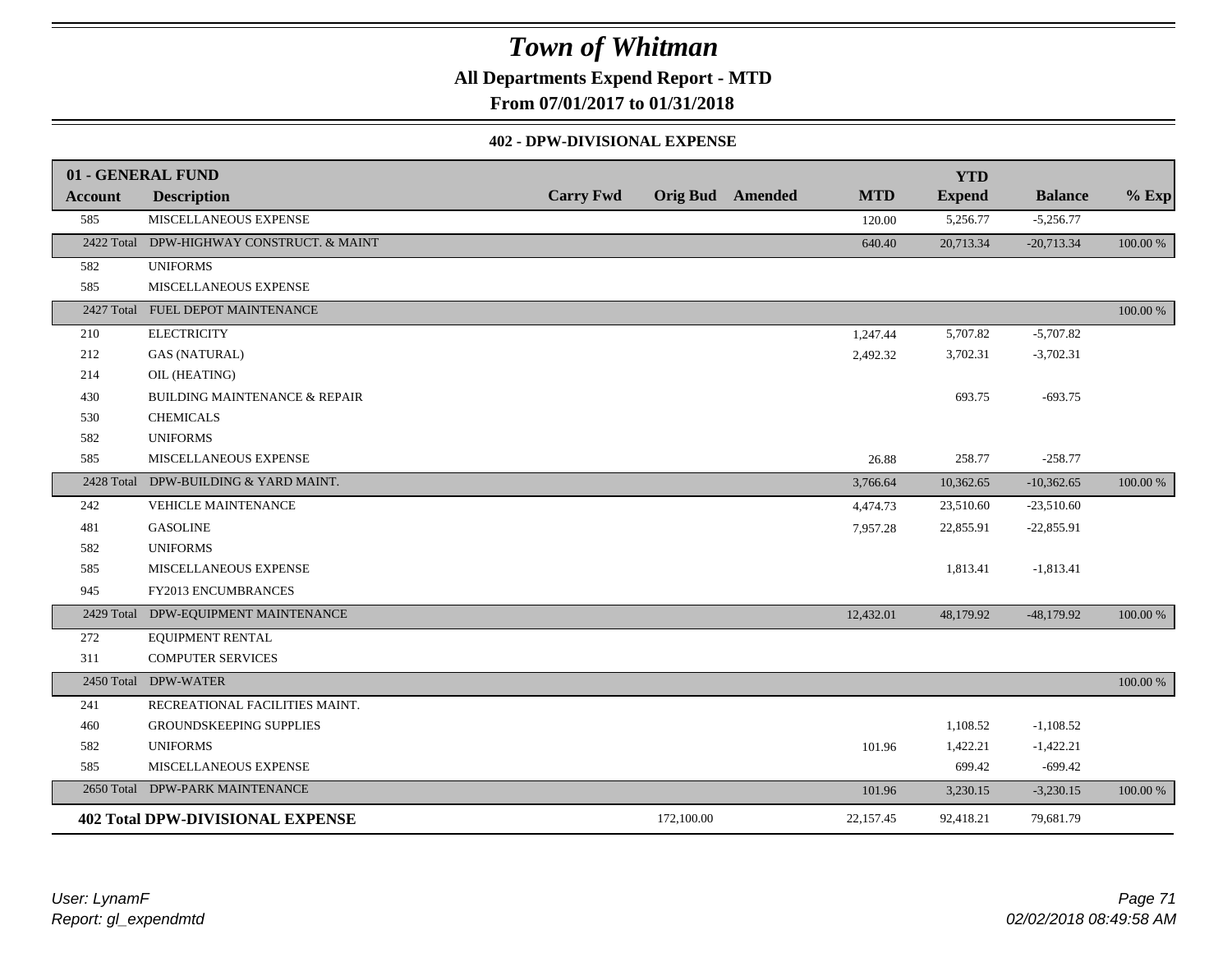**All Departments Expend Report - MTD**

**From 07/01/2017 to 01/31/2018**

#### **403 - DPW - SPECIAL ARTICLES**

|                | 01 - GENERAL FUND                                   |                  |           |                         |            | <b>YTD</b>    |                |             |
|----------------|-----------------------------------------------------|------------------|-----------|-------------------------|------------|---------------|----------------|-------------|
| <b>Account</b> | <b>Description</b>                                  | <b>Carry Fwd</b> |           | <b>Orig Bud</b> Amended | <b>MTD</b> | <b>Expend</b> | <b>Balance</b> | $%$ Exp     |
| 999            |                                                     |                  | 42,105.55 |                         |            | 42,105.55     |                |             |
|                | 4498 Total A.32ATM5/17LEA/PUR.2017SDWALK PLOW       |                  | 42,105.55 |                         |            | 42,105.55     |                | 100.00 %    |
| 999            |                                                     |                  |           |                         |            |               |                |             |
|                | 4503 Total A16ATM 5/15 PUR.PICKUP TRUCK W/PLOW      |                  |           |                         |            |               |                | 100.00 %    |
| 999            |                                                     |                  |           |                         |            |               |                |             |
|                | 4504 Total A14ATM 5/15 INSTALL TRAFFIC CNTRL.SIGNAL |                  |           |                         |            |               |                | 100.00 %    |
| 999            |                                                     |                  |           |                         |            |               |                |             |
|                | 4505 Total A17ATM 5/15 PUR.48" LAWN MOWER           |                  |           |                         |            |               |                | 100.00 %    |
| 999            |                                                     |                  |           |                         |            |               |                |             |
|                | 4506 Total A.9ATM5/16 CH.90 REPAIR STS.& S/WALKS    |                  |           |                         |            |               |                | 100.00 %    |
| 999            |                                                     |                  |           |                         |            |               |                |             |
|                | 4507 Total A10ATM5/16Pur&instdump trk.body&lift     |                  |           |                         |            |               |                | 100.00 %    |
| 999            |                                                     |                  |           |                         |            |               |                |             |
|                | 4508 Total A.23ATM5/14PUR.3 SOLAR TRAFIC BEACONS    |                  |           |                         |            |               |                | 100.00 %    |
| 999            |                                                     |                  |           |                         |            |               |                |             |
|                | 4509 Total A.27 ATM 5/09 PUR.11FT.POW.REV.PLOW      |                  |           |                         |            |               |                | 100.00 %    |
| 999            |                                                     |                  |           |                         |            |               |                |             |
|                | 4525 Total A.25ATM5/13CONSTRUCT STS&SIDEWKS         |                  |           |                         |            |               |                | 100.00 %    |
| 999            |                                                     |                  |           |                         |            |               |                |             |
|                | 4529 Total A31ATM 5/17CH90 REPAIR STS.& S/WALKS     |                  |           |                         |            |               |                | 100.00 %    |
| 999            |                                                     |                  |           |                         |            |               |                |             |
|                | 4531 Total A13 ATM 5/15 CH90 REPAIR STS.& S/WALKS   |                  |           |                         |            |               |                | 100.00 %    |
| 999            |                                                     |                  |           |                         |            |               |                |             |
|                | 4535 Total A24ATM5/10CH90PUR.PRE-MIX HEATER TRAILER |                  |           |                         |            |               |                | $100.00~\%$ |
| 999            |                                                     |                  |           |                         |            |               |                |             |
|                | 4537 Total A15 ATM 5/15 CH 90 REPAIR STS.& S/WALKS  |                  |           |                         |            |               |                | 100.00 %    |
| 999            |                                                     |                  |           |                         |            |               |                |             |
|                | 4541 Total A.39 ATM 5/04STS - WHIT.WDS              |                  |           |                         |            |               |                | 100.00 %    |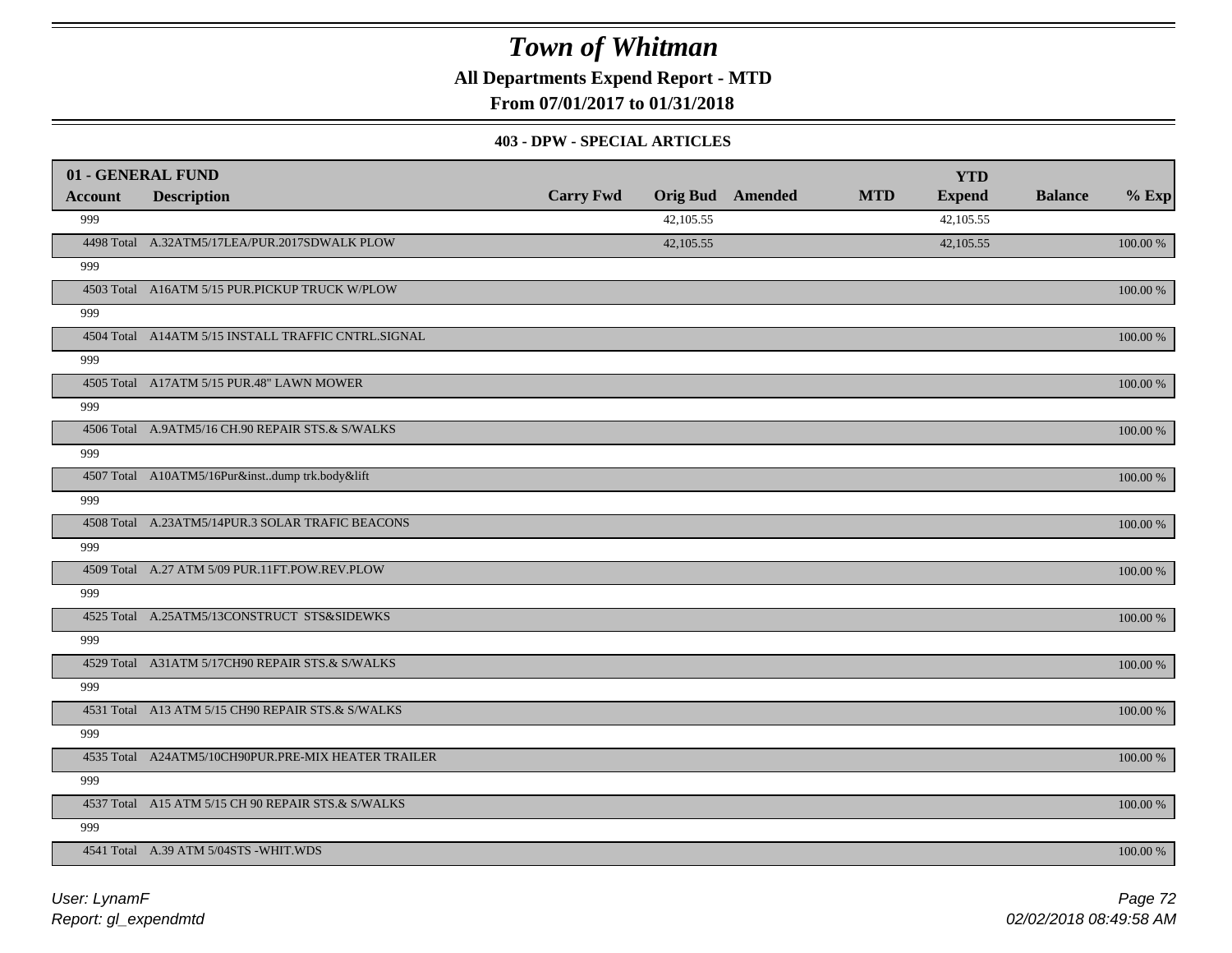**All Departments Expend Report - MTD**

### **From 07/01/2017 to 01/31/2018**

#### **403 - DPW - SPECIAL ARTICLES**

|            | 01 - GENERAL FUND                         |                  |                 |          |            | <b>YTD</b>    |                |          |
|------------|-------------------------------------------|------------------|-----------------|----------|------------|---------------|----------------|----------|
| Account    | <b>Description</b>                        | <b>Carry Fwd</b> | <b>Orig Bud</b> | Amended  | <b>MTD</b> | <b>Expend</b> | <b>Balance</b> | $%$ Exp  |
| 999        |                                           |                  |                 |          |            |               |                |          |
|            | 4542 Total A.40ATM5/04 PREP.STS.FOR ACCEP |                  |                 |          |            |               |                | 100.00 % |
| 999        |                                           | 15,690.50        |                 |          |            |               | 15,690.50      |          |
|            | 4561 Total A.27B ATM 5/16 DPW SITE EVAL.  | 15,690.50        |                 |          |            |               | 15,690.50      | 0.00 %   |
| 999        |                                           |                  |                 | 7,000.00 |            |               | 7,000.00       |          |
|            | 4569 Total A6 STM12/17INSTALL GEN.@ DPW   |                  |                 | 7,000.00 |            |               | 7,000.00       | 0.00 %   |
| 999        |                                           |                  |                 |          |            |               |                |          |
| 4576 Total | <b>ESTABLISH PETTY CASH-DPW</b>           |                  |                 |          |            |               |                | 100.00 % |
|            | <b>403 Total DPW - SPECIAL ARTICLES</b>   | 15,690.50        | 42,105.55       | 7,000.00 |            | 42,105.55     | 22,690.50      |          |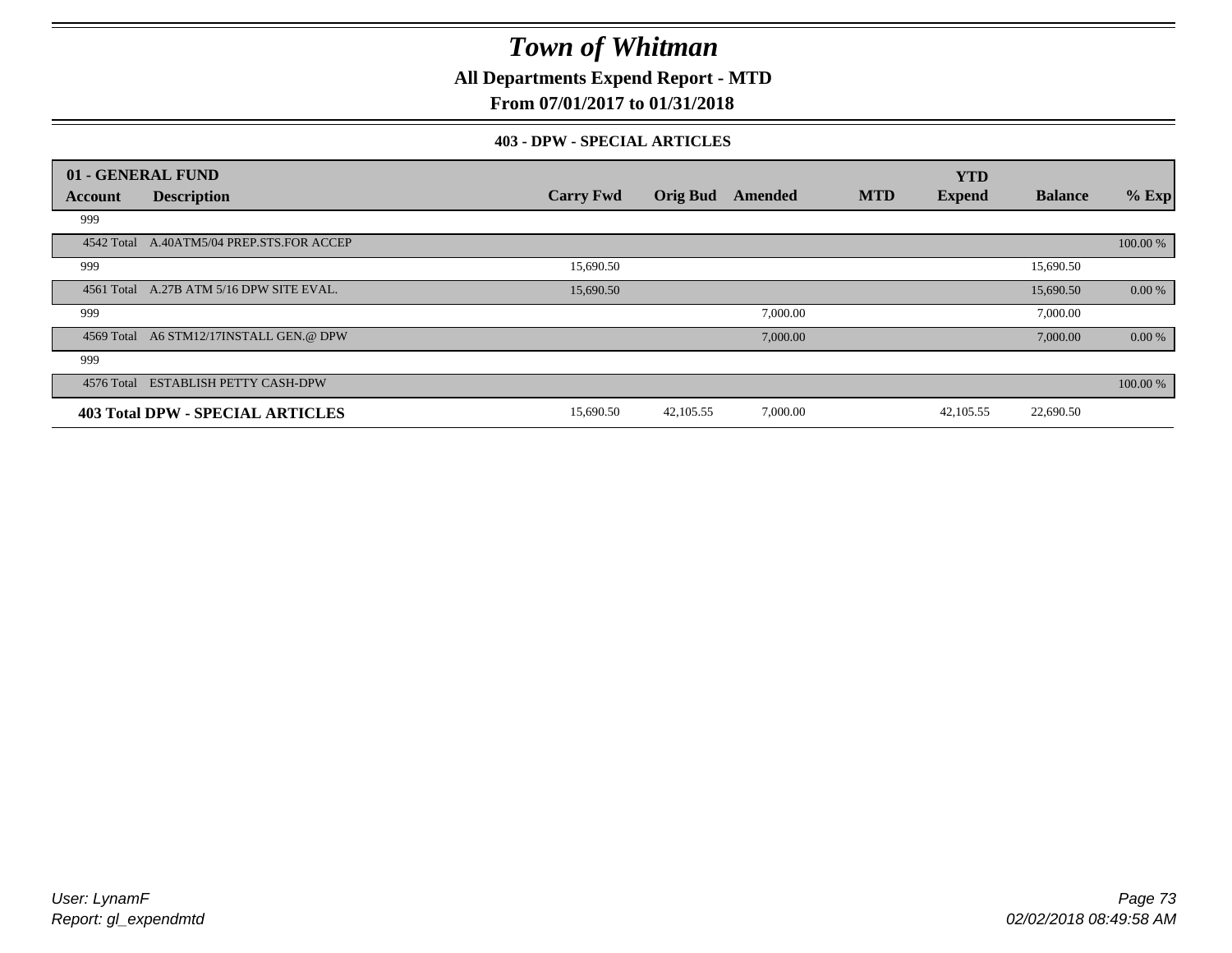**All Departments Expend Report - MTD**

### **From 07/01/2017 to 01/31/2018**

#### **405 - DPW-ADMINSTRATION**

|         | 01 - GENERAL FUND                  |                  |                         |            | <b>YTD</b>    |                |          |
|---------|------------------------------------|------------------|-------------------------|------------|---------------|----------------|----------|
| Account | <b>Description</b>                 | <b>Carry Fwd</b> | <b>Orig Bud</b> Amended | <b>MTD</b> | <b>Expend</b> | <b>Balance</b> | $%$ Exp  |
| 111     | SALARIES-ADMINSTRATIVE             |                  |                         |            |               |                |          |
|         | 1000 Total SALARIES                |                  |                         |            |               |                | 100.00 % |
| 244     | OFFICE EQUIPMENT MAINTENANCE       |                  |                         |            |               |                |          |
| 340     | <b>TELEPHONE</b>                   |                  |                         |            |               |                |          |
| 871     | OPERATING EQUIPMENT                |                  |                         |            |               |                |          |
| 877     | DEP ADMINISTRATIVE ASSESSMENT      |                  |                         |            |               |                |          |
| 420     | <b>OFFICE SUPPLIES</b>             |                  |                         |            |               |                |          |
| 422     | <b>COPY EXPENSE</b>                |                  |                         |            |               |                |          |
| 585     | MISCELLANEOUS EXPENSE              |                  |                         |            |               |                |          |
| 730     | <b>ASSOCIATION DUES</b>            |                  |                         |            |               |                |          |
| 870     | OFFICE EQUIPMENT                   |                  |                         |            |               |                |          |
|         | 2000 Total EXPENSE                 |                  |                         |            |               |                | 100.00 % |
|         | <b>405 Total DPW-ADMINSTRATION</b> |                  |                         |            |               |                |          |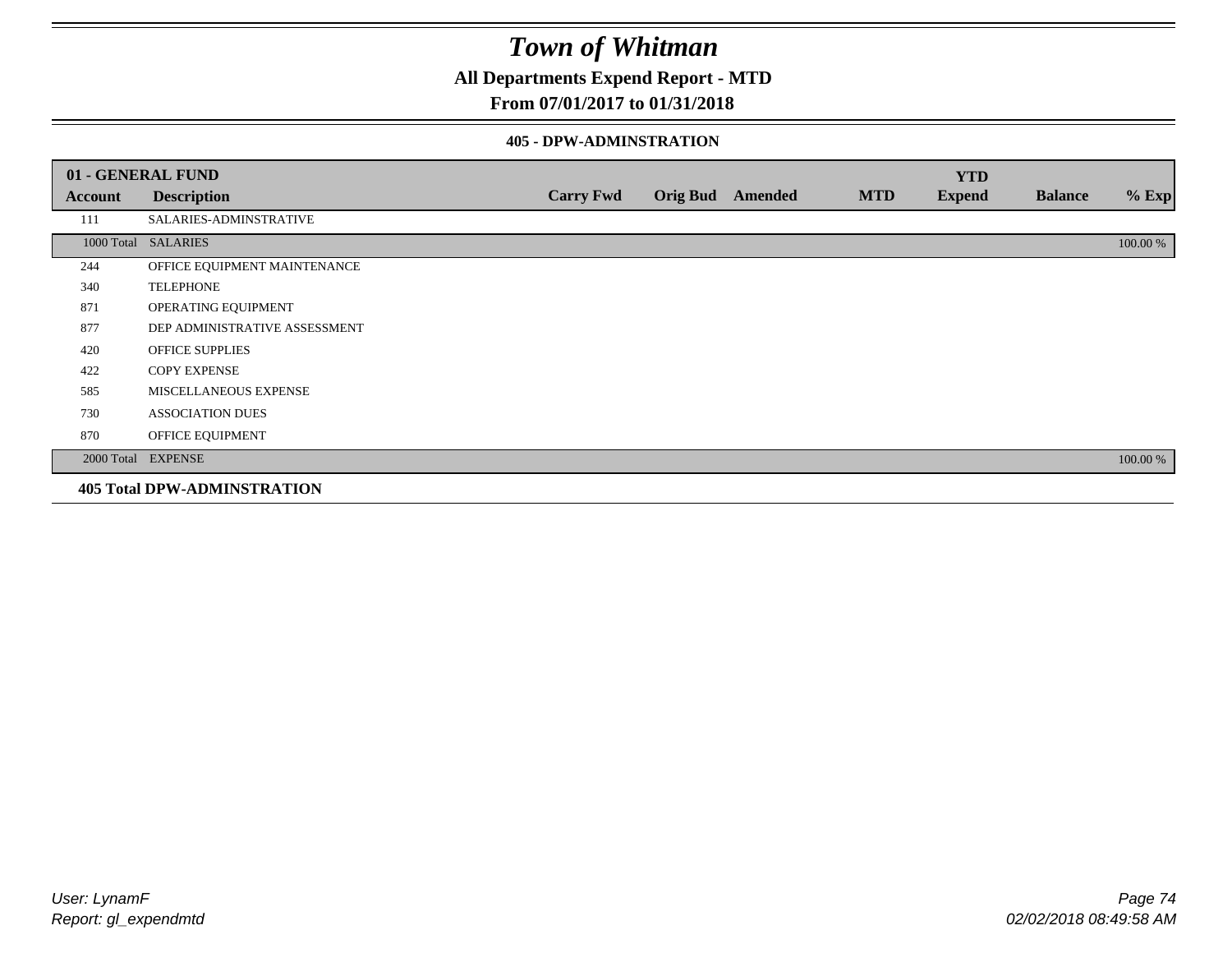**All Departments Expend Report - MTD**

**From 07/01/2017 to 01/31/2018**

#### **414 - DPW-POLICE COVERAGE**

|         | 01 - GENERAL FUND             |                  |           |         |            | <b>YTD</b>    |                |          |
|---------|-------------------------------|------------------|-----------|---------|------------|---------------|----------------|----------|
| Account | <b>Description</b>            | <b>Carry Fwd</b> | Orig Bud  | Amended | <b>MTD</b> | <b>Expend</b> | <b>Balance</b> | $%$ Exp  |
| 134     | <b>SALARIES-DPW COVERAGE</b>  |                  | 19,000.00 |         | 377.76     | 8,010.32      | 10,989.68      |          |
|         | 1000 Total SALARIES           |                  | 19,000.00 |         | 377.76     | 8.010.32      | 10,989.68      | 42.15 %  |
| 941     | FY 2017 ENCUMBRANCES          | 3.220.00         |           |         |            | 3,220.00      |                |          |
|         | 2001 Total EXPENSE            | 3.220.00         |           |         |            | 3,220.00      |                | 100.00 % |
|         | 414 Total DPW-POLICE COVERAGE | 3.220.00         | 19,000.00 |         | 377.76     | 11,230.32     | 10,989.68      |          |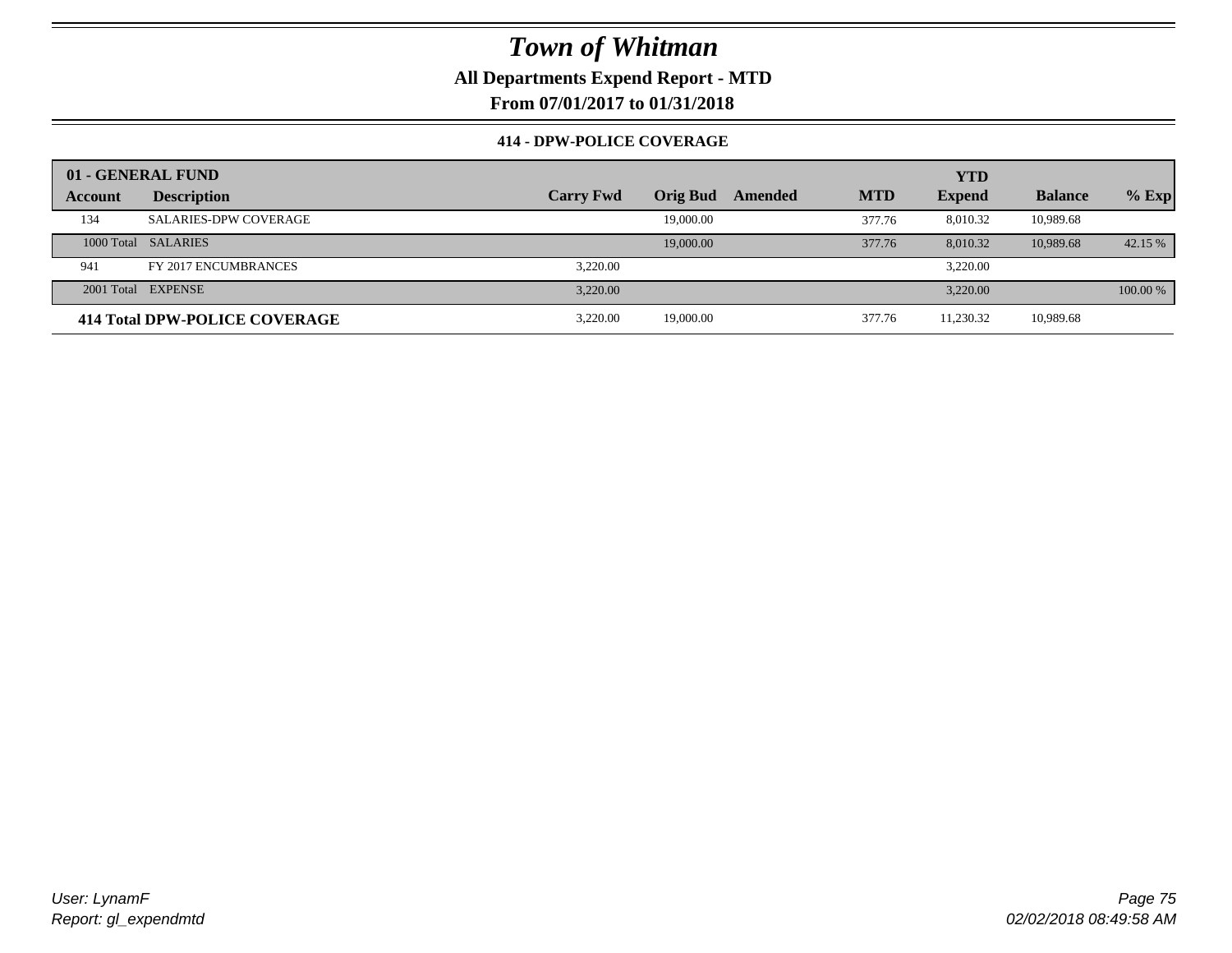### **All Departments Expend Report - MTD**

**From 07/01/2017 to 01/31/2018**

#### **423 - SNOW & ICE CONTROL**

|         | 01 - GENERAL FUND            |                  |                 |         |            | <b>YTD</b>    |                |          |
|---------|------------------------------|------------------|-----------------|---------|------------|---------------|----------------|----------|
| Account | <b>Description</b>           | <b>Carry Fwd</b> | <b>Orig Bud</b> | Amended | <b>MTD</b> | <b>Expend</b> | <b>Balance</b> | $%$ Exp  |
| 114     | DIVISIONAL LABOR-O.T.        |                  |                 |         | 33,043.14  | 43,392.69     | $-43,392.69$   |          |
|         | 1000 Total SALARIES          |                  |                 |         | 33,043.14  | 43.392.69     | $-43.392.69$   | 100.00 % |
| 272     | <b>EQUIPMENT RENTAL</b>      |                  |                 |         | 23,465.50  | 23,465.50     | $-23,465.50$   |          |
| 530     | <b>CHEMICALS</b>             |                  |                 |         | 32,597.73  | 32,597.73     | $-32,597.73$   |          |
| 585     | MISCELLANEOUS EXPENSE        |                  | 120,000.00      |         | 5,909.20   | 16,460.27     | 103,539.73     |          |
|         | 2000 Total EXPENSE           |                  | 120,000.00      |         | 61.972.43  | 72,523.50     | 47,476.50      | 60.43 %  |
|         | 423 Total SNOW & ICE CONTROL |                  | 120,000.00      |         | 95,015.57  | 115,916.19    | 4,083.81       |          |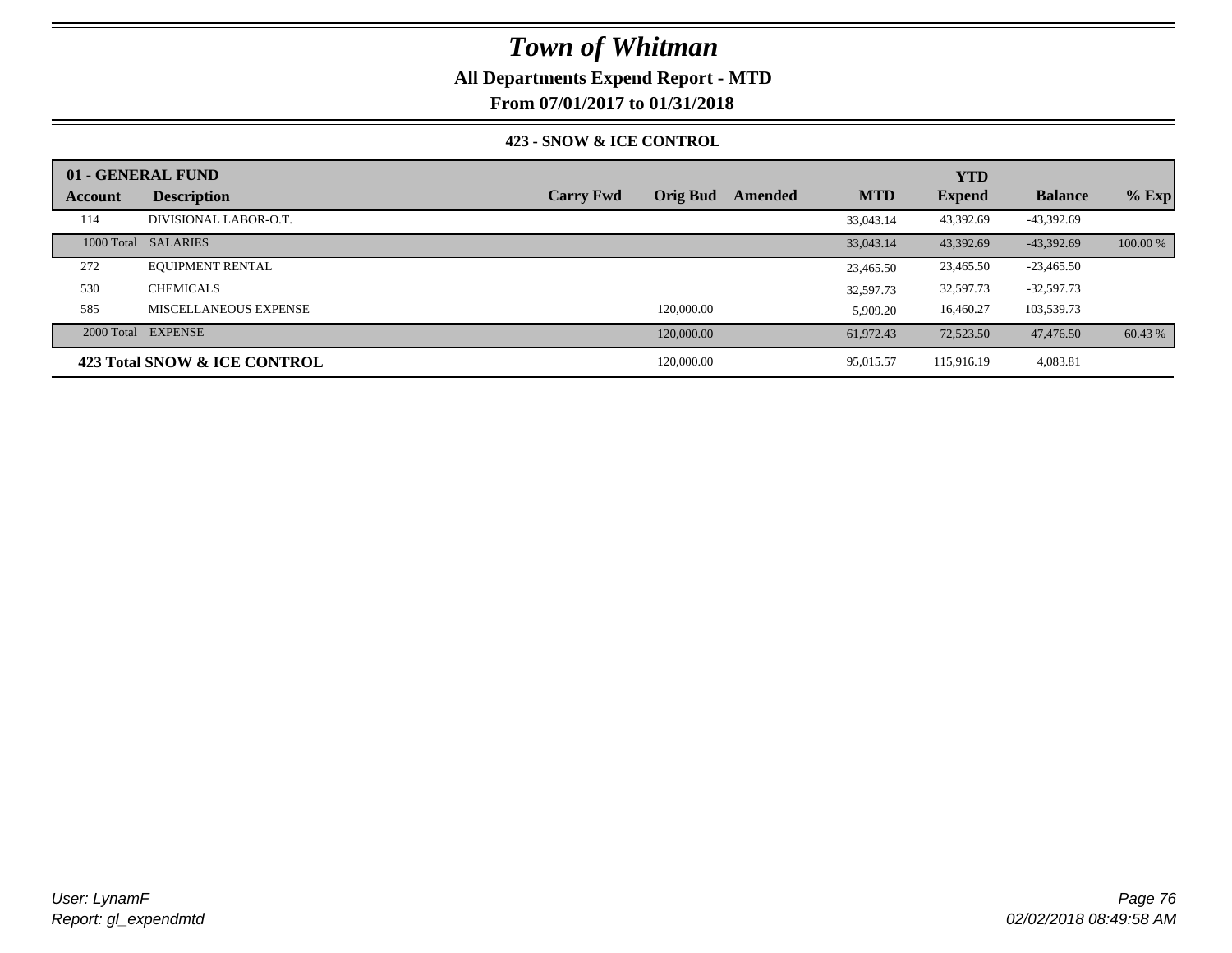## **All Departments Expend Report - MTD**

### **From 07/01/2017 to 01/31/2018**

#### **424 - STREET LIGHTS**

|         | 01 - GENERAL FUND          |                  |                 |         |            | <b>YTD</b>    |                |          |
|---------|----------------------------|------------------|-----------------|---------|------------|---------------|----------------|----------|
| Account | <b>Description</b>         | <b>Carry Fwd</b> | <b>Orig Bud</b> | Amended | <b>MTD</b> | <b>Expend</b> | <b>Balance</b> | $%$ Exp  |
| 210     | <b>ELECTRICITY</b>         |                  | 140,000.00      |         | 15.041.98  | 78,937.81     | 61,062.19      |          |
|         | 2000 Total EXPENSE         |                  | 140,000.00      |         | 15,041.98  | 78,937.81     | 61,062.19      | 56.38 %  |
| 940     | <b>FY2016 ENCUMBRANCES</b> |                  |                 |         |            |               |                |          |
| 945     | <b>FY2013 ENCUMBRANCES</b> |                  |                 |         |            |               |                |          |
| 953     | <b>FY2009 ENCUMBRANCES</b> |                  |                 |         |            |               |                |          |
|         | 2001 Total EXPENSE         |                  |                 |         |            |               |                | 100.00 % |
|         | 424 Total STREET LIGHTS    |                  | 140,000.00      |         | 15,041.98  | 78,937.81     | 61,062.19      |          |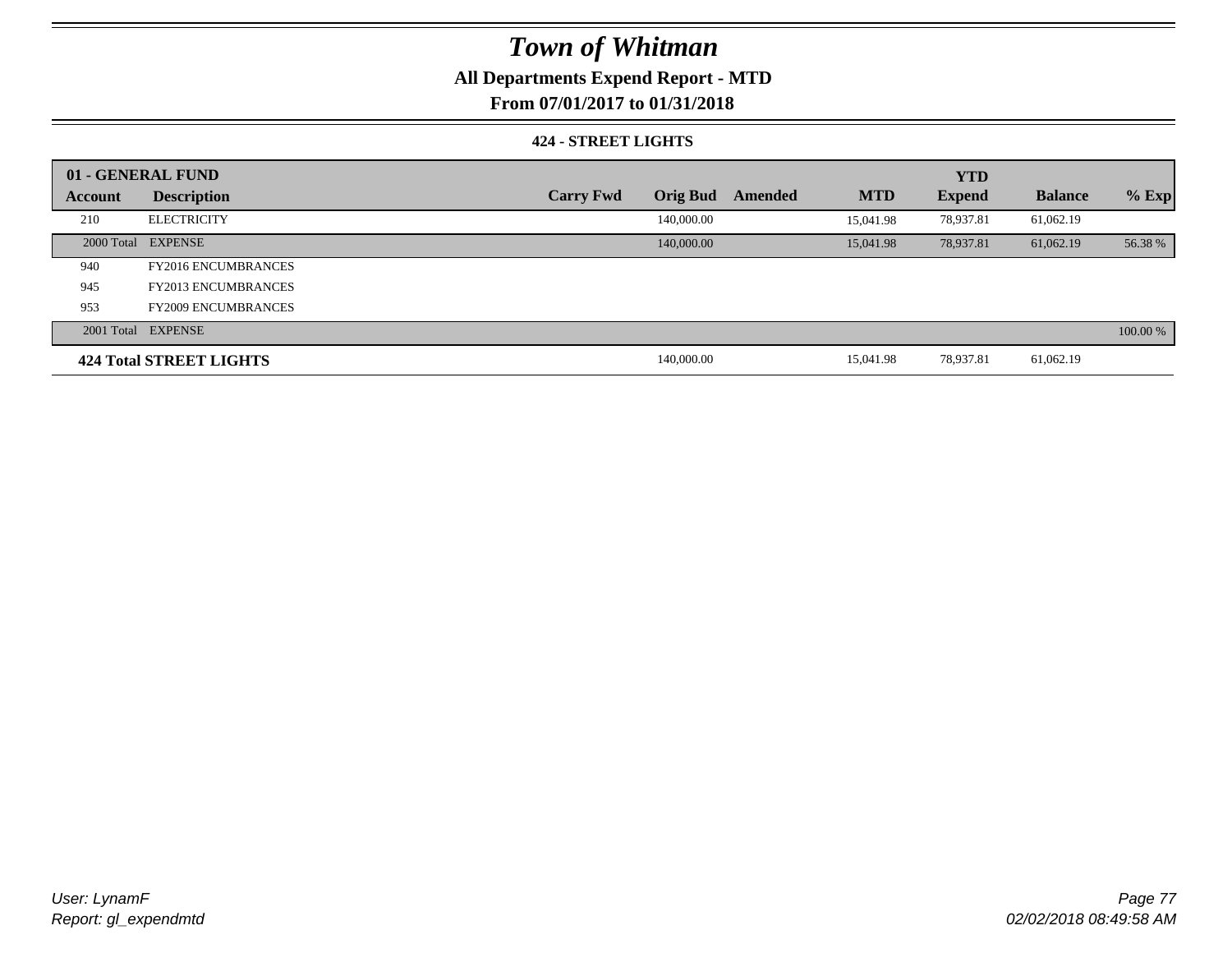**All Departments Expend Report - MTD**

**From 07/01/2017 to 01/31/2018**

#### **433 - DPW-WASTE COLLECTION & DISP.**

|            | 01 - GENERAL FUND                      |                  |                 |         |            | <b>YTD</b>    |                |          |
|------------|----------------------------------------|------------------|-----------------|---------|------------|---------------|----------------|----------|
| Account    | <b>Description</b>                     | <b>Carry Fwd</b> | <b>Orig Bud</b> | Amended | <b>MTD</b> | <b>Expend</b> | <b>Balance</b> | $%$ Exp  |
| 112        | <b>SALARIES</b>                        |                  |                 |         |            |               |                |          |
| 380        | <b>DISPOSAL COSTS</b>                  |                  | 1,121,059.00    |         | 82,757.99  | 497,578.39    | 623,480.61     |          |
| 585        | <b>MISCELLANEOUS EXPENSE</b>           |                  |                 |         |            | 9,058.76      | $-9,058.76$    |          |
| 2000 Total | <b>EXPENSE</b>                         |                  | 1,121,059.00    |         | 82,757.99  | 506,637.15    | 614,421.85     | 45.19 %  |
| 939        | <b>FY2015 ENCUMBRANCES</b>             |                  |                 |         |            |               |                |          |
| 943        | <b>FY2012 ENCUMBRANCES</b>             |                  |                 |         |            |               |                |          |
| 945        | FY2013 ENCUMBRANCES                    |                  |                 |         |            |               |                |          |
| 2001 Total | <b>EXPENSE</b>                         |                  |                 |         |            |               |                | 100.00 % |
| 999        |                                        |                  |                 |         |            |               |                |          |
| 4496 Total | A.9STM6/5/97PUR.RECYCLING BINS         |                  |                 |         |            |               |                | 100.00 % |
|            | 433 Total DPW-WASTE COLLECTION & DISP. |                  | 1,121,059.00    |         | 82,757.99  | 506,637.15    | 614,421.85     |          |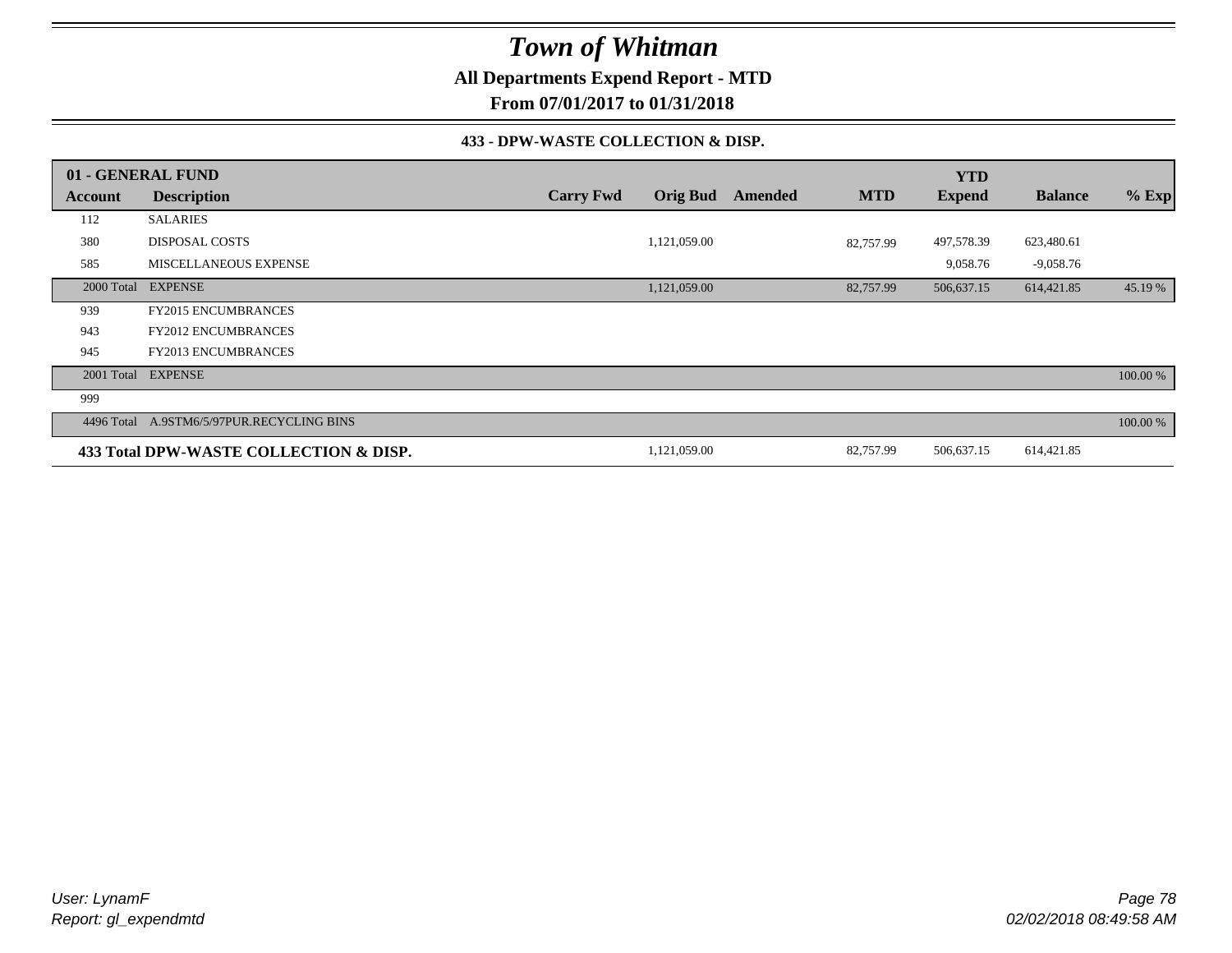## **All Departments Expend Report - MTD**

### **From 07/01/2017 to 01/31/2018**

#### **452 - WATER PURCHASE**

|         | 01 - GENERAL FUND               |                  |                 |         |            | <b>YTD</b>    |                |          |
|---------|---------------------------------|------------------|-----------------|---------|------------|---------------|----------------|----------|
| Account | <b>Description</b>              | <b>Carry Fwd</b> | <b>Orig Bud</b> | Amended | <b>MTD</b> | <b>Expend</b> | <b>Balance</b> | $%$ Exp  |
| 230     | <b>WATER PURCHASE</b>           |                  |                 |         |            |               |                |          |
| 585     | MISCELLANEOUS EXPENSE           |                  |                 |         |            |               |                |          |
|         | 2000 Total EXPENSE              |                  |                 |         |            |               |                | 100.00 % |
| 940     | <b>FY2016 ENCUMBRANCES</b>      |                  |                 |         |            |               |                |          |
| 949     | <b>FY2014 ENCUMBRANCES</b>      |                  |                 |         |            |               |                |          |
|         | 2001 Total EXPENSE              |                  |                 |         |            |               |                | 100.00 % |
|         | <b>452 Total WATER PURCHASE</b> |                  |                 |         |            |               |                |          |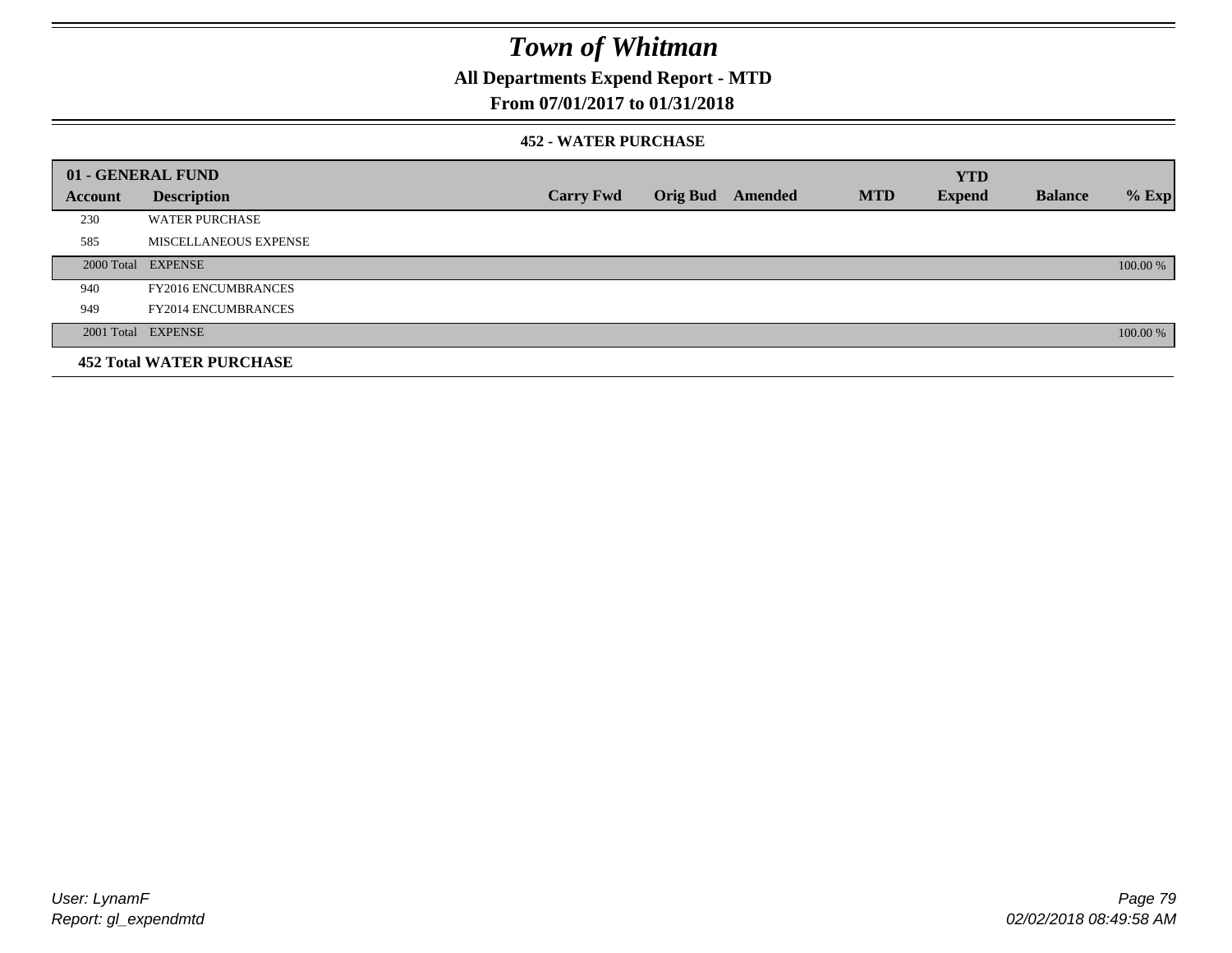**All Departments Expend Report - MTD**

**From 07/01/2017 to 01/31/2018**

#### **492 - CARE OF SOLDIERS GRAVES**

|                | 01 - GENERAL FUND                 |                  |                  |            | YTD           |                |          |
|----------------|-----------------------------------|------------------|------------------|------------|---------------|----------------|----------|
| <b>Account</b> | <b>Description</b>                | <b>Carry Fwd</b> | Orig Bud Amended | <b>MTD</b> | <b>Expend</b> | <b>Balance</b> | $%$ Exp  |
| 240            | BUILDING & GROUNDS MAINT.         |                  | 1,500.00         |            | 1,500.00      |                |          |
|                | 2000 Total EXPENSE                |                  | 1,500.00         |            | 1,500.00      |                | 100.00 % |
|                | 492 Total CARE OF SOLDIERS GRAVES |                  | 1,500.00         |            | 1,500.00      |                |          |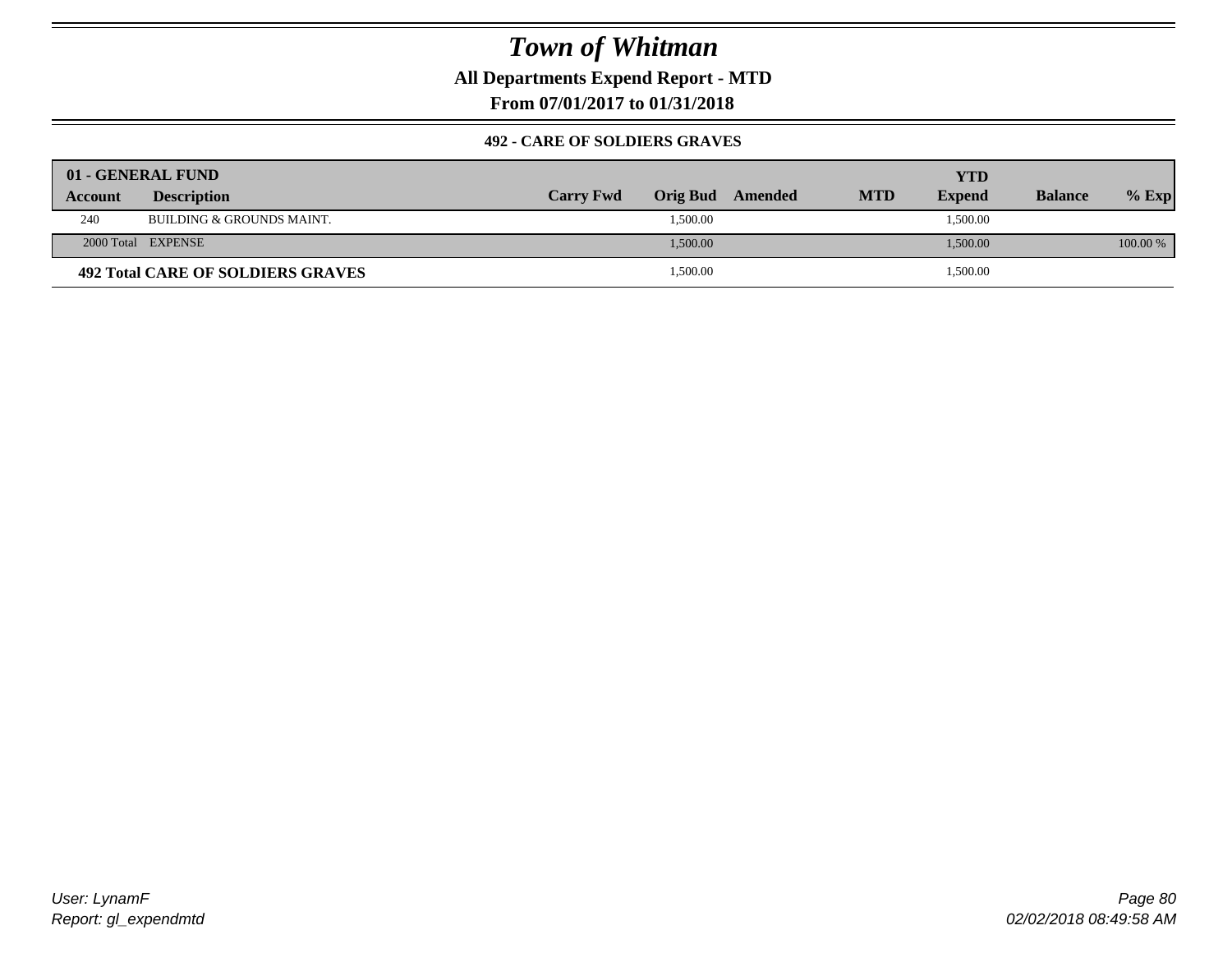### **All Departments Expend Report - MTD**

**From 07/01/2017 to 01/31/2018**

#### **510 - BOARD OF HEALTH**

|                | 01 - GENERAL FUND            |                  |                         |            | <b>YTD</b>    |                |          |
|----------------|------------------------------|------------------|-------------------------|------------|---------------|----------------|----------|
| <b>Account</b> | <b>Description</b>           | <b>Carry Fwd</b> | <b>Orig Bud</b> Amended | <b>MTD</b> | <b>Expend</b> | <b>Balance</b> | $%$ Exp  |
| 110            | SALARIES-BOARD MEMBERS       |                  |                         |            |               |                |          |
|                | 1001 Total SALARIES          |                  |                         |            |               |                | 100.00 % |
| 120            | SALARIES-PART TIME           | 39,343.00        | 3,804.71                | 4,083.82   | 23,863.91     | 19,283.80      |          |
|                | 1002 Total SALARIES          | 39,343.00        | 3,804.71                | 4,083.82   | 23,863.91     | 19,283.80      | 55.30 %  |
| 121            | <b>CLERICAL I</b>            | 24,867.00        |                         | 2,391.00   | 14,274.27     | 10,592.73      |          |
|                | 1003 Total SALARIES          | 24,867.00        |                         | 2,391.00   | 14,274.27     | 10,592.73      | 57.40 %  |
| 123            | RECORDING SECRETARY          | 3,501.00         |                         | 168.29     | 1,747.60      | 1,753.40       |          |
|                | 1004 Total SALARIES          | 3,501.00         |                         | 168.29     | 1,747.60      | 1,753.40       | 49.91 %  |
| 133            | <b>ASSISTANT</b>             | 1,800.00         |                         | 26.00      | 403.00        | 1,397.00       |          |
|                | 1005 Total SALARIES          | 1,800.00         |                         | 26.00      | 403.00        | 1,397.00       | 22.38 %  |
| 126            | <b>CLERICAL II</b>           | 1,366.00         |                         | 41.84      | 902.63        | 463.37         |          |
|                | 1006 Total SALARIES          | 1,366.00         |                         | 41.84      | 902.63        | 463.37         | 66.07 %  |
| 482            | RESERVE FUND TRANS.-SALARIES |                  |                         |            |               |                |          |
| 483            | RESERVE FUND TRANS.-VACATION |                  |                         |            |               |                |          |
|                | 1019 Total SALARIES          |                  |                         |            |               |                | 100.00 % |
| 150            | ANIMAL INSPECTOR             | 804.00           |                         | 150.00     | 780.00        | 24.00          |          |
| 151            | <b>BURIAL DEAD ANIMALS</b>   |                  |                         |            |               |                |          |
| 315            | <b>BURIAL AGENT</b>          | 275.00           |                         |            | 137.50        | 137.50         |          |
| 316            | <b>LABORATORY FEES</b>       |                  |                         |            |               |                |          |
| 340            | <b>TELEPHONE</b>             |                  |                         |            |               |                |          |
| 343            | <b>CELL PHONES</b>           |                  |                         |            |               |                |          |
| 420            | <b>OFFICE SUPPLIES</b>       |                  |                         | 67.26      | 243.47        | $-243.47$      |          |
| 501            | <b>CLINIC EXPENSE</b>        |                  |                         |            |               |                |          |
| 585            | MISCELLANEOUS EXPENSE        | 2,500.00         |                         |            | 430.81        | 2,069.19       |          |
| 730            | <b>ASSOCIATION DUES</b>      |                  |                         | 120.00     | 270.00        | $-270.00$      |          |
| 731            | <b>MEETINGS</b>              |                  |                         |            |               |                |          |
| 737            | <b>RABID ANIMAL EXPENSE</b>  | 200.00           |                         |            | 35.00         | 165.00         |          |
| 738            | HOUSEHOLD HAZARDOUS WASTE    | 3,000.00         |                         |            |               | 3,000.00       |          |
|                | 2000 Total EXPENSE           | 6,779.00         |                         | 337.26     | 1,896.78      | 4,882.22       | 27.98 %  |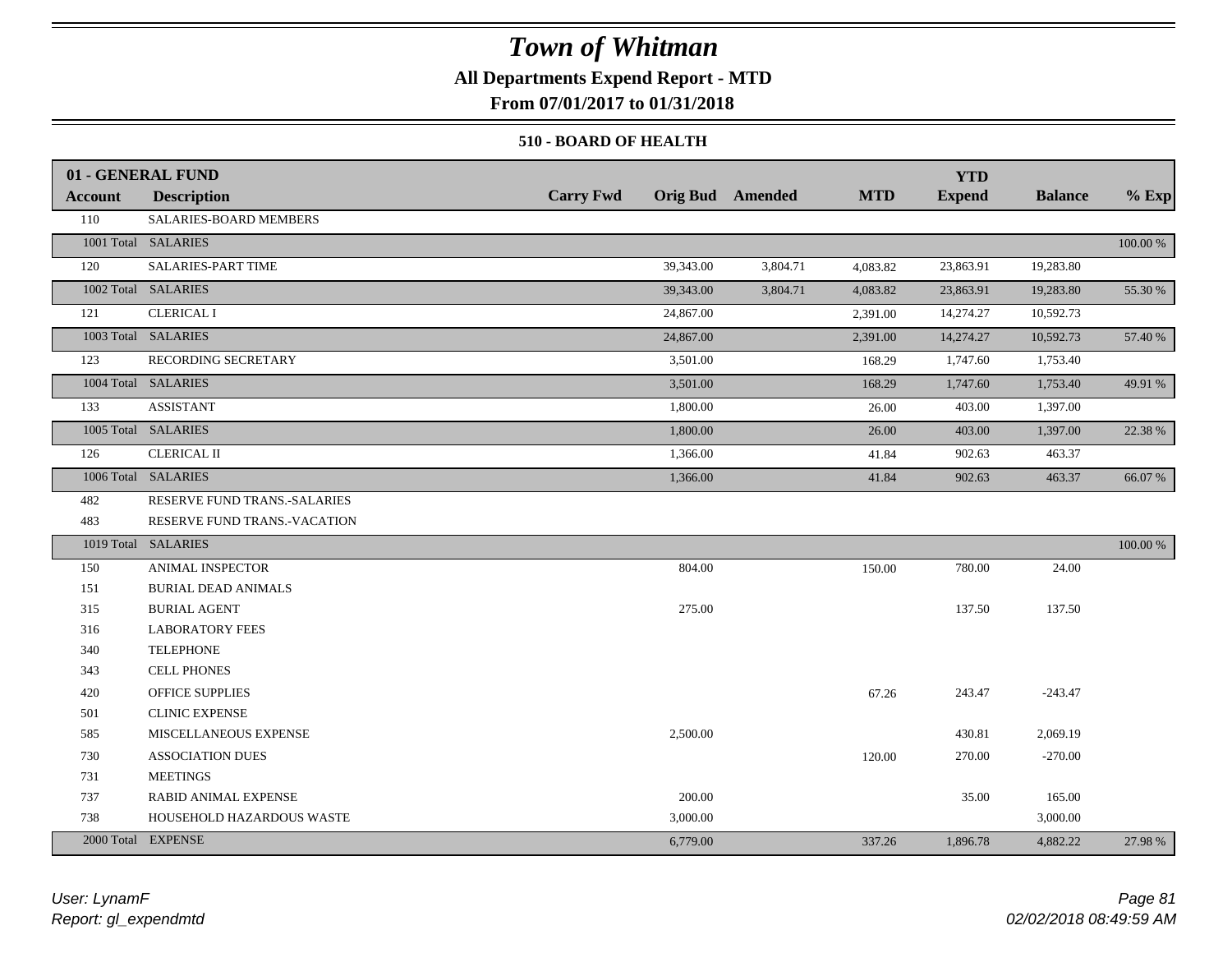**All Departments Expend Report - MTD**

**From 07/01/2017 to 01/31/2018**

#### **510 - BOARD OF HEALTH**

|            | 01 - GENERAL FUND                           |                  |                 |          |            | <b>YTD</b>    |                |           |
|------------|---------------------------------------------|------------------|-----------------|----------|------------|---------------|----------------|-----------|
| Account    | <b>Description</b>                          | <b>Carry Fwd</b> | <b>Orig Bud</b> | Amended  | <b>MTD</b> | <b>Expend</b> | <b>Balance</b> | $%$ Exp   |
| 710        | IN STATE TRAVEL                             |                  | 1,443.00        |          | 17.71      | 214.85        | 1,228.15       |           |
|            | 2001 Total EXPENSE                          |                  | 1,443.00        |          | 17.71      | 214.85        | 1,228.15       | 14.88 %   |
| 940        | FY2016 ENCUMBRANCES                         |                  |                 |          |            |               |                |           |
|            | 2002 Total EXPENSE                          |                  |                 |          |            |               |                | 100.00 %  |
| 999        |                                             |                  |                 |          |            |               |                |           |
| 4448 Total | A5 ATM 5/15 HAZARDOUS WSTE.DAY              |                  |                 |          |            |               |                | 100.00 %  |
| 999        |                                             | 2,648.96         |                 |          |            | 1,744.66      | 904.30         |           |
|            | 4451 Total A.6 ATM 5/16 HAZ.WASTE.DAY       | 2,648.96         |                 |          |            | 1,744.66      | 904.30         | 65.86%    |
| 999        |                                             |                  |                 |          |            |               |                |           |
|            | 4456 Total A.27ATM5/14 HAZ.WASTE DAY        |                  |                 |          |            |               |                | 100.00 %  |
| 999        |                                             |                  |                 |          |            |               |                |           |
| 4459 Total | A.8STM5/17 PUR.W.H.R.SCHL LUNCH VAN         |                  |                 |          |            |               |                | 100.00 %  |
| 999        |                                             |                  | 1,500.00        |          |            |               | 1,500.00       |           |
|            | 4543 Total A.14 ATM5/17 B.O.H.SITE TRAINING |                  | 1,500.00        |          |            |               | 1,500.00       | $0.00 \%$ |
|            | <b>510 Total BOARD OF HEALTH</b>            | 2,648.96         | 80,599.00       | 3,804.71 | 7,065.92   | 45,047.70     | 42,004.97      |           |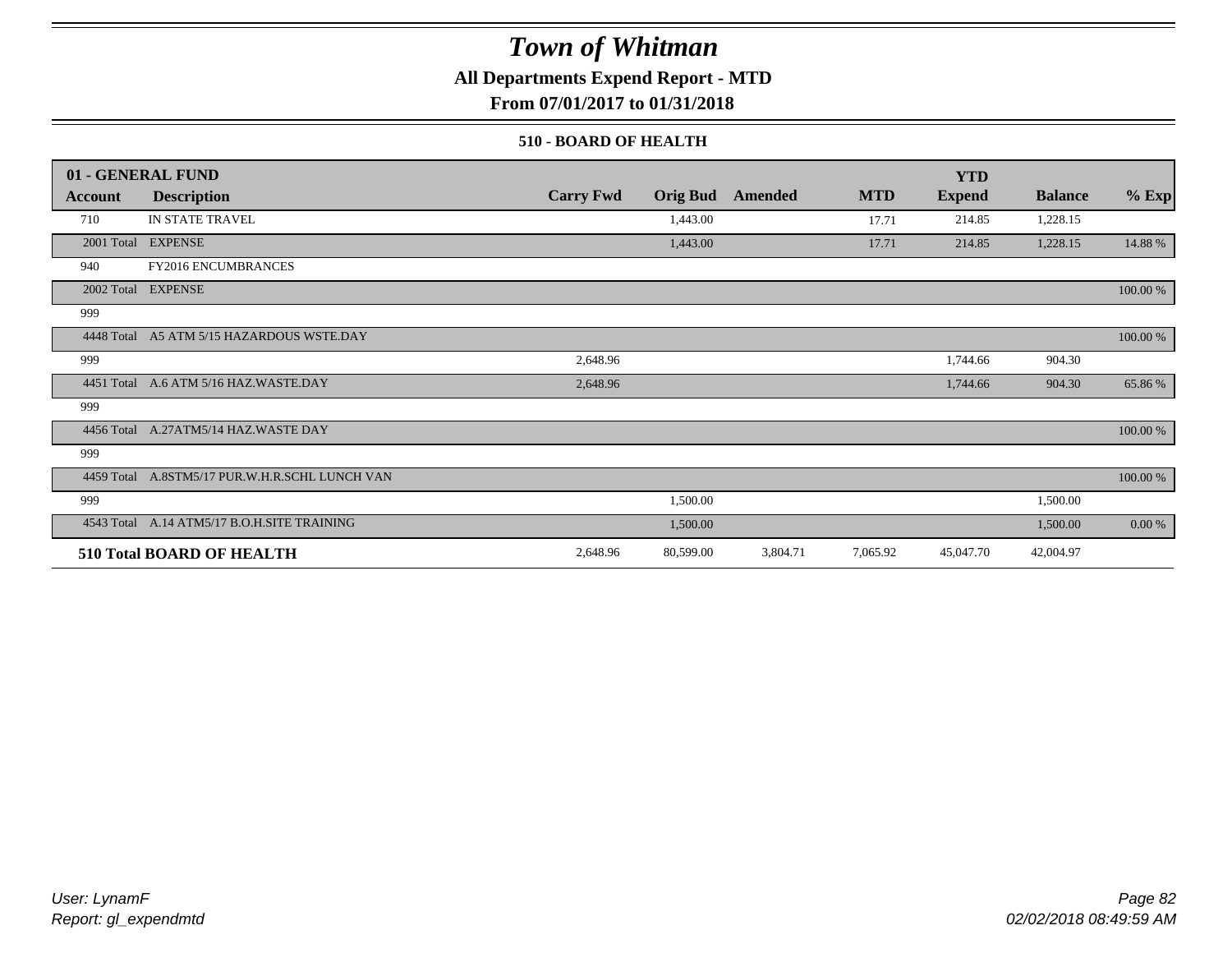**All Departments Expend Report - MTD**

**From 07/01/2017 to 01/31/2018**

#### **519 - BOH-SEWER HOOK-UP INSPECTORS**

|         | 01 - GENERAL FUND                      |                  |                  |            | YTD           |                |          |
|---------|----------------------------------------|------------------|------------------|------------|---------------|----------------|----------|
| Account | <b>Description</b>                     | <b>Carry Fwd</b> | Orig Bud Amended | <b>MTD</b> | <b>Expend</b> | <b>Balance</b> | $%$ Exp  |
| 120     | <b>SALARIES-PART TIME</b>              |                  |                  |            |               |                |          |
|         | 1000 Total SALARIES                    |                  |                  |            |               |                | 100.00 % |
|         | 519 Total BOH-SEWER HOOK-UP INSPECTORS |                  |                  |            |               |                |          |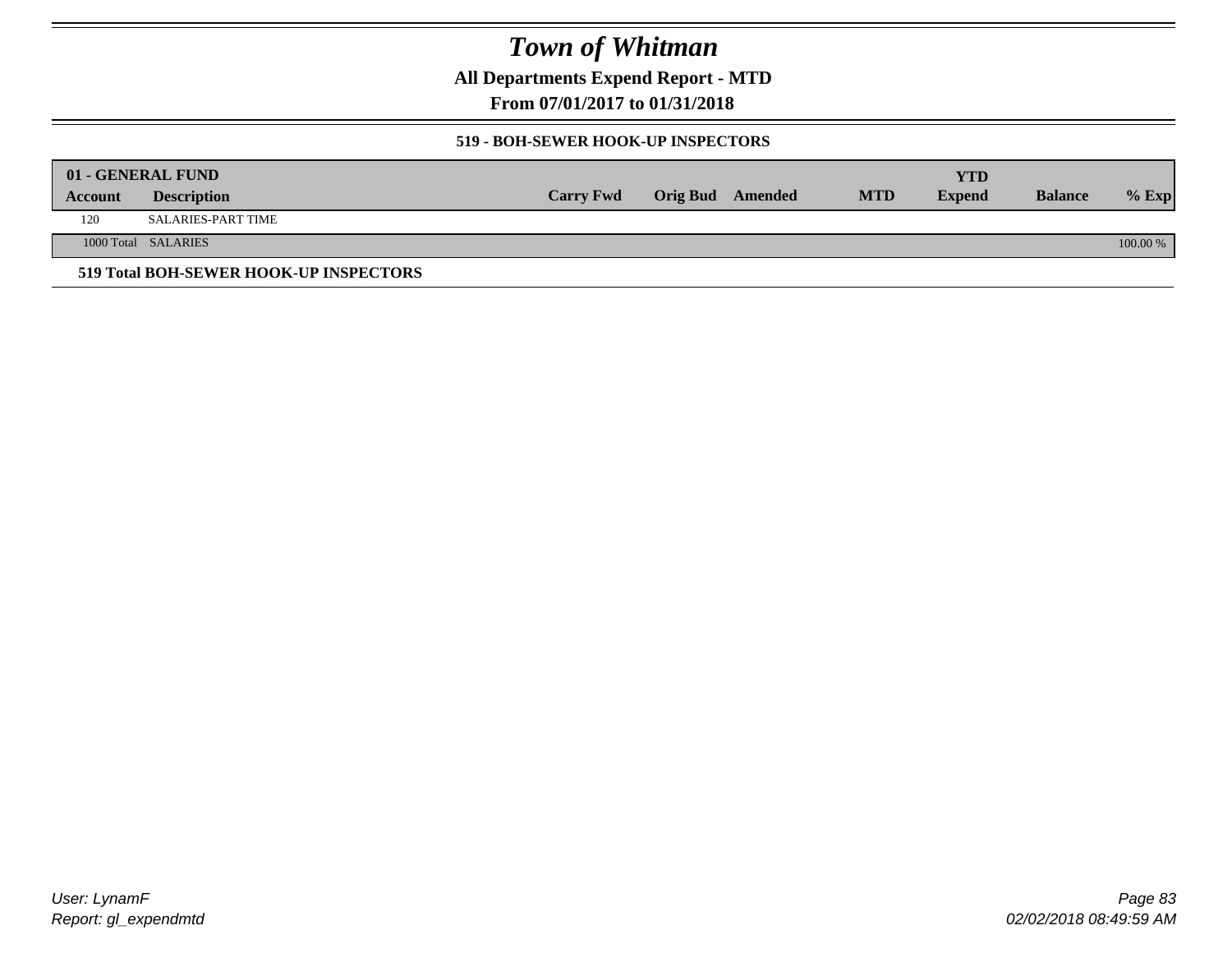## **All Departments Expend Report - MTD**

### **From 07/01/2017 to 01/31/2018**

#### **522 - VISITING NURSE**

|         | 01 - GENERAL FUND                   |                  |                 |         |            | <b>YTD</b>    |                |          |
|---------|-------------------------------------|------------------|-----------------|---------|------------|---------------|----------------|----------|
| Account | <b>Description</b>                  | <b>Carry Fwd</b> | <b>Orig Bud</b> | Amended | <b>MTD</b> | <b>Expend</b> | <b>Balance</b> | $%$ Exp  |
| 300     | <b>MEDICAL &amp; DENTAL EXPENSE</b> |                  | 18,025.00       |         |            | 4,107.10      | 13,917.90      |          |
|         | 2000 Total EXPENSE                  |                  | 18,025,00       |         |            | 4,107.10      | 13.917.90      | 22.78 %  |
| 946     | <b>FY2010 ENCUMBRANCES</b>          |                  |                 |         |            |               |                |          |
|         | 2001 Total EXPENSE                  |                  |                 |         |            |               |                | 100.00 % |
|         | 522 Total VISITING NURSE            |                  | 18,025.00       |         |            | 4.107.10      | 13,917.90      |          |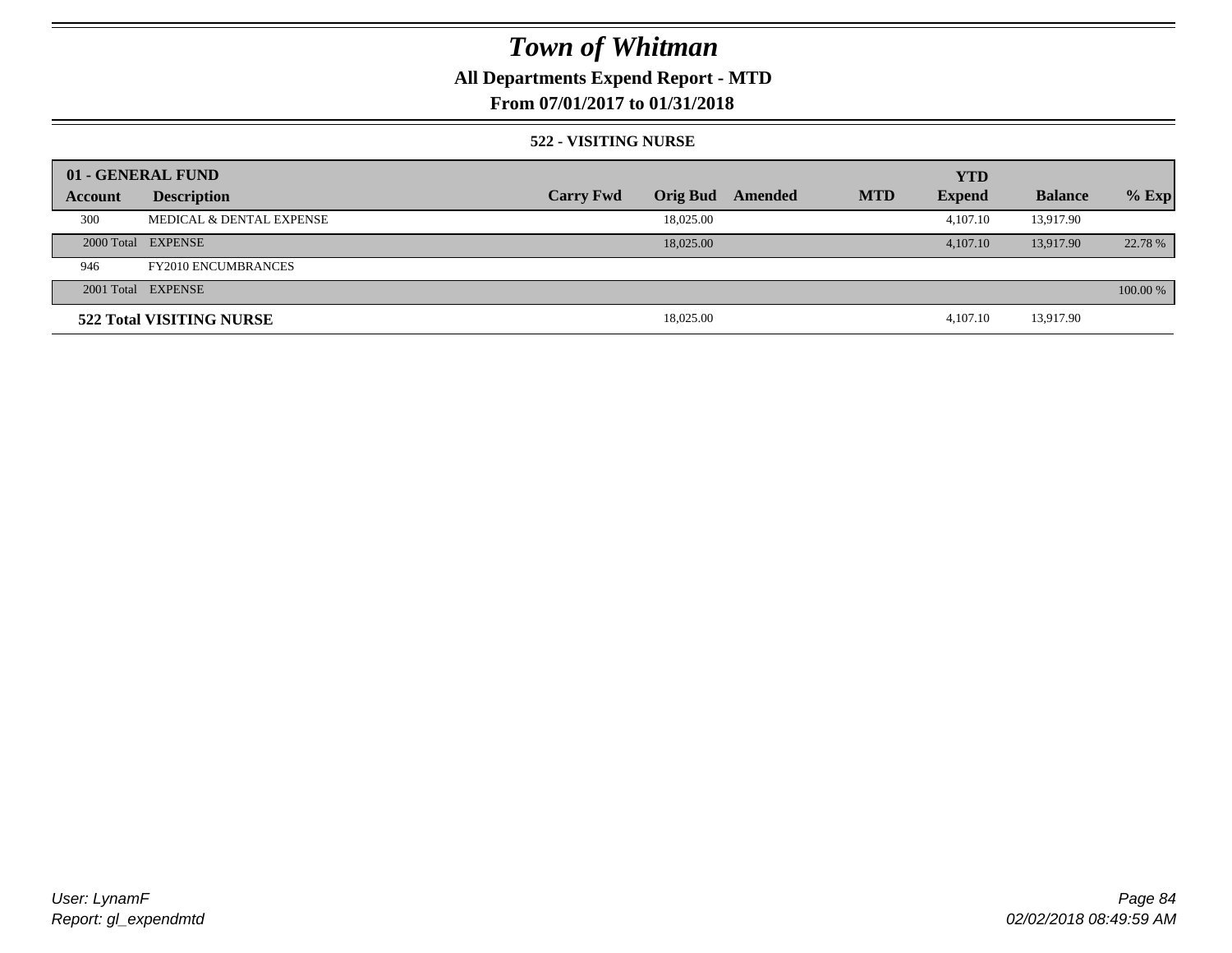## **All Departments Expend Report - MTD**

### **From 07/01/2017 to 01/31/2018**

#### **524 - DENTAL**

|         | 01 - GENERAL FUND       |                  |                  |            | <b>YTD</b>    |                |          |
|---------|-------------------------|------------------|------------------|------------|---------------|----------------|----------|
| Account | <b>Description</b>      | <b>Carry Fwd</b> | Orig Bud Amended | <b>MTD</b> | <b>Expend</b> | <b>Balance</b> | $%$ Exp  |
| 730     | <b>ASSOCIATION DUES</b> |                  |                  |            |               |                |          |
|         | 2000 Total EXPENSE      |                  |                  |            |               |                | 100.00 % |
|         | <b>524 Total DENTAL</b> |                  |                  |            |               |                |          |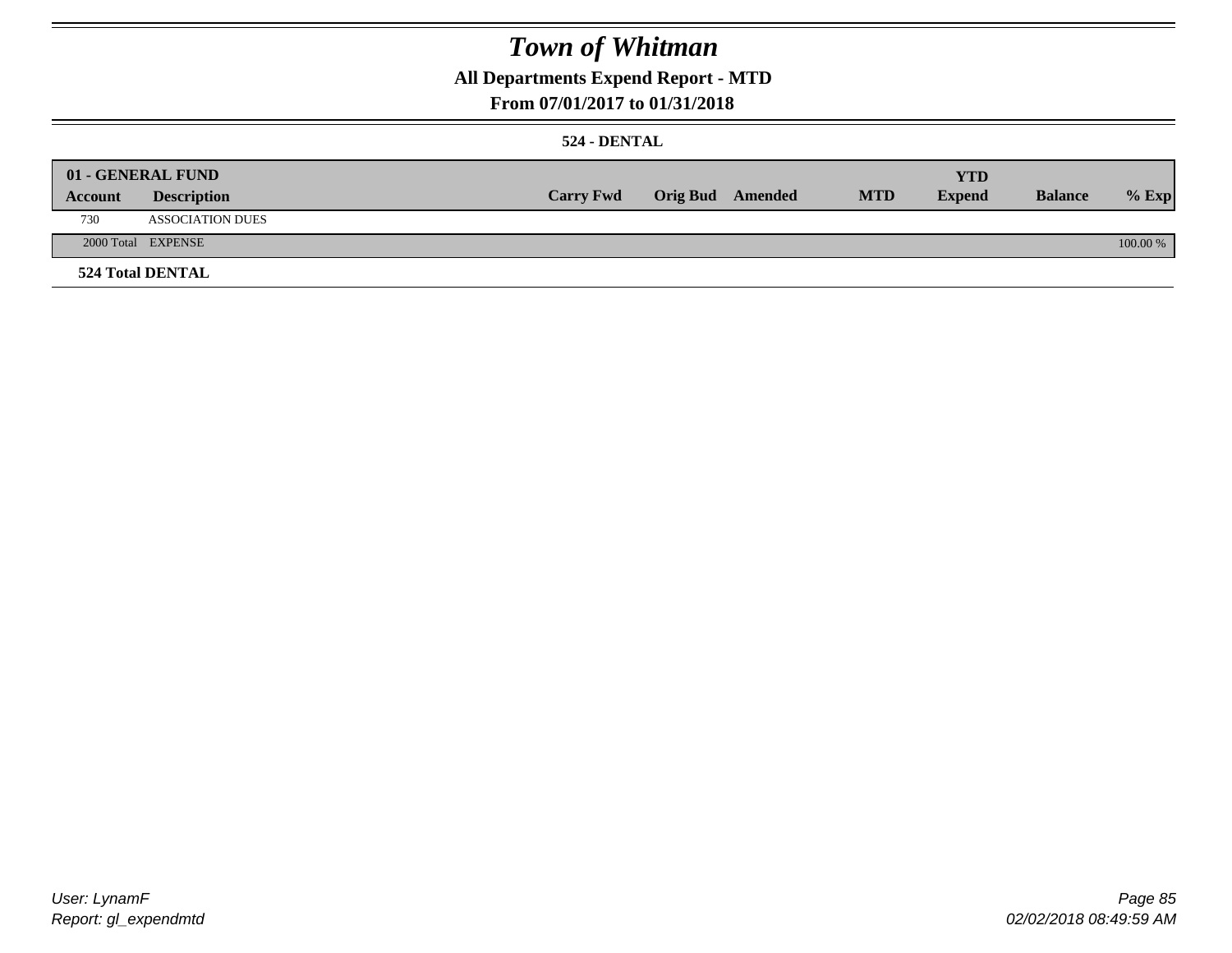### **All Departments Expend Report - MTD**

**From 07/01/2017 to 01/31/2018**

#### **541 - COUNCIL ON AGING**

|                | 01 - GENERAL FUND                        |                  |                                       | <b>YTD</b>    |                |          |
|----------------|------------------------------------------|------------------|---------------------------------------|---------------|----------------|----------|
| <b>Account</b> | <b>Description</b>                       | <b>Carry Fwd</b> | <b>MTD</b><br><b>Orig Bud</b> Amended | <b>Expend</b> | <b>Balance</b> | $%$ Exp  |
| 111            | SALARIES-ADMINSTRATIVE                   | 66,127.00        | 6,358.35                              | 38,150.10     | 27,976.90      |          |
| 138            | <b>SICK LEAVE BUY-BACK</b>               |                  |                                       |               |                |          |
| 146            | SALARIES-LONGEVITY                       |                  |                                       |               |                |          |
|                | 1000 Total SALARIES                      | 66,127.00        | 6,358.35                              | 38,150.10     | 27,976.90      | 57.69 %  |
| 121            | <b>CLERICAL I</b>                        | 41,001.00        | 3,942.40                              | 23,611.76     | 17,389.24      |          |
|                | 1001 Total SALARIES                      | 41,001.00        | 3,942.40                              | 23,611.76     | 17,389.24      | 57.58 %  |
| 117            | <b>CUSTODIAL</b>                         |                  |                                       |               |                |          |
|                | 1002 Total SALARIES                      |                  |                                       |               |                | 100.00 % |
| 157            | <b>BUS DRIVER</b>                        | 35,051.00        | 2,574.99                              | 16,465.71     | 18,585.29      |          |
|                | 1003 Total SALARIES                      | 35,051.00        | 2,574.99                              | 16,465.71     | 18,585.29      | 46.97 %  |
| 129            | ADDITIONAL CLERICAL                      | 32,979.00        | 3,171.00                              | 19,261.56     | 13,717.44      |          |
|                | 1004 Total SALARIES                      | 32,979.00        | 3,171.00                              | 19,261.56     | 13,717.44      | 58.40 %  |
| 131            | <b>SOCIAL WORKER</b>                     | 32,466.00        | 3,121.65                              | 18,729.90     | 13,736.10      |          |
|                | 1005 Total SALARIES                      | 32,466.00        | 3,121.65                              | 18,729.90     | 13,736.10      | 57.69 %  |
| 210            | <b>ELECTRICITY</b>                       |                  | 240.20                                | 1,565.22      | $-1,565.22$    |          |
| 212            | <b>GAS (NATURAL)</b>                     |                  | 222.91                                | 462.95        | $-462.95$      |          |
| 242            | <b>VEHICLE MAINTENANCE</b>               |                  |                                       |               |                |          |
| 340            | <b>TELEPHONE</b>                         |                  |                                       |               |                |          |
| 343            | <b>CELL PHONES</b>                       |                  | 83.13                                 | 581.91        | $-581.91$      |          |
| 420            | <b>OFFICE SUPPLIES</b>                   |                  | 244.85                                | 1,236.60      | $-1,236.60$    |          |
| 481            | <b>GASOLINE</b>                          |                  |                                       |               |                |          |
| 585            | MISCELLANEOUS EXPENSE                    | 15,157.00        | 51.35                                 | 192.66        | 14,964.34      |          |
| 430            | <b>BUILDING MAINTENANCE &amp; REPAIR</b> |                  |                                       | 1,820.93      | $-1,820.93$    |          |
| 710            | IN STATE TRAVEL                          |                  | 14.45                                 | 177.64        | $-177.64$      |          |
| 730            | <b>ASSOCIATION DUES</b>                  |                  |                                       |               |                |          |
| 731            | <b>MEETINGS</b>                          |                  |                                       |               |                |          |
| 870            | OFFICE EQUIPMENT                         |                  |                                       |               |                |          |
|                | 2000 Total EXPENSE                       | 15,157.00        | 856.89                                | 6,037.91      | 9,119.09       | 39.83 %  |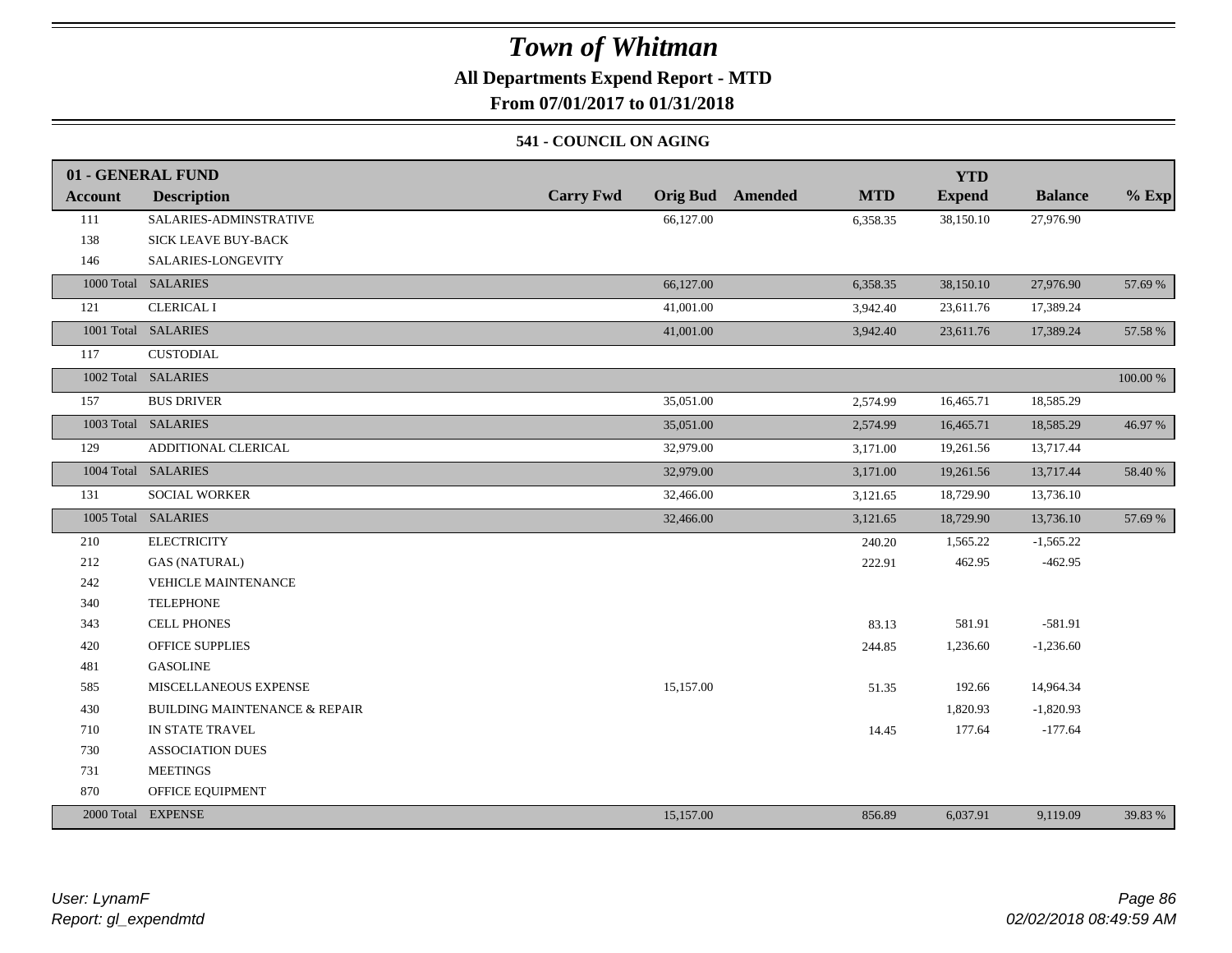### **All Departments Expend Report - MTD**

### **From 07/01/2017 to 01/31/2018**

#### **541 - COUNCIL ON AGING**

|            | 01 - GENERAL FUND                                  |                  |                 |         |            | <b>YTD</b>    |                |          |
|------------|----------------------------------------------------|------------------|-----------------|---------|------------|---------------|----------------|----------|
| Account    | <b>Description</b>                                 | <b>Carry Fwd</b> | <b>Orig Bud</b> | Amended | <b>MTD</b> | <b>Expend</b> | <b>Balance</b> | $%$ Exp  |
| 940        | FY2016 ENCUMBRANCES                                |                  |                 |         |            |               |                |          |
| 941        | FY 2017 ENCUMBRANCES                               |                  |                 |         |            |               |                |          |
| 943        | FY2012 ENCUMBRANCES                                |                  |                 |         |            |               |                |          |
| 945        | <b>FY2013 ENCUMBRANCES</b>                         |                  |                 |         |            |               |                |          |
|            | 2002 Total EXPENSE                                 |                  |                 |         |            |               |                | 100.00 % |
| 999        |                                                    |                  |                 |         |            |               |                |          |
| 4492 Total | A.6 STM 5/7/12 PUR.CHAIRS-SENIOR CTR.              |                  |                 |         |            |               |                | 100.00 % |
| 999        |                                                    |                  |                 |         |            |               |                |          |
|            | 4493 Total A19 ATM 5/12 C.O.A. BUILDING REPAIRS    |                  |                 |         |            |               |                | 100.00 % |
| 999        |                                                    | 3,061.00         |                 |         |            | 3,061.00      |                |          |
|            | 4494 Total A.5STM5/17TOWN SHR.WHL CHR.EQ.BUS       | 3,061.00         |                 |         |            | 3,061.00      |                | 100.00 % |
| 999        |                                                    |                  |                 |         |            |               |                |          |
|            | 4534 Total A.3 STM 11/13 CH90 REPAIR STS.& S/WALKS |                  |                 |         |            |               |                | 100.00 % |
| 999        |                                                    |                  |                 |         |            |               |                |          |
|            | 4557 Total A.17 ATM 5/13 REPAVE COA PARKING LOT    |                  |                 |         |            |               |                | 100.00 % |
| 999        |                                                    |                  |                 |         |            |               |                |          |
|            | 4563 Total A.27A ATM 5/16 AIR COND. SEN.CTR.       |                  |                 |         |            |               |                | 100.00 % |
|            | 541 Total COUNCIL ON AGING                         | 3,061.00         | 222,781.00      |         | 20,025.28  | 125,317.94    | 100,524.06     |          |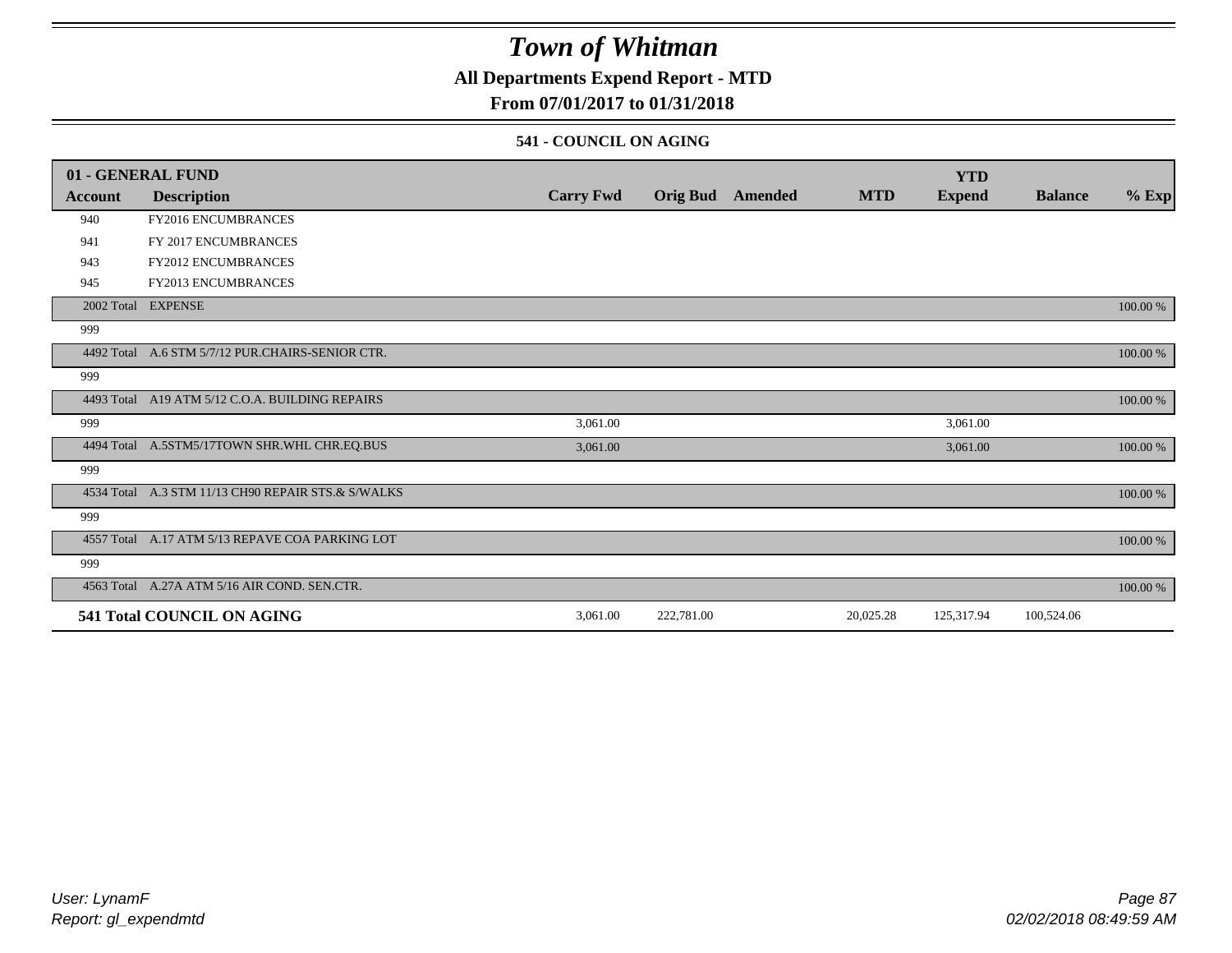**All Departments Expend Report - MTD**

### **From 07/01/2017 to 01/31/2018**

#### **543 - VETERANS SERVICES**

|            | 01 - GENERAL FUND                  |                  |                 |                |            | <b>YTD</b>    |                |          |
|------------|------------------------------------|------------------|-----------------|----------------|------------|---------------|----------------|----------|
| Account    | <b>Description</b>                 | <b>Carry Fwd</b> | <b>Orig Bud</b> | <b>Amended</b> | <b>MTD</b> | <b>Expend</b> | <b>Balance</b> | $%$ Exp  |
| 112        | <b>SALARIES</b>                    |                  |                 |                |            |               |                |          |
| 1000 Total | <b>SALARIES</b>                    |                  |                 |                |            |               |                | 100.00 % |
| 120        | <b>SALARIES-PART TIME</b>          |                  |                 |                |            |               |                |          |
| 1001 Total | <b>SALARIES</b>                    |                  |                 |                |            |               |                | 100.00 % |
| 330        | <b>DISTRICT SERVICES</b>           |                  | 45,100.00       |                |            | 6,344.01      | 38,755.99      |          |
| 340        | <b>TELEPHONE</b>                   |                  |                 |                |            |               |                |          |
| 343        | <b>CELL PHONES</b>                 |                  |                 |                | 50.99      | 356.93        | $-356.93$      |          |
| 420        | <b>OFFICE SUPPLIES</b>             |                  |                 |                |            |               |                |          |
| 585        | MISCELLANEOUS EXPENSE              |                  | 1,500.00        |                | 140.00     | 140.00        | 1,360.00       |          |
| 730        | <b>ASSOCIATION DUES</b>            |                  |                 |                |            |               |                |          |
| 731        | <b>MEETINGS</b>                    |                  |                 |                |            |               |                |          |
| 2000 Total | <b>EXPENSE</b>                     |                  | 46,600.00       |                | 190.99     | 6,840.94      | 39,759.06      | 14.68 %  |
| 710        | IN STATE TRAVEL                    |                  | 1,000.00        |                |            |               | 1,000.00       |          |
| 2001 Total | <b>EXPENSE</b>                     |                  | 1,000.00        |                |            |               | 1,000.00       | 0.00 %   |
| 999        |                                    |                  |                 |                |            |               |                |          |
| 4412 Total | <b>TRI-TOWN PARADE</b>             |                  |                 |                |            |               |                | 100.00 % |
|            | <b>543 Total VETERANS SERVICES</b> |                  | 47,600.00       |                | 190.99     | 6,840.94      | 40,759.06      |          |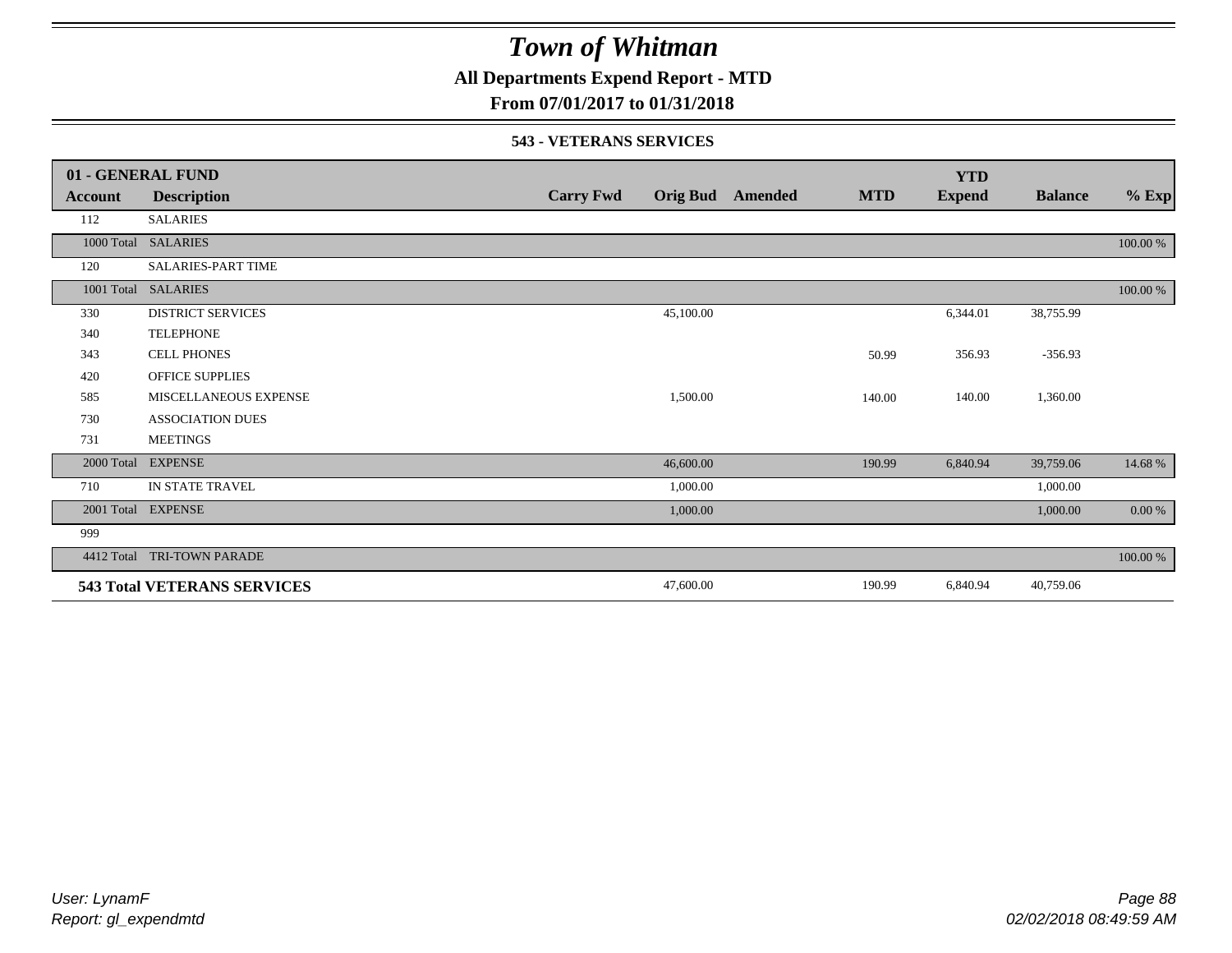### **All Departments Expend Report - MTD**

### **From 07/01/2017 to 01/31/2018**

#### **544 - VETERANS BENEFITS**

|         | 01 - GENERAL FUND                  |                  |                 |         |            | <b>YTD</b>    |                |         |
|---------|------------------------------------|------------------|-----------------|---------|------------|---------------|----------------|---------|
| Account | <b>Description</b>                 | <b>Carry Fwd</b> | <b>Orig Bud</b> | Amended | <b>MTD</b> | <b>Expend</b> | <b>Balance</b> | $%$ Exp |
| 585     | <b>MISCELLANEOUS EXPENSE</b>       |                  |                 |         |            |               |                |         |
| 770     | <b>SUBSISTENCE</b>                 |                  | 200,000.00      |         | 13,705.71  | 99,933.90     | 100,066.10     |         |
| 771     | <b>FOOD</b>                        |                  |                 |         |            |               |                |         |
| 772     | <b>FUEL</b>                        |                  |                 |         |            |               |                |         |
| 773     | <b>HOSPITAL</b>                    |                  |                 |         |            |               |                |         |
| 774     | <b>MEDICAL CARE</b>                |                  |                 |         |            |               |                |         |
| 775     | <b>MEDICAL SUPPLIES</b>            |                  |                 |         |            |               |                |         |
| 776     | <b>HOUSING</b>                     |                  |                 |         |            |               |                |         |
|         | 2000 Total EXPENSE                 |                  | 200,000.00      |         | 13,705.71  | 99,933.90     | 100,066.10     | 49.96 % |
|         | <b>544 Total VETERANS BENEFITS</b> |                  | 200,000.00      |         | 13,705.71  | 99,933.90     | 100,066.10     |         |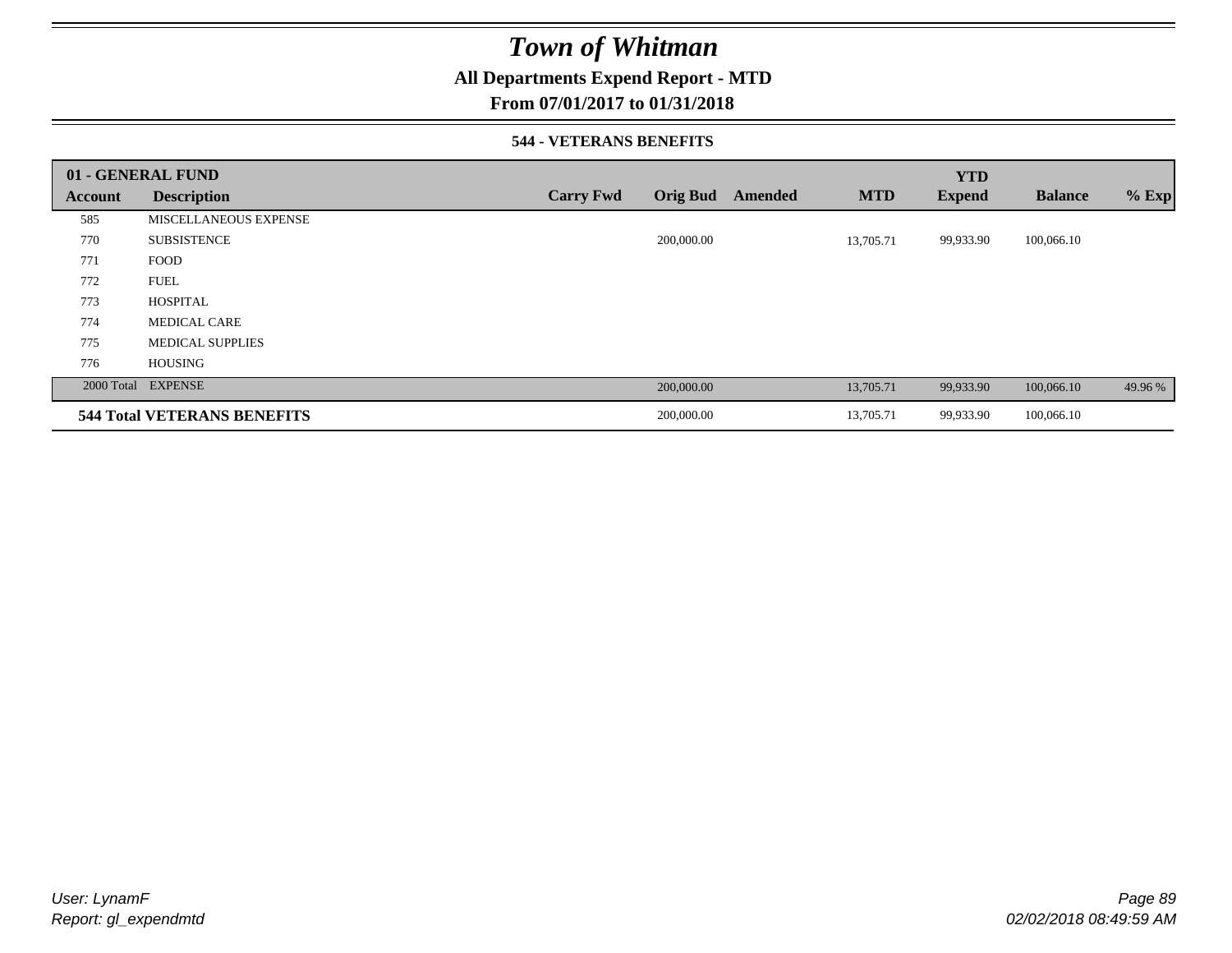**All Departments Expend Report - MTD**

### **From 07/01/2017 to 01/31/2018**

#### **545 - DAV RENTAL**

|         | 01 - GENERAL FUND           |                  |                         |            | YTD           |                |            |
|---------|-----------------------------|------------------|-------------------------|------------|---------------|----------------|------------|
| Account | <b>Description</b>          | <b>Carry Fwd</b> | <b>Orig Bud</b> Amended | <b>MTD</b> | <b>Expend</b> | <b>Balance</b> | $%$ Exp    |
| 270     | <b>BUILDING RENTAL</b>      |                  |                         |            |               |                |            |
|         | 2000 Total EXPENSE          |                  |                         |            |               |                | $100.00\%$ |
|         | <b>545 Total DAV RENTAL</b> |                  |                         |            |               |                |            |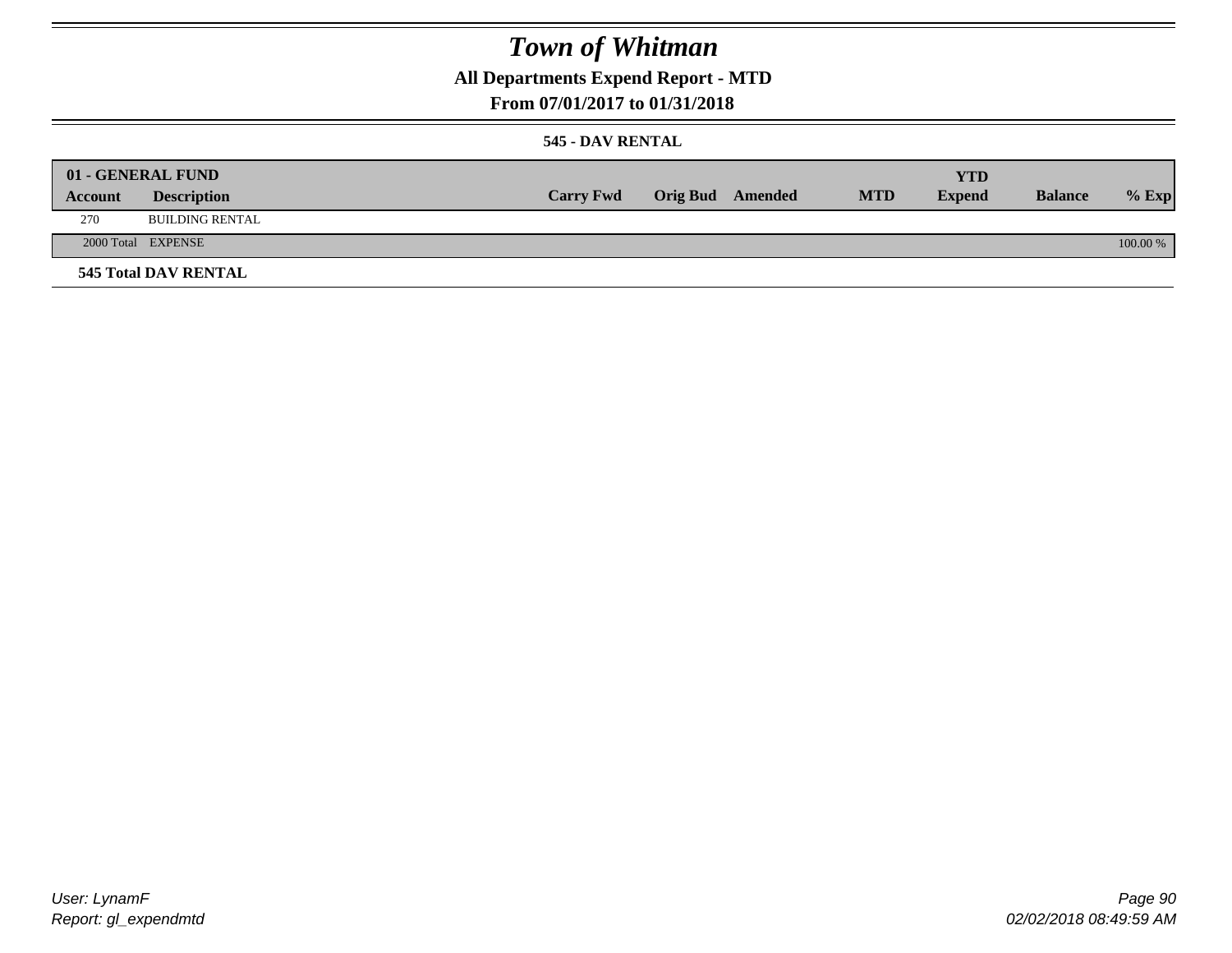**All Departments Expend Report - MTD**

**From 07/01/2017 to 01/31/2018**

#### **550 - MISC. HUMAN SERVICES**

|            | 01 - GENERAL FUND                             |                  |                 |         |            | <b>YTD</b>    |                |          |
|------------|-----------------------------------------------|------------------|-----------------|---------|------------|---------------|----------------|----------|
| Account    | <b>Description</b>                            | <b>Carry Fwd</b> | <b>Orig Bud</b> | Amended | <b>MTD</b> | <b>Expend</b> | <b>Balance</b> | $%$ Exp  |
| 939        | <b>FY2015 ENCUMBRANCES</b>                    |                  |                 |         |            |               |                |          |
| 943        | <b>FY2012 ENCUMBRANCES</b>                    |                  |                 |         |            |               |                |          |
| 945        | <b>FY2013 ENCUMBRANCES</b>                    |                  |                 |         |            |               |                |          |
| 999        |                                               |                  | 12,000.00       |         | 3,000.00   | 6,000.00      | 6,000.00       |          |
| 4414 Total | ART.2 ATM 5/12 WHITMAN COUNS.                 |                  | 12,000.00       |         | 3,000.00   | 6,000.00      | 6,000.00       | 50.00 %  |
| 999        |                                               |                  | 500.00          |         |            |               | 500.00         |          |
|            | 4416 Total A.2 ATM 5/12 PLYMOUTH CTY.EXT.     |                  | 500.00          |         |            |               | 500.00         | 0.00 %   |
| 999        |                                               |                  |                 |         |            |               |                |          |
|            | 4522 Total WINTER RAPID REC. PR.fy14-M.D.O.T. |                  |                 |         |            |               |                | 100.00 % |
|            | 550 Total MISC. HUMAN SERVICES                |                  | 12,500.00       |         | 3,000.00   | 6,000.00      | 6,500.00       |          |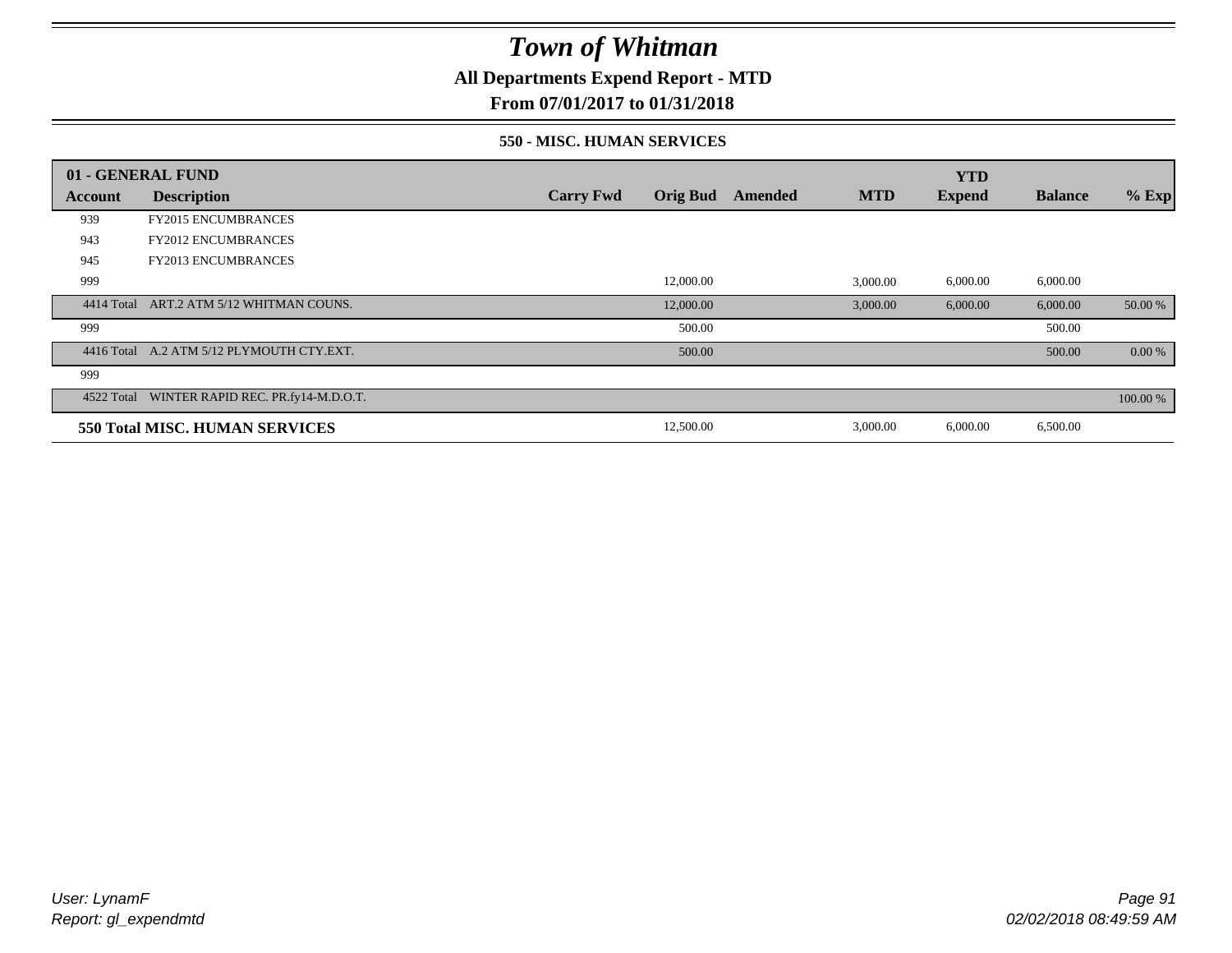### **All Departments Expend Report - MTD From 07/01/2017 to 01/31/2018**

## **610 - LIBRARY**

|                | 01 - GENERAL FUND                        |                  |                 |          |            | <b>YTD</b>    |                |          |
|----------------|------------------------------------------|------------------|-----------------|----------|------------|---------------|----------------|----------|
| <b>Account</b> | <b>Description</b>                       | <b>Carry Fwd</b> | <b>Orig Bud</b> | Amended  | <b>MTD</b> | <b>Expend</b> | <b>Balance</b> | $%$ Exp  |
| 111            | SALARIES-ADMINSTRATIVE                   |                  | 67,095.00       |          | 6,451.45   | 38,708.70     | 28,386.30      |          |
| 138            | SICK LEAVE BUY-BACK                      |                  |                 |          |            |               |                |          |
| 146            | SALARIES-LONGEVITY                       |                  | 1,200.00        |          |            | 1,200.00      |                |          |
|                | 1000 Total SALARIES                      |                  | 68,295.00       |          | 6,451.45   | 39,908.70     | 28,386.30      | 58.43 %  |
| 153            | SALARY-REF.LIBRARIAN-P.T.                |                  |                 |          |            |               |                |          |
|                | 1001 Total SALARIES                      |                  |                 |          |            |               |                | 100.00 % |
| 154            | SALARY-ASSISTANT DIRECTOR                |                  | 48,539.00       | 2,183.00 | 4,877.25   | 29,263.50     | 21,458.50      |          |
|                | 1002 Total SALARIES                      |                  | 48,539.00       | 2,183.00 | 4,877.25   | 29,263.50     | 21,458.50      | 57.69 %  |
| 155            | SALARY-CIRCULATION SUPERVISOR            |                  | 45,751.00       | 2,825.00 | 4,670.75   | 28,024.50     | 20,551.50      |          |
|                | 1003 Total SALARIES                      |                  | 45,751.00       | 2,825.00 | 4,670.75   | 28,024.50     | 20,551.50      | 57.69 %  |
| 156            | SALARY-YOUTH SERV. LIBRARIAN             |                  | 44,032.00       | 1,022.00 | 4,362.75   | 25,857.30     | 19,196.70      |          |
|                | 1004 Total SALARIES                      |                  | 44,032.00       | 1,022.00 | 4,362.75   | 25,857.30     | 19,196.70      | 57.39 %  |
| 159            | SALARY-LIBRARY TECHNICIANS-P.T.          |                  | 71,975.00       | 2,829.00 | 7,245.40   | 42,474.76     | 32,329.24      |          |
|                | 1005 Total SALARIES                      |                  | 71,975.00       | 2,829.00 | 7,245.40   | 42,474.76     | 32,329.24      | 56.78 %  |
| 117            | <b>CUSTODIAL</b>                         |                  |                 |          |            |               |                |          |
|                | 1006 Total SALARIES                      |                  |                 |          |            |               |                | 100.00 % |
| 220            | SENIOR LIBRARY TECHNICIAN                |                  | 40,179.00       | 1,245.00 | 3,983.00   | 23,898.00     | 17,526.00      |          |
|                | 1007 Total SALARIES                      |                  | 40,179.00       | 1,245.00 | 3,983.00   | 23,898.00     | 17,526.00      | 57.69 %  |
| 949            | FY2014 ENCUMBRANCES                      |                  |                 |          |            |               |                |          |
|                | 1008 Total SALARIES                      |                  |                 |          |            |               |                | 100.00 % |
| 210            | <b>ELECTRICITY</b>                       |                  |                 |          |            |               |                |          |
| 212            | <b>GAS (NATURAL)</b>                     |                  |                 |          |            |               |                |          |
| 244            | OFFICE EQUIPMENT MAINTENANCE             |                  |                 |          |            | 1,790.64      | $-1,790.64$    |          |
| 311            | <b>COMPUTER SERVICES</b>                 |                  |                 |          |            |               |                |          |
| 340            | <b>TELEPHONE</b>                         |                  |                 |          |            |               |                |          |
| 589            | CATALOGING                               |                  |                 |          |            |               |                |          |
| 420            | <b>OFFICE SUPPLIES</b>                   |                  |                 |          | 954.69     | 4,429.11      | $-4,429.11$    |          |
| 430            | <b>BUILDING MAINTENANCE &amp; REPAIR</b> |                  |                 |          |            |               |                |          |
| 585            | MISCELLANEOUS EXPENSE                    |                  | 44,094.00       |          |            | 46.62         | 44,047.38      |          |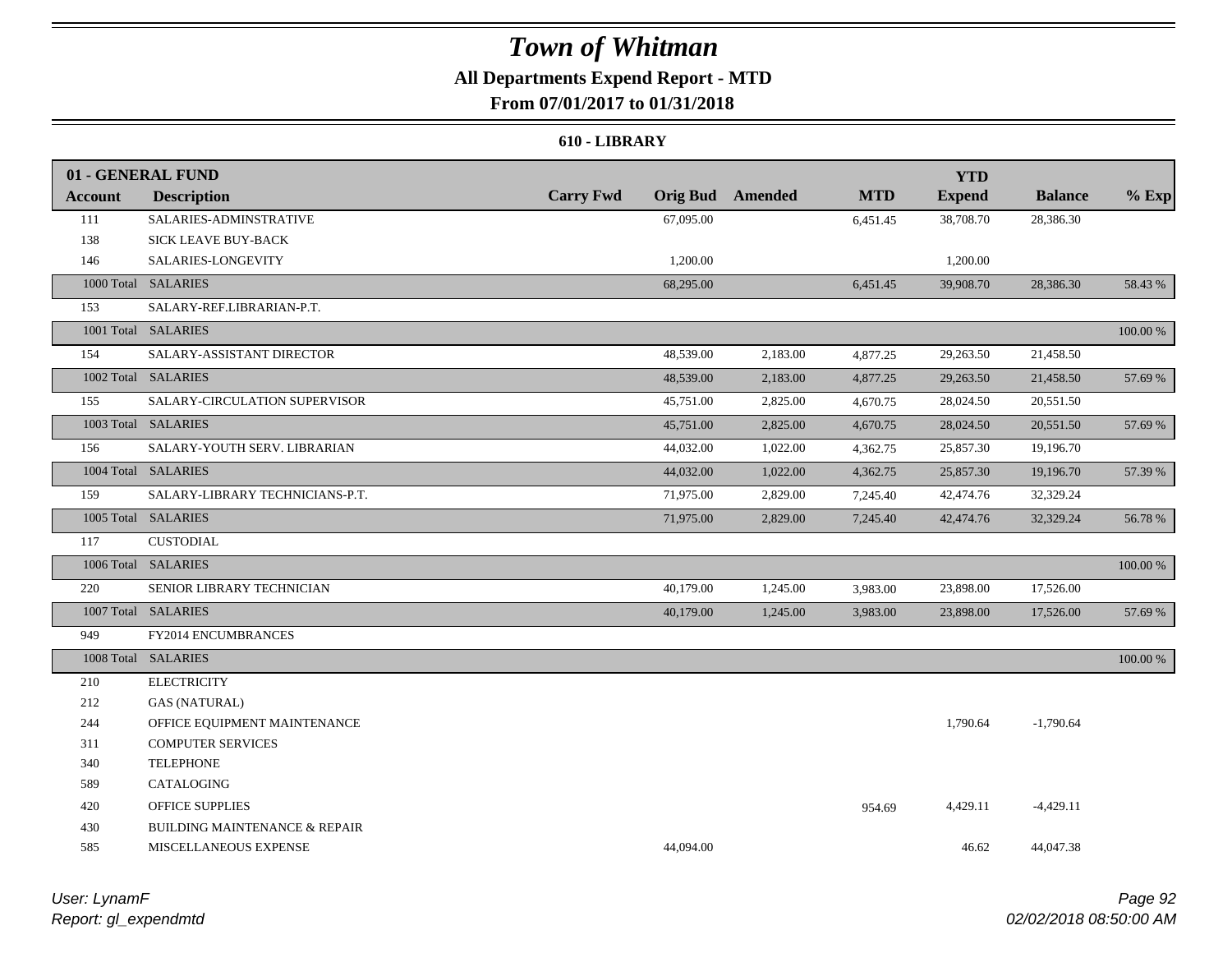## **All Departments Expend Report - MTD**

### **From 07/01/2017 to 01/31/2018**

#### **610 - LIBRARY**

|                | 01 - GENERAL FUND                               |                  |           |                         |            | <b>YTD</b>    |                |             |
|----------------|-------------------------------------------------|------------------|-----------|-------------------------|------------|---------------|----------------|-------------|
| <b>Account</b> | <b>Description</b>                              | <b>Carry Fwd</b> |           | <b>Orig Bud</b> Amended | <b>MTD</b> | <b>Expend</b> | <b>Balance</b> | $%$ Exp     |
| 587            | <b>BOOKS</b>                                    |                  |           |                         | 2,193.43   | 33,718.27     | $-33,718.27$   |             |
| 588            | <b>PERIODICALS</b>                              |                  |           |                         |            | 4,098.05      | $-4,098.05$    |             |
| 939            | FY2015 ENCUMBRANCES                             |                  |           |                         |            |               |                |             |
| 710            | IN STATE TRAVEL                                 |                  |           |                         |            |               |                |             |
| 730            | <b>ASSOCIATION DUES</b>                         |                  |           |                         |            |               |                |             |
| 731            | <b>MEETINGS</b>                                 |                  |           |                         |            |               |                |             |
|                | 2000 Total EXPENSE                              |                  | 44,094.00 |                         | 3,148.12   | 44,082.69     | 11.31          | 99.97 %     |
| 210            | <b>ELECTRICITY</b>                              |                  | 23,692.00 |                         | 1,025.69   | 6,292.14      | 17,399.86      |             |
| 212            | <b>GAS (NATURAL)</b>                            |                  |           |                         | 679.14     | 1,097.75      | $-1,097.75$    |             |
| 213            | MAINTENANCE CONTRACTS                           |                  |           |                         |            |               |                |             |
| 240            | BUILDING & GROUNDS MAINT.                       |                  |           |                         | 97.28      | 4,245.93      | $-4,245.93$    |             |
|                | 2001 Total EXPENSE                              |                  | 23,692.00 |                         | 1,802.11   | 11,635.82     | 12,056.18      | 49.11 %     |
| 940            | FY2016 ENCUMBRANCES                             |                  |           |                         |            |               |                |             |
| 946            | FY2010 ENCUMBRANCES                             |                  |           |                         |            |               |                |             |
| 2002 Total     | <b>EXPENSE</b>                                  |                  |           |                         |            |               |                | $100.00~\%$ |
| 940            | FY2016 ENCUMBRANCES                             |                  |           |                         |            |               |                |             |
|                | 2003 Total EXPENSE                              |                  |           |                         |            |               |                | 100.00 %    |
| 215            | <b>OCLN MEMBERSHIP</b>                          |                  | 22,053.00 |                         |            | 22,052.59     | 0.41           |             |
| 943            | FY2012 ENCUMBRANCES                             |                  |           |                         |            |               |                |             |
|                | 2004 Total EXPENSE                              |                  | 22,053.00 |                         |            | 22,052.59     | 0.41           | 99.99 %     |
| 949            | FY2014 ENCUMBRANCES                             |                  |           |                         |            |               |                |             |
| 943            | FY2012 ENCUMBRANCES                             |                  |           |                         |            |               |                |             |
| 945            | FY2013 ENCUMBRANCES                             |                  |           |                         |            |               |                |             |
|                | 2009 Total EXPENSE                              |                  |           |                         |            |               |                | $100.00~\%$ |
| 999            |                                                 |                  |           |                         |            |               |                |             |
|                | 4490 Total A19 ATM 5/12 REPAIR&PAINT LIBRARY    |                  |           |                         |            |               |                | 100.00 %    |
| 999            |                                                 |                  |           |                         |            |               |                |             |
|                | 4501 Total A.17 ATM 5/13 PAINT & REPAIR LIBRARY |                  |           |                         |            |               |                | 100.00 %    |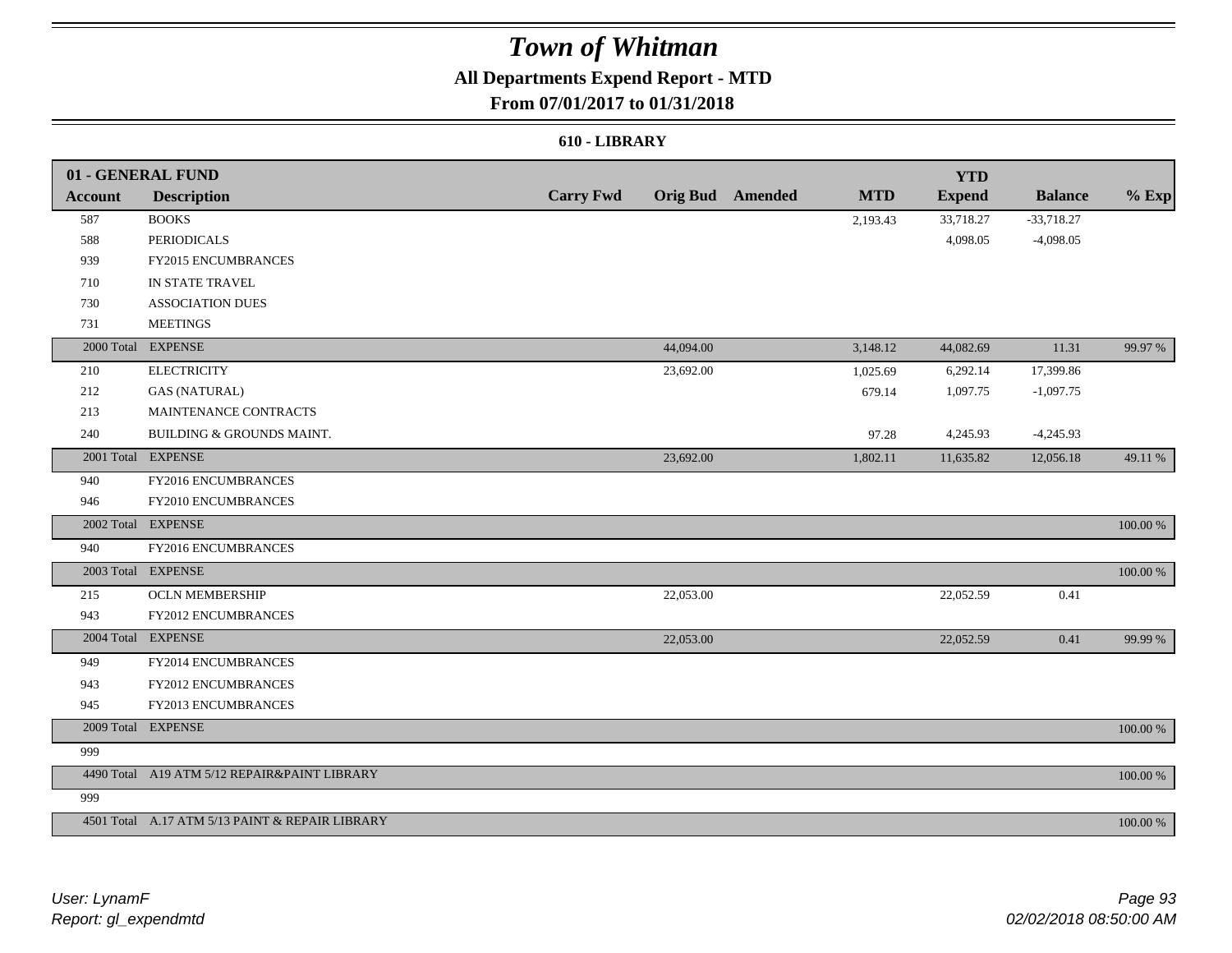## **All Departments Expend Report - MTD**

### **From 07/01/2017 to 01/31/2018**

#### **610 - LIBRARY**

|         | 01 - GENERAL FUND                            |                  |                         |           |            | <b>YTD</b>    |                |          |
|---------|----------------------------------------------|------------------|-------------------------|-----------|------------|---------------|----------------|----------|
| Account | <b>Description</b>                           | <b>Carry Fwd</b> | <b>Orig Bud</b> Amended |           | <b>MTD</b> | <b>Expend</b> | <b>Balance</b> | $%$ Exp  |
| 999     |                                              |                  |                         |           |            |               |                |          |
|         | 4523 Total A.10STM5/2/11 REPAIR HEATING SYS. |                  |                         |           |            |               |                | 100.00 % |
| 999     |                                              |                  |                         |           |            |               |                |          |
|         | 4573 Total A.10ATM5/14 PAVE LIB. PARKING LOT |                  |                         |           |            |               |                | 100.00 % |
|         | <b>610 Total LIBRARY</b>                     |                  | 408,610.00              | 10.104.00 | 36,540.83  | 267,197.86    | 151,516.14     |          |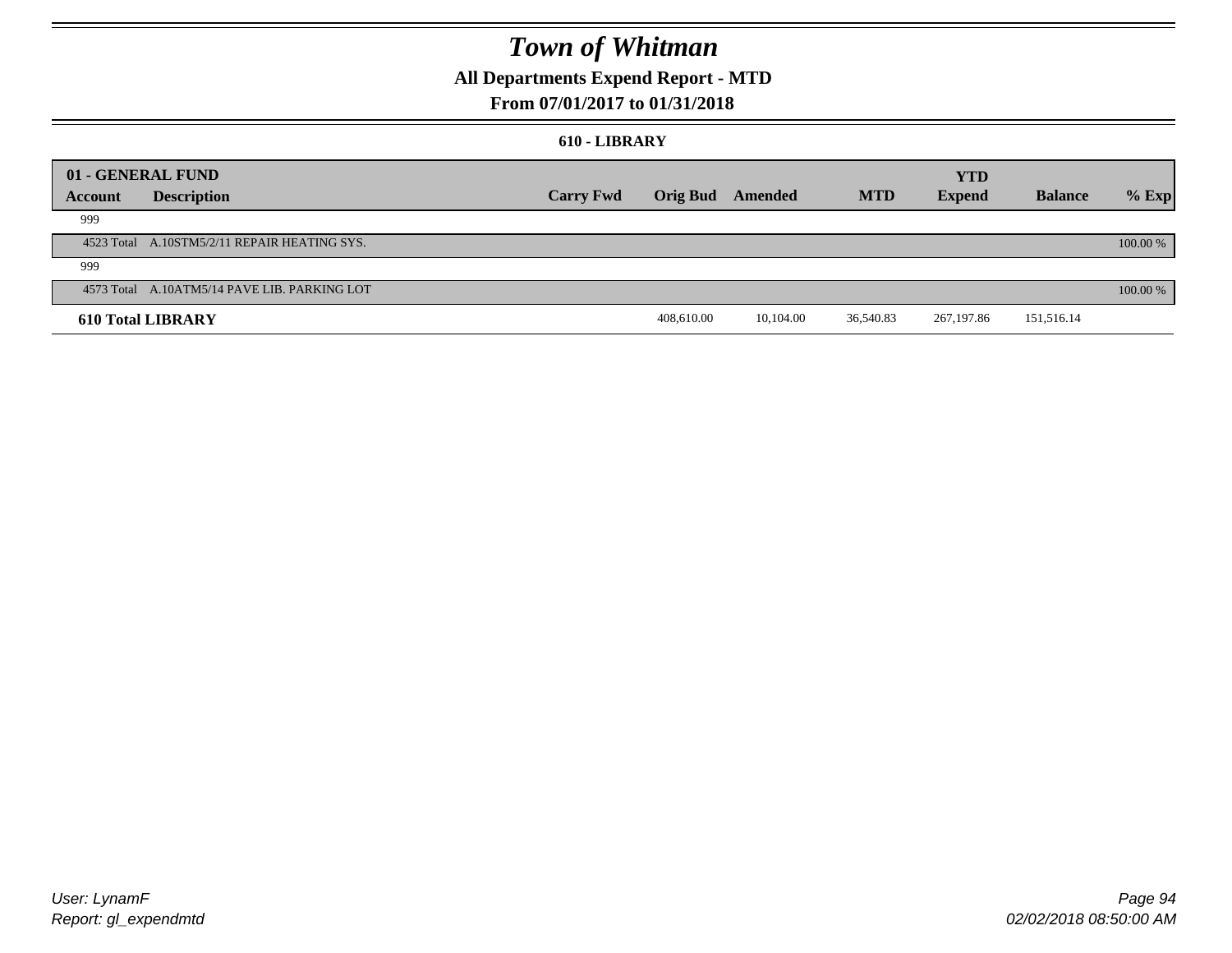## **All Departments Expend Report - MTD**

### **From 07/01/2017 to 01/31/2018**

#### **630 - RECREATION**

|         | 01 - GENERAL FUND                        |                  |           |                         |            | <b>YTD</b>    |                |             |
|---------|------------------------------------------|------------------|-----------|-------------------------|------------|---------------|----------------|-------------|
| Account | <b>Description</b>                       | <b>Carry Fwd</b> |           | <b>Orig Bud</b> Amended | <b>MTD</b> | <b>Expend</b> | <b>Balance</b> | $%$ Exp     |
| 111     | SALARIES-ADMINSTRATIVE                   |                  | 17,795.00 |                         | 1,482.92   | 10,380.44     | 7,414.56       |             |
|         | 1000 Total SALARIES                      |                  | 17,795.00 |                         | 1,482.92   | 10,380.44     | 7,414.56       | 58.33 %     |
| 124     | SALARIES-POOL                            |                  | 8,000.00  |                         |            | 8,000.00      |                |             |
|         | 1001 Total SALARIES                      |                  | 8,000.00  |                         |            | 8,000.00      |                | 100.00 %    |
| 120     | <b>SALARIES-PART TIME</b>                |                  |           |                         |            |               |                |             |
|         | 1002 Total SALARIES                      |                  |           |                         |            |               |                | $100.00~\%$ |
| 125     | SALARIES-WINTER PROGRAM                  |                  |           |                         |            |               |                |             |
|         | 1003 Total SALARIES                      |                  |           |                         |            |               |                | 100.00 %    |
| 127     | PARK PROGRAM                             |                  |           |                         |            |               |                |             |
|         | 1004 Total SALARIES                      |                  |           |                         |            |               |                | 100.00 %    |
| 210     | <b>ELECTRICITY</b>                       |                  |           |                         | 80.37      | 510.01        | $-510.01$      |             |
| 340     | <b>TELEPHONE</b>                         |                  |           |                         | 24.42      | 146.56        | $-146.56$      |             |
| 430     | <b>BUILDING MAINTENANCE &amp; REPAIR</b> |                  |           |                         |            | 26.92         | $-26.92$       |             |
| 584     | RECREATIONAL SUPPLIES                    |                  |           |                         |            | 89.40         | $-89.40$       |             |
| 585     | MISCELLANEOUS EXPENSE                    |                  | 6,100.00  |                         |            | 920.54        | 5,179.46       |             |
| 591     | <b>FOURTH OF JULY</b>                    |                  |           |                         |            | 2,025.00      | $-2,025.00$    |             |
| 710     | IN STATE TRAVEL                          |                  |           |                         |            |               |                |             |
| 730     | <b>ASSOCIATION DUES</b>                  |                  |           |                         |            |               |                |             |
| 731     | <b>MEETINGS</b>                          |                  |           |                         |            |               |                |             |
| 749     | POOL MAINTENANCE                         |                  |           |                         |            | 2,174.82      | $-2,174.82$    |             |
|         | 2000 Total EXPENSE                       |                  | 6,100.00  |                         | 104.79     | 5,893.25      | 206.75         | 96.61 %     |
| 939     | FY2015 ENCUMBRANCES                      |                  |           |                         |            |               |                |             |
| 948     | FY07 ENCUMBRANCES                        |                  |           |                         |            |               |                |             |
| 959     | FY2006 ENCUMBRANCES                      |                  |           |                         |            |               |                |             |
|         | 2001 Total EXPENSE                       |                  |           |                         |            |               |                | 100.00 %    |
| 999     |                                          |                  |           |                         |            |               |                |             |
|         | 4412 Total TRI-TOWN PARADE               |                  |           |                         |            |               |                | 100.00 %    |
| 999     |                                          |                  |           |                         |            |               |                |             |
|         | 4413 Total RES.FD.TR.POOL FILTER REPAIRS |                  |           |                         |            |               |                | 100.00 %    |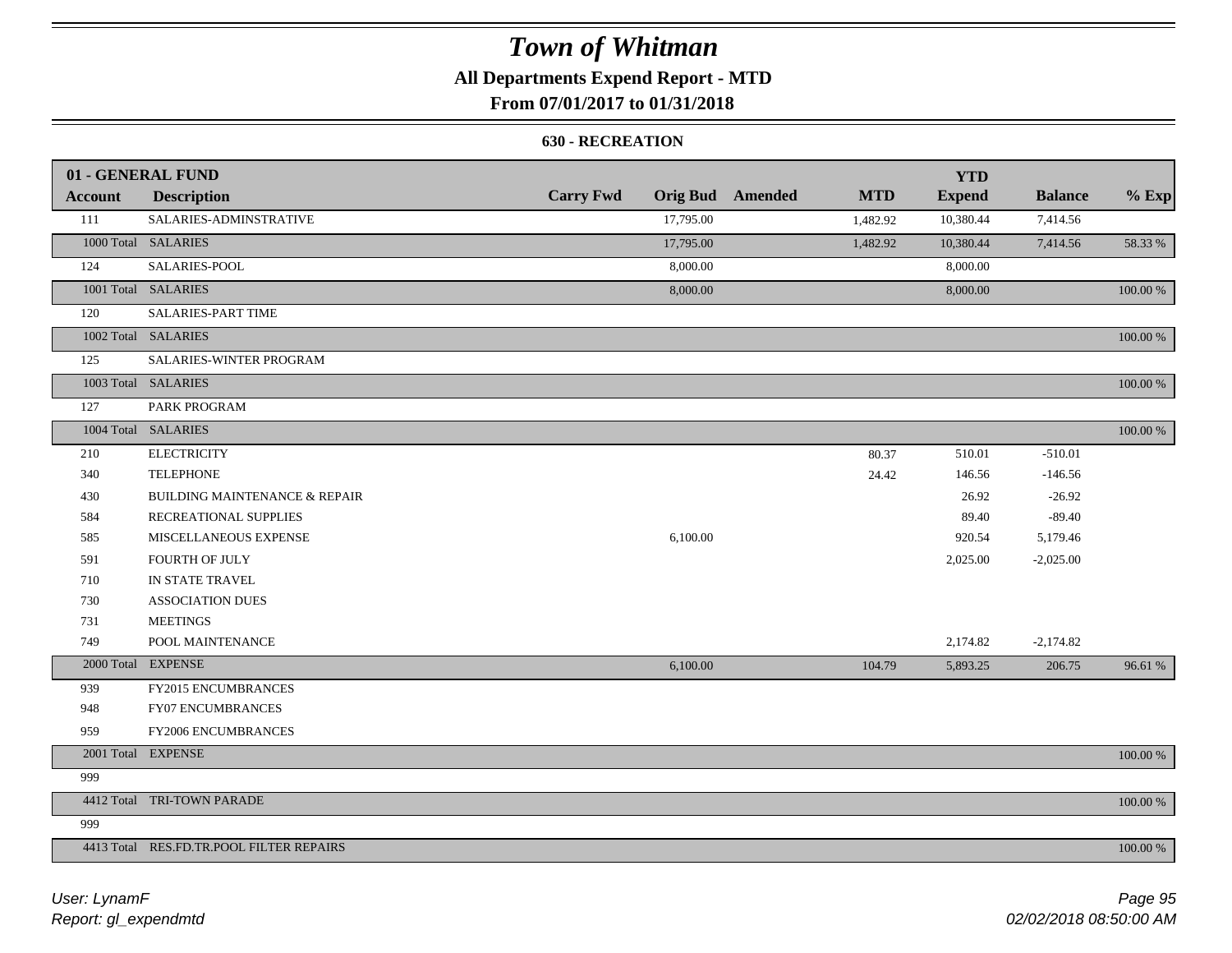## **All Departments Expend Report - MTD**

### **From 07/01/2017 to 01/31/2018**

#### **630 - RECREATION**

| 01 - GENERAL FUND |                                                     |                  |                 |         |            | <b>YTD</b>    |                |          |
|-------------------|-----------------------------------------------------|------------------|-----------------|---------|------------|---------------|----------------|----------|
| Account           | <b>Description</b>                                  | <b>Carry Fwd</b> | <b>Orig Bud</b> | Amended | <b>MTD</b> | <b>Expend</b> | <b>Balance</b> | $%$ Exp  |
| 999               |                                                     |                  |                 |         |            |               |                |          |
| 4489 Total        | A18STM11/00 PLAYGROUND REPAIRS                      |                  |                 |         |            |               |                | 100.00 % |
| 999               |                                                     |                  |                 |         |            |               |                |          |
|                   | 4491 Total A14STM5/6/13REP/UPGR.POOL FILTRATION SYS |                  |                 |         |            |               |                | 100.00 % |
| 999               |                                                     |                  |                 |         |            |               |                |          |
|                   | 4555 Total ESTABLISH PETTY CASH-PARK PROGRAM        |                  |                 |         |            |               |                | 100.00 % |
| 999               |                                                     |                  |                 |         |            |               |                |          |
|                   | 4556 Total ESTABLISH PETTY CASH-POOL PROGRAM        |                  |                 |         |            |               |                | 100.00 % |
|                   | <b>630 Total RECREATION</b>                         |                  | 31,895.00       |         | 1,587.71   | 24,273.69     | 7,621.31       |          |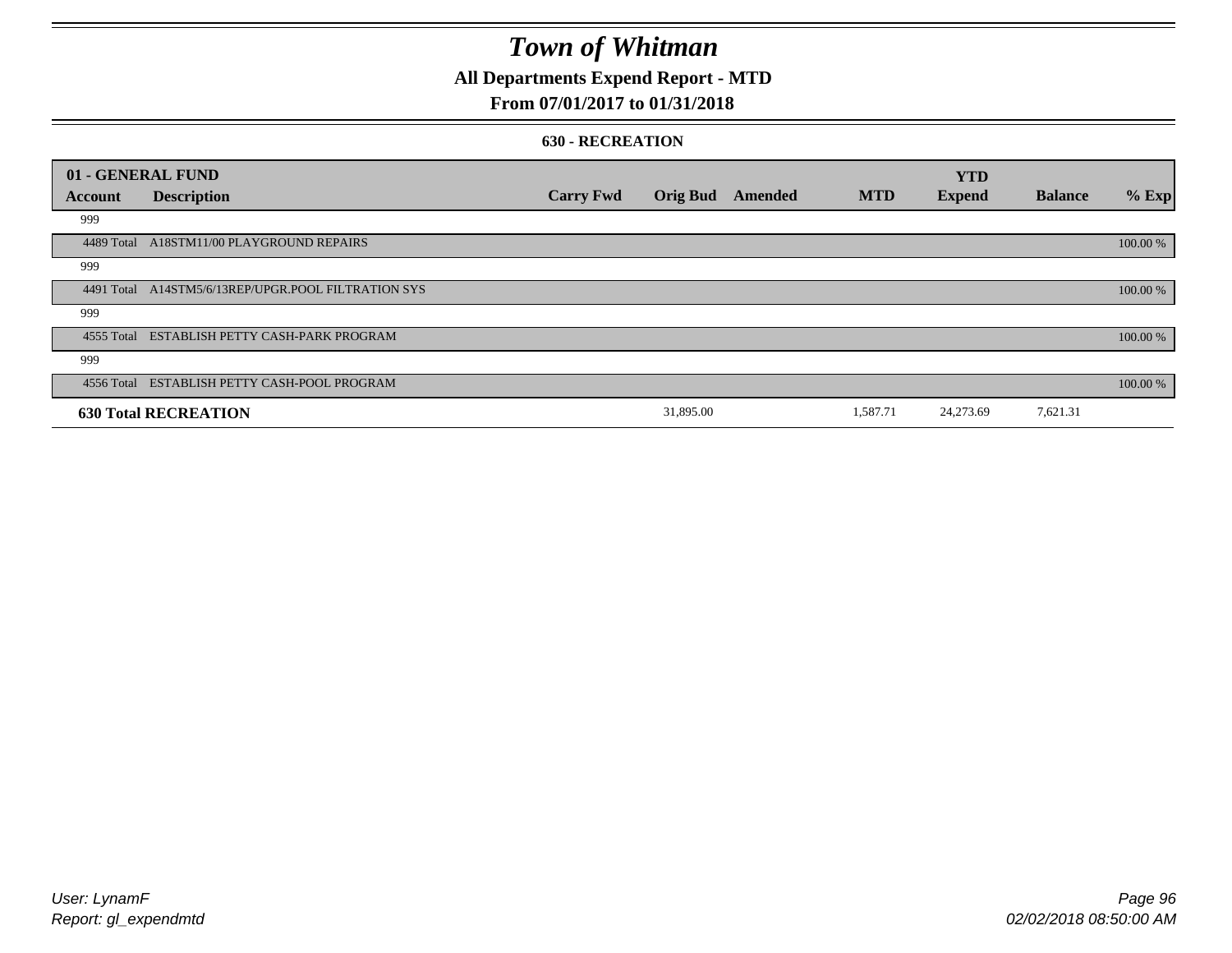**All Departments Expend Report - MTD**

**From 07/01/2017 to 01/31/2018**

### **650 - DPW-BANDSTAND & PARK MAINTENANCE**

|            | 01 - GENERAL FUND                          |                  |                 |         |            | <b>YTD</b>    |                |          |
|------------|--------------------------------------------|------------------|-----------------|---------|------------|---------------|----------------|----------|
| Account    | <b>Description</b>                         | <b>Carry Fwd</b> | <b>Orig Bud</b> | Amended | <b>MTD</b> | <b>Expend</b> | <b>Balance</b> | $%$ Exp  |
| 241        | RECREATIONAL FACILITIES MAINT.             |                  |                 |         |            |               |                |          |
| 460        | <b>GROUNDSKEEPING SUPPLIES</b>             |                  |                 |         |            |               |                |          |
| 585        | MISCELLANEOUS EXPENSE                      |                  | 2,000.00        |         |            |               | 2,000.00       |          |
|            | 2000 Total EXPENSE                         |                  | 2,000.00        |         |            |               | 2,000.00       | 0.00 %   |
| 999        |                                            | 21,089.00        |                 |         |            |               | 21,089.00      |          |
| 4485 Total | A.40ATM05/07PARK GRTS-TN.MATCH             | 21,089.00        |                 |         |            |               | 21,089.00      | 0.00 %   |
| 999        |                                            | 79,913.66        |                 |         |            | 38,726.09     | 41,187.57      |          |
| 4486 Total | A6 STM5/17 TOWN PARK UPGRADES              | 79,913.66        |                 |         |            | 38,726.09     | 41,187.57      | 48.45 %  |
| 999        |                                            |                  |                 |         |            |               |                |          |
| 4487 Total | A.19STM11/00 MSTR PLAN-TN.PARK             |                  |                 |         |            |               |                | 100.00 % |
| 999        |                                            |                  |                 |         |            |               |                |          |
| 4488 Total | A10STM5/14TOWN PARK ADA IMPROVE            |                  |                 |         |            |               |                | 100.00 % |
|            | 650 Total DPW-BANDSTAND & PARK MAINTENANCE | 101,002.66       | 2,000.00        |         |            | 38,726.09     | 64,276.57      |          |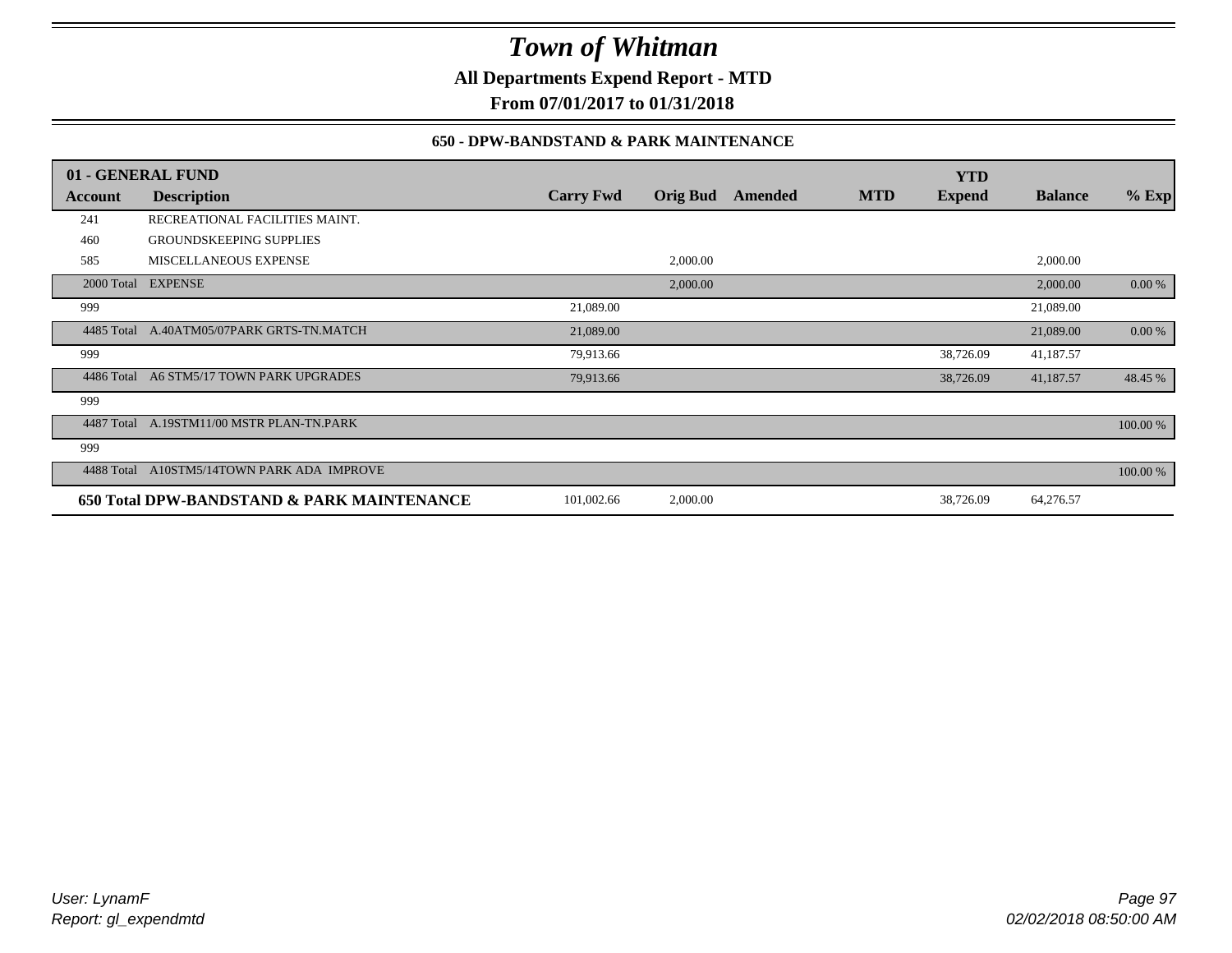**All Departments Expend Report - MTD**

### **From 07/01/2017 to 01/31/2018**

#### **651 - BANDSTAND MAINTENANCE**

|                | 01 - GENERAL FUND                          |                  |                  |            | <b>YTD</b>    |                |          |
|----------------|--------------------------------------------|------------------|------------------|------------|---------------|----------------|----------|
| <b>Account</b> | <b>Description</b>                         | <b>Carry Fwd</b> | Orig Bud Amended | <b>MTD</b> | <b>Expend</b> | <b>Balance</b> | $%$ Exp  |
| 585            | MISCELLANEOUS EXPENSE                      |                  |                  |            |               |                |          |
|                | 2000 Total EXPENSE                         |                  |                  |            |               |                | 100.00 % |
| 999            |                                            |                  |                  |            |               |                |          |
|                | 4488 Total A10STM5/14TOWN PARK ADA IMPROVE |                  |                  |            |               |                | 100.00 % |
|                | <b>651 Total BANDSTAND MAINTENANCE</b>     |                  |                  |            |               |                |          |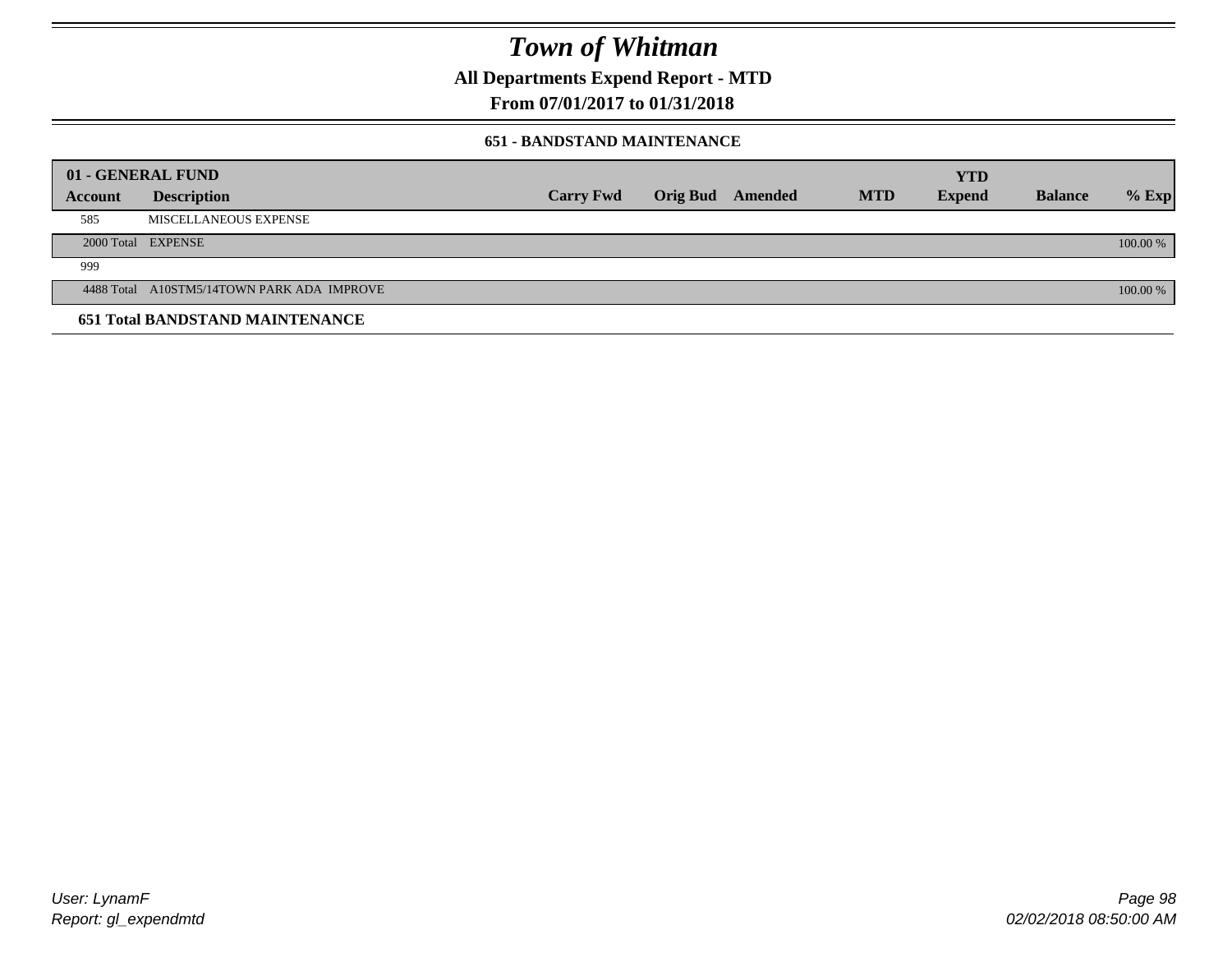### **All Departments Expend Report - MTD**

### **From 07/01/2017 to 01/31/2018**

#### **691 - HISTORICAL COMMISSION**

|            | 01 - GENERAL FUND                               |                  |                 |         |            | <b>YTD</b>    |                |          |
|------------|-------------------------------------------------|------------------|-----------------|---------|------------|---------------|----------------|----------|
| Account    | <b>Description</b>                              | <b>Carry Fwd</b> | <b>Orig Bud</b> | Amended | <b>MTD</b> | <b>Expend</b> | <b>Balance</b> | $%$ Exp  |
| 420        | <b>OFFICE SUPPLIES</b>                          |                  |                 |         |            |               |                |          |
| 585        | MISCELLANEOUS EXPENSE                           |                  | 500.00          |         |            | 200.00        | 300.00         |          |
| 730        | <b>ASSOCIATION DUES</b>                         |                  |                 |         |            |               |                |          |
| 731        | <b>MEETINGS</b>                                 |                  |                 |         |            |               |                |          |
| 2000 Total | <b>EXPENSE</b>                                  |                  | 500.00          |         |            | 200.00        | 300.00         | 40.00 %  |
| 945        | <b>FY2013 ENCUMBRANCES</b>                      |                  |                 |         |            |               |                |          |
| 953        | <b>FY2009 ENCUMBRANCES</b>                      |                  |                 |         |            |               |                |          |
| 2001 Total | <b>EXPENSE</b>                                  |                  |                 |         |            |               |                | 100.00 % |
| 999        |                                                 |                  |                 |         |            |               |                |          |
|            | 4484 Total A.3STM5/13TN.HALL HIST.REG.MTCH.FNDS |                  |                 |         |            |               |                | 100.00 % |
|            | 691 Total HISTORICAL COMMISSION                 |                  | 500.00          |         |            | 200.00        | 300.00         |          |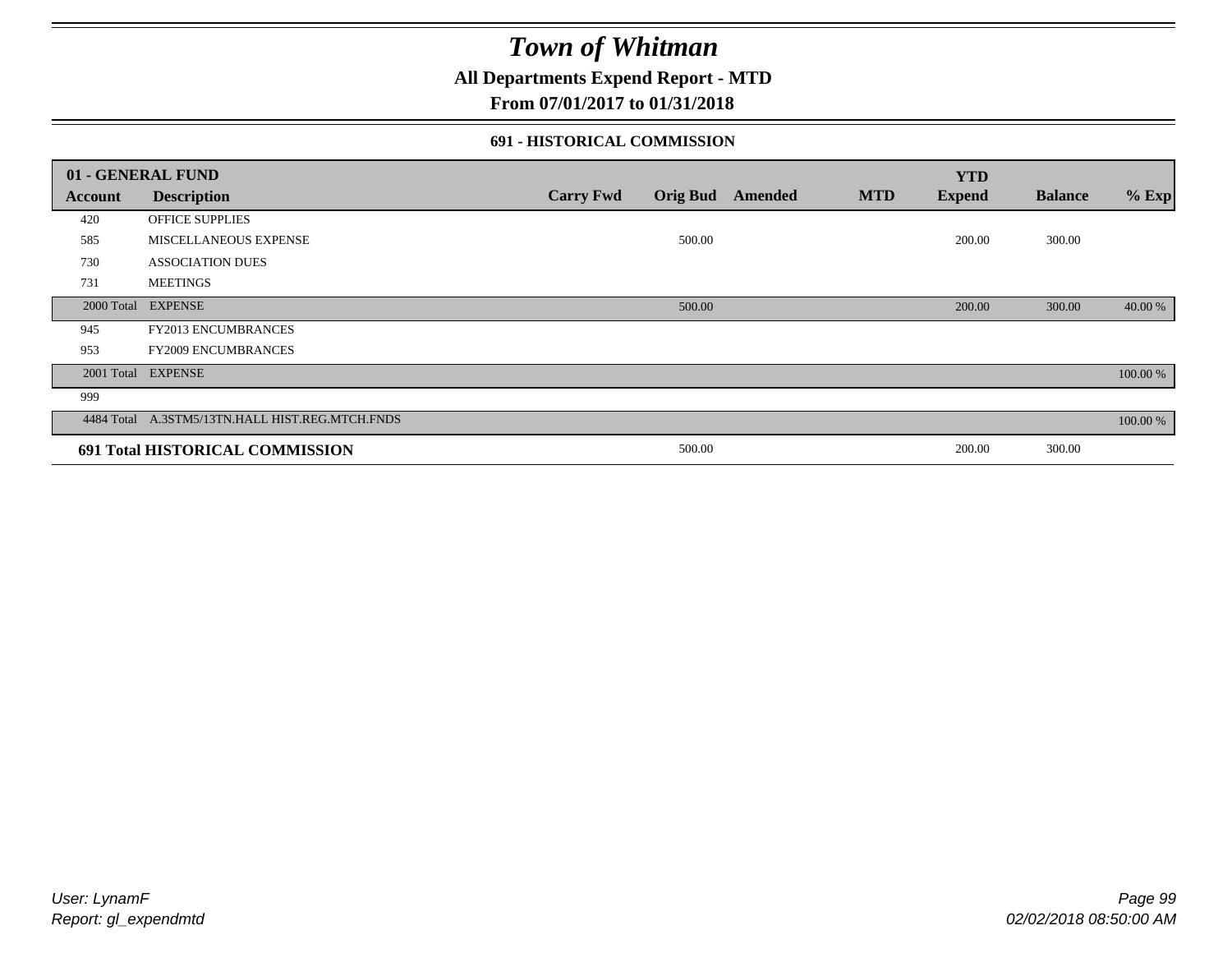### **All Departments Expend Report - MTD**

### **From 07/01/2017 to 01/31/2018**

#### **692 - MEMORIAL DAY**

| 01 - GENERAL FUND |                               |                  |                 |         |            | <b>YTD</b>    |                |          |
|-------------------|-------------------------------|------------------|-----------------|---------|------------|---------------|----------------|----------|
| Account           | <b>Description</b>            | <b>Carry Fwd</b> | <b>Orig Bud</b> | Amended | <b>MTD</b> | <b>Expend</b> | <b>Balance</b> | $%$ Exp  |
| 585               | MISCELLANEOUS EXPENSE         |                  | 2,200.00        |         |            |               | 2,200.00       |          |
|                   | 2000 Total EXPENSE            |                  | 2,200.00        |         |            |               | 2,200.00       | $0.00\%$ |
| 945               | <b>FY2013 ENCUMBRANCES</b>    |                  |                 |         |            |               |                |          |
|                   | 2001 Total EXPENSE            |                  |                 |         |            |               |                | 100.00 % |
|                   | <b>692 Total MEMORIAL DAY</b> |                  | 2,200.00        |         |            |               | 2,200.00       |          |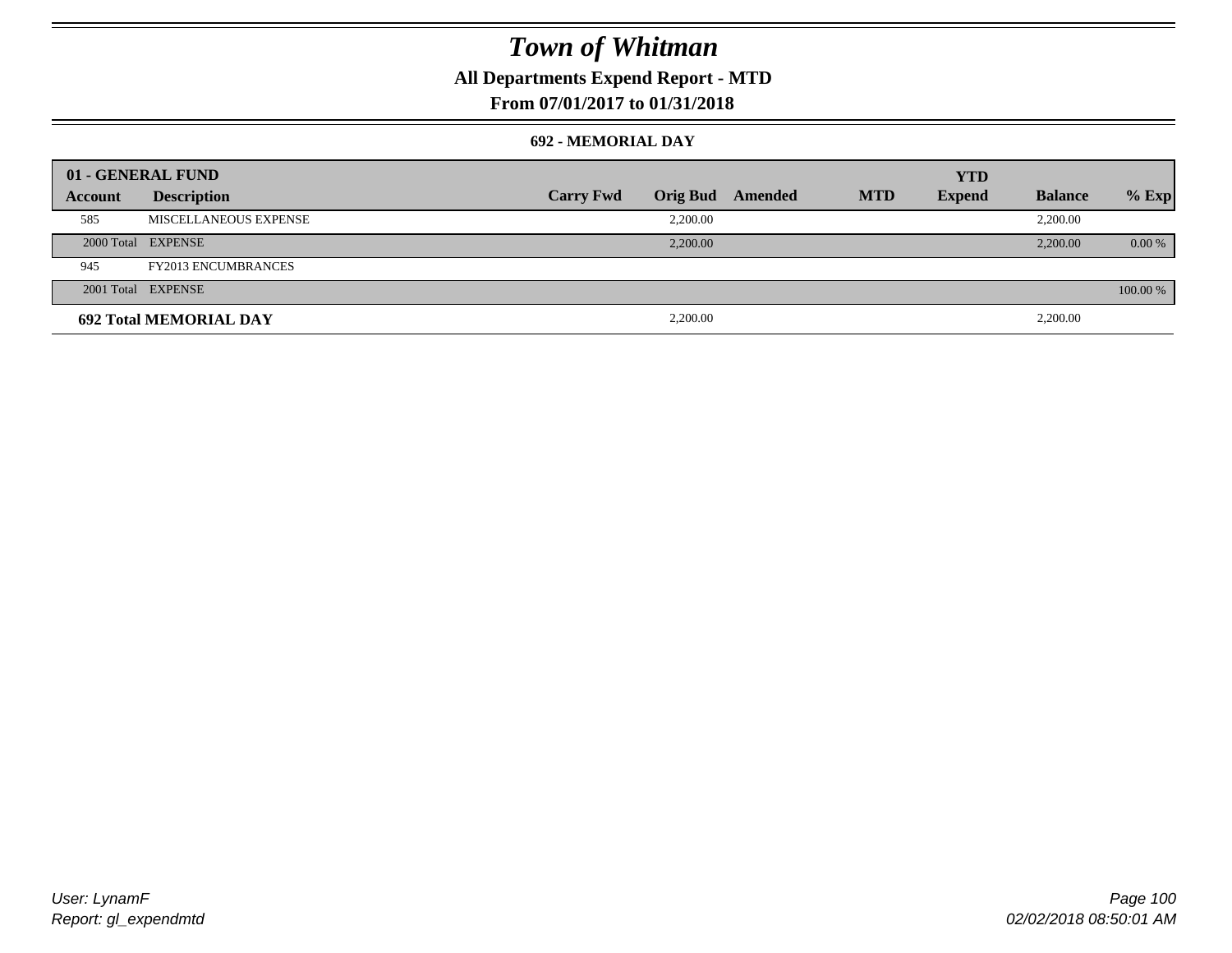**All Departments Expend Report - MTD**

**From 07/01/2017 to 01/31/2018**

#### **693 - 125TH ANNIVERSARY CELEBRATION**

|         | 01 - GENERAL FUND                       |                  |                         |            | YTD           |                |          |
|---------|-----------------------------------------|------------------|-------------------------|------------|---------------|----------------|----------|
| Account | <b>Description</b>                      | <b>Carry Fwd</b> | <b>Orig Bud</b> Amended | <b>MTD</b> | <b>Expend</b> | <b>Balance</b> | $%$ Exp  |
| 585     | MISCELLANEOUS EXPENSE                   |                  |                         |            |               |                |          |
|         | 2000 Total EXPENSE                      |                  |                         |            |               |                | 100.00 % |
|         | 693 Total 125TH ANNIVERSARY CELEBRATION |                  |                         |            |               |                |          |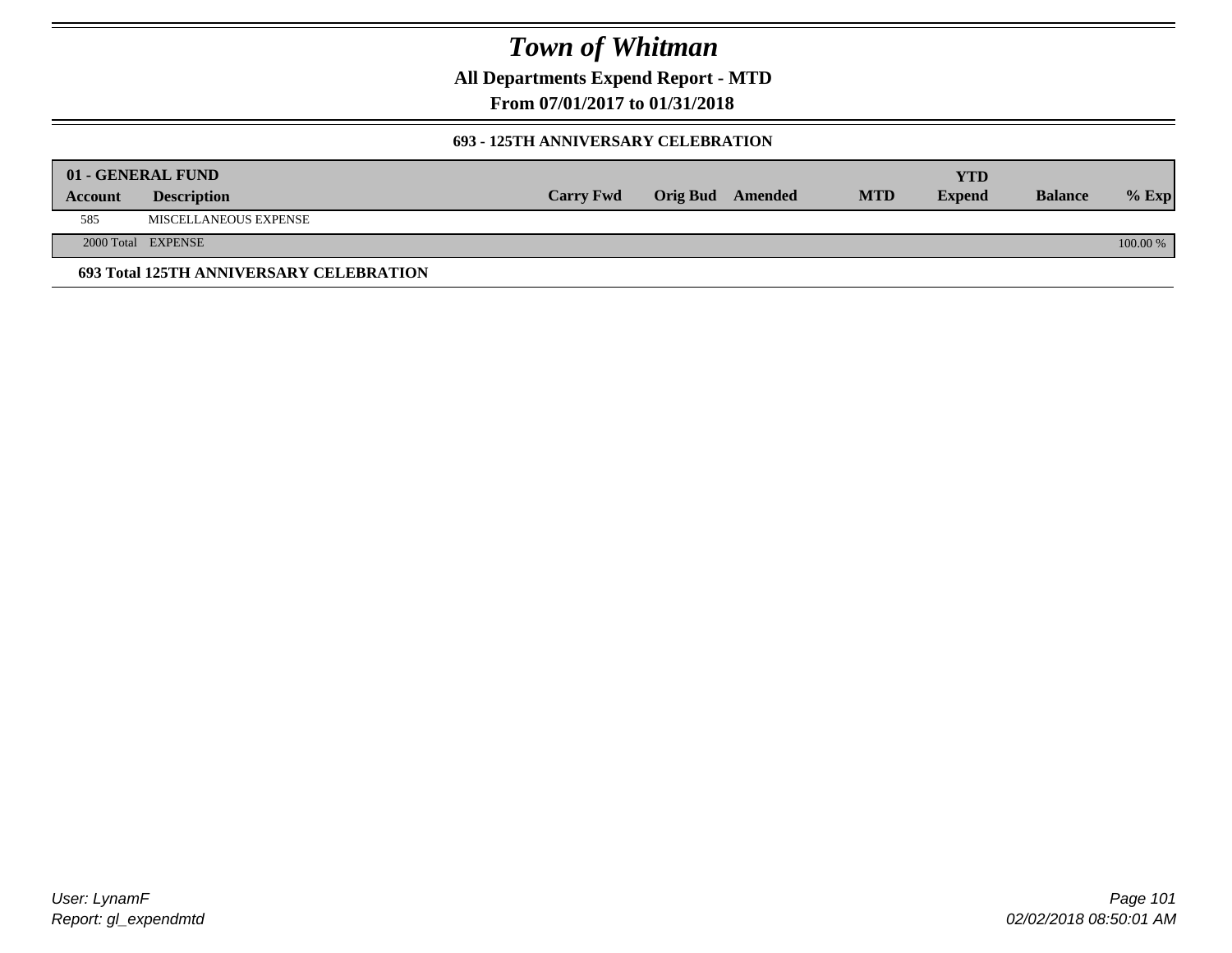## **All Departments Expend Report - MTD**

### **From 07/01/2017 to 01/31/2018**

#### **710 - RETIREMENT OF DEBT**

|                | 01 - GENERAL FUND                                 |                  |            |                  |            | <b>YTD</b>    |                |          |
|----------------|---------------------------------------------------|------------------|------------|------------------|------------|---------------|----------------|----------|
| <b>Account</b> | <b>Description</b>                                | <b>Carry Fwd</b> |            | Orig Bud Amended | <b>MTD</b> | <b>Expend</b> | <b>Balance</b> | $%$ Exp  |
| 910            | MAT.PRIN.L.T.DEBT 6/1/2008                        |                  |            |                  |            |               |                |          |
| 911            | INT.LONG TERM DEBT WTR/SWR                        |                  |            |                  |            |               |                |          |
| 912            | MAT.PRIN.-L.TERM DEBT TN.BLDGS                    |                  |            |                  |            |               |                |          |
| 919            | INT.LONG TERM DEBT - WATER                        |                  |            |                  |            |               |                |          |
| 921            | MAT.PRIN.-REVENUE ANT.NOTES                       |                  |            |                  |            |               |                |          |
|                | 2000 Total EXPENSE                                |                  |            |                  |            |               |                | 100.00 % |
| 912            | MAT.PRIN.-L.TERM DEBT TN.BLDGS                    |                  |            |                  |            |               |                |          |
| 922            | MAT.PRIN.-BANS-TH/POL/FIRE STA                    |                  |            |                  |            |               |                |          |
| 923            | PRINCIPAL LONG TERM - SEWER                       |                  |            |                  |            |               |                |          |
| 925            | <b>INTEREST TEMPORARY LOANS</b>                   |                  |            |                  |            |               |                |          |
|                | 2001 Total EXPENSE                                |                  |            |                  |            |               |                | 100.00 % |
| 924            | DEBT MISCELLANEOUS - WATER                        |                  |            |                  |            |               |                |          |
|                | 2002 Total EXPENSE                                |                  |            |                  |            |               |                | 100.00 % |
| 928            | A. 8 ATM 5/14 TITLE V LOAN PMT.                   |                  |            |                  |            |               |                |          |
| 929            | A.7 ATM 5/16 TITLE V LOAN PMN                     |                  |            |                  |            |               |                |          |
| 934            | A.11 ATM 5/17 TITLE V DEBT SERV                   |                  | 6,623.20   |                  |            | 5,873.20      | 750.00         |          |
| 936            | A.10 ATM 5/15 TITLE V LOAN PMN                    |                  |            |                  |            |               |                |          |
|                | 2003 Total EXPENSE                                |                  | 6,623.20   |                  |            | 5,873.20      | 750.00         | 88.67%   |
| 912            | MAT.PRIN.-L.TERM DEBT TN.BLDGS                    |                  |            |                  |            |               |                |          |
| 916            | INTEREST LONG TERM DEBT                           |                  |            |                  |            |               |                |          |
|                | 4601 Total A.7 ATM 5/14 DEBT TN.BLDGS.POLICE STA. |                  |            |                  |            |               |                | 100.00 % |
| 912            | MAT.PRIN.-L.TERM DEBT TN.BLDGS                    |                  |            |                  |            |               |                |          |
| 916            | <b>INTEREST LONG TERM DEBT</b>                    |                  |            |                  |            |               |                |          |
|                | 4602 Total A.8 ATM 5/15 DEBT SERV. TN.BLDGS.      |                  |            |                  |            |               |                | 100.00 % |
| 912            | MAT.PRIN.-L.TERM DEBT TN.BLDGS                    |                  |            |                  |            |               |                |          |
| 916            | <b>INTEREST LONG TERM DEBT</b>                    |                  |            |                  |            |               |                |          |
|                | 4603 Total A.24 ATM5/16 DEBT SERV.TN.BLDGS        |                  |            |                  |            |               |                | 100.00 % |
| 912            | MAT.PRIN.-L.TERM DEBT TN.BLDGS                    |                  | 165,000.00 |                  |            | 165,000.00    |                |          |
| 916            | INTEREST LONG TERM DEBT                           |                  | 5,208.75   |                  |            | 3,078.75      | 2,130.00       |          |
|                | 4604 Total A.10 ATM5/17 DEBT TN.BLDGS.            |                  | 170,208.75 |                  |            | 168,078.75    | 2.130.00       | 98.74 %  |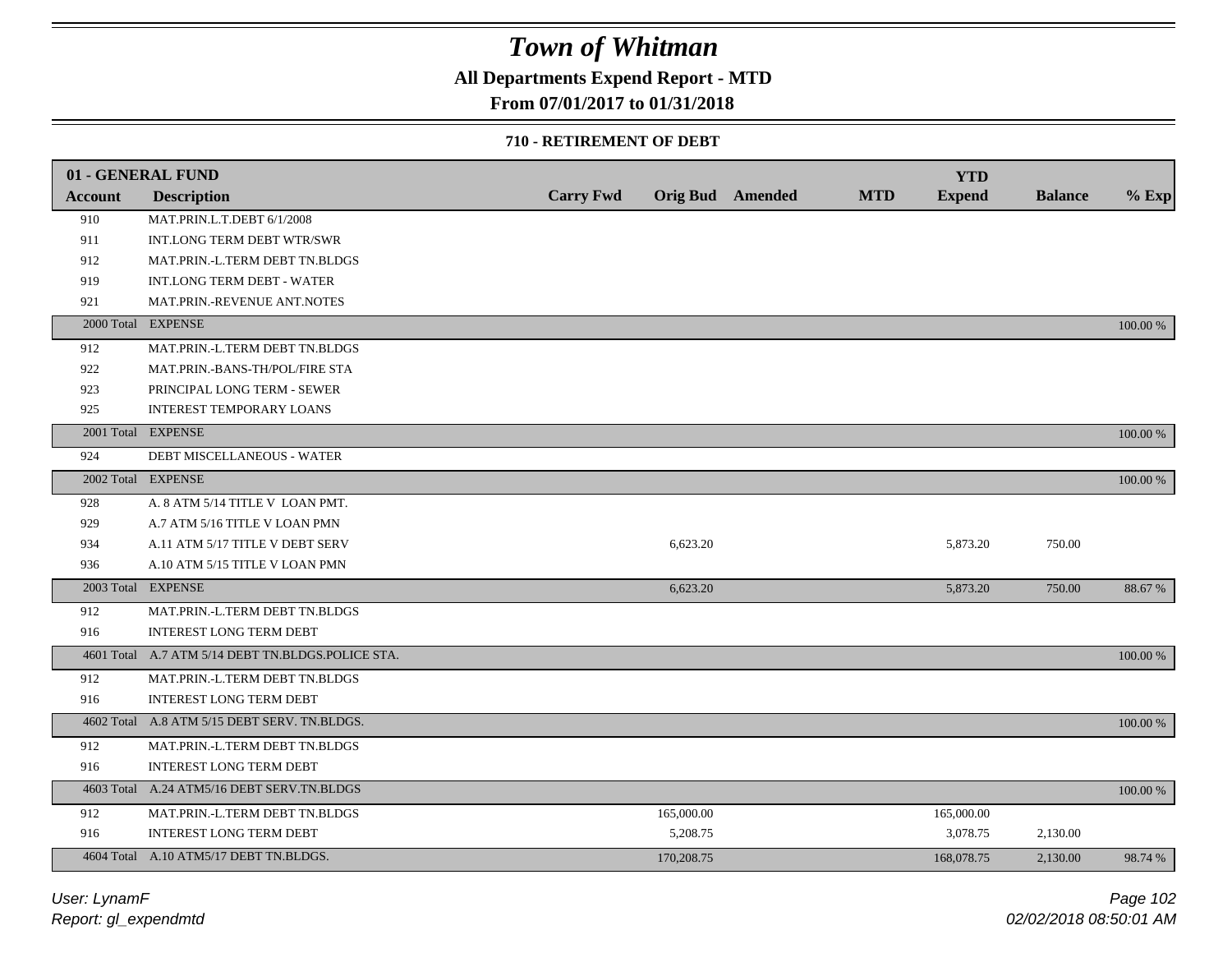### **All Departments Expend Report - MTD**

**From 07/01/2017 to 01/31/2018**

#### **710 - RETIREMENT OF DEBT**

|         | 01 - GENERAL FUND                                |                  |                     |            | <b>YTD</b>    |                |         |
|---------|--------------------------------------------------|------------------|---------------------|------------|---------------|----------------|---------|
| Account | <b>Description</b>                               | <b>Carry Fwd</b> | Orig Bud<br>Amended | <b>MTD</b> | <b>Expend</b> | <b>Balance</b> | $%$ Exp |
| 912     | MAT.PRIN.-L.TERM DEBT TN.BLDGS                   | 525,000.00       |                     |            |               | 525,000.00     |         |
| 916     | <b>INTEREST LONG TERM DEBT</b>                   | 258,562.50       |                     |            | 129,281.26    | 129,281.24     |         |
|         | 4605 Total A.12ATM5/17DEBT SERV.TN.BLDGS-POL.STA | 783,562.50       |                     |            | 129,281.26    | 654,281.24     | 16.49 % |
|         | <b>710 Total RETIREMENT OF DEBT</b>              | 783,562.50       | 176,831.95          |            | 303.233.21    | 657,161.24     |         |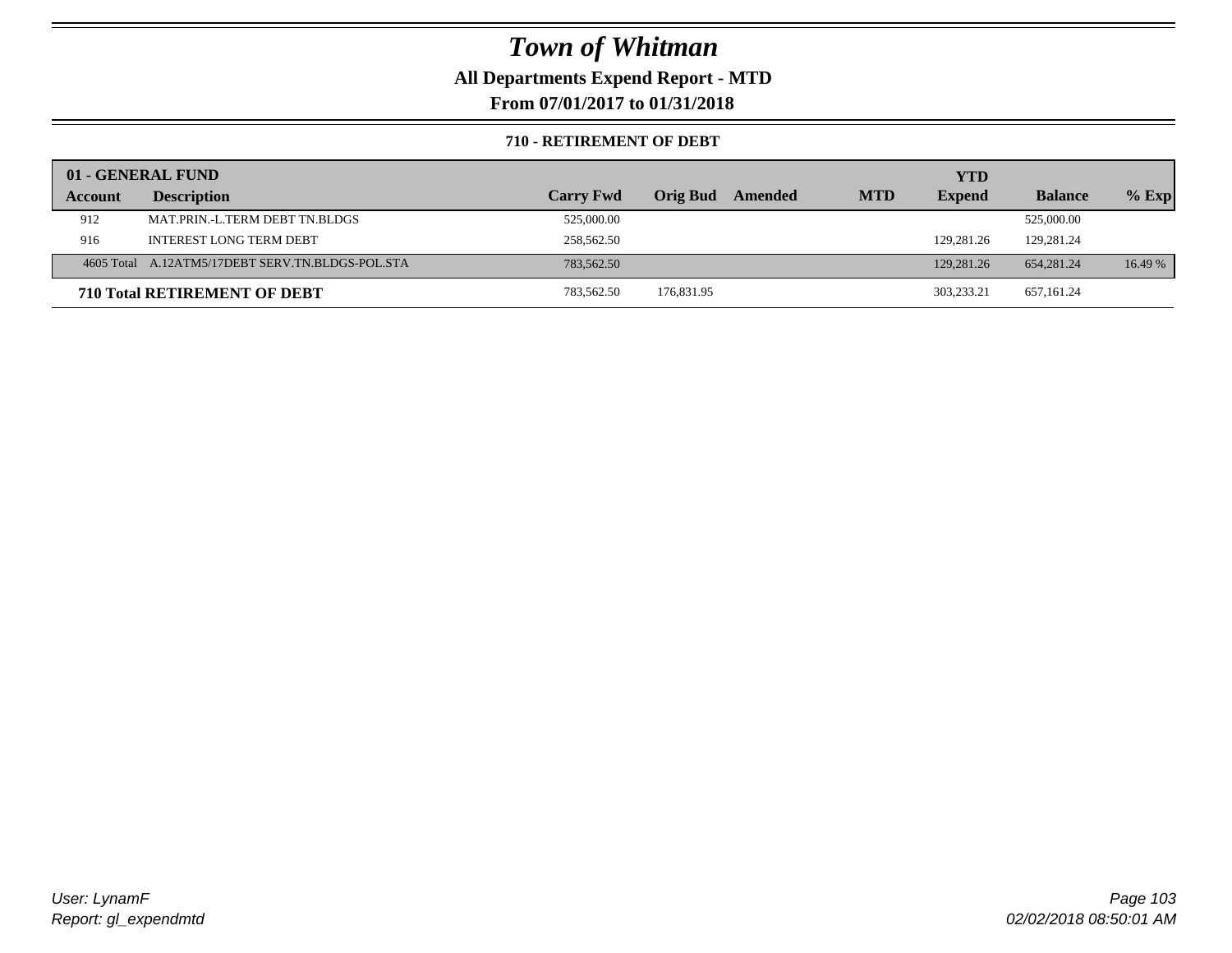### **All Departments Expend Report - MTD**

### **From 07/01/2017 to 01/31/2018**

#### **751 - INTEREST-LONG TERM DEBT**

|         | 01 - GENERAL FUND                 |                  |                  |            | <b>YTD</b>    |                |          |
|---------|-----------------------------------|------------------|------------------|------------|---------------|----------------|----------|
| Account | <b>Description</b>                | <b>Carry Fwd</b> | Orig Bud Amended | <b>MTD</b> | <b>Expend</b> | <b>Balance</b> | $%$ Exp  |
| 916     | <b>INTEREST LONG TERM DEBT</b>    |                  |                  |            |               |                |          |
| 917     | INTEREST LONG TERM DEBT-T.HALL    |                  |                  |            |               |                |          |
| 918     | INT.LONG TERM DEBT-LIBRARY        |                  |                  |            |               |                |          |
|         | 2000 Total EXPENSE                |                  |                  |            |               |                | 100.00 % |
|         | 751 Total INTEREST-LONG TERM DEBT |                  |                  |            |               |                |          |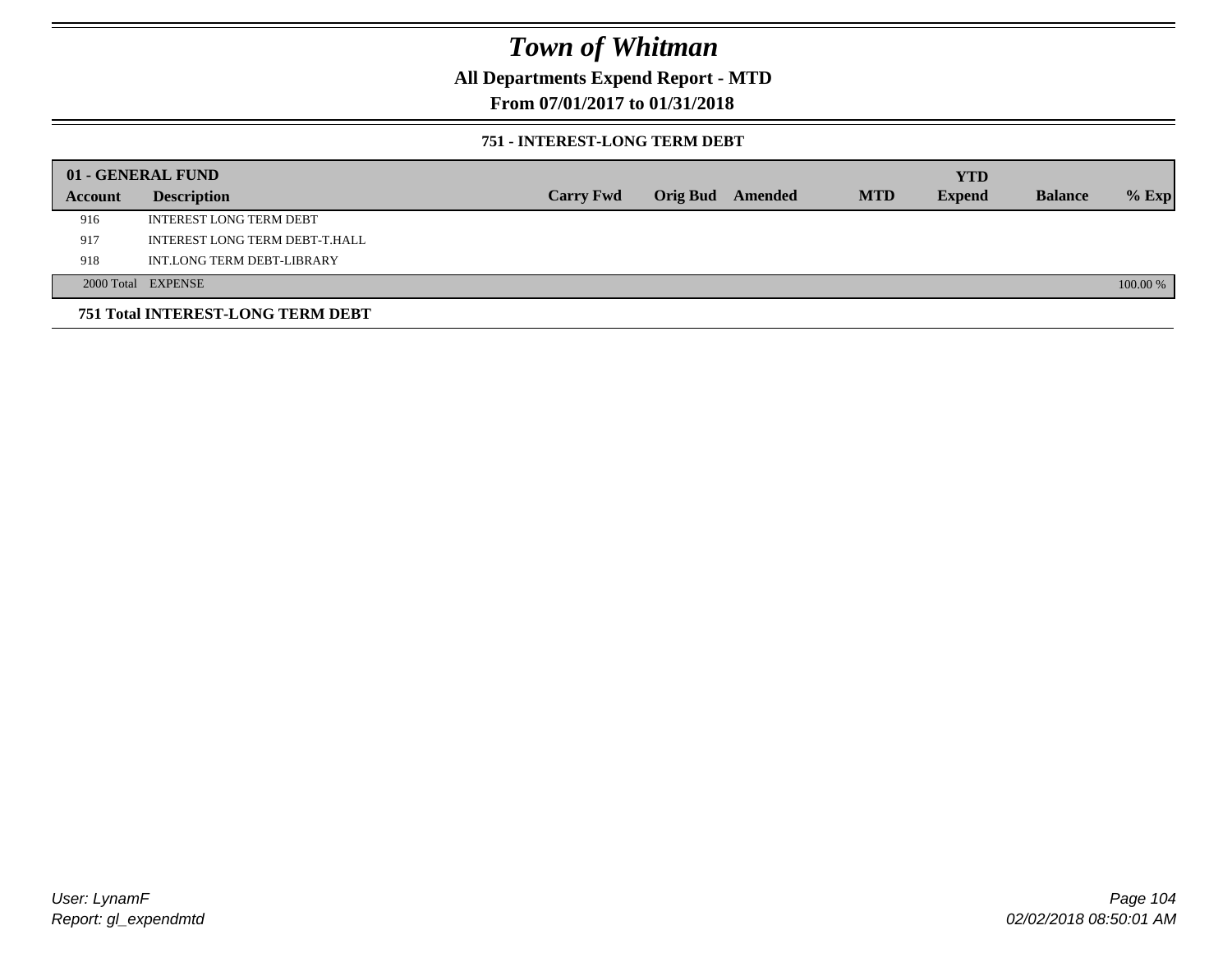### **All Departments Expend Report - MTD**

### **From 07/01/2017 to 01/31/2018**

#### **752 - INTEREST-SHORT TERM DEBT**

|         | 01 - GENERAL FUND                  |                  |                 |         |            | <b>YTD</b>    |                |          |
|---------|------------------------------------|------------------|-----------------|---------|------------|---------------|----------------|----------|
| Account | <b>Description</b>                 | <b>Carry Fwd</b> | <b>Orig Bud</b> | Amended | <b>MTD</b> | <b>Expend</b> | <b>Balance</b> | $%$ Exp  |
| 925     | INTEREST TEMPORARY LOANS           |                  |                 |         |            |               |                |          |
| 927     | <b>INTEREST ON TAX ABATEMENTS</b>  |                  |                 |         |            |               |                |          |
| 951     | <b>DEBT ISSUANCE EXPENSE</b>       |                  |                 |         |            |               |                |          |
|         | 2000 Total EXPENSE                 |                  |                 |         |            |               |                | 100.00 % |
|         | 752 Total INTEREST-SHORT TERM DEBT |                  |                 |         |            |               |                |          |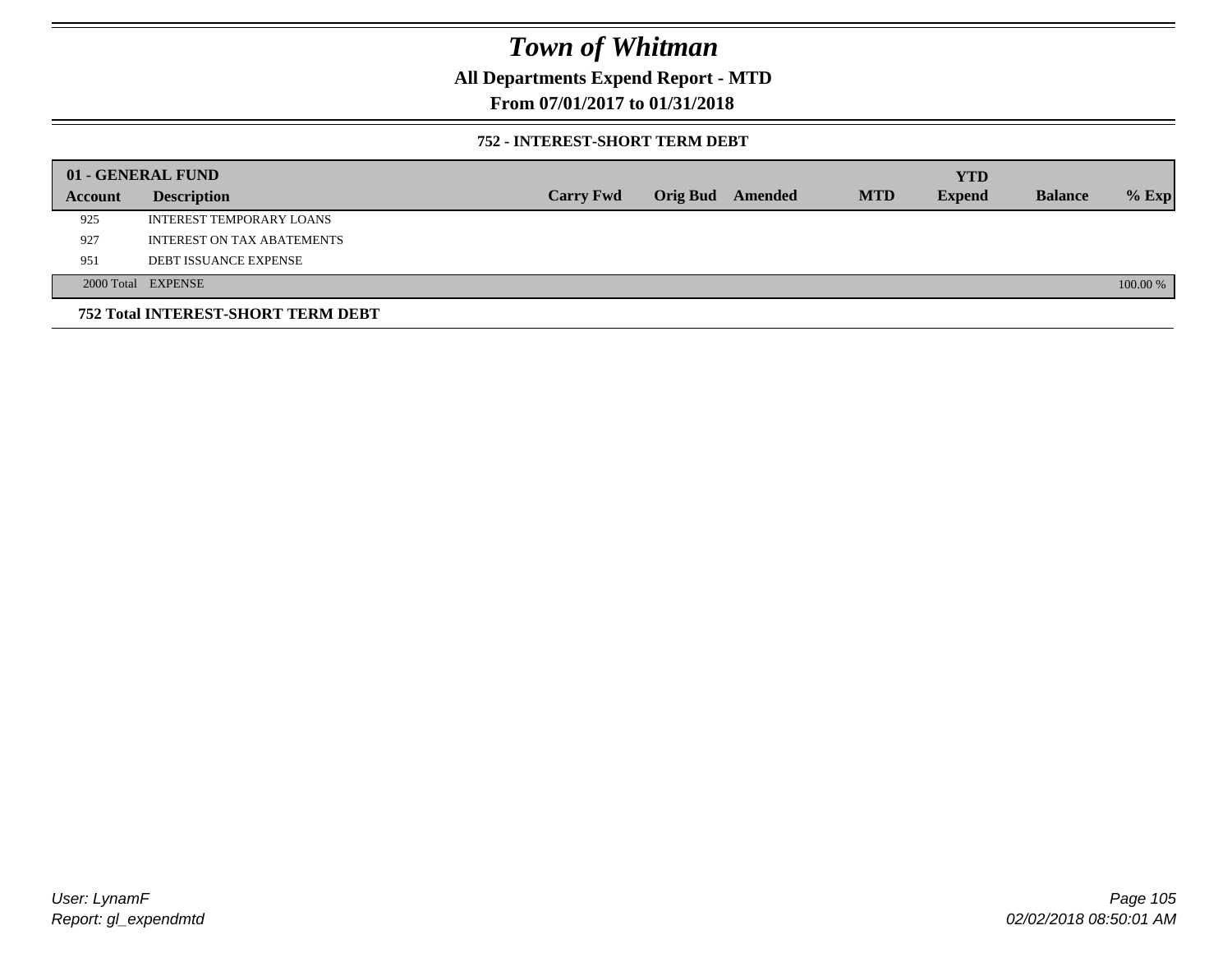**All Departments Expend Report - MTD**

**From 07/01/2017 to 01/31/2018**

#### **760 - AGENCY & REGISTRATION FEES**

|         | 01 - GENERAL FUND                    |                  |                         |            | YTD           |                |          |
|---------|--------------------------------------|------------------|-------------------------|------------|---------------|----------------|----------|
| Account | <b>Description</b>                   | <b>Carry Fwd</b> | <b>Orig Bud</b> Amended | <b>MTD</b> | <b>Expend</b> | <b>Balance</b> | $%$ Exp  |
| 252     | <b>SERVICES</b>                      |                  |                         |            |               |                |          |
|         | 2000 Total EXPENSE                   |                  |                         |            |               |                | 100.00 % |
|         | 760 Total AGENCY & REGISTRATION FEES |                  |                         |            |               |                |          |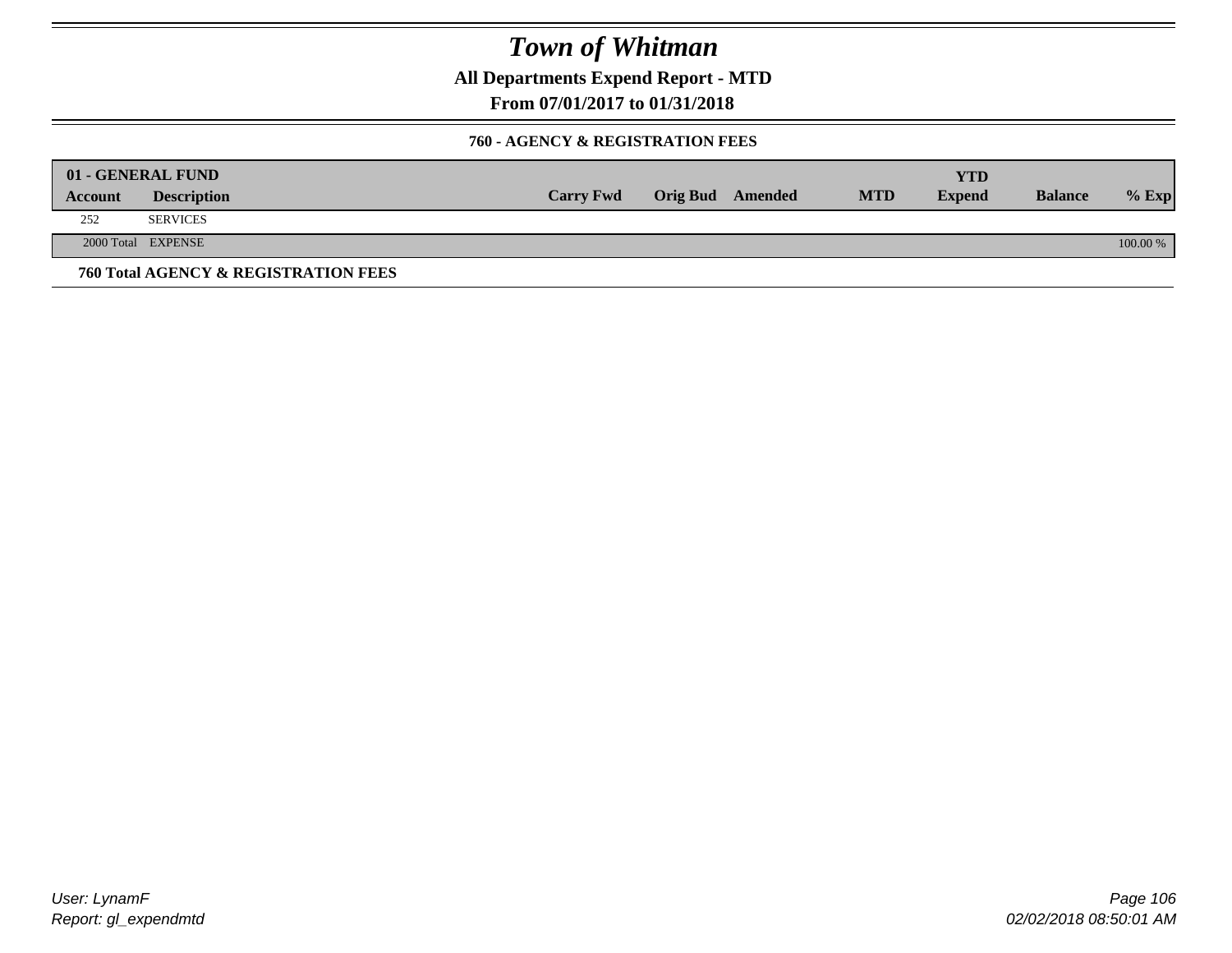### **All Departments Expend Report - MTD**

### **From 07/01/2017 to 01/31/2018**

#### **761 - DEBT ISSUE EXPENSE**

|         | 01 - GENERAL FUND                       |                  |          |                         |            | <b>YTD</b>    |                |         |
|---------|-----------------------------------------|------------------|----------|-------------------------|------------|---------------|----------------|---------|
| Account | <b>Description</b>                      | <b>Carry Fwd</b> |          | <b>Orig Bud</b> Amended | <b>MTD</b> | <b>Expend</b> | <b>Balance</b> | $%$ Exp |
| 252     | <b>SERVICES</b>                         |                  | 2,000.00 |                         |            |               | 2,000.00       |         |
| 255     | PRIOR YEAR ADJUSTMENT                   |                  |          |                         |            | 25.31         | $-25.31$       |         |
| 298     | RES. FND. TRAN. TITLE V DEBT ISSUE EXP. |                  |          |                         |            |               |                |         |
|         | 2000 Total EXPENSE                      |                  | 2,000.00 |                         |            | 25.31         | 1,974.69       | 1.26 %  |
|         | <b>761 Total DEBT ISSUE EXPENSE</b>     |                  | 2,000.00 |                         |            | 25.31         | 1,974.69       |         |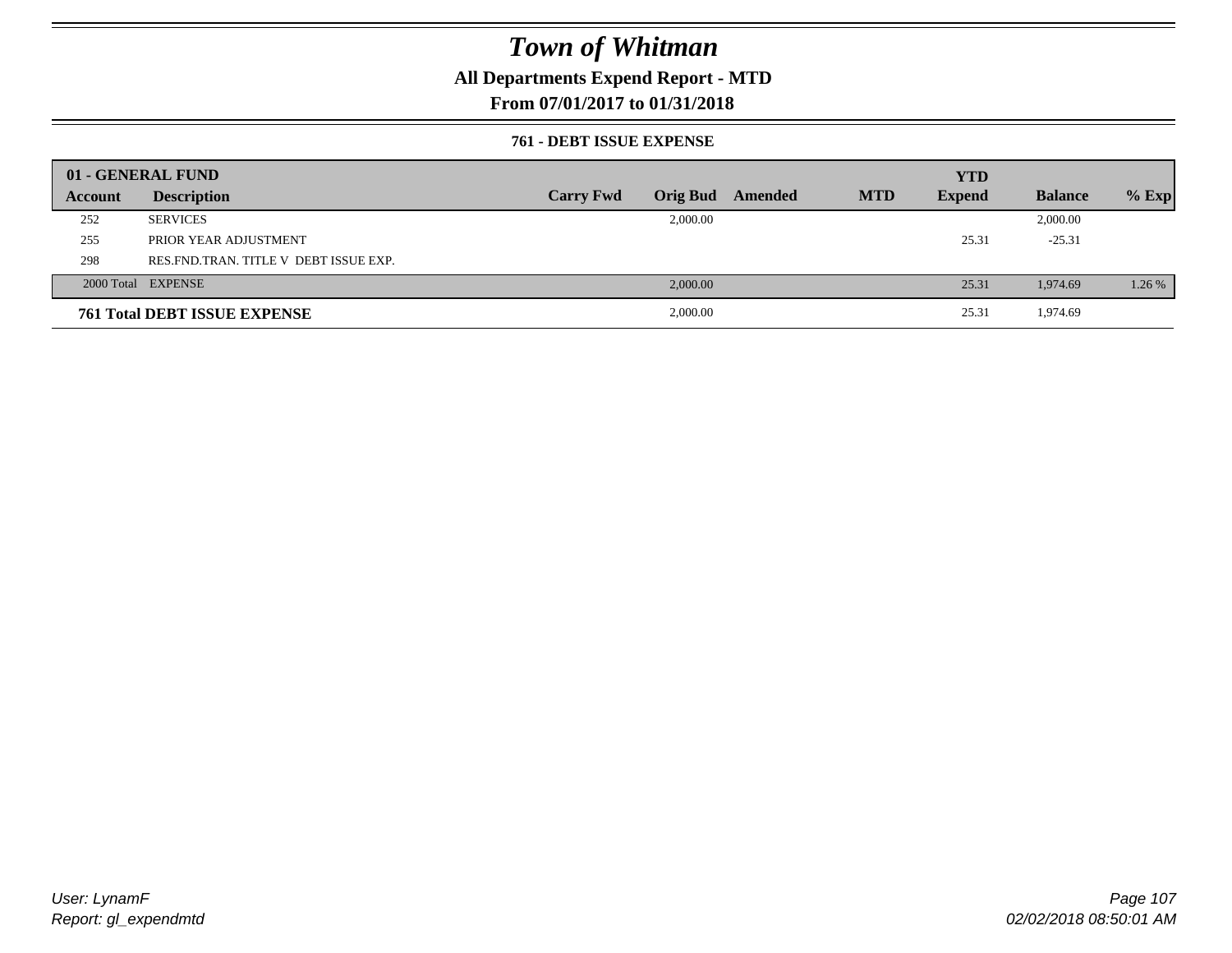### **All Departments Expend Report - MTD**

**From 07/01/2017 to 01/31/2018**

#### **820 - STATE ASSESSMENTS**

|            | 01 - GENERAL FUND                  |                  |                 |         |            | <b>YTD</b>    |                |         |
|------------|------------------------------------|------------------|-----------------|---------|------------|---------------|----------------|---------|
| Account    | <b>Description</b>                 | <b>Carry Fwd</b> | <b>Orig Bud</b> | Amended | <b>MTD</b> | <b>Expend</b> | <b>Balance</b> | $%$ Exp |
| 640        | AIR POLLUTION CONTROL DISTRICT     |                  | 3,964.00        |         |            | 1,986.00      | 1,978.00       |         |
| 2002 Total | <b>EXPENSE</b>                     |                  | 3,964.00        |         |            | 1,986.00      | 1,978.00       | 50.10 % |
| 642        | OLD COLONY PLANNING COUNCIL        |                  | 5,374.00        |         |            | 2,688.00      | 2,686.00       |         |
| 2003 Total | <b>EXPENSE</b>                     |                  | 5,374.00        |         |            | 2,688.00      | 2,686.00       | 50.01 % |
| 644        | REGIONAL TRANSPORTATION AUTH.      |                  | 22,798.00       |         |            | 11,400.00     | 11,398.00      |         |
| 2005 Total | <b>EXPENSE</b>                     |                  | 22,798.00       |         |            | 11,400.00     | 11,398.00      | 50.00 % |
| 645        | RMV NON-RENEWAL SURCHARGE          |                  | 21,820.00       |         |            | 10,914.00     | 10,906.00      |         |
| 2006 Total | <b>EXPENSE</b>                     |                  | 21,820.00       |         |            | 10,914.00     | 10,906.00      | 50.01 % |
| 646        | MOSQUITO CONTROL                   |                  | 27,622.00       |         |            | 13,818.00     | 13,804.00      |         |
| 2007 Total | <b>EXPENSE</b>                     |                  | 27,622.00       |         |            | 13,818.00     | 13,804.00      | 50.02 % |
| 647        | <b>MBTA</b>                        |                  | 74,577.00       |         |            | 37,290.00     | 37,287.00      |         |
| 2009 Total | <b>EXPENSE</b>                     |                  | 74,577.00       |         |            | 37,290.00     | 37,287.00      | 50.00 % |
|            | <b>820 Total STATE ASSESSMENTS</b> |                  | 156,155.00      |         |            | 78,096.00     | 78,059.00      |         |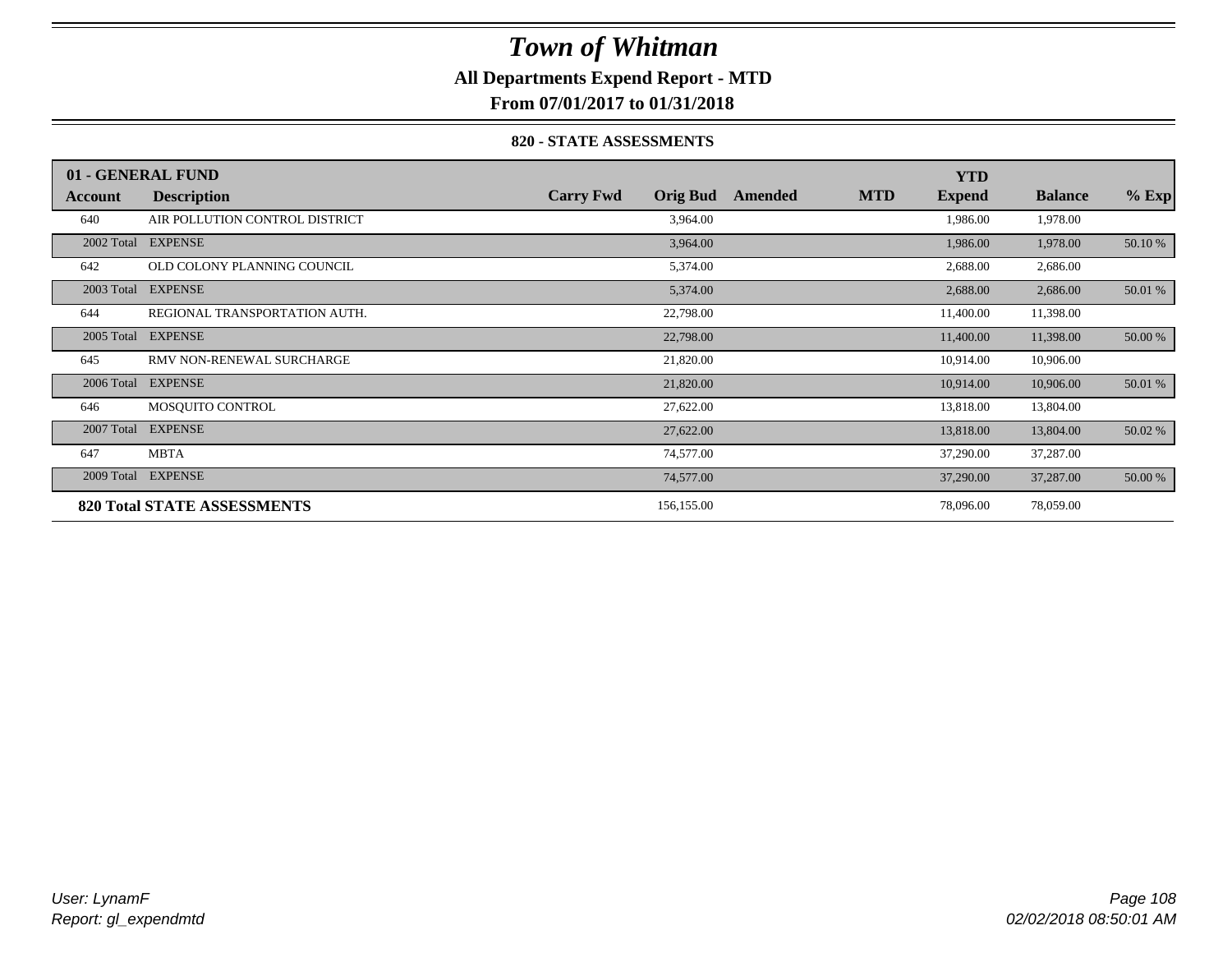**All Departments Expend Report - MTD**

**From 07/01/2017 to 01/31/2018**

#### **830 - COUNTY ASSESSMENT**

|                | 01 - GENERAL FUND           |                  |                 |         |            | YTD           |                |         |
|----------------|-----------------------------|------------------|-----------------|---------|------------|---------------|----------------|---------|
| <b>Account</b> | <b>Description</b>          | <b>Carry Fwd</b> | <b>Orig Bud</b> | Amended | <b>MTD</b> | <b>Expend</b> | <b>Balance</b> | $%$ Exp |
| 622            | <b>COUNTY TAX</b>           |                  | 31,264.00       |         |            | 15.632.00     | 15,632.00      |         |
|                | 2000 Total EXPENSE          |                  | 31,264.00       |         |            | 15,632.00     | 15,632.00      | 50.00 % |
|                | 830 Total COUNTY ASSESSMENT |                  | 31,264.00       |         |            | 15,632.00     | 15,632.00      |         |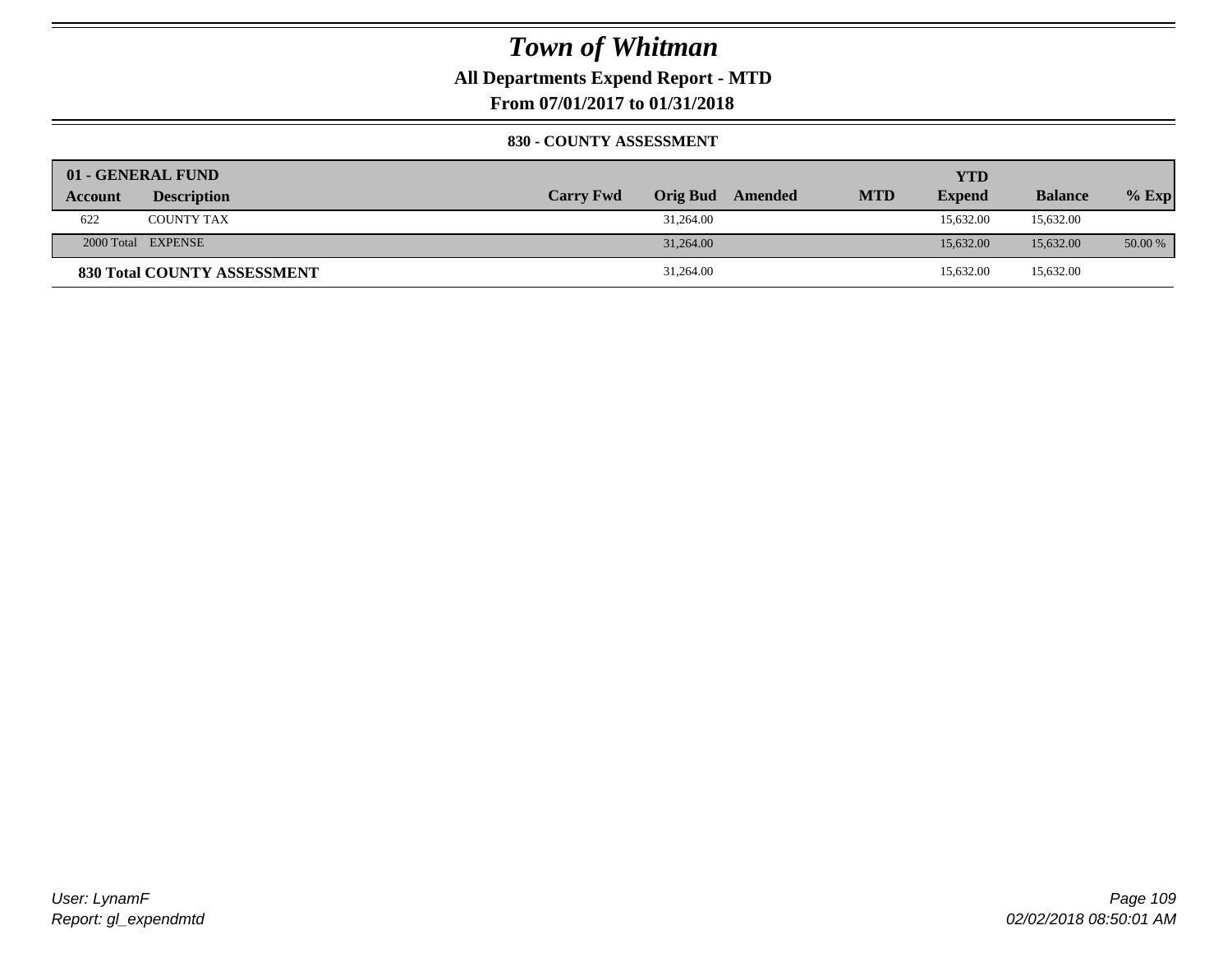### **All Departments Expend Report - MTD**

#### **From 07/01/2017 to 01/31/2018**

#### **870 - AGENCY**

| Account | 01 - GENERAL FUND<br><b>Description</b> | <b>Carry Fwd</b> | <b>Orig Bud</b> Amended | <b>MTD</b> | <b>YTD</b><br><b>Expend</b> | <b>Balance</b> | $%$ Exp  |
|---------|-----------------------------------------|------------------|-------------------------|------------|-----------------------------|----------------|----------|
| 899     | EXCHANGE ACCOUNT                        |                  |                         |            |                             |                |          |
|         | 2002 Total EXPENSE                      |                  |                         |            |                             |                | 100.00 % |
|         | <b>870 Total AGENCY</b>                 |                  |                         |            |                             |                |          |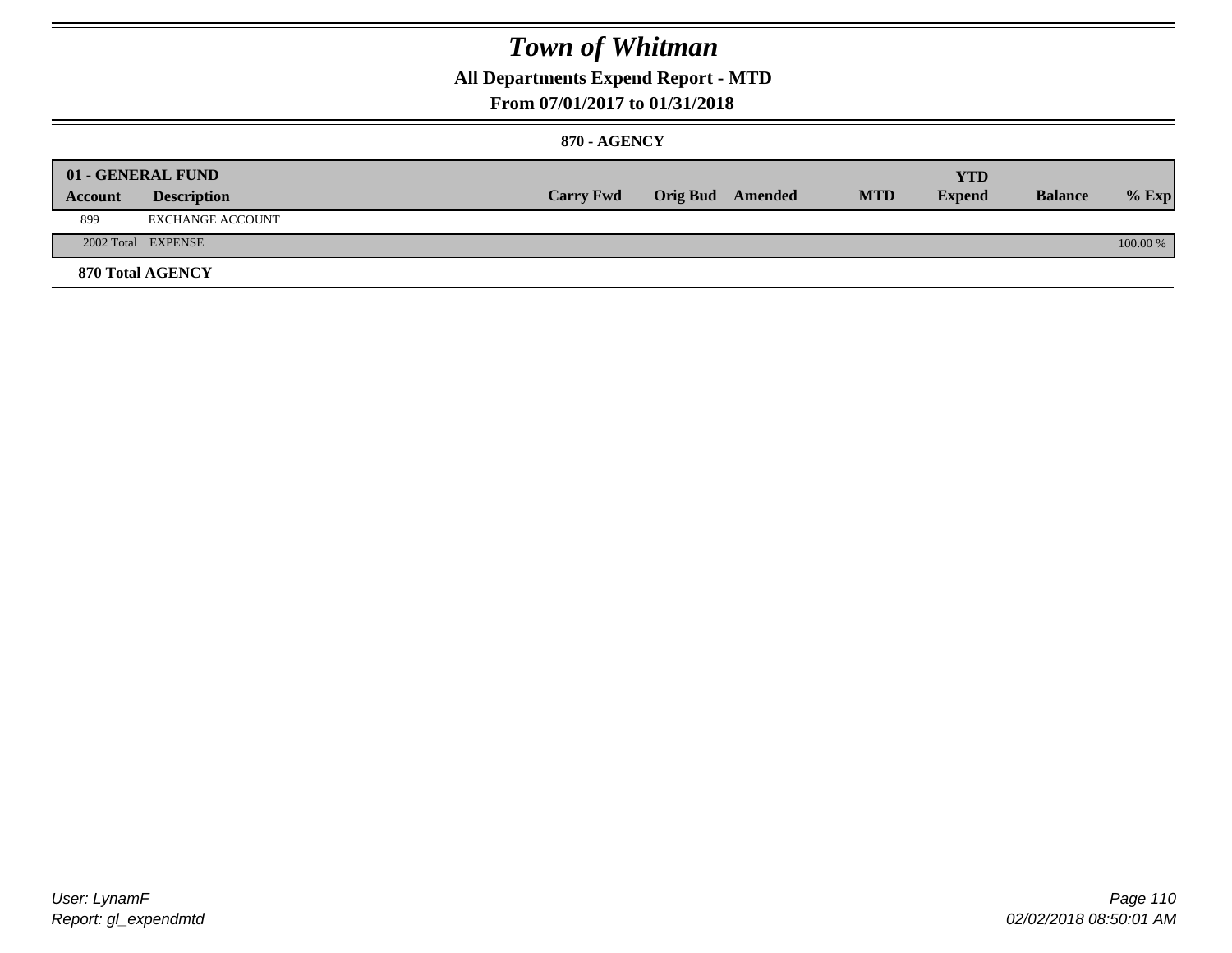**All Departments Expend Report - MTD**

**From 07/01/2017 to 01/31/2018**

#### **877 - OFF-SITE STOR.RECORDS RETENT.**

|         | 01 - GENERAL FUND                       |                  |                         |            | YTD           |                |          |
|---------|-----------------------------------------|------------------|-------------------------|------------|---------------|----------------|----------|
| Account | <b>Description</b>                      | <b>Carry Fwd</b> | <b>Orig Bud</b> Amended | <b>MTD</b> | <b>Expend</b> | <b>Balance</b> | $%$ Exp  |
| 585     | MISCELLANEOUS EXPENSE                   |                  |                         |            |               |                |          |
|         | 2000 Total EXPENSE                      |                  |                         |            |               |                | 100.00 % |
|         | 877 Total OFF-SITE STOR.RECORDS RETENT. |                  |                         |            |               |                |          |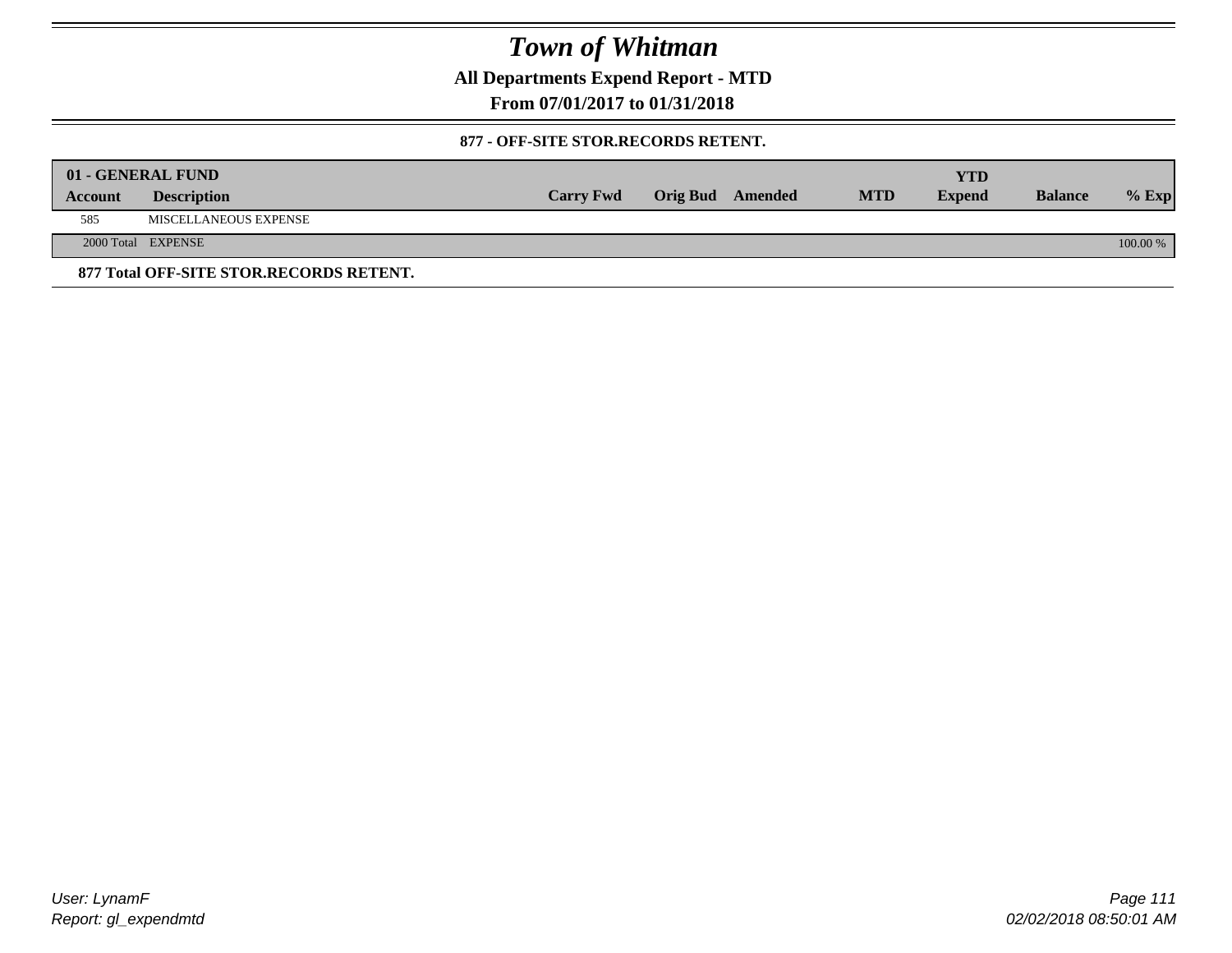### **All Departments Expend Report - MTD**

### **From 07/01/2017 to 01/31/2018**

#### **878 - OTHER FINANCING USES**

|         | 01 - GENERAL FUND                     |                  |                 |         |            | <b>YTD</b>    |                |         |
|---------|---------------------------------------|------------------|-----------------|---------|------------|---------------|----------------|---------|
| Account | <b>Description</b>                    | <b>Carry Fwd</b> | <b>Orig Bud</b> | Amended | <b>MTD</b> | <b>Expend</b> | <b>Balance</b> | $%$ Exp |
| 401     | WTR/SWR CAPITAL PROJ. FIND            |                  |                 |         |            |               |                |         |
| 403     | CAPITAL PROJECT FUND                  |                  |                 |         |            |               |                |         |
| 404     | <b>SPECIAL REVENUE FUND</b>           |                  |                 |         |            |               |                |         |
| 405     | WATER/SEWER ENTERPRISE FUND           |                  | 11,017.00       |         |            |               | 11,017.00      |         |
| 406     | <b>TRUST FUNDS</b>                    |                  | 140,000.00      |         |            | 140,000.00    |                |         |
| 407     | <b>AGENCY FUND</b>                    |                  |                 |         |            |               |                |         |
|         | 2100 Total INTERFUND TRANSFERS        |                  | 151,017.00      |         |            | 140,000,00    | 11,017.00      | 92.70 % |
|         | <b>878 Total OTHER FINANCING USES</b> |                  | 151,017.00      |         |            | 140,000.00    | 11,017.00      |         |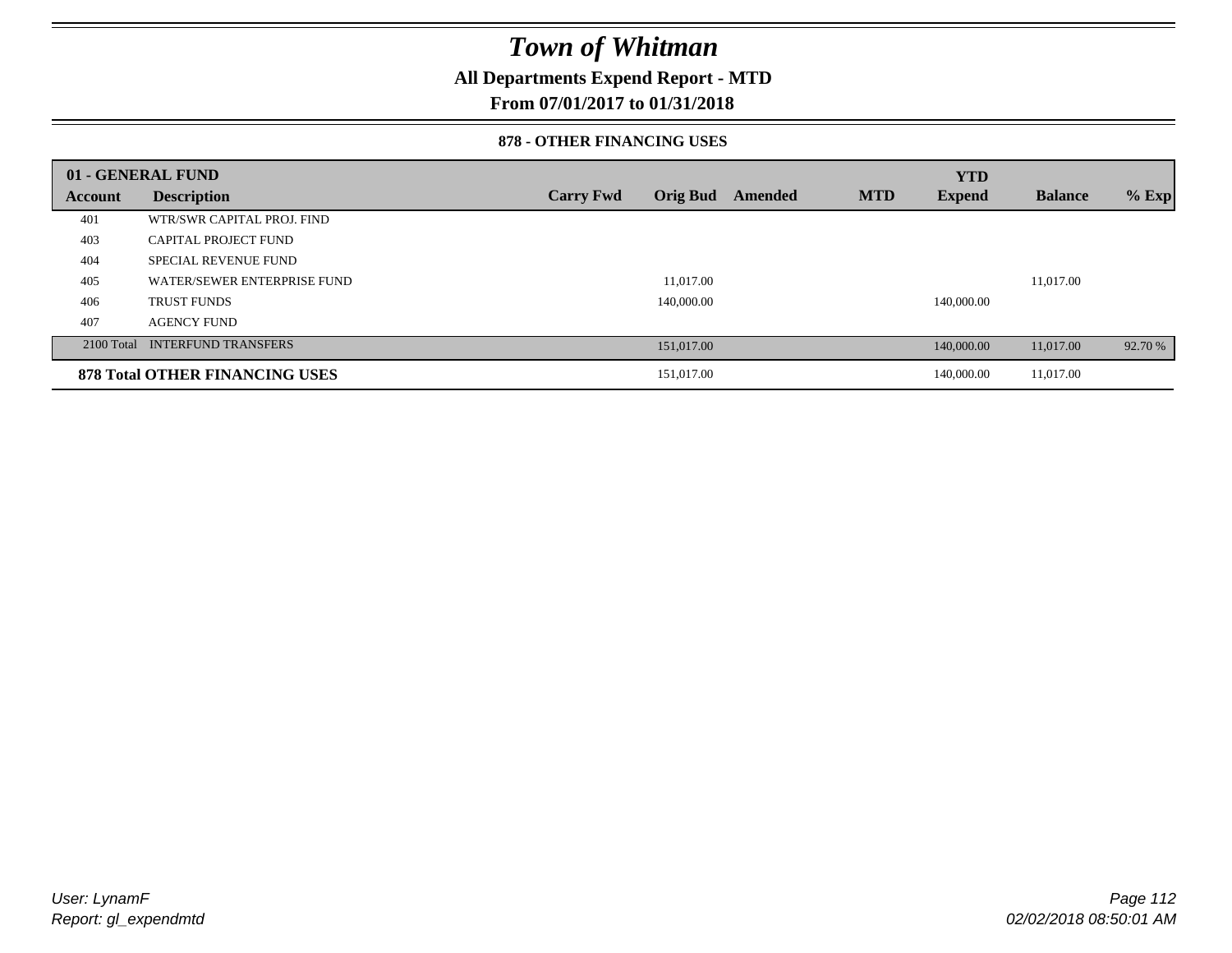### **All Departments Expend Report - MTD**

#### **From 07/01/2017 to 01/31/2018**

#### **910 - UNPAID BILLS**

|         | 01 - GENERAL FUND          |                  |                         |            | <b>YTD</b>    |                |          |
|---------|----------------------------|------------------|-------------------------|------------|---------------|----------------|----------|
| Account | <b>Description</b>         | <b>Carry Fwd</b> | <b>Orig Bud</b> Amended | <b>MTD</b> | <b>Expend</b> | <b>Balance</b> | $%$ Exp  |
| 112     | <b>SALARIES</b>            |                  |                         |            |               |                |          |
|         | 1000 Total SALARIES        |                  |                         |            |               |                | 100.00 % |
| 585     | MISCELLANEOUS EXPENSE      |                  |                         |            |               |                |          |
|         | 2000 Total EXPENSE         |                  |                         |            |               |                | 100.00 % |
| 945     | <b>FY2013 ENCUMBRANCES</b> |                  |                         |            |               |                |          |
|         | 2001 Total EXPENSE         |                  |                         |            |               |                | 100.00 % |
|         | 910 Total UNPAID BILLS     |                  |                         |            |               |                |          |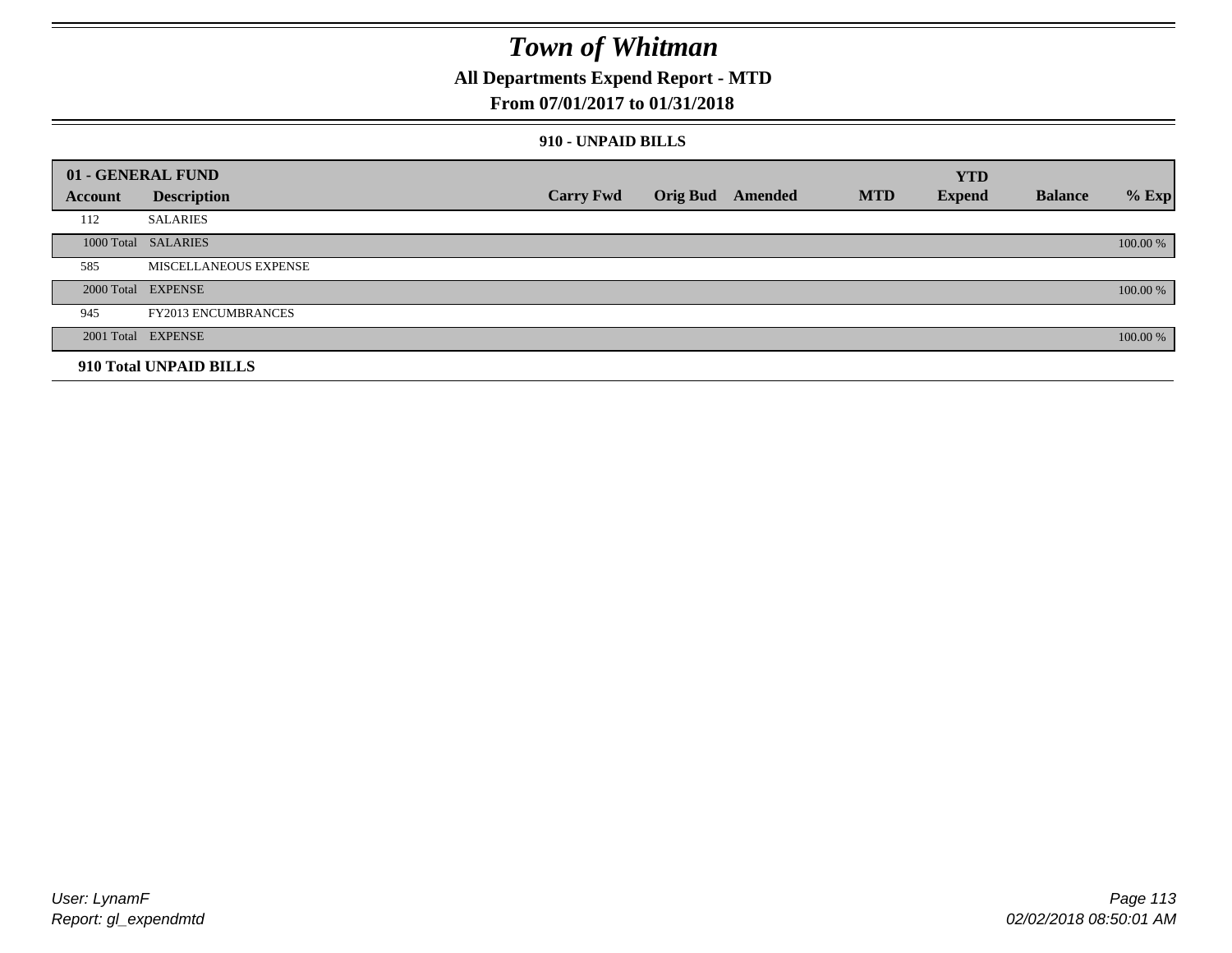### **All Departments Expend Report - MTD**

### **From 07/01/2017 to 01/31/2018**

#### **911 - RETIREMENT**

|         | 01 - GENERAL FUND          |                  |                 |         |            | <b>YTD</b>    |                |          |
|---------|----------------------------|------------------|-----------------|---------|------------|---------------|----------------|----------|
| Account | <b>Description</b>         | <b>Carry Fwd</b> | <b>Orig Bud</b> | Amended | <b>MTD</b> | <b>Expend</b> | <b>Balance</b> | $%$ Exp  |
| 170     | <b>COUNTY RETIREMENT</b>   |                  | 1,878,591.00    |         |            | 1,878,591.00  |                |          |
|         | 2000 Total EXPENSE         |                  | 1,878,591.00    |         |            | 1,878,591.00  |                | 100.00 % |
| 169     | STATE RETIREMENT-SECT.59A  |                  |                 |         |            |               |                |          |
|         | 2001 Total EXPENSE         |                  |                 |         |            |               |                | 100.00 % |
| 943     | <b>FY2012 ENCUMBRANCES</b> |                  |                 |         |            |               |                |          |
|         | 2002 Total EXPENSE         |                  |                 |         |            |               |                | 100.00 % |
|         | 911 Total RETIREMENT       |                  | 1,878,591.00    |         |            | 1,878,591.00  |                |          |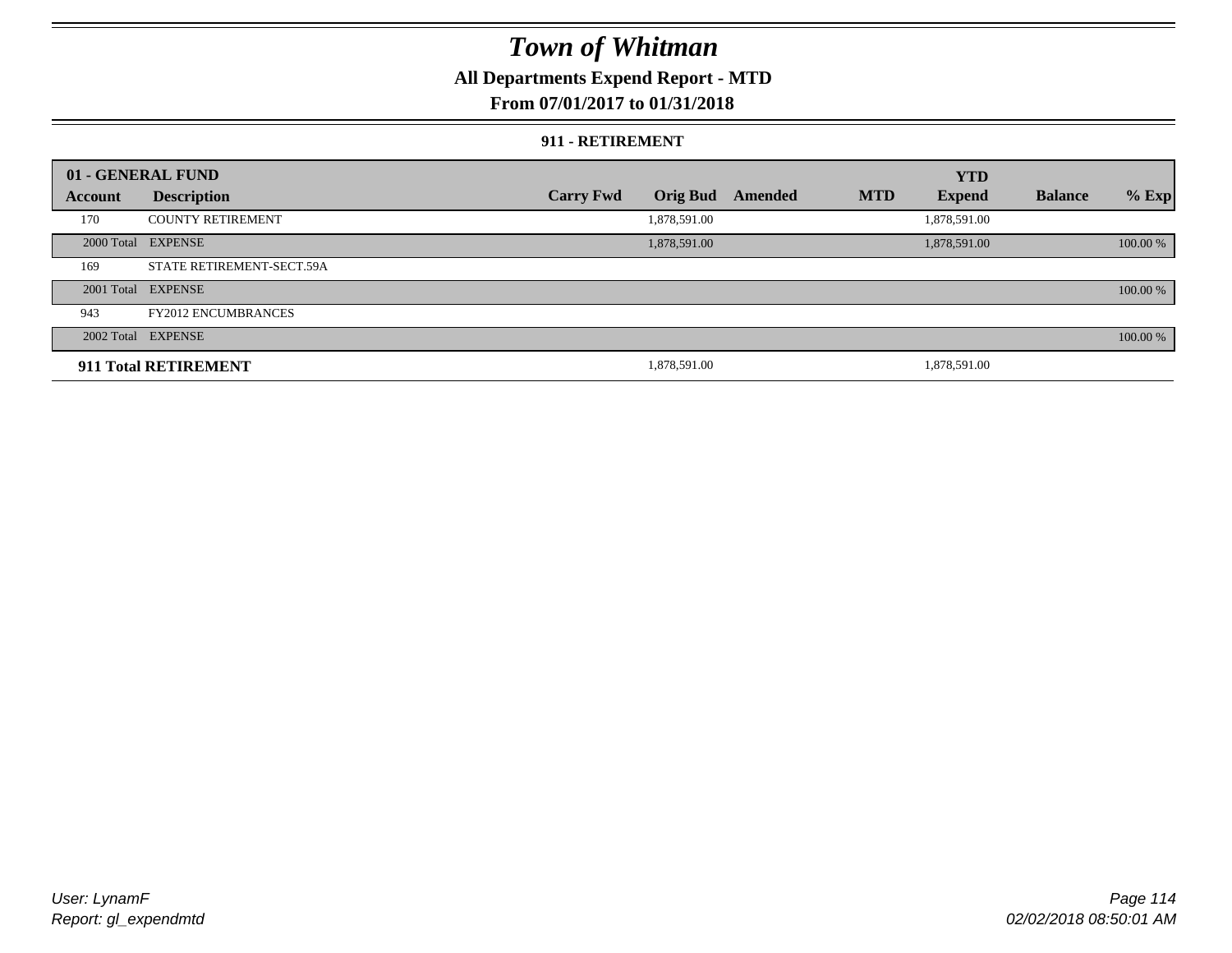**All Departments Expend Report - MTD**

### **From 07/01/2017 to 01/31/2018**

#### **912 - WORKER'S COMPENSATION**

|         | 01 - GENERAL FUND               |                  |                         |            | YTD           |                |            |
|---------|---------------------------------|------------------|-------------------------|------------|---------------|----------------|------------|
| Account | <b>Description</b>              | <b>Carry Fwd</b> | <b>Orig Bud</b> Amended | <b>MTD</b> | <b>Expend</b> | <b>Balance</b> | $%$ Exp    |
| 171     | <b>WORKER'S COMPENSATION</b>    |                  |                         |            |               |                |            |
|         | 2000 Total EXPENSE              |                  |                         |            |               |                | $100.00\%$ |
|         | 912 Total WORKER'S COMPENSATION |                  |                         |            |               |                |            |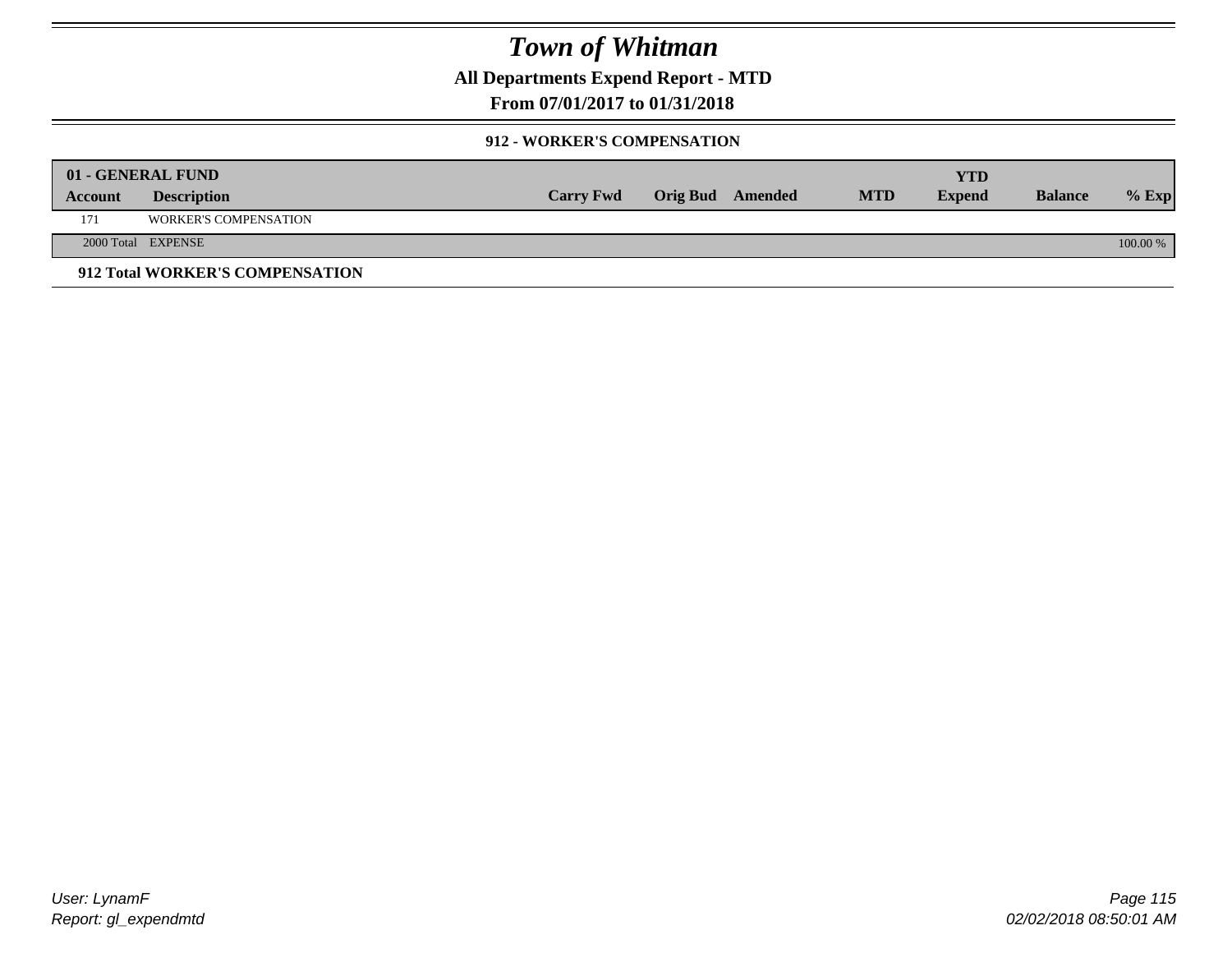**All Departments Expend Report - MTD**

**From 07/01/2017 to 01/31/2018**

#### **913 - UNEMPLOYMENT COMPENSATION**

|         | 01 - GENERAL FUND                   |                  |                 |         |            | <b>YTD</b>    |                |          |
|---------|-------------------------------------|------------------|-----------------|---------|------------|---------------|----------------|----------|
| Account | <b>Description</b>                  | <b>Carry Fwd</b> | <b>Orig Bud</b> | Amended | <b>MTD</b> | <b>Expend</b> | <b>Balance</b> | % Exp    |
| 172     | UNEMPLOYMENT INSURANCE              |                  | 8,000.00        |         |            |               | 8,000.00       |          |
|         | 2000 Total EXPENSE                  |                  | 8,000.00        |         |            |               | 8,000.00       | 0.00 %   |
| 939     | <b>FY2015 ENCUMBRANCES</b>          |                  |                 |         |            |               |                |          |
| 940     | <b>FY2016 ENCUMBRANCES</b>          |                  |                 |         |            |               |                |          |
| 948     | <b>FY07 ENCUMBRANCES</b>            |                  |                 |         |            |               |                |          |
| 958     | <b>FY2005 ENCUMBRANCES</b>          |                  |                 |         |            |               |                |          |
| 959     | <b>FY2006 ENCUMBRANCES</b>          |                  |                 |         |            |               |                |          |
| 943     | <b>FY2012 ENCUMBRANCES</b>          |                  |                 |         |            |               |                |          |
|         | 2001 Total EXPENSE                  |                  |                 |         |            |               |                | 100.00 % |
|         | 913 Total UNEMPLOYMENT COMPENSATION |                  | 8,000.00        |         |            |               | 8,000.00       |          |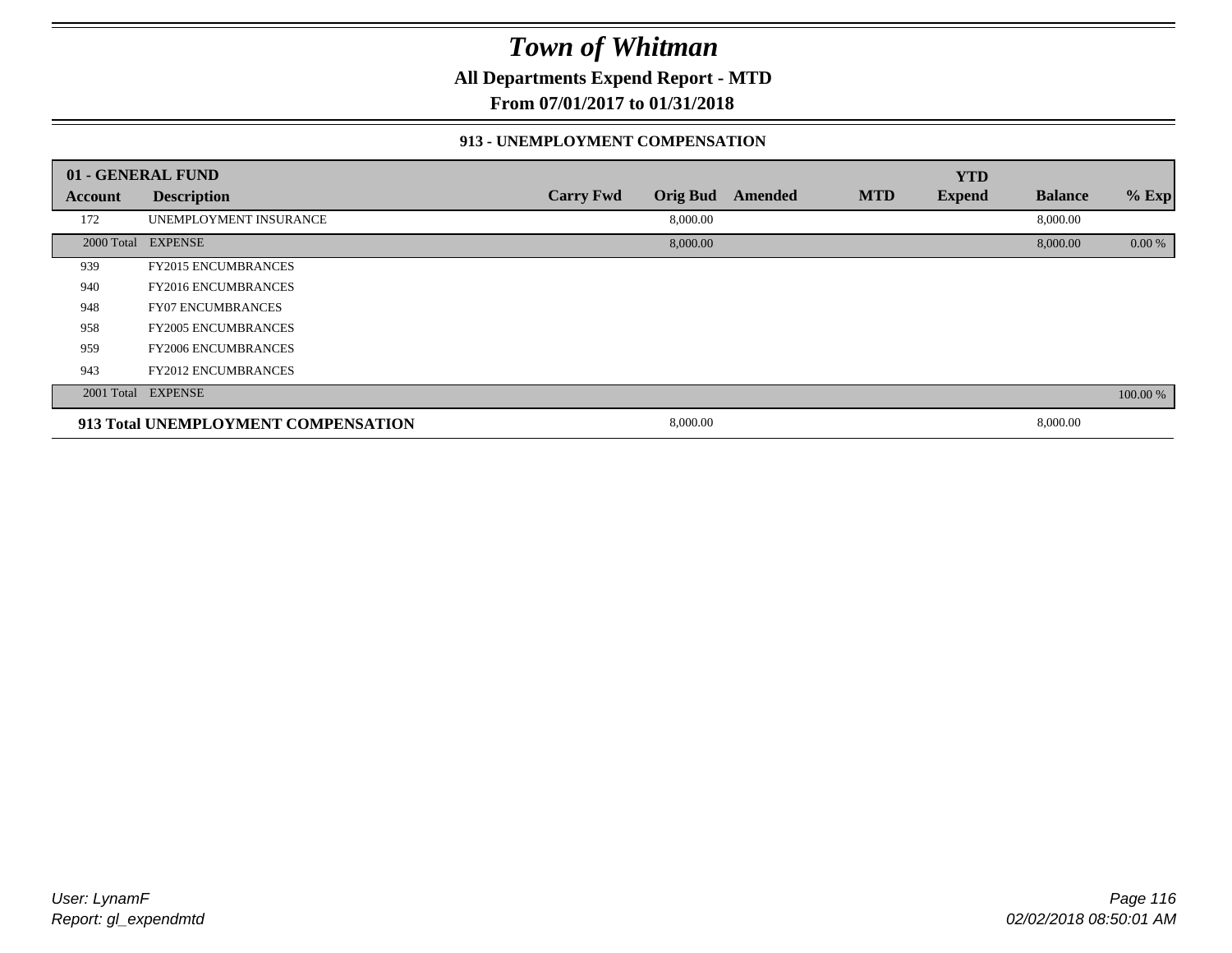**All Departments Expend Report - MTD**

**From 07/01/2017 to 01/31/2018**

#### **914 - HEALTH/LIFE INSURANCE-TOWN MATCH**

|            | 01 - GENERAL FUND                          |                  |                 |         |            | <b>YTD</b>    |                |         |
|------------|--------------------------------------------|------------------|-----------------|---------|------------|---------------|----------------|---------|
| Account    | <b>Description</b>                         | <b>Carry Fwd</b> | <b>Orig Bud</b> | Amended | <b>MTD</b> | <b>Expend</b> | <b>Balance</b> | $%$ Exp |
| 175        | LIFE INSURANCE                             |                  |                 |         | 1,485.64   | 5,920.81      | $-5,920.81$    |         |
| 180        | FLEX BENEFITS FEES                         |                  |                 |         | 125.00     | 740.00        | $-740.00$      |         |
| 181        | MANDATORY DEF.COMP.EXP.                    |                  |                 |         |            |               |                |         |
| 174        | <b>HEALTH INSURANCE</b>                    |                  | 1,491,000.00    |         | 225,891.17 | 854,979.95    | 636,020.05     |         |
| 2000 Total | <b>EXPENSE</b>                             |                  | 1,491,000.00    |         | 227,501.81 | 861,640.76    | 629,359.24     | 57.78 % |
| 941        | FY 2017 ENCUMBRANCES                       | 350.00           |                 |         |            |               | 350.00         |         |
| 945        | <b>FY2013 ENCUMBRANCES</b>                 |                  |                 |         |            |               |                |         |
| 949        | <b>FY2014 ENCUMBRANCES</b>                 |                  |                 |         |            |               |                |         |
| 953        | <b>FY2009 ENCUMBRANCES</b>                 |                  |                 |         |            |               |                |         |
| 958        | <b>FY2005 ENCUMBRANCES</b>                 |                  |                 |         |            |               |                |         |
| 943        | <b>FY2012 ENCUMBRANCES</b>                 |                  |                 |         |            |               |                |         |
| 2001 Total | <b>EXPENSE</b>                             | 350.00           |                 |         |            |               | 350.00         | 0.00 %  |
|            | 914 Total HEALTH/LIFE INSURANCE-TOWN MATCH | 350.00           | 1,491,000.00    |         | 227,501.81 | 861,640.76    | 629,709.24     |         |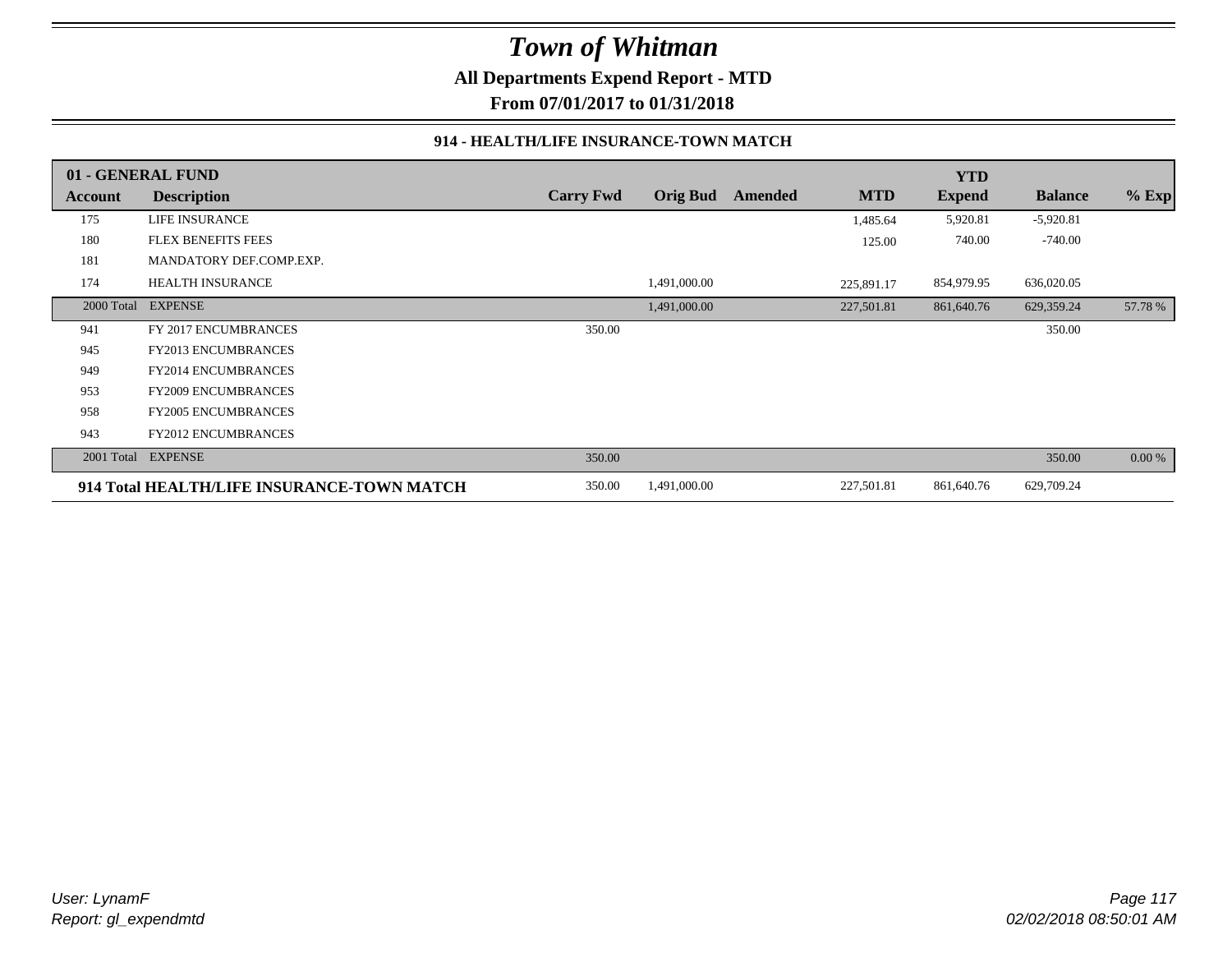**All Departments Expend Report - MTD**

**From 07/01/2017 to 01/31/2018**

#### **915 - OPEIU SICK LEAVE BUY-OUT**

|         | 01 - GENERAL FUND                  |                  |                         |            | YTD           |                |          |
|---------|------------------------------------|------------------|-------------------------|------------|---------------|----------------|----------|
| Account | <b>Description</b>                 | <b>Carry Fwd</b> | <b>Orig Bud</b> Amended | <b>MTD</b> | <b>Expend</b> | <b>Balance</b> | $%$ Exp  |
| 112     | <b>SALARIES</b>                    |                  |                         |            |               |                |          |
|         | 1000 Total SALARIES                |                  |                         |            |               |                | 100.00 % |
|         | 915 Total OPEIU SICK LEAVE BUY-OUT |                  |                         |            |               |                |          |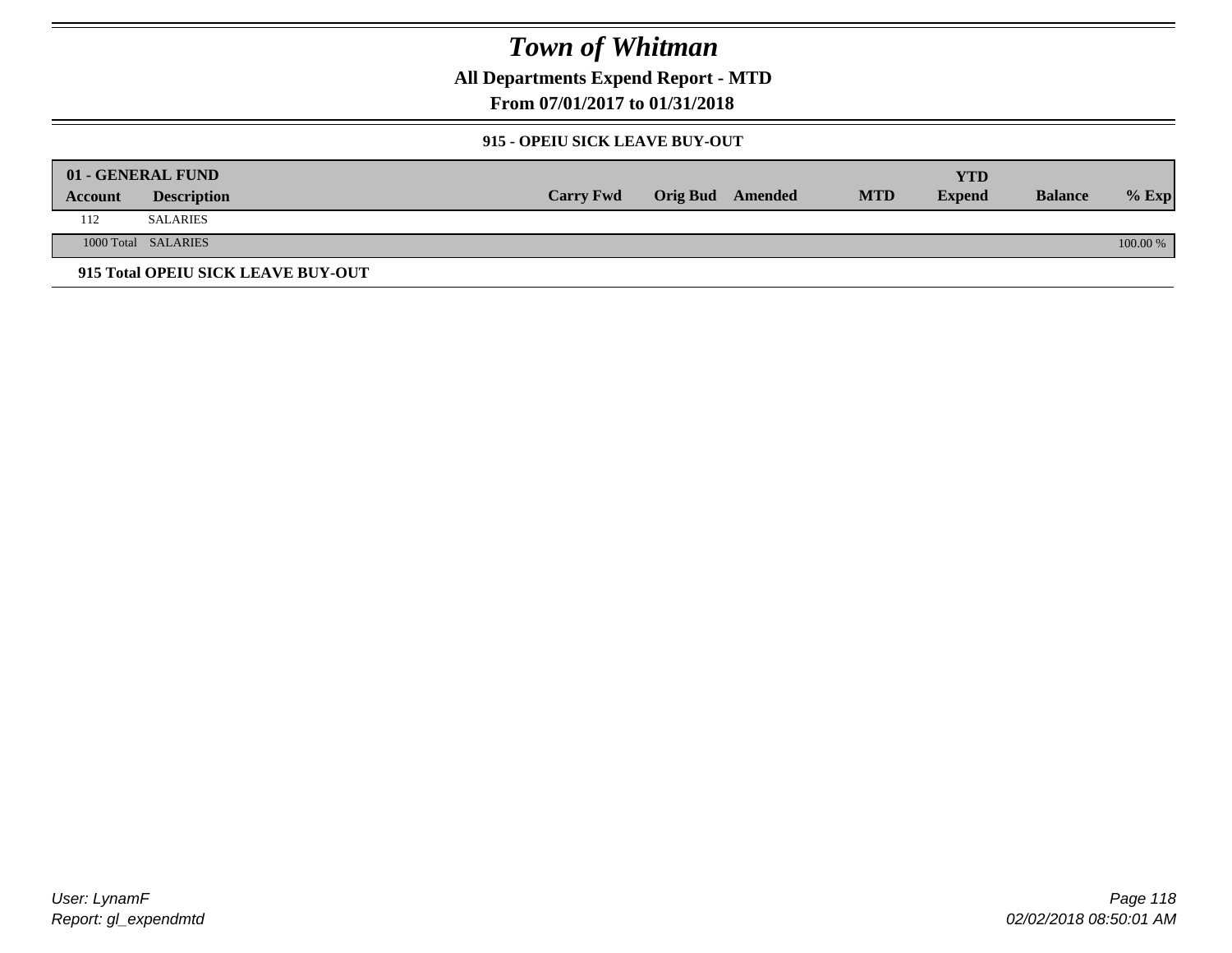**All Departments Expend Report - MTD**

### **From 07/01/2017 to 01/31/2018**

#### **916 - OPEIU FY01 RETROACTIVE**

|         | 01 - GENERAL FUND                |                  |                         |            | YTD           |                |          |
|---------|----------------------------------|------------------|-------------------------|------------|---------------|----------------|----------|
| Account | <b>Description</b>               | <b>Carry Fwd</b> | <b>Orig Bud</b> Amended | <b>MTD</b> | <b>Expend</b> | <b>Balance</b> | $%$ Exp  |
| 112     | <b>SALARIES</b>                  |                  |                         |            |               |                |          |
|         | 1000 Total SALARIES              |                  |                         |            |               |                | 100.00 % |
|         | 916 Total OPEIU FY01 RETROACTIVE |                  |                         |            |               |                |          |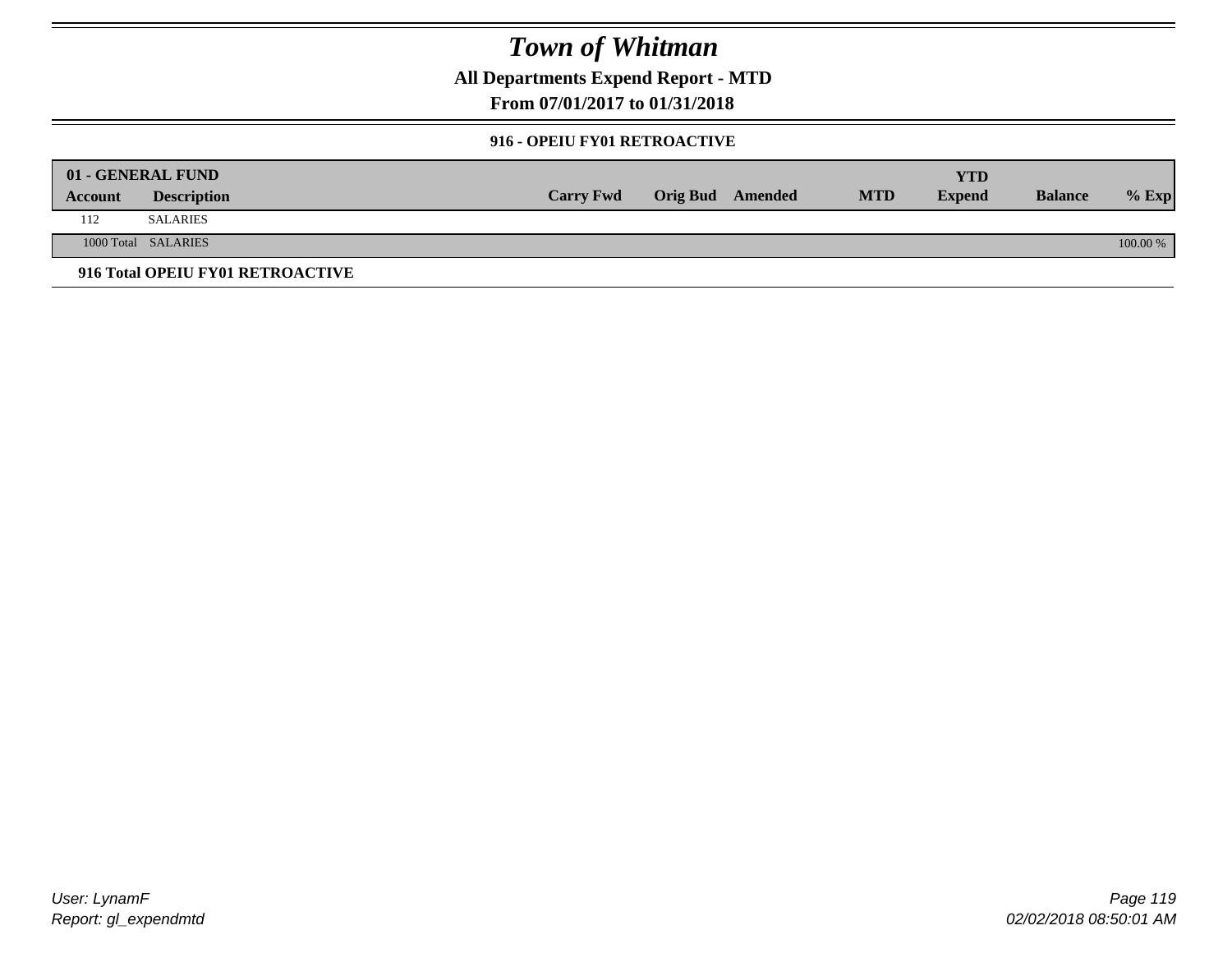**All Departments Expend Report - MTD**

**From 07/01/2017 to 01/31/2018**

#### **917 - OPEIU DEPARTMENT HEAD COVERAGE**

|         | 01 - GENERAL FUND                        |                  |                         |            | YTD           |                |          |
|---------|------------------------------------------|------------------|-------------------------|------------|---------------|----------------|----------|
| Account | <b>Description</b>                       | <b>Carry Fwd</b> | <b>Orig Bud</b> Amended | <b>MTD</b> | <b>Expend</b> | <b>Balance</b> | $%$ Exp  |
| 112     | <b>SALARIES</b>                          |                  |                         |            |               |                |          |
|         | 1000 Total SALARIES                      |                  |                         |            |               |                | 100.00 % |
|         | 917 Total OPEIU DEPARTMENT HEAD COVERAGE |                  |                         |            |               |                |          |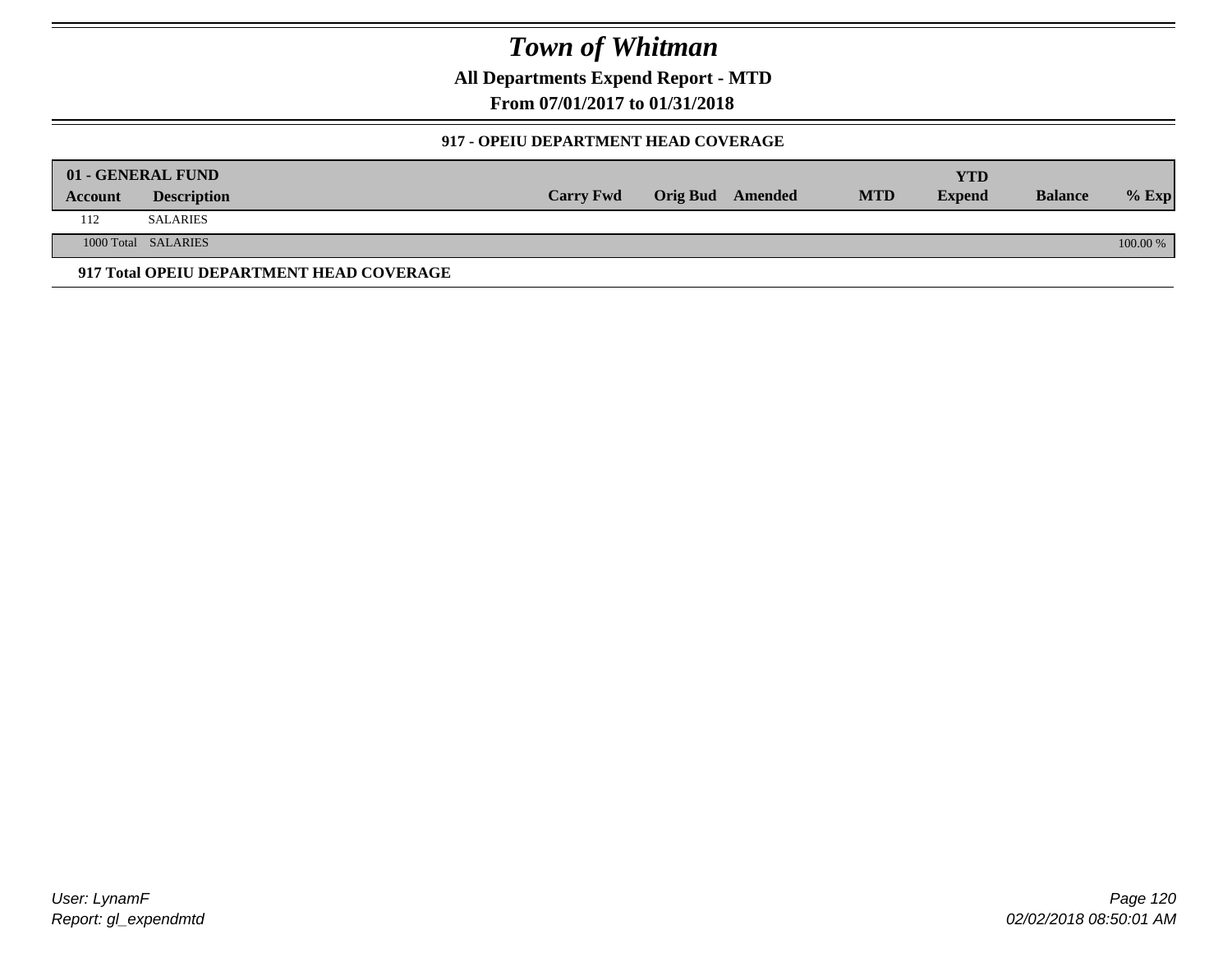**All Departments Expend Report - MTD**

**From 07/01/2017 to 01/31/2018**

#### **919 - PAYROLL TAXES - TOWN MATCH**

|         | 01 - GENERAL FUND                    |                  |                 |         |            | <b>YTD</b>    |                |          |
|---------|--------------------------------------|------------------|-----------------|---------|------------|---------------|----------------|----------|
| Account | <b>Description</b>                   | <b>Carry Fwd</b> | <b>Orig Bud</b> | Amended | <b>MTD</b> | <b>Expend</b> | <b>Balance</b> | $%$ Exp  |
| 177     | F.I.C.A.                             |                  |                 |         |            |               |                |          |
| 181     | MANDATORY DEF.COMP.EXP.              |                  |                 |         |            |               |                |          |
| 176     | <b>MEDICARE TAX</b>                  |                  | 127,000.00      |         | 12.679.96  | 73,754.03     | 53,245.97      |          |
|         | 2000 Total EXPENSE                   |                  | 127,000.00      |         | 12.679.96  | 73,754.03     | 53,245.97      | 58.07 %  |
| 941     | FY 2017 ENCUMBRANCES                 |                  |                 |         |            |               |                |          |
|         | 2001 Total EXPENSE                   |                  |                 |         |            |               |                | 100.00 % |
|         | 919 Total PAYROLL TAXES - TOWN MATCH |                  | 127,000.00      |         | 12,679.96  | 73,754.03     | 53,245.97      |          |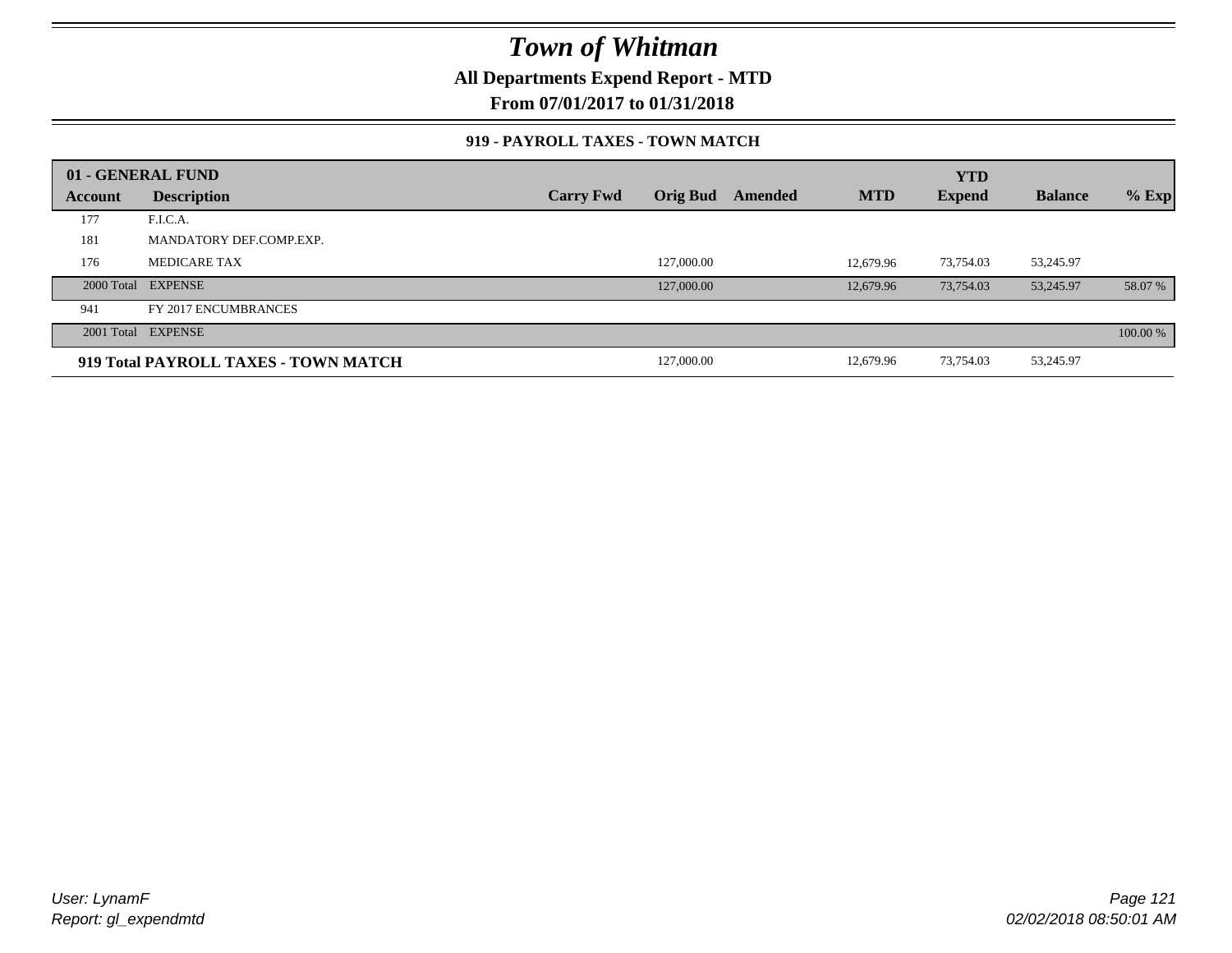### **All Departments Expend Report - MTD**

#### **From 07/01/2017 to 01/31/2018**

#### **945 - LIABILITY INSURANCE**

|         | 01 - GENERAL FUND                |                  |                 |         |            | <b>YTD</b>    |                |          |
|---------|----------------------------------|------------------|-----------------|---------|------------|---------------|----------------|----------|
| Account | <b>Description</b>               | <b>Carry Fwd</b> | <b>Orig Bud</b> | Amended | <b>MTD</b> | <b>Expend</b> | <b>Balance</b> | $%$ Exp  |
| 740     | <b>INSURANCE PREMIUMS</b>        |                  | 338,000.00      |         | 3,496.68   | 286,927.86    | 51,072.14      |          |
| 742     | <b>INSURANCE SEMINARS</b>        |                  |                 |         |            |               |                |          |
| 743     | <b>INSURANCE-BID ADVERTISING</b> |                  |                 |         |            |               |                |          |
|         | 2000 Total EXPENSE               |                  | 338,000.00      |         | 3,496.68   | 286,927.86    | 51,072.14      | 84.88%   |
| 939     | <b>FY2015 ENCUMBRANCES</b>       |                  |                 |         |            |               |                |          |
| 943     | <b>FY2012 ENCUMBRANCES</b>       |                  |                 |         |            |               |                |          |
| 945     | <b>FY2013 ENCUMBRANCES</b>       |                  |                 |         |            |               |                |          |
|         | 2001 Total EXPENSE               |                  |                 |         |            |               |                | 100.00 % |
|         | 945 Total LIABILITY INSURANCE    |                  | 338,000.00      |         | 3,496.68   | 286,927.86    | 51,072.14      |          |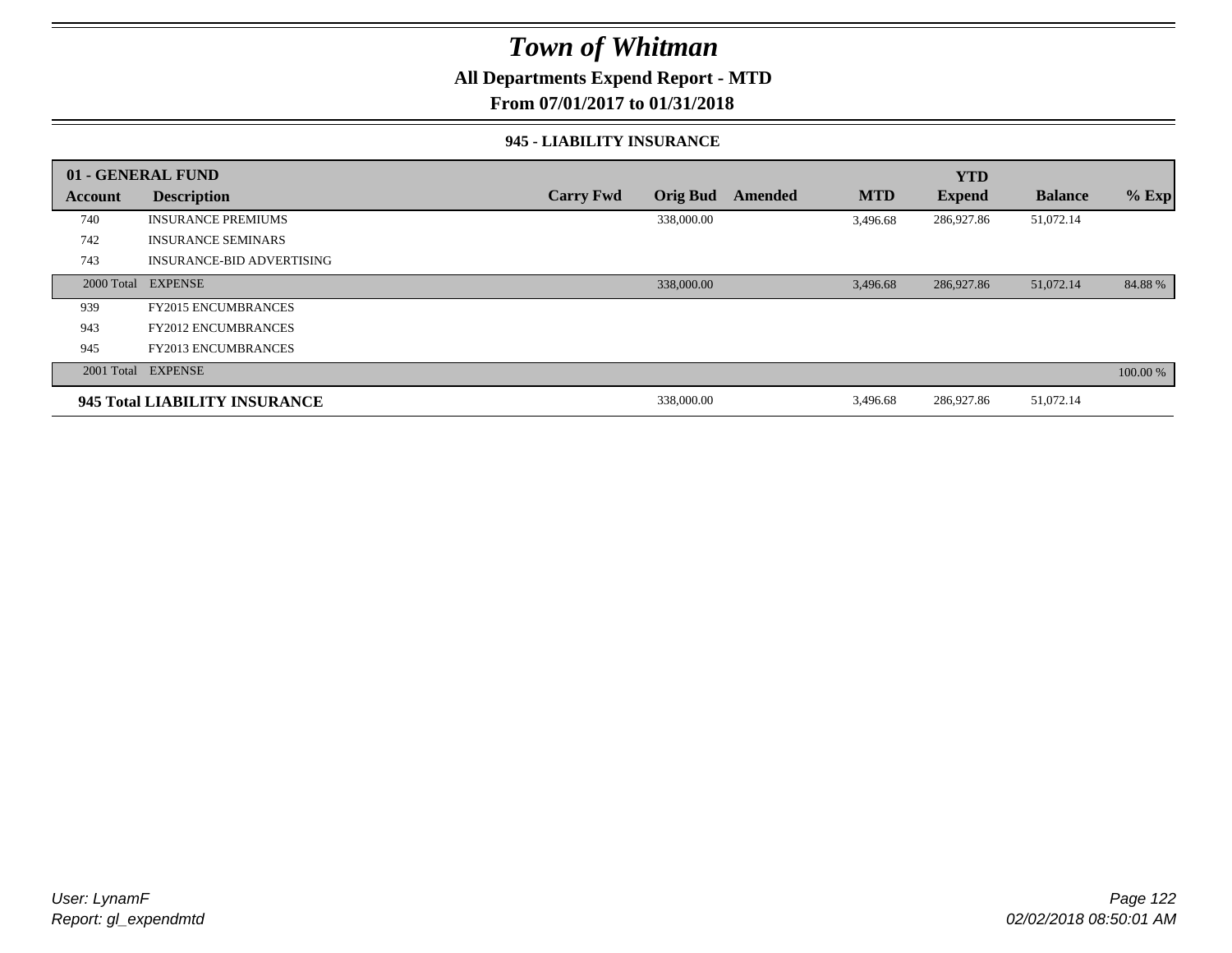**All Departments Expend Report - MTD**

### **From 07/01/2017 to 01/31/2018**

#### **996 - TRANSFERS TO TRUST FUNDS**

|         | 01 - GENERAL FUND                         |                  |                 |         |            | <b>YTD</b>    |                |            |
|---------|-------------------------------------------|------------------|-----------------|---------|------------|---------------|----------------|------------|
| Account | <b>Description</b>                        | <b>Carry Fwd</b> | <b>Orig Bud</b> | Amended | <b>MTD</b> | <b>Expend</b> | <b>Balance</b> | $%$ Exp    |
| 999     |                                           |                  |                 |         |            |               |                |            |
|         | 4001 Total A8 ATM 5/16 O.P.E.B.TRUST FUND |                  |                 |         |            |               |                | $100.00\%$ |
| 999     |                                           |                  |                 |         |            |               |                |            |
|         | 4002 Total ART.1 STM 1/17/95              |                  |                 |         |            |               |                | 100.00 %   |
|         | 996 Total TRANSFERS TO TRUST FUNDS        |                  |                 |         |            |               |                |            |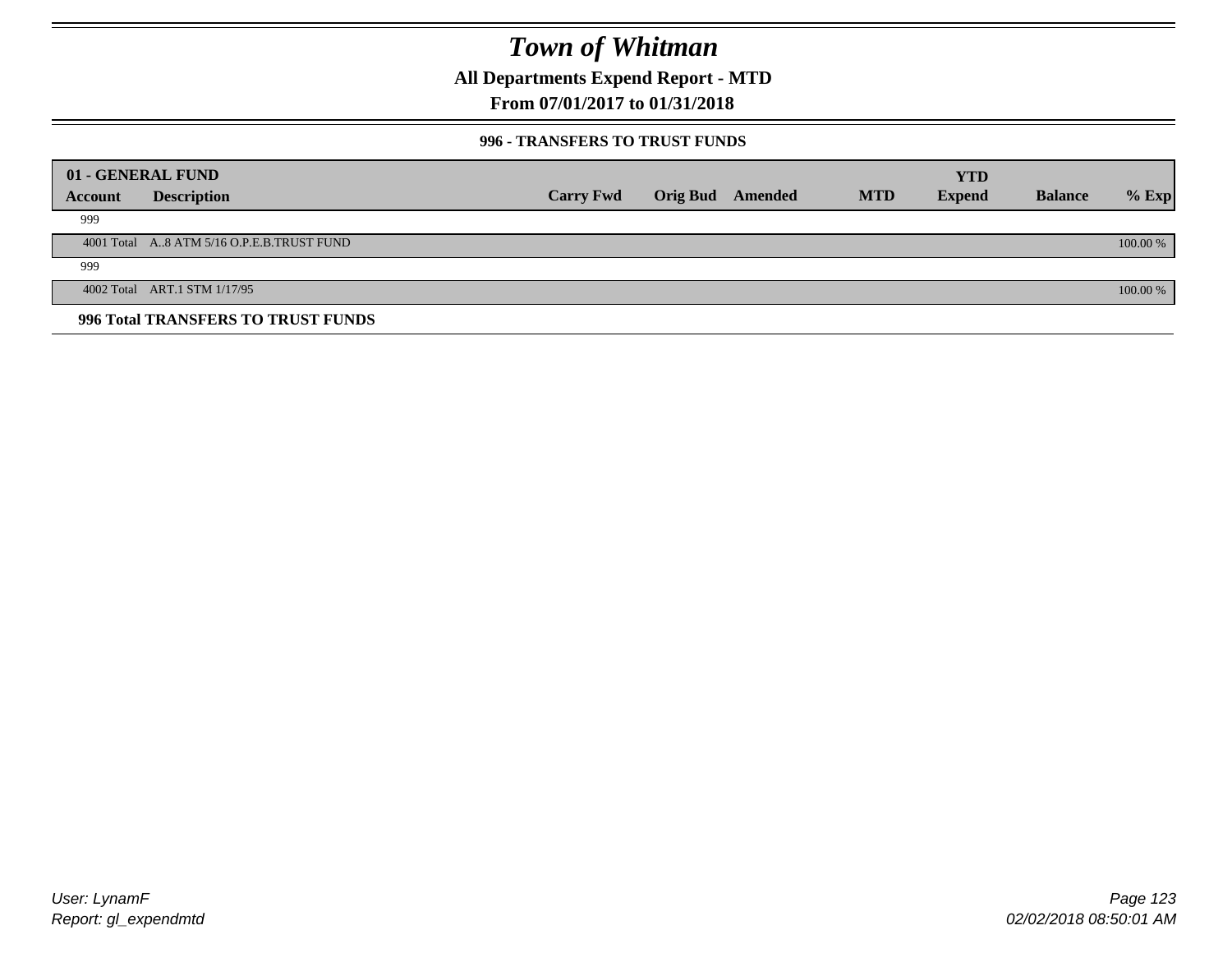**All Departments Expend Report - MTD**

### **From 07/01/2017 to 01/31/2018**

#### **997 - TRANSFERS TO AGENCY FUND**

| Account | 01 - GENERAL FUND<br><b>Description</b> | <b>Carry Fwd</b> | <b>Orig Bud</b> | Amended    | <b>MTD</b>   | <b>YTD</b><br><b>Expend</b> | <b>Balance</b> | $%$ Exp  |
|---------|-----------------------------------------|------------------|-----------------|------------|--------------|-----------------------------|----------------|----------|
| 999     |                                         |                  |                 |            |              |                             |                |          |
|         | 4003 Total PRIOR YEAR ADJUSTMENT        |                  |                 |            |              |                             |                | 100.00 % |
|         | 997 Total TRANSFERS TO AGENCY FUND      |                  |                 |            |              |                             |                |          |
|         | 01 Total GENERAL FUND                   | 1,333,227.23     | 31,933,297.60   | 646,688.71 | 4,537,193.60 | 21,347,590.47               | 12,565,623.07  |          |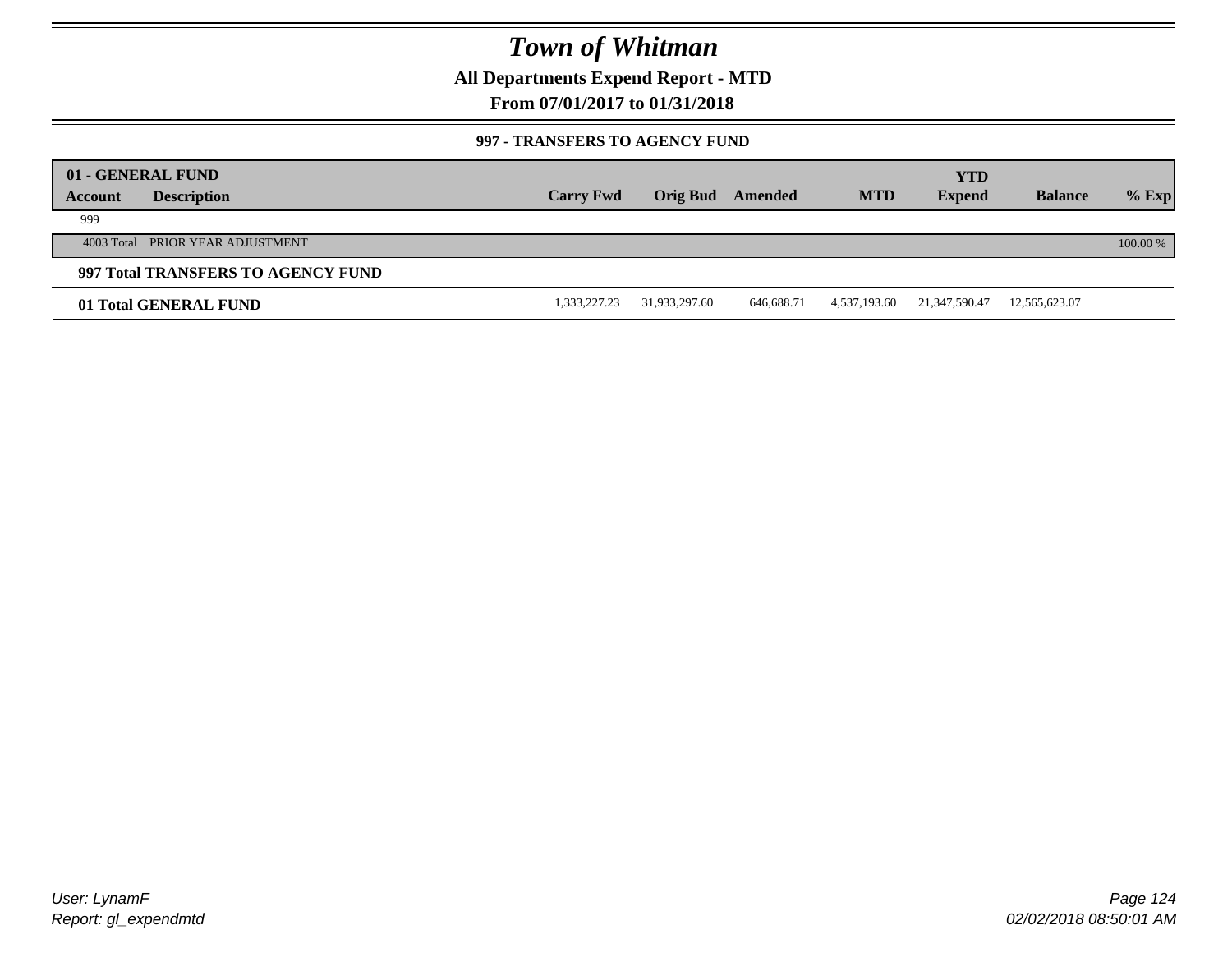**All Departments Expend Report - MTD**

**From 07/01/2017 to 01/31/2018**

#### **853 - PLANNING BOARD REVOLVING CH53G**

|         | <b>05 - SPECIAL REVENUE FUND</b>         |                  |                  |            | <b>YTD</b>    |                |             |
|---------|------------------------------------------|------------------|------------------|------------|---------------|----------------|-------------|
| Account | <b>Description</b>                       | <b>Carry Fwd</b> | Orig Bud Amended | <b>MTD</b> | <b>Expend</b> | <b>Balance</b> | $%$ Exp     |
| 359     | PL.BD.REV.WINDSOR EST.C44S53G            |                  |                  |            |               |                |             |
|         | 2004 Total EXPENSE                       |                  |                  |            |               |                | 100.00 %    |
| 360     | PL.BD.REV. DANECCA EST.C44S53G           |                  |                  |            |               |                |             |
|         | 2005 Total EXPENSE                       |                  |                  |            |               |                | 100.00 %    |
| 361     | PL.BD.REV.BUTTERNUT CH44 S53G            |                  |                  |            |               |                |             |
|         | 2007 Total EXPENSE                       |                  |                  |            |               |                | 100.00 %    |
| 362     | PL.BD.REV.OAKDALE FM.I C44S53G           |                  |                  |            |               |                |             |
|         | 2008 Total EXPENSE                       |                  |                  |            |               |                | $100.00~\%$ |
| 358     | PLANNG.BD.REV.R.R.AVE.CH44S53G           |                  |                  |            |               |                |             |
|         | 2009 Total EXPENSE                       |                  |                  |            |               |                | 100.00 %    |
| 364     | PLANNING BOARD                           |                  |                  |            |               |                |             |
|         | 2010 Total EXPENSE                       |                  |                  |            |               |                | $100.00~\%$ |
| 365     | PL.BD.RV.VICTORIA EST.CH44S53G           |                  |                  |            |               |                |             |
|         | 2011 Total EXPENSE                       |                  |                  |            |               |                | 100.00 %    |
| 369     | PL.BD.REV.MEADOWBROOK CH44S53G           |                  |                  |            |               |                |             |
|         | 2016 Total EXPENSE                       |                  |                  |            |               |                | 100.00 %    |
| 370     | PL.BD.RV.CATHERINE RD.CH44S53G           |                  |                  |            |               |                |             |
|         | 2017 Total EXPENSE                       |                  |                  |            |               |                | 100.00 %    |
| 371     | PL.BD.RV.J.YOUNG EST.CH44S53G            |                  |                  |            |               |                |             |
|         | 2018 Total EXPENSE                       |                  |                  |            |               |                | $100.00~\%$ |
| 372     | PL.BD.REV.ERIN ST.EXT.C44S53G            |                  |                  |            |               |                |             |
|         | 2019 Total EXPENSE                       |                  |                  |            |               |                | 100.00 %    |
| 373     | PL.BD.RV.HIGHLND ST.EX.C44S53G           |                  |                  |            |               |                |             |
|         | 2020 Total EXPENSE                       |                  |                  |            |               |                | 100.00 %    |
| 357     | PLANNG.BD.REV.HARV.LN.CH44S53G           |                  |                  |            |               |                |             |
|         | 2021 Total EXPENSE                       |                  |                  |            |               |                | 100.00 %    |
|         | 853 Total PLANNING BOARD REVOLVING CH53G |                  |                  |            |               |                |             |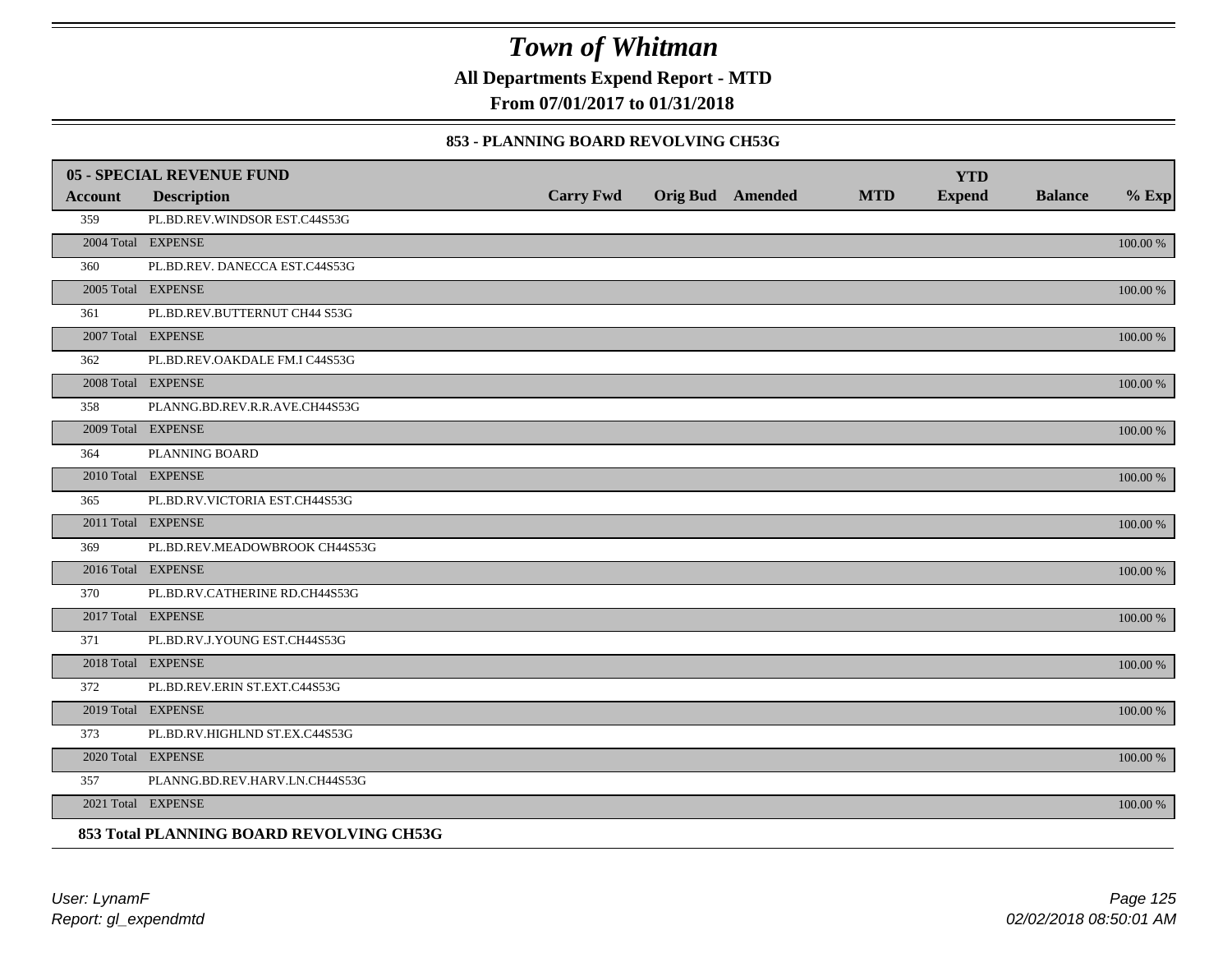### *Town of Whitman* **All Departments Expend Report - MTD From 07/01/2017 to 01/31/2018**

#### **855 - REVOLVING ACCOUNTS CH53E 1/2**

|            | 05 - SPECIAL REVENUE FUND              |                  |                            |            | <b>YTD</b>    |                |          |
|------------|----------------------------------------|------------------|----------------------------|------------|---------------|----------------|----------|
| Account    | <b>Description</b>                     | <b>Carry Fwd</b> | <b>Orig Bud</b><br>Amended | <b>MTD</b> | <b>Expend</b> | <b>Balance</b> | $%$ Exp  |
| 355        | C.O.A.PROGRAM REV. CH 53E 1/2          | 10,000.00        | 4,938.00                   |            | 3,406.68      | 11,531.32      |          |
| 2000 Total | <b>EXPENSE</b>                         | 10,000.00        | 4,938.00                   |            | 3,406.68      | 11,531.32      | 22.80 %  |
| 356        | LIB.FINES & FEES REV.CH53E1/2          | 2,829.65         | 7,418.26                   |            | 33.81         | 10,214.10      |          |
| 2001 Total | <b>EXPENSE</b>                         | 2,829.65         | 7,418.26                   |            | 33.81         | 10,214.10      | 0.32 %   |
| 363        | CROSS CONN.TESTING EXPENSE             |                  |                            |            |               |                |          |
| 2002 Total | <b>EXPENSE</b>                         |                  |                            |            |               |                | 100.00 % |
| 350        | SEMLAC REV.CH44S53E1/2 (POLICE)        |                  | 4,560.00                   |            | 1,250.00      | 3,310.00       |          |
| 374        | PLANNING BOARD REV.C44 S53E1/2         | 60,927.68        | 6,318.00                   | 192.50     | 5,691.25      | 61,554.43      |          |
| 377        | PASSPORT PHOTO REV.CH44S53E1/2         | 3,000.00         | 1,460.00                   | 99.72      | 428.99        | 4,031.01       |          |
| 378        | FIRE ALARM REV.CH44S53E1/2             | 150.00           |                            |            |               | 150.00         |          |
| 379        | <b>MARIHUANA FINES CH44S53E1/2</b>     | 100.00           |                            |            |               | 100.00         |          |
| 2003 Total | <b>EXPENSE</b>                         | 64,177.68        | 12,338.00                  | 292.22     | 7,370.24      | 69,145.44      | 9.63 %   |
|            | 855 Total REVOLVING ACCOUNTS CH53E 1/2 | 77,007.33        | 24,694.26                  | 292.22     | 10,810.73     | 90,890.86      |          |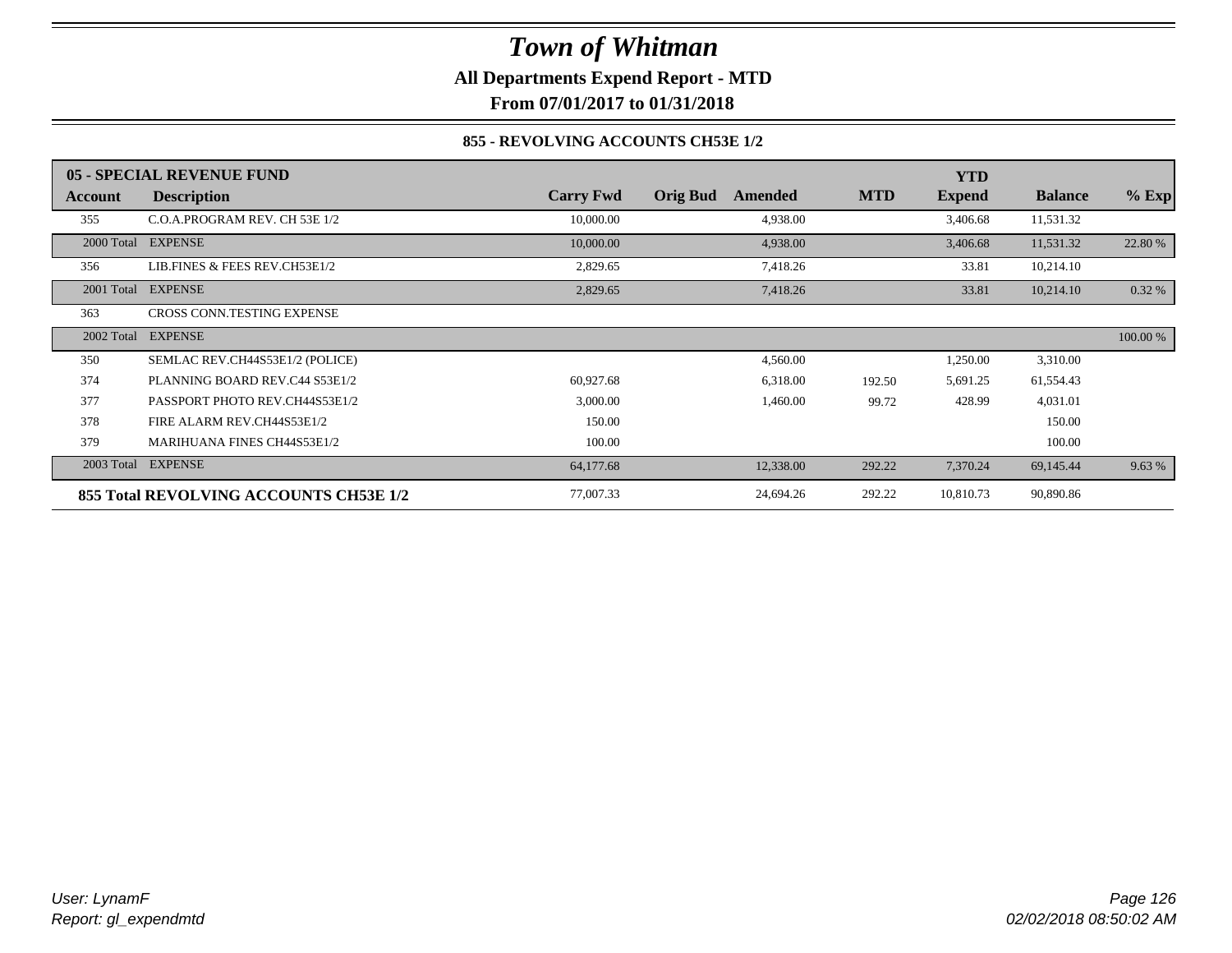**All Departments Expend Report - MTD**

**From 07/01/2017 to 01/31/2018**

#### **857 - REVOLVING ACCOUNTS - MISC.**

|         | 05 - SPECIAL REVENUE FUND            |                  |                     |            | YTD           |                |          |
|---------|--------------------------------------|------------------|---------------------|------------|---------------|----------------|----------|
| Account | <b>Description</b>                   | <b>Carry Fwd</b> | Orig Bud<br>Amended | <b>MTD</b> | <b>Expend</b> | <b>Balance</b> | $%$ Exp  |
| 376     | WETLANDS PROT.FND.CH43S218A.97       | 38,664.79        | 1,145.00            |            |               | 39,809.79      |          |
|         | 2023 Total EXPENSE                   | 38,664.79        | 1.145.00            |            |               | 39,809.79      | $0.00\%$ |
|         | 857 Total REVOLVING ACCOUNTS - MISC. | 38,664.79        | 1,145.00            |            |               | 39,809.79      |          |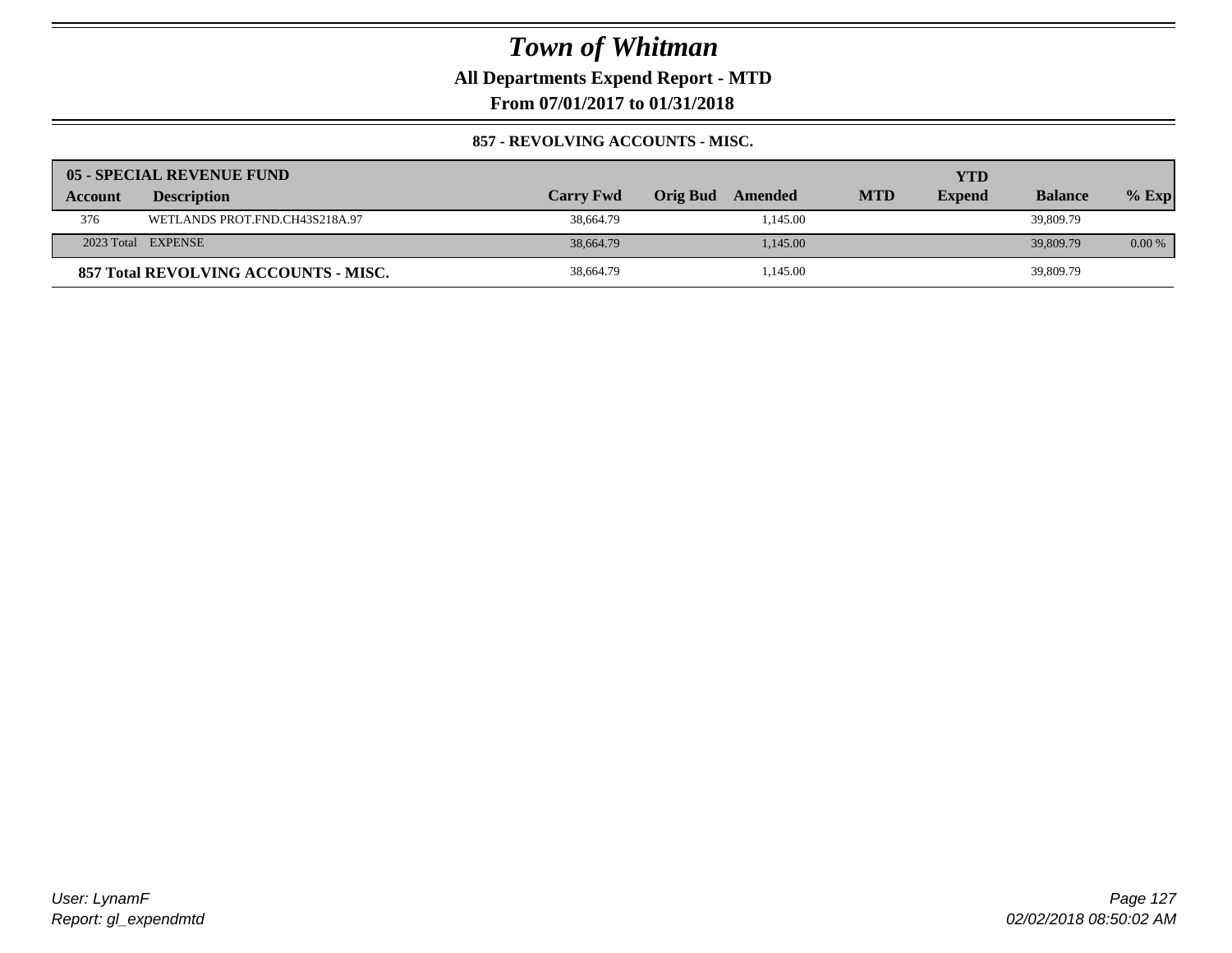**All Departments Expend Report - MTD**

**From 07/01/2017 to 01/31/2018**

#### **858 - APPEALS BD.REVOLVING S53G**

|         | 05 - SPECIAL REVENUE FUND           |                  |                  |            | YTD           |                |            |
|---------|-------------------------------------|------------------|------------------|------------|---------------|----------------|------------|
| Account | <b>Description</b>                  | <b>Carry Fwd</b> | Orig Bud Amended | <b>MTD</b> | <b>Expend</b> | <b>Balance</b> | $\%$ Exp   |
| 367     | APPEALS BD.-TWOCAN PROP. S53G       |                  |                  |            |               |                |            |
|         | 2014 Total EXPENSE                  |                  |                  |            |               |                | $100.00\%$ |
|         | 858 Total APPEALS BD.REVOLVING S53G |                  |                  |            |               |                |            |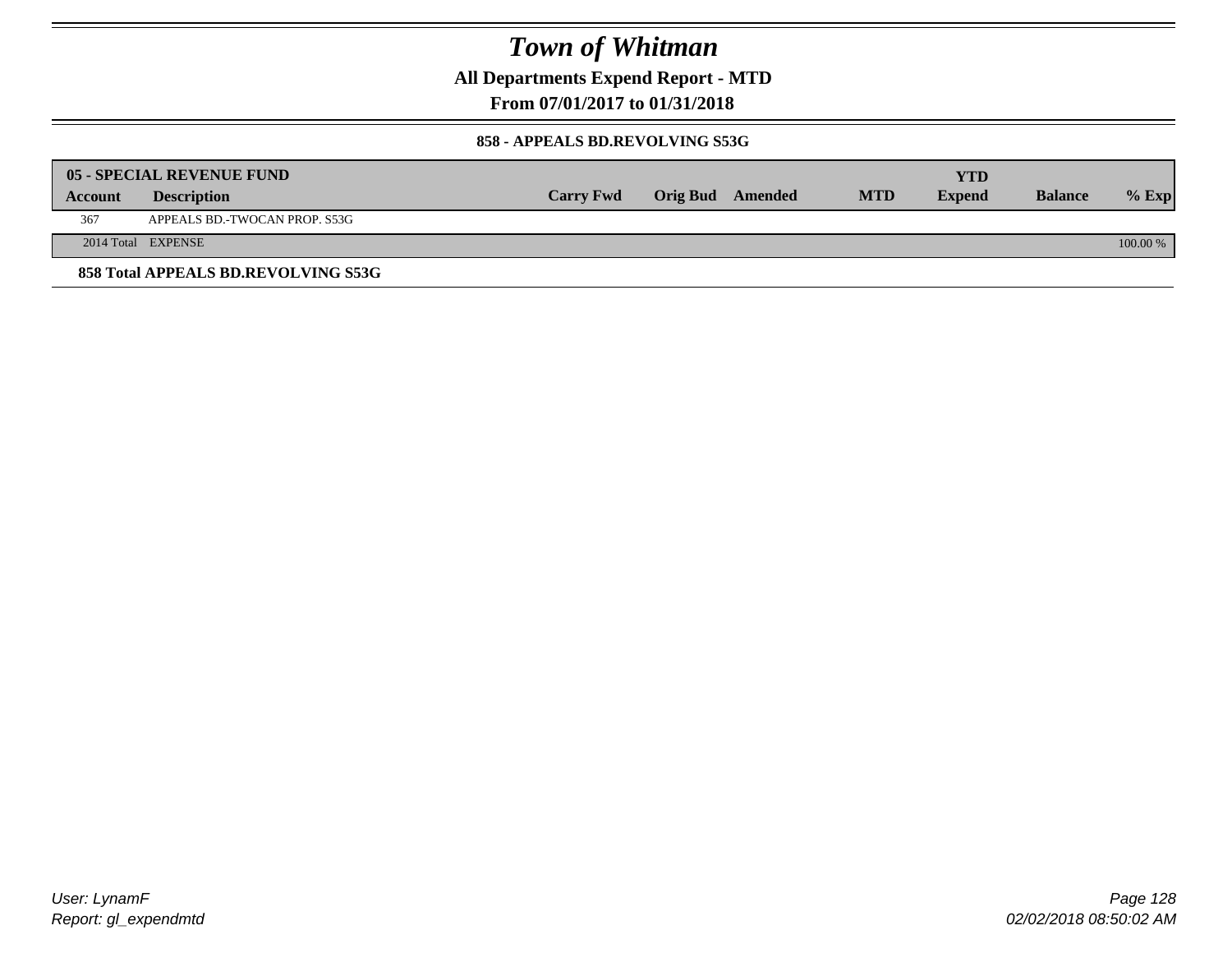**All Departments Expend Report - MTD**

### **From 07/01/2017 to 01/31/2018**

#### **862 - RECREATION REVOLVING**

|                | 05 - SPECIAL REVENUE FUND        |                  |                         |            | <b>YTD</b>    |                |             |
|----------------|----------------------------------|------------------|-------------------------|------------|---------------|----------------|-------------|
| <b>Account</b> | <b>Description</b>               | <b>Carry Fwd</b> | <b>Orig Bud</b> Amended | <b>MTD</b> | <b>Expend</b> | <b>Balance</b> | $%$ Exp     |
| 010            | <b>BASKETBALL</b>                |                  |                         |            |               |                |             |
|                | 2000 Total EXPENSE               |                  |                         |            |               |                | 100.00 %    |
| 011            | <b>FIELD TRIP</b>                |                  |                         |            |               |                |             |
|                | 2001 Total EXPENSE               |                  |                         |            |               |                | 100.00 %    |
| 012            | GOLF                             |                  |                         |            |               |                |             |
|                | 2002 Total EXPENSE               |                  |                         |            |               |                | 100.00 %    |
| 013            | <b>RECREATION</b>                | 22,861.71        | 18,172.38               | 61.99      | 33,386.15     | 7,647.94       |             |
|                | 2003 Total EXPENSE               | 22,861.71        | 18,172.38               | 61.99      | 33,386.15     | 7,647.94       | 81.36%      |
| 014            | PRESCHOOL                        |                  |                         |            |               |                |             |
|                | 2004 Total EXPENSE               |                  |                         |            |               |                | 100.00 %    |
| 015            | <b>TENNIS</b>                    |                  |                         |            |               |                |             |
|                | 2005 Total EXPENSE               |                  |                         |            |               |                | 100.00 %    |
| 016            | TAI CHI                          |                  |                         |            |               |                |             |
|                | 2006 Total EXPENSE               |                  |                         |            |               |                | 100.00 %    |
| 017            | WOMENS GYM                       |                  |                         |            |               |                |             |
|                | 2007 Total EXPENSE               |                  |                         |            |               |                | 100.00 %    |
| 018            | <b>FIELD MAINT</b>               | 1,932.84         | 1,810.00                |            | 3,695.62      | 47.22          |             |
|                | 2008 Total EXPENSE               | 1,932.84         | 1,810.00                |            | 3,695.62      | 47.22          | 98.73%      |
| 019            | ARTS & CRAFTS REVOLVING          |                  |                         |            |               |                |             |
|                | 2009 Total EXPENSE               |                  |                         |            |               |                | $100.00~\%$ |
| 020            | FIELD LIGHTING                   | 1.65             |                         |            |               | 1.65           |             |
|                | 2010 Total EXPENSE               | 1.65             |                         |            |               | 1.65           | 0.00 %      |
| 009            | PLAYGROUND                       |                  |                         |            |               |                |             |
|                | 2013 Total EXPENSE               |                  |                         |            |               |                | 100.00 %    |
| 033            | DANCE PROGRAMS                   |                  |                         |            |               |                |             |
|                | 2014 Total EXPENSE               |                  |                         |            |               |                | 100.00 %    |
| 056            | GUARANTEE DEP.REFND.-J. KELLEHER |                  |                         |            |               |                |             |
|                | 2015 Total EXPENSE               |                  |                         |            |               |                | 100.00 %    |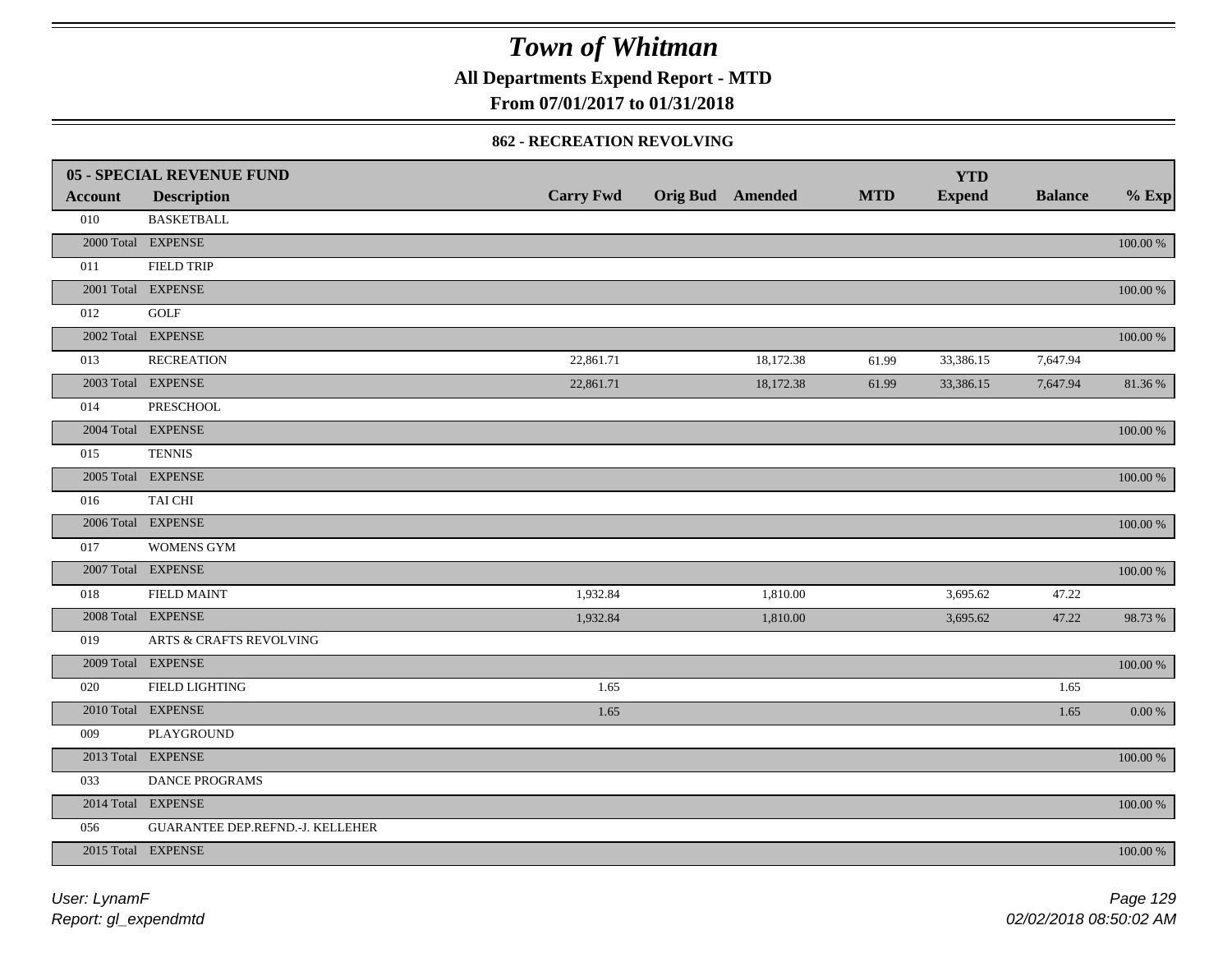**All Departments Expend Report - MTD**

### **From 07/01/2017 to 01/31/2018**

#### **862 - RECREATION REVOLVING**

|         | 05 - SPECIAL REVENUE FUND             |                  |                         |            | <b>YTD</b>    |                |          |
|---------|---------------------------------------|------------------|-------------------------|------------|---------------|----------------|----------|
| Account | <b>Description</b>                    | <b>Carry Fwd</b> | <b>Orig Bud</b> Amended | <b>MTD</b> | <b>Expend</b> | <b>Balance</b> | $%$ Exp  |
| 216     | RECREATION-SUMMER PROGRAMS            |                  |                         |            |               |                |          |
|         | 2024 Total EXPENSE                    |                  |                         |            |               |                | 100.00 % |
| 217     | <b>RECREATION-WINTER PROGRAMS</b>     |                  |                         |            |               |                |          |
|         | 2025 Total EXPENSE                    |                  |                         |            |               |                | 100.00 % |
|         | <b>862 Total RECREATION REVOLVING</b> | 24,796.20        | 19.982.38               | 61.99      | 37,081.77     | 7,696.81       |          |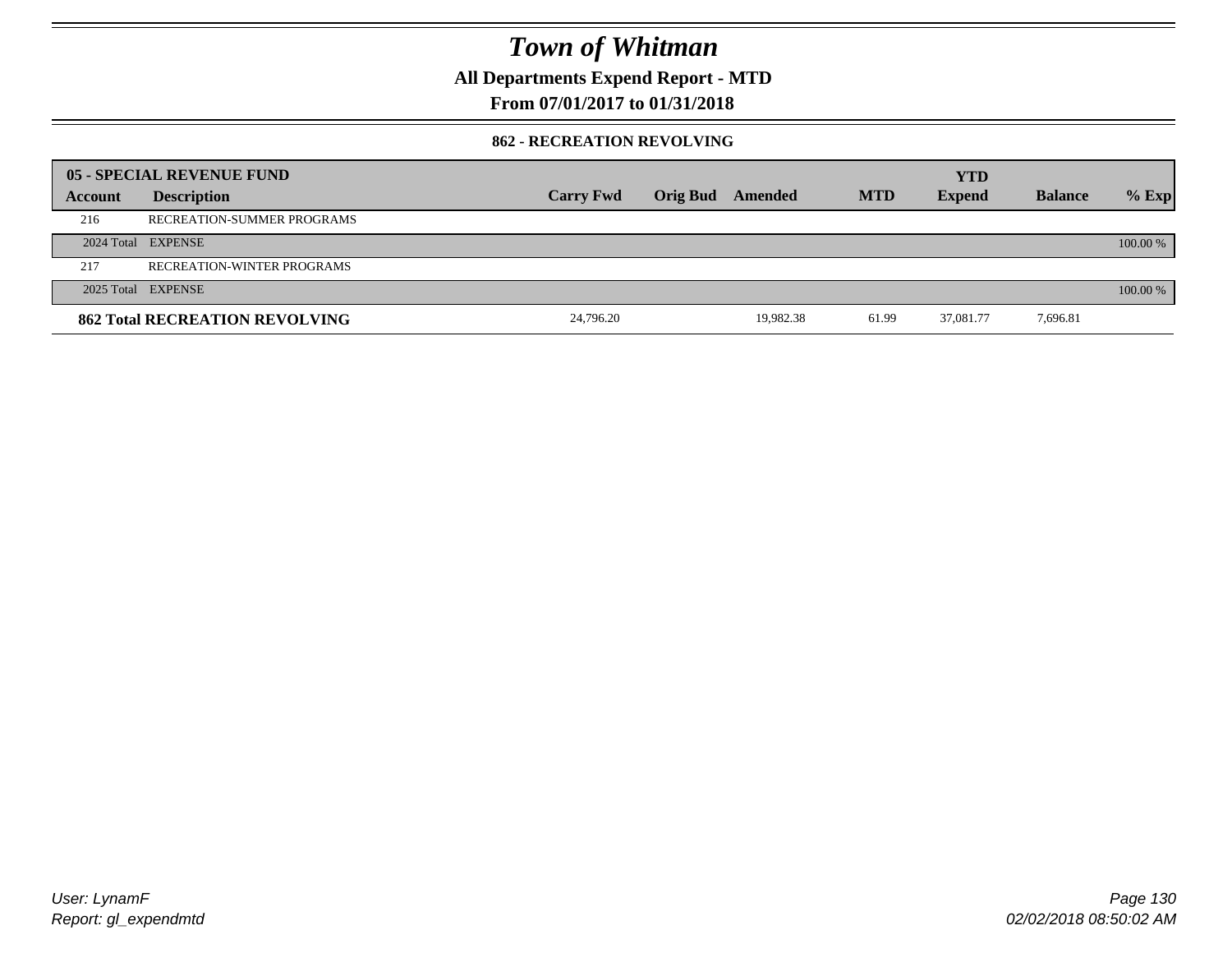### **All Departments Expend Report - MTD**

**From 07/01/2017 to 01/31/2018**

#### **875 - MISCELLANEOUS**

|            | 05 - SPECIAL REVENUE FUND        |                  |                            |            | <b>YTD</b>    |                |           |
|------------|----------------------------------|------------------|----------------------------|------------|---------------|----------------|-----------|
| Account    | <b>Description</b>               | <b>Carry Fwd</b> | <b>Orig Bud</b><br>Amended | <b>MTD</b> | <b>Expend</b> | <b>Balance</b> | $%$ Exp   |
| 022        | POLICE DEPT.RESTITUTION          | 326.30           | 100.00                     |            |               | 426.30         |           |
| 023        | FIRE DEPT. RESTITUTION           |                  |                            |            |               |                |           |
| 025        | <b>DPW - RESTITUTION</b>         | 41.51            |                            |            | 12.09         | 29.42          |           |
| 047        | <b>LIBRARY RESTITUTION</b>       | 589.67           | 835.60                     |            |               | 1,425.27       |           |
| 2000 Total | <b>EXPENSE</b>                   | 957.48           | 935.60                     |            | 12.09         | 1,880.99       | 0.63%     |
| 041        | <b>AMBULANCE REFUNDS</b>         |                  |                            |            | 198.13        | $-198.13$      |           |
| 2001 Total | <b>EXPENSE</b>                   |                  |                            |            | 198.13        | $-198.13$      | 100.00 %  |
| 045        | PARKING TICKET REFUNDS           |                  |                            |            |               |                |           |
|            | 2002 Total EXPENSE               |                  |                            |            |               |                | 100.00 %  |
| 049        | <b>INSURANCE PROCEEDS</b>        |                  |                            | 15,479.08  | 33,338.27     | $-33,338.27$   |           |
|            | 2003 Total EXPENSE               |                  |                            | 15,479.08  | 33,338.27     | $-33,338.27$   | 100.00 %  |
| 259        | LIBRARY AWARD-HEALTH ACCESS 2009 | 28.88            |                            |            |               | 28.88          |           |
| 2004 Total | <b>EXPENSE</b>                   | 28.88            |                            |            |               | 28.88          | $0.00 \%$ |
| 262        | FRIENDS OF WHITMAN PARK GRANT    | 244.99           |                            |            |               | 244.99         |           |
| 265        | NESTLE MATCH.GR.-WHITMAN PARK    | 4,550.55         |                            |            | 3,130.00      | 1,420.55       |           |
| 2005 Total | <b>EXPENSE</b>                   | 4,795.54         |                            |            | 3,130.00      | 1,665.54       | 65.26 %   |
| 264        | MAYFL.MUN.HLTH.-WELLNESS GRANT   | 5.72             |                            |            |               | 5.72           |           |
|            | 2006 Total EXPENSE               | 5.72             |                            |            |               | 5.72           | 0.00 %    |
| 266        | FIRE DEPT-ARSON REWARD PROGRAM   |                  |                            |            |               |                |           |
|            | 2007 Total EXPENSE               |                  |                            |            |               |                | 100.00 %  |
|            | <b>875 Total MISCELLANEOUS</b>   | 5,787.62         | 935.60                     | 15,479.08  | 36,678.49     | $-29,955.27$   |           |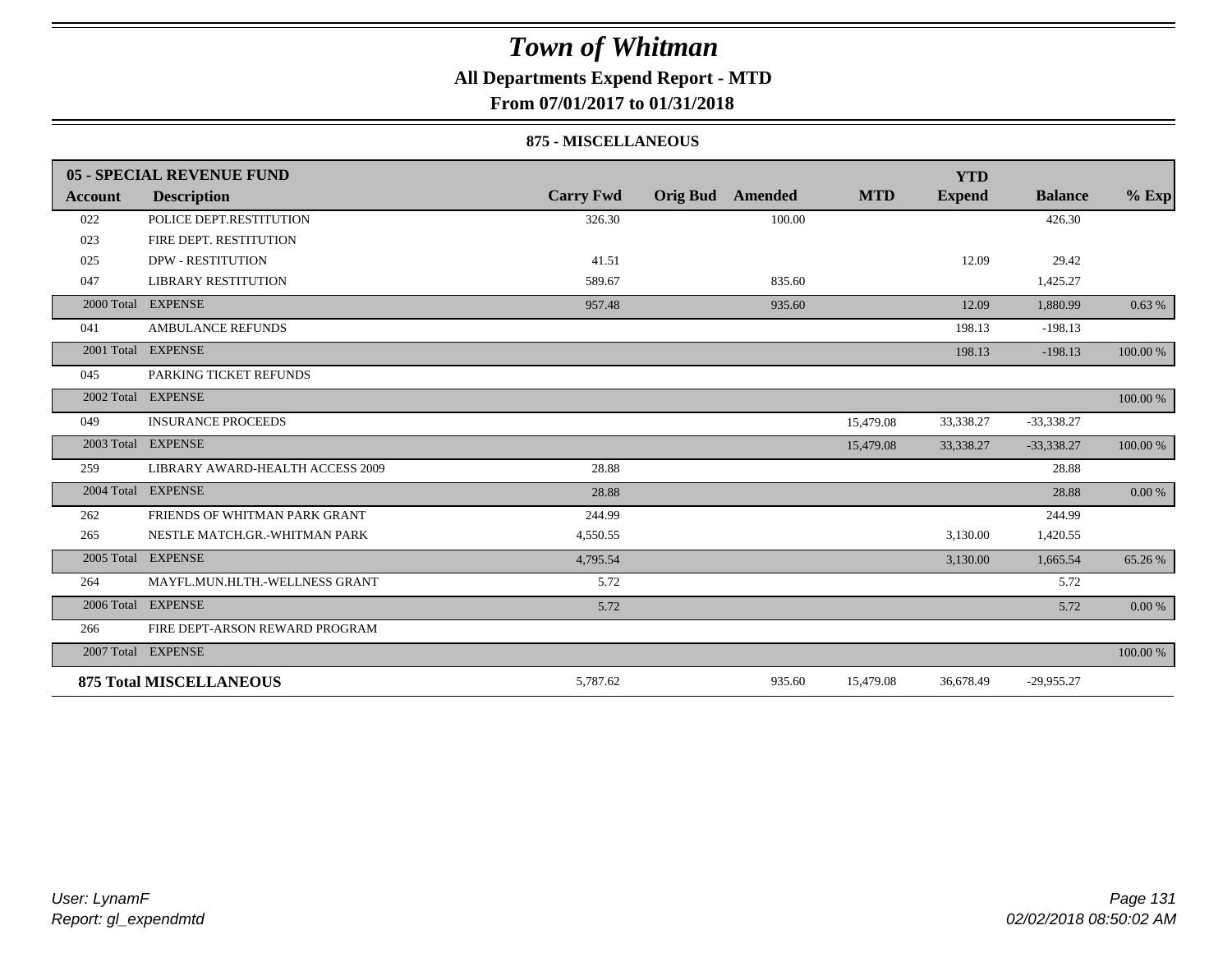**All Departments Expend Report - MTD**

**From 07/01/2017 to 01/31/2018**

#### **878 - OTHER FINANCING USES**

|         | 05 - SPECIAL REVENUE FUND             |                  |                  |            | <b>YTD</b>    |                |          |
|---------|---------------------------------------|------------------|------------------|------------|---------------|----------------|----------|
| Account | <b>Description</b>                    | <b>Carry Fwd</b> | Orig Bud Amended | <b>MTD</b> | <b>Expend</b> | <b>Balance</b> | $%$ Exp  |
| 400     | <b>GENERAL FUND</b>                   |                  | 1,237,912.75     |            | 1,237,912.75  |                |          |
|         | 2100 Total INTERFUND TRANSFERS        |                  | 1.237.912.75     |            | 1,237,912.75  |                | 100.00 % |
|         | <b>878 Total OTHER FINANCING USES</b> |                  | 1,237,912.75     |            | 1,237,912.75  |                |          |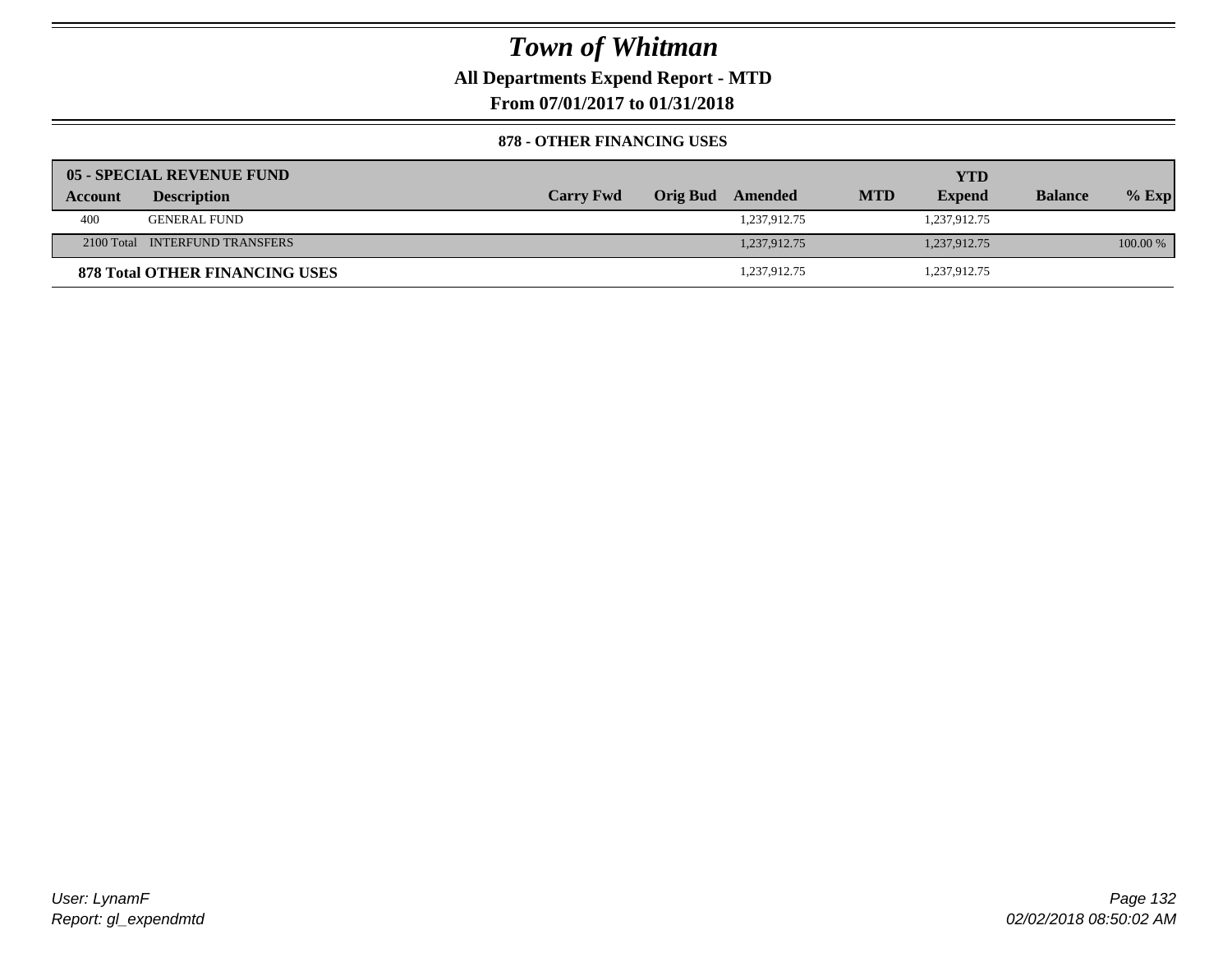**All Departments Expend Report - MTD**

**From 07/01/2017 to 01/31/2018**

#### **880 - FEDERAL GRANTS-TOWN**

|                | <b>05 - SPECIAL REVENUE FUND</b>       |                  |                         |          |            | <b>YTD</b>    |                |             |
|----------------|----------------------------------------|------------------|-------------------------|----------|------------|---------------|----------------|-------------|
| <b>Account</b> | <b>Description</b>                     | <b>Carry Fwd</b> | <b>Orig Bud</b> Amended |          | <b>MTD</b> | <b>Expend</b> | <b>Balance</b> | $%$ Exp     |
| 218            | FED.GRANT-POL. CLICKIT OR TICK         | 12.60            |                         |          |            |               | 12.60          |             |
| 026            | FED.GRANT-COPS MORE                    |                  |                         |          |            |               |                |             |
| 057            | FED.GRANT-COPS IN SCHOOL               |                  |                         |          |            |               |                |             |
| 084            | FED.GRANT-COPS FAST                    |                  |                         |          |            |               |                |             |
| 086            | FED.EQUIT.SHARING FNDS-DEPT.OF JUSTICE | 0.14             |                         |          |            |               | 0.14           |             |
|                | 2002 Total EXPENSE                     | 12.74            |                         |          |            |               | 12.74          | 0.00 %      |
| 075            | LSTA HEALTH INFORMATION GRANT          |                  |                         |          |            |               |                |             |
| 207            | FED.GRANT THRU ST.- HIGHWAY SAFETY     |                  |                         |          |            |               |                |             |
|                | 2005 Total EXPENSE                     |                  |                         |          |            |               |                | 100.00 %    |
| 099            | FED.GRANT TITLE IIIE OCPC              |                  |                         |          |            |               |                |             |
|                | 2006 Total EXPENSE                     |                  |                         |          |            |               |                | 100.00 %    |
| 600            | FED.GR.-THRU STATE-CERT FY09           |                  |                         |          |            |               |                |             |
| 601            | FY05 EMA-CITIZEN CORP/CERT GRA         |                  |                         |          |            |               |                |             |
| 607            | FED.GR-THRU ST.FFY13EMA-CIT.CORP/CERT  |                  |                         |          |            |               |                |             |
| 610            | FED.GRNT.-THRU ST.FY14 CIT.CORP.PROG.  |                  |                         |          |            |               |                |             |
|                | 2007 Total EXPENSE                     |                  |                         |          |            |               |                | $100.00~\%$ |
| 602            | LIB.EQUAL ACCESS GRANT                 |                  |                         |          |            |               |                |             |
| 606            | FY11LIBRARIES FOR JOB SEEKERS GR.      | 27.71            |                         |          |            |               | 27.71          |             |
| 615            | <b>FAIR GR.-MA HUMANITIES</b>          | 17.02            |                         |          |            |               | 17.02          |             |
| 616            | LIBRARY-FULL STEAM AHEAD GRANT         |                  |                         |          |            |               |                |             |
|                | 2008 Total EXPENSE                     | 44.73            |                         |          |            |               | 44.73          | $0.00\ \%$  |
| 603            | FED.GRANT LOCAL PREP.GR.FY05           |                  |                         |          |            |               |                |             |
| 609            | FED.GRANT LOCAL PREP.GRNT.FY06         |                  |                         |          |            |               |                |             |
|                | 2009 Total EXPENSE                     |                  |                         |          |            |               |                | 100.00 %    |
| 604            | FED.GR.-FY04ASST.TO FIREFIGHTE         |                  |                         |          |            |               |                |             |
|                | 2010 Total EXPENSE                     |                  |                         |          |            |               |                | 100.00 %    |
| 608            | FED.GRANT-(SRAC)HOMELAND SECUR         |                  |                         |          |            |               |                |             |
| 612            | FED.GRNT-THRU STATE FY11 EMPG          |                  |                         |          |            |               |                |             |
| 613            | FED.GRNT-THRU STATE FY10 EMPG          |                  |                         |          |            |               |                |             |
| 614            | FED.GRNT-THRU STATE EMPG               | $-3,220.00$      |                         | 3,220.00 |            |               |                |             |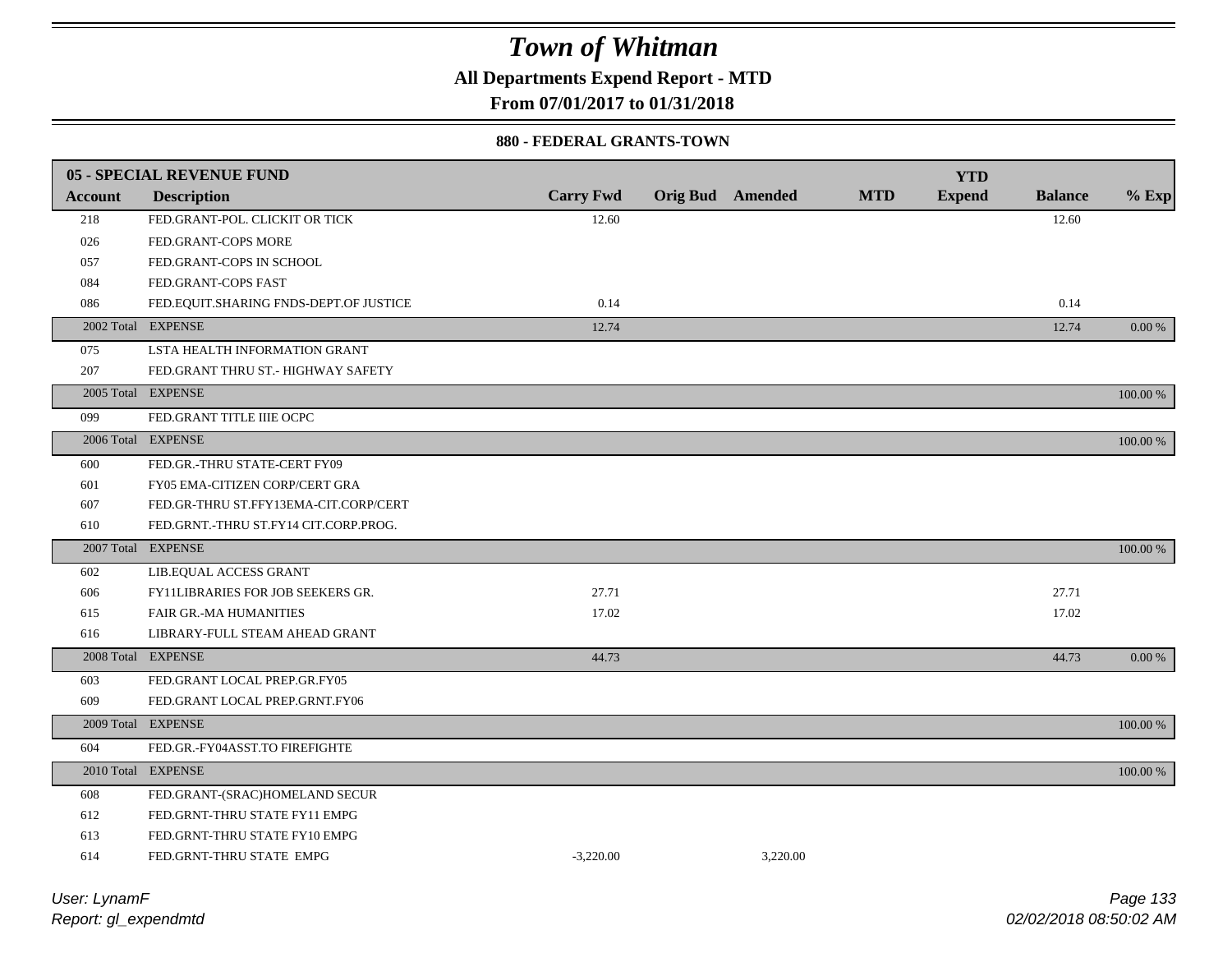**All Departments Expend Report - MTD**

**From 07/01/2017 to 01/31/2018**

#### **880 - FEDERAL GRANTS-TOWN**

| 05 - SPECIAL REVENUE FUND            |                  |                     |            | YTD           |                |            |
|--------------------------------------|------------------|---------------------|------------|---------------|----------------|------------|
| <b>Description</b><br><b>Account</b> | <b>Carry Fwd</b> | Orig Bud<br>Amended | <b>MTD</b> | <b>Expend</b> | <b>Balance</b> | $%$ Exp    |
| 2011 Total EXPENSE                   | $-3.220.00$      | 3.220.00            |            |               |                | $100.00\%$ |
| <b>880 Total FEDERAL GRANTS-TOWN</b> | $-3,162.53$      | 3,220.00            |            |               | 57.47          |            |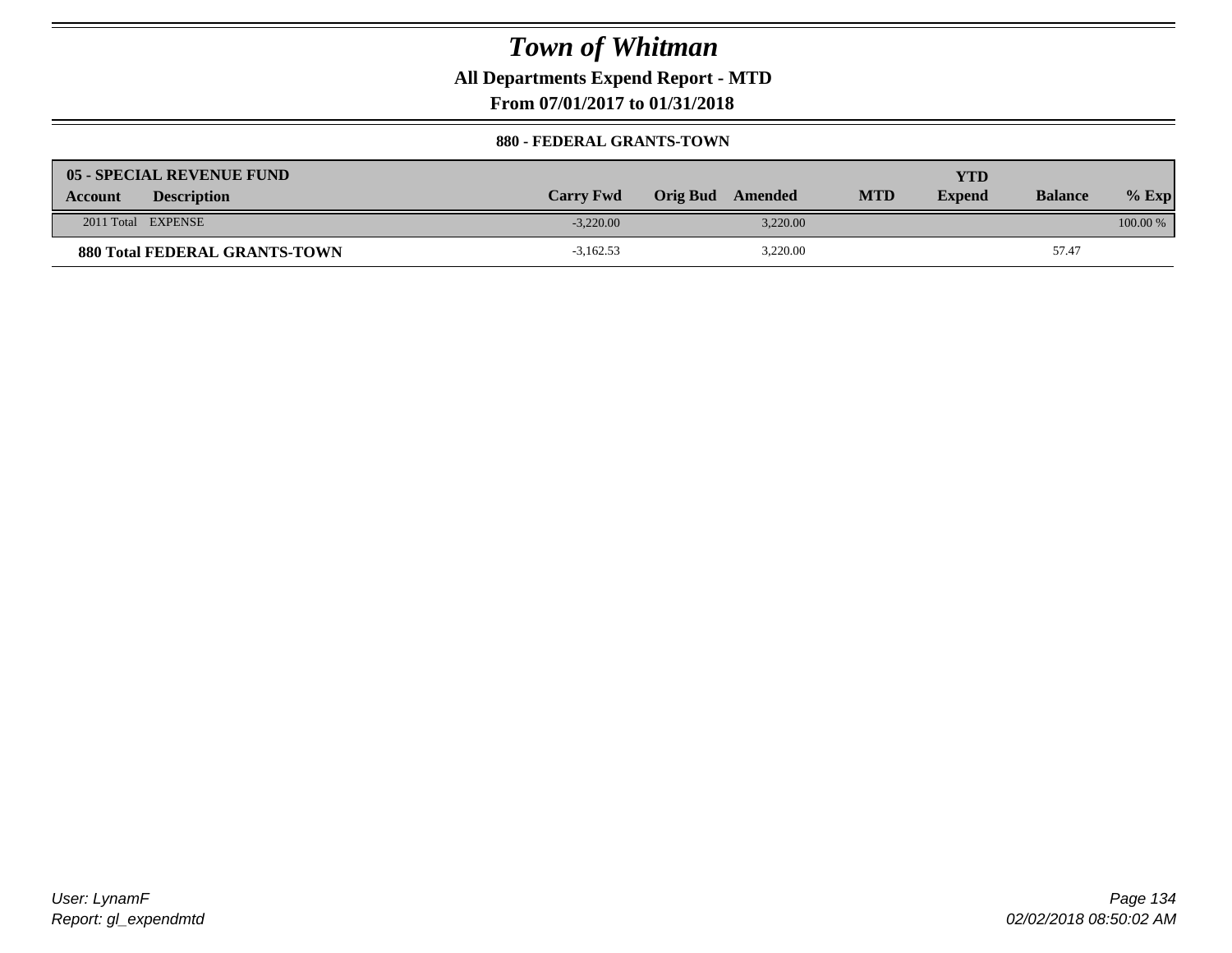**All Departments Expend Report - MTD**

**From 07/01/2017 to 01/31/2018**

#### **881 - FEDERAL REVENUE DIRECT**

|         | <b>05 - SPECIAL REVENUE FUND</b>        |                  |                  |            | YTD           |                |          |
|---------|-----------------------------------------|------------------|------------------|------------|---------------|----------------|----------|
| Account | <b>Description</b>                      | <b>Carry Fwd</b> | Orig Bud Amended | <b>MTD</b> | <b>Expend</b> | <b>Balance</b> | $%$ Exp  |
| 086     | FED.EQUIT.SHARING FNDS-DEPT.OF JUSTICE  |                  |                  |            |               |                |          |
|         | 2002 Total EXPENSE                      |                  |                  |            |               |                | 100.00 % |
|         | <b>881 Total FEDERAL REVENUE DIRECT</b> |                  |                  |            |               |                |          |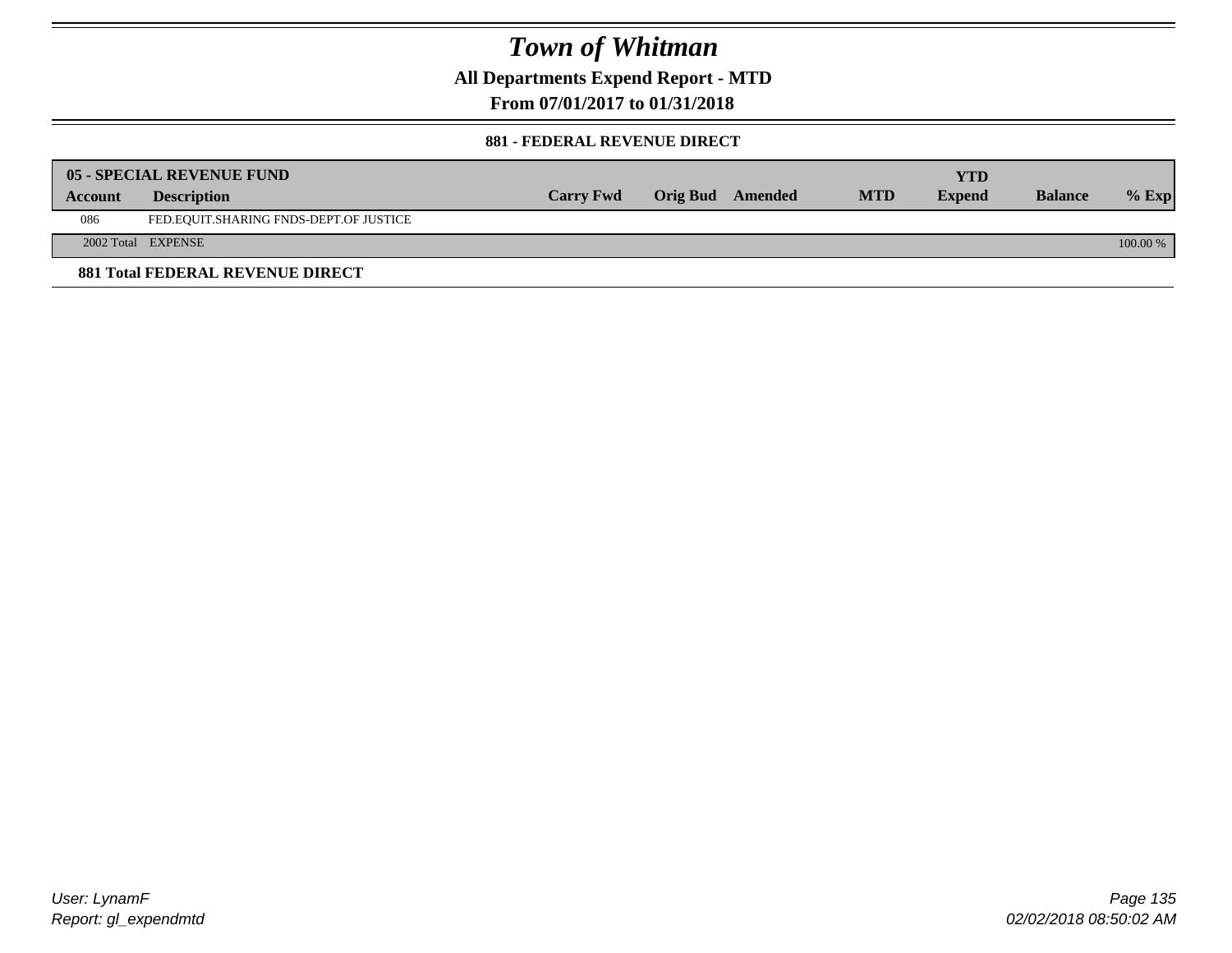**All Departments Expend Report - MTD**

**From 07/01/2017 to 01/31/2018**

#### **882 - STATE GRANTS-TOWN**

|                | <b>05 - SPECIAL REVENUE FUND</b>  |                  |                         |            | <b>YTD</b>    |                |          |
|----------------|-----------------------------------|------------------|-------------------------|------------|---------------|----------------|----------|
| <b>Account</b> | <b>Description</b>                | <b>Carry Fwd</b> | <b>Orig Bud</b> Amended | <b>MTD</b> | <b>Expend</b> | <b>Balance</b> | $%$ Exp  |
| 061            | STATE MANDATE - POLLING HOURS     | 24,909.56        |                         |            |               | 24,909.56      |          |
|                | 2000 Total EXPENSE                | 24,909.56        |                         |            |               | 24,909.56      | 0.00 %   |
| 069            | <b>CHAPTER 90</b>                 |                  |                         |            |               |                |          |
| 070            | <b>CHAPTER 811</b>                |                  |                         |            |               |                |          |
|                | 2001 Total EXPENSE                |                  |                         |            |               |                | 100.00 % |
| 065            | WHITMAN CULTURAL COUNCIL          | 6,231.59         | 6,601.12                |            | 4,650.00      | 8,182.71       |          |
|                | 2002 Total EXPENSE                | 6,231.59         | 6,601.12                |            | 4,650.00      | 8,182.71       | 36.23 %  |
| 073            | LIB. INCENTIVE/MUN. EQUAL.        | 2,024.54         | 10,133.38               | 2,092.56   | 3,506.97      | 8,650.95       |          |
|                | 2003 Total EXPENSE                | 2,024.54         | 10,133.38               | 2,092.56   | 3,506.97      | 8,650.95       | 28.84 %  |
| 074            | C.O.A.SERV.INCENT.GR(ELDER AFF    |                  |                         |            |               |                |          |
| 076            | SENIOR CIT.FORMULA GRANT          | 13,466.06        |                         | 435.79     | 6,653.93      | 6,812.13       |          |
| 197            | <b>OCES NUTRITION GRANT</b>       | 2,330.87         |                         |            |               | 2,330.87       |          |
|                | 2004 Total EXPENSE                | 15,796.93        |                         | 435.79     | 6,653.93      | 9,143.00       | 42.12%   |
| 077            | D.A.R.E.                          |                  |                         |            |               |                |          |
| 078            | <b>BULLET-PROOF VESTS</b>         |                  |                         |            |               |                |          |
| 079            | CCJ-POLICE PUBLIC SFTY.EQUIP.     |                  |                         |            |               |                |          |
| 082            | <b>COMMUNITY POLICING</b>         |                  |                         |            |               |                |          |
| 083            | <b>GOV.ALLIANCE AGAINST DRUGS</b> |                  |                         |            |               |                |          |
| 2005 Total     | <b>EXPENSE</b>                    |                  |                         |            |               |                | 100.00 % |
| 085            | WPAT TITLE 5 PROGRAM              | 12,304.78        |                         |            |               | 12,304.78      |          |
| 194            | SP.REV.WPAT TITLE 5 PROG.LOAN     | 5.00             |                         |            |               | 5.00           |          |
| 325            | ST.GRANT - B.O.H. PHEP FUNDS      | 906.55           | 1,689.98                | 90.98      | 636.86        | 1,959.67       |          |
| 326            | ST.GRANT - B.O.H. PHER 3          |                  |                         |            |               |                |          |
| 329            | ST.GR.LOCAL PUB.HLTH.MINI GR.2013 |                  |                         |            |               |                |          |
|                | 2006 Total EXPENSE                | 13,216.33        | 1,689.98                | 90.98      | 636.86        | 14,269.45      | 4.27 %   |
| 087            | MHC-HISTORICAL PROPERTIES         |                  |                         |            |               |                |          |
| 198            | CIVIL WAR MONUMENT                |                  |                         |            |               |                |          |
|                | 2007 Total EXPENSE                |                  |                         |            |               |                | 100.00 % |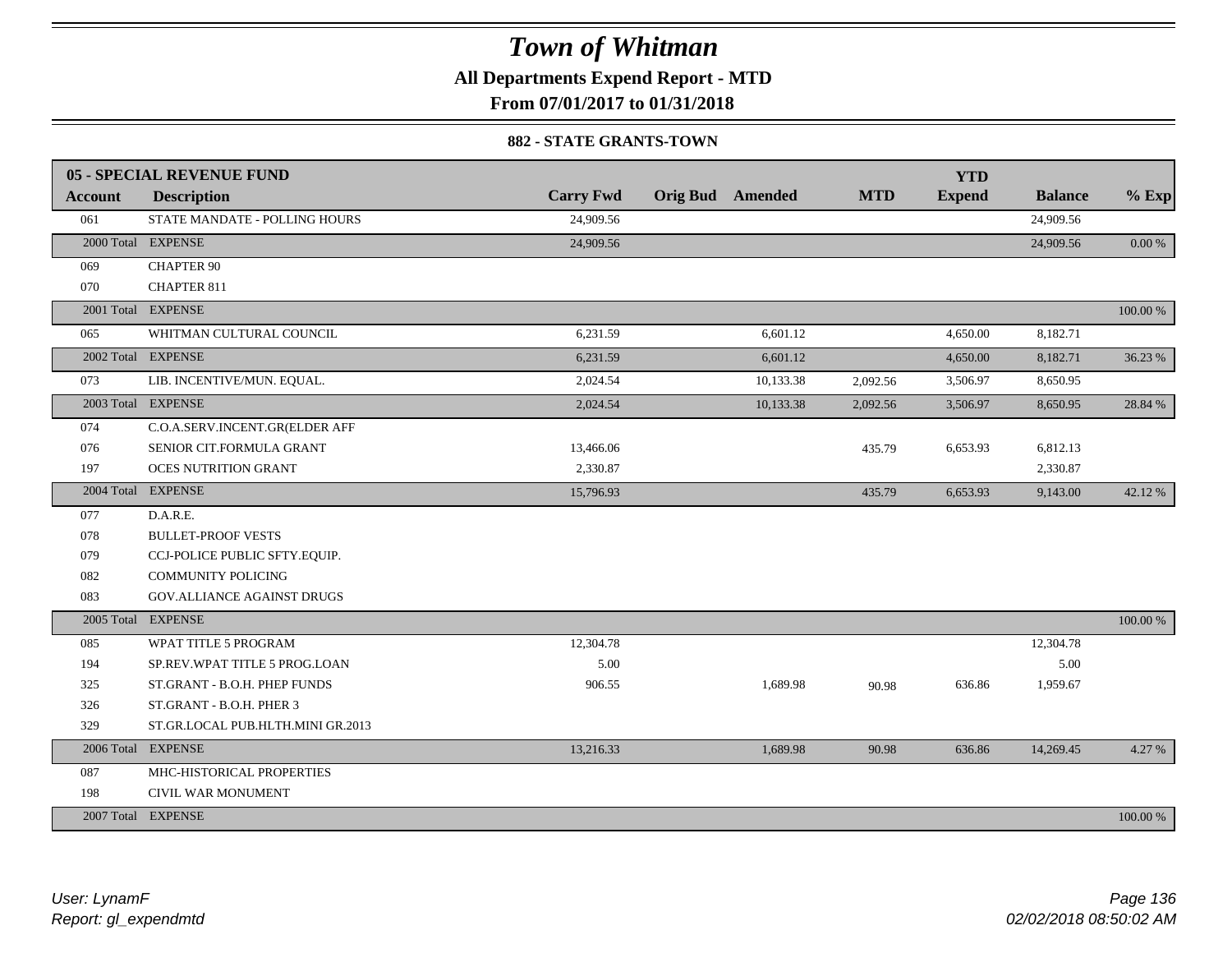**All Departments Expend Report - MTD**

**From 07/01/2017 to 01/31/2018**

#### **882 - STATE GRANTS-TOWN**

|         | 05 - SPECIAL REVENUE FUND          |                  |                 |                |            | <b>YTD</b>    |                |          |
|---------|------------------------------------|------------------|-----------------|----------------|------------|---------------|----------------|----------|
| Account | <b>Description</b>                 | <b>Carry Fwd</b> | <b>Orig Bud</b> | <b>Amended</b> | <b>MTD</b> | <b>Expend</b> | <b>Balance</b> | $%$ Exp  |
| 089     | FIRE DEPT. S.A.F.E. GRANT          | 3,744.84         |                 |                |            | 3,744.84      |                |          |
| 189     | ST.GRANT-CCJ-FIRE EQUIPMENT        |                  |                 |                |            |               |                |          |
|         | 2008 Total EXPENSE                 | 3,744.84         |                 |                |            | 3,744.84      |                | 100.00 % |
| 190     | ST.GR-GREEN COMMUNITIES-ENRGY GR.  |                  |                 | 49,352.00      | 227,448.00 | 227,448.00    | $-178,096.00$  |          |
| 191     | SUST.MAT.RECYC.GR.- CARTS          | 2,288.00         |                 | 6,600.00       |            | 5,038.00      | 3,850.00       |          |
| 192     | COMM.COMPACT-WAGE &CLASS STUDY     | 10,000.00        |                 |                |            |               | 10,000.00      |          |
| 193     | COMM.COMPACT--SOLAR DEVELPMENT     | 15,000.00        |                 |                | 1,200.00   | 1,880.00      | 13,120.00      |          |
| 199     | COMM.COMPACT-MFG.SITE DEVELOPMENT  | 15,000.00        |                 |                |            | 9,740.00      | 5,260.00       |          |
|         | 2009 Total EXPENSE                 | 42,288.00        |                 | 55,952.00      | 228,648.00 | 244,106.00    | $-145,866.00$  | 248.47 % |
| 195     | PLYM.CNTY.GRNT.OPER.SAFE PROM      |                  |                 |                |            |               |                |          |
|         | 2010 Total EXPENSE                 |                  |                 |                |            |               |                | 100.00 % |
| 196     | FIRE-PUBLIC SAFETY EQUIPMENT       |                  |                 |                |            |               |                |          |
|         | 2011 Total EXPENSE                 |                  |                 |                |            |               |                | 100.00 % |
| 201     | ST.GRANT - FIREFIGHTING EQUIPM     |                  |                 |                |            |               |                |          |
|         | 2013 Total EXPENSE                 |                  |                 |                |            |               |                | 100.00 % |
| 202     | ST.GRANT-HOMELAND SECURITY         |                  |                 |                |            |               |                |          |
| 203     | MDPH-AMB.TASK FORCE GRANT          |                  |                 |                |            |               |                |          |
|         | 2014 Total EXPENSE                 |                  |                 |                |            |               |                | 100.00 % |
| 225     | ST.GR.MA.HIST.PRES.PARK LIGHT.     |                  |                 |                |            |               |                |          |
|         | 2015 Total EXPENSE                 |                  |                 |                |            |               |                | 100.00 % |
| 227     | ST.GRANT-MC/VFA EMA GRANT          |                  |                 |                |            |               |                |          |
|         | 2016 Total EXPENSE                 |                  |                 |                |            |               |                | 100.00 % |
|         | <b>882 Total STATE GRANTS-TOWN</b> | 108,211.79       |                 | 74,376.48      | 231,267.33 | 263,298.60    | $-80,710.33$   |          |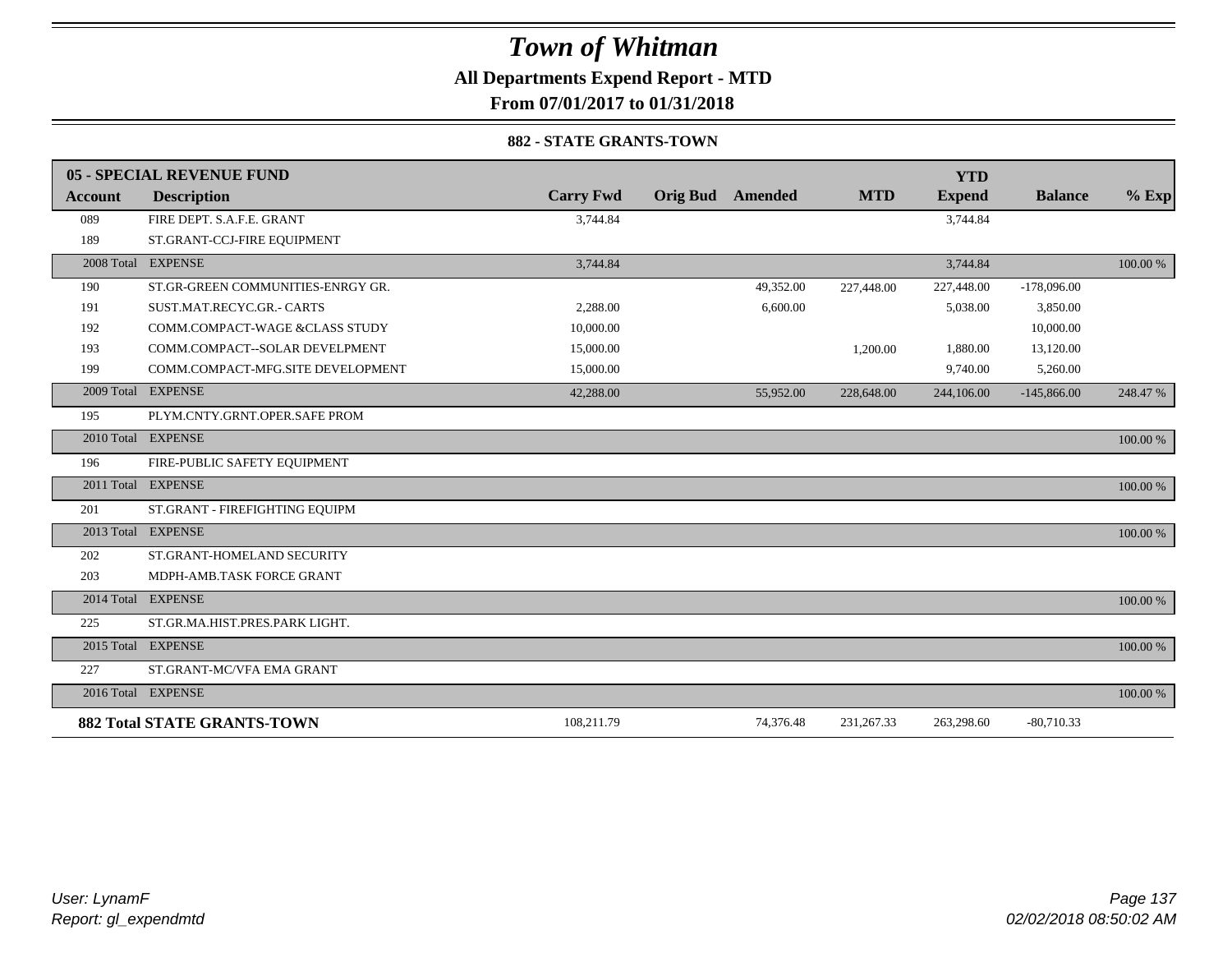# **All Departments Expend Report - MTD**

### **From 07/01/2017 to 01/31/2018**

#### **895 - GIFTS**

|                | <b>05 - SPECIAL REVENUE FUND</b> |                  |                         |            | <b>YTD</b>    |                |            |
|----------------|----------------------------------|------------------|-------------------------|------------|---------------|----------------|------------|
| <b>Account</b> | <b>Description</b>               | <b>Carry Fwd</b> | <b>Orig Bud</b> Amended | <b>MTD</b> | <b>Expend</b> | <b>Balance</b> | $%$ Exp    |
| 100            | GIFT-COUNCIL ON AGING            | 21,643.74        | 1,890.69                |            | 200.00        | 23,334.43      |            |
|                | 2000 Total EXPENSE               | 21,643.74        | 1,890.69                |            | 200.00        | 23,334.43      | $0.84\ \%$ |
| 101            | GIFT-RECREATION-POOL             | 26.28            |                         |            |               | 26.28          |            |
|                | 2001 Total EXPENSE               | 26.28            |                         |            |               | 26.28          | $0.00\ \%$ |
| 102            | <b>GIFT-TOWN HALL</b>            | 20.01            | 275.00                  |            | 294.65        | 0.36           |            |
|                | 2003 Total EXPENSE               | 20.01            | 275.00                  |            | 294.65        | 0.36           | 99.87 %    |
| 103            | <b>GIFTS-DARE PROGRAM</b>        |                  |                         |            |               |                |            |
|                | 2004 Total EXPENSE               |                  |                         |            |               |                | 100.00 %   |
| 108            | <b>GIFT-FIRE DEPT</b>            | 180.81           | 870.00                  |            | 235.41        | 815.40         |            |
| 256            | GIFT-EMERGENCY MANAGEMENT        | 615.36           |                         |            |               | 615.36         |            |
|                | 2005 Total EXPENSE               | 796.17           | 870.00                  |            | 235.41        | 1,430.76       | 14.12 %    |
| 104            | GIFT-RECREATION COMMISSION       | 20.45            |                         |            |               | 20.45          |            |
|                | 2006 Total EXPENSE               | 20.45            |                         |            |               | 20.45          | 0.00 %     |
| 098            | GIFT-GOLD STAR SIGN PROJECT      | 788.27           |                         |            |               | 788.27         |            |
| 105            | GIFT-HISTORICAL COMMISSION       | 89.52            | 200.00                  |            |               | 289.52         |            |
|                | 2007 Total EXPENSE               | 877.79           | 200.00                  |            |               | 1,077.79       | $0.00\%$   |
| 107            | <b>GIFT-LEARN NOT TO BURN</b>    |                  |                         |            |               |                |            |
|                | 2008 Total EXPENSE               |                  |                         |            |               |                | 100.00 %   |
| 160            | GIFT-DARE, CLASSROOM EDUCATION   | 12,370.08        |                         | 75.00      | 4,689.05      | 7,681.03       |            |
| 208            | POLICE DEPT.LOJACK GIFT ACCT.    | 1,720.00         |                         |            | 660.00        | 1,060.00       |            |
| 238            | GIFT-POLICE DEPT.                |                  | 100.00                  |            |               | 100.00         |            |
|                | 2009 Total EXPENSE               | 14,090.08        | 100.00                  | 75.00      | 5,349.05      | 8,841.03       | 37.69 %    |
| 161            | <b>GIFT-YOUTH CENTER</b>         | 39.66            |                         |            |               | 39.66          |            |
|                | 2010 Total EXPENSE               | 39.66            |                         |            |               | 39.66          | $0.00\,\%$ |
| 162            | GIFT-SMALL ANIMAL CONTROL        | 12,466.17        | 650.00                  |            | 4,446.10      | 8,670.07       |            |
| 185            | GIFT-SMALL ANIMAL CONT.-CAT US   |                  |                         |            |               |                |            |
|                | 2011 Total EXPENSE               | 12,466.17        | 650.00                  |            | 4,446.10      | 8,670.07       | 33.89 %    |
| 163            | GIFT-PLAYGROUND RESTORATION      | 587.65           | 889.36                  |            |               | 1,477.01       |            |
|                | 2013 Total EXPENSE               | 587.65           | 889.36                  |            |               | 1,477.01       | 0.00 %     |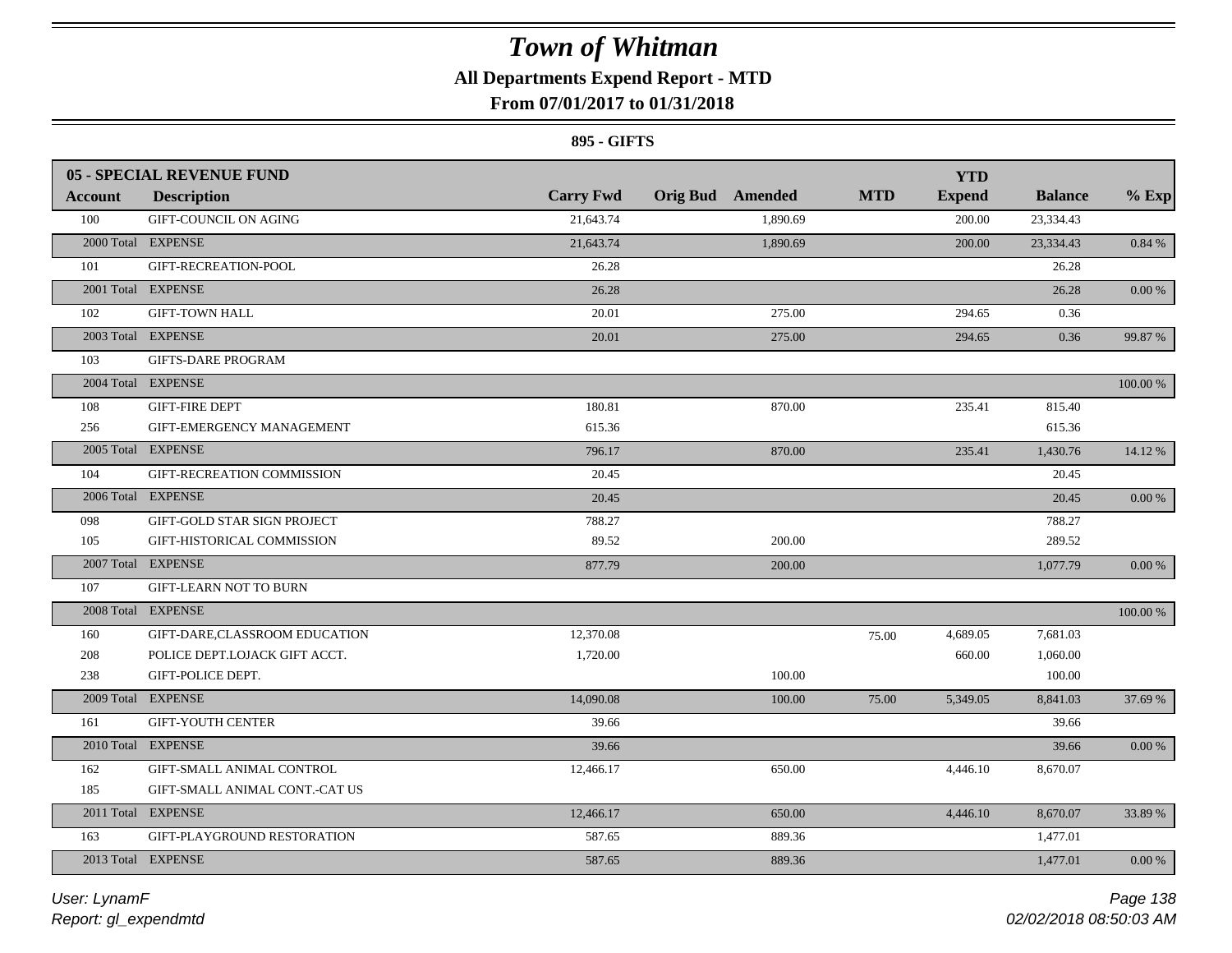### **All Departments Expend Report - MTD**

### **From 07/01/2017 to 01/31/2018**

#### **895 - GIFTS**

|                        | 05 - SPECIAL REVENUE FUND             |                  |                 |              |            | <b>YTD</b>    |                |          |
|------------------------|---------------------------------------|------------------|-----------------|--------------|------------|---------------|----------------|----------|
| Account                | <b>Description</b>                    | <b>Carry Fwd</b> | <b>Orig Bud</b> | Amended      | <b>MTD</b> | <b>Expend</b> | <b>Balance</b> | $%$ Exp  |
| 106                    | <b>GIFT-LIBRARY GIFT FUND</b>         | 3,817.10         |                 | 1,780.91     | 268.79     | 2,905.17      | 2,692.84       |          |
| 166                    | <b>GIFT-LIBRARY LARGE PRINT BOOKS</b> |                  |                 |              |            |               |                |          |
|                        | 2014 Total EXPENSE                    | 3,817.10         |                 | 1,780.91     | 268.79     | 2,905.17      | 2,692.84       | 51.89%   |
| 164                    | GIFT-RECREATION-BASKETBALL            |                  |                 |              |            |               |                |          |
|                        | 2015 Total EXPENSE                    |                  |                 |              |            |               |                | 100.00 % |
| 165                    | GIFT-R.ROSEN-POOL & BASKETBALL        |                  |                 |              |            |               |                |          |
|                        | 2016 Total EXPENSE                    |                  |                 |              |            |               |                | 100.00 % |
| 168                    | GIFT - NESTLE PLAYGROUND ACCT.        |                  |                 |              |            |               |                |          |
| 2017 Total             | <b>EXPENSE</b>                        |                  |                 |              |            |               |                | 100.00 % |
| 109                    | GIFT-CONSERVATION COMMISSION          | 188.74           |                 | 1,200.00     |            |               | 1,388.74       |          |
| 205                    | <b>GIFT - PARK RESTORATION</b>        | 25.00            |                 |              |            |               | 25.00          |          |
| 2018 Total             | <b>EXPENSE</b>                        | 213.74           |                 | 1.200.00     |            |               | 1,413.74       | 0.00 %   |
| 224                    | <b>GIFT - CULTURAL COUNCIL</b>        | 2,628.04         |                 | 234.00       |            | 550.00        | 2,312.04       |          |
|                        | 2019 Total EXPENSE                    | 2,628.04         |                 | 234.00       |            | 550.00        | 2,312.04       | 19.21 %  |
| 233                    | GIFT - PUB.LIB.MTCHG.INCENT.GR        | 142.41           |                 |              |            |               | 142.41         |          |
|                        | 2020 Total EXPENSE                    | 142.41           |                 |              |            |               | 142.41         | 0.00 %   |
| 235                    | GIFT - FIRE / HARVARD PILG. HEALTH    |                  |                 |              |            |               |                |          |
|                        | 2021 Total EXPENSE                    |                  |                 |              |            |               |                | 100.00 % |
| <b>895 Total GIFTS</b> |                                       | 57,369.29        |                 | 8,089.96     | 343.79     | 13,980.38     | 51,478.87      |          |
|                        | <b>05 Total SPECIAL REVENUE FUND</b>  | 308.674.49       |                 | 1,370,356.43 | 247,444.41 | 1,599,762.72  | 79,268.20      |          |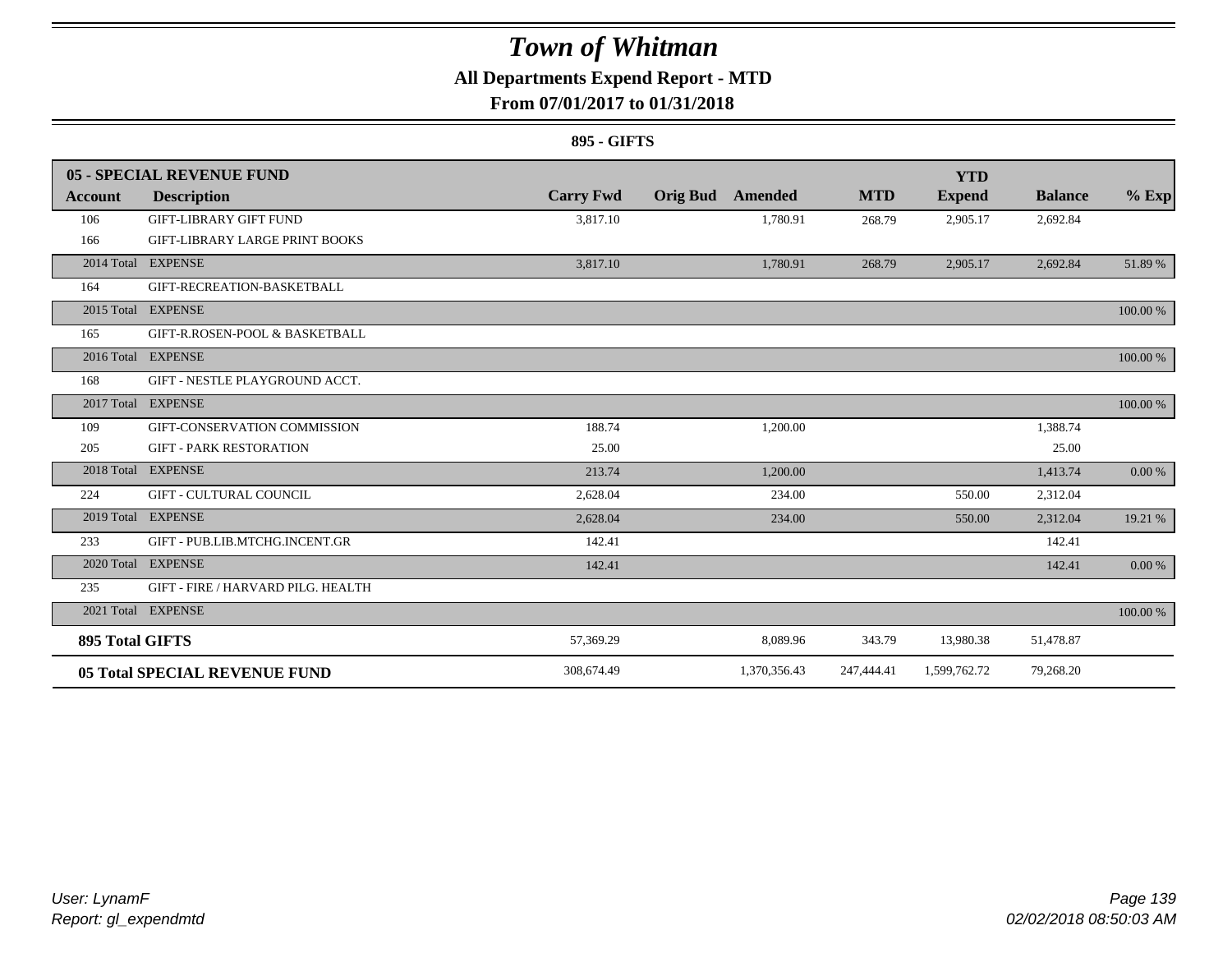**All Departments Expend Report - MTD**

### **From 07/01/2017 to 01/31/2018**

#### **710 - RETIREMENT OF DEBT**

|         | <b>06 - CAPITAL PROJECTS FUND</b>     |                  |                  |            | YTD           |                |            |
|---------|---------------------------------------|------------------|------------------|------------|---------------|----------------|------------|
| Account | <b>Description</b>                    | <b>Carry Fwd</b> | Orig Bud Amended | <b>MTD</b> | <b>Expend</b> | <b>Balance</b> | $%$ Exp    |
| 922     | <b>MAT.PRIN.-BANS-TH/POL/FIRE STA</b> |                  |                  |            |               |                |            |
|         | 2001 Total EXPENSE                    |                  |                  |            |               |                | $100.00\%$ |
|         | 710 Total RETIREMENT OF DEBT          |                  |                  |            |               |                |            |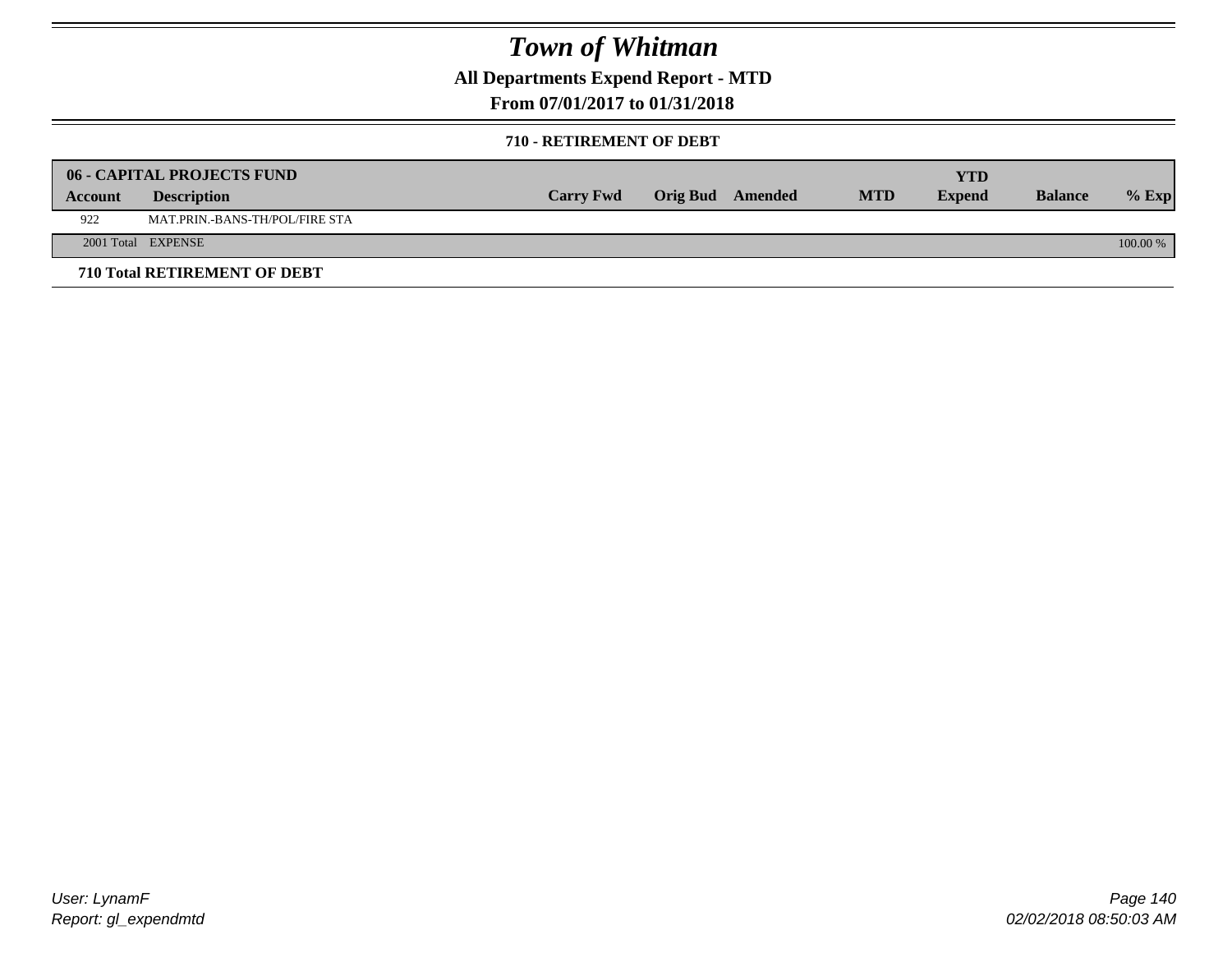### **All Departments Expend Report - MTD**

### **From 07/01/2017 to 01/31/2018**

#### **930 - CAPITAL PROJECTS**

|            | 06 - CAPITAL PROJECTS FUND                   |                  |                 |         |            | <b>YTD</b>    |                |          |
|------------|----------------------------------------------|------------------|-----------------|---------|------------|---------------|----------------|----------|
| Account    | <b>Description</b>                           | <b>Carry Fwd</b> | <b>Orig Bud</b> | Amended | <b>MTD</b> | <b>Expend</b> | <b>Balance</b> | $%$ Exp  |
| 832        | PROJECT MANAGEMENT SERVICES                  |                  |                 |         |            |               |                |          |
| 833        | <b>EQUIPMENT &amp; FURNISHINGS</b>           |                  |                 |         |            |               |                |          |
| 834        | <b>ISSUANCE COSTS</b>                        |                  |                 |         |            |               |                |          |
| 835        | CAP.PROJ.-BUDGET ONLY                        |                  |                 |         |            |               |                |          |
| 836        | <b>FIRE STATION</b>                          |                  |                 |         |            |               |                |          |
| 837        | TOWN HALL - AIR CONDITIONING                 |                  |                 |         |            |               |                |          |
| 839        | POLICE STATION                               |                  |                 |         |            |               |                |          |
|            | 4510 Total A.1STM11/08 CAP.PROJ-BLDGS        |                  |                 |         |            |               |                | 100.00 % |
| 837        | TOWN HALL - AIR CONDITIONING                 |                  |                 |         |            |               |                |          |
| 4511 Total | A.4 STM11/13 AIR COND.TOWN HALL              |                  |                 |         |            |               |                | 100.00 % |
| 837        | TOWN HALL - AIR CONDITIONING                 | 50,554.03        |                 |         |            |               | 50,554.03      |          |
|            | 4578 Total A.1 STM1/12/15 AIR COND.TOWN HALL | 50,554.03        |                 |         |            |               | 50,554.03      | 0.00 %   |
|            | 930 Total CAPITAL PROJECTS                   | 50,554.03        |                 |         |            |               | 50,554.03      |          |
|            | 06 Total CAPITAL PROJECTS FUND               | 50,554.03        |                 |         |            |               | 50,554.03      |          |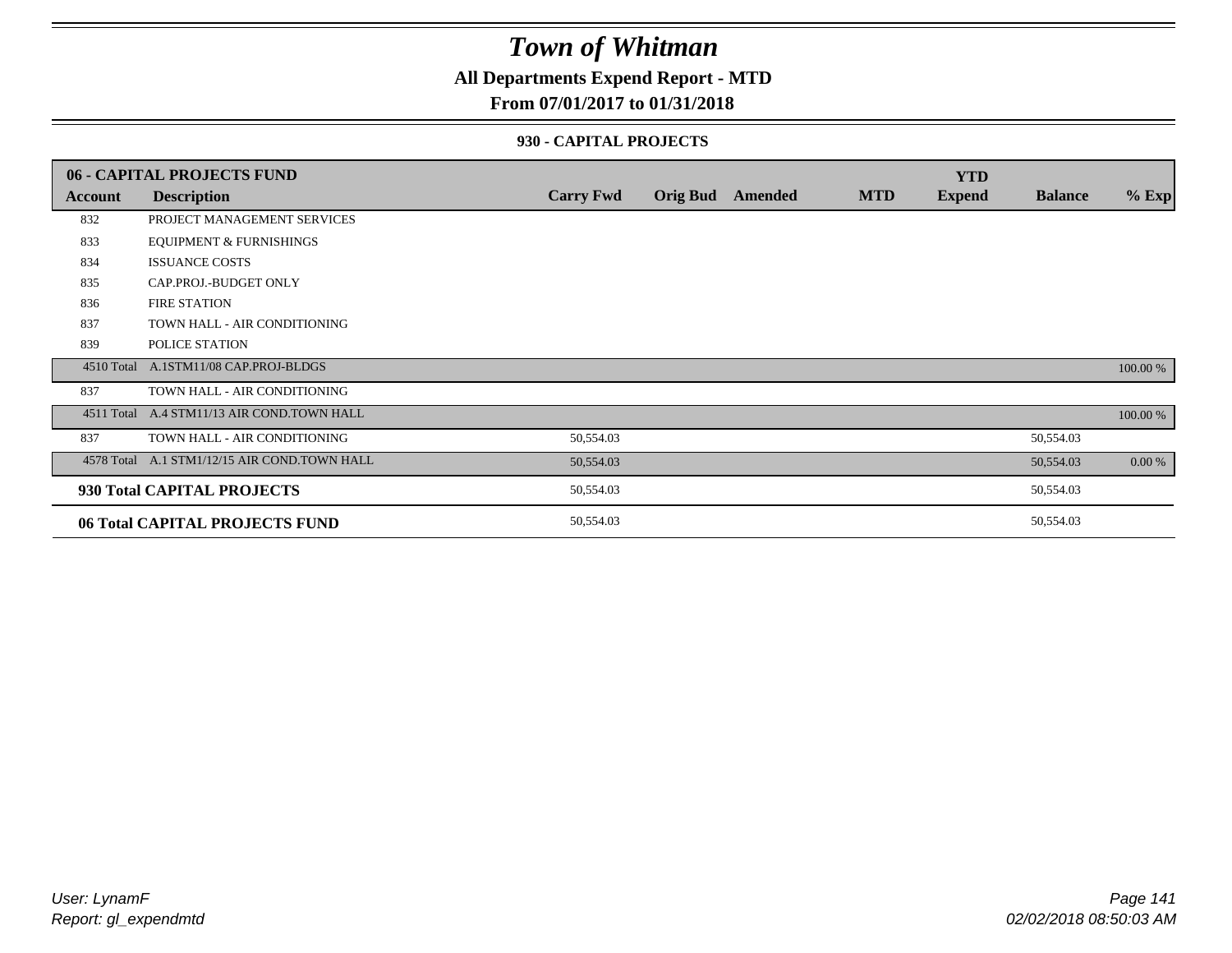**All Departments Expend Report - MTD**

**From 07/01/2017 to 01/31/2018**

#### **403 - DPW - SPECIAL ARTICLES**

|                | 07 - CHAPTER 90 HIGHWAY FUND                        |                  |             |                         |            | <b>YTD</b>    |                |           |
|----------------|-----------------------------------------------------|------------------|-------------|-------------------------|------------|---------------|----------------|-----------|
| <b>Account</b> | <b>Description</b>                                  | <b>Carry Fwd</b> |             | <b>Orig Bud</b> Amended | <b>MTD</b> | <b>Expend</b> | <b>Balance</b> | $%$ Exp   |
| 069            | <b>CHAPTER 90</b>                                   | 642.34           |             | 0.18                    |            |               | 642.52         |           |
| 070            | <b>CHAPTER 811</b>                                  |                  |             |                         |            |               |                |           |
|                | 2001 Total EXPENSE                                  | 642.34           |             | 0.18                    |            |               | 642.52         | $0.00~\%$ |
| 999            |                                                     |                  |             |                         |            |               |                |           |
|                | 4504 Total A14ATM 5/15 INSTALL TRAFFIC CNTRL.SIGNAL |                  |             |                         |            |               |                | 100.00 %  |
| 999            |                                                     | 213,562.16       |             |                         |            | 213,562.16    |                |           |
|                | 4506 Total A.9ATM5/16 CH.90 REPAIR STS.& S/WALKS    | 213,562.16       |             |                         |            | 213,562.16    |                | 100.00 %  |
| 999            |                                                     |                  |             |                         |            |               |                |           |
|                | 4521 Total WINTER RECOVERY ASSIST.FY15 MDOT         |                  |             |                         |            |               |                | 100.00 %  |
| 999            |                                                     |                  |             |                         |            |               |                |           |
|                | 4522 Total WINTER RAPID REC. PR.fy14-M.D.O.T.       |                  |             |                         |            |               |                | 100.00 %  |
| 999            |                                                     |                  |             |                         |            |               |                |           |
|                | 4525 Total A.25ATM5/13CONSTRUCT STS&SIDEWKS         |                  |             |                         |            |               |                | 100.00 %  |
| 999            |                                                     |                  | 333,217.20  |                         | 168.00     | 298,931.12    | 34,286.08      |           |
|                | 4529 Total A31ATM 5/17CH90 REPAIR STS.& S/WALKS     |                  | 333,217.20  |                         | 168.00     | 298,931.12    | 34,286.08      | 89.71 %   |
| 999            |                                                     |                  |             |                         |            |               |                |           |
|                | 4531 Total A13 ATM 5/15 CH90 REPAIR STS.& S/WALKS   |                  |             |                         |            |               |                | 100.00 %  |
| 999            |                                                     | 9,921.00         | $-9,921.00$ |                         |            |               |                |           |
|                | 4533 Total A.32ATM5/16 CH90 PUR.6 WHEEL DMP.TRK.    | 9.921.00         | $-9,921.00$ |                         |            |               |                | 100.00 %  |
| 999            |                                                     |                  |             |                         |            |               |                |           |
|                | 4534 Total A.3 STM 11/13 CH90 REPAIR STS.& S/WALKS  |                  |             |                         |            |               |                | 100.00 %  |
| 999            |                                                     |                  |             |                         |            |               |                |           |
|                | 4535 Total A24ATM5/10CH90PUR.PRE-MIX HEATER TRAILER |                  |             |                         |            |               |                | 100.00 %  |
| 999            |                                                     |                  |             |                         |            |               |                |           |
|                | 4537 Total A15 ATM 5/15 CH 90 REPAIR STS.& S/WALKS  |                  |             |                         |            |               |                | 100.00 %  |
|                | <b>403 Total DPW - SPECIAL ARTICLES</b>             | 224,125.50       | 323,296.20  | 0.18                    | 168.00     | 512,493.28    | 34,928.60      |           |
|                | 07 Total CHAPTER 90 HIGHWAY FUND                    | 224,125.50       | 323,296.20  | 0.18                    | 168.00     | 512,493.28    | 34,928.60      |           |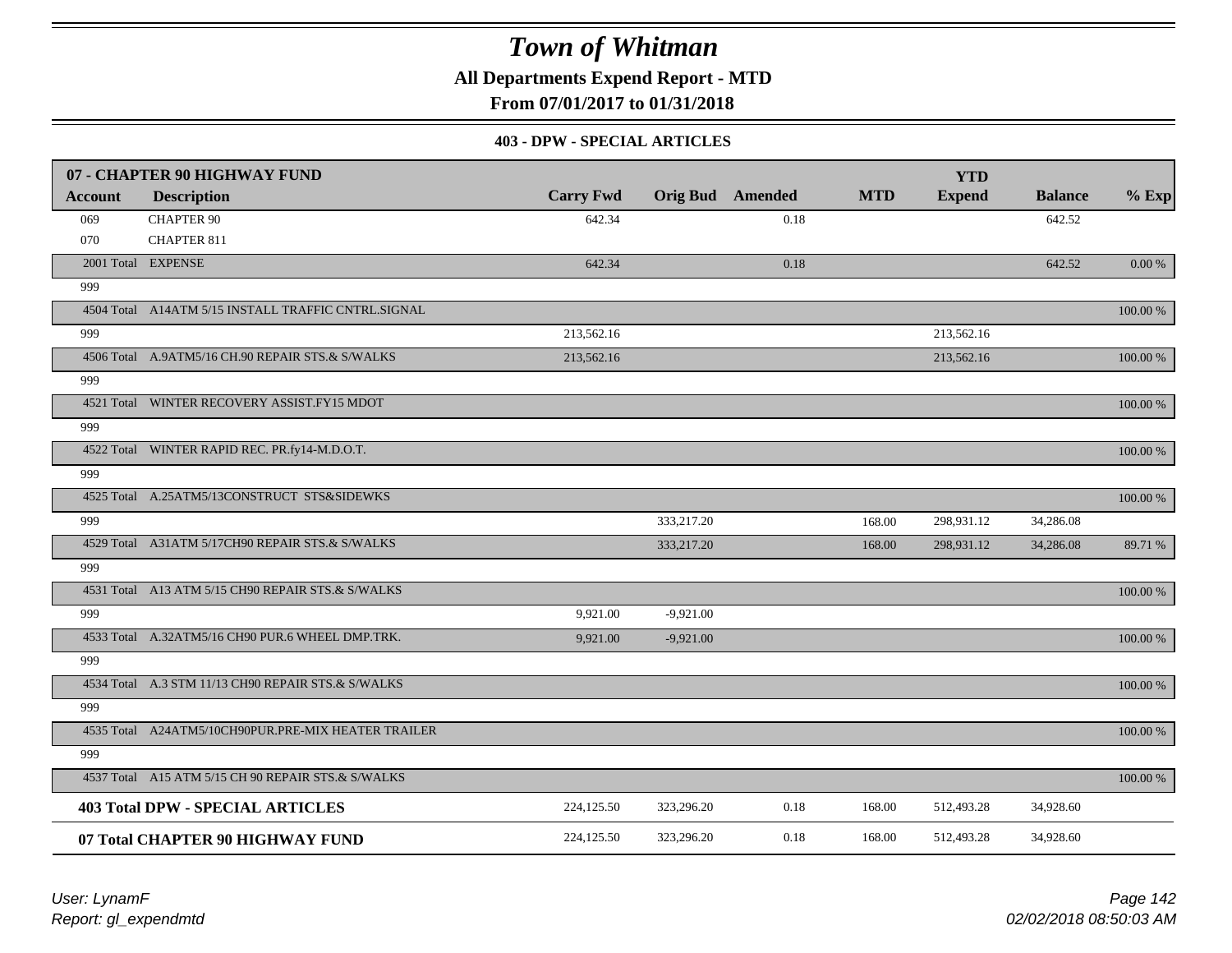### **All Departments Expend Report - MTD**

**From 07/01/2017 to 01/31/2018**

#### **852 - POLICE REVOLVING**

| 09 - AGENCY FUND |                                   |                  |                 |         |            | <b>YTD</b>    |                |          |
|------------------|-----------------------------------|------------------|-----------------|---------|------------|---------------|----------------|----------|
| Account          | <b>Description</b>                | <b>Carry Fwd</b> | <b>Orig Bud</b> | Amended | <b>MTD</b> | <b>Expend</b> | <b>Balance</b> | $%$ Exp  |
| 007              | <b>REGULAR DETAILS</b>            |                  |                 |         | 7.005.00   | 142,053.00    | $-142,053.00$  |          |
|                  | 1000 Total SALARIES               |                  |                 |         | 7,005.00   | 142,053,00    | $-142.053.00$  | 100.00 % |
|                  | <b>852 Total POLICE REVOLVING</b> |                  |                 |         | 7,005.00   | 142,053.00    | $-142,053.00$  |          |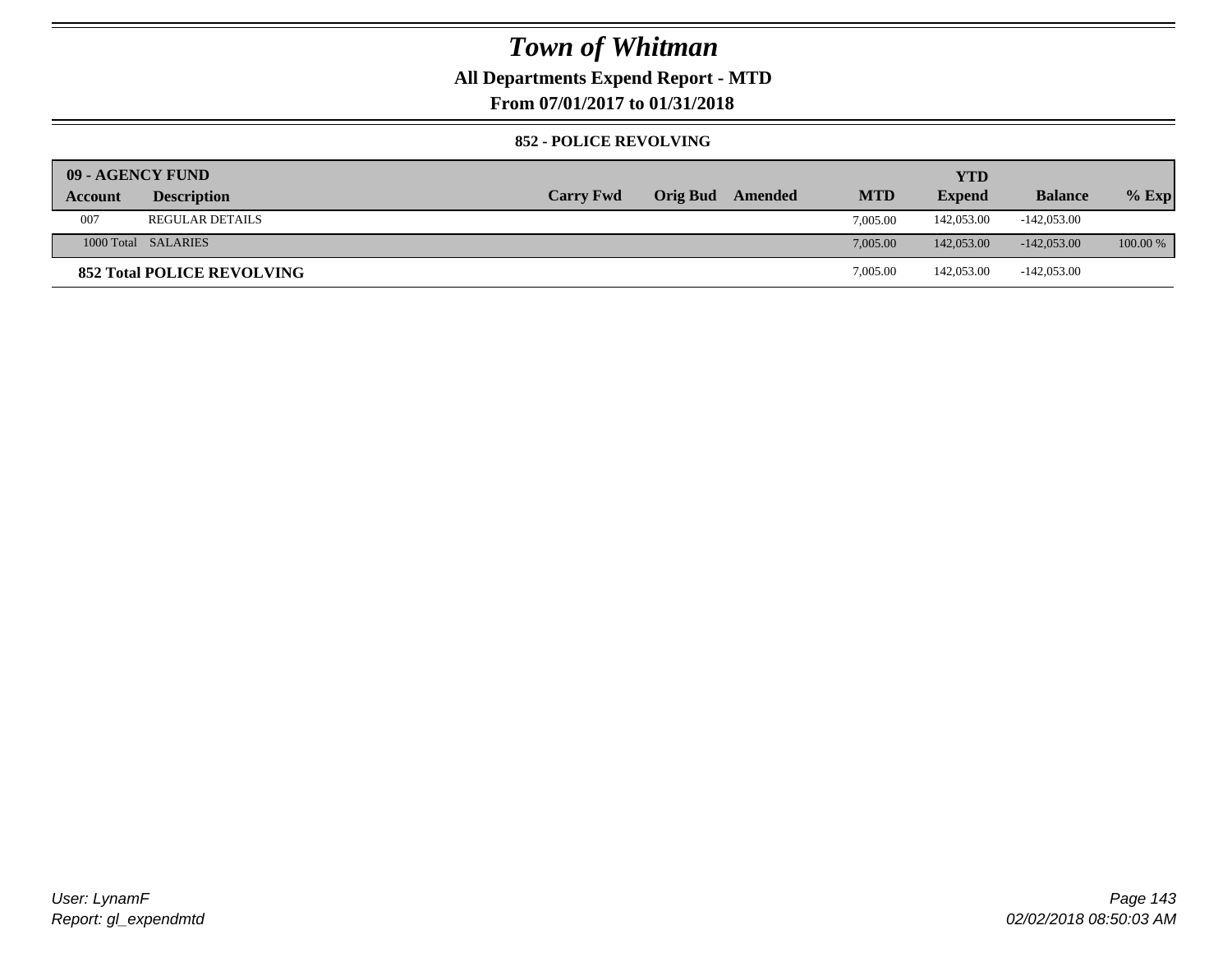**All Departments Expend Report - MTD**

**From 07/01/2017 to 01/31/2018**

#### **853 - PLANNING BOARD REVOLVING CH53G**

| 09 - AGENCY FUND |                                          |                  |                         |            | <b>YTD</b>    |                |             |
|------------------|------------------------------------------|------------------|-------------------------|------------|---------------|----------------|-------------|
| <b>Account</b>   | <b>Description</b>                       | <b>Carry Fwd</b> | <b>Orig Bud</b> Amended | <b>MTD</b> | <b>Expend</b> | <b>Balance</b> | $%$ Exp     |
| 359              | PL.BD.REV.WINDSOR EST.C44S53G            |                  |                         |            |               |                |             |
|                  | 2004 Total EXPENSE                       |                  |                         |            |               |                | 100.00 %    |
| 360              | PL.BD.REV. DANECCA EST.C44S53G           |                  |                         |            |               |                |             |
|                  | 2005 Total EXPENSE                       |                  |                         |            |               |                | 100.00 %    |
| 361              | PL.BD.REV.BUTTERNUT CH44 S53G            |                  |                         |            |               |                |             |
|                  | 2007 Total EXPENSE                       |                  |                         |            |               |                | $100.00~\%$ |
| 362              | PL.BD.REV.OAKDALE FM.I C44S53G           |                  |                         |            |               |                |             |
|                  | 2008 Total EXPENSE                       |                  |                         |            |               |                | 100.00 %    |
| 358              | PLANNG.BD.REV.R.R.AVE.CH44S53G           | 1,323.73         | 0.35                    |            |               | 1,324.08       |             |
|                  | 2009 Total EXPENSE                       | 1,323.73         | 0.35                    |            |               | 1,324.08       | 0.00 %      |
| 365              | PL.BD.RV.VICTORIA EST.CH44S53G           |                  |                         |            |               |                |             |
|                  | 2011 Total EXPENSE                       |                  |                         |            |               |                | $100.00~\%$ |
| 369              | PL.BD.REV.MEADOWBROOK CH44S53G           |                  |                         |            |               |                |             |
|                  | 2016 Total EXPENSE                       |                  |                         |            |               |                | 100.00 %    |
| 370              | PL.BD.RV.CATHERINE RD.CH44S53G           |                  |                         |            |               |                |             |
|                  | 2017 Total EXPENSE                       |                  |                         |            |               |                | 100.00 %    |
| 371              | PL.BD.RV.J.YOUNG EST.CH44S53G            |                  |                         |            |               |                |             |
|                  | 2018 Total EXPENSE                       |                  |                         |            |               |                | 100.00 %    |
| 372              | PL.BD.REV.ERIN ST.EXT.C44S53G            |                  |                         |            |               |                |             |
|                  | 2019 Total EXPENSE                       |                  |                         |            |               |                | 100.00 %    |
| 373              | PL.BD.RV.HIGHLND ST.EX.C44S53G           |                  |                         |            |               |                |             |
|                  | 2020 Total EXPENSE                       |                  |                         |            |               |                | 100.00 %    |
| 357              | PLANNG.BD.REV.HARV.LN.CH44S53G           |                  |                         |            |               |                |             |
|                  | 2021 Total EXPENSE                       |                  |                         |            |               |                | 100.00 %    |
|                  | 853 Total PLANNING BOARD REVOLVING CH53G | 1,323.73         | 0.35                    |            |               | 1,324.08       |             |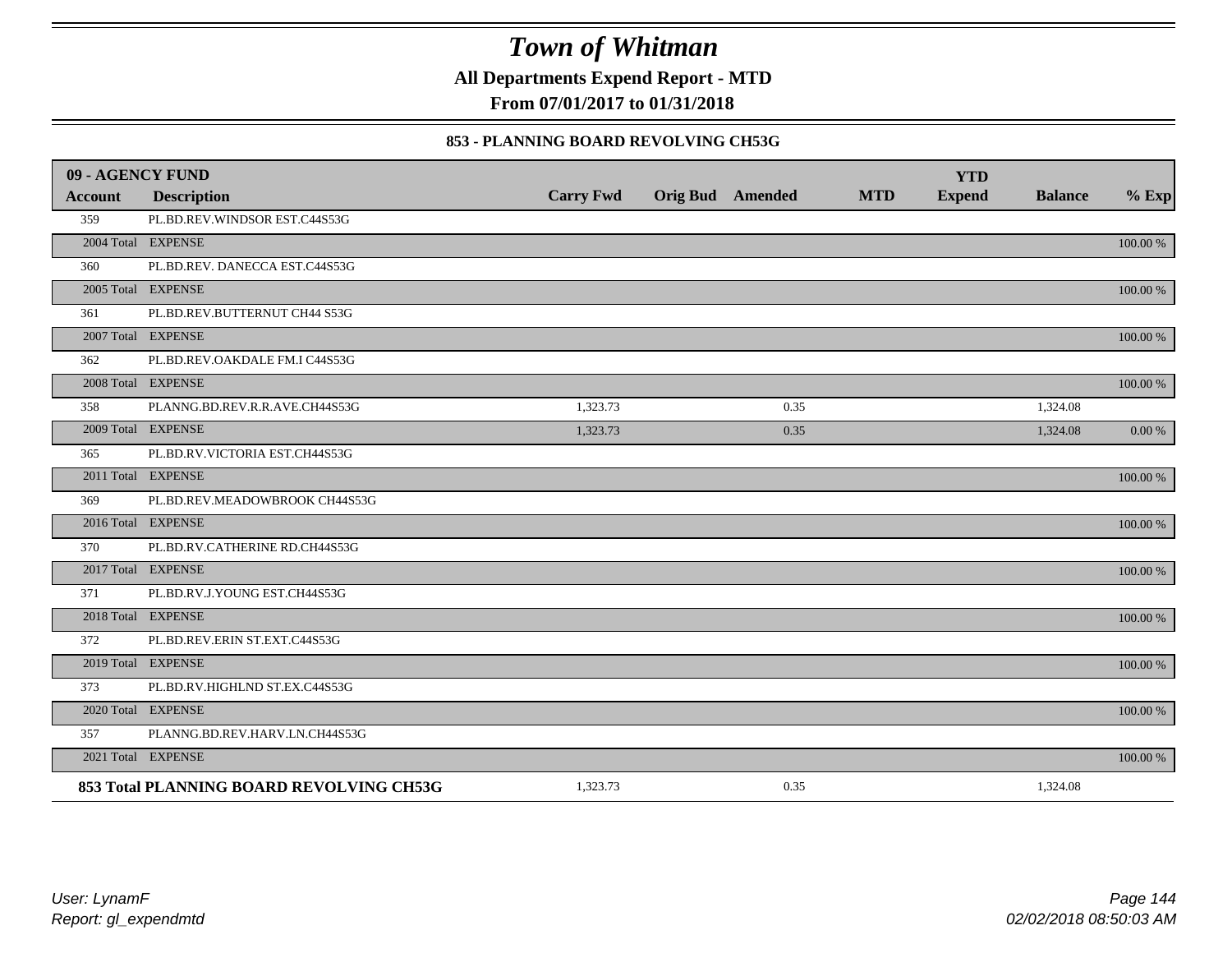**All Departments Expend Report - MTD**

### **From 07/01/2017 to 01/31/2018**

#### **854 - DPW DETAILS**

|         | 09 - AGENCY FUND             |                  |                         |            | <b>YTD</b>    |                |          |
|---------|------------------------------|------------------|-------------------------|------------|---------------|----------------|----------|
| Account | <b>Description</b>           | <b>Carry Fwd</b> | <b>Orig Bud</b> Amended | <b>MTD</b> | <b>Expend</b> | <b>Balance</b> | $%$ Exp  |
| 007     | <b>REGULAR DETAILS</b>       |                  |                         |            |               |                |          |
|         | 1000 Total SALARIES          |                  |                         |            |               |                | 100.00 % |
|         | <b>854 Total DPW DETAILS</b> |                  |                         |            |               |                |          |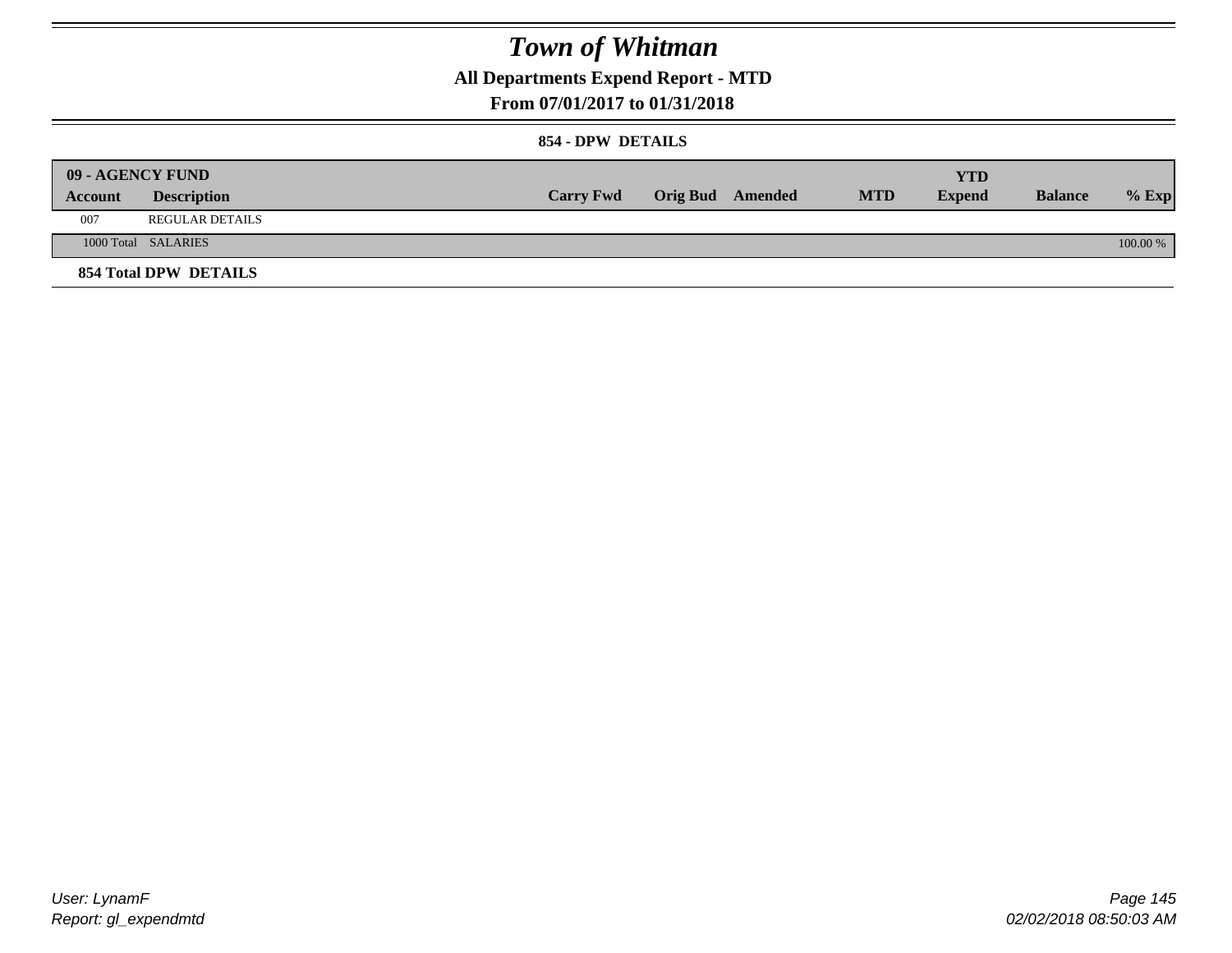## **All Departments Expend Report - MTD**

**From 07/01/2017 to 01/31/2018**

### **856 - FIRE DETAILS**

|         | 09 - AGENCY FUND       |                  |                 |         |            | YTD           |                |            |
|---------|------------------------|------------------|-----------------|---------|------------|---------------|----------------|------------|
| Account | <b>Description</b>     | <b>Carry Fwd</b> | <b>Orig Bud</b> | Amended | <b>MTD</b> | <b>Expend</b> | <b>Balance</b> | $%$ Exp    |
| 007     | <b>REGULAR DETAILS</b> |                  |                 |         | 1.632.00   | 5,088.00      | $-5,088.00$    |            |
|         | 1000 Total SALARIES    |                  |                 |         | 1.632.00   | 5,088,00      | $-5.088.00$    | $100.00\%$ |
|         | 856 Total FIRE DETAILS |                  |                 |         | 1,632.00   | 5,088.00      | $-5,088.00$    |            |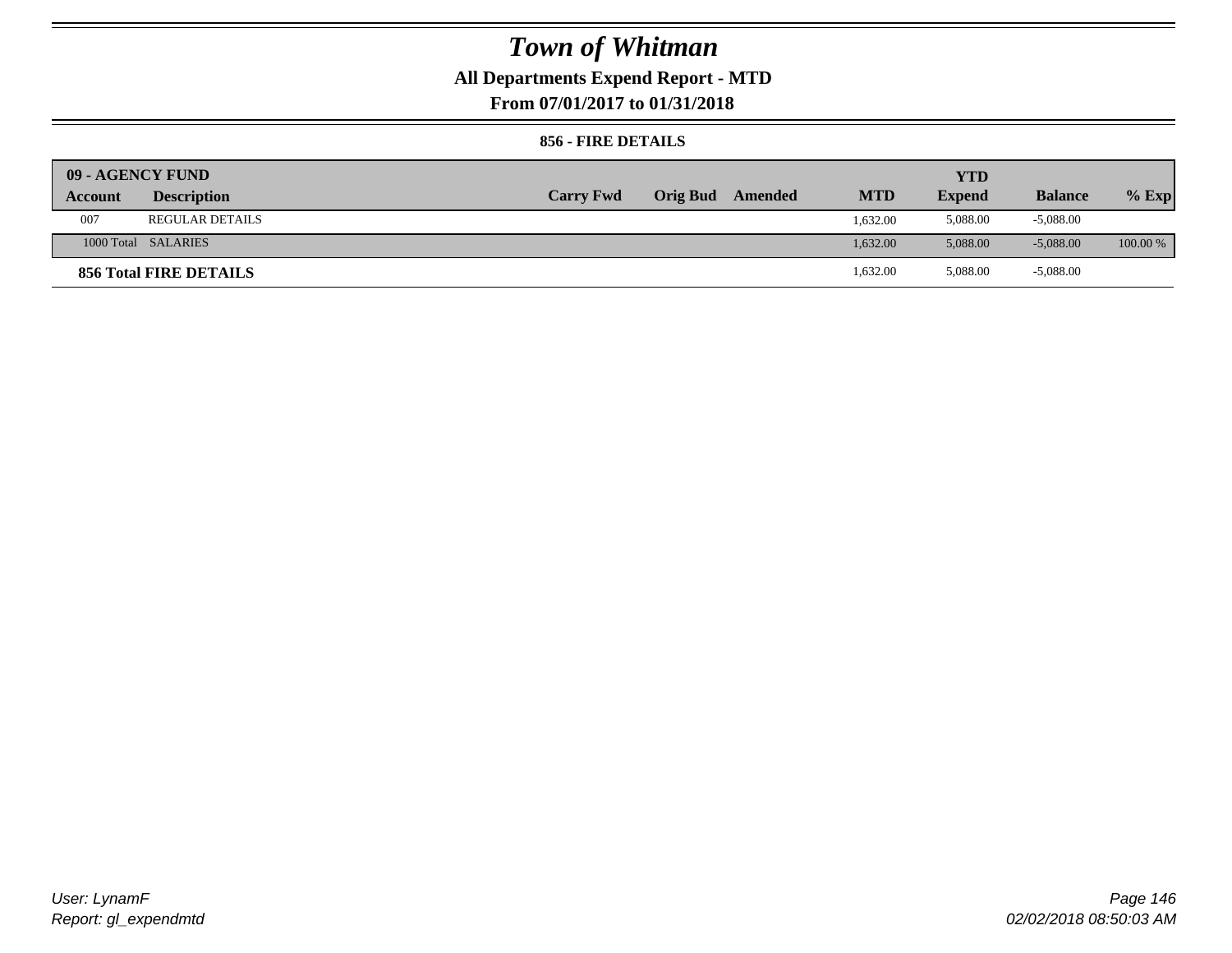**All Departments Expend Report - MTD**

### **From 07/01/2017 to 01/31/2018**

#### **858 - APPEALS BD.REVOLVING S53G**

| 09 - AGENCY FUND |                                     |                  |                  |            | <b>YTD</b>    |                |            |
|------------------|-------------------------------------|------------------|------------------|------------|---------------|----------------|------------|
| <b>Account</b>   | <b>Description</b>                  | <b>Carry Fwd</b> | Orig Bud Amended | <b>MTD</b> | <b>Expend</b> | <b>Balance</b> | $\%$ Exp   |
| 367              | APPEALS BD.-TWOCAN PROP. S53G       |                  |                  |            |               |                |            |
|                  | 2014 Total EXPENSE                  |                  |                  |            |               |                | $100.00\%$ |
|                  | 858 Total APPEALS BD.REVOLVING S53G |                  |                  |            |               |                |            |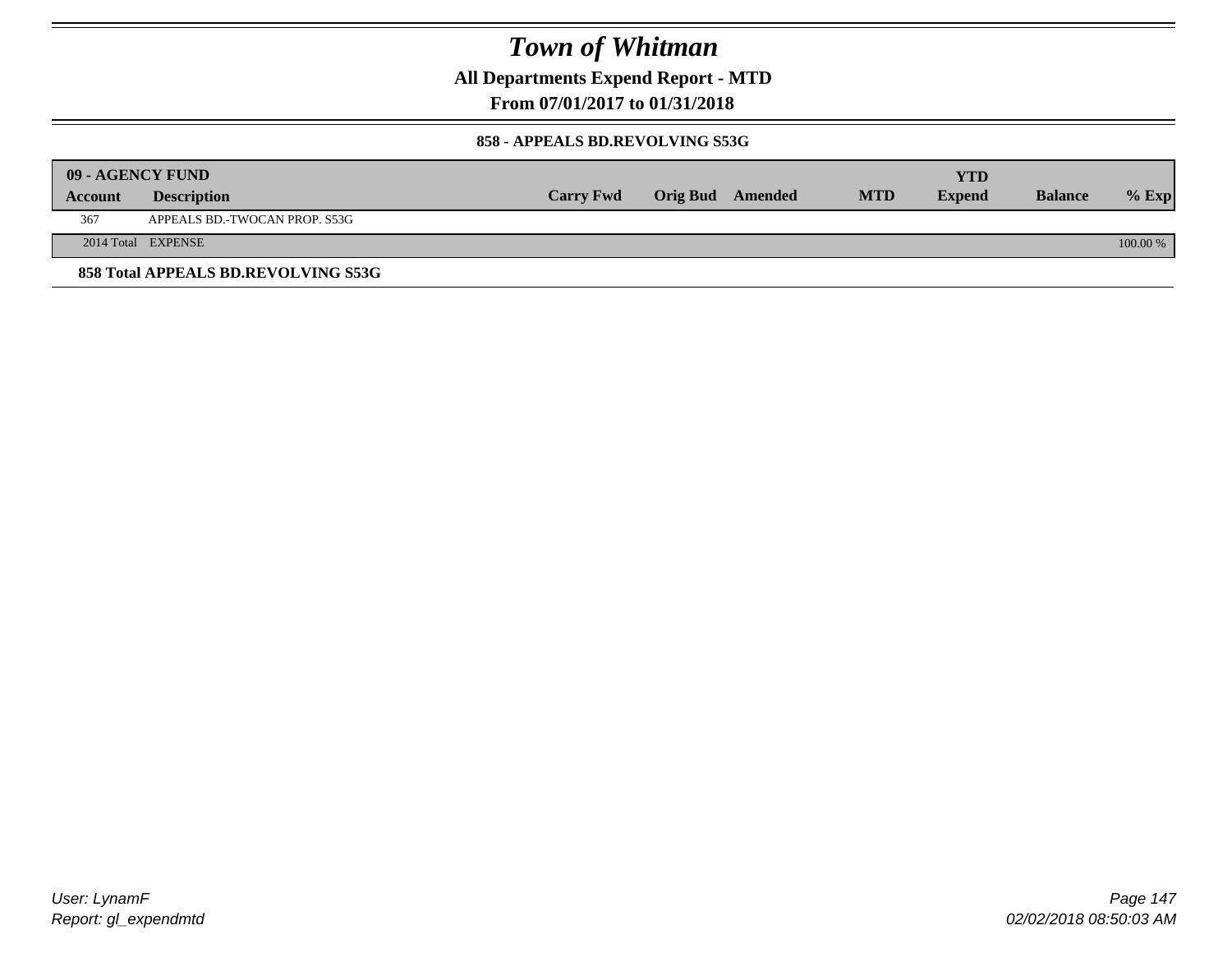## **All Departments Expend Report - MTD**

**From 07/01/2017 to 01/31/2018**

#### **870 - AGENCY**

| 09 - AGENCY FUND |                                |                  |                         |            | <b>YTD</b>    |                |          |
|------------------|--------------------------------|------------------|-------------------------|------------|---------------|----------------|----------|
| Account          | <b>Description</b>             | <b>Carry Fwd</b> | <b>Orig Bud</b> Amended | <b>MTD</b> | <b>Expend</b> | <b>Balance</b> | $%$ Exp  |
| 030              | DEPUTY COLLECTOR'S FEES        |                  |                         | 3,456.00   | 32,141.00     | $-32,141.00$   |          |
|                  | 2000 Total EXPENSE             |                  |                         | 3,456.00   | 32,141.00     | $-32,141.00$   | 100.00 % |
| 031              | SPORTING LICENSES STATE        |                  |                         |            |               |                |          |
| 032              | DUE TO STATE-GUN PERMITS       |                  |                         |            | 5,100.00      | $-5,100.00$    |          |
|                  | 2001 Total EXPENSE             |                  |                         |            | 5,100.00      | $-5,100.00$    | 100.00 % |
| 780              | F.I.C.A. WITHHOLDING           |                  |                         |            |               |                |          |
| 781              | FEDERAL WITHHOLDING            |                  |                         | 113,189.80 | 674,500.45    | $-674,500.45$  |          |
| 782              | <b>STATE WITHHOLDING</b>       |                  |                         | 38,171.38  | 239,100.12    | $-239,100.12$  |          |
| 783              | <b>COUNTY RETIREMENT</b>       |                  |                         | 59,316.89  | 345,014.67    | $-345,014.67$  |          |
| 785              | MEDICARE TAX WITHHOLDING       |                  |                         | 12,679.96  | 73,754.03     | $-73,754.03$   |          |
| 786              | <b>CREDIT UNION-TOWN</b>       |                  |                         | 50,805.00  | 302,674.75    | $-302,674.75$  |          |
| 788              | DEFERRED COMPENSATION-TOWN     |                  |                         | 27,950.00  | 163,820.00    | $-163,820.00$  |          |
| 790              | COURT ORDERED DEDUCTIONS       |                  |                         |            |               |                |          |
| 791              | <b>DUES-POLICE</b>             |                  |                         | 1,176.00   | 7,644.00      | $-7,644.00$    |          |
| 792              | <b>DUES-FIRE</b>               |                  |                         | 2,400.00   | 12,600.00     | $-12,600.00$   |          |
| 793              | <b>DUES-DPW</b>                |                  |                         | 720.10     | 4,320.60      | $-4,320.60$    |          |
| 794              | DUES-T.H.EMPLOYEES UNION       |                  |                         | 397.00     | 2,382.00      | $-2,382.00$    |          |
| 795              | DUES-T.H. EMPLOYEES-VOLUNTARY  |                  |                         |            |               |                |          |
| 796              | <b>INSURANCE 1</b>             |                  |                         | 1,158.53   | 4,605.86      | $-4,605.86$    |          |
| 797              | <b>INSURANCE 2</b>             |                  |                         | 3,349.38   | 13,420.41     | $-13,420.41$   |          |
| 799              | <b>WAGE GARNISHMENTS</b>       |                  |                         |            | 26.87         | $-26.87$       |          |
| 800              | BLUE CARE-PREF.PROVIDER OPTION |                  |                         | 9,223.20   | 45,597.12     | $-45,597.12$   |          |
| 801              | <b>MASTER HEALTH PLUS-TOWN</b> |                  |                         |            |               |                |          |
| 802              | MASTER HEALTH PLUS-PENSION     |                  |                         |            |               |                |          |
| 803              | <b>MEDEX</b>                   |                  |                         | 26,696.60  | 83,177.19     | $-83,177.19$   |          |
| 804              | PILGRIM-TOWN                   |                  |                         | 24,572.10  | 117,752.10    | $-117,752.10$  |          |
| 805              | <b>TEFRA-TOWM</b>              |                  |                         |            |               |                |          |
| 806              | CARVE OUT GROUPS-MEDICARE      |                  |                         |            |               |                |          |
| 812              | MANDATORY DEFFR'D COMPENSATION |                  |                         | 1,553.40   | 12,069.20     | $-12,069.20$   |          |
| 813              | DELTA DENTAL PLAN              |                  |                         | 11,464.90  | 45,855.96     | $-45,855.96$   |          |
| 816              | CAFETERIA PLAN-FSA CARD FEE    |                  |                         | 23.00      | 147.20        | $-147.20$      |          |
| 818              | CAFETERIA BENEFITS-TOWN        |                  |                         | 4,085.80   | 24,450.54     | $-24,450.54$   |          |
|                  |                                |                  |                         |            |               |                |          |

*Report: gl\_expendmtd User: LynamF*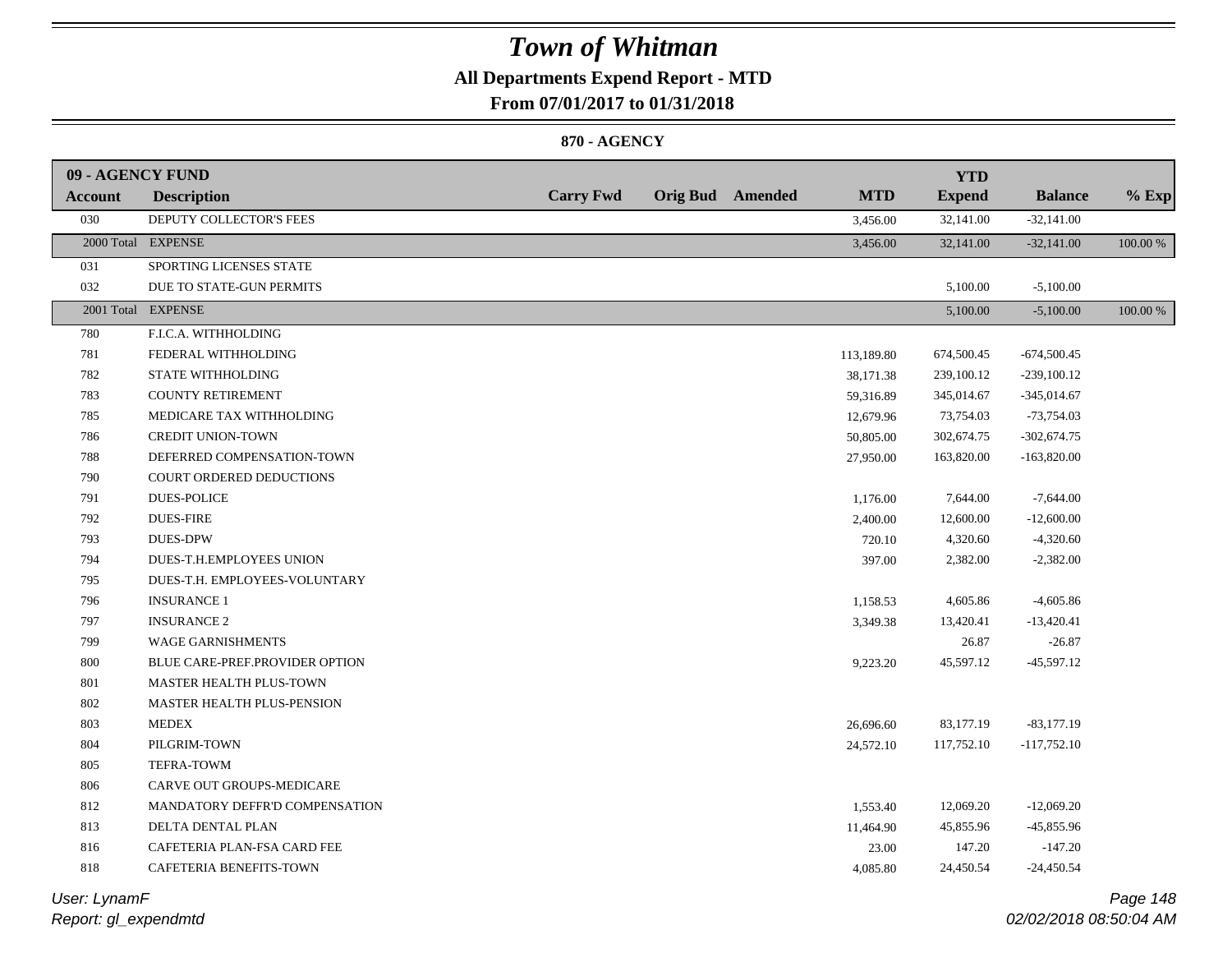## **All Departments Expend Report - MTD**

## **From 07/01/2017 to 01/31/2018**

### **870 - AGENCY**

| 09 - AGENCY FUND |                                   |                  |                 |         |            | <b>YTD</b>    |                 |          |
|------------------|-----------------------------------|------------------|-----------------|---------|------------|---------------|-----------------|----------|
| Account          | <b>Description</b>                | <b>Carry Fwd</b> | <b>Orig Bud</b> | Amended | <b>MTD</b> | <b>Expend</b> | <b>Balance</b>  | $%$ Exp  |
| 819              | <b>TAXABLE FRINGE BENEFITS</b>    |                  |                 |         | 300.00     | 4,366.63      | $-4,366.63$     |          |
| 821              | NETWORK BLUE                      |                  |                 |         | 49,791.63  | 232,130.63    | $-232,130.63$   |          |
| 823              | <b>HPHC MEDICARE ENHANCE</b>      |                  |                 |         |            |               |                 |          |
| 824              | MPA - LEGAL DEFENSE FUND          |                  |                 |         |            |               |                 |          |
| 827              | <b>DUES - LIBRARY</b>             |                  |                 |         | 278.02     | 1,943.43      | $-1,943.43$     |          |
| 828              | NETWORK BLUE-RATE SAVER           |                  |                 |         | 8,891.40   | 46,997.40     | -46,997.40      |          |
| 829              | <b>HARVARD PILGRIM-RATE SAVER</b> |                  |                 |         | 599.90     | 1,885.40      | $-1,885.40$     |          |
| 881              | DIRECT DEPOSIT-PAYROLL            |                  |                 |         |            |               |                 |          |
| 899              | <b>EXCHANGE ACCOUNT</b>           |                  |                 |         |            | 3,268.46      | $-3,268.46$     |          |
|                  | 2002 Total EXPENSE                |                  |                 |         | 448,793.99 | 2,463,505.02  | $-2,463,505.02$ | 100.00 % |
|                  | 870 Total AGENCY                  |                  |                 |         | 452,249.99 | 2,500,746.02  | $-2,500,746.02$ |          |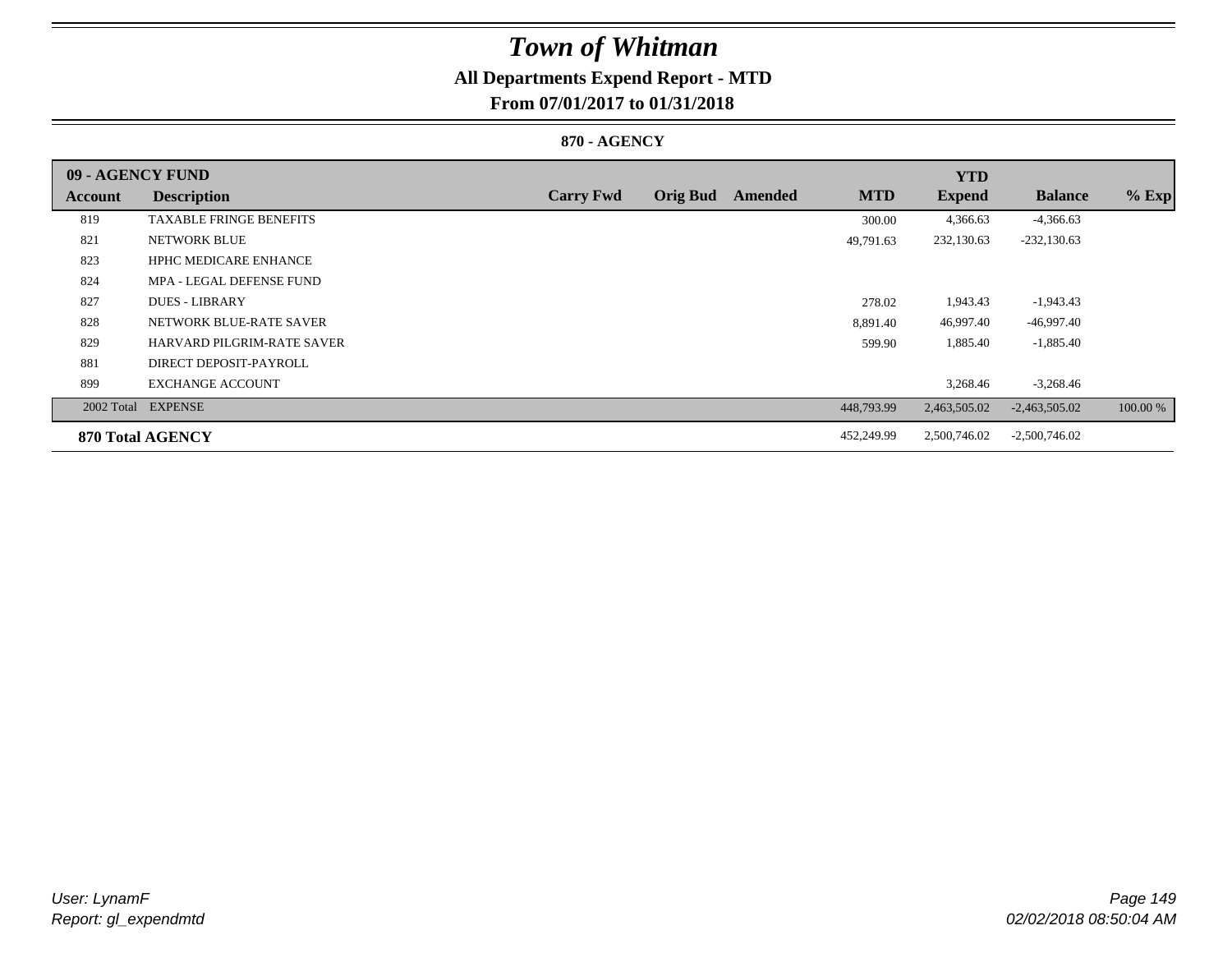**All Departments Expend Report - MTD**

### **From 07/01/2017 to 01/31/2018**

#### **980 - PERFORMANCE BONDS**

|         | 09 - AGENCY FUND            |                  |                 |         |            | <b>YTD</b>    |                 |          |
|---------|-----------------------------|------------------|-----------------|---------|------------|---------------|-----------------|----------|
| Account | <b>Description</b>          | <b>Carry Fwd</b> | <b>Orig Bud</b> | Amended | <b>MTD</b> | <b>Expend</b> | <b>Balance</b>  | $%$ Exp  |
| 364     | PLANNING BOARD              |                  |                 |         |            |               |                 |          |
|         | 2004 Total EXPENSE          |                  |                 |         |            |               |                 | 100.00 % |
|         | 980 Total PERFORMANCE BONDS |                  |                 |         |            |               |                 |          |
|         | 09 Total AGENCY FUND        | 1,323.73         |                 | 0.35    | 460,886.99 | 2,647,887.02  | $-2,646,562.94$ |          |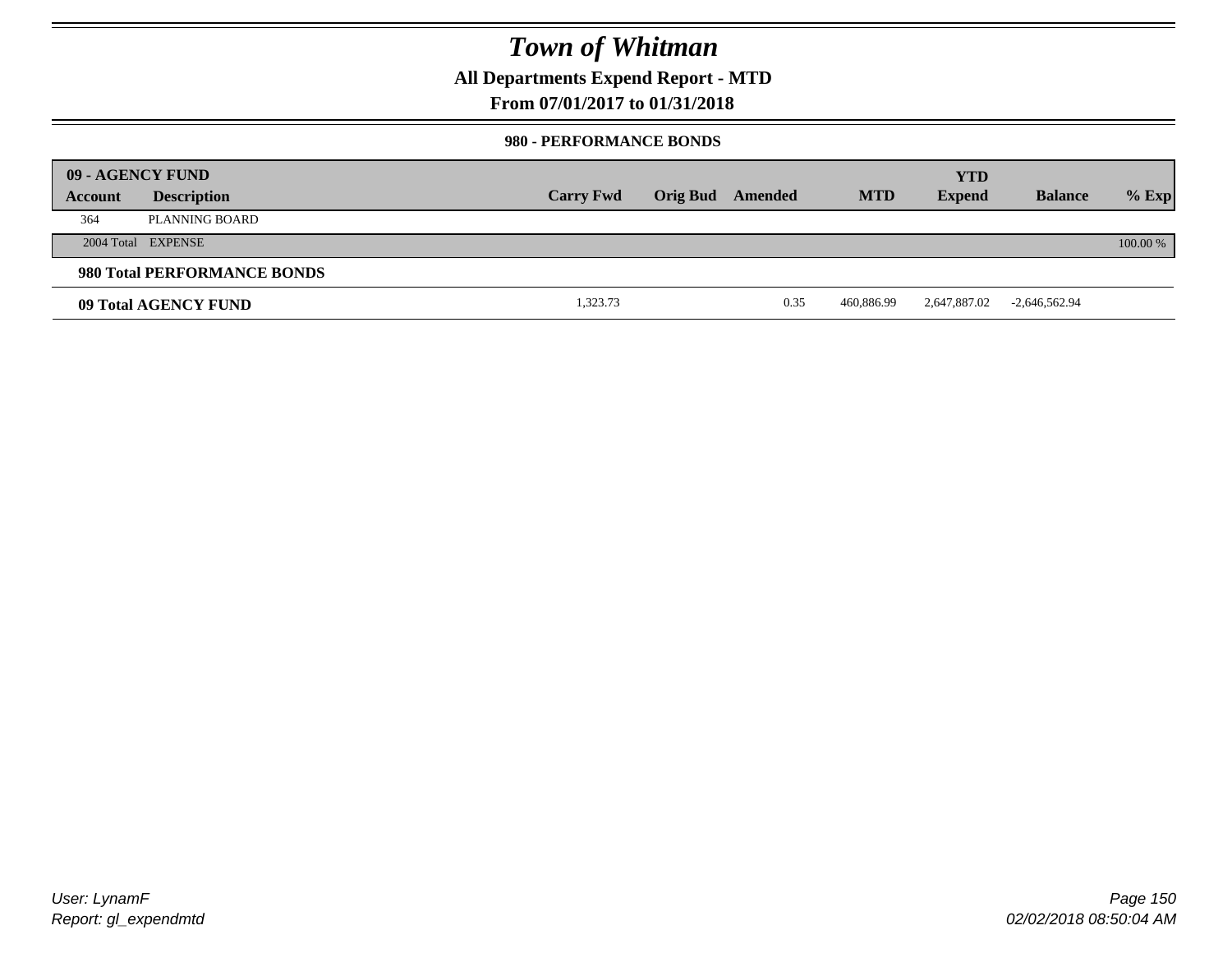# **All Departments Expend Report - MTD**

## **From 07/01/2017 to 01/31/2018**

#### **440 - WATER/SEWER**

|                | <b>60 - WATER/SEWER ENTERPRISE FUND</b>  |                  |                                       | <b>YTD</b>    |                |             |
|----------------|------------------------------------------|------------------|---------------------------------------|---------------|----------------|-------------|
| <b>Account</b> | <b>Description</b>                       | <b>Carry Fwd</b> | <b>Orig Bud</b> Amended<br><b>MTD</b> | <b>Expend</b> | <b>Balance</b> | $%$ Exp     |
| 111            | SALARIES-ADMINSTRATIVE                   | 100,766.00       | 9,896.85                              | 57,220.51     | 43,545.49      |             |
| 112            | <b>SALARIES</b>                          |                  |                                       |               |                |             |
| 113            | DIVISIONAL LABOR-REGULAR                 | 465,472.00       | 41,100.00                             | 246,199.60    | 219,272.40     |             |
| 114            | DIVISIONAL LABOR-O.T.                    |                  | 7,602.99                              | 21,736.27     | $-21,736.27$   |             |
| 116            | <b>CLERICAL</b>                          | 49,031.00        | 4,712.75                              | 28,153.30     | 20,877.70      |             |
| 119            | SALARY-ASSIST.SUPERINTENDENT             |                  |                                       |               |                |             |
| 136            | POLICE DETAILS                           | 18,000.00        | 2,944.44                              | 8,191.95      | 9,808.05       |             |
| 144            | <b>EDUCATION INCENTIVE</b>               |                  |                                       |               |                |             |
| 146            | SALARIES-LONGEVITY                       | 2,950.00         | 425.00                                | 2,025.00      | 925.00         |             |
| 222            | CDL LIC. / STIPEND                       | 1,504.00         |                                       | 1,504.00      |                |             |
| 228            | <b>CDL STIPEND - UNION</b>               |                  |                                       |               |                |             |
| 234            | SALARIES - UNUSED SICK & VAC. TIME       |                  |                                       |               |                |             |
|                | 1000 Total SALARIES                      | 637,723.00       | 66,682.03                             | 365,030.63    | 272,692.37     | 57.23 %     |
| 949            | FY2014 ENCUMBRANCES                      |                  |                                       |               |                |             |
|                | 1003 Total SALARIES                      |                  |                                       |               |                | $100.00~\%$ |
| 210            | <b>ELECTRICITY</b>                       | 73,000.00        | 6,256.04                              | 30,461.91     | 42,538.09      |             |
| 212            | <b>GAS (NATURAL)</b>                     | 20,000.00        | 1,897.77                              | 3,612.69      | 16,387.31      |             |
| 230            | <b>WATER PURCHASE</b>                    | 1,400,000.00     | 333,278.38                            | 664,588.08    | 735,411.92     |             |
| 243            | EQUIPMENT MAINTENANCE                    |                  |                                       |               |                |             |
| 309            | TECHNICAL SERVICES                       |                  |                                       |               |                |             |
| 340            | <b>TELEPHONE</b>                         | 9,000.00         | 119.44                                | 691.94        | 8,308.06       |             |
| 380            | DISPOSAL COSTS                           | 850,000.00       |                                       |               | 850,000.00     |             |
| 381            | PRIOR YEAR USER FEE                      |                  |                                       |               |                |             |
| 420            | <b>OFFICE SUPPLIES</b>                   |                  |                                       |               |                |             |
| 430            | <b>BUILDING MAINTENANCE &amp; REPAIR</b> | 50,000.00        | 83.46                                 | 6,625.75      | 43,374.25      |             |
| 481            | <b>GASOLINE</b>                          | 2,500.00         |                                       |               | 2,500.00       |             |
| 530            | <b>CHEMICALS</b>                         | 70,000.00        | 510.00                                | 28,645.28     | 41,354.72      |             |
| 582            | <b>UNIFORMS</b>                          |                  | 181.62                                | 1,039.77      | $-1,039.77$    |             |
| 585            | MISCELLANEOUS EXPENSE                    | 15,000.00        | 2,040.74                              | 6,195.31      | 8,804.69       |             |
| 363            | CROSS CONN.TESTING EXPENSE               | 3,500.00         |                                       | 1,230.00      | 2,270.00       |             |
| 710            | IN STATE TRAVEL                          |                  |                                       |               |                |             |

*Report: gl\_expendmtd User: LynamF*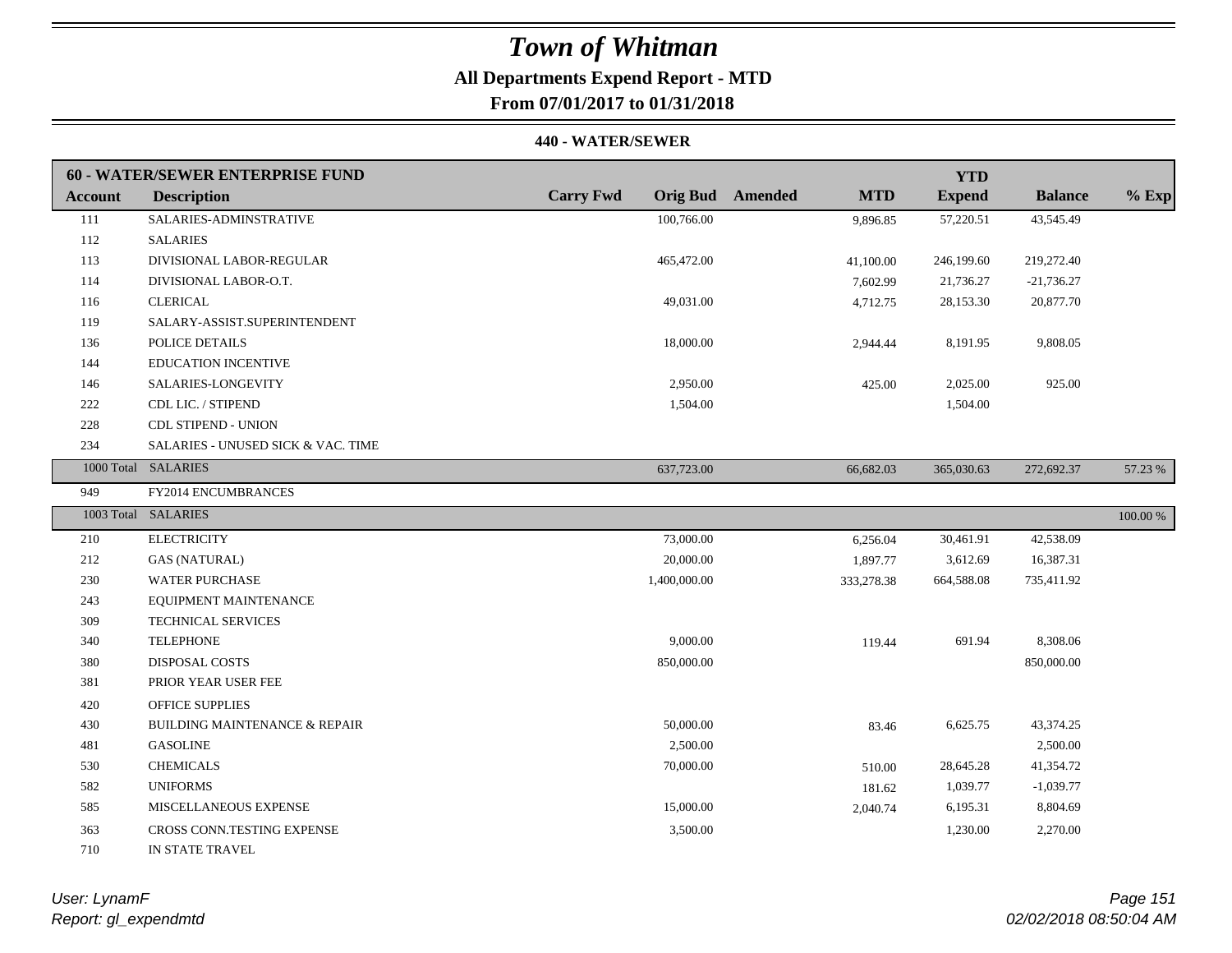## **All Departments Expend Report - MTD**

### **From 07/01/2017 to 01/31/2018**

|         | 60 - WATER/SEWER ENTERPRISE FUND     |                  |                         |            | <b>YTD</b>    |                |         |
|---------|--------------------------------------|------------------|-------------------------|------------|---------------|----------------|---------|
| Account | <b>Description</b>                   | <b>Carry Fwd</b> | <b>Orig Bud</b> Amended | <b>MTD</b> | <b>Expend</b> | <b>Balance</b> | $%$ Exp |
| 720     | OUT OF STATE TRAVEL                  |                  |                         |            |               |                |         |
| 730     | <b>ASSOCIATION DUES</b>              |                  |                         |            |               |                |         |
| 734     | AGENCY AND REGISTRATION FEES         |                  |                         |            |               |                |         |
| 735     | <b>BANK CHARGES</b>                  |                  | 3,800.00                |            | 90.32         | 3,709.68       |         |
| 924     | DEBT MISCELLANEOUS - WATER           |                  | 33,150.00               | 1,828.15   | 3,996.34      | 29,153.66      |         |
| 926     | DEBT MISCELLANEOUS-SEWER             |                  |                         |            |               |                |         |
| 777     | <b>BUDGET RESERVE</b>                |                  | 139,345.00              |            | 2,000.00      | 137,345.00     |         |
| 825     | <b>LAND</b>                          |                  |                         |            |               |                |         |
| 826     | <b>BUILDINGS</b>                     |                  |                         |            |               |                |         |
| 830     | <b>PLANT</b>                         |                  |                         |            |               |                |         |
| 840     | SITE IMPROVEMENT                     |                  |                         |            |               |                |         |
| 850     | ADDITIONAL EQUIPMENT                 |                  |                         |            |               |                |         |
| 875     | REPLACE EQUIPMENT                    |                  |                         |            |               |                |         |
| 890     | CAPITAL PROJECT                      |                  |                         |            |               |                |         |
| 910     | MAT.PRIN.L.T.DEBT 6/1/2008           |                  |                         |            |               |                |         |
| 911     | INT.LONG TERM DEBT WTR/SWR           |                  | 95,060.13               |            | 46,593.75     | 48,466.38      |         |
| 913     | PRIN.-L.T. DEBT WTR.RE-FUNDED 3/8/12 |                  | 45,000.00               |            | 45,000.00     |                |         |
| 914     | PRINCIPAL LONG TERM-WATER            |                  | 300,515.28              |            | 300,515.28    |                |         |
| 915     | INT.LONG TERM DEBT-SEWER             |                  | 7,658.27                | 3,704.97   | 7,658.26      | $0.01\,$       |         |
| 916     | <b>INTEREST LONG TERM DEBT</b>       |                  |                         |            |               |                |         |
| 919     | <b>INT.LONG TERM DEBT - WATER</b>    |                  | 32,281.60               | 30,862.85  | 31,691.60     | 590.00         |         |
| 925     | <b>INTEREST TEMPORARY LOANS</b>      |                  |                         |            |               |                |         |
| 942     | SEWER PRIN.-L.T.DEBT 2030            |                  | 24,831.18               |            | 24,831.18     |                |         |
| 944     | PRIN.LONG TERM-WTR/SWR               |                  | 154,653.54              |            |               | 154,653.54     |         |
| 950     | <b>REPAYMENT OF BANS</b>             |                  |                         |            |               |                |         |
| 951     | DEBT ISSUANCE EXPENSE                |                  |                         |            |               |                |         |
| 955     | REPAYMENT OF GANS-PRINCIPAL          |                  |                         |            |               |                |         |
| 957     | MAT.PRIN.-L.T.DEBT 1/15/2013         |                  |                         |            |               |                |         |
| 960     | INDIRECT COSTS-TO GENERAL FUND       |                  | 493,199.00              |            |               | 493,199.00     |         |
| 961     | INDIRECT COSTS-TO WATER ENT.FD       |                  |                         |            |               |                |         |
|         | 2000 Total EXPENSE                   |                  | 3,822,494.00            | 380,763.42 | 1,205,467.46  | 2,617,026.54   | 31.53 % |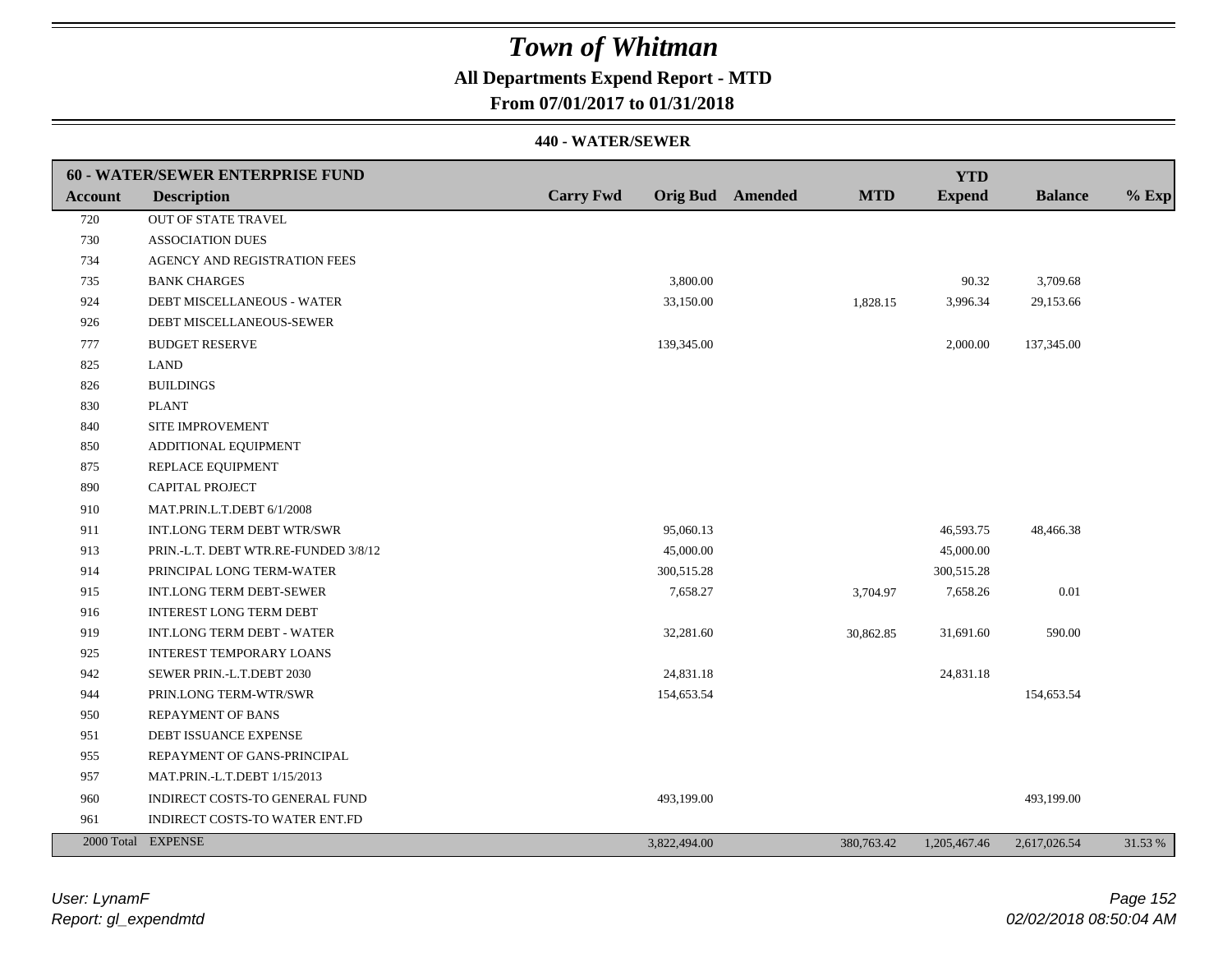### **All Departments Expend Report - MTD**

### **From 07/01/2017 to 01/31/2018**

|                | 60 - WATER/SEWER ENTERPRISE FUND                    |                  |           |                         |            | <b>YTD</b>    |                |            |
|----------------|-----------------------------------------------------|------------------|-----------|-------------------------|------------|---------------|----------------|------------|
| <b>Account</b> | <b>Description</b>                                  | <b>Carry Fwd</b> |           | <b>Orig Bud</b> Amended | <b>MTD</b> | <b>Expend</b> | <b>Balance</b> | $%$ Exp    |
| 956            | REPAYMENT OF BANS-PRINCIPAL                         |                  |           |                         |            |               |                |            |
|                | 2004 Total EXPENSE                                  |                  |           |                         |            |               |                | 100.00 %   |
| 962            | SEWER BOND REFUNDING EXPENSE                        |                  |           |                         |            |               |                |            |
|                | 2005 Total EXPENSE                                  |                  |           |                         |            |               |                | 100.00 %   |
| 311            | <b>COMPUTER SERVICES</b>                            |                  | 12,000.00 |                         |            | 3,967.17      | 8,032.83       |            |
| 344            | <b>POSTAGE</b>                                      |                  |           |                         |            | 2,551.75      | $-2,551.75$    |            |
|                | 2050 Total DATA PROCESSING AND MAILING              |                  | 12,000.00 |                         |            | 6,518.92      | 5,481.08       | 54.32 %    |
| 272            | <b>EQUIPMENT RENTAL</b>                             |                  |           |                         |            |               |                |            |
| 317            | <b>WATER TESTING</b>                                |                  |           |                         | 1,780.00   | 7,760.00      | $-7,760.00$    |            |
| 251            | <b>WATER MAINS</b>                                  |                  |           |                         | 1,126.22   | 3,986.15      | $-3,986.15$    |            |
| 253            | <b>HYDRANTS</b>                                     |                  |           |                         |            | 1,560.90      | $-1,560.90$    |            |
| 254            | <b>METERS</b>                                       |                  |           |                         |            | 3,950.24      | $-3,950.24$    |            |
| 582            | <b>UNIFORMS</b>                                     |                  |           |                         |            | 2,177.52      | $-2,177.52$    |            |
| 585            | MISCELLANEOUS EXPENSE                               |                  | 64,300.00 |                         | 433.38     | 4,993.99      | 59,306.01      |            |
|                | 2200 Total DIVISIONAL EXPENSE                       |                  | 64,300.00 |                         | 3,339.60   | 24,428.80     | 39,871.20      | 37.99 %    |
| 286            | <b>WATER LEAK DETECTION</b>                         |                  | 8,000.00  |                         |            |               | 8,000.00       |            |
|                | 2201 Total EXPENSE                                  |                  | 8,000.00  |                         |            |               | 8,000.00       | $0.00\ \%$ |
| 999            |                                                     |                  |           |                         |            |               |                |            |
|                | 4469 Total A.27 ATM 5/13FR.R.E. PUR.JETTER MACHINE  |                  |           |                         |            |               |                | 100.00 %   |
| 911            | INT.LONG TERM DEBT WTR/SWR                          |                  |           |                         |            |               |                |            |
| 944            | PRIN.LONG TERM-WTR/SWR                              |                  |           |                         |            |               |                |            |
| 999            |                                                     |                  |           |                         |            |               |                |            |
|                | 4472 Total A.6STM5/15DEBT SER.FY16 1ST PMT.BNDS.R.E |                  |           |                         |            |               |                | 100.00 %   |
| 999            |                                                     | 25,000.00        |           |                         |            |               | 25,000.00      |            |
|                | 4473 Total A10STM5/15ENG.SERV.UNIDIR.FLSH.PR.R.E.   | 25,000.00        |           |                         |            |               | 25,000.00      | $0.00\ \%$ |
| 999            |                                                     |                  |           |                         |            |               |                |            |
|                | 4480 Total A31ATM5/16PUR2016CHEV.4W/D PICKUP W/PLOW |                  |           |                         |            |               |                | 100.00 %   |
| 999            |                                                     |                  |           |                         |            |               |                |            |
|                | 4482 Total A5STM5/15 DEBT SER.-TEMP.BORROWING-R.E.  |                  |           |                         |            |               |                | 100.00 %   |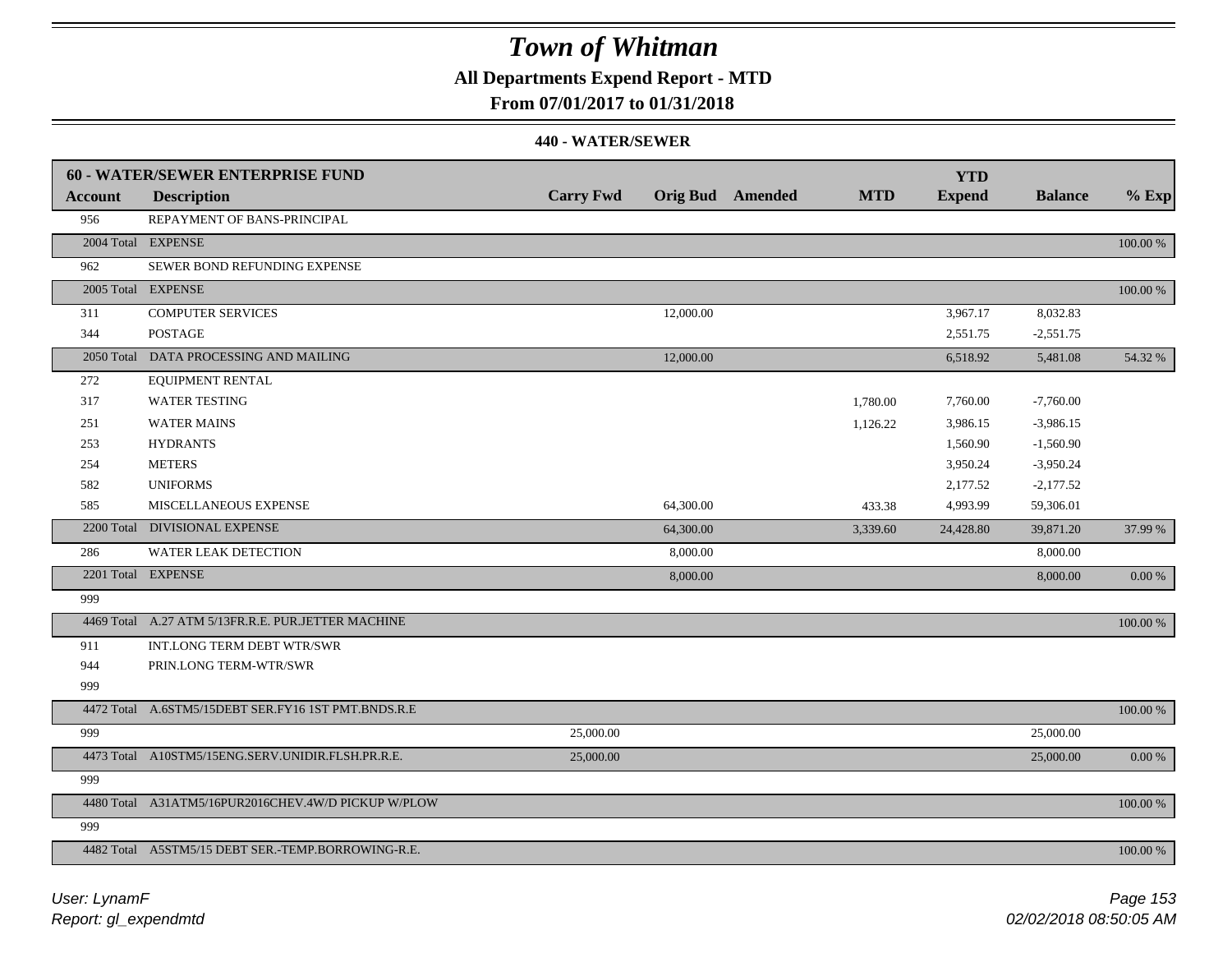**All Departments Expend Report - MTD**

### **From 07/01/2017 to 01/31/2018**

|                | <b>60 - WATER/SEWER ENTERPRISE FUND</b>              |                  |                         |            | <b>YTD</b>    |                |          |
|----------------|------------------------------------------------------|------------------|-------------------------|------------|---------------|----------------|----------|
| <b>Account</b> | <b>Description</b>                                   | <b>Carry Fwd</b> | <b>Orig Bud</b> Amended | <b>MTD</b> | <b>Expend</b> | <b>Balance</b> | $%$ Exp  |
| 999            |                                                      |                  |                         |            |               |                |          |
|                | 4483 Total A.33ATM5/09RELIN.3500FT.PIPE/REP.MANHOLE  |                  |                         |            |               |                | 100.00 % |
| 999            |                                                      | 59,587.24        |                         |            |               | 59,587.24      |          |
|                | 4532 Total A.20ATM5/12FR.R.EARN.TO REP.SEW.SYS       | 59,587.24        |                         |            |               | 59,587.24      | 0.00 %   |
| 999            |                                                      |                  |                         |            |               |                |          |
|                | 4538 Total A.31 ATM 5/10 50% PUR.E350 FORD CARGO VAN |                  |                         |            |               |                | 100.00 % |
| 999            |                                                      | 116,392.00       |                         |            | 116,240.98    | 151.02         |          |
|                | 4539 Total A13STM5/15FR.R.E.SEW.SERV.BROCK-PR.YRS    | 116,392.00       |                         |            | 116,240.98    | 151.02         | 99.87 %  |
| 999            |                                                      |                  |                         |            |               |                |          |
|                | 4548 Total A.25ATM5/11FR.R.E. TO REP. WSTEWTR PUMPS  |                  |                         |            |               |                | 100.00 % |
| 999            |                                                      | 1,257.00         |                         |            | 939.00        | 318.00         |          |
|                | 4560 Total A.30 ATM 5/10 REPAIR WASTEWTR.PUMPS       | 1,257.00         |                         |            | 939.00        | 318.00         | 74.70 %  |
| 999            |                                                      |                  |                         |            |               |                |          |
|                | 4562 Total A.30ATM5/16 REPLACE TRUCK BODY            |                  |                         |            |               |                | 100.00 % |
| 999            |                                                      |                  |                         |            |               |                |          |
|                | 4577 Total DPW-SITE WORK & PERMIT/FACILITY IMPROV.   |                  |                         |            |               |                | 100.00 % |
| 999            |                                                      |                  | 445,966.71              |            | 401,370.71    | 44,596.00      |          |
|                | 4579 Total A.5STM12/17 SWR.F.MAIN REP.& BY-PASS      |                  | 445,966.71              |            | 401,370.71    | 44,596.00      | 90.00 %  |
| 999            |                                                      | 20,000.00        |                         |            | 18,000.00     | 2,000.00       |          |
|                | 4606 Total Res.Fnd. Trans.-Engin.Costs Rte.18 & 27   | 20,000.00        |                         |            | 18,000.00     | 2,000.00       | 90.00 %  |
| 999            |                                                      | 420.00           |                         |            |               | 420.00         |          |
|                | 4608 Total A.21ATM5/12 FR.R.EARN.TO LEAK DETECT.     | 420.00           |                         |            |               | 420.00         | 0.00 %   |
| 999            |                                                      |                  |                         |            |               |                |          |
|                | 4609 Total A.21 ATM5/14 FR.R.E.PUR&INST.BACK-UP GEN  |                  |                         |            |               |                | 100.00 % |
| 999            |                                                      | 5,265.09         |                         |            | 4,678.00      | 587.09         |          |
|                | 4610 Total A.22ATM5/14FR.R.E.REP.&REPL.EQ@PUMP STA.  | 5,265.09         |                         |            | 4,678.00      | 587.09         | 88.84 %  |
| 999            |                                                      |                  |                         |            |               |                |          |
|                | 4611 Total A2 STM 5/17 PRIOR YEAR BILL               |                  |                         |            |               |                | 100.00 % |
|                |                                                      |                  |                         |            |               |                |          |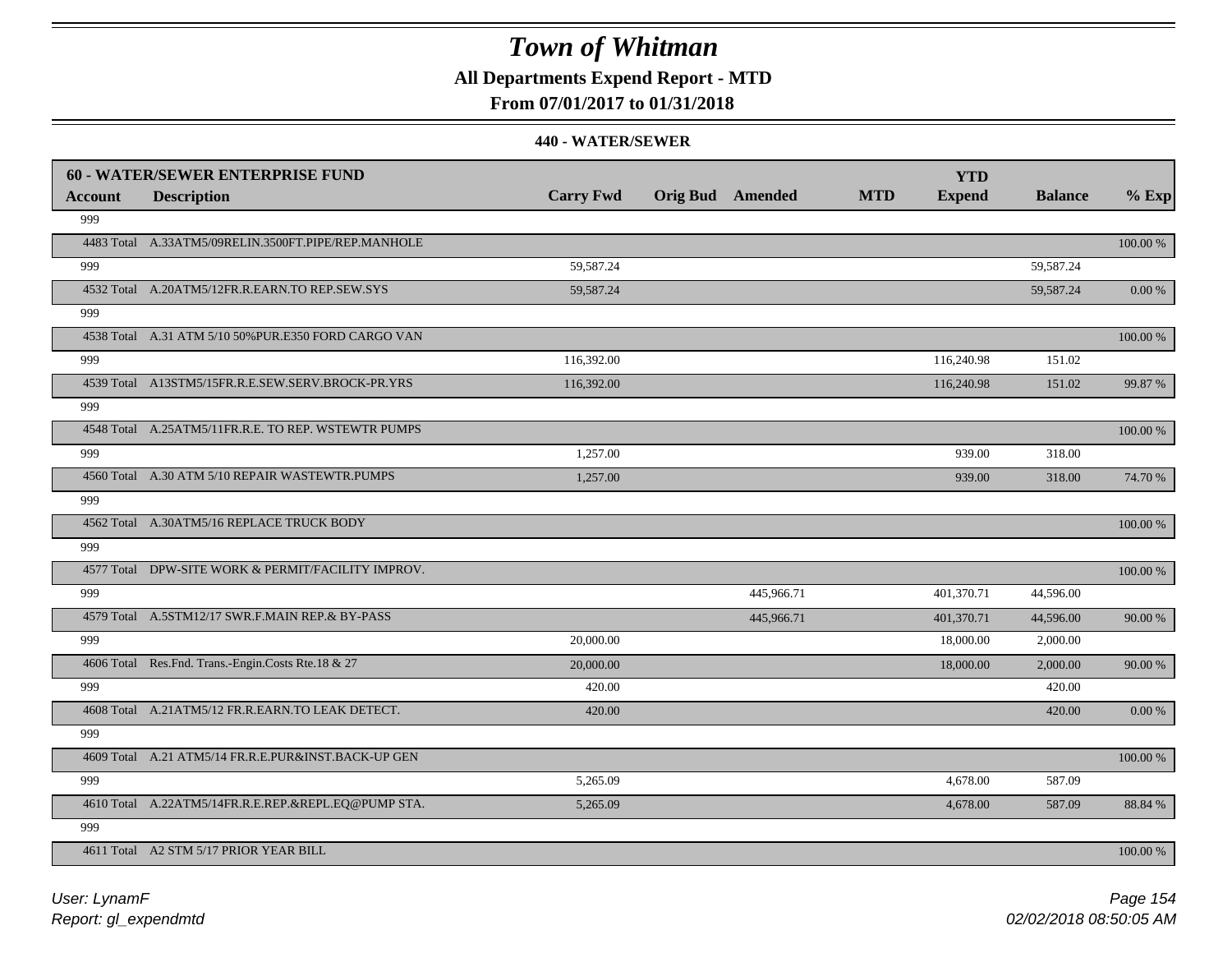## **All Departments Expend Report - MTD**

### **From 07/01/2017 to 01/31/2018**

|            | 60 - WATER/SEWER ENTERPRISE FUND               |                  |                 |            |            | <b>YTD</b>    |                |          |
|------------|------------------------------------------------|------------------|-----------------|------------|------------|---------------|----------------|----------|
| Account    | <b>Description</b>                             | <b>Carry Fwd</b> | <b>Orig Bud</b> | Amended    | <b>MTD</b> | <b>Expend</b> | <b>Balance</b> | $%$ Exp  |
| 999        |                                                |                  |                 | 20,000.00  | 10.140.00  | 17.160.00     | 2,840.00       |          |
|            | 4612 Total A.3STM 12/17 PUR. WATER METERS      |                  |                 | 20,000.00  | 10.140.00  | 17,160.00     | 2,840.00       | 85.80%   |
| 999        |                                                |                  |                 | 485,000.00 |            |               | 485,000.00     |          |
|            | 4613 Total A.4STM12/17 SWR.EASEMNT SURVEYG ETC |                  |                 | 485,000.00 |            |               | 485,000,00     | 0.00 %   |
| 999        |                                                |                  |                 |            |            |               |                |          |
| 4614 Total | A.30ATM 5/10 WASTEWTR.UPGRADES FY06            |                  |                 |            |            |               |                | 100.00 % |
|            | 440 Total WATER/SEWER                          | 227.921.33       | 4,544,517.00    | 950,966.71 | 460,925.05 | 2.159.834.50  | 3,563,570.54   |          |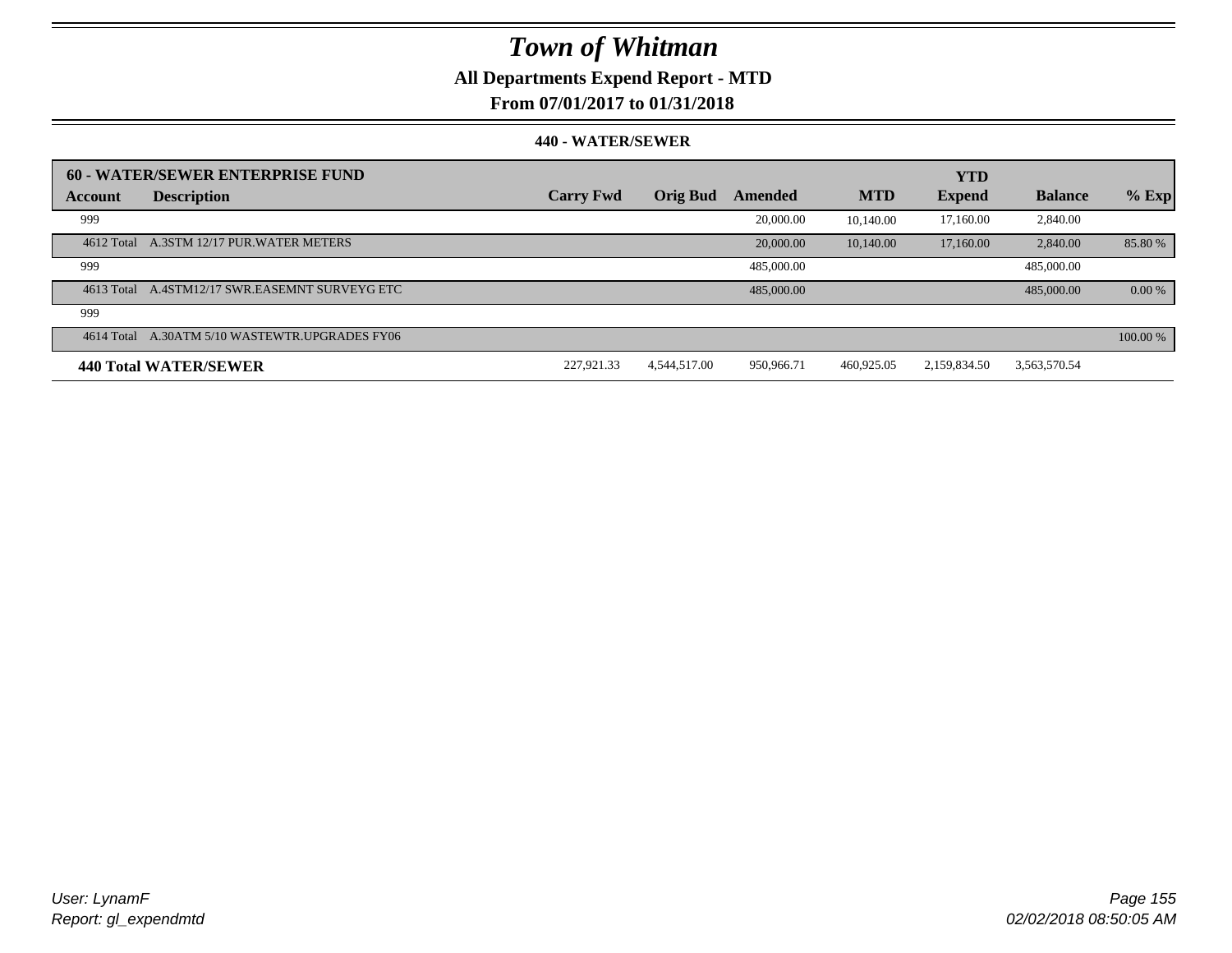**All Departments Expend Report - MTD**

### **From 07/01/2017 to 01/31/2018**

#### **441 - SEWER ENCUMBRANCE**

|                | <b>60 - WATER/SEWER ENTERPRISE FUND</b> |                  |                         |            | <b>YTD</b>    |                |          |
|----------------|-----------------------------------------|------------------|-------------------------|------------|---------------|----------------|----------|
| <b>Account</b> | <b>Description</b>                      | <b>Carry Fwd</b> | <b>Orig Bud</b> Amended | <b>MTD</b> | <b>Expend</b> | <b>Balance</b> | $%$ Exp  |
| 380            | <b>DISPOSAL COSTS</b>                   |                  |                         |            |               |                |          |
|                | 2000 Total EXPENSE                      |                  |                         |            |               |                | 100.00 % |
| 939            | <b>FY2015 ENCUMBRANCES</b>              |                  |                         |            |               |                |          |
| 940            | FY2016 ENCUMBRANCES                     | 850,000.00       |                         |            |               | 850,000.00     |          |
| 943            | <b>FY2012 ENCUMBRANCES</b>              |                  |                         |            |               |                |          |
| 945            | FY2013 ENCUMBRANCES                     |                  |                         |            |               |                |          |
| 946            | FY2010 ENCUMBRANCES                     |                  |                         |            |               |                |          |
| 948            | <b>FY07 ENCUMBRANCES</b>                |                  |                         |            |               |                |          |
| 949            | <b>FY2014 ENCUMBRANCES</b>              |                  |                         |            |               |                |          |
| 953            | FY2009 ENCUMBRANCES                     |                  |                         |            |               |                |          |
| 958            | <b>FY2005 ENCUMBRANCES</b>              |                  |                         |            |               |                |          |
| 959            | FY2006 ENCUMBRANCES                     |                  |                         |            |               |                |          |
| 965            | SEWER FY13 DISPOSAL COSTS ENCUMBERED    |                  |                         |            |               |                |          |
| 966            | SEWER FY14 DISPOSAL COSTS ENCUMBERED    |                  |                         |            |               |                |          |
| 967            | SEWER FY15 DISPOSAL COSTS ENCUMBERED    | 259,684.68       |                         |            |               | 259,684.68     |          |
| 941            | FY 2017 ENCUMBRANCES                    | 800,000.00       |                         |            |               | 800,000.00     |          |
|                | 2001 Total EXPENSE                      | 1,909,684.68     |                         |            |               | 1,909,684.68   | 0.00 %   |
| 765            | INDIR.COSTS DUE TO GEN.FD.FY95          |                  |                         |            |               |                |          |
| 766            | INDIR.COSTS DUE TO GEN.FD.FY96          |                  |                         |            |               |                |          |
| 767            | INDIR.COSTS DUE TO GEN.FD FY97          |                  |                         |            |               |                |          |
| 768            | INDIR.COSTS DUE TO GEN.FD.FY98          |                  |                         |            |               |                |          |
| 769            | INDIR.COSTS DUE TO GEN.FD.FY99          |                  |                         |            |               |                |          |
|                | 2002 Total EXPENSE                      |                  |                         |            |               |                | 100.00 % |
| 863            | IND.COSTS FY00 DUE TO GF-PR.YR          |                  |                         |            |               |                |          |
| 869            | INDIR.COSTS DUE TO G.FND-PR.YR          |                  |                         |            |               |                |          |
|                | 2003 Total EXPENSE                      |                  |                         |            |               |                | 100.00 % |
|                | <b>441 Total SEWER ENCUMBRANCE</b>      | 1,909,684.68     |                         |            |               | 1,909,684.68   |          |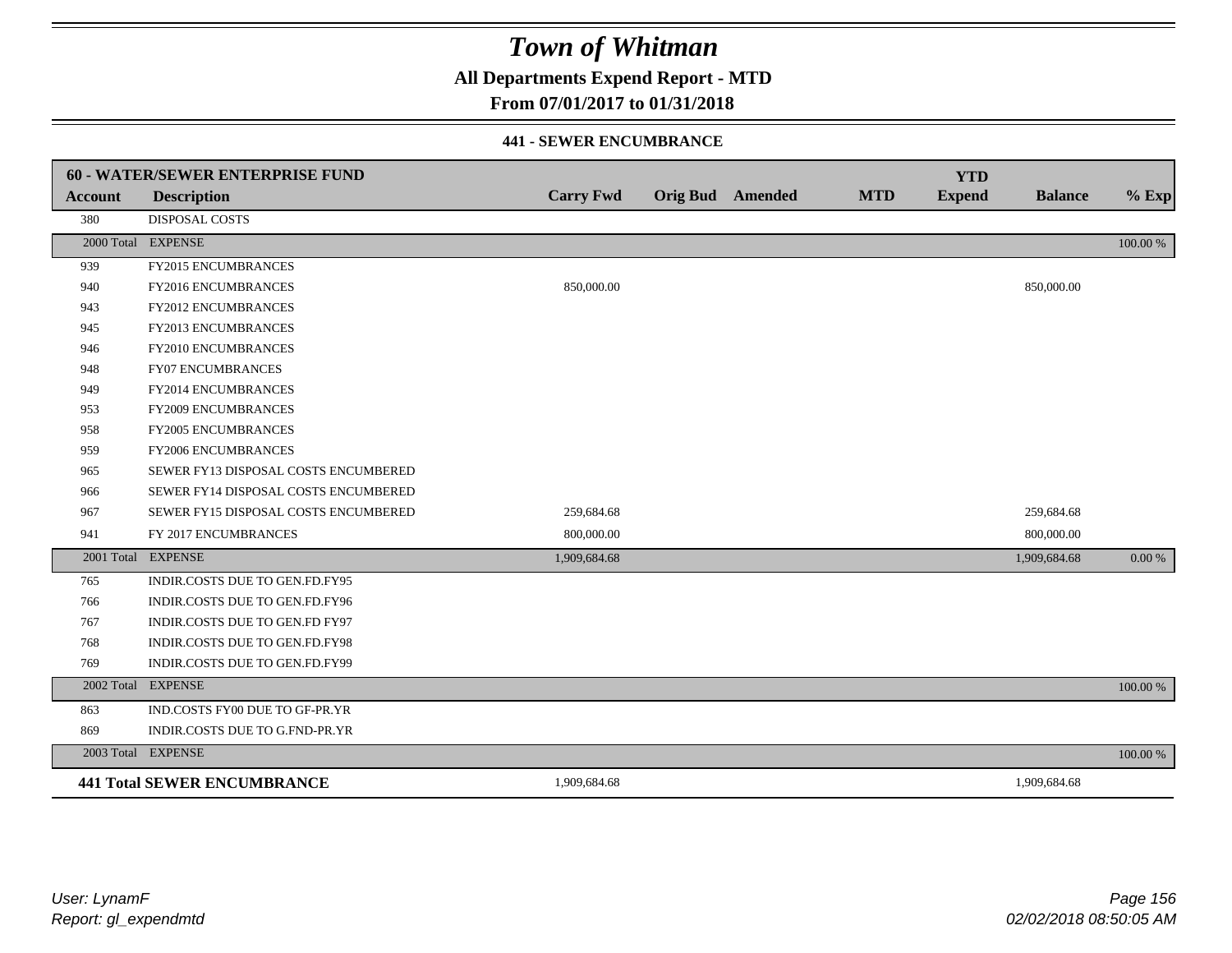**All Departments Expend Report - MTD**

### **From 07/01/2017 to 01/31/2018**

#### **451 - WATER ENCUMBRANCE**

|         | <b>60 - WATER/SEWER ENTERPRISE FUND</b> |                  |          |         |            | <b>YTD</b>    |                |          |
|---------|-----------------------------------------|------------------|----------|---------|------------|---------------|----------------|----------|
| Account | <b>Description</b>                      | <b>Carry Fwd</b> | Orig Bud | Amended | <b>MTD</b> | <b>Expend</b> | <b>Balance</b> | $%$ Exp  |
| 941     | FY 2017 ENCUMBRANCES                    | 60,000.00        |          |         |            | 39.902.57     | 20,097.43      |          |
|         | 2000 Total EXPENSE                      | 60,000,00        |          |         |            | 39.902.57     | 20,097.43      | 66.50 %  |
| 939     | <b>FY2015 ENCUMBRANCES</b>              |                  |          |         |            |               |                |          |
| 940     | <b>FY2016 ENCUMBRANCES</b>              |                  |          |         |            |               |                |          |
| 949     | <b>FY2014 ENCUMBRANCES</b>              |                  |          |         |            |               |                |          |
|         | 2001 Total EXPENSE                      |                  |          |         |            |               |                | 100.00 % |
|         | <b>451 Total WATER ENCUMBRANCE</b>      | 60,000.00        |          |         |            | 39,902.57     | 20,097.43      |          |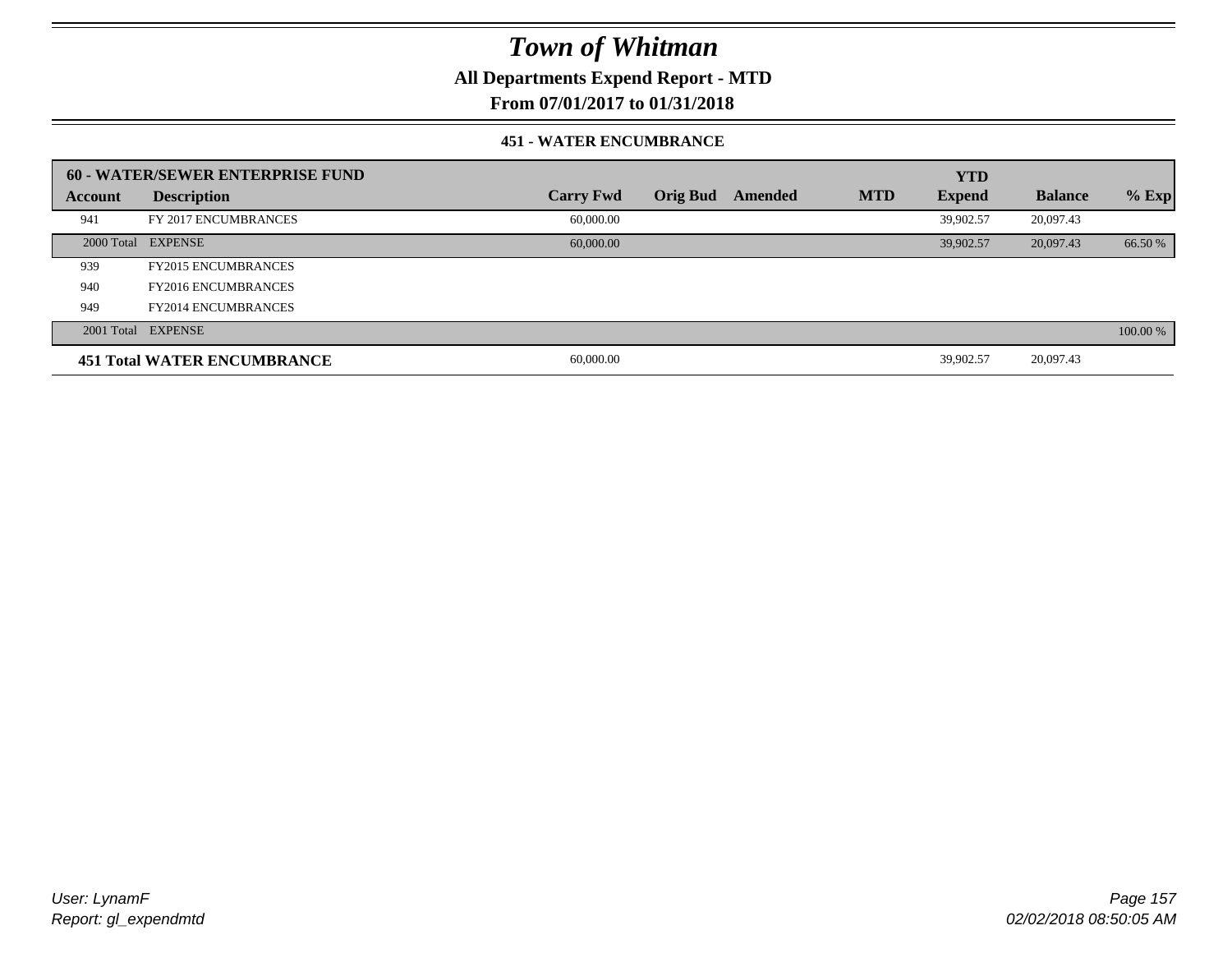**All Departments Expend Report - MTD**

### **From 07/01/2017 to 01/31/2018**

|                 | <b>60 - WATER/SEWER ENTERPRISE FUND</b> |                  |                         |            | YTD           |                |            |
|-----------------|-----------------------------------------|------------------|-------------------------|------------|---------------|----------------|------------|
| Account         | <b>Description</b>                      | <b>Carry Fwd</b> | <b>Orig Bud</b> Amended | <b>MTD</b> | <b>Expend</b> | <b>Balance</b> | $%$ Exp    |
| 005             | <b>TRASH FEE REFUNDS</b>                |                  |                         |            |               |                |            |
| 1997 Total 1997 |                                         |                  |                         |            |               |                | $100.00\%$ |
|                 | <b>850 Total TAX REFUNDS</b>            |                  |                         |            |               |                |            |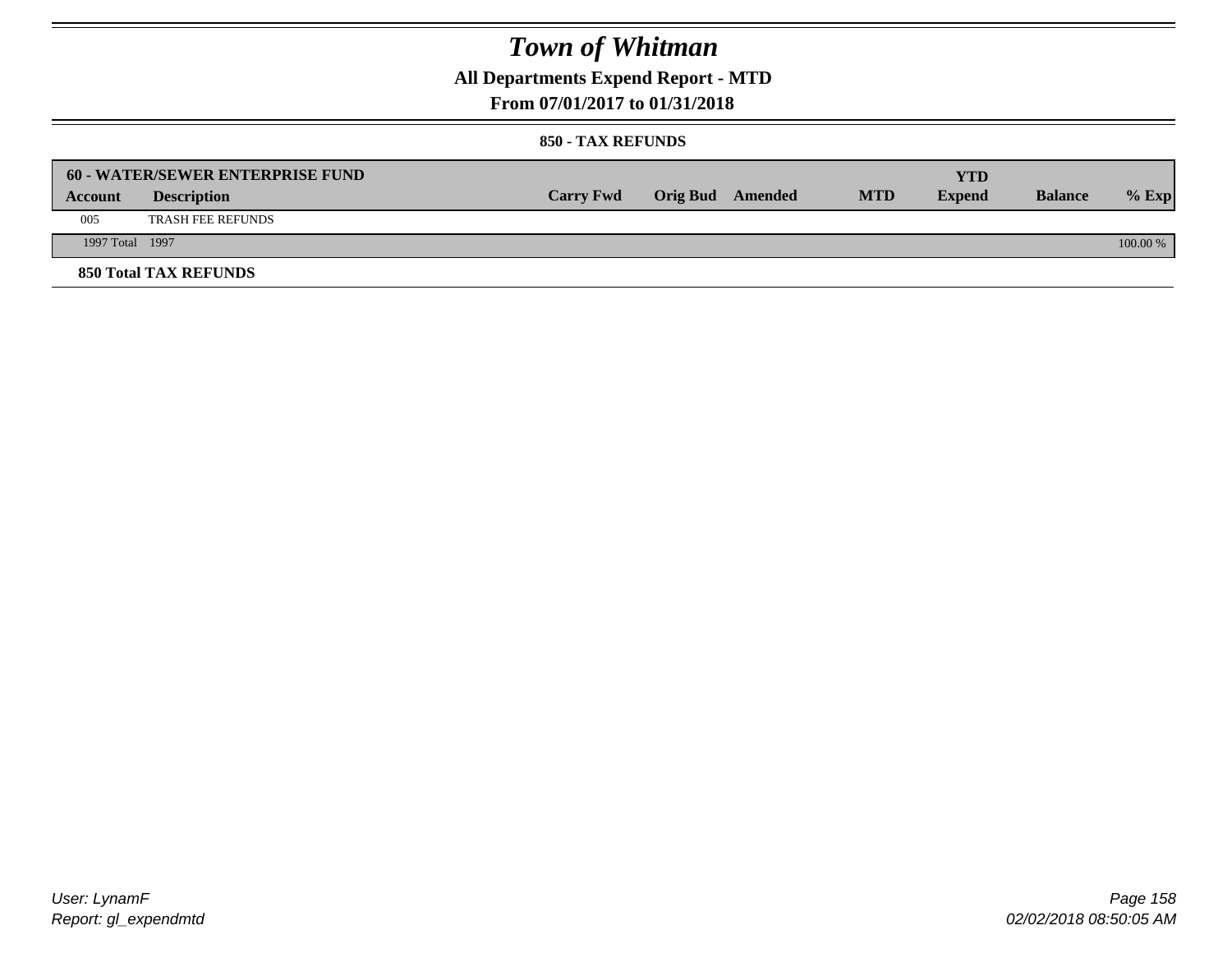**All Departments Expend Report - MTD**

### **From 07/01/2017 to 01/31/2018**

#### **851 - FIRE REVOLVING**

|         | <b>60 - WATER/SEWER ENTERPRISE FUND</b> |                  |                  |            | YTD           |                |            |
|---------|-----------------------------------------|------------------|------------------|------------|---------------|----------------|------------|
| Account | <b>Description</b>                      | <b>Carry Fwd</b> | Orig Bud Amended | <b>MTD</b> | <b>Expend</b> | <b>Balance</b> | $%$ Exp    |
| 008     | SEWER DETAILS                           |                  |                  |            |               |                |            |
|         | 1000 Total SALARIES                     |                  |                  |            |               |                | $100.00\%$ |
|         | <b>851 Total FIRE REVOLVING</b>         |                  |                  |            |               |                |            |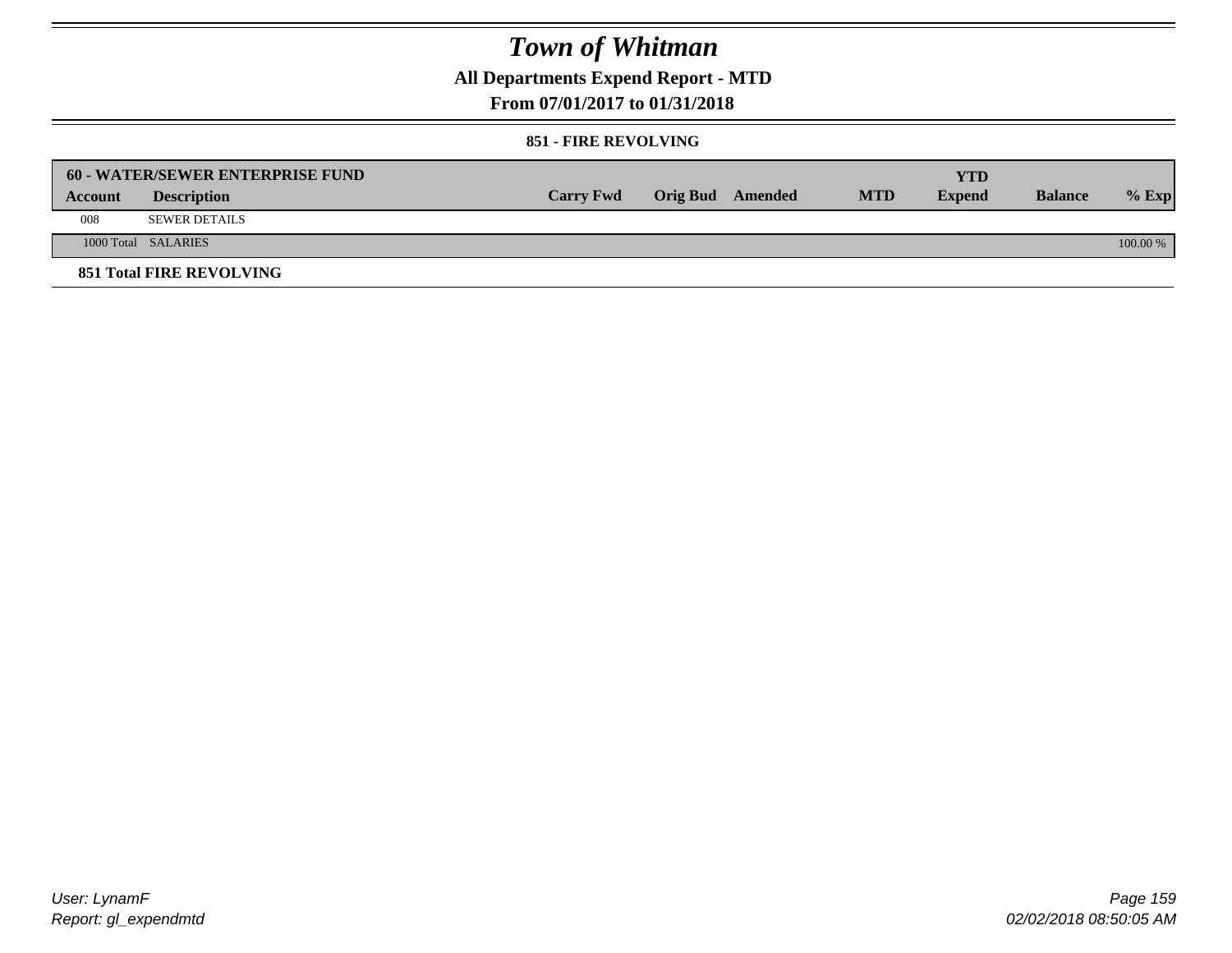**All Departments Expend Report - MTD**

### **From 07/01/2017 to 01/31/2018**

#### **852 - POLICE REVOLVING**

|         | 60 - WATER/SEWER ENTERPRISE FUND  |                  |                  |            | YTD           |                |            |
|---------|-----------------------------------|------------------|------------------|------------|---------------|----------------|------------|
| Account | <b>Description</b>                | <b>Carry Fwd</b> | Orig Bud Amended | <b>MTD</b> | <b>Expend</b> | <b>Balance</b> | $%$ Exp    |
| 008     | <b>SEWER DETAILS</b>              |                  |                  |            |               |                |            |
|         | 1000 Total SALARIES               |                  |                  |            |               |                | $100.00\%$ |
|         | <b>852 Total POLICE REVOLVING</b> |                  |                  |            |               |                |            |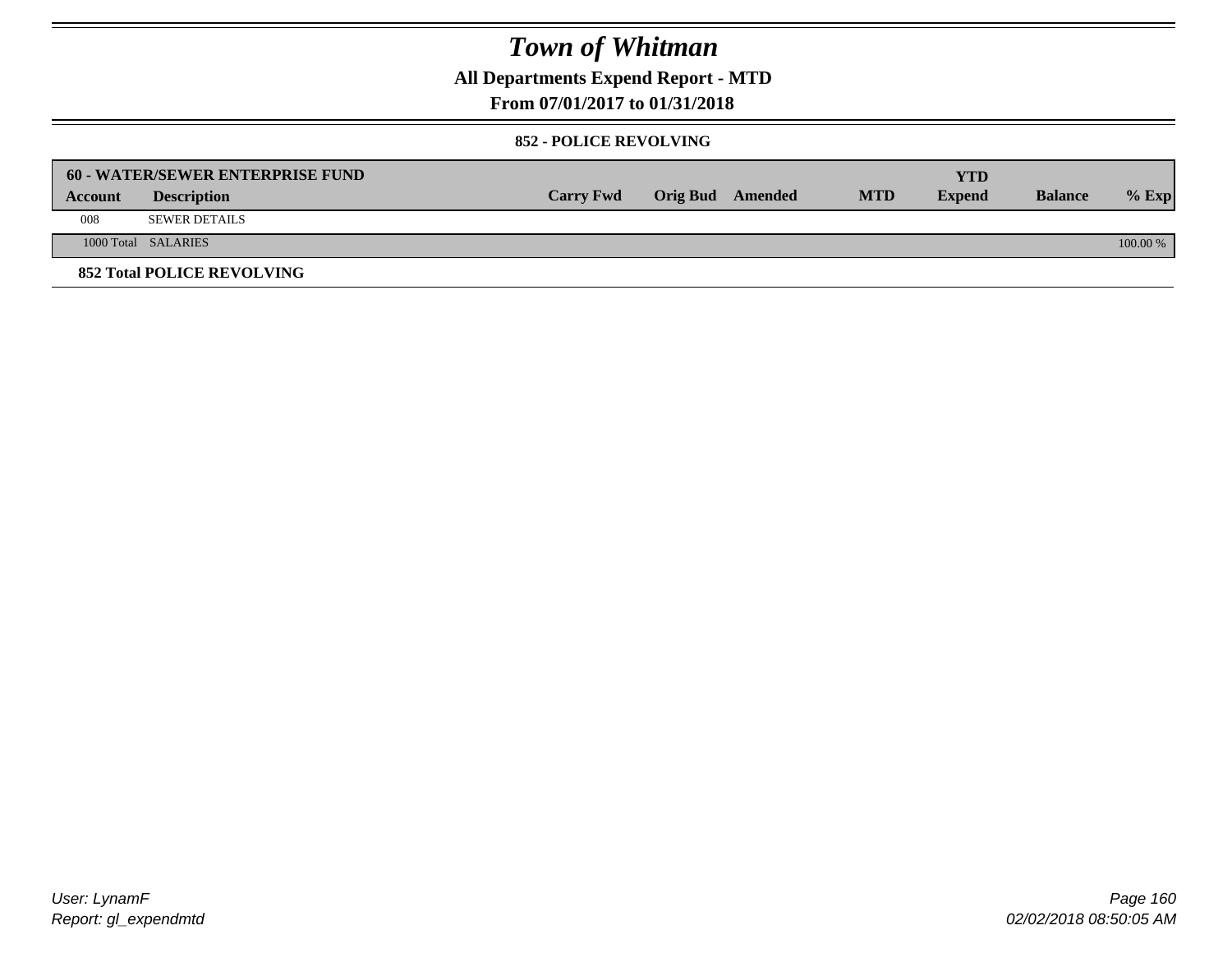## **All Departments Expend Report - MTD**

### **From 07/01/2017 to 01/31/2018**

#### **870 - AGENCY**

|         | 60 - WATER/SEWER ENTERPRISE FUND        |                  |                 |         |            | <b>YTD</b>    |                |          |
|---------|-----------------------------------------|------------------|-----------------|---------|------------|---------------|----------------|----------|
| Account | <b>Description</b>                      | <b>Carry Fwd</b> | <b>Orig Bud</b> | Amended | <b>MTD</b> | <b>Expend</b> | <b>Balance</b> | $%$ Exp  |
| 027     | <b>GUAR DEPOSIT INTEREST-REFUND</b>     |                  |                 |         |            |               |                |          |
| 029     | <b>GUARANTEED DEPOSITS REFUNDED</b>     |                  |                 |         |            |               |                |          |
| 055     | <b>GUARANTEED DEP.J.TASSINARI</b>       |                  |                 |         |            |               |                |          |
| 056     | <b>GUARANTEE DEP.REFND.-J. KELLEHER</b> |                  |                 |         |            |               |                |          |
| 059     | <b>GUARANTEE DEPOSITS FORFIETED</b>     |                  |                 |         |            |               |                |          |
| 236     | GUAR.DEPOSITS REFUNDED-CONSTR.TECH.     |                  |                 |         |            |               |                |          |
| 237     | <b>GUARENTEE DEPOSITS REFUNDED</b>      |                  |                 |         |            |               |                |          |
| 410     | GUAR.DEP.REFNDED-R. Robertson           |                  |                 |         |            |               |                |          |
|         | 2000 Total EXPENSE                      |                  |                 |         |            |               |                | 100.00 % |
| 899     | <b>EXCHANGE ACCOUNT</b>                 |                  |                 |         |            |               |                |          |
|         | 2002 Total EXPENSE                      |                  |                 |         |            |               |                | 100.00 % |
|         | <b>870 Total AGENCY</b>                 |                  |                 |         |            |               |                |          |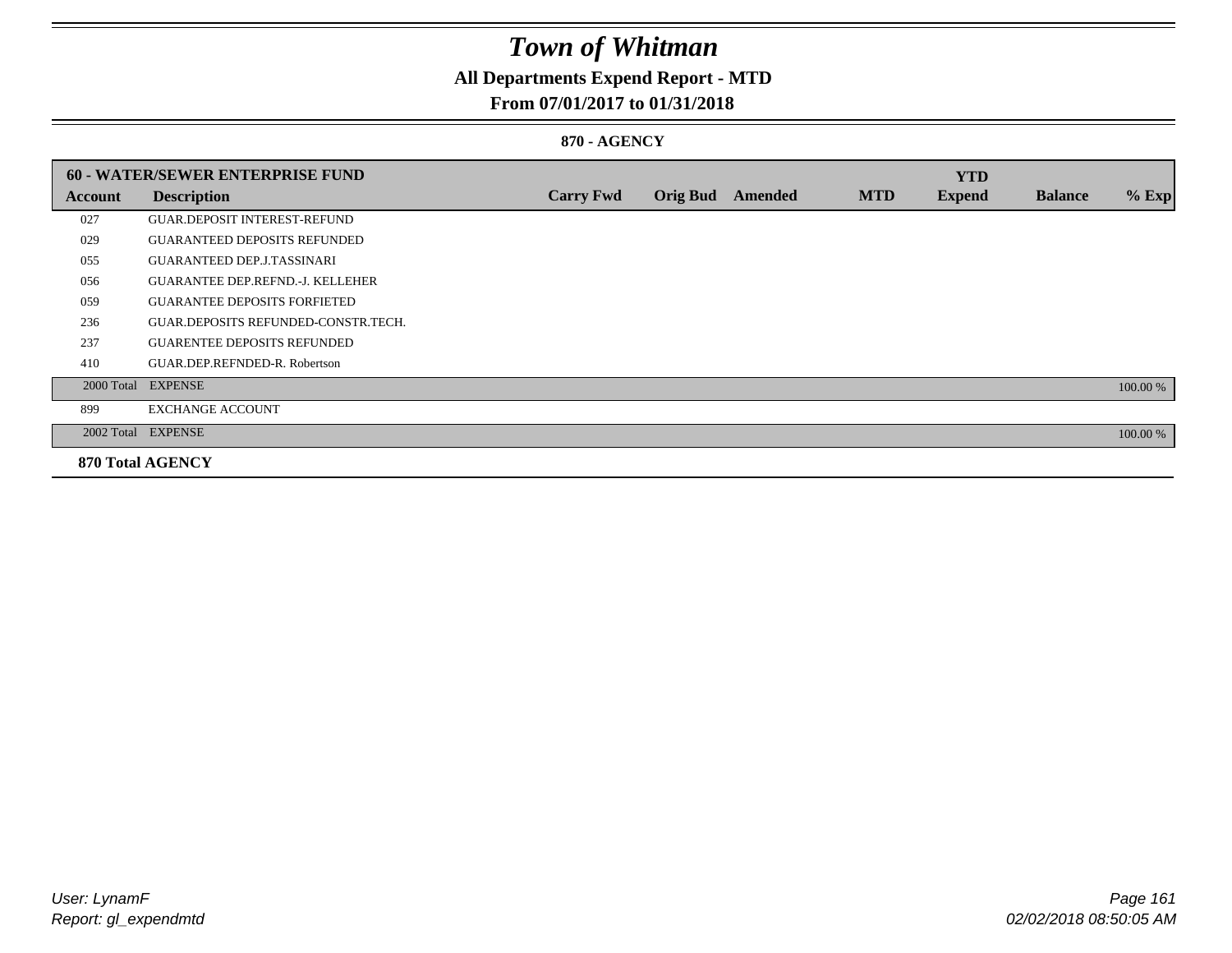**All Departments Expend Report - MTD**

### **From 07/01/2017 to 01/31/2018**

#### **873 - USER CHARGES REFUNDS**

|                 | 60 - WATER/SEWER ENTERPRISE FUND |                  |                         |            | <b>YTD</b>    |                |             |
|-----------------|----------------------------------|------------------|-------------------------|------------|---------------|----------------|-------------|
| <b>Account</b>  | <b>Description</b>               | <b>Carry Fwd</b> | <b>Orig Bud</b> Amended | <b>MTD</b> | <b>Expend</b> | <b>Balance</b> | $%$ Exp     |
| 053             | SEWER RATES REFUNDS              |                  |                         |            |               |                |             |
| 1999 Total 1999 |                                  |                  |                         |            |               |                | 100.00 %    |
| 053             | SEWER RATES REFUNDS              |                  |                         |            |               |                |             |
|                 | 2001 Total EXPENSE               |                  |                         |            |               |                | 100.00 %    |
| 053             | SEWER RATES REFUNDS              |                  |                         |            |               |                |             |
|                 | 2002 Total EXPENSE               |                  |                         |            |               |                | 100.00 %    |
| 053             | <b>SEWER RATES REFUNDS</b>       |                  |                         |            |               |                |             |
|                 | 2003 Total EXPENSE               |                  |                         |            |               |                | 100.00 %    |
| 053             | <b>SEWER RATES REFUNDS</b>       |                  |                         |            |               |                |             |
| 178             | SEWER LIEN REFUNDS               |                  |                         |            |               |                |             |
|                 | 2004 Total EXPENSE               |                  |                         |            |               |                | 100.00 %    |
| 053             | SEWER RATES REFUNDS              |                  |                         |            |               |                |             |
| 178             | SEWER LIEN REFUNDS               |                  |                         |            |               |                |             |
|                 | 2005 Total EXPENSE               |                  |                         |            |               |                | 100.00 %    |
| 053             | SEWER RATES REFUNDS              |                  |                         |            |               |                |             |
|                 | 2006 Total EXPENSE               |                  |                         |            |               |                | 100.00 %    |
| 053             | SEWER RATES REFUNDS              |                  |                         |            |               |                |             |
| 178             | <b>SEWER LIEN REFUNDS</b>        |                  |                         |            |               |                |             |
|                 | 2007 Total EXPENSE               |                  |                         |            |               |                | 100.00 %    |
| 053             | <b>SEWER RATES REFUNDS</b>       |                  |                         |            |               |                |             |
| 178             | SEWER LIEN REFUNDS               |                  |                         |            |               |                |             |
|                 | 2008 Total EXPENSE               |                  |                         |            |               |                | 100.00 %    |
| 053             | <b>SEWER RATES REFUNDS</b>       |                  |                         |            |               |                |             |
| 178             | SEWER LIEN REFUNDS               |                  |                         |            |               |                |             |
|                 | 2009 Total EXPENSE               |                  |                         |            |               |                | 100.00 %    |
| 053             | SEWER RATES REFUNDS              |                  |                         |            |               |                |             |
| 178             | SEWER LIEN REFUNDS               |                  |                         |            |               |                |             |
|                 | 2010 Total EXPENSE               |                  |                         |            |               |                | $100.00~\%$ |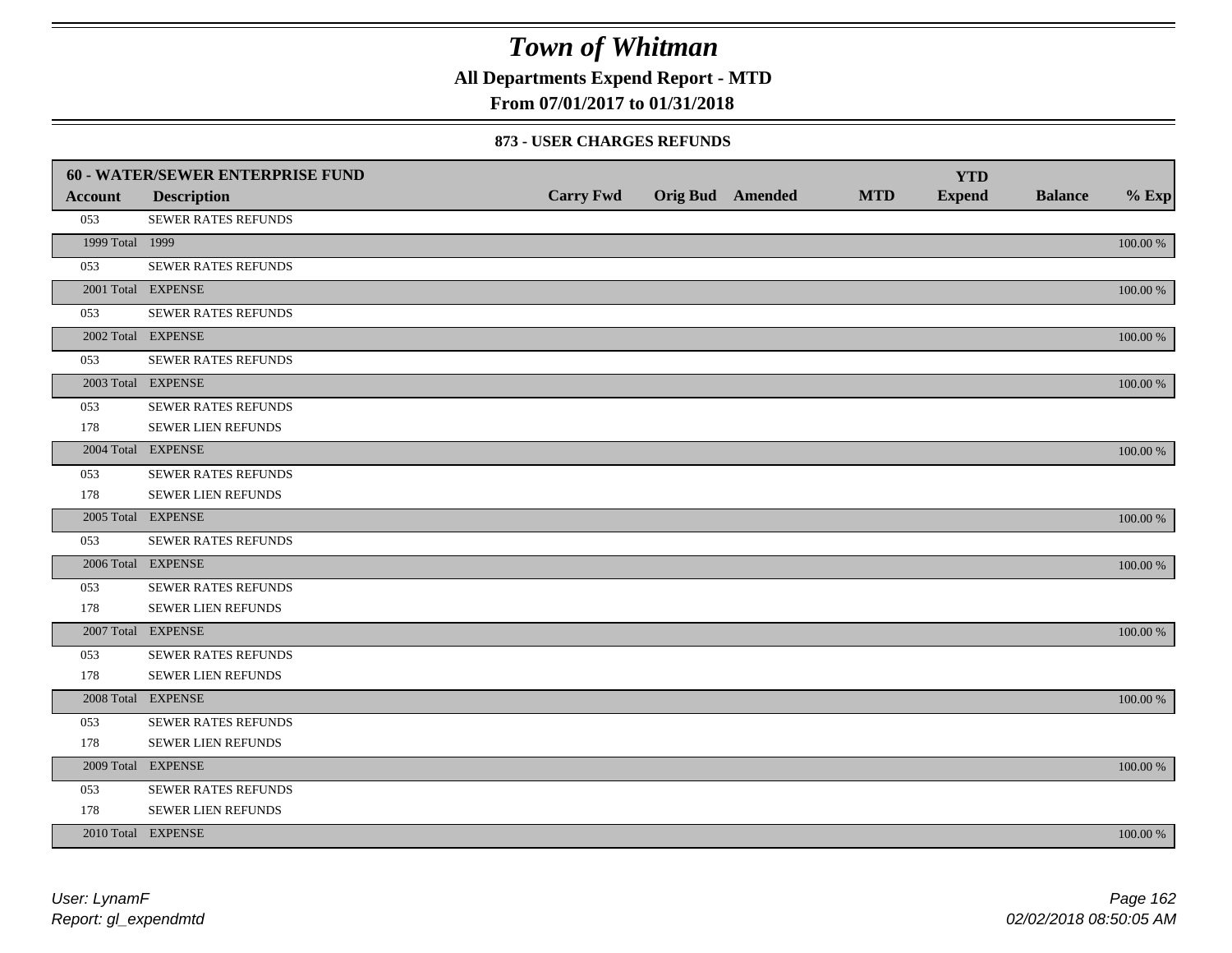**All Departments Expend Report - MTD**

### **From 07/01/2017 to 01/31/2018**

#### **873 - USER CHARGES REFUNDS**

|                | <b>60 - WATER/SEWER ENTERPRISE FUND</b> |                  |                         |            | <b>YTD</b>    |                |          |
|----------------|-----------------------------------------|------------------|-------------------------|------------|---------------|----------------|----------|
| <b>Account</b> | <b>Description</b>                      | <b>Carry Fwd</b> | <b>Orig Bud</b> Amended | <b>MTD</b> | <b>Expend</b> | <b>Balance</b> | $%$ Exp  |
| 053            | SEWER RATES REFUNDS                     |                  |                         |            |               |                |          |
|                | 2011 Total EXPENSE                      |                  |                         |            |               |                | 100.00 % |
| 053            | SEWER RATES REFUNDS                     |                  |                         |            |               |                |          |
| 178            | SEWER LIEN REFUNDS                      |                  |                         |            |               |                |          |
|                | 2012 Total EXPENSE                      |                  |                         |            |               |                | 100.00 % |
| 053            | SEWER RATES REFUNDS                     |                  |                         |            |               |                |          |
| 173            | WATER LIEN REFUNDS                      |                  |                         |            |               |                |          |
| 178            | SEWER LIEN REFUNDS                      |                  |                         |            |               |                |          |
|                | 2013 Total EXPENSE                      |                  |                         |            |               |                | 100.00 % |
| 046            | <b>WATER RATES REFUNDS</b>              |                  |                         |            |               |                |          |
| 053            | SEWER RATES REFUNDS                     |                  |                         |            |               |                |          |
| 173            | WATER LIEN REFUNDS                      |                  |                         |            |               |                |          |
| 178            | <b>SEWER LIEN REFUNDS</b>               |                  |                         |            |               |                |          |
|                | 2014 Total EXPENSE                      |                  |                         |            |               |                | 100.00 % |
| 046            | <b>WATER RATES REFUNDS</b>              |                  |                         |            |               |                |          |
| 053            | SEWER RATES REFUNDS                     |                  |                         |            |               |                |          |
| 173            | <b>WATER LIEN REFUNDS</b>               |                  |                         |            |               |                |          |
| 178            | <b>SEWER LIEN REFUNDS</b>               |                  |                         |            |               |                |          |
|                | 2015 Total EXPENSE                      |                  |                         |            |               |                | 100.00 % |
| 046            | <b>WATER RATES REFUNDS</b>              |                  |                         |            |               |                |          |
| 053            | SEWER RATES REFUNDS                     |                  |                         |            |               |                |          |
| 173            | WATER LIEN REFUNDS                      |                  |                         |            |               |                |          |
| 178            | SEWER LIEN REFUNDS                      |                  |                         |            |               |                |          |
|                | 2016 Total EXPENSE                      |                  |                         |            |               |                | 100.00 % |
| 046            | WATER RATES REFUNDS                     |                  |                         |            | 1,808.74      | $-1,808.74$    |          |
| 053            | <b>SEWER RATES REFUNDS</b>              |                  |                         |            | 986.10        | $-986.10$      |          |
| 173            | WATER LIEN REFUNDS                      |                  |                         |            |               |                |          |
| 178            | <b>SEWER LIEN REFUNDS</b>               |                  |                         |            |               |                |          |
|                | 2017 Total EXPENSE                      |                  |                         |            | 2,794.84      | $-2,794.84$    | 100.00 % |
|                |                                         |                  |                         |            |               |                |          |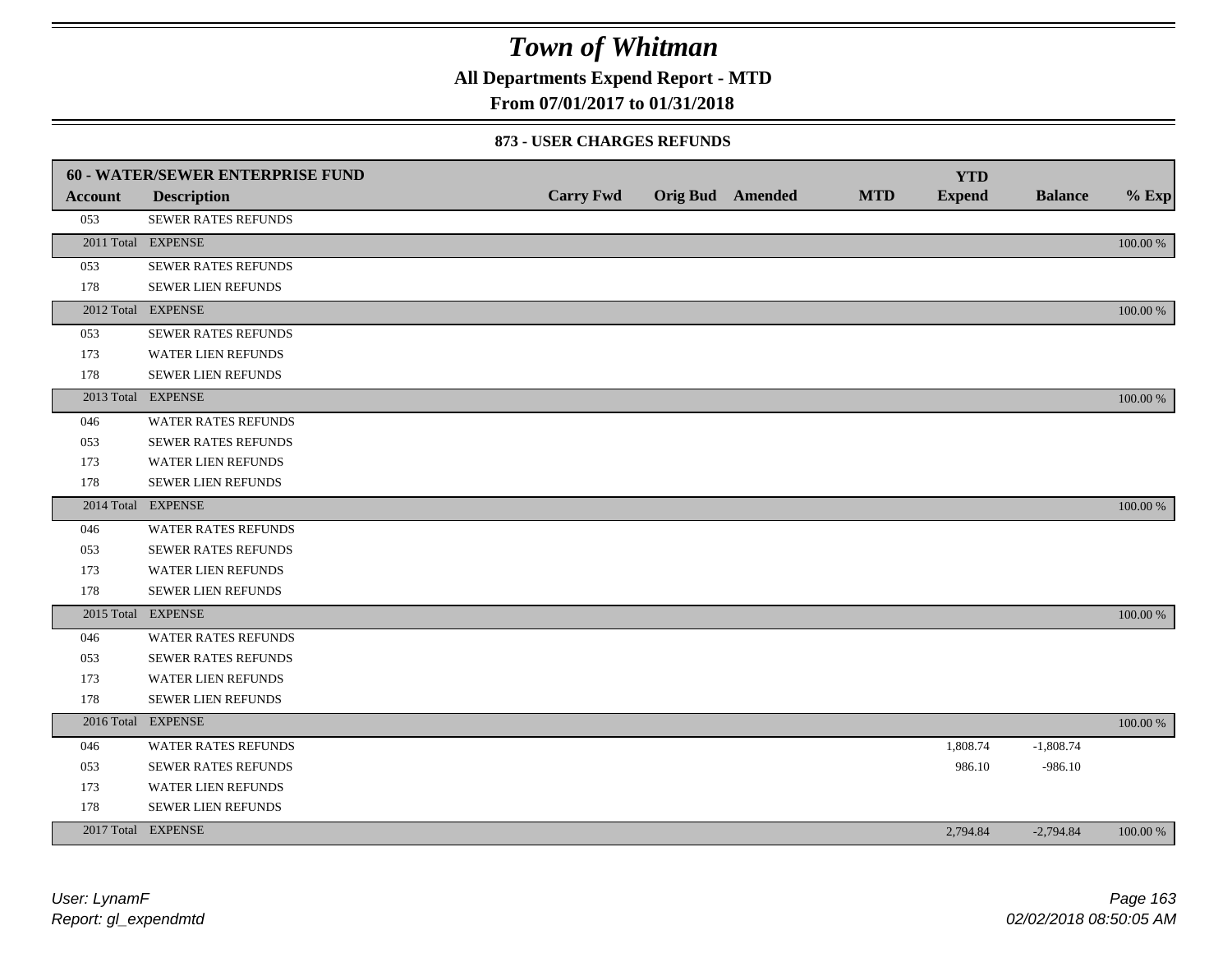### **All Departments Expend Report - MTD**

### **From 07/01/2017 to 01/31/2018**

#### **873 - USER CHARGES REFUNDS**

|         | 60 - WATER/SEWER ENTERPRISE FUND |                  |                 |         |            | <b>YTD</b>    |                |          |
|---------|----------------------------------|------------------|-----------------|---------|------------|---------------|----------------|----------|
| Account | <b>Description</b>               | <b>Carry Fwd</b> | <b>Orig Bud</b> | Amended | <b>MTD</b> | <b>Expend</b> | <b>Balance</b> | $%$ Exp  |
| 046     | <b>WATER RATES REFUNDS</b>       |                  |                 |         |            |               |                |          |
| 053     | <b>SEWER RATES REFUNDS</b>       |                  |                 |         |            | 492.20        | $-492.20$      |          |
| 173     | <b>WATER LIEN REFUNDS</b>        |                  |                 |         |            |               |                |          |
| 178     | <b>SEWER LIEN REFUNDS</b>        |                  |                 |         |            |               |                |          |
|         | 2018 Total EXPENSE               |                  |                 |         |            | 492.20        | $-492.20$      | 100.00 % |
| 053     | <b>SEWER RATES REFUNDS</b>       |                  |                 |         |            |               |                |          |
|         | 2201 Total EXPENSE               |                  |                 |         |            |               |                | 100.00 % |
|         | 873 Total USER CHARGES REFUNDS   |                  |                 |         |            | 3,287.04      | $-3,287.04$    |          |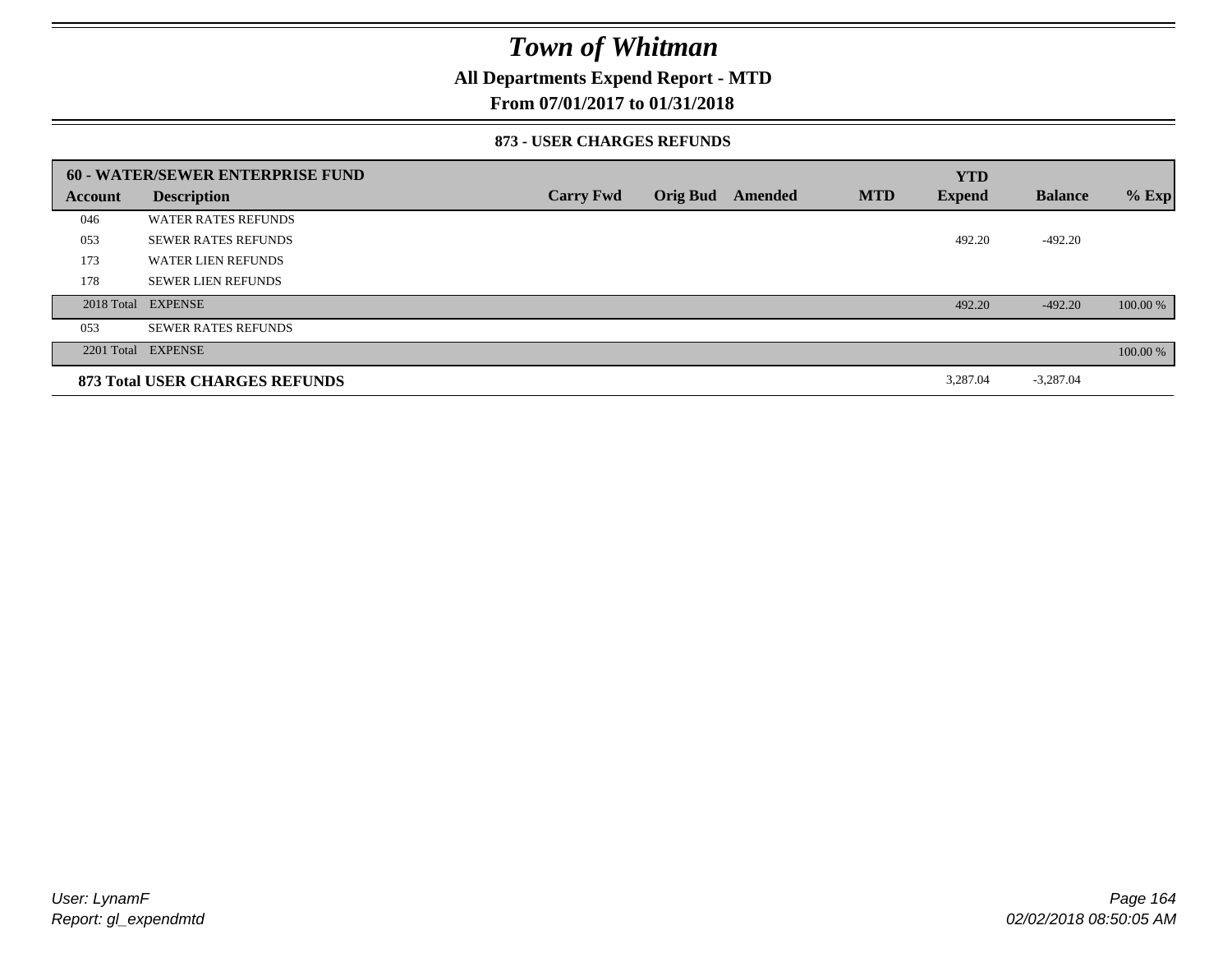### **All Departments Expend Report - MTD**

**From 07/01/2017 to 01/31/2018**

#### **875 - MISCELLANEOUS**

|         | 60 - WATER/SEWER ENTERPRISE FUND |                  |                         |            | <b>YTD</b>    |                |            |
|---------|----------------------------------|------------------|-------------------------|------------|---------------|----------------|------------|
| Account | <b>Description</b>               | <b>Carry Fwd</b> | <b>Orig Bud</b> Amended | <b>MTD</b> | <b>Expend</b> | <b>Balance</b> | $%$ Exp    |
| 044     | <b>REFUNDS-PRIOR YEARS</b>       |                  |                         |            | 300.00        | $-300.00$      |            |
| 080     | WTR/SWR REFUNDS-PEN.&INT.        |                  |                         |            |               |                |            |
|         | 2000 Total EXPENSE               |                  |                         |            | 300.00        | $-300.00$      | $100.00\%$ |
|         | <b>875 Total MISCELLANEOUS</b>   |                  |                         |            | 300.00        | $-300.00$      |            |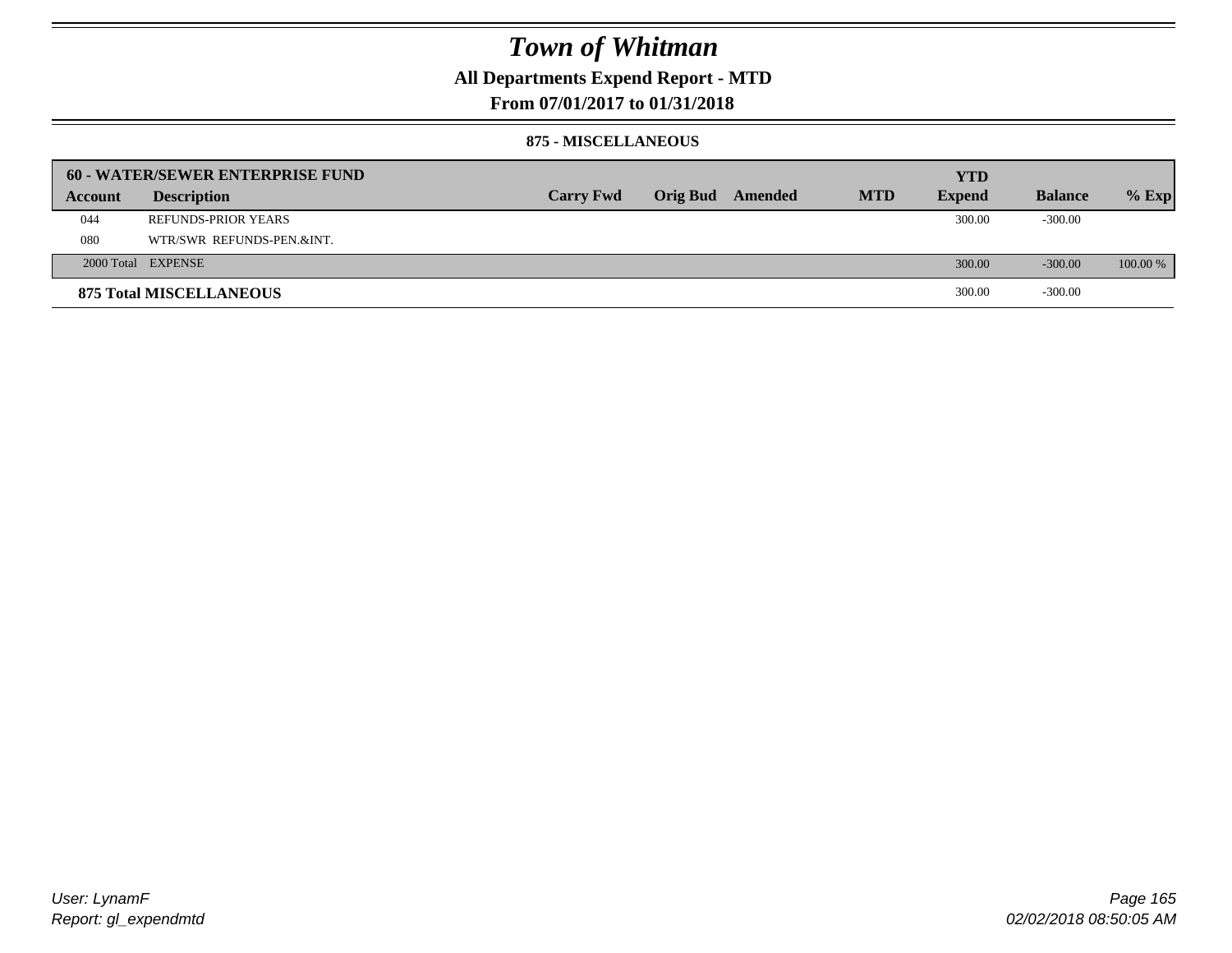**All Departments Expend Report - MTD**

### **From 07/01/2017 to 01/31/2018**

#### **878 - OTHER FINANCING USES**

|         | 60 - WATER/SEWER ENTERPRISE FUND      |                  |              |            |            | <b>YTD</b>      |                |            |
|---------|---------------------------------------|------------------|--------------|------------|------------|-----------------|----------------|------------|
| Account | <b>Description</b>                    | <b>Carry Fwd</b> | Orig Bud     | Amended    | <b>MTD</b> | <b>Expend</b>   | <b>Balance</b> | $%$ Exp    |
| 400     | <b>GENERAL FUND</b>                   |                  |              |            |            |                 |                |            |
| 401     | WTR/SWR CAPITAL PROJ. FIND            |                  |              |            |            |                 |                |            |
|         | 2100 Total INTERFUND TRANSFERS        |                  |              |            |            |                 |                | $100.00\%$ |
|         | <b>878 Total OTHER FINANCING USES</b> |                  |              |            |            |                 |                |            |
|         | 60 Total WATER/SEWER ENTERPRISE FUND  | 2,197,606.01     | 4,544,517.00 | 950,966.71 | 460,925.05 | 2, 203, 324. 11 | 5,489,765.61   |            |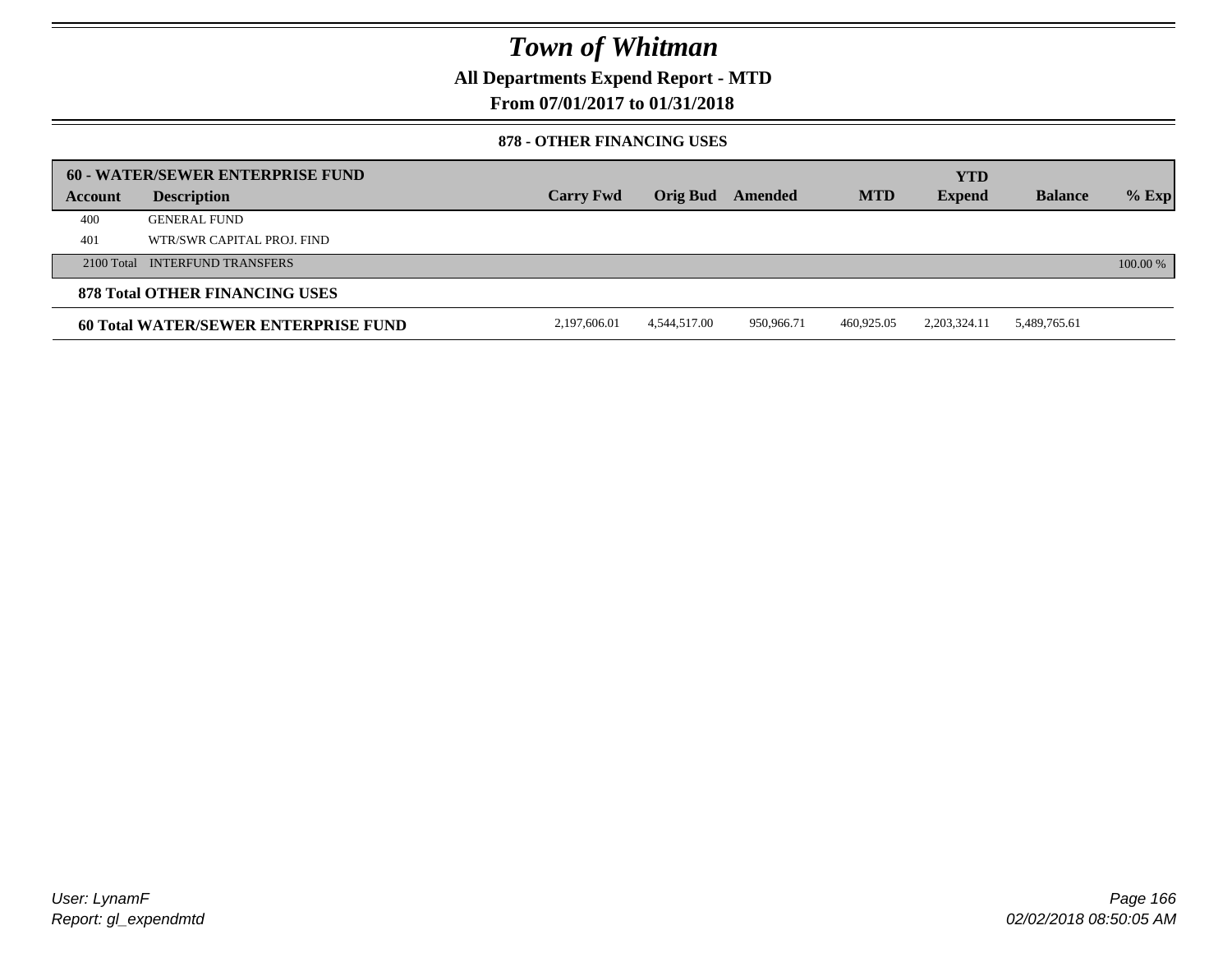**All Departments Expend Report - MTD**

**From 07/01/2017 to 01/31/2018**

#### **878 - OTHER FINANCING USES**

|         | 62 - WATER/SEWER ENT.CAP.PROJ.FUND    |                  |                  |            | <b>YTD</b>    |                |            |
|---------|---------------------------------------|------------------|------------------|------------|---------------|----------------|------------|
| Account | <b>Description</b>                    | <b>Carry Fwd</b> | Orig Bud Amended | <b>MTD</b> | <b>Expend</b> | <b>Balance</b> | $%$ Exp    |
| 950     | <b>REPAYMENT OF BANS</b>              |                  |                  |            |               |                |            |
|         | 2000 Total EXPENSE                    |                  |                  |            |               |                | $100.00\%$ |
|         | <b>878 Total OTHER FINANCING USES</b> |                  |                  |            |               |                |            |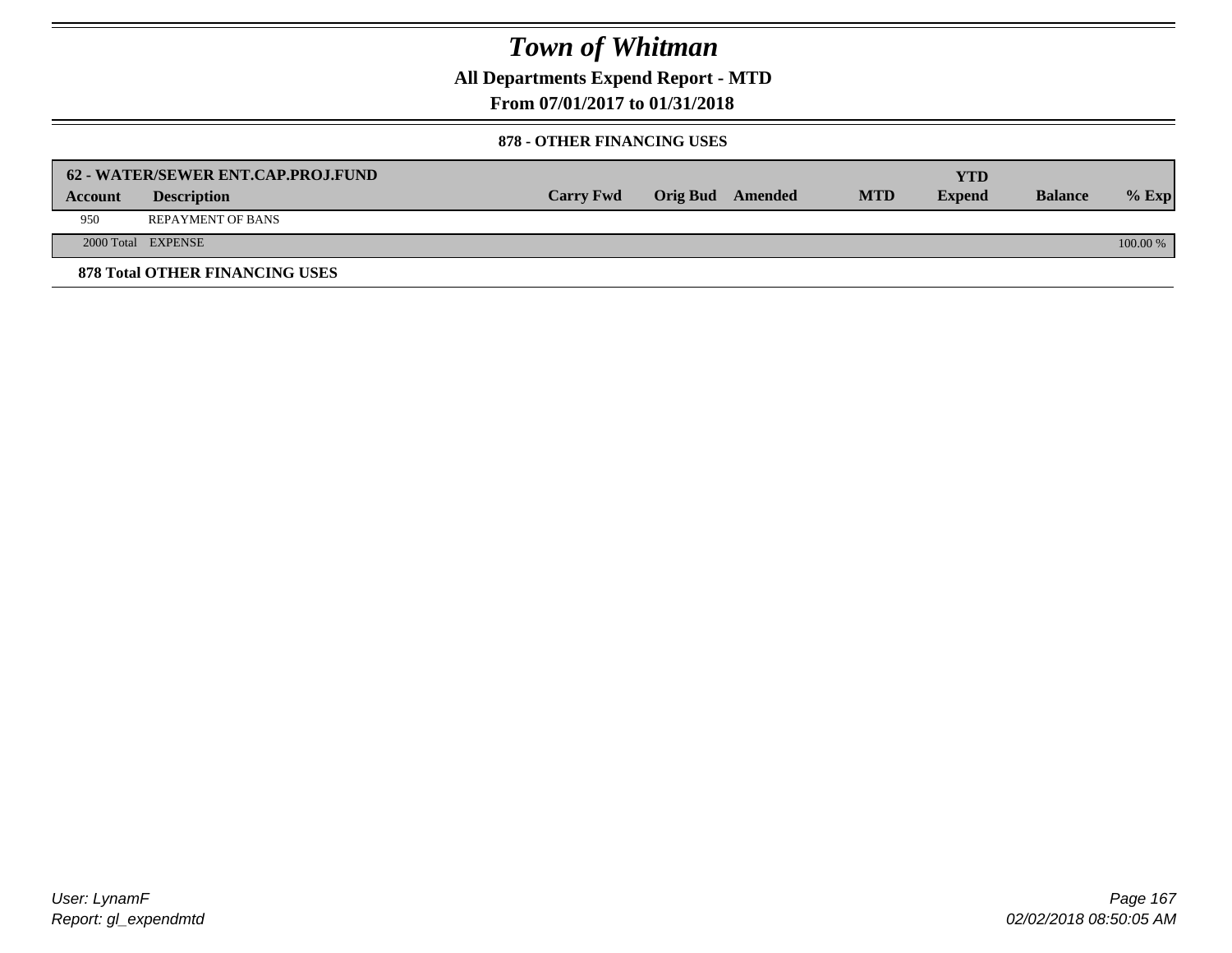### **All Departments Expend Report - MTD**

### **From 07/01/2017 to 01/31/2018**

#### **930 - CAPITAL PROJECTS**

| Account | 62 - WATER/SEWER ENT.CAP.PROJ.FUND<br><b>Description</b> | <b>Carry Fwd</b> | <b>Orig Bud</b> | Amended | <b>MTD</b> | <b>YTD</b><br><b>Expend</b> | <b>Balance</b> | $%$ Exp  |
|---------|----------------------------------------------------------|------------------|-----------------|---------|------------|-----------------------------|----------------|----------|
| 925     | <b>INTEREST TEMPORARY LOANS</b>                          |                  |                 |         |            |                             |                |          |
|         | 2000 Total EXPENSE                                       |                  |                 |         |            |                             |                | 100.00 % |
| 999     |                                                          | 414,357.84       |                 |         | 66.615.72  | 345,419.33                  | 68,938.51      |          |
|         | 4515 Total A.30 ATM5/13 WATER MAIN PROJECT               | 414, 357.84      |                 |         | 66,615.72  | 345,419.33                  | 68.938.51      | 83.36 %  |
|         | 930 Total CAPITAL PROJECTS                               | 414,357.84       |                 |         | 66.615.72  | 345.419.33                  | 68,938.51      |          |
|         | 62 Total WATER/SEWER ENT.CAP.PROJ.FUND                   | 414,357.84       |                 |         | 66.615.72  | 345.419.33                  | 68,938.51      |          |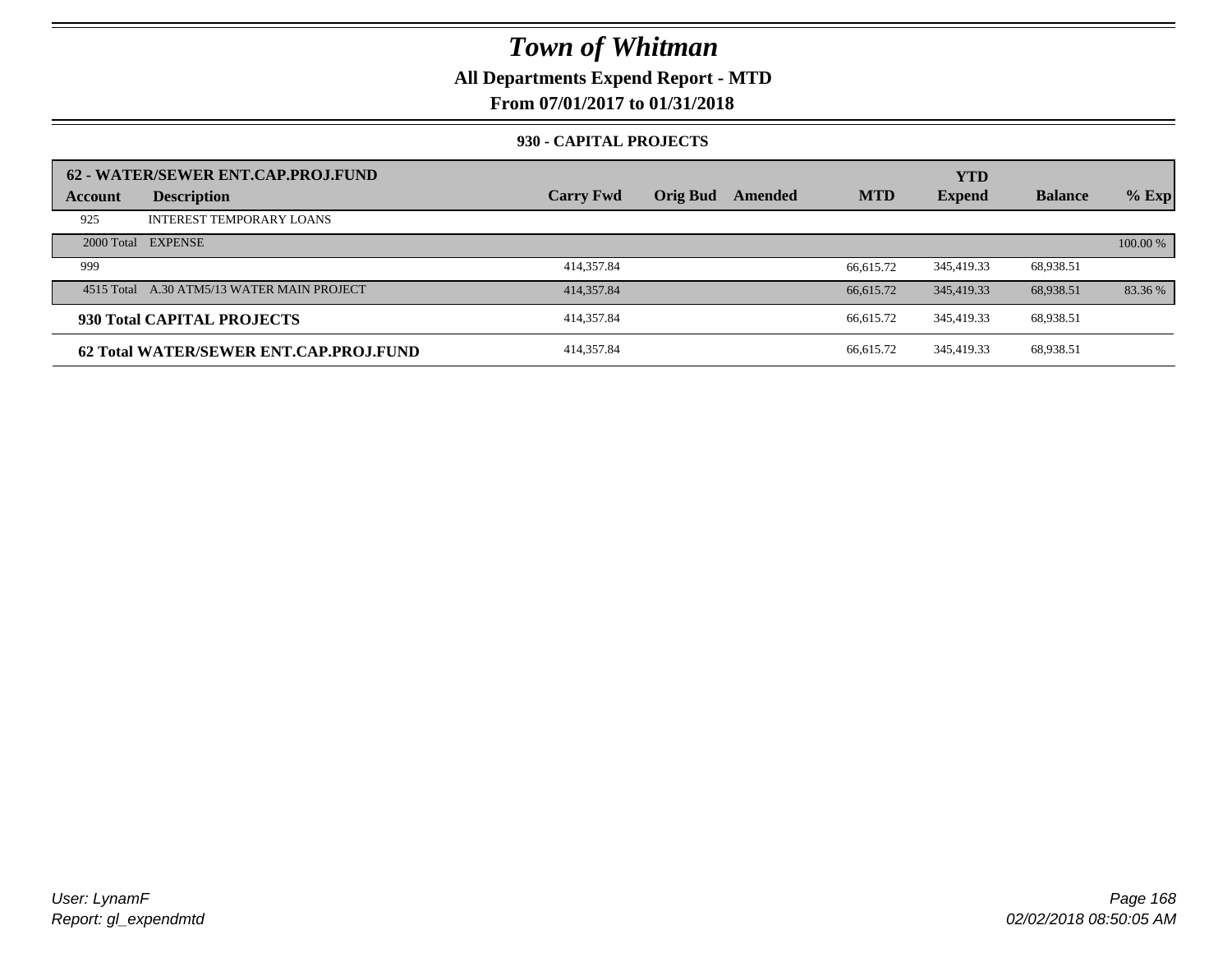**All Departments Expend Report - MTD**

### **From 07/01/2017 to 01/31/2018**

#### **878 - OTHER FINANCING USES**

|         | 70 - SEWER ENTERPRISE-REFUNDED                 |                  |                 |         |            | <b>YTD</b>    |                |          |
|---------|------------------------------------------------|------------------|-----------------|---------|------------|---------------|----------------|----------|
| Account | <b>Description</b>                             | <b>Carry Fwd</b> | <b>Orig Bud</b> | Amended | <b>MTD</b> | <b>Expend</b> | <b>Balance</b> | $%$ Exp  |
| 999     |                                                |                  |                 |         |            |               |                |          |
|         | 2000 Total EXPENSE                             |                  |                 |         |            |               |                | 100.00 % |
|         | <b>878 Total OTHER FINANCING USES</b>          |                  |                 |         |            |               |                |          |
|         | <b>70 Total SEWER ENTERPRISE-REFUNDED DEBT</b> |                  |                 |         |            |               |                |          |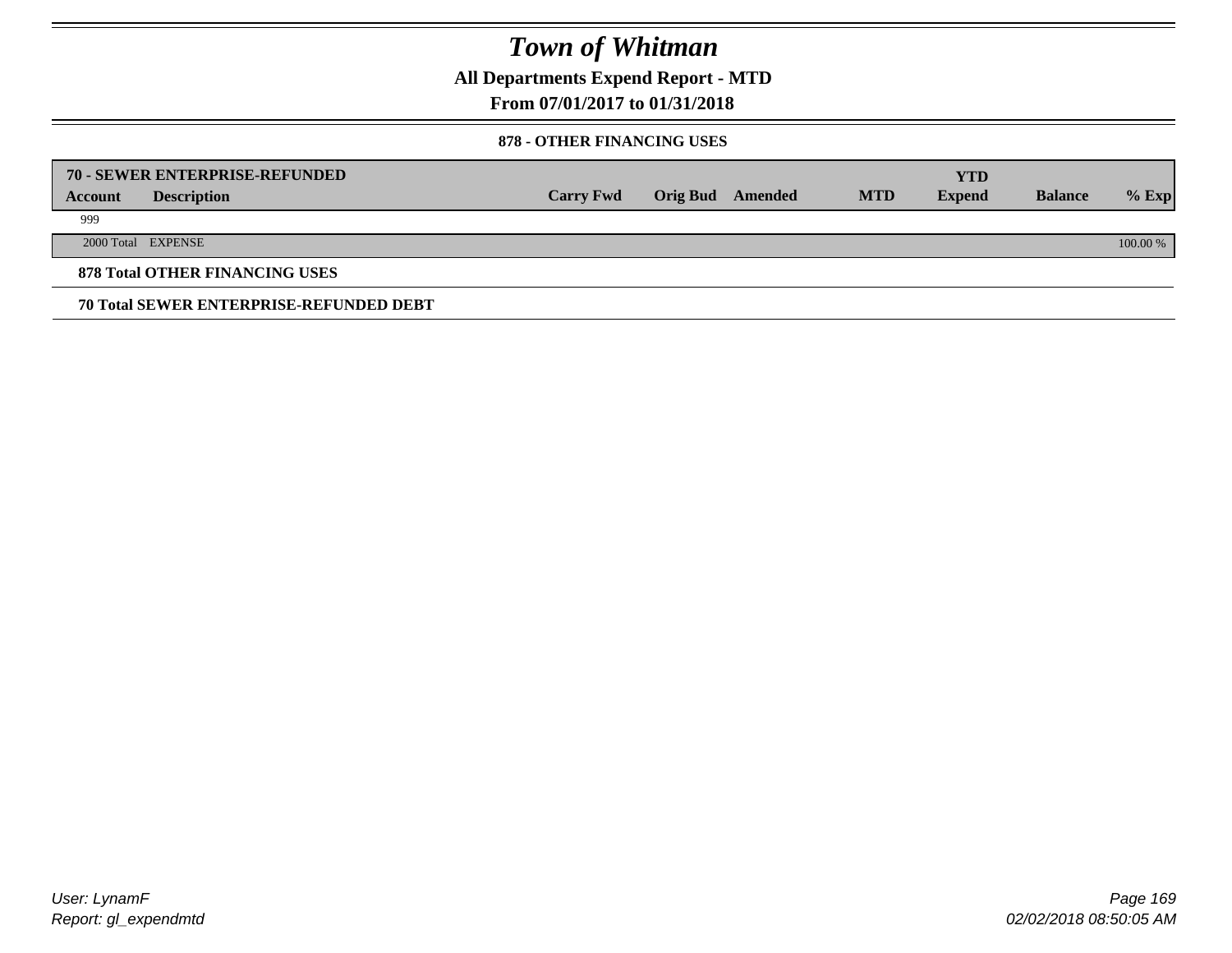## **All Departments Expend Report - MTD**

### **From 07/01/2017 to 01/31/2018**

#### **998 - TRUST FUNDS**

|                | 83 - TRUST FUNDS - EXPENDABLE             |                  |                         |            | <b>YTD</b>    |                |             |
|----------------|-------------------------------------------|------------------|-------------------------|------------|---------------|----------------|-------------|
| <b>Account</b> | <b>Description</b>                        | <b>Carry Fwd</b> | <b>Orig Bud Amended</b> | <b>MTD</b> | <b>Expend</b> | <b>Balance</b> | $%$ Exp     |
| 999            |                                           |                  |                         |            |               |                |             |
|                | 8301 Total WILMOT V. EVERSON RECREATION   |                  |                         |            |               |                | $100.00~\%$ |
| 999            |                                           |                  |                         |            |               |                |             |
|                | 8302 Total ELLEN CONWAY SPELLMAN FUND     |                  |                         |            |               |                | 100.00 %    |
| 999            |                                           |                  |                         |            |               |                |             |
|                | 8303 Total PRESTON GURNEY JEWELL FUND     |                  |                         |            |               |                | 100.00 %    |
| 999            |                                           |                  |                         |            |               |                |             |
|                | 8304 Total HELEN L. POOLE SCHOOL FUND     |                  |                         |            |               |                | 100.00 %    |
| 999            |                                           |                  |                         |            |               |                |             |
|                | 8305 Total CHARLES POOLE HIGH SCH.FUND    |                  |                         |            |               |                | 100.00 %    |
| 999            |                                           |                  |                         |            |               |                |             |
|                | 8306 Total CARRIE POOLE HIGH SCH.FUND     |                  |                         |            |               |                | 100.00 %    |
| 999            |                                           |                  |                         |            |               |                |             |
|                | 8307 Total GEOGAN NEEDY FUND              |                  |                         |            |               |                | 100.00 %    |
| 999            |                                           |                  |                         |            |               |                |             |
|                | 8308 Total BENJAMIN & LUCY CHURCHILL FUND |                  |                         |            |               |                | $100.00~\%$ |
| 999            |                                           |                  |                         |            |               |                |             |
|                | 8309 Total ANNA CLIFFORD HOWARD FUND      |                  |                         |            |               |                | $100.00~\%$ |
| 999            |                                           |                  |                         |            |               |                |             |
|                | 8310 Total J.C. GILBERT FOUNTAIN FUND     |                  |                         |            |               |                | 100.00 %    |
| 999            |                                           |                  |                         |            |               |                |             |
|                | 8311 Total HIGH STREET CEMETERY FUND      |                  |                         |            |               |                | 100.00 %    |
| 999            |                                           |                  |                         |            |               |                |             |
|                | 8312 Total MOUNT ZION CEMETERY FUND       |                  |                         |            |               |                | 100.00 %    |
| 999            |                                           |                  |                         |            |               |                |             |
|                | 8313 Total WORLD WAR II MEMORIAL FUND     |                  |                         |            |               |                | 100.00 %    |
| 999            |                                           |                  |                         |            |               |                |             |
|                | 8314 Total GAR ARTIFACTS FUND             |                  |                         |            |               |                | 100.00 %    |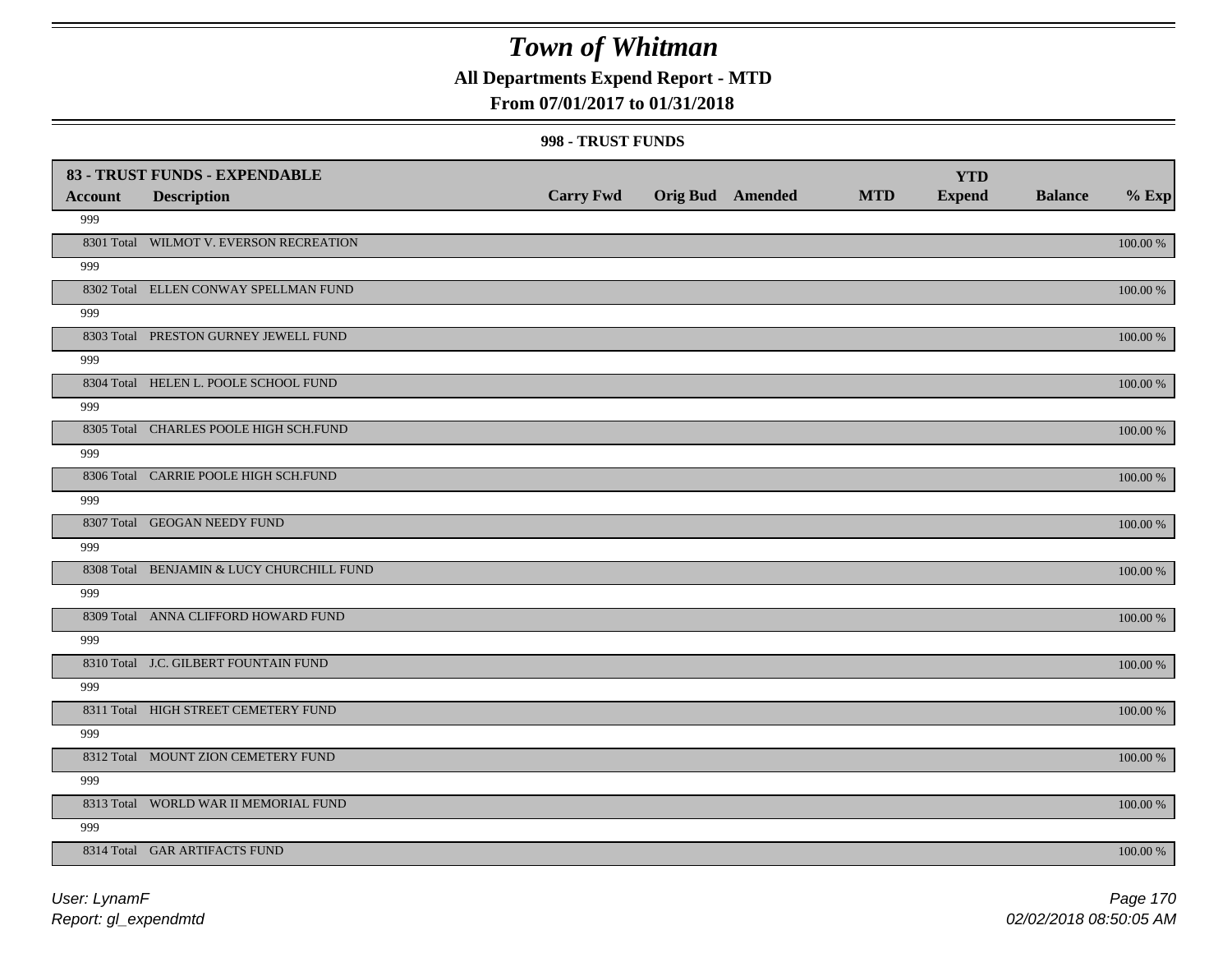## **All Departments Expend Report - MTD**

### **From 07/01/2017 to 01/31/2018**

#### **998 - TRUST FUNDS**

| <b>Account</b> | 83 - TRUST FUNDS - EXPENDABLE<br><b>Description</b> | <b>Carry Fwd</b> | <b>Orig Bud</b> Amended | <b>MTD</b> | <b>YTD</b><br><b>Expend</b> | <b>Balance</b> | $%$ Exp     |
|----------------|-----------------------------------------------------|------------------|-------------------------|------------|-----------------------------|----------------|-------------|
| 999            |                                                     |                  |                         |            |                             |                |             |
|                | 8315 Total BATH HOUSE PROJECT FUND                  |                  |                         |            |                             |                | 100.00 %    |
| 999            |                                                     |                  |                         |            |                             |                |             |
|                | 8316 Total STABILIZATION FUND                       |                  |                         |            |                             |                | 100.00 %    |
| 999            |                                                     |                  |                         |            |                             |                |             |
|                | 8317 Total TOWN HALL RESTORATION FUND               |                  |                         |            |                             |                | 100.00 %    |
| 999            |                                                     |                  |                         |            |                             |                |             |
|                | 8318 Total BICENTENNIAL VITALIZATION FUND           |                  |                         |            |                             |                | 100.00 %    |
| 999            |                                                     |                  |                         |            |                             |                |             |
|                | 8319 Total CONSERVATION FUND                        |                  |                         |            |                             |                | 100.00 %    |
| 999            |                                                     |                  |                         |            |                             |                |             |
|                | 8320 Total M.ANNIS PEARSON LIBRARY FUND             |                  |                         |            |                             |                | 100.00 %    |
| 999            |                                                     |                  |                         |            |                             |                |             |
|                | 8321 Total ABBEY CHAMPNEY LIBRARY FUND              |                  |                         |            |                             |                | 100.00 %    |
| 999            |                                                     |                  |                         |            |                             |                |             |
|                | 8322 Total BURRILL LIB.FND-(EXP.INC.ONLY)           |                  |                         |            |                             |                | 100.00 %    |
| 999            |                                                     |                  |                         |            |                             |                |             |
|                | 8323 Total BURRILL LIB.FND-CAP.PROJECTS             |                  |                         |            |                             |                | 100.00 %    |
| 999            |                                                     |                  |                         |            |                             |                |             |
|                | 8324 Total ANNA CLIFFORD LIBRARY FUND               |                  |                         |            |                             |                | 100.00 %    |
| 999            |                                                     |                  |                         |            |                             |                |             |
|                | 8325 Total CARRIE E. POOLE LIBRARY FUND             |                  |                         |            |                             |                | 100.00 %    |
| 999            |                                                     |                  |                         |            |                             |                |             |
|                | 8326 Total WILLIAM POOLE LIBRARY FUND               |                  |                         |            |                             |                | $100.00~\%$ |
| 999            |                                                     |                  |                         |            |                             |                |             |
|                | 8327 Total CHARLES H. POOLE LIBRARY FUND            |                  |                         |            |                             |                | 100.00 %    |
| 999            |                                                     |                  |                         |            |                             |                |             |
|                | 8328 Total HIRAM POOLE LIBRARY FUND                 |                  |                         |            |                             |                | 100.00 %    |

*Report: gl\_expendmtd User: LynamF*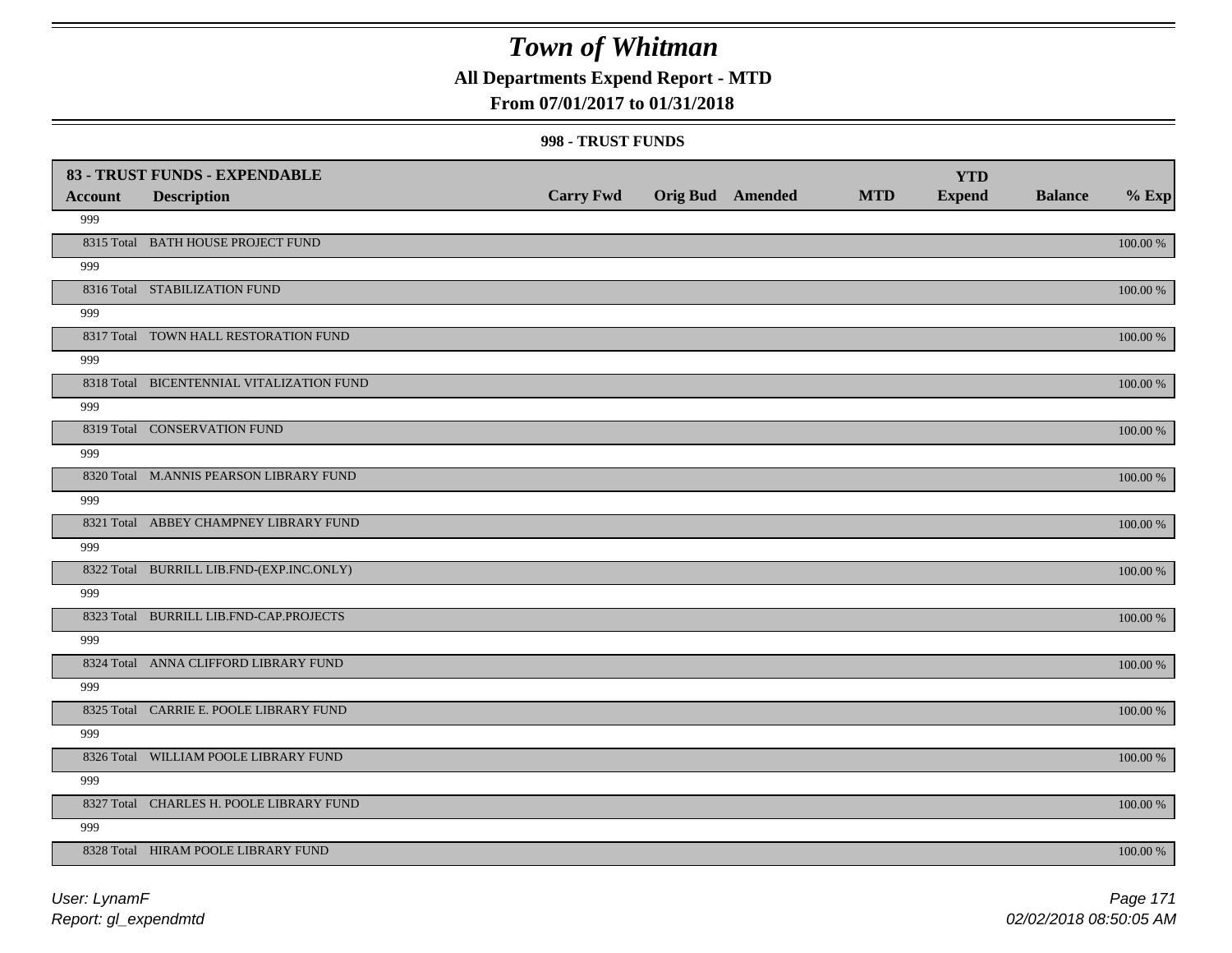**All Departments Expend Report - MTD**

### **From 07/01/2017 to 01/31/2018**

#### **998 - TRUST FUNDS**

| <b>Account</b> | 83 - TRUST FUNDS - EXPENDABLE<br><b>Description</b> | <b>Carry Fwd</b> | <b>Orig Bud</b> Amended | <b>MTD</b> | <b>YTD</b><br><b>Expend</b> | <b>Balance</b> | $%$ Exp     |
|----------------|-----------------------------------------------------|------------------|-------------------------|------------|-----------------------------|----------------|-------------|
| 999            |                                                     |                  |                         |            |                             |                |             |
|                | 8329 Total MABEL RAND LIBRARY FUND                  |                  |                         |            |                             |                | 100.00 %    |
| 999            |                                                     |                  |                         |            |                             |                |             |
|                | 8330 Total LEO F.RYAN LIBRARY TRUST FUND            |                  |                         |            |                             |                | 100.00 %    |
| 999            |                                                     |                  |                         |            |                             |                |             |
|                | 8331 Total ANNA CLIFFORD HOWARD RELIEF              |                  |                         |            |                             |                | 100.00 %    |
| 999            |                                                     |                  |                         |            |                             |                |             |
|                | 8332 Total SARAH POOLE LIBRARY FUND                 |                  |                         |            |                             |                | 100.00 %    |
| 999            |                                                     |                  |                         |            |                             |                |             |
|                | 8333 Total LYDIA POOLE LIBRARY FUND                 |                  |                         |            |                             |                | 100.00 %    |
| 999            |                                                     |                  |                         |            |                             |                |             |
|                | 8334 Total LOUIS SHARP LIBRARY FUND                 |                  |                         |            |                             |                | 100.00 %    |
| 999            |                                                     |                  |                         |            |                             |                |             |
|                | 8335 Total DANIEL REED LIBRARY FUND                 |                  |                         |            |                             |                | 100.00 %    |
| 999            |                                                     |                  |                         |            |                             |                |             |
|                | 8336 Total C & L BURRILL SCHOLARSHIP FUND           |                  |                         |            |                             |                | 100.00 %    |
| 999            |                                                     |                  |                         |            |                             |                |             |
|                | 8337 Total W.J. & A.C. HOWARD SCHOLARSHIP           |                  |                         |            |                             |                | 100.00 %    |
| 999            |                                                     |                  |                         |            |                             |                |             |
|                | 8338 Total CHARLES POOLE ORGAN FUND                 |                  |                         |            |                             |                | $100.00~\%$ |
| 999            |                                                     |                  |                         |            |                             |                |             |
|                | 8339 Total HELENE POOLE LIBRARY FUND                |                  |                         |            |                             |                | $100.00~\%$ |
| 999            |                                                     |                  |                         |            |                             |                |             |
|                | 8340 Total E.P.FITZGIBBONS PERPETUAL CARE           |                  |                         |            |                             |                | 100.00 %    |
| 999            |                                                     |                  |                         |            |                             |                |             |
|                | 8341 Total M.M.FITZGIBBONS, PERPETUAL CARE          |                  |                         |            |                             |                | 100.00 %    |
| 999            |                                                     |                  |                         |            |                             |                |             |
|                | 8342 Total SAMUEL HUTCHINSON PERPETUAL C.           |                  |                         |            |                             |                | 100.00 %    |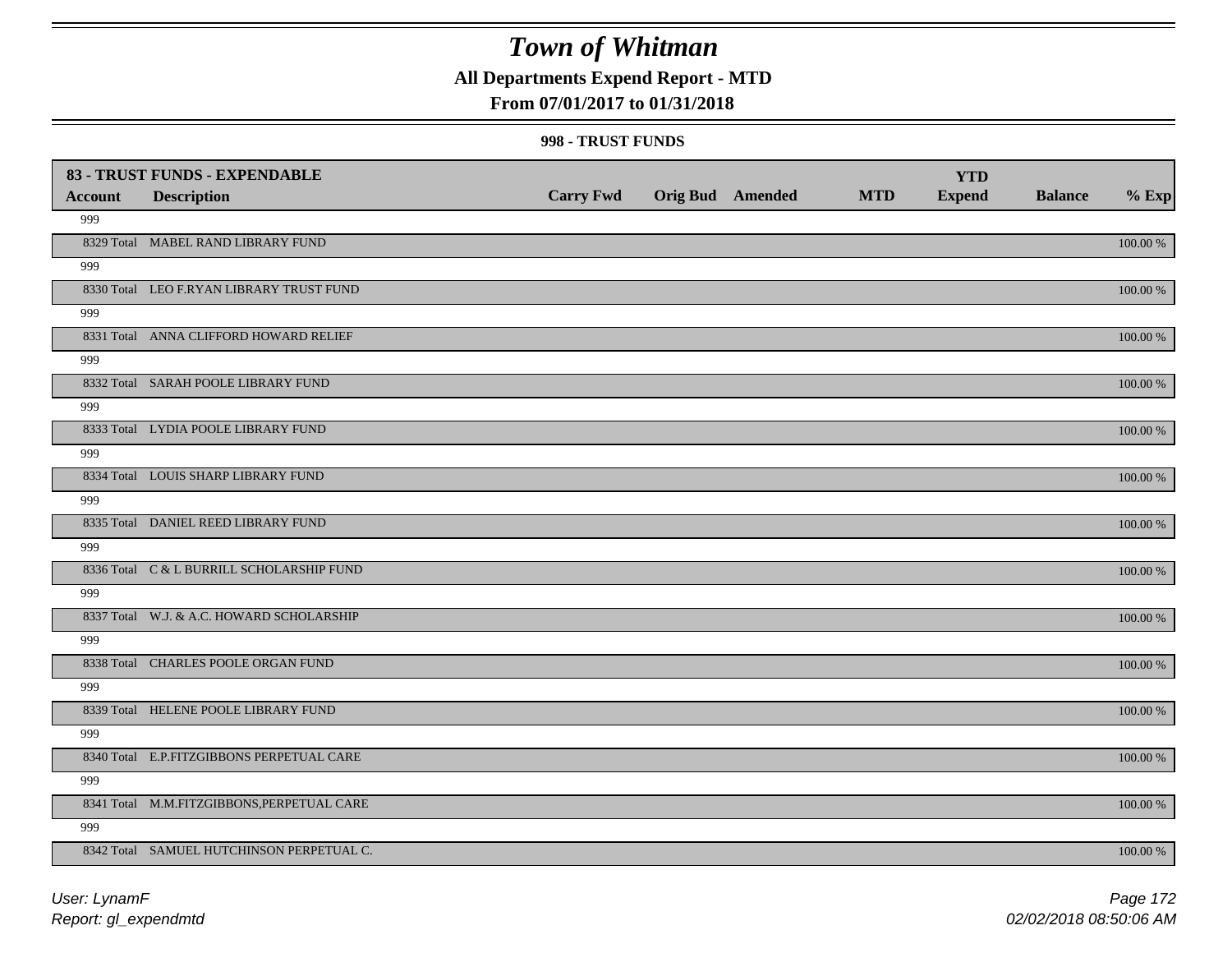## **All Departments Expend Report - MTD**

### **From 07/01/2017 to 01/31/2018**

#### **998 - TRUST FUNDS**

| <b>Account</b> | 83 - TRUST FUNDS - EXPENDABLE<br><b>Description</b> | <b>Carry Fwd</b> | Orig Bud Amended | <b>MTD</b> | <b>YTD</b><br><b>Expend</b> | <b>Balance</b> | $%$ Exp     |
|----------------|-----------------------------------------------------|------------------|------------------|------------|-----------------------------|----------------|-------------|
| 999            |                                                     |                  |                  |            |                             |                |             |
|                | 8343 Total J.A.&W.A.MURPHY PERPETUAL CARE           |                  |                  |            |                             |                | 100.00 %    |
| 999            |                                                     |                  |                  |            |                             |                |             |
|                | 8344 Total LUCIA RYAN, PERPETUAL CARE               |                  |                  |            |                             |                | 100.00 %    |
| 999            |                                                     |                  |                  |            |                             |                |             |
|                | 8345 Total JOHN F. GURNEY, PERPETUAL CARE           |                  |                  |            |                             |                | 100.00 %    |
| 999            |                                                     |                  |                  |            |                             |                |             |
|                | 8346 Total WILLIAM H. FOGARTY, PERPETUAL C          |                  |                  |            |                             |                | 100.00 %    |
| 999            |                                                     |                  |                  |            |                             |                |             |
|                | 8348 Total BANDSTAND RESTORATION FUND               |                  |                  |            |                             |                | 100.00 %    |
| 999            |                                                     |                  |                  |            |                             |                |             |
|                | 8350 Total MARY E. PIERCE CONSTRUCTION FD           |                  |                  |            |                             |                | 100.00 %    |
| 999            |                                                     |                  |                  |            | 575.00                      | $-575.00$      |             |
|                | 8351 Total MARY E. PIERCE LIBRARY FUND              |                  |                  |            | 575.00                      | $-575.00$      | 100.00 %    |
| 999            |                                                     |                  |                  |            |                             |                |             |
|                | 8352 Total CLAIMS TRUST FUND                        |                  |                  |            |                             |                | 100.00 %    |
| 999            |                                                     |                  |                  |            | 5,603.00                    | $-5,603.00$    |             |
|                | 8353 Total LAW ENFORCEMENT TRUST FUND               |                  |                  |            | 5,603.00                    | $-5,603.00$    | 100.00 %    |
| 999            |                                                     |                  |                  |            |                             |                |             |
|                | 8354 Total HENNING W. HANSON BEQUEST-COA            |                  |                  |            |                             |                | $100.00~\%$ |
| 999            |                                                     |                  |                  |            |                             |                |             |
|                | 8355 Total HENNING W.HANSON BEQUEST-LIBR.           |                  |                  |            |                             |                | 100.00 %    |
| 999            |                                                     |                  |                  |            | 2,470.00                    | $-2,470.00$    |             |
|                | 8357 Total B.G.GUERRA LIBRARY TRUST FUND            |                  |                  |            | 2,470.00                    | $-2,470.00$    | 100.00 %    |
|                | 998 Total TRUST FUNDS                               |                  |                  |            | 8,648.00                    | $-8,648.00$    |             |
|                | 83 Total TRUST FUNDS - EXPENDABLE                   |                  |                  |            | 8,648.00                    | $-8,648.00$    |             |

*Report: gl\_expendmtd User: LynamF*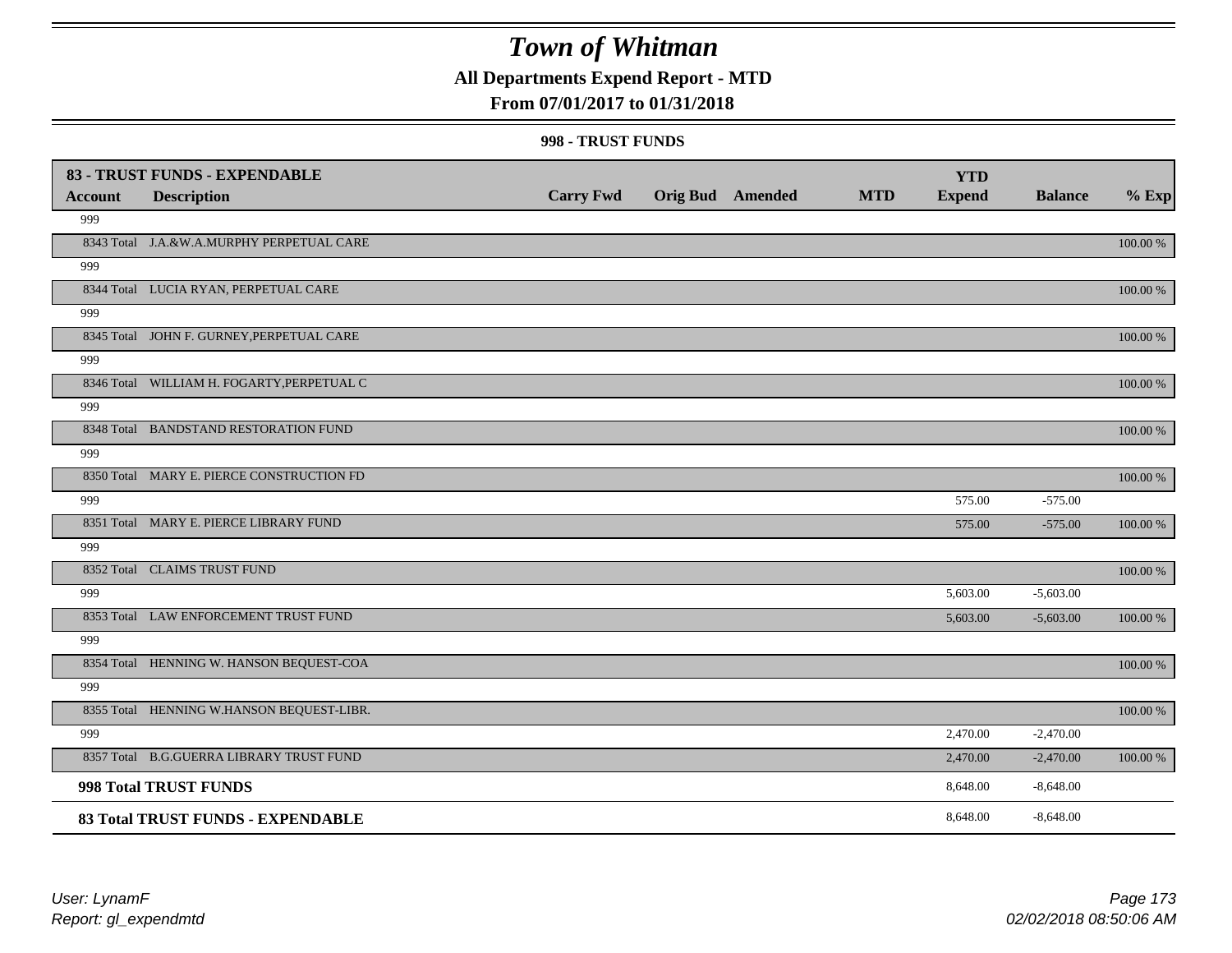**All Departments Expend Report - MTD**

### **From 07/01/2017 to 01/31/2018**

#### **820 - STATE ASSESSMENTS**

|                | 91 - GENERAL LEDGER EXPENSE ACCTS  |                  |                         |            | <b>YTD</b>    |                |          |
|----------------|------------------------------------|------------------|-------------------------|------------|---------------|----------------|----------|
| <b>Account</b> | <b>Description</b>                 | <b>Carry Fwd</b> | <b>Orig Bud</b> Amended | <b>MTD</b> | <b>Expend</b> | <b>Balance</b> | $%$ Exp  |
| 631            | SPECIAL EDUCATION                  |                  |                         |            |               |                |          |
|                | 2000 Total EXPENSE                 |                  |                         |            |               |                | 100.00 % |
| 634            | MOTOR VEHICLE EXCISE BILLS         |                  |                         |            |               |                |          |
|                | 2001 Total EXPENSE                 |                  |                         |            |               |                | 100.00 % |
| 640            | AIR POLLUTION CONTROL DISTRICT     |                  |                         |            |               |                |          |
|                | 2002 Total EXPENSE                 |                  |                         |            |               |                | 100.00 % |
| 642            | OLD COLONY PLANNING COUNCIL        |                  |                         |            |               |                |          |
|                | 2003 Total EXPENSE                 |                  |                         |            |               |                | 100.00 % |
| 643            | PARKING SURCHARGE                  |                  |                         |            |               |                |          |
|                | 2004 Total EXPENSE                 |                  |                         |            |               |                | 100.00 % |
| 644            | REGIONAL TRANSPORTATION AUTH.      |                  |                         |            |               |                |          |
|                | 2005 Total EXPENSE                 |                  |                         |            |               |                | 100.00 % |
| 645            | RMV NON-RENEWAL SURCHARGE          |                  |                         |            |               |                |          |
|                | 2006 Total EXPENSE                 |                  |                         |            |               |                | 100.00 % |
| 646            | MOSQUITO CONTROL                   |                  |                         |            |               |                |          |
|                | 2007 Total EXPENSE                 |                  |                         |            |               |                | 100.00 % |
| 648            | <b>CRIMINAL JUSTICE TRAINING</b>   |                  |                         |            |               |                |          |
|                | 2008 Total EXPENSE                 |                  |                         |            |               |                | 100.00 % |
| 647            | <b>MBTA</b>                        |                  |                         |            |               |                |          |
|                | 2009 Total EXPENSE                 |                  |                         |            |               |                | 100.00 % |
|                | <b>820 Total STATE ASSESSMENTS</b> |                  |                         |            |               |                |          |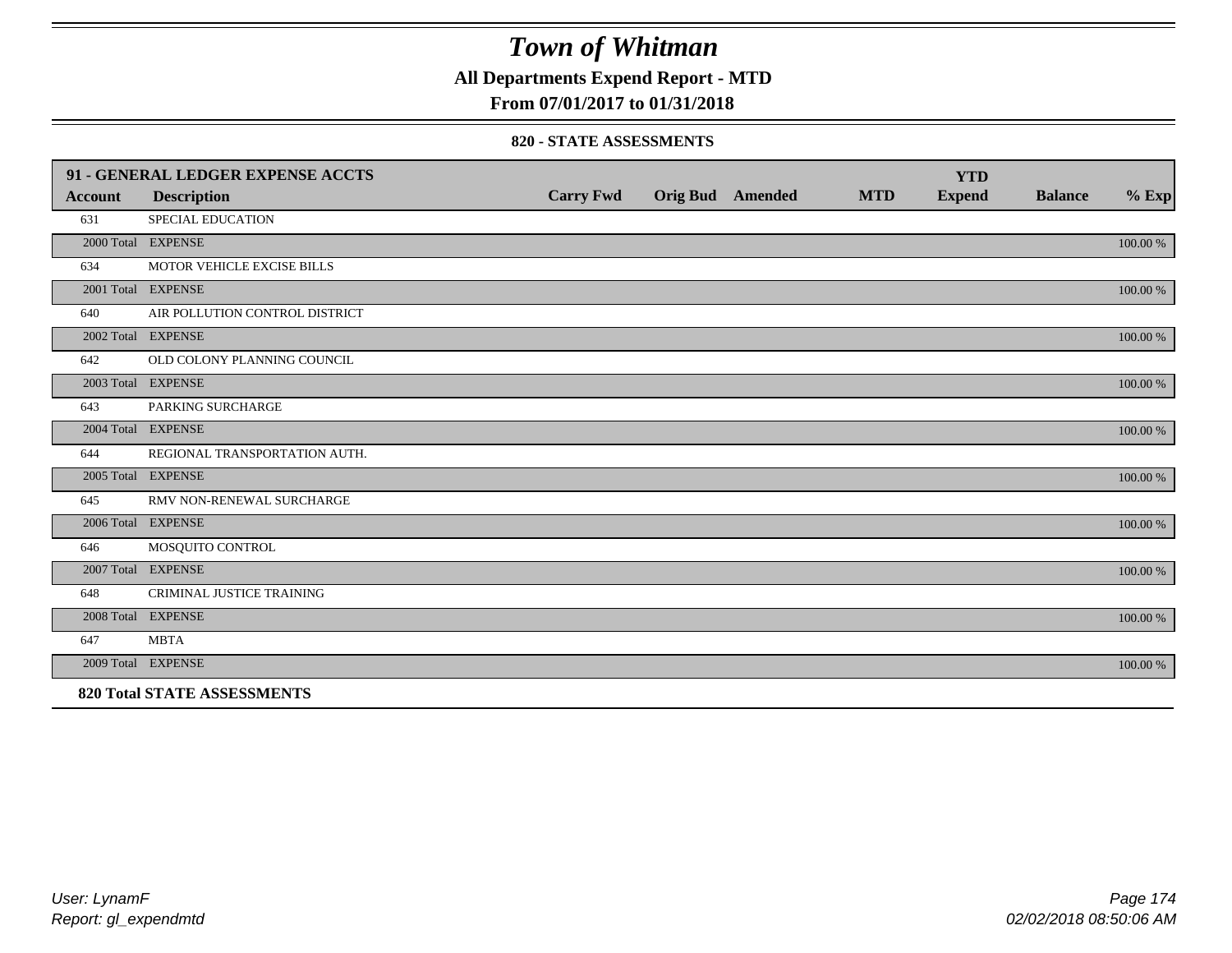**All Departments Expend Report - MTD**

### **From 07/01/2017 to 01/31/2018**

#### **830 - COUNTY ASSESSMENT**

|         | 91 - GENERAL LEDGER EXPENSE ACCTS |                  |                         |            | YTD           |                |            |
|---------|-----------------------------------|------------------|-------------------------|------------|---------------|----------------|------------|
| Account | <b>Description</b>                | <b>Carry Fwd</b> | <b>Orig Bud</b> Amended | <b>MTD</b> | <b>Expend</b> | <b>Balance</b> | $%$ Exp    |
| 622     | <b>COUNTY TAX</b>                 |                  |                         |            |               |                |            |
|         | 2000 Total EXPENSE                |                  |                         |            |               |                | $100.00\%$ |
|         | 830 Total COUNTY ASSESSMENT       |                  |                         |            |               |                |            |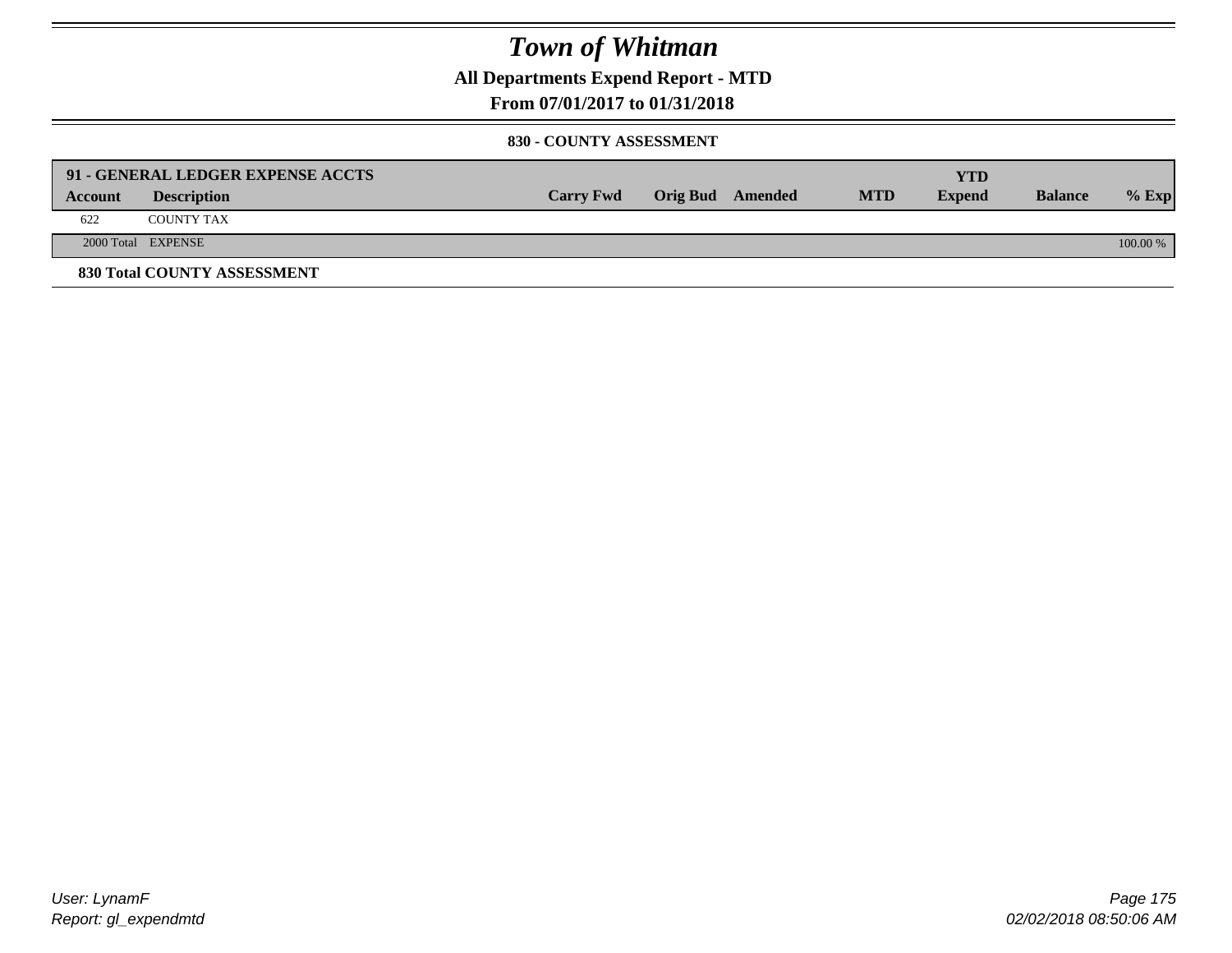**All Departments Expend Report - MTD**

### **From 07/01/2017 to 01/31/2018**

#### **850 - TAX REFUNDS**

|                 | 91 - GENERAL LEDGER EXPENSE ACCTS |                  |                  |            | <b>YTD</b>    |                |             |
|-----------------|-----------------------------------|------------------|------------------|------------|---------------|----------------|-------------|
| <b>Account</b>  | <b>Description</b>                | <b>Carry Fwd</b> | Orig Bud Amended | <b>MTD</b> | <b>Expend</b> | <b>Balance</b> | $%$ Exp     |
| 003             | MOTOR VEHICLE EXCISE              |                  |                  |            |               |                |             |
| 1984 Total 1984 |                                   |                  |                  |            |               |                | $100.00~\%$ |
| 003             | MOTOR VEHICLE EXCISE              |                  |                  |            |               |                |             |
| 1985 Total 1985 |                                   |                  |                  |            |               |                | 100.00 %    |
| 003             | MOTOR VEHICLE EXCISE              |                  |                  |            |               |                |             |
| 1986 Total 1986 |                                   |                  |                  |            |               |                | 100.00 %    |
| 001             | PERSONAL PROPERTY TAX             |                  |                  |            |               |                |             |
| 003             | MOTOR VEHICLE EXCISE              |                  |                  |            |               |                |             |
| 1987 Total 1987 |                                   |                  |                  |            |               |                | $100.00~\%$ |
| 001             | PERSONAL PROPERTY TAX             |                  |                  |            |               |                |             |
| 003             | MOTOR VEHICLE EXCISE              |                  |                  |            |               |                |             |
| 1988 Total 1988 |                                   |                  |                  |            |               |                | 100.00 %    |
| 002             | REAL ESTATE TAX                   |                  |                  |            |               |                |             |
| 003             | MOTOR VEHICLE EXCISE              |                  |                  |            |               |                |             |
| 1989 Total 1989 |                                   |                  |                  |            |               |                | 100.00 %    |
| 001             | PERSONAL PROPERTY TAX             |                  |                  |            |               |                |             |
| 002             | REAL ESTATE TAX                   |                  |                  |            |               |                |             |
| 003             | MOTOR VEHICLE EXCISE              |                  |                  |            |               |                |             |
| 1990 Total 1990 |                                   |                  |                  |            |               |                | 100.00 %    |
| 001             | PERSONAL PROPERTY TAX             |                  |                  |            |               |                |             |
| 002             | REAL ESTATE TAX                   |                  |                  |            |               |                |             |
| 003             | MOTOR VEHICLE EXCISE              |                  |                  |            |               |                |             |
| 1991 Total 1991 |                                   |                  |                  |            |               |                | 100.00 %    |
| 001             | PERSONAL PROPERTY TAX             |                  |                  |            |               |                |             |
| 003             | MOTOR VEHICLE EXCISE              |                  |                  |            |               |                |             |
| 1992 Total 1992 |                                   |                  |                  |            |               |                | 100.00 %    |
| 001             | PERSONAL PROPERTY TAX             |                  |                  |            |               |                |             |
| 002             | REAL ESTATE TAX                   |                  |                  |            |               |                |             |
| 003             | MOTOR VEHICLE EXCISE              |                  |                  |            |               |                |             |
| 005             | TRASH FEE REFUNDS                 |                  |                  |            |               |                |             |
| User: LynamF    |                                   |                  |                  |            |               |                | Page 176    |

*Report: gl\_expendmtd*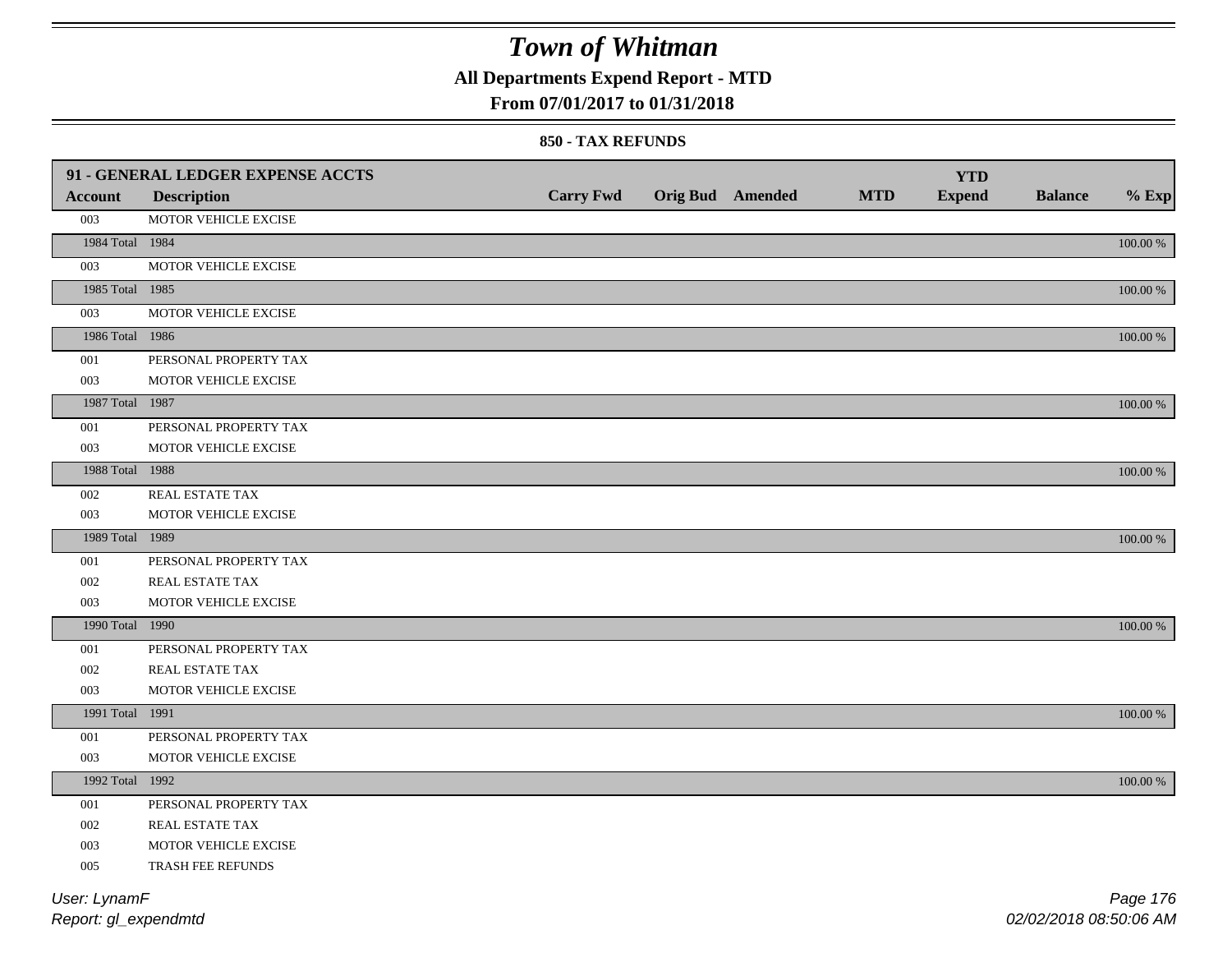**All Departments Expend Report - MTD**

### **From 07/01/2017 to 01/31/2018**

|                 | 91 - GENERAL LEDGER EXPENSE ACCTS |                  |                         |            | <b>YTD</b>    |                |          |
|-----------------|-----------------------------------|------------------|-------------------------|------------|---------------|----------------|----------|
| <b>Account</b>  | <b>Description</b>                | <b>Carry Fwd</b> | <b>Orig Bud</b> Amended | <b>MTD</b> | <b>Expend</b> | <b>Balance</b> | $%$ Exp  |
| 006             | TRASH LIEN REFUNDS                |                  |                         |            |               |                |          |
| 1993 Total 1993 |                                   |                  |                         |            |               |                | 100.00 % |
| 001             | PERSONAL PROPERTY TAX             |                  |                         |            |               |                |          |
| 002             | REAL ESTATE TAX                   |                  |                         |            |               |                |          |
| 003             | MOTOR VEHICLE EXCISE              |                  |                         |            |               |                |          |
| 005             | TRASH FEE REFUNDS                 |                  |                         |            |               |                |          |
| 006             | TRASH LIEN REFUNDS                |                  |                         |            |               |                |          |
| 1994 Total 1994 |                                   |                  |                         |            |               |                | 100.00 % |
| 001             | PERSONAL PROPERTY TAX             |                  |                         |            |               |                |          |
| 002             | REAL ESTATE TAX                   |                  |                         |            |               |                |          |
| 003             | MOTOR VEHICLE EXCISE              |                  |                         |            |               |                |          |
| 1995 Total 1995 |                                   |                  |                         |            |               |                | 100.00 % |
| 001             | PERSONAL PROPERTY TAX             |                  |                         |            |               |                |          |
| 002             | REAL ESTATE TAX                   |                  |                         |            |               |                |          |
| 003             | MOTOR VEHICLE EXCISE              |                  |                         |            |               |                |          |
| 1996 Total 1996 |                                   |                  |                         |            |               |                | 100.00 % |
| 001             | PERSONAL PROPERTY TAX             |                  |                         |            |               |                |          |
| 002             | REAL ESTATE TAX                   |                  |                         |            |               |                |          |
| 003             | MOTOR VEHICLE EXCISE              |                  |                         |            |               |                |          |
| 005             | TRASH FEE REFUNDS                 |                  |                         |            |               |                |          |
| 1997 Total 1997 |                                   |                  |                         |            |               |                | 100.00 % |
| 001             | PERSONAL PROPERTY TAX             |                  |                         |            |               |                |          |
| 002             | REAL ESTATE TAX                   |                  |                         |            |               |                |          |
| 003             | MOTOR VEHICLE EXCISE              |                  |                         |            |               |                |          |
| 1998 Total 1998 |                                   |                  |                         |            |               |                | 100.00 % |
| 001             | PERSONAL PROPERTY TAX             |                  |                         |            |               |                |          |
| 002             | REAL ESTATE TAX                   |                  |                         |            |               |                |          |
| 003             | MOTOR VEHICLE EXCISE              |                  |                         |            |               |                |          |
| 1999 Total 1999 |                                   |                  |                         |            |               |                | 100.00 % |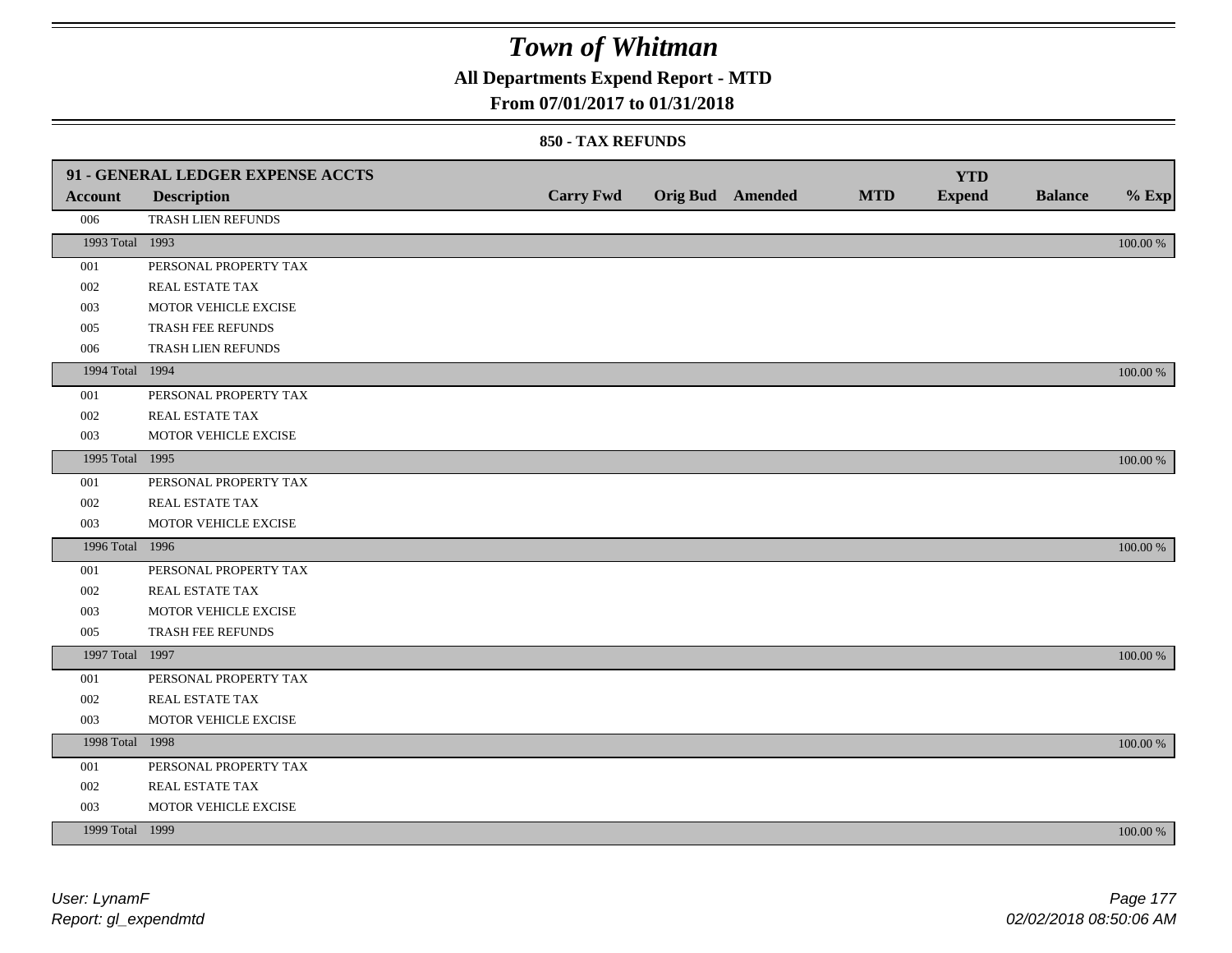## **All Departments Expend Report - MTD**

### **From 07/01/2017 to 01/31/2018**

|                | 91 - GENERAL LEDGER EXPENSE ACCTS |                  |                         |            | <b>YTD</b>    |                |          |
|----------------|-----------------------------------|------------------|-------------------------|------------|---------------|----------------|----------|
| <b>Account</b> | <b>Description</b>                | <b>Carry Fwd</b> | <b>Orig Bud</b> Amended | <b>MTD</b> | <b>Expend</b> | <b>Balance</b> | $%$ Exp  |
| 001            | PERSONAL PROPERTY TAX             |                  |                         |            |               |                |          |
| 002            | REAL ESTATE TAX                   |                  |                         |            |               |                |          |
| 003            | MOTOR VEHICLE EXCISE              |                  |                         |            |               |                |          |
|                | 2000 Total EXPENSE                |                  |                         |            |               |                | 100.00 % |
| 001            | PERSONAL PROPERTY TAX             |                  |                         |            |               |                |          |
| 002            | REAL ESTATE TAX                   |                  |                         |            |               |                |          |
| 003            | MOTOR VEHICLE EXCISE              |                  |                         |            |               |                |          |
|                | 2001 Total EXPENSE                |                  |                         |            |               |                | 100.00 % |
| 001            | PERSONAL PROPERTY TAX             |                  |                         |            |               |                |          |
| 002            | REAL ESTATE TAX                   |                  |                         |            |               |                |          |
| 003            | MOTOR VEHICLE EXCISE              |                  |                         |            |               |                |          |
| 004            | <b>BOAT EXCISE</b>                |                  |                         |            |               |                |          |
|                | 2002 Total EXPENSE                |                  |                         |            |               |                | 100.00 % |
| 001            | PERSONAL PROPERTY TAX             |                  |                         |            |               |                |          |
| 002            | REAL ESTATE TAX                   |                  |                         |            |               |                |          |
| 003            | MOTOR VEHICLE EXCISE              |                  |                         |            |               |                |          |
| 004            | <b>BOAT EXCISE</b>                |                  |                         |            |               |                |          |
| 006            | TRASH LIEN REFUNDS                |                  |                         |            |               |                |          |
|                | 2003 Total EXPENSE                |                  |                         |            |               |                | 100.00 % |
| 001            | PERSONAL PROPERTY TAX             |                  |                         |            |               |                |          |
| 002            | REAL ESTATE TAX                   |                  |                         |            |               |                |          |
| 003            | MOTOR VEHICLE EXCISE              |                  |                         |            |               |                |          |
| 004            | <b>BOAT EXCISE</b>                |                  |                         |            |               |                |          |
|                | 2004 Total EXPENSE                |                  |                         |            |               |                | 100.00 % |
| 001            | PERSONAL PROPERTY TAX             |                  |                         |            |               |                |          |
| 002            | REAL ESTATE TAX                   |                  |                         |            |               |                |          |
| 003            | MOTOR VEHICLE EXCISE              |                  |                         |            |               |                |          |
| 004            | <b>BOAT EXCISE</b>                |                  |                         |            |               |                |          |
|                | 2005 Total EXPENSE                |                  |                         |            |               |                | 100.00 % |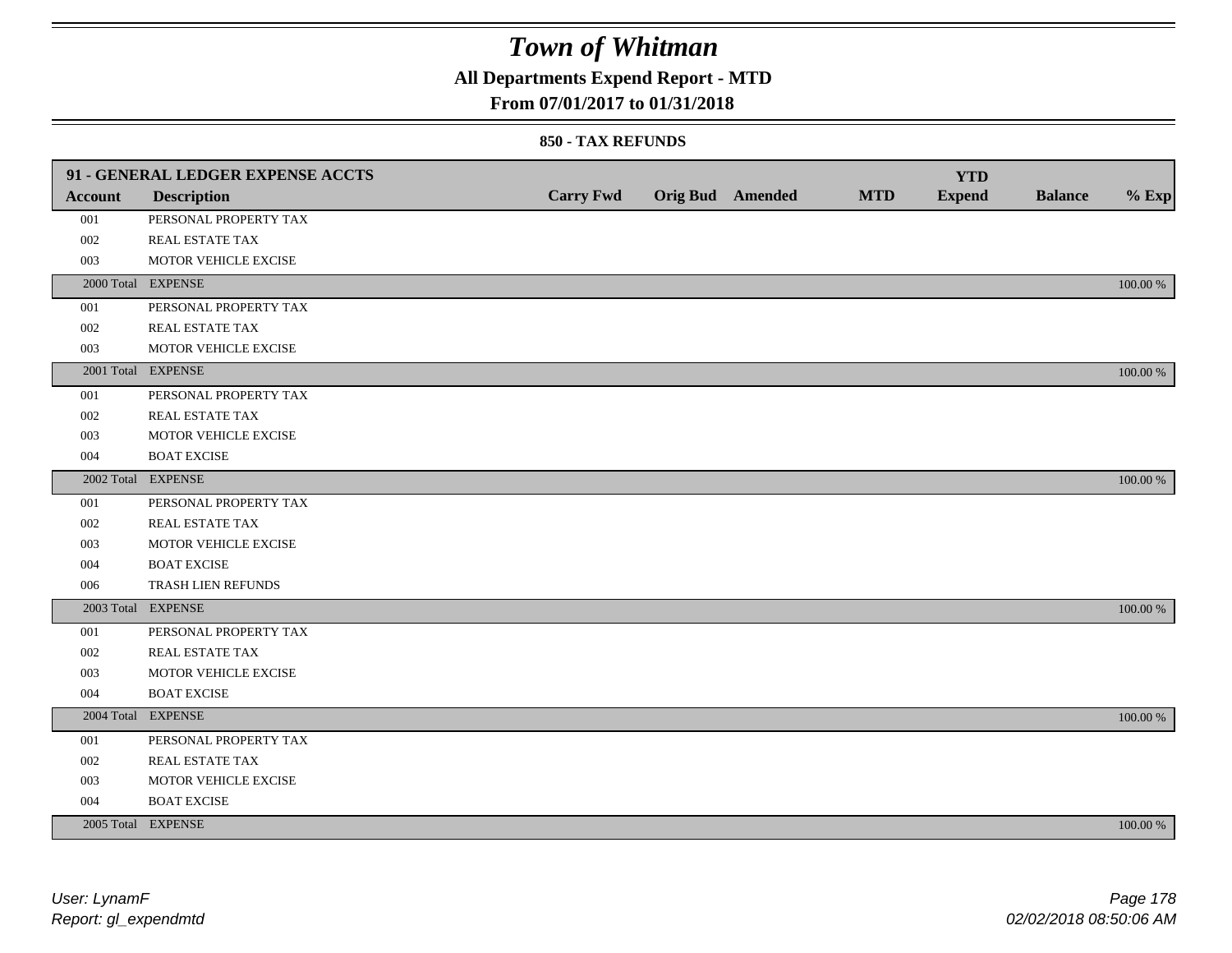## **All Departments Expend Report - MTD**

### **From 07/01/2017 to 01/31/2018**

|                | 91 - GENERAL LEDGER EXPENSE ACCTS |                  |                  |            | <b>YTD</b>    |                |             |
|----------------|-----------------------------------|------------------|------------------|------------|---------------|----------------|-------------|
| <b>Account</b> | <b>Description</b>                | <b>Carry Fwd</b> | Orig Bud Amended | <b>MTD</b> | <b>Expend</b> | <b>Balance</b> | $%$ Exp     |
| 001            | PERSONAL PROPERTY TAX             |                  |                  |            |               |                |             |
| 002            | REAL ESTATE TAX                   |                  |                  |            |               |                |             |
| 003            | MOTOR VEHICLE EXCISE              |                  |                  |            |               |                |             |
| 004            | <b>BOAT EXCISE</b>                |                  |                  |            |               |                |             |
|                | 2006 Total EXPENSE                |                  |                  |            |               |                | 100.00 %    |
| 001            | PERSONAL PROPERTY TAX             |                  |                  |            |               |                |             |
| 002            | REAL ESTATE TAX                   |                  |                  |            |               |                |             |
| 003            | MOTOR VEHICLE EXCISE              |                  |                  |            |               |                |             |
| 004            | <b>BOAT EXCISE</b>                |                  |                  |            |               |                |             |
|                | 2007 Total EXPENSE                |                  |                  |            |               |                | $100.00\%$  |
| 001            | PERSONAL PROPERTY TAX             |                  |                  |            |               |                |             |
| 002            | REAL ESTATE TAX                   |                  |                  |            |               |                |             |
| 003            | MOTOR VEHICLE EXCISE              |                  |                  |            |               |                |             |
| 004            | <b>BOAT EXCISE</b>                |                  |                  |            |               |                |             |
|                | 2008 Total EXPENSE                |                  |                  |            |               |                | 100.00 %    |
| 001            | PERSONAL PROPERTY TAX             |                  |                  |            |               |                |             |
| 002            | REAL ESTATE TAX                   |                  |                  |            |               |                |             |
| 003            | MOTOR VEHICLE EXCISE              |                  |                  |            |               |                |             |
| 004            | <b>BOAT EXCISE</b>                |                  |                  |            |               |                |             |
|                | 2009 Total EXPENSE                |                  |                  |            |               |                | 100.00 %    |
| 001            | PERSONAL PROPERTY TAX             |                  |                  |            |               |                |             |
| 002            | REAL ESTATE TAX                   |                  |                  |            |               |                |             |
| 003            | MOTOR VEHICLE EXCISE              |                  |                  |            |               |                |             |
|                | 2010 Total EXPENSE                |                  |                  |            |               |                | $100.00~\%$ |
| 001            | PERSONAL PROPERTY TAX             |                  |                  |            |               |                |             |
| 002            | REAL ESTATE TAX                   |                  |                  |            |               |                |             |
| 003            | MOTOR VEHICLE EXCISE              |                  |                  |            |               |                |             |
|                | 2011 Total EXPENSE                |                  |                  |            |               |                | 100.00 %    |
| 001            | PERSONAL PROPERTY TAX             |                  |                  |            |               |                |             |
| 002            | REAL ESTATE TAX                   |                  |                  |            |               |                |             |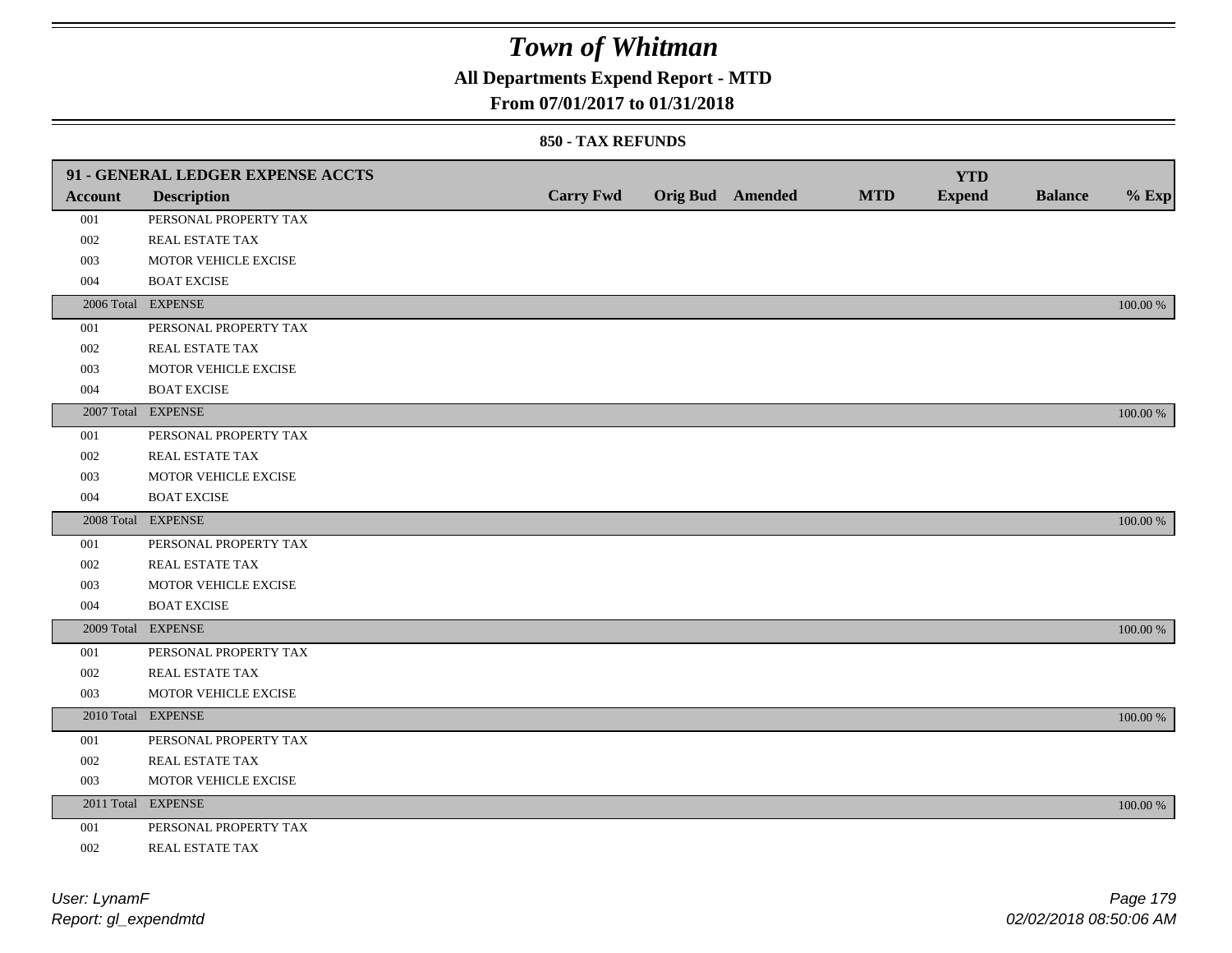## **All Departments Expend Report - MTD**

#### **From 07/01/2017 to 01/31/2018**

#### **850 - TAX REFUNDS**

|         | 91 - GENERAL LEDGER EXPENSE ACCTS |                  |                         |            | <b>YTD</b>    |                |          |
|---------|-----------------------------------|------------------|-------------------------|------------|---------------|----------------|----------|
| Account | <b>Description</b>                | <b>Carry Fwd</b> | <b>Orig Bud</b> Amended | <b>MTD</b> | <b>Expend</b> | <b>Balance</b> | $%$ Exp  |
| 003     | MOTOR VEHICLE EXCISE              |                  |                         |            |               |                |          |
|         | 2012 Total EXPENSE                |                  |                         |            |               |                | 100.00 % |
| 001     | PERSONAL PROPERTY TAX             |                  |                         |            |               |                |          |
| 002     | REAL ESTATE TAX                   |                  |                         |            |               |                |          |
| 003     | MOTOR VEHICLE EXCISE              |                  |                         |            |               |                |          |
| 004     | <b>BOAT EXCISE</b>                |                  |                         |            |               |                |          |
|         | 2013 Total EXPENSE                |                  |                         |            |               |                | 100.00 % |
| 001     | PERSONAL PROPERTY TAX             |                  |                         |            |               |                |          |
| 002     | <b>REAL ESTATE TAX</b>            |                  |                         |            |               |                |          |
| 003     | MOTOR VEHICLE EXCISE              |                  |                         |            |               |                |          |
| 004     | <b>BOAT EXCISE</b>                |                  |                         |            |               |                |          |
|         | 2014 Total EXPENSE                |                  |                         |            |               |                | 100.00 % |
| 001     | PERSONAL PROPERTY TAX             |                  |                         |            |               |                |          |
| 002     | REAL ESTATE TAX                   |                  |                         |            |               |                |          |
| 003     | MOTOR VEHICLE EXCISE              |                  |                         |            | 434.38        | $-434.38$      |          |
| 004     | <b>BOAT EXCISE</b>                |                  |                         |            |               |                |          |
|         | 2015 Total EXPENSE                |                  |                         |            | 434.38        | $-434.38$      | 100.00 % |
| 001     | PERSONAL PROPERTY TAX             |                  |                         |            |               |                |          |
| 002     | REAL ESTATE TAX                   |                  |                         |            | 1,488.33      | $-1,488.33$    |          |
| 003     | MOTOR VEHICLE EXCISE              |                  |                         |            | 1,417.70      | $-1,417.70$    |          |
| 004     | <b>BOAT EXCISE</b>                |                  |                         |            |               |                |          |
|         | 2016 Total EXPENSE                |                  |                         |            | 2,906.03      | $-2,906.03$    | 100.00 % |
| 001     | PERSONAL PROPERTY TAX             |                  |                         |            | 19.90         | $-19.90$       |          |
| 002     | REAL ESTATE TAX                   |                  |                         |            | 20,026.57     | $-20,026.57$   |          |
| 003     | MOTOR VEHICLE EXCISE              |                  |                         |            | 20,026.42     | $-20,026.42$   |          |
| 004     | <b>BOAT EXCISE</b>                |                  |                         |            |               |                |          |
|         | 2017 Total EXPENSE                |                  |                         |            | 40,072.89     | $-40,072.89$   | 100.00 % |
| 001     | PERSONAL PROPERTY TAX             |                  |                         |            |               |                |          |
| 002     | REAL ESTATE TAX                   |                  |                         |            |               |                |          |
| 003     | MOTOR VEHICLE EXCISE              |                  |                         |            |               |                |          |

*Report: gl\_expendmtd User: LynamF*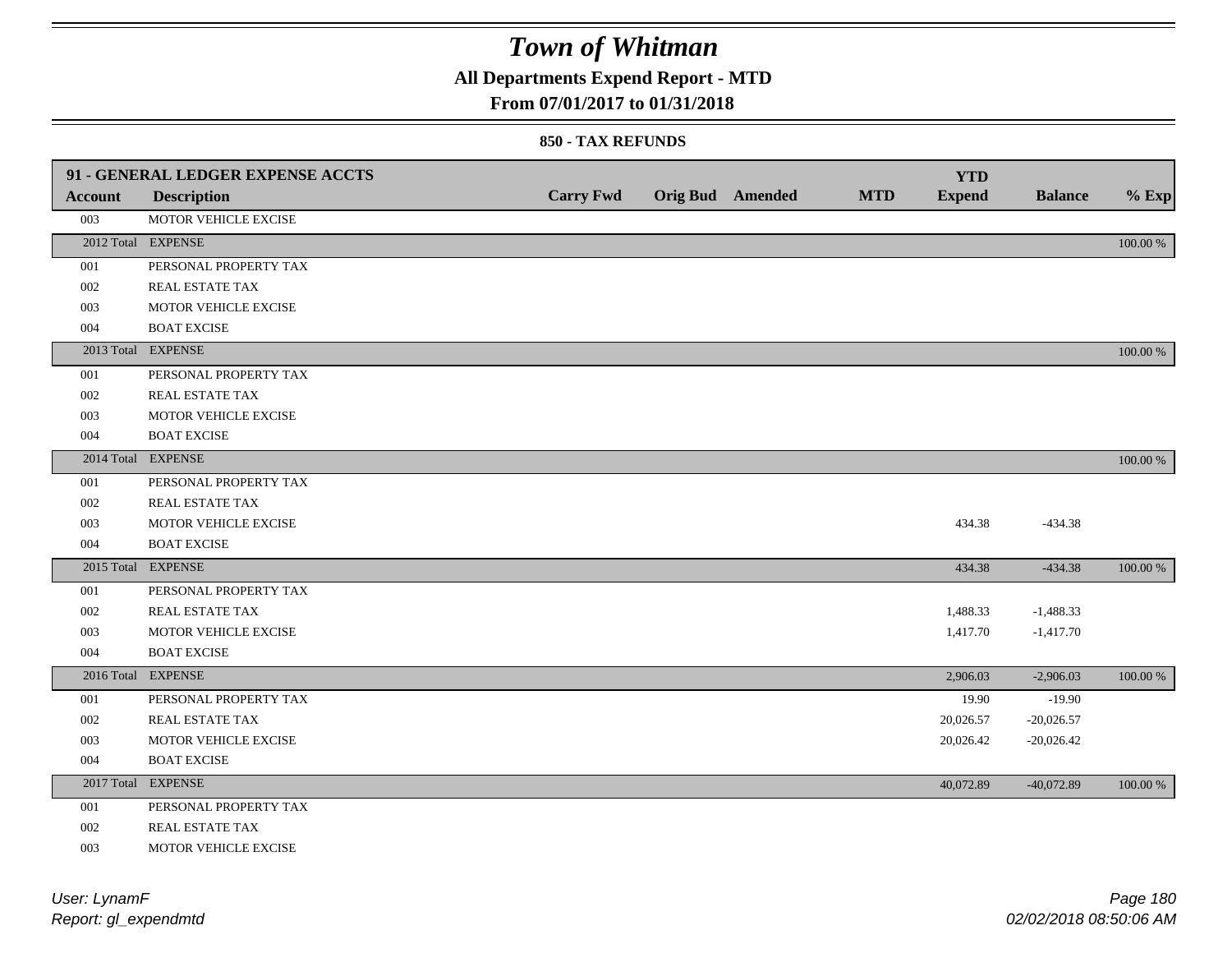**All Departments Expend Report - MTD**

### **From 07/01/2017 to 01/31/2018**

#### **850 - TAX REFUNDS**

| Account | 91 - GENERAL LEDGER EXPENSE ACCTS<br><b>Description</b> | <b>Carry Fwd</b> | <b>Orig Bud</b> Amended | <b>MTD</b> | <b>YTD</b><br><b>Expend</b> | <b>Balance</b> | $%$ Exp    |
|---------|---------------------------------------------------------|------------------|-------------------------|------------|-----------------------------|----------------|------------|
| 004     | <b>BOAT EXCISE</b>                                      |                  |                         |            |                             |                |            |
|         | 2018 Total EXPENSE                                      |                  |                         |            |                             |                | $100.00\%$ |
|         | 850 Total TAX REFUNDS                                   |                  |                         |            | 43.413.30                   | -43,413.30     |            |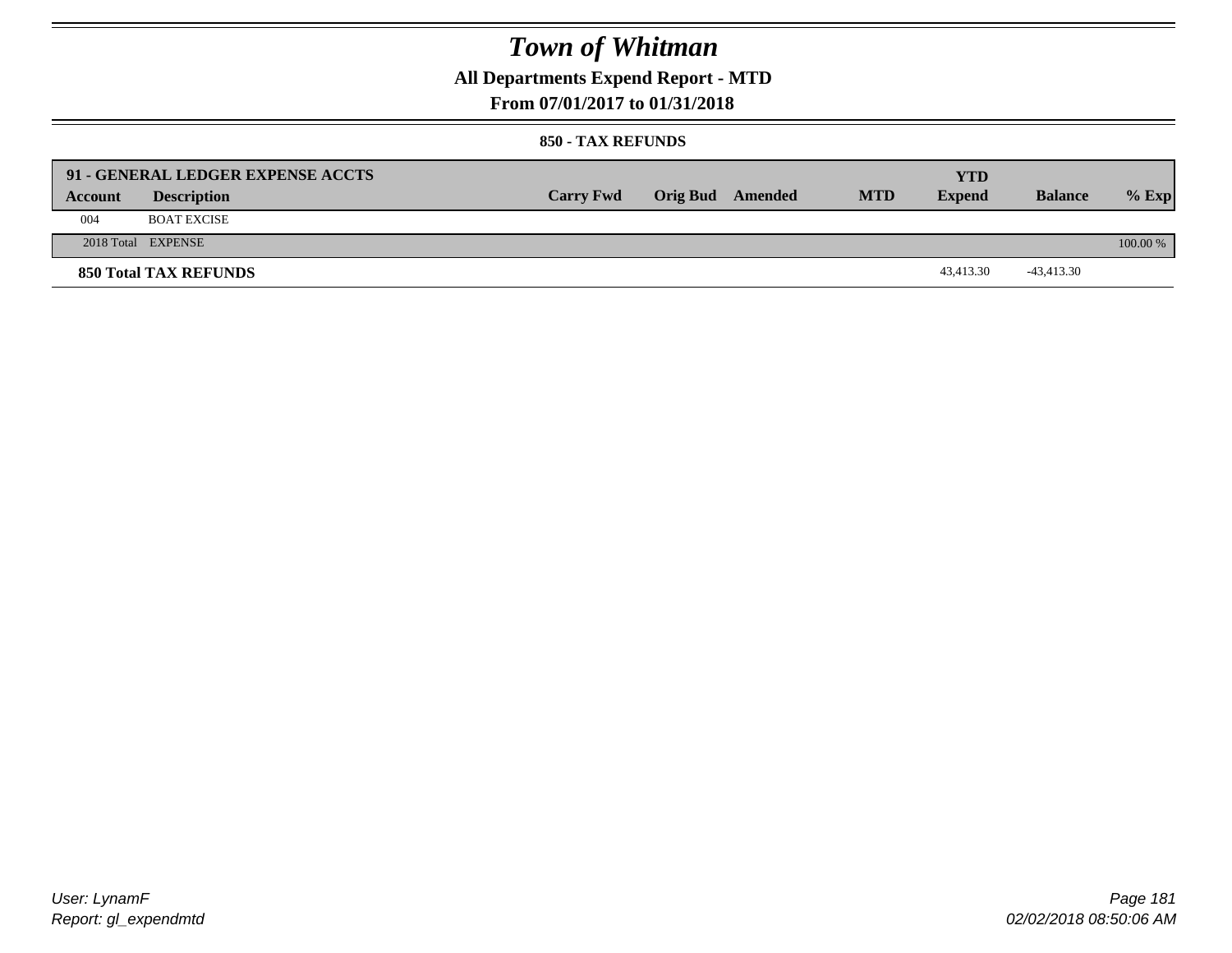## **All Departments Expend Report - MTD**

### **From 07/01/2017 to 01/31/2018**

#### **870 - AGENCY**

|         | 91 - GENERAL LEDGER EXPENSE ACCTS    |                  |                         |            | <b>YTD</b>    |                |          |
|---------|--------------------------------------|------------------|-------------------------|------------|---------------|----------------|----------|
| Account | <b>Description</b>                   | <b>Carry Fwd</b> | <b>Orig Bud</b> Amended | <b>MTD</b> | <b>Expend</b> | <b>Balance</b> | $%$ Exp  |
| 899     | <b>EXCHANGE ACCOUNT</b>              |                  |                         |            |               |                |          |
|         | 2001 Total EXPENSE                   |                  |                         |            |               |                | 100.00 % |
| 028     | <b>MASS.CRUSHING &amp; RECYCLING</b> |                  |                         |            |               |                |          |
| 033     | DANCE PROGRAMS                       |                  |                         |            |               |                |          |
|         | 2012 Total EXPENSE                   |                  |                         |            |               |                | 100.00 % |
|         | 870 Total AGENCY                     |                  |                         |            |               |                |          |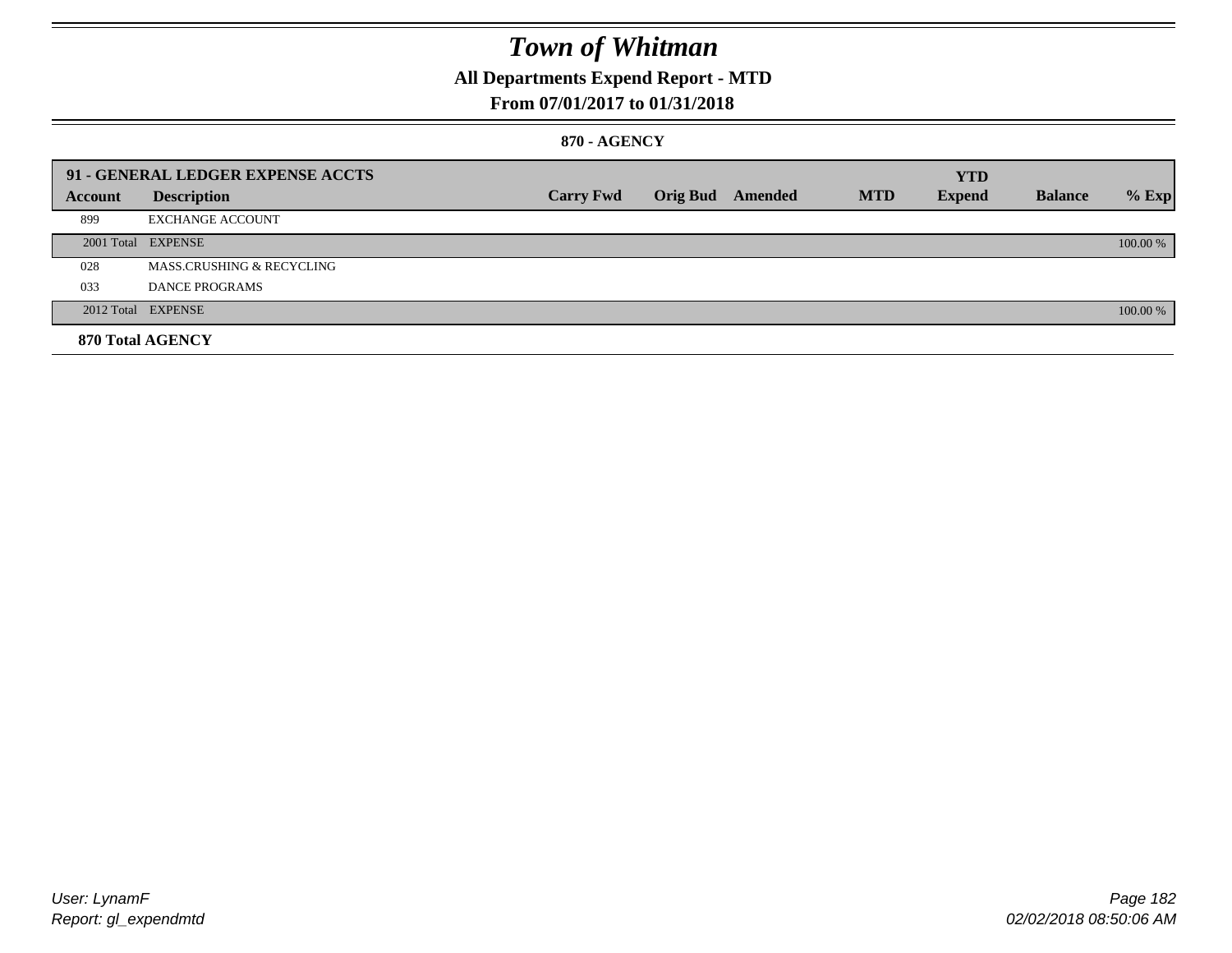**All Departments Expend Report - MTD**

## **From 07/01/2017 to 01/31/2018**

#### **873 - USER CHARGES REFUNDS**

|            | 91 - GENERAL LEDGER EXPENSE ACCTS |                  |                  |            | <b>YTD</b>    |                |          |
|------------|-----------------------------------|------------------|------------------|------------|---------------|----------------|----------|
| Account    | <b>Description</b>                | <b>Carry Fwd</b> | Orig Bud Amended | <b>MTD</b> | <b>Expend</b> | <b>Balance</b> | $%$ Exp  |
| 006        | TRASH LIEN REFUNDS                |                  |                  |            |               |                |          |
| 021        | <b>2014 TRASH FEE REFUNDS</b>     |                  |                  |            |               |                |          |
|            | 2000 Total EXPENSE                |                  |                  |            |               |                | 100.00 % |
| 006        | TRASH LIEN REFUNDS                |                  |                  |            |               |                |          |
|            | 2012 Total EXPENSE                |                  |                  |            |               |                | 100.00 % |
| 005        | <b>TRASH FEE REFUNDS</b>          |                  |                  |            |               |                |          |
| 006        | TRASH LIEN REFUNDS                |                  |                  |            |               |                |          |
| 2015 Total | <b>EXPENSE</b>                    |                  |                  |            |               |                | 100.00 % |
| 005        | <b>TRASH FEE REFUNDS</b>          |                  |                  |            |               |                |          |
| 006        | TRASH LIEN REFUNDS                |                  |                  |            |               |                |          |
|            | 2016 Total EXPENSE                |                  |                  |            |               |                | 100.00 % |
| 005        | TRASH FEE REFUNDS                 |                  |                  |            |               |                |          |
| 006        | <b>TRASH LIEN REFUNDS</b>         |                  |                  |            |               |                |          |
|            | 2017 Total EXPENSE                |                  |                  |            |               |                | 100.00 % |
| 005        | <b>TRASH FEE REFUNDS</b>          |                  |                  |            |               |                |          |
| 006        | TRASH LIEN REFUNDS                |                  |                  |            |               |                |          |
|            | 2018 Total EXPENSE                |                  |                  |            |               |                | 100.00 % |
|            | 873 Total USER CHARGES REFUNDS    |                  |                  |            |               |                |          |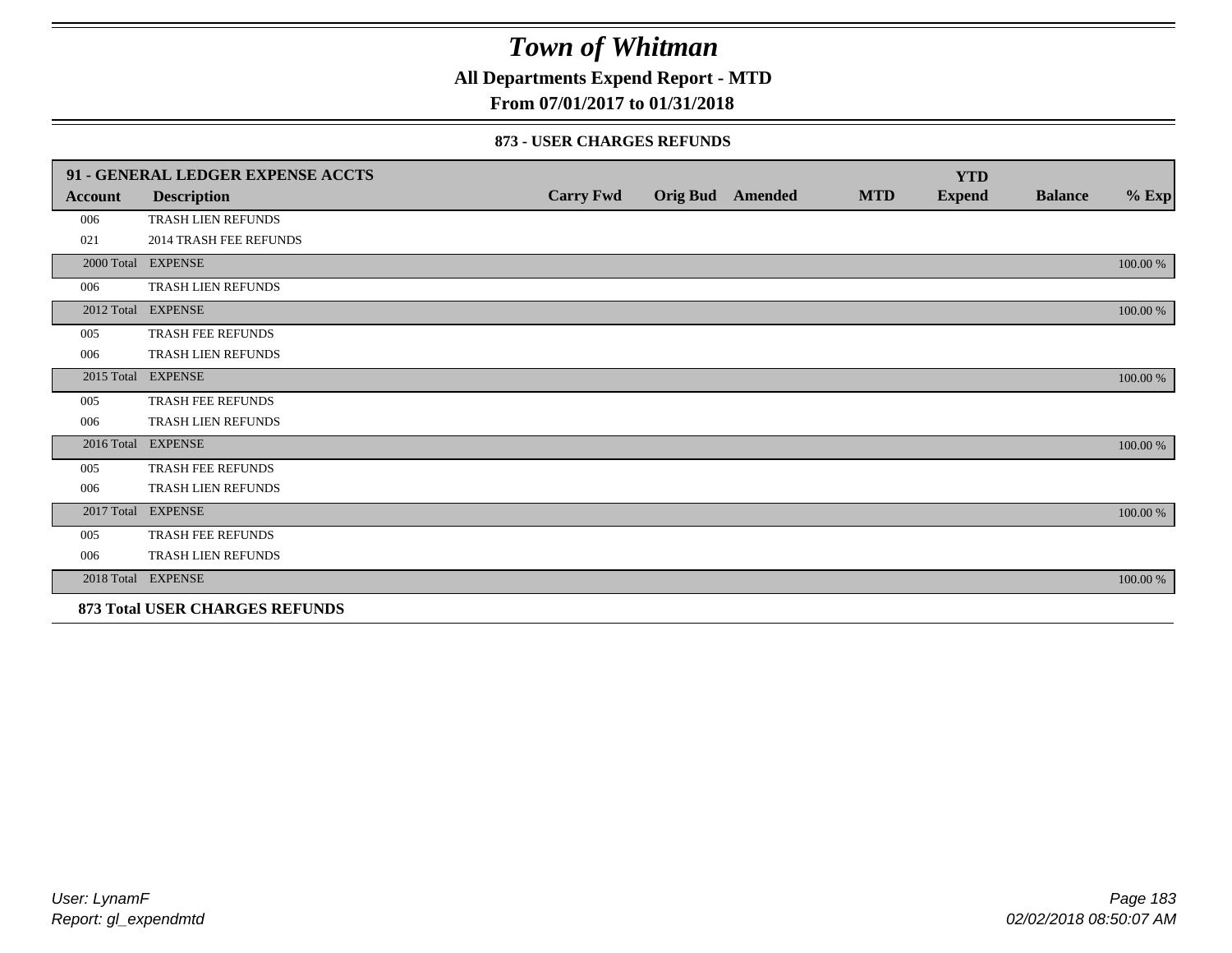**All Departments Expend Report - MTD**

### **From 07/01/2017 to 01/31/2018**

#### **875 - MISCELLANEOUS**

|                 | 91 - GENERAL LEDGER EXPENSE ACCTS |                  |                         |            | <b>YTD</b>    |                |             |
|-----------------|-----------------------------------|------------------|-------------------------|------------|---------------|----------------|-------------|
| <b>Account</b>  | <b>Description</b>                | <b>Carry Fwd</b> | <b>Orig Bud</b> Amended | <b>MTD</b> | <b>Expend</b> | <b>Balance</b> | $%$ Exp     |
| 046             | WATER RATES REFUNDS               |                  |                         |            |               |                |             |
| 1997 Total 1997 |                                   |                  |                         |            |               |                | $100.00~\%$ |
| 046             | WATER RATES REFUNDS               |                  |                         |            |               |                |             |
| 1998 Total 1998 |                                   |                  |                         |            |               |                | $100.00~\%$ |
| 046             | WATER RATES REFUNDS               |                  |                         |            |               |                |             |
| 1999 Total 1999 |                                   |                  |                         |            |               |                | $100.00~\%$ |
| 034             | PREMIUM SALE OF BONDS             |                  |                         |            |               |                |             |
| 035             | INTEREST ON SALE OF BONDS         |                  |                         |            |               |                |             |
| 036             | <b>GRANT ANTICIPATION NOTES</b>   |                  |                         |            |               |                |             |
| 038             | REVENUE ANTICIPATION NOTES        |                  |                         |            |               |                |             |
| 039             | BOND ANTICIPATION NOTES           |                  |                         |            |               |                |             |
| 042             | <b>BOARD OF APPEALS REFUNDS</b>   |                  |                         |            |               |                |             |
| 043             | BUILDING INSPECTOR REFUNDS        |                  |                         |            |               |                |             |
| 044             | REFUNDS-PRIOR YEARS               |                  |                         |            |               |                |             |
| 045             | PARKING TICKET REFUNDS            |                  |                         |            |               |                |             |
| 046             | <b>WATER RATES REFUNDS</b>        |                  |                         |            |               |                |             |
| 052             | <b>TAILINGS</b>                   |                  |                         |            |               |                |             |
| 071             | COLLECTORS OVER/SHORT             |                  |                         |            |               |                |             |
| 080             | WTR/SWR REFUNDS-PEN.&INT.         |                  |                         |            |               |                |             |
| 081             | WATER RATES REFUNDS FY95          |                  |                         |            |               |                |             |
| 090             | MUNICIPAL LIEN REFUNDS            |                  |                         |            |               |                |             |
| 093             | WATER RATES REFUNDS FY96          |                  |                         |            |               |                |             |
| 635             | <b>COLLECTORS FEES-REFUNDS</b>    |                  |                         |            | 10.00         | $-10.00$       |             |
| 636             | EXCISE INTEREST-REFUNDS           |                  |                         |            |               |                |             |
|                 | 2000 Total EXPENSE                |                  |                         |            | 10.00         | $-10.00$       | 100.00 %    |
| 021             | 2014 TRASH FEE REFUNDS            |                  |                         |            |               |                |             |
| 025             | <b>DPW - RESTITUTION</b>          |                  |                         |            |               |                |             |
| 058             | TRASH FEE REFUNDS FY2000          |                  |                         |            |               |                |             |
| 063             | TRASH FEE REFUNDS FY02            |                  |                         |            |               |                |             |
| 064             | TRASH FEE REFUNDS FY2001          |                  |                         |            |               |                |             |
| 091             | TRASH FEE REFUNDS FY03            |                  |                         |            |               |                |             |
|                 |                                   |                  |                         |            |               |                |             |

*Report: gl\_expendmtd User: LynamF*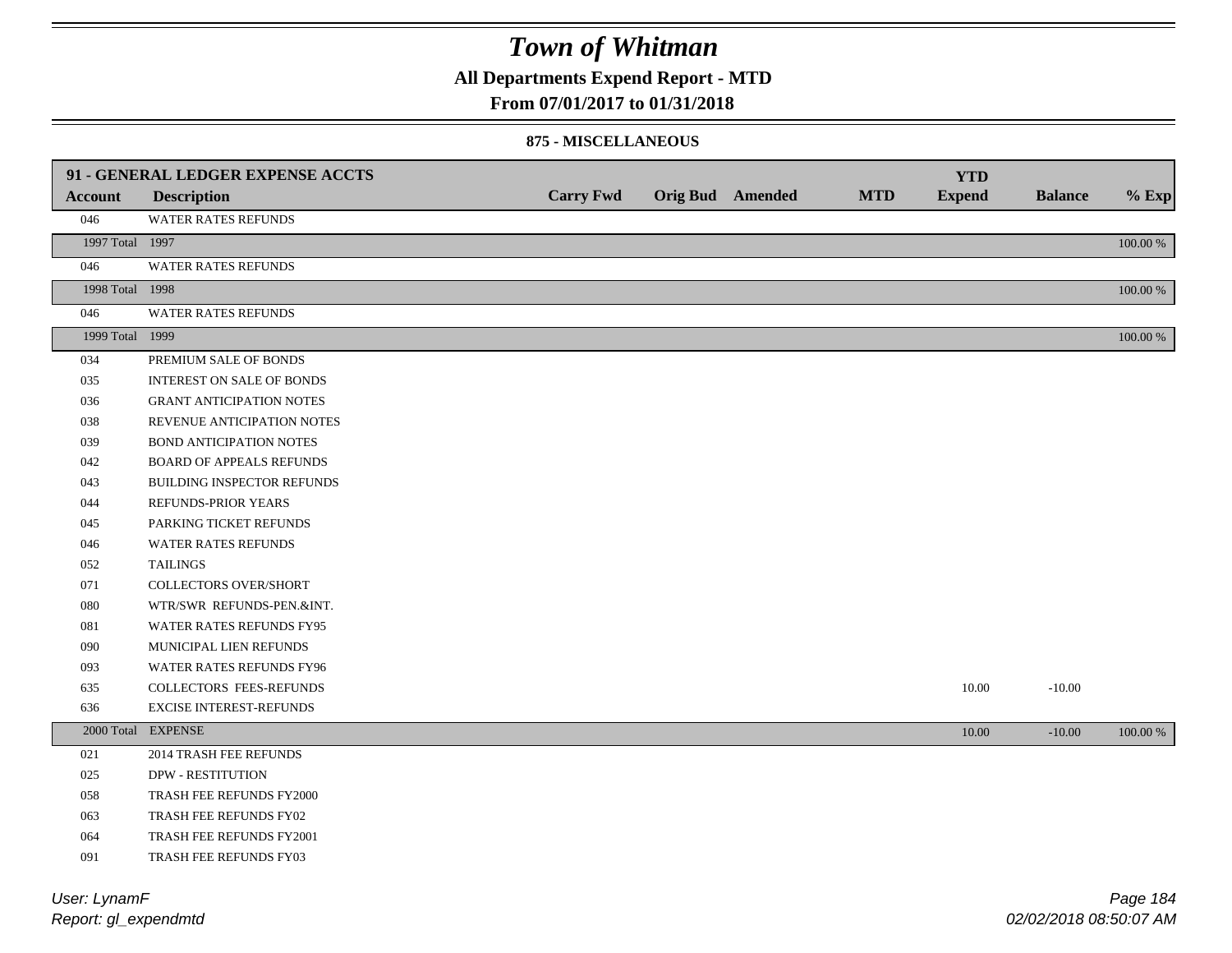### **All Departments Expend Report - MTD**

### **From 07/01/2017 to 01/31/2018**

#### **875 - MISCELLANEOUS**

|         | 91 - GENERAL LEDGER EXPENSE ACCTS |                  |                         |            | <b>YTD</b>    |                |          |
|---------|-----------------------------------|------------------|-------------------------|------------|---------------|----------------|----------|
| Account | <b>Description</b>                | <b>Carry Fwd</b> | <b>Orig Bud</b> Amended | <b>MTD</b> | <b>Expend</b> | <b>Balance</b> | $%$ Exp  |
| 092     | TRASH FEE REFUNDS FY2004          |                  |                         |            |               |                |          |
| 094     | TRASH LIEN REFUNDS FY2004         |                  |                         |            |               |                |          |
| 095     | TRASH LIEN REFUNDS FY95           |                  |                         |            |               |                |          |
| 096     | TRASH LIEN REFUNDS FY96           |                  |                         |            |               |                |          |
| 187     | TRASH LIEN REFUNDS 2005           |                  |                         |            |               |                |          |
| 206     | TRASH FEE REFUNDS 2005            |                  |                         |            |               |                |          |
| 209     | <b>TRASH FEE REFUNDS 2006</b>     |                  |                         |            |               |                |          |
| 223     | TRASH LIEN REFUNDS 2006           |                  |                         |            |               |                |          |
| 226     | TRASH FEE REFUNDS 2007            |                  |                         |            |               |                |          |
| 229     | TRASH LIEN REFUNDS 2007           |                  |                         |            |               |                |          |
| 231     | <b>2008 TRASH FEE REFUNDS</b>     |                  |                         |            |               |                |          |
| 232     | 2008 TRASH LIEN REFUNDS           |                  |                         |            |               |                |          |
| 257     | <b>2009 TRASH FEE REFUNDS</b>     |                  |                         |            |               |                |          |
| 258     | <b>2009 TRASH LIEN REFUNDS</b>    |                  |                         |            |               |                |          |
| 260     | 2010 TRASH FEE REFUNDS            |                  |                         |            |               |                |          |
| 261     | 2011 TRASH FEE REFUNDS            |                  |                         |            |               |                |          |
| 263     | <b>2012 TRASH FEE REFUNDS</b>     |                  |                         |            |               |                |          |
| 327     | <b>2013 TRASH FEE REFUNDS</b>     |                  |                         |            |               |                |          |
| 328     | 2013 TRASH LIEN REFUNDS           |                  |                         |            |               |                |          |
|         | 2001 Total EXPENSE                |                  |                         |            |               |                | 100.00 % |
|         | <b>875 Total MISCELLANEOUS</b>    |                  |                         |            | 10.00         | $-10.00$       |          |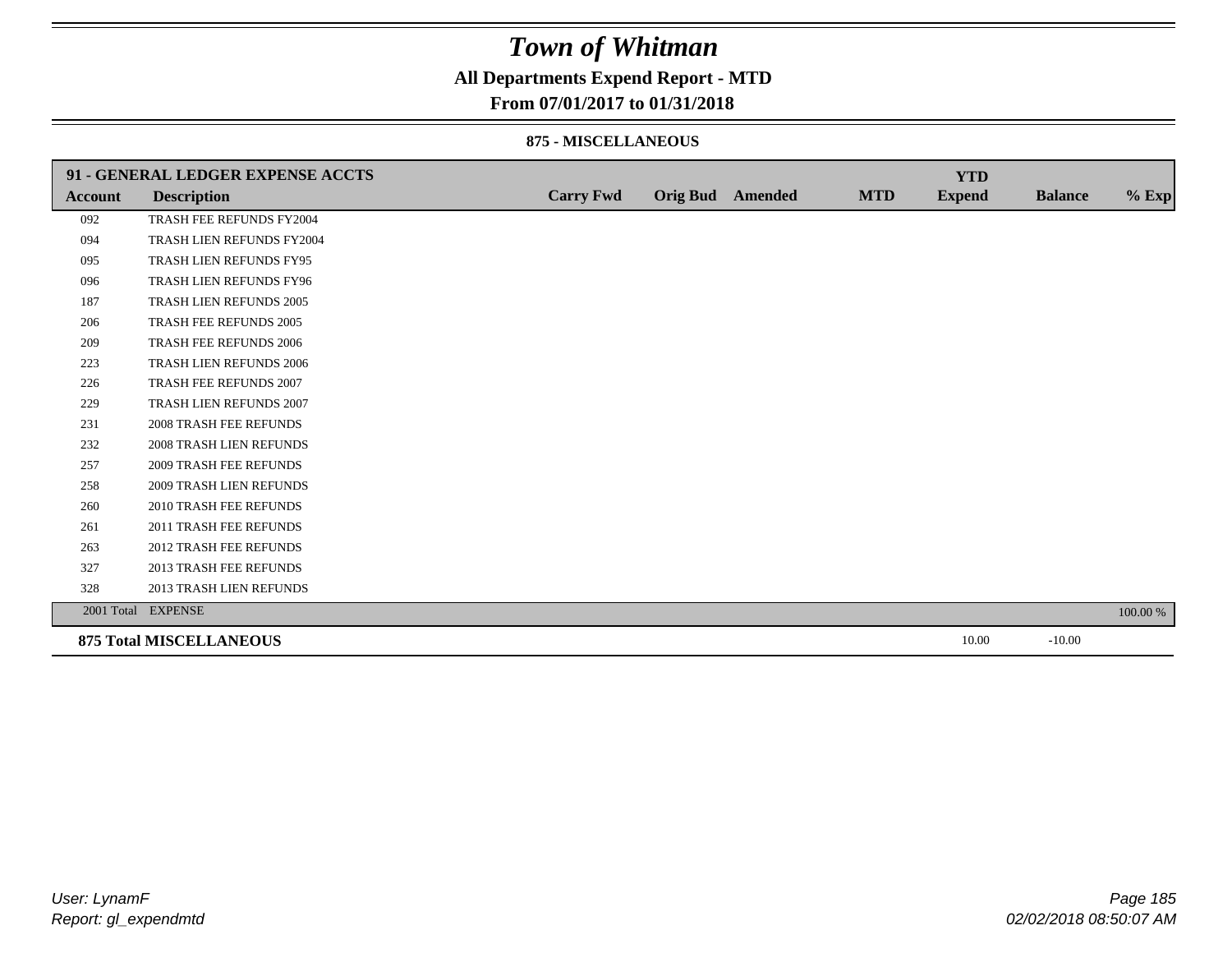## **All Departments Expend Report - MTD**

### **From 07/01/2017 to 01/31/2018**

#### **876 - INVESTMENTS**

|         | 91 - GENERAL LEDGER EXPENSE ACCTS       |                  |                 |         |            | <b>YTD</b>    |                |          |
|---------|-----------------------------------------|------------------|-----------------|---------|------------|---------------|----------------|----------|
| Account | <b>Description</b>                      | <b>Carry Fwd</b> | <b>Orig Bud</b> | Amended | <b>MTD</b> | <b>Expend</b> | <b>Balance</b> | $%$ Exp  |
| 287     | <b>AUXILIARY POLICE EXPENSE</b>         |                  |                 |         |            |               |                |          |
| 288     | REPURCHASE AGREE NOTES-GENERAL          |                  |                 |         |            |               |                |          |
| 289     | REPUR.AGREE.NOTES-DPW CHAP811           |                  |                 |         |            |               |                |          |
| 290     | <b>INVESTMENT CD'S-GENERAL</b>          |                  |                 |         |            |               |                |          |
| 293     | <b>INVEST.CD'S CHAPTER 90</b>           |                  |                 |         |            |               |                |          |
| 294     | <b>INVEST. CD'S-CHAPTER 811</b>         |                  |                 |         |            |               |                |          |
| 295     | INVEST. CD'S-SCHOOL LUNCH               |                  |                 |         |            |               |                |          |
| 298     | RES. FND. TRAN. TITLE V DEBT ISSUE EXP. |                  |                 |         |            |               |                |          |
| 299     | REPUR.AGREE.NOTES-DPW CHAP.90           |                  |                 |         |            |               |                |          |
|         | 2000 Total EXPENSE                      |                  |                 |         |            |               |                | 100.00 % |
|         | <b>876 Total INVESTMENTS</b>            |                  |                 |         |            |               |                |          |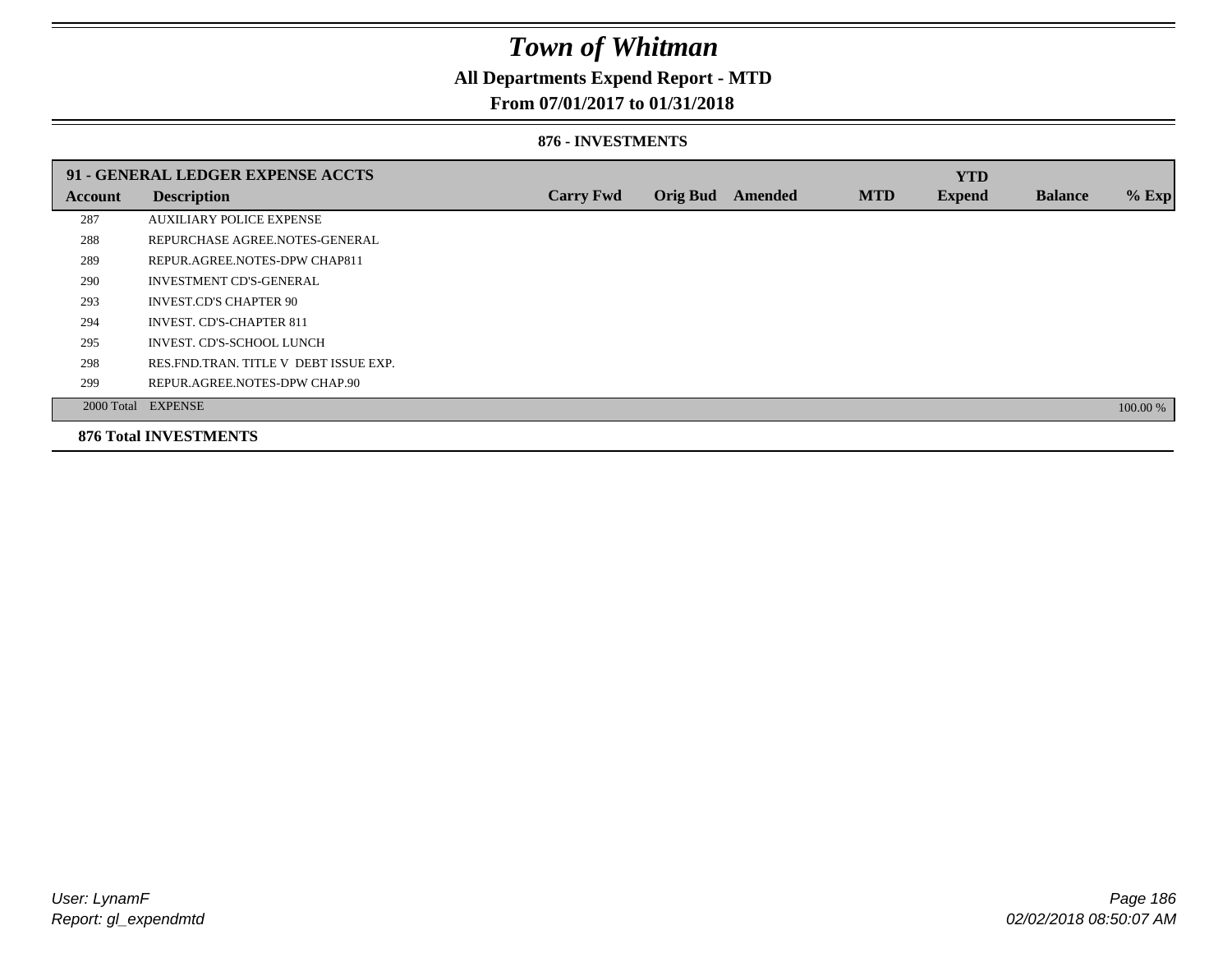**All Departments Expend Report - MTD**

## **From 07/01/2017 to 01/31/2018**

#### **878 - OTHER FINANCING USES**

|            | 91 - GENERAL LEDGER EXPENSE ACCTS     |                  |                 |         |            | <b>YTD</b>    |                |          |
|------------|---------------------------------------|------------------|-----------------|---------|------------|---------------|----------------|----------|
| Account    | <b>Description</b>                    | <b>Carry Fwd</b> | <b>Orig Bud</b> | Amended | <b>MTD</b> | <b>Expend</b> | <b>Balance</b> | $%$ Exp  |
| 409        | <b>REFUNDED BONDS</b>                 |                  |                 |         |            |               |                |          |
| 2000 Total | <b>EXPENSE</b>                        |                  |                 |         |            |               |                | 100.00 % |
| 401        | WTR/SWR CAPITAL PROJ. FIND            |                  |                 |         |            |               |                |          |
| 404        | <b>SPECIAL REVENUE FUND</b>           |                  |                 |         |            |               |                |          |
| 2100 Total | <b>INTERFUND TRANSFERS</b>            |                  |                 |         |            |               |                | 100.00 % |
| 402        | STABILIZATION FUND                    |                  |                 |         |            |               |                |          |
| 2101 Total | <b>INTERFUND TRANSFERS</b>            |                  |                 |         |            |               |                | 100.00 % |
| 403        | <b>CAPITAL PROJECT FUND</b>           |                  |                 |         |            |               |                |          |
|            | 2102 Total INTERFUND TRANSFERS        |                  |                 |         |            |               |                | 100.00 % |
|            | <b>878 Total OTHER FINANCING USES</b> |                  |                 |         |            |               |                |          |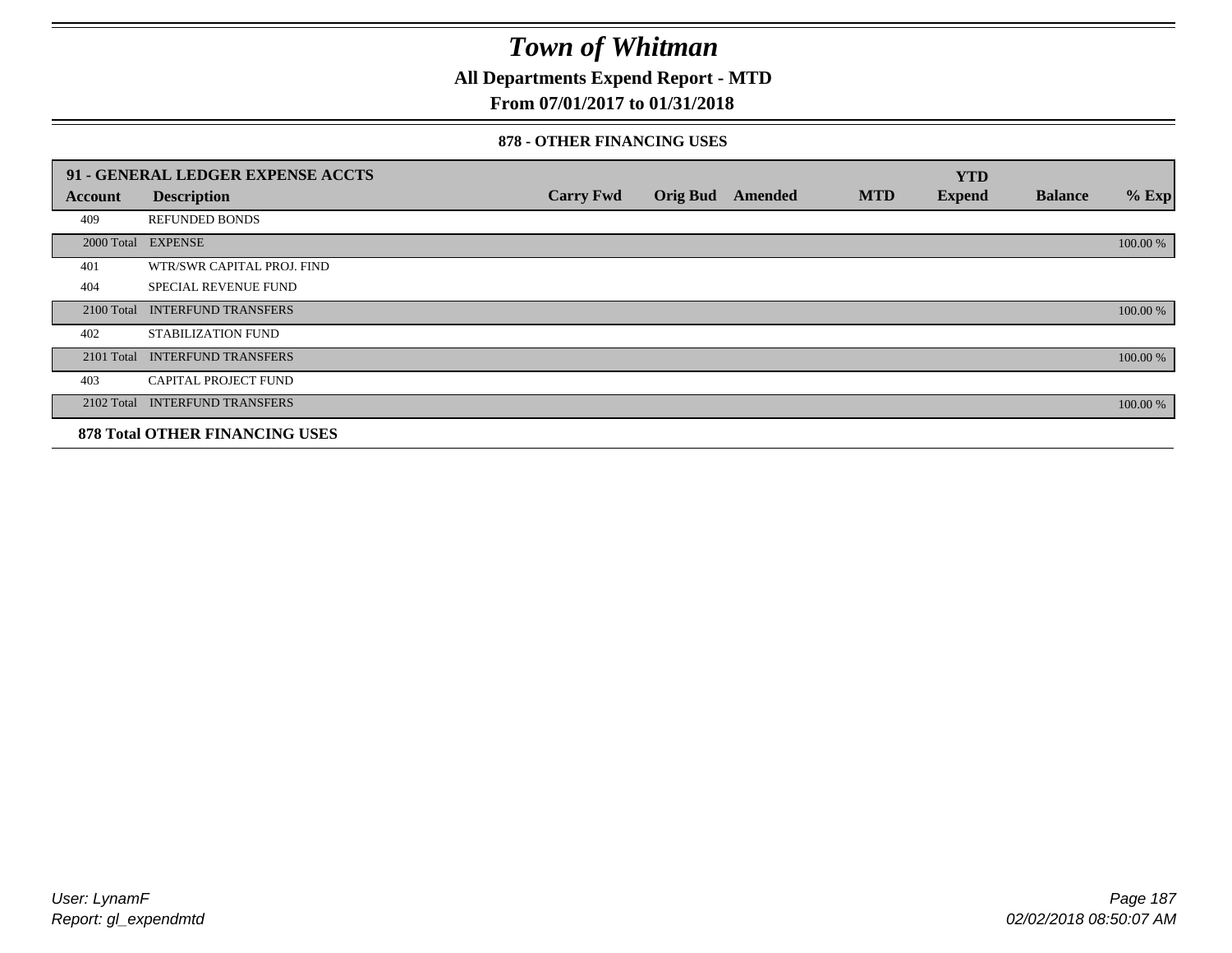**All Departments Expend Report - MTD**

**From 07/01/2017 to 01/31/2018**

#### **883 - DARE GRANT DIST.W-H REG.SCHOOL**

|         | 91 - GENERAL LEDGER EXPENSE ACCTS        |                  |                 |         |            | <b>YTD</b>    |                |          |
|---------|------------------------------------------|------------------|-----------------|---------|------------|---------------|----------------|----------|
| Account | <b>Description</b>                       | <b>Carry Fwd</b> | <b>Orig Bud</b> | Amended | <b>MTD</b> | <b>Expend</b> | <b>Balance</b> | $%$ Exp  |
| 112     | <b>SALARIES</b>                          |                  |                 |         |            |               |                |          |
| 585     | MISCELLANEOUS EXPENSE                    |                  |                 |         |            |               |                |          |
|         | 2000 Total EXPENSE                       |                  |                 |         |            |               |                | 100.00 % |
|         | 883 Total DARE GRANT DIST.W-H REG.SCHOOL |                  |                 |         |            |               |                |          |
|         | 91 Total GENERAL LEDGER EXPENSE ACCTS    |                  |                 |         |            | 43,423.30     | $-43,423.30$   |          |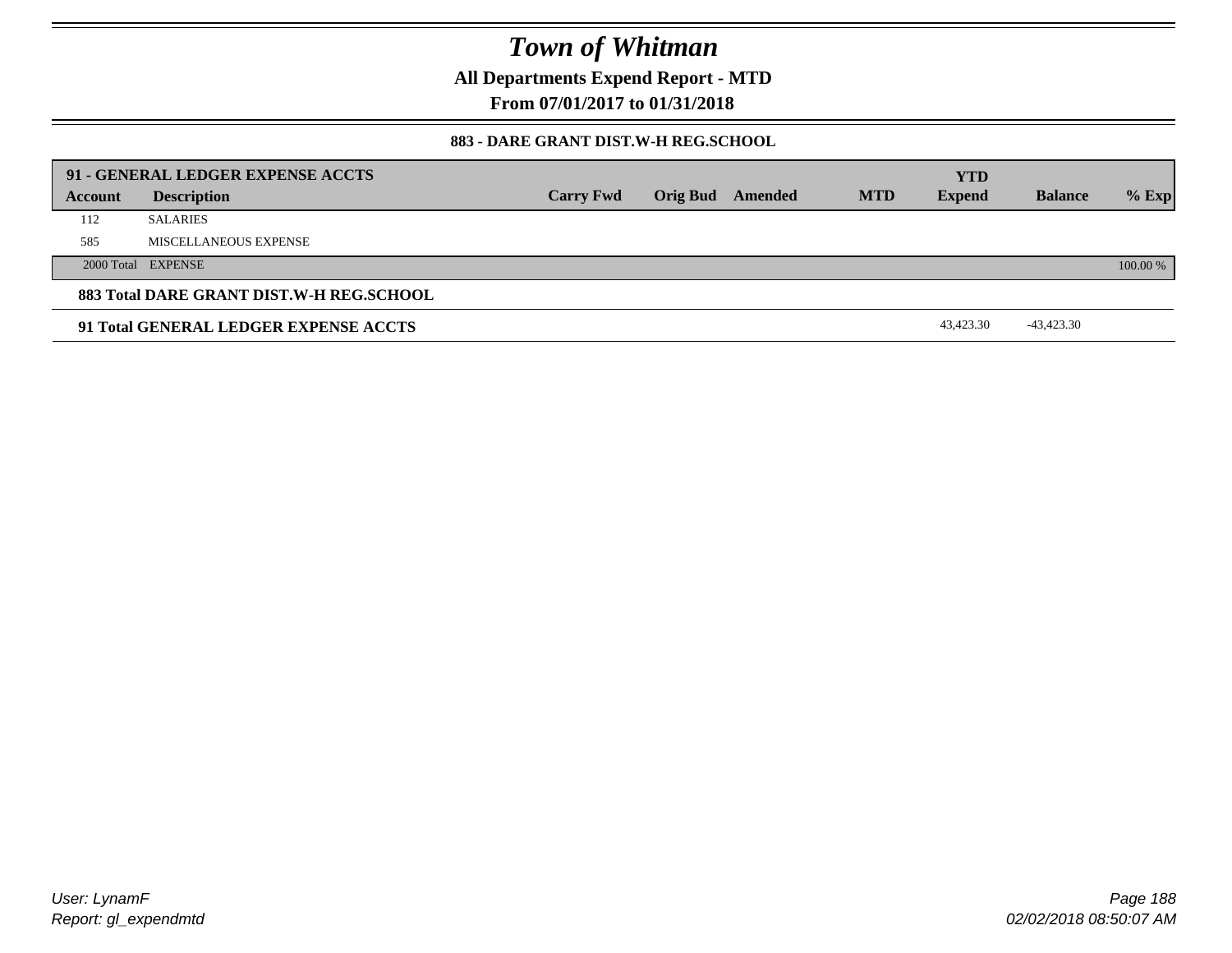**All Departments Expend Report - MTD**

## **From 07/01/2017 to 01/31/2018**

#### **878 - OTHER FINANCING USES**

|         | 98 - CABLE ACCESS CORPORATION             |                  |                  |            | <b>YTD</b>    |                |            |
|---------|-------------------------------------------|------------------|------------------|------------|---------------|----------------|------------|
| Account | <b>Description</b>                        | <b>Carry Fwd</b> | Orig Bud Amended | <b>MTD</b> | <b>Expend</b> | <b>Balance</b> | $%$ Exp    |
| 405     | WATER/SEWER ENTERPRISE FUND               |                  |                  |            |               |                |            |
|         | 2104 Total DISTRIBUTION TO CABLE ACCESS C |                  |                  |            |               |                | $100.00\%$ |
|         | <b>878 Total OTHER FINANCING USES</b>     |                  |                  |            |               |                |            |